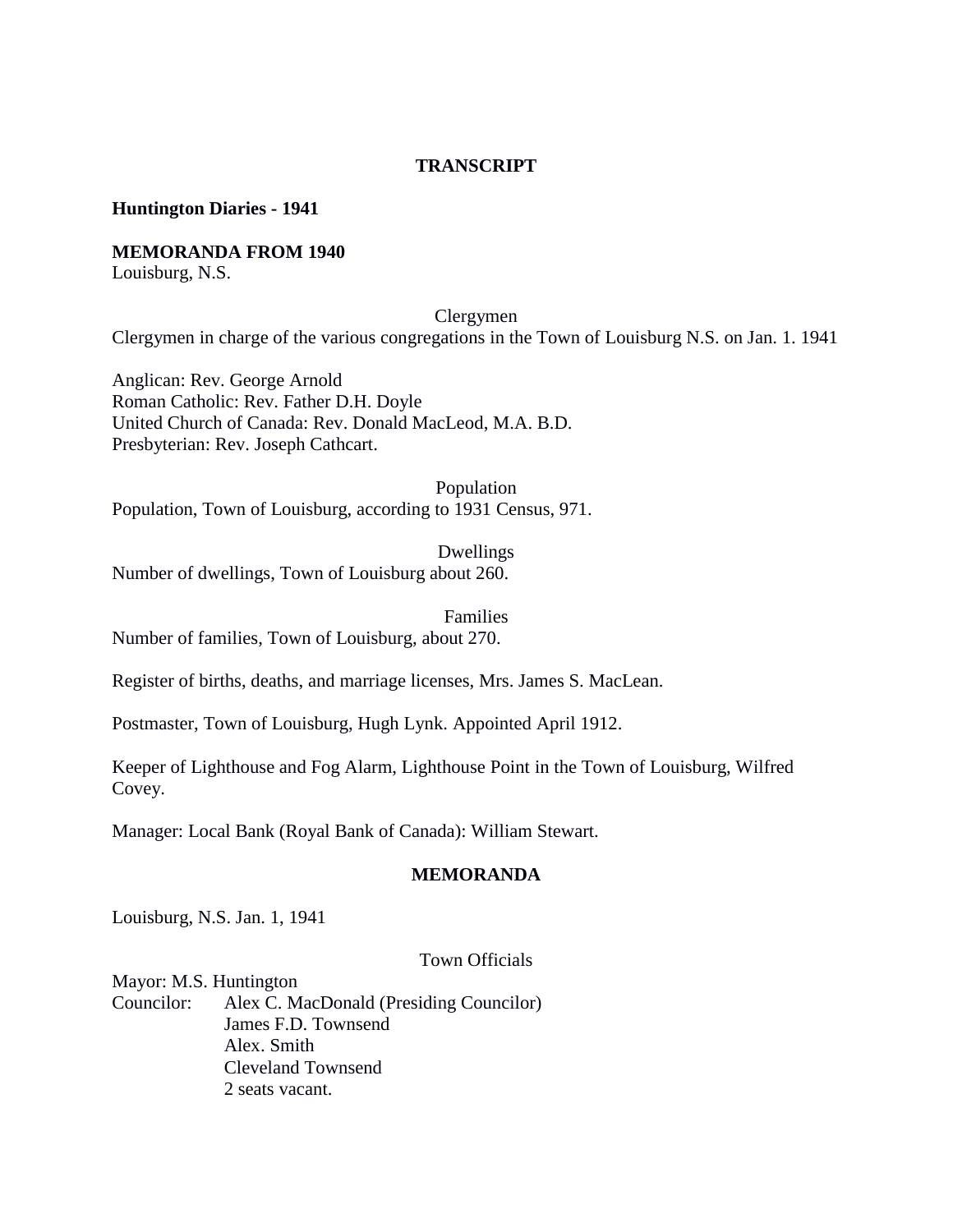#### Town Clerk and Treasurer

Beecher M. Spencer

Deputy Town Clerk

Daniel F. Nicholson

Stipendiary Magistrate

Beecher M. Spencer

Medical Health Officer: Henry J. Townsend, M.D.

Policeman, School Attendance Officer, Sanitary Inspector, Inspector under Fire Ordinance, Tax Collector, Meter Reader for Electric Light Department and Traffic Authority: Daniel M. Johnston.

Public School Staff: Principal Miss Mary Campbell, B.A. Vice-Principal: Miss Marion Nicholson Miss Annie Pope Miss Blanche Gross Miss Helen Lynk Miss Edith Martell Miss Theresa MacIsaac (Domestic Science) Public School Board: M.S. Huntington (chairman), Alex C. MacDonald, Cleveland Townsend. (Continued on Next Page)

Louisbourg, N.S. Jan 1, 1941

(Continued from previous page)

Public School Board Clarance Peters (Government Dougall A. Campbell Appointees)

#### **Assessors**

Beecher M. Spencer (General or Town Assessor) John N. MacDonald Dougall A. Campbell

#### Revisors of Voters Lists

Robert A. Peters Harold MacQueen Alex Burke (appointed Jan 6, 1940)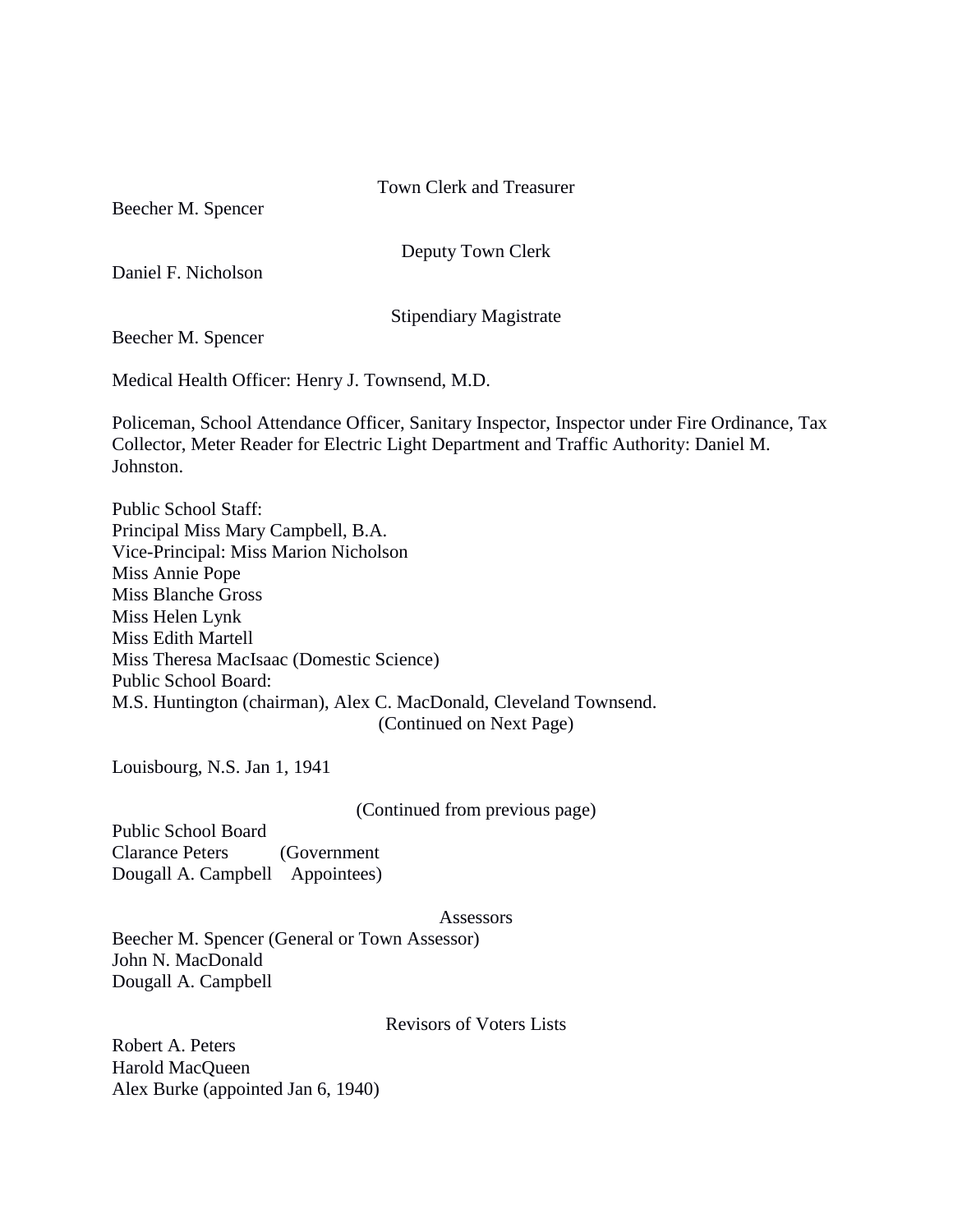Collector of Customs, Port of Louisburg: Donald Wilson

Immigration Officer: Walter E. Jewell Jr.

Harbour Master: Alex. Smith

Port Warden: Ernest Matheson

Pilots: Port of Louisburg. Capt. D.W. Ivy, George Harris, John Poole, Ed. Wilcox, George Wilcox, Samuel Levy, Fraser Wilcox, Holland Fleet.

Pilot Commissioners (Blank)

# **JANUARY 1941**

# **Wednesday 1**

Louisburg N.S. Cloudy and moderately cold with light northeast wind.Min. temperature about 23. Max. temperature 32. Ground entirely free from snow and ice.

Family Gathering

At noon Emeline and I visited the home of Mr. and Mrs. Fletcher Townsend where we had dinner with them and remained there until about 7:30 P.M. Mrs. Townsend's brother, Clifford Townsend, was also present making five in all.

### Drowning Accident at Gabarus

Miss Patricia Dowling, age 14, Gabarus, Edward MacLeod, 18, Belfry, and Alex MacDonald, 26, Gabarus Lake, were drowned at about 7:30 this evening, while skating on a lake near the Cemetery, on the Gull Cove road. The bodies of the three victims were recovered shortly after the accident.

Death of Robert H. Parsons

The death of Robert Henry Parsons, infant son of Mr. and Mrs. Ernest Parsons, Kent Street, occurred today.

# S.S. EMPIRE RAZORBILL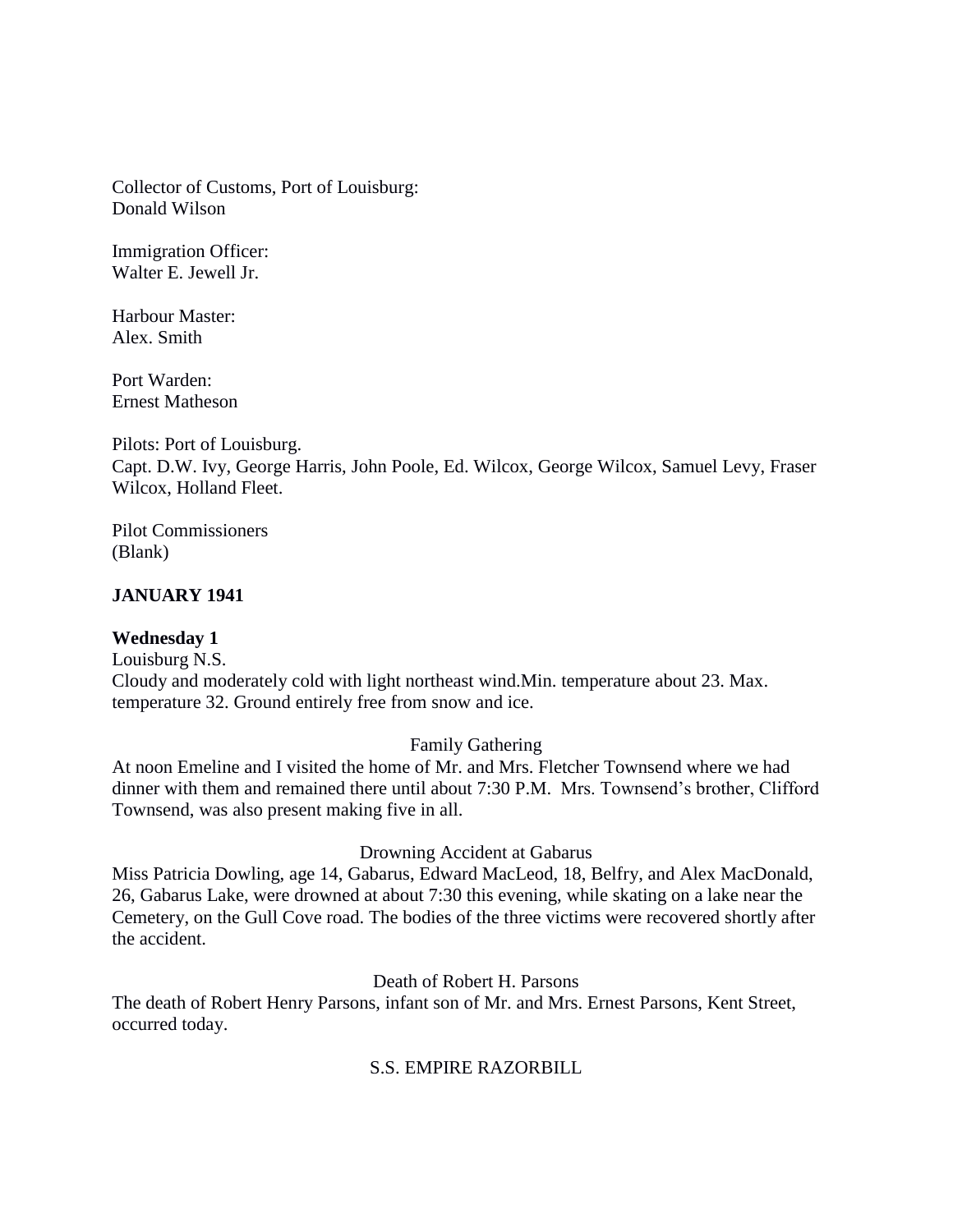British steamer "Empire Razorbill" Capt. Mayhill, arrived here at about 7:30 P.M. in tow of the steamer "Foundation Aranmore", Captain Power. The Razor Bill was picked up by the Aranmore, about 30 miles off Louisburg while in a disabled condition. This ship while crossing the Atlantic was shelled by a submarine and slightly damaged.

## S.S. FOUNDATION ARANMORE

Steamer "Foundation Aranmore" Capt. Power, arrived at about 7:30 P.M. with the British Steamer "Empire Razor Bill" in tow. Both ships anchored in the southwest end of the Harbour.

## **JANUARY 1941**

## **Thursday 2**

Louisburg N.S.

Cloudy and cold with moderate north to northeast wind. Min. temperature 20. Max. temperature 28.

## S.S. IOANNIS M. EMBIRICOS

Greek steamer "Ioannis M. Embiricos" arrived in the morning for bunker coal, and anchored in the stream.

### Nova Scotia Power Commission

Beginning on the first pole west of Gerrard's Bridge, and continuing easterly, along Main Street as far as the store of Lewis & Company, the Nova Scotia Power Commission began stringing the wires today, on the poles recently erected by the Commission. This is the first wiring by the Power Commission in the Town of Louisburg.

### **JANUARY 1941**

### **Friday 3**

Louisburg N.S. Mostly clear, and moderately cold with light north to northeast winds. An ideal day. Min. temperature about 15. Max. temperature 30.

### S.S. IOANNIS M. EMBIRICOS

Greek steamer "Ioannis m. Embiricos", docked on the west side of the coal pier and began bunkering.

### S.S. FOUNDATION ARANMORE

Steamer "Foundation Aranmore," Capt. Power, after bunkering, sailed at about 1:30 P.M.

#### S.S. FORT MEDINE

British steamer "Fort Medine" arrived at about 9 P.M. for bunker coal and anchored in the southwest end of the Harbour. This is a French ship which has been taken over by the British Government. Her Captain, officers and crew are French.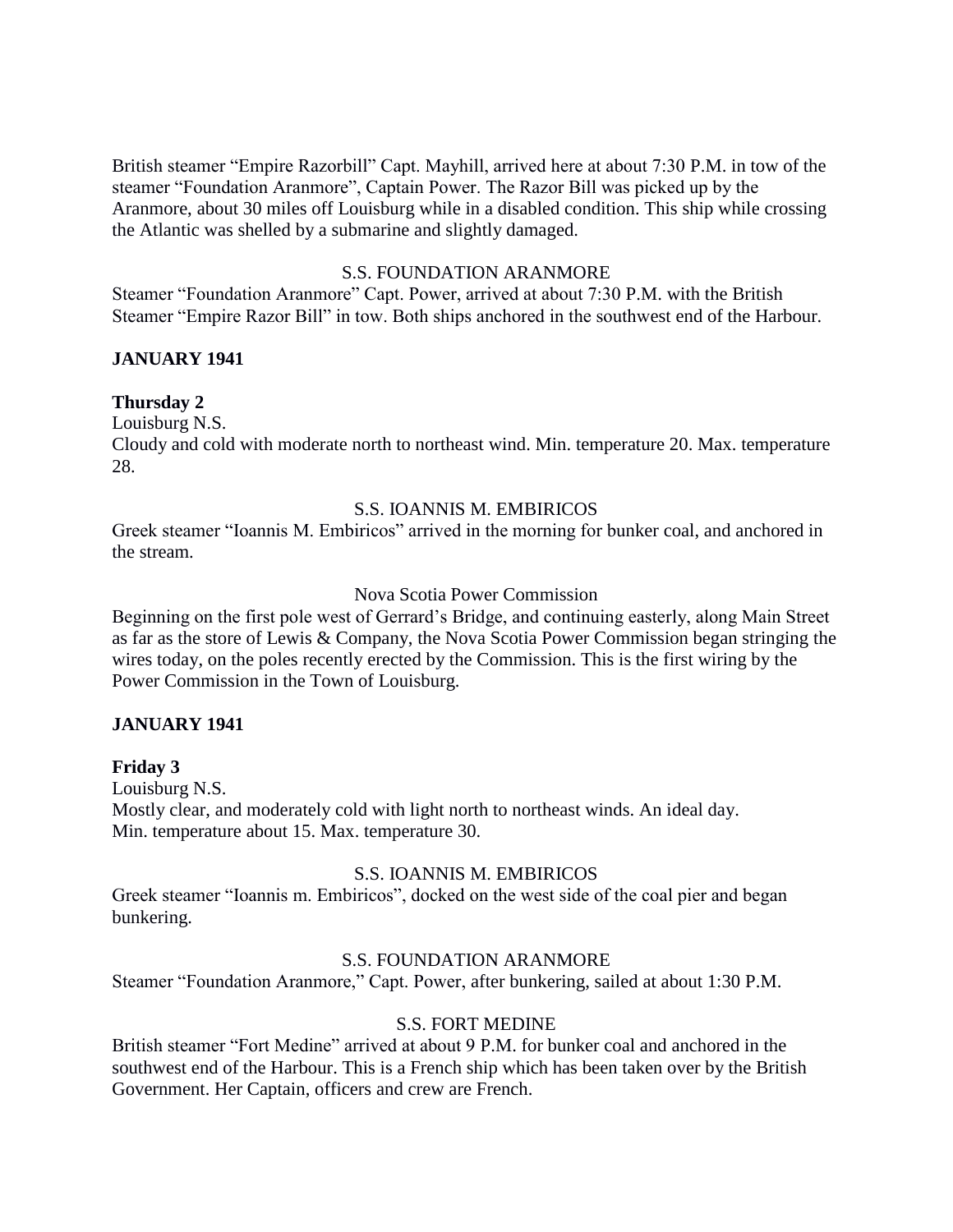# S.S. WATUKA

Steamer "Watuka", Captain Hooper, arrived from Halifax at about 7:30 P.M. for a cargo of coal.

# **JANUARY 1941**

## **Saturday 4**

Louisburg N.S.

Cloudy and chilly with moderate easterly wind. increasing at a gale in the evening. Snow began to fall at about 4:30 P.M. Snow was followed by light rains at about 9:30 P.M. A very unpleasant evening. Snowfall about 4 inches.Max. temperature 34.

## S.S.IOANNIS M. EMBIRICOS

Greek Steamer "Ioannis M. Embiricos" finished bunkering, and sailed at about 9 P.M.

# S.S. WATUKA

Steamer "Watuka," Captain Hooper, sailed shortly before noon with a cargo of coal for St. Johns N.B.

# S.S. FORT MEDINE

British steamer "Fort Medine," docked at the coal pier at about 10 A.M. After bunkering, she sailed at about 3:30 P.M.

# FUNERAL

The funeral of Robert H. Parsons, infant son of Mr. and Mrs. Ernest Parsons, Kent Street, took place at 10 A.M. Services at the house and grave were conducted by Rev. George Arnold. Interment took place in the Anglican Cemetery on Clarke's Road. Funeral in charge of D.M. Johnston, undertaker.

# Fined for Assault

As a result of a dispute between the coal trimmers and Captain Rebour, on board the British steamer Fort Medine, while bunkering, Capt. Rebour was arrested by police officer D.M. Johnston at the Coal Company's office, and taken before stipendiary magistrate B.M. Spencer on a charge of assaulting Neil Murphy, foreman of the coal trimmers, by striking him in the face. The Captain admitted the offence and was fined \$3.00 and costs amounting to \$4.00 two dollars of which was for interpreter's fees. Frank Comeau of this town acted as interpreter.

# **JANUARY 1941**

### **Sunday 5**

Louisburg N.S.

Cloudy and mild with fresh southerly wind which shifted southwest and later to westerly moderating to a light breeze. Min. temperature about 27. Max. temperature 35.

Church Services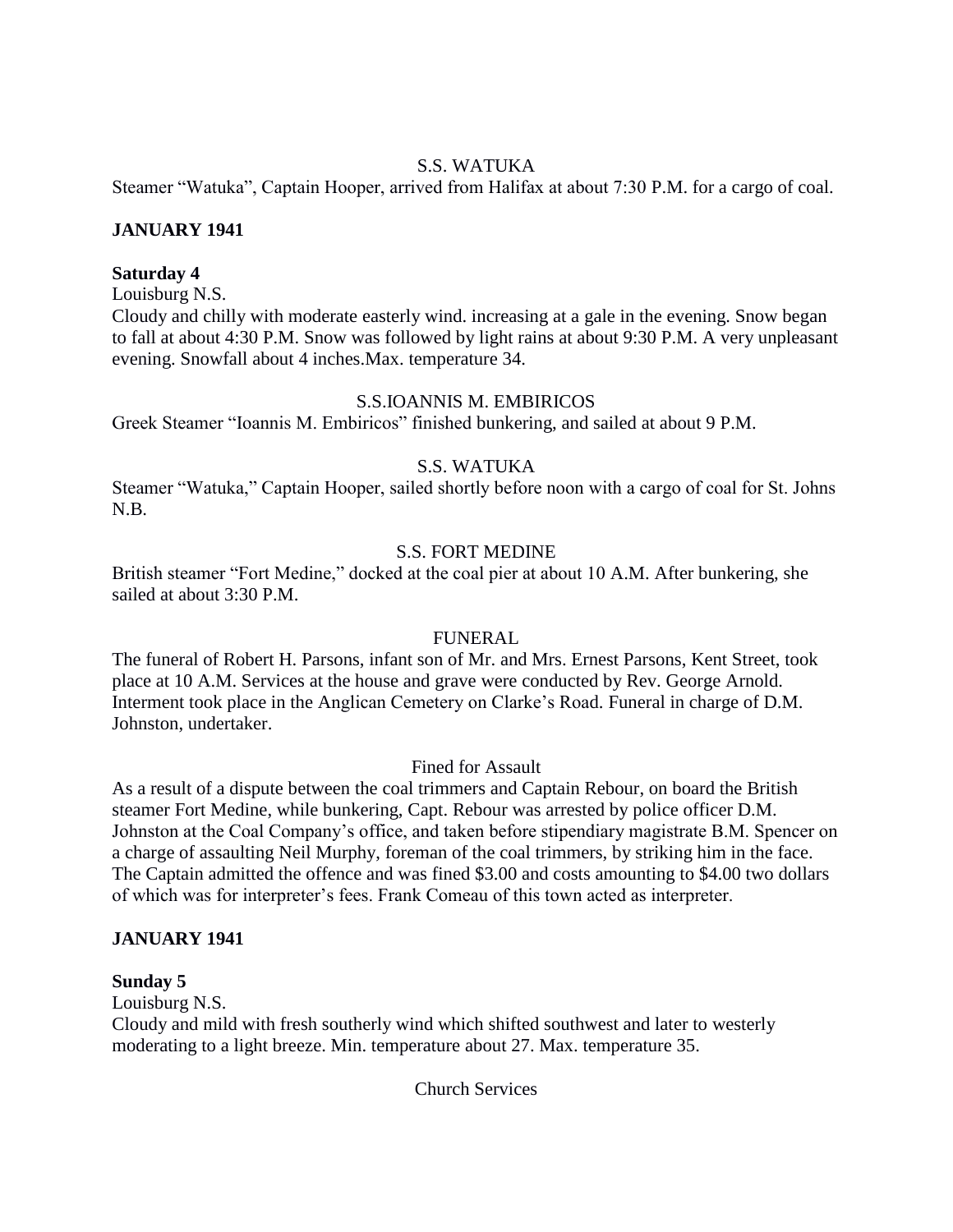At 11 A.M. and 7 P.M. I attended services in the First United Church, where Rev. Donald MacLeod, M.A., B.D., was the preacher.

# Motor Traffic Not Interrupted

Snow of last night did not seriously interfere with motor traffic on the streets and highway. In many places the ground was swept here by the heavy wind that accompanied the snow.

## Harry O'Hara

Harry O'Hara of Port Bickerton N.S. who is here on a fishing vessel, visited us in the afternoon and had supper with us.

# **JANUARY 1941**

### **Monday 6**

Louisburg N.S.

Cloudy and chilly with moderate to fresh northwest wind.Min. temperature about 20. Max. temperature 25.

### Week of Prayer

At 7 P.M. I attended the first of the series of "Week of Prayer" services in the First United Church. Service was conducted by Rev. Donald MacLeod, M.A., B.D.

### **JANUARY 1941**

### **Tuesday 7**

Louisburg N.S. Clear and cold with moderate to fresh northwest wind.Min. temperature about 10. Max. temperature 22.

### S.S. TRECARRELL

British steamer "Trecarrell" arrived at noon for bunker coal and anchored in the stream. Later she docked on the east side of the coal pier.

# **JANUARY 1941**

### **Wednesday 8**

Louisburg N.S. Cold and mostly cloudy with a few light snow flurries. Moderate northwest wind. Min. temperature about 10. Max. temperature 20.

### S.S. TRECARRELL

British steamer "Trecarrell" finished bunkering and sailed in the forenoon.

### Week of Prayer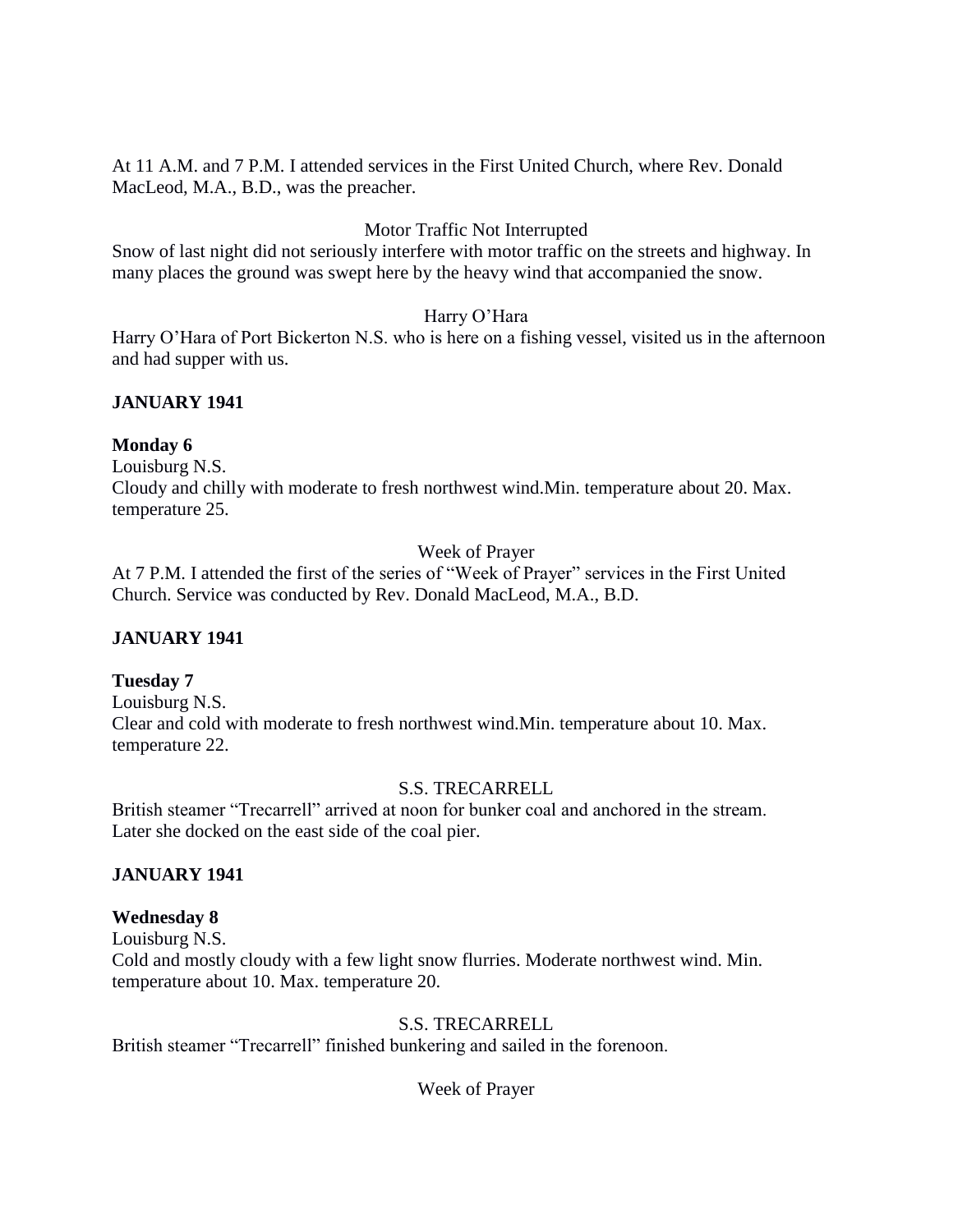At 7:30 P.M. I attended the second of the series of Week of Prayer services in the First United Church. Service conducted by Rev. Donald MacLeod, M.A., B.D.

### Choir Practice

Attended choir practice in the First United Church at 8:30 P.M.

#### Telephone Line to Lighthouse

Presumably as a defense measure, the military authorities have established a telephone line to the lighthouse keeper's residence, at Lighthouse Point. It was put in operation today.

### N.S. Power Commission Makes Connections

The Nova Scotia Power Commission, today, made the first connections, with houses in the town of Louisbourg, from its light and power lines. Those connected were: James MacPhee, Edward MacDonald, Walter Tucker, Dan. MacMillan, Mrs. Hector MacDonald.

## **JANUARY 1941**

## **Thursday 9**

Louisburg N.S.

Clear and cold with light in moderate northwest wind.Min. temperature about 5. Max. temperature 25.

### S.S. KATLA

Icelandic steamer "Katla" arrived in the morning. After bunkering she sailed in the early part of the night.

### S.S. BRITA THORDEN

Finnish steamer "Brita Thorden" arrived at about 3:30 P.M., took bunker coal and sailed during the night.

# S.S. EMPIRE RAZORBILL

British steamer "Empire Razorbill," Capt. Mayhill, which arrived here on the evening of Jan. 1, 1941, and has been undergoing repairs to her boilers since her arrival, sailed at about 4 P.M. for St. John N.B.

I visited this ship while she was in port, and saw the scars she received as a result of an encounter with a submarine on her way across from Swansea Wales. On or about the 14<sup>th</sup> of last month, somewhere in mid-Atlantic she came suddenly upon a submarine which opened fire with shrapnel.

# **JANUARY 1941**

**Friday 10** Louisburg N.S.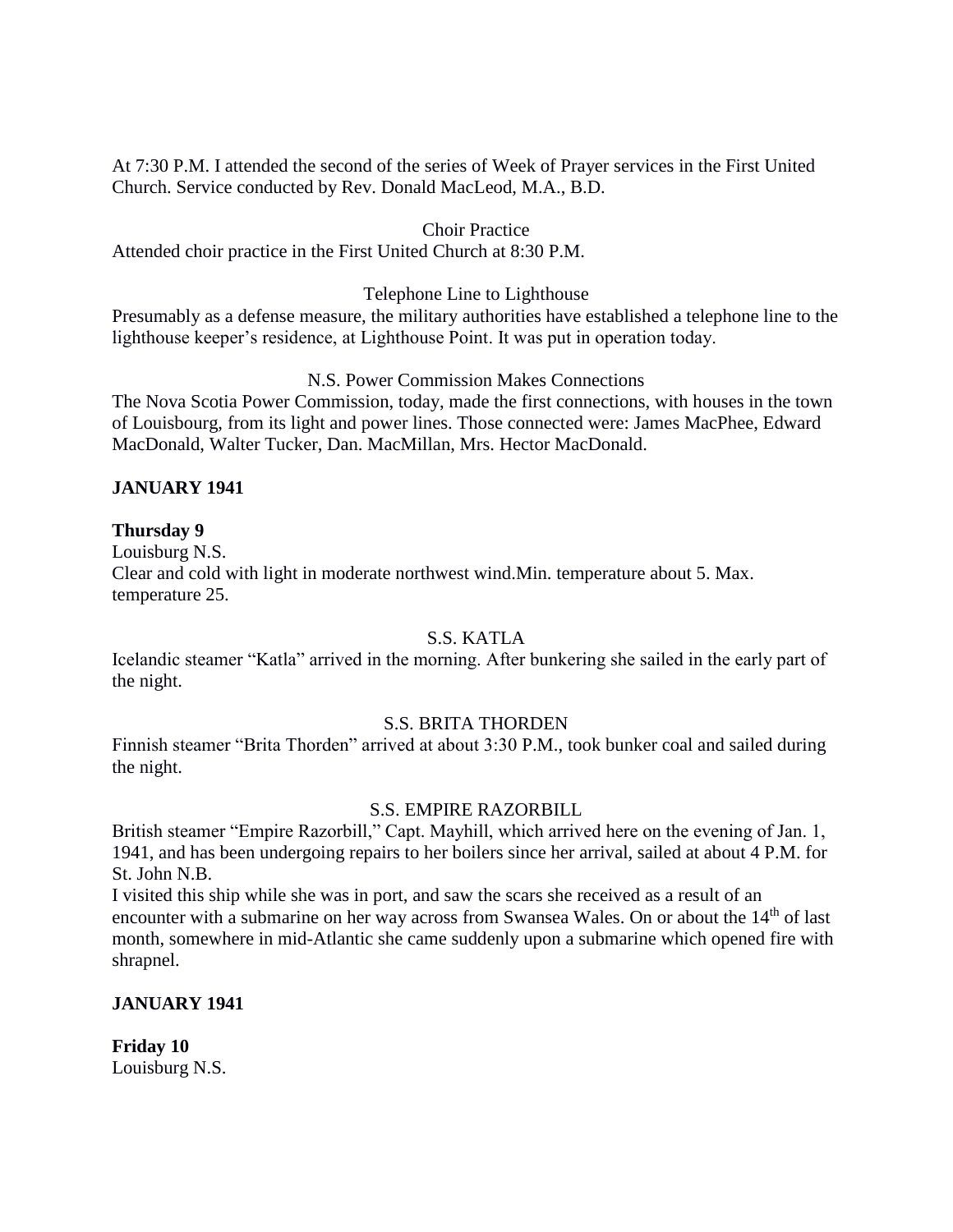Cold in the morning. Clear and comparatively mild during the day. Light northwest wind shifting to southwest in the late afternoon. Min. temperature about 5. Max. temperature 33.

### S.S. WATUKA

Steamer "Watuka", Captain Hooper, arrived at about 5 P.M. from St. John, N.B. for a cargo of coal.

### S.S. ASCUPART

Dominion Coal Company's tug "Ascupart" Capt. Cabban, enroute from Sydney to Halifax, arrived here at about 5 P.M.

### Captain Hooper Promoted

Captain Bertram Hooper, who for the past five years, has been in command of the British Empire Steel and Coal Corporation's Steamer Watuka, has been promoted to assistant marine superintendent of the above corporation. Captain Hooper left the Watuka on her arrival here this evening, in order to take up his other duties. He is succeeded, in the command of the Watuka by Captain Clayton Guy, who has been a mate on this ship for a number of years.

#### Marriage

The marriage of Blanche Evelyn Cross, of this town, to Angus MacDonald of Mira Gut, N.S. took place this evening at the United Church manse. The ceremony was performed by Rev. Donald MacLeod, M.A., B.D.

Miss Cross who is a member of the teaching staff of the Louisburg school, is a daughter of Mr. & Mrs. Judson Cross, Havenside St.

### **JANUARY 1941**

### **Saturday 11**

Louisburg N.S. Cloudy, mild and misty with light northeast wind. A few light showers in the afternoon. Min. temperature about 28. Max. temperature 37.

#### S.S. WATUKA

Steamer "Watuka", Captain Clayton Guy, sailed in the morning with a cargo of coal for Halifax N.S.

### Council Meeting

At 7:30 P.M. I attended, and presided at, a meeting of the Town Council. Those present were: Councilors: Alex C. MacDonald, James F.D. Townsend, Alex Smith and Cleveland Townsend, Mayor: M.S. Huntington, Clerk: B.M. Spencer, Deputy Clerk: Dan. F. Nicholson, Police Officer: D.M. Johnston, Spectators: Ben Heckman and Joseph Bullock.

### **JANUARY 1941**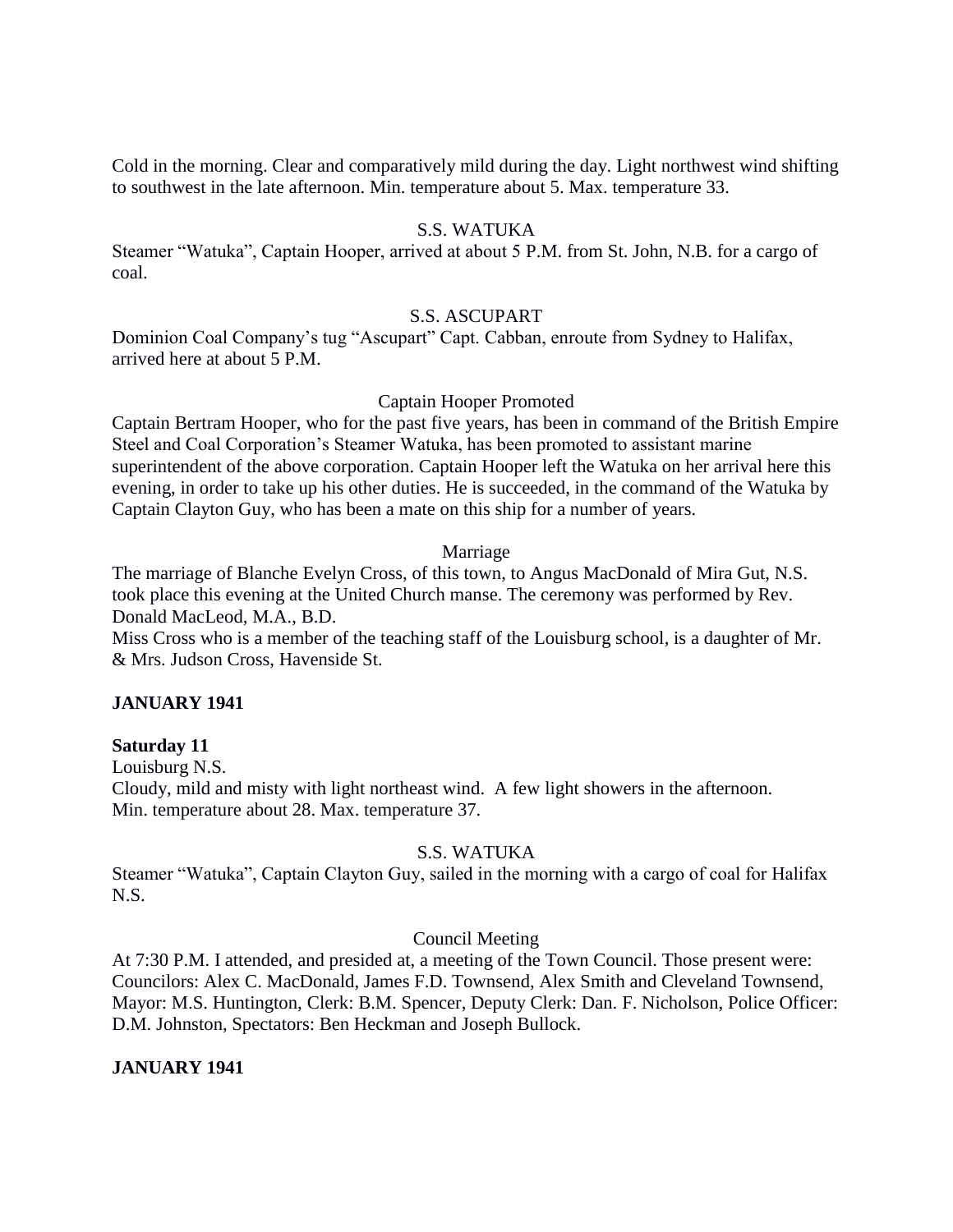#### **Sunday 12**

Louisburg N.S.

Snow storm in the morning, followed in the forenoon by light rain and mist which continued all day. Moderate to fresh east to southeast wind. Snowfall about 3 inches. Rainfall about 1/4 inch. Min. temperature about 30. Max. temperature 35.

#### Church Services

At 11 A.M. and 7 P.M. I attended services in the First United Church, where Rev. Donald MacLeod, M.A., B.D., was the preacher. The communion of the Lord's Supper was dispensed at the morning service.

## **JANUARY 1941**

### **Monday 13**

Louisburg N.S.

Moderate rain during the forenoon turning to snow at about 1 P.M., which continued all the afternoon. Moderate northeast wind shifting to north and later in the afternoon to northwest. Rainfall about ½ inch. Snowfall about 3 inches. Min. temperature about 18. Max. temperature 34.

### **JANUARY 1941**

### **Tuesday 14**

Louisburg N.S.

Cloudy and cold with fresh to strong, westerly wind. A very unpleasant day for those out-ofdoors. Min. temperature about zero, max. temperature about 5 above during the daylight hours.

### S.S. WATUKA

Steamer "Watuka", Captain Guy, arrived at about noon for a cargo of coal.

#### Three Naval Vessels Arrive

Three vessels, in the service of the Royal Canadian Navy, one of them a tug, enroute from Sydney to Halifax, arrived here at about 12:30 P.M. for shelter, and docked alongside the freight wharf. Two of the naval craft each carried a small gun mounted forward.

#### Death of D.J. MacIntyre

D.J. MacIntyre of Albert Bridge, Mira died this morning, in the City Hospital, Sydney, after a short illness. He was 72 years of age.

### Death of Mrs. Sarah MacKenzie

The death of Mrs. Sarah MacKenzie took place this forenoon at the home of her sister, Mrs. John L. MacKinnon, Pepperell Street. Mrs. MacKenzie who was a resident of Louisburg, for many years was about 86 years of age.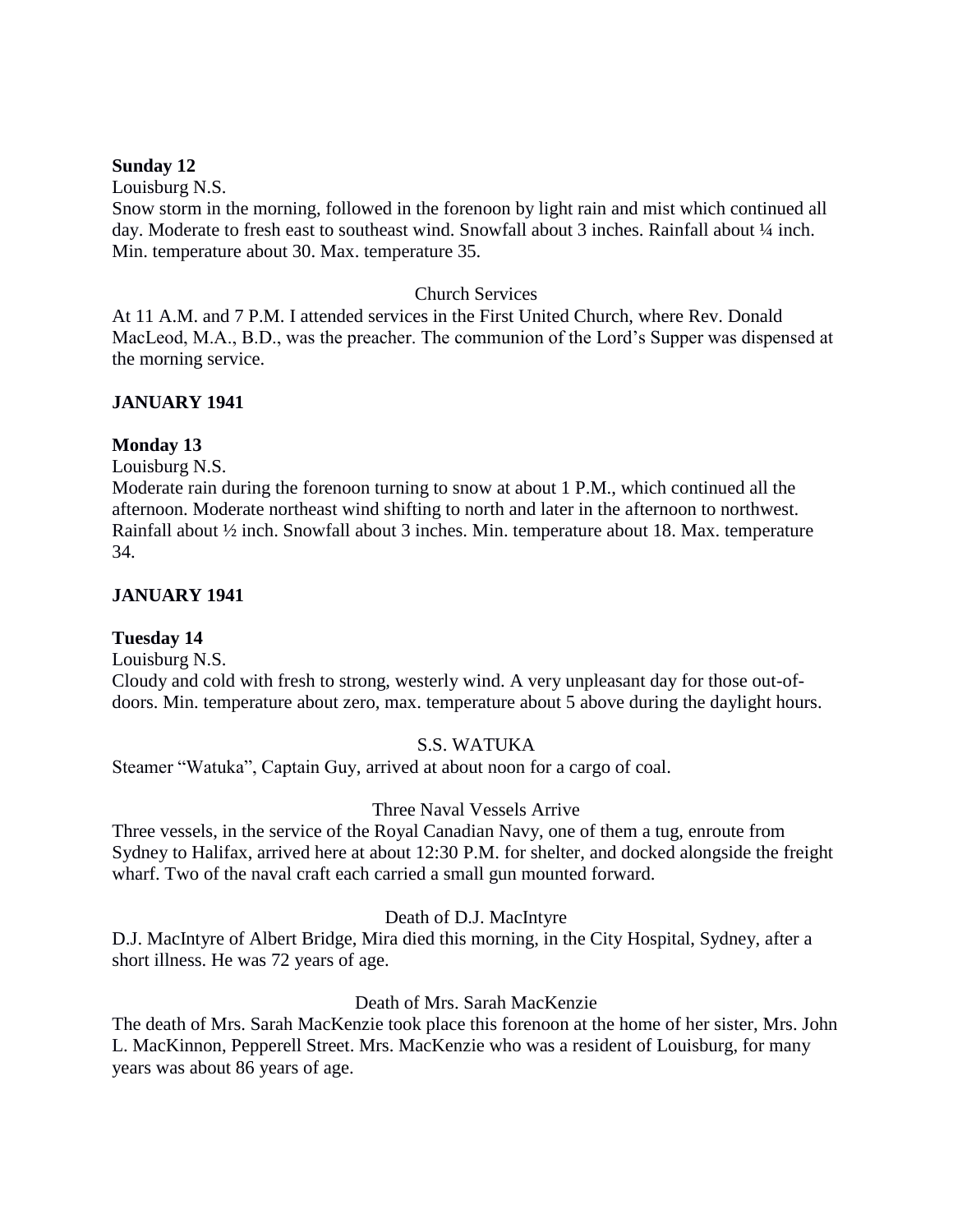## **JANUARY 1941**

## **Wednesday 15**

Louisburg N.S.

Mostly clear, and very cold with fresh to strong northwest to west winds, which moderated in the evening. Min. temperature about 4 below zero.

## S.S. PANCHITO

Steamer "Panchito" flying the Panamanian flag arrived in the afternoon for a cargo of coal and docked on the east side of the coal pier.

## S.S. WATUKA

Steamer "Watuka," Capt. Guy, sailed at noon with a cargo of coal.

### Choir Annual Meeting

At 9 P.M. I attended, and presided at, the annual meeting of the choir of the First United Church, which was held in the church. The following officers were all reelected: Chairman: M.S. Huntington, Secretary-Treasurer: Miss Alma Nicholson, Choir Leader: John A. MacDonald, Organist: Mrs. John A. MacDonald, Representative on Official Board: Mrs. William Phalen.

### **JANUARY 1941**

### **Thursday 16**

Louisburg N.S.

Clear and cold with moderate to fresh northwest wind. Min. temperature about 2 below zero. Max. temperature about [blank].

### S.S. HEKLA

Icelandic steamer "Hekla" arrived in the morning for bunker coal and docked on the west side of the coal pier.

#### S.S. ROSECASTLE

Steamer "Rosecastle," Capt. Kenny, arrived in the morning for a cargo of coal and anchored in the stream.

### Naval Vessels Return

Three naval vessels which arrived here on last Tuesday enroute to Halifax, sailed shortly before noon but owing to unfavorable weather conditions, returned to port.

#### Funeral

At 2 P.M. I attended the funeral of the late Mrs. Sarah MacKenzie, which took place at the First United Church, from the home of her sister, Mrs. John L. MacKinnon, Pepperell Street.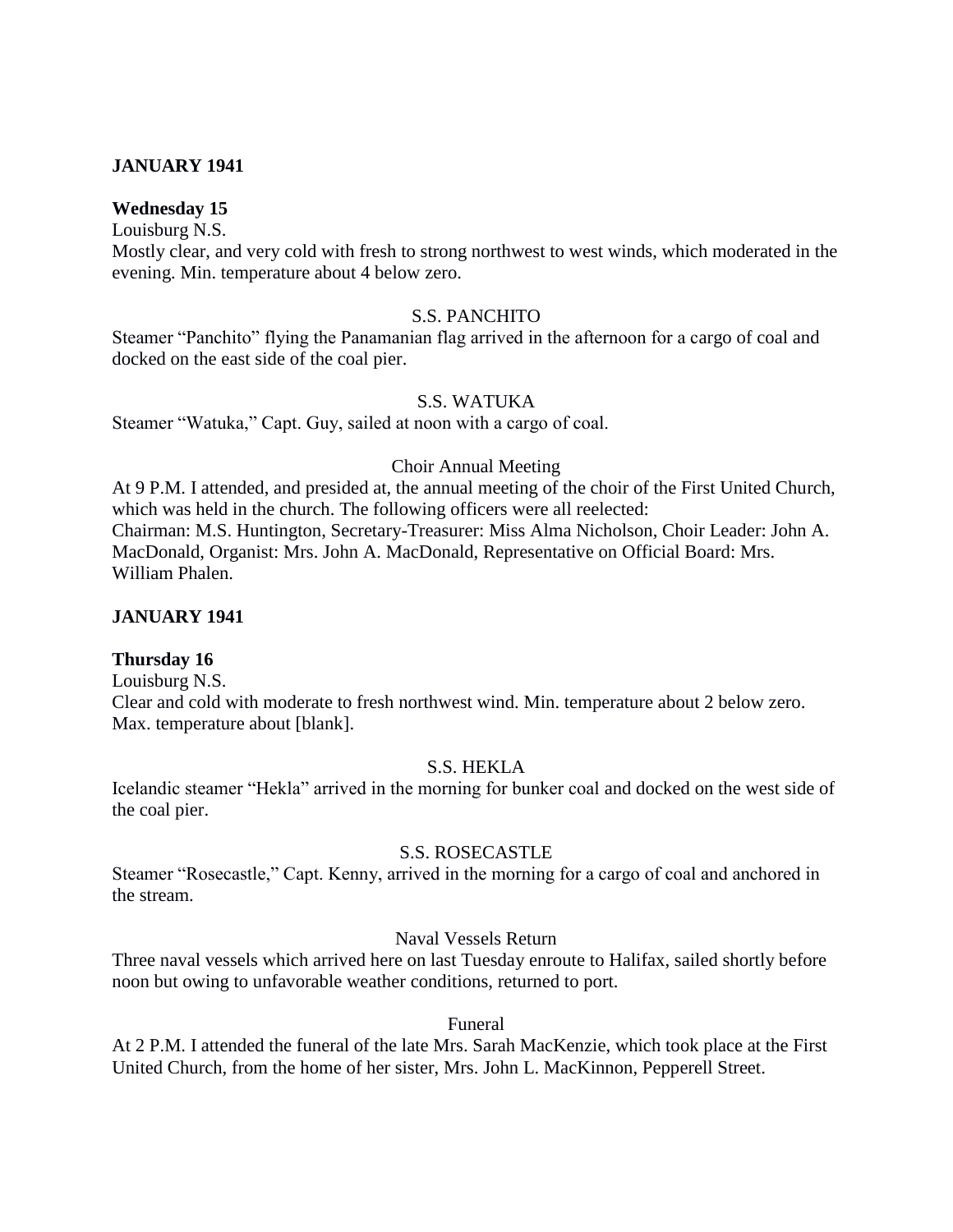The services at the house, church and grave were conducted by Rev. Donald MacLeod, M.A., B.D.

#### \$800.00 Stolen

Captain Joseph Biclic, of the Panamanian steamer, Panchito, reported having had \$800.00 stolen from his room, on board his ship, while he was at supper, this evening. George Aris Montcinos, a member of the crew, is suspected of having the money, but a search carried out by Chief of Police D.M. Johnston of Louisburg, who was later joined by Sergt. Norman Churchill and Constable Fisher, R.C.M.P. of the Glace Bay detachment, failed to find any trace of it either on his person or anywhere on the ship. The lost money consist of 100 \$5.00 bills and 300 ones in United States money.

(see next page)

### **JANUARY 1941**

### **Friday 17**

Louisburg N.S.

Cloudy and comparatively mild with light southwest wind which shifted to southeast, and east at nightfall. Snow began to fall at about 1 P.M. and continued moderately during the afternoon and night. Snow followed by mist at about 10:30 P.M. Snowfall about 3 inches. Min. temperature about 15. Max. temperature 29

### S.S. PANCHITO

Panamanian steamer "Panchito", Captain Joseph Biclic, sailed during the forenoon with a cargo of coal.

### Naval Vessels Sailed

Three Royal Canadian Naval Vessels, Lisgor, Funday and Laurier arrived here on the 14<sup>th</sup> sailed for Halifax. Owing to bad weather conditions the Lisgor (tug) and Funday returned to port.

### George Aris Montcinos Arrested

George Aris Montcinos, was arrested at an early hour this morning, by Chief of Police D.M. Johnston on a charge of stealing \$800.00 from Capt. Joseph Biclic of the steamer Panchito. He was lodged in the local jail later appearing before stipendiary magistrate B.M. Spencer, who remanded him to the County jail, for one week or until the Panchito arrived in port after the next trip.

He was taken to the County jail at Sydney by motor car accompanied by Chief of Police D.M. Johnston and Provincial Constable Dan. MacNeil of Louisburg. The accused who is a Chilean is a fireman and was signed on the ship's articles at New York.

# S.S. JULIUS S. THOMSEN

Greenland steamer Julius S. Thomsen arrived for bunker coal.

### **JANUARY 1941**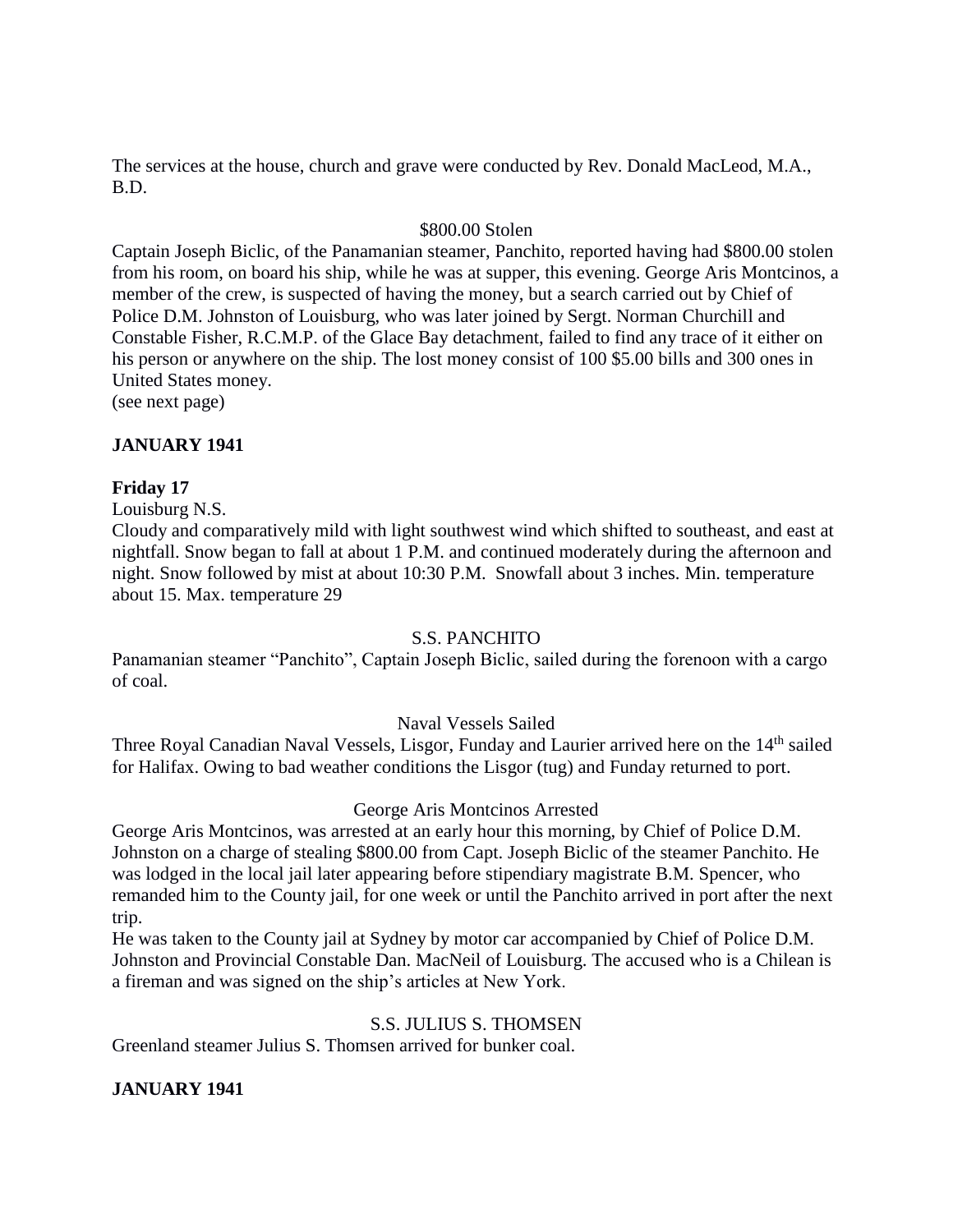#### **Saturday 18**

Louisburg N.S. Cloudy and mild with light variable wind. Min. temperature about 25. Max. temperature 32.

### S.S. ILA

Norwegian steamer "Ila" arrived in the morning for bunker coal.

# S.S. WINHA

Finnish steamer "Winha" arrived at about 9 A.M. for bunker coal and anchored in the stream.

### S.S. PANOS

British steamer "Panos" arrived here at about 10 A.M. for part cargo of steel products and docked at the freight wharf, where she began discharging ballast.

#### S.S. CRUIZER

British Empire Steel and Coal Company's tug Cruizer, Capt. Gilfoil, arrived at about noon from Sydney, to remain here, during the winter shipping season.

## S.S. ASCUPART

British Empire Steel and Coal Company's tug Ascupart Capt. [Blank] which has been held here since Jan. 10, owing to bad weather conditions, sailed today, enroute to Halifax.

## Naval Vessels Sail

Naval vessels Lisgor and Funday, which have been here since the  $14<sup>th</sup>$  inst, sailed today enroute to Halifax N.S.

#### Clerk Arrives

Miss Annie MacIntyre, my clerk, who has been absent all this week owing to the illness, and death of her father, D.J. MacIntyre, which took place on last Tuesday, arrived back and went on duty this evening.

#### Annual Meeting

Annual meeting of the First United Church Congregation was held in Calvin Hall at 7:30 P.M. Rev. Donald MacLeod, chairman, M.S. Huntington, secretary [blank].

### **JANUARY 1941**

#### **Sunday 19**

Louisburg N.S.

Cloudy and comparatively mild with light to moderate northeast wind which during the day shifted to east and southeast. Light drizzle of snow began to fall at about 2 P.M. and continued during the afternoon into the night followed by light mist. Snowfall about 4 inches. Min. temperature about 25. Max. temperature 32.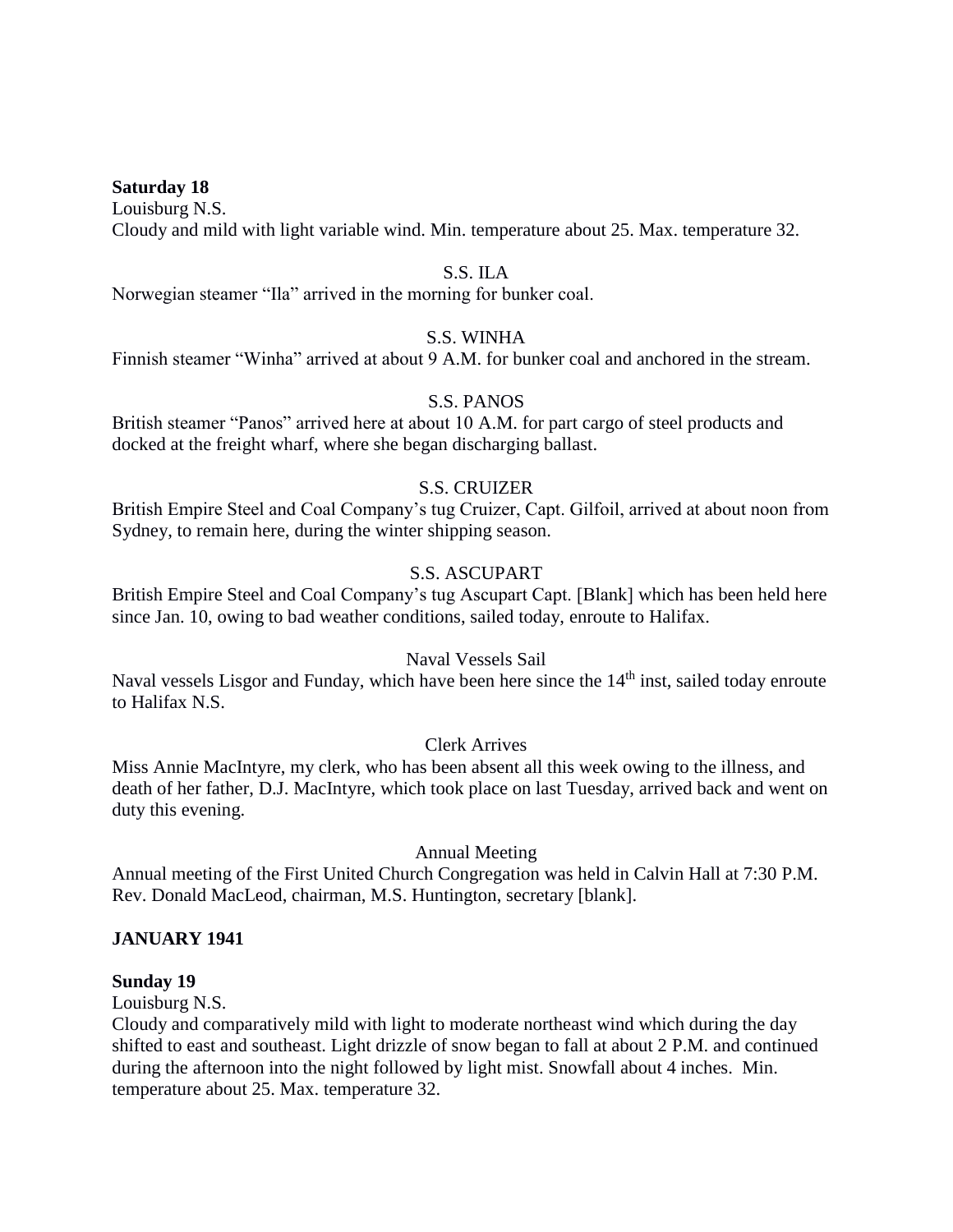#### S.S. CISS AND S.S. ASKILD

Norwegian steamers "Ciss" and "Askild" arrived last night or early this morning and anchored in the stream.

#### S.S. ROSECASTLE

Steamer "Rosecastle," Capt. Kenny, sailed at about 9:30 A.M. with a cargo of coal.

#### Death of Johnson Siteman

The death of Johnson Siteman took place in the Naval Hospital at Sydney today after a brief illness. Mr. Siteman who was in the  $22<sup>nd</sup>$  year of his age, lived in this town for a number of years with his grandparents, Mr. and Mrs. George A. Siteman, Wolfe Street. During the summer of 1940 he enlisted in the Royal Canadian Navy. A brother, George, is in the Canadian Army.

### Church Services

At 11 A.M. and 7 P.M. I attended services in the First United Church where Rev. Donald MacLeod M.A., B.D. was the preacher.

#### **JANUARY 1941**

#### **Monday 20**

Louisburg N.S. Cloudy and mild with light variable wind and some fog. Min. temperature about [blank]. Max. temperature about [blank].

### S.S. ASKILD

Norwegian steamer "Askild" docked on the east side of the coal pier for the purpose of taking bunker coal.

#### Remains Arrive

The remains of the late Johnson Siteman arrived on the train at about 5 P.M. and were taken by undertaker, D.M. Johnston, to the home of his grandparents, Mr. and Mrs. George A. Siteman, Wolfe Street. Went to the station, met the remains and accompanied them to the house.

### **JANUARY 1941**

#### **Tuesday 21**

Louisburg N.S.

Cloudy in the morning, clearing, before noon. Mild during the entire day. Moderate northeast wind.

Left Louisburg on 8:15 A.M. train enroute for Sydney via Glace Bay arrived at Glace Bay at 9:55 A.M. Glace Bay to Sydney by taxi arrived at Sydney at about 10:20 A.M.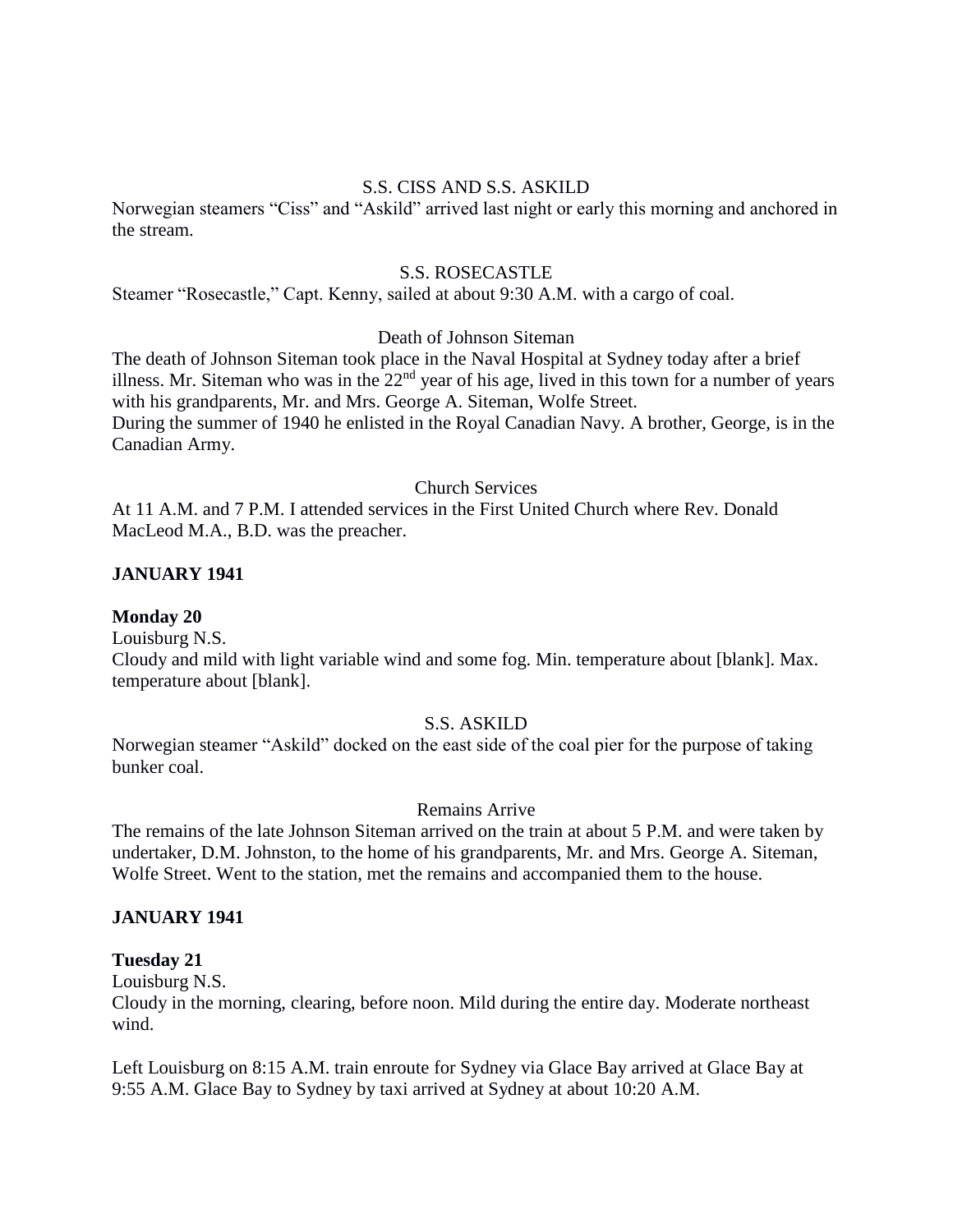## Meeting of Cape Breton Joint Expenditure Board

At 10:30 A.M. I attended the first session of the annual meeting of the Cape Breton Joint Expenditure Board in the County Council chamber in the court house with County warden R.A. MacKinnon presiding.

Delegates present were as follows:

Municipality of County of Cape Breton warden R.A. MacKinnon, Deputy warden Frank Lewis and Alex. Ferguson, city of Sydney Mayor G.B. Slaven alderman Angus MacDonald, Norman MacDonald, Norman MacKenzie and Seymour Hines. Town of Glace Bay: Cecil Cudahea Thomas MacLachlan and Anthony MacCormack (Councilor). Town of Dominion Mayor P.J. Nearing, Town of New Waterford Mayor William Hinchey, Town of Sydney Mines Mayor A.C. MacCormack and councilor Thomas Scott. Town of Louisburg Mayor M.S. Huntington, Town of North Sydney Councilor L.Y. Urquhart and E.F. Garnier. Councilor Gernier substituted for Mayor F.L. Kelly who was unavoidably absent

### Meeting of Public Utilities Board

At about 11:30 A.M. I attended a meeting of the Board of Public Utilities, in the Supreme Court Chamber, where I represented the Town of Louisburg at a hearing held between the Seaboard Power Corporation and the Nova Scotia Power Commission, respecting a power rate between Seaboard Power Corporation and N.S. Power Commission, for resale to people of the Town of Louisburg, and others along the Commission line. Members of utilities

(see next page)

## S.S. ANNAVORE

Norwegian steamer "Annavore" arrived at Louisburg in the forenoon, and landed her Captain who was ill. He was rushed to the City Hospital, Sydney, by ambulance.

### **JANUARY 1941**

#### **Wednesday 22**

Louisburg N.S.

Moderately cold in the morning and evening. Comparatively mild during the day. Clear with light west to moderate winds. A perfect winter day.

#### Joint Expenditure Board

Attended the morning session of the Cape Breton County Joint Expenditure Board which met at about 10:30 with the Municipality, City of Sydney and all towns represented. Mayor F.L. Kelly of North Sydney who absent yesterday, was present, and took his place at the Board. Warden R.A. MacKinnon presiding.

Before adjourning for lunch it was decided to visit the Cape Breton Hospital in the afternoon. At 2 P.M. we assembled at the council chamber, and immediately after motored to the Hospital where remained for about 1 ½ hours. Returning we assembled at about 3:50 P.M. for the afternoon session, which adjourned at about 5 P.M.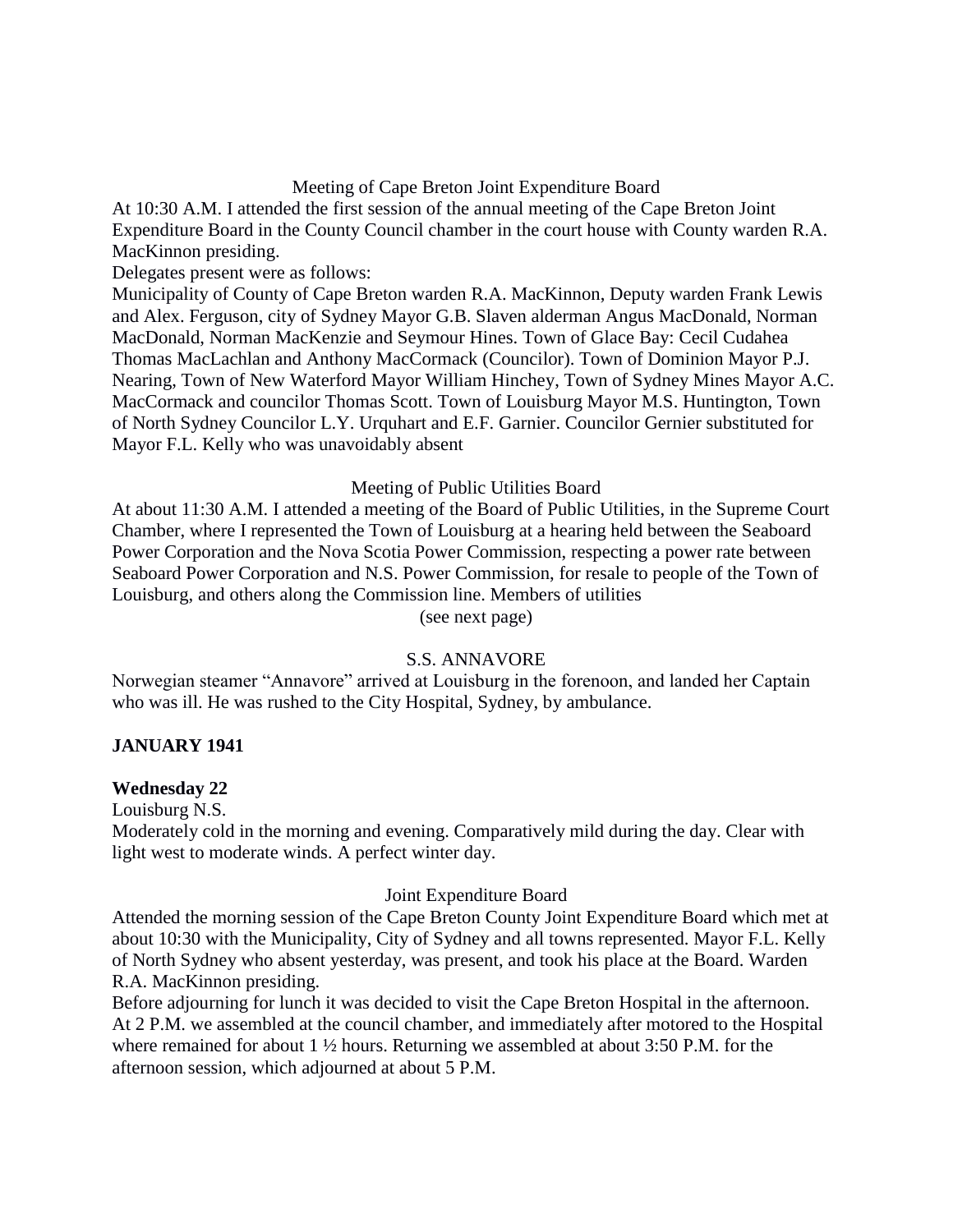By permission of the warden I left the session at 4:20 P.M. and motored to Louisburg in Cameron's Bus (John MacInnis driver). Arrived at about 5:30 P.M.

#### Choir Practice

At 8 P.M. I attended choir practice in the First United Church.

(Continued from proceeding page)

Board present were: Ira P. MacNabb and George Farquhar. Others present were: Albert Mahon, A.M. James and Mr. Clancy of the N.S. Power Commission. E.L. Martheleure, C.M. Anson, Mr. Wilson and John MacNeil L.L.B. representing Seaboard Power Corporation. Donald Finlayson, Barrister representing the Municipality of the County of Cape Breton.

### **JANUARY 1941**

### **Thursday 23**

Louisburg N.S.

Cloudy and comparatively mild with light southwest to southeast winds which shifted to westerly at night. Moderate snowfall began early in the day and was followed by light rain in the afternoon. Snowfall about 3 inches.

## Death of Mrs. Duncan MacDonald

The death of Mrs. Duncan MacDonald of this town took place at the General Hospital Glace Bay, after a long illness. Mrs. MacDonald was removed to the hospital on last Tuesday morning for treatment. She was about 67 years of age and is survived by her husband and son (John) daughter (Minnie) Mrs. Alex. Smith, all living at Louisburg,

### C.B. Joint Expenditure Board

Motored to Sydney in the morning in Cameron bus (John MacInnis driver) arrived at about 8:45. Attended the forenoon and afternoon sessions of the Cape Breton County Joint Expenditure Board which met at about 10:30 A.M. and 2 P.M. respectively.

### S.S. BROCKLEY HILL

British steamer "Brockley Hill" arrived for part cargo of steel products.

### **JANUARY 1941**

### **Friday 24**

Louisburg N.S. Clear and moderately cold with moderate northwest wind.

### Cape Breton Joint Expenditure Board

Attended the forenoon and afternoon sessions of the Cape Breton County Joint Expenditure Board, the County council chambers in the court house, with County warden R.A. MacKinnon presiding.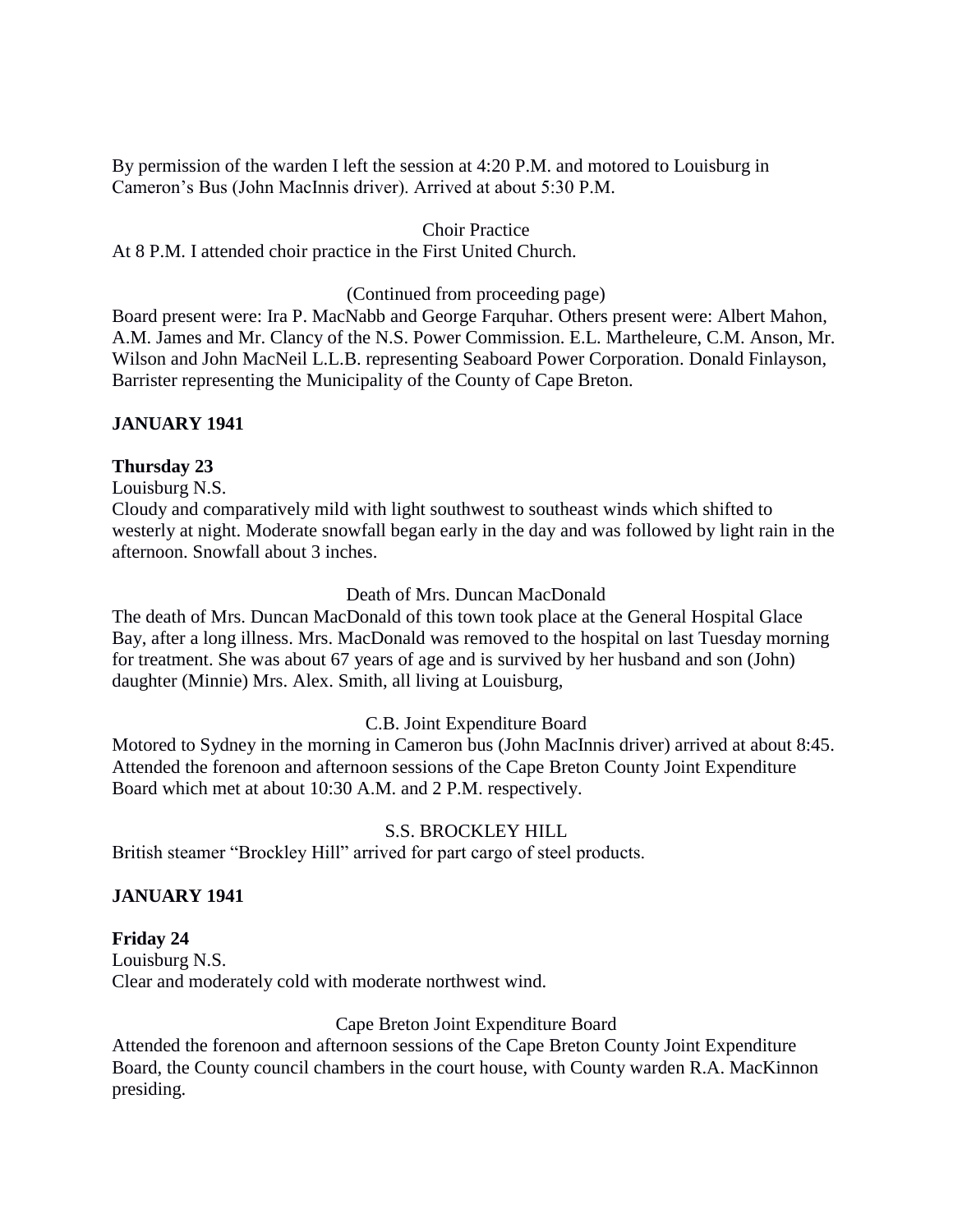The afternoon and final session closed at about 5:30.

# Visited S.E. Muggah

Visited the home of S.E. Muggah, 25 Charlotte Street, at about 8 P.M. and remained there until 11 P.M.

## Returned to Louisburg

Returned home on Cameron's Bus (John MacInnis driver). Left Sydney at 11:30 P.M. Arrived home shortly after midnight.

# **JANUARY 1941**

# **Saturday 25**

Louisburg N.S.

Cloudy and chilly with light northeast wind. Snow began to fall moderately at about 9 P.M. Min. temperature about 15. Max. temperature 25.

# S.S. Katla

Icelandic steamer "Katla" arrived in the morning, bunkered, and sailed during the night.

# S.S. PANCHITO

Panamanian steamer "Panchito" Captain Biclic, arrived at about 8:30 A.M. for a cargo of coal.

# S.S. WATUKA

Steamer "Watuka" Capt. Guy sailed in the morning with a cargo of coal.

# S.S. CISS

Norwegian steamer "Ciss" arrived in the afternoon for a cargo of coal and anchored in the stream.

# S.S. WENTWORTH

British steamer "Wentworth" arrived for part cargo of steel products.

# Transformers Erected

The first transformers to be erected in town by the Nova Scotia Power Commission, were placed in position today. The first on a pole opposite the school house and the other one near the store of Lewis and Company. The Commission's working party, at present, is in charge of Mr. Lloyd Horton.

Death of Daniel Robert Fleet

The death of Daniel Robert Fleet, infant son of Mr. & Mrs. Lloyd Fleet, took place this morning.

# Funeral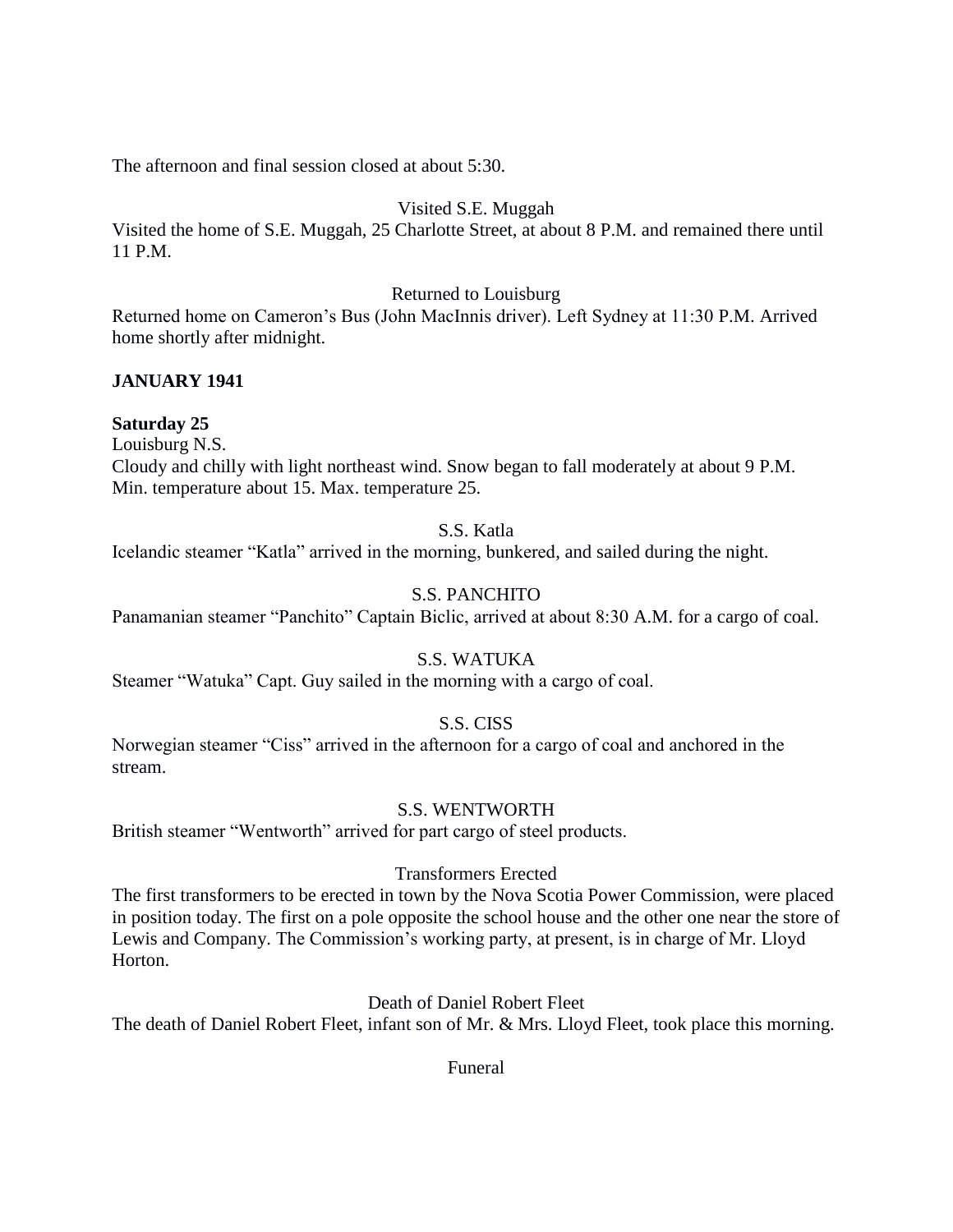At 1 P.M. I attended the funeral of the late Mrs. Duncan MacDonald which took place from her late home on Elwood Street. Services at the house and grave were conducted by Rev. Joseph Cathcart.

## **JANUARY 1941**

## **Sunday 26**

Louisburg N.S.

Snow storm of last night continued until the early hours of the morning. Mostly clear during the day, with moderate north to northwest winds. Snowfall of last night about 2 inches. Min. temperature 10. Max. temperature 29

### Church Services

At 11 A.M. and 7 P.M. I attended services in the First United Church, where Rev. Donald MacLeod, M.A., B.D., was the preacher.

# **JANUARY 1941**

## **Monday 27**

Louisburg N.S. Clear and cold with fresh northwest wind which moderated in the late afternoon. Min. temperature zero. Max. temperature 12.

# S.S. BROCKLEY HILL

British steamer "Brockley Hill" sailed at about 8 A.M. with a part cargo of steel products.

# S.S. ROSE CASTLE

Steamer "Rose Castle", Capt. Kenny, arrived in the afternoon for a cargo of coal and anchored in the stream.

# S.S. CISS

Norwegian steamer "Ciss" docked on the west side of the coal pier, for the purpose of loading a cargo of coal.

### S.S. WENTWORTH

British steamer "Wentworth" docked on the east side of the freight wharf for the purpose of loading a part cargo of steel products.

### S.S. PANCHITO

Panamanian steamer "Panchito" sailed in the evening with a cargo of coal.

# **JANUARY 1941**

**Tuesday 28**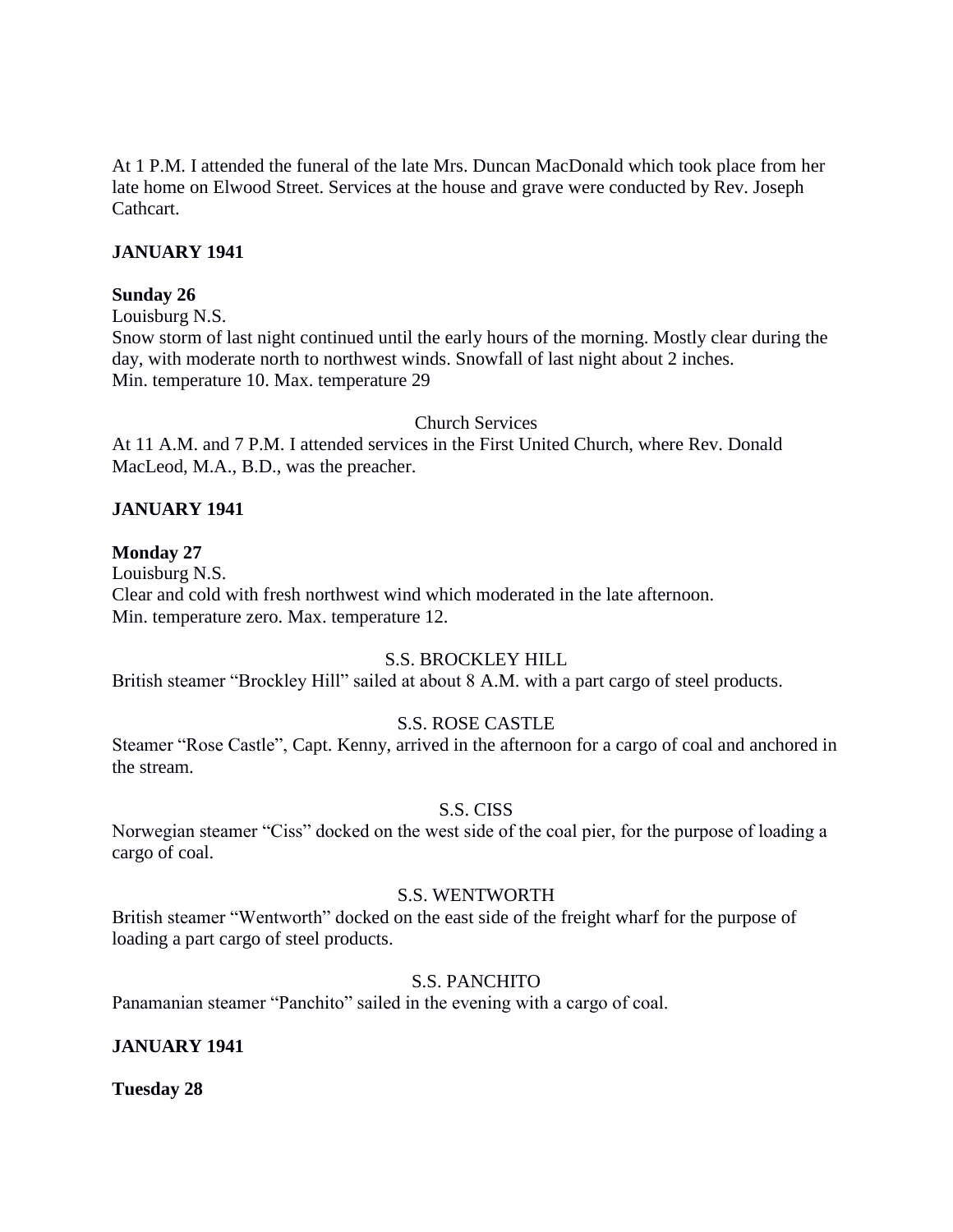Louisburg N.S.

Clear and cold with light variable wind, easterly in the late afternoon and evening. An ideal winter day. Min. temperature about zero. Max. temperature 22.

### S.S. CISS

Norwegian steamer "Ciss" sailed with a cargo of coal.

#### S.S. WATUKA

Steamer "Watuka," Capt. Guy, arrived at about noon for a cargo of coal.

#### Nominations Town Elections

This was nomination day for Town Elections, throughout the Province of Nova Scotia, with the exception of the Town of Glace Bay, which by a special act holds its elections one month later than the other towns.

At Louisburg the following persons were nominated for the office of Councilor: Alex. C MacDonald, James F.D. Townsend and Edward Levy. As there were only three nominations to fill three vacancies all of the above candidates will be returned by acclamation on next Tuesday. Mr. Levy will be a new member on the Council Board. Alex C. MacDonald and

James F.D. Townsend, have each served previously.

#### Cape Breton County Council

At the opening session of the Cape Breton County Council, at Sydney, Warden R.A. MacKinnon and Deputy warden; Frank Lewis were both reelected.

### **JANUARY 1941**

### **Wednesday 29**

Louisburg N.S.

Snow storm which began in the early hours of the morning, continued moderately until noon when it was followed by mist, and heavy rain during the afternoon. Foggy at night. Fresh to strong northeast to east winds shifting to southwest during the night. Snowfall about 4 inches. Min. temperature about 22. Max. temperature 31.

### S.S. WENTWORH

British steamer "Wentworth" sailed at about 8 A.M. with part cargo of steel products.

### S.S. PANOS

British steamer "Panos" which arrived here on the  $18<sup>th</sup>$  of this month, and since that date has been undergoing repairs under the direction of L.H. Cann of this town, sailed at about 9:30 A.M. with a part cargo of steel products.

### S.S. VICTO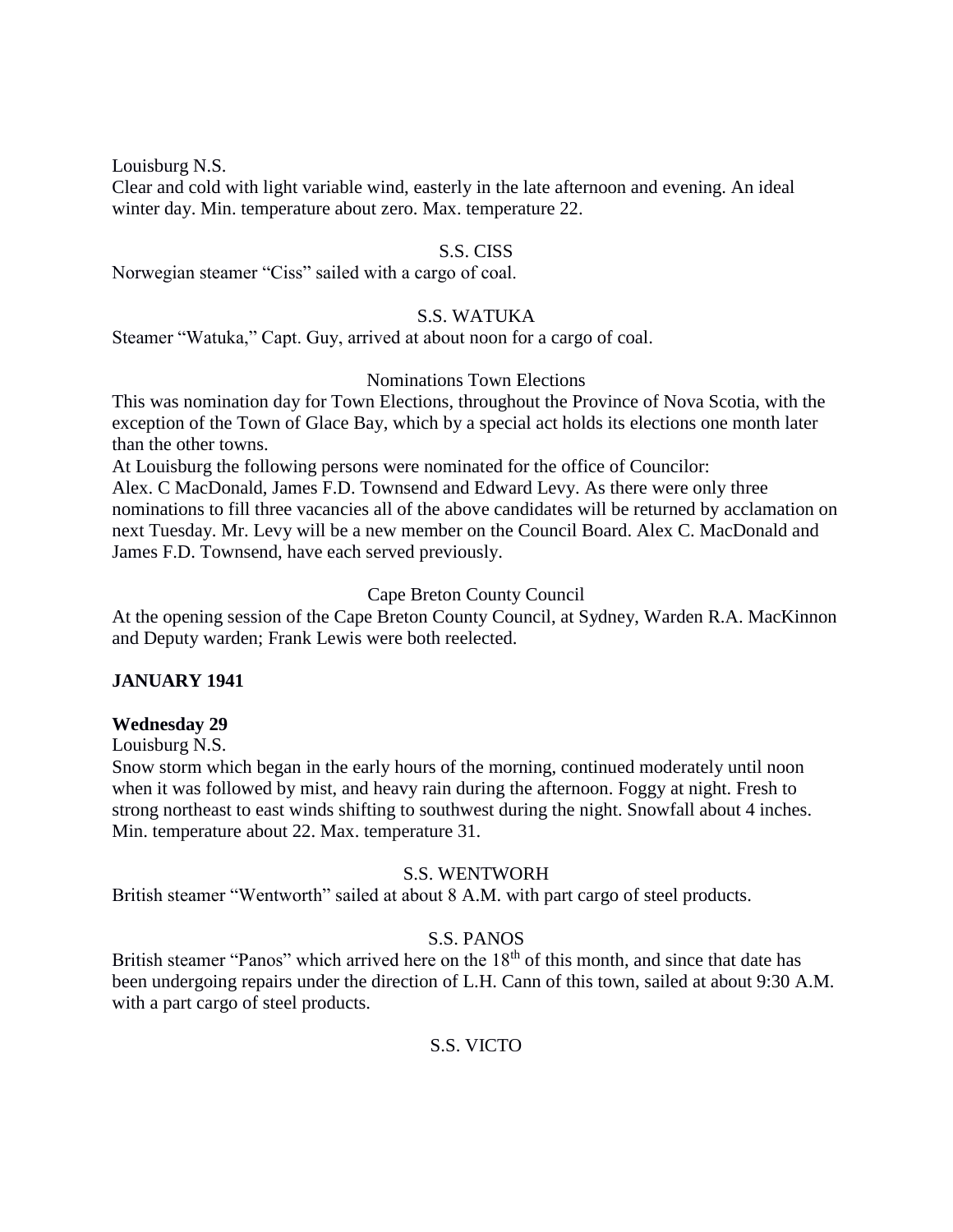Norwegian steamer "Victo" which has been anchored in the southwest end of the Harbour for several days, docked at the freight wharf at about 10:30 A.M. for the purpose of loading a part cargo of steel products.

Choir practice At 8 P.M. attended choir practice in the First United Church.

# **JANUARY 1941**

**Thursday 30**  Louisburg N.S. Cloudy and mild with strong to moderate west southwest wind. Min. temperature 25. Max. temperature 31.

Slob Ice Harbour partly filled with slob ice and a considerable quantity in sight along the coast.

S.S. ROSE CASTLE

Steamer "Rosecastle," Capt. Kenny, sailed at noon with a cargo of coal.

S.S. JOHN CABOT Steamer "John Cabot" arrived at about 2 P.M. for bunker coal.

# **JANUARY 1941**

**Friday 31**

Louisburg N.S. Cloudy and mild with light to moderate southwest wind. Min. temperature 24. Max. temperature 34.

Drift Ice Harbour partly filled with slob ice, also some ice in sight along the coast.

S.S. WATUKA Steamer "Watuka", Capt. Guy, sailed in the morning with a cargo of coal.

S.S. JOHN CABOT Steamer "John Cabot" bunkered last night and sailed early this morning.

S.S. VENI British steamer "Veni" arrived at about 3 P.M. and anchored in the stream.

S.S. VICTO

Norwegian steamer "Victo", sailed at about 10 A.M. with part cargo of steel products.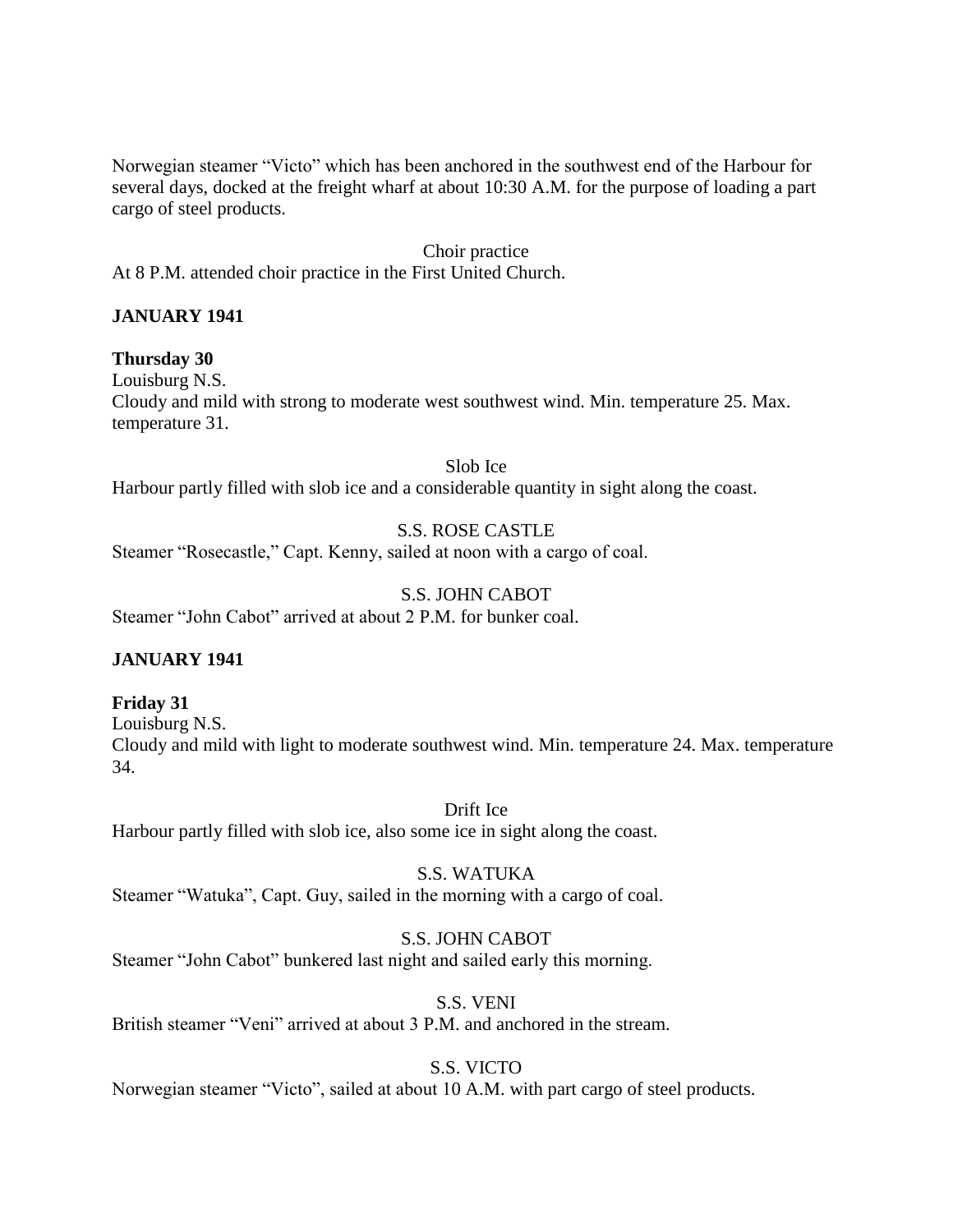## **FEBRUARY 1941**

#### **Saturday 1**

Louisburg N.S. Cloudy and mild with light variable wind. Mostly southwest, colder at night. Min. temperature 13. Max. temperature 31.

#### S.S. BRIDGEPOOL

British steamer "Bridgepool" arrived at about 11 A.M. and anchored in the stream; later she docked on the east side of the freight wharf for the purpose of loading a part cargo of steel products.

#### S.S. VENI

British steamer "Veni", which arrived here yesterday for alders, sailed at about 4 P.M. enroute to Halifax N.S.

## S.S. LADY LAURIER

Canadian Government steamer "Lady Laurier" arrived in the evening and docked at the Government wharf.

#### **FEBRUARY 1941**

#### **Sunday 2**

Louisburg N.S.

Mild and mostly cloudy with light southwest wind. Min. temperature 12. Max. temperature 36. Snowfall of about ½ inch in the morning.  $\setminus$ 

Church Services

At 11 A.M. and 7 P.M. attended services in the First United Church where Rev. Donald MacLeod M.A., B.D., was the preacher.

#### **FEBRUARY 1941**

#### **Monday 3**

Louisburg N.S.

Snow storm which began at about 7 A.M. continued until late in the afternoon. Light southwest wind in the morning shifted to east and northeast and increased to a moderate gale in the afternoon. Snowfall about 7 inches. Min. temperature 26. Max. temperature 30.

### S.S. LIVERPOOL ROVER

Mersey Paper Company's Steamer Liverpool Rover, Captain Kaiser arrived in the morning, for a cargo of coal and docked on the east side of the coal pier, later shifting to the west side.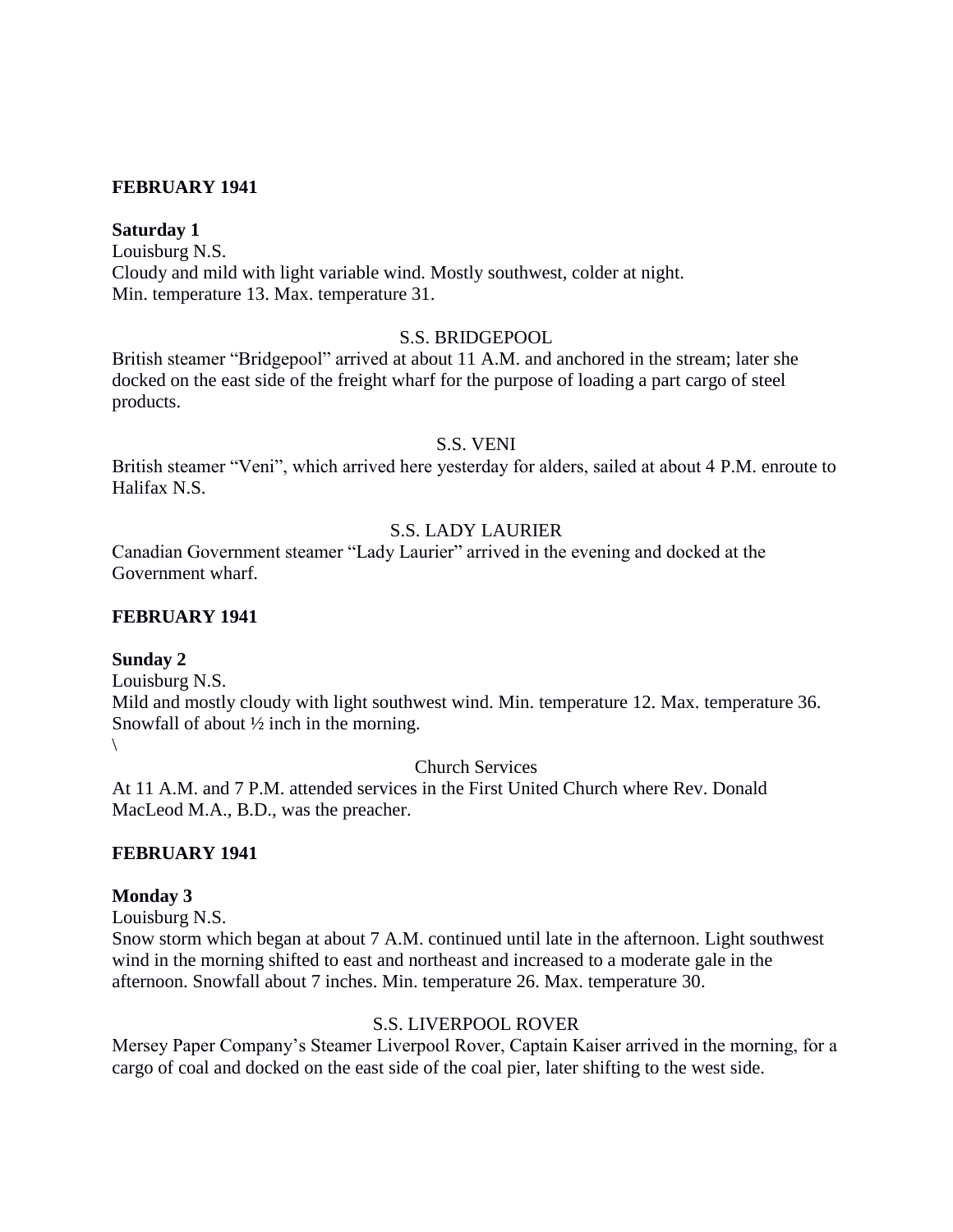#### S.S. PANCHITO

Panamanian steamer "Panchito" Captain Biclic, arrived in the morning for a cargo of coal, and anchored east of the coal pier, later, docking on the east side of coal pier.

#### Bus Service Interrupted

No bus service between Louisburg and Sydney, this evening, as a result of today's storm.

### **FEBRUARY 1941**

#### **Tuesday 4**

Louisburg N.S.

Cloudy and mild during the forenoon. Snow began to fall at about 1 P.M. Fierce snow storm during the afternoon and late into the night. Moderate northeast wind increased to gale force in the afternoon and continued unabated during the night. Worst storm, so far, this season. Snowfall about 12 inches. Min. temperature 26. Max. temperature 30.

#### Bus Service Cancelled

No bus service between Louisburg and Sydney today, as a result of yesterday's and today's snow storms.

### S.S. ROSECASTLE

Steamer "Rosecastle," Captain Kenny, arrived at about 9 A.M. for a cargo of coal, and anchored in the stream.

#### S.S. LADY LAURIER

Government steamer "Lady Laurier" Capt. Williams, sailed, but returned to port at noon.

### Town Elections

No contest at Louisburg. The following were elected by acclamation: as Councilors: Alex C. MacDonald, James F.D. Townsend and Edward levy. Mr. Levy is a new member on the Board. The 1941 council will consist of the following members: Mayor M.S. Huntington, Councilors: Alex C. MacDonald, Alex. Smith, James F.D. Townsend, Cleveland Townsend and Edward Levy. No election for mayor this year.

LATER: Mr. Levy was not sworn in as councilor owing to his having gone to Montreal for an indefinite period. On March 31, 1941 his seat was declared vacant.

#### **FEBRUARY 1941**

### **Wednesday 5**

Louisburg N.S.

Mild and partly clear, with moderate to fresh westerly wind, moderating to light, in the evening. Min. temperature 20. Max. temperature 32.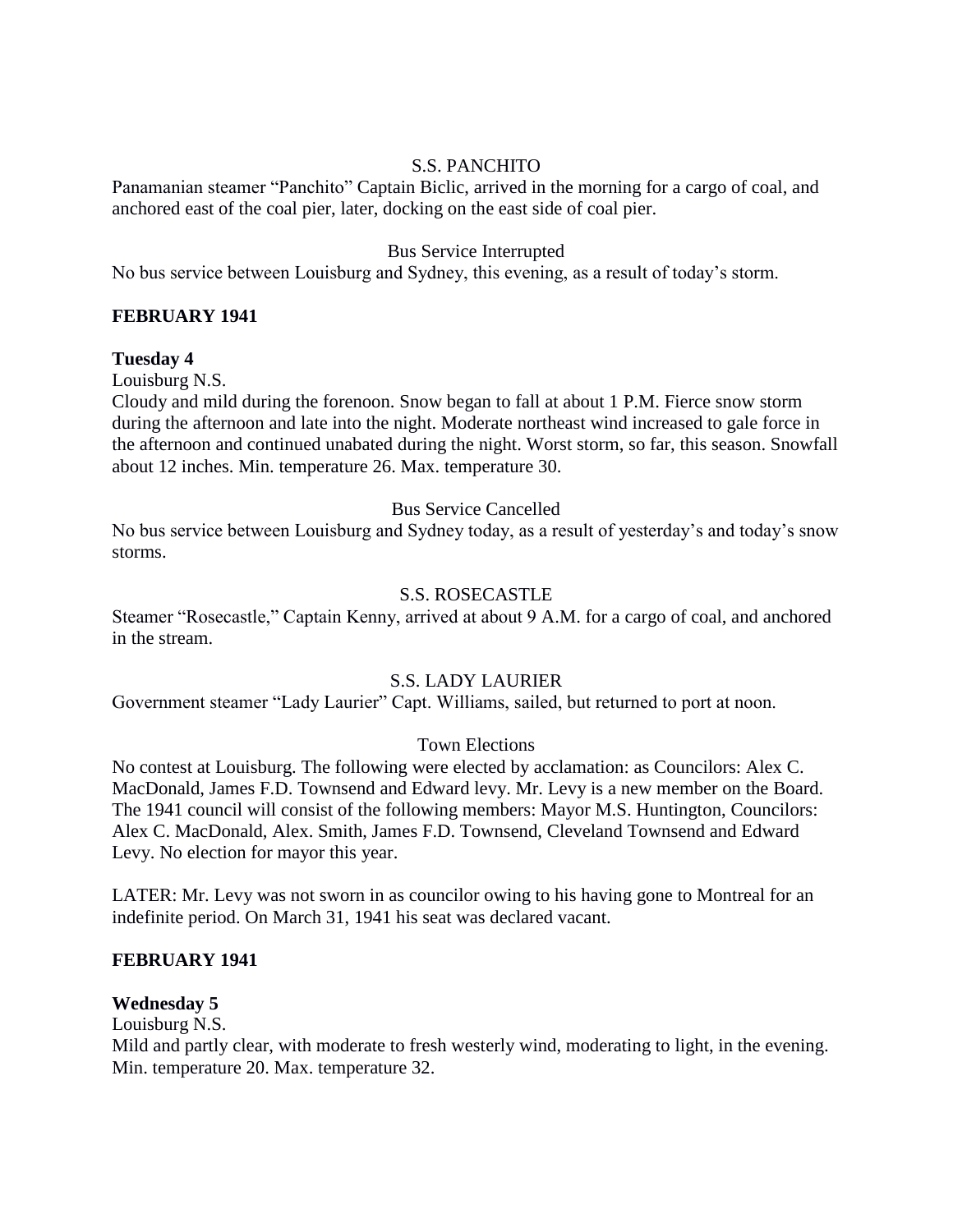# Highway and Railway Traffic at a Standstill

Highway and railway completely tied up as a result of yesterday's snow storm. Huge banks along the highway and Sydney and Louisburg Railway, have isolated Louisburg from the rest of the world. No bus service today, either going or coming. No freight or passenger trains on the S. & L. Railway, either in or out, consequently no incoming or outgoing mails, since yesterday. Snow plow on the S. & L. Railway arrived here at about 7 P.M. Will likely be followed by coal and steel trains during the night. Shipping of coal and steel suspended since last night, owing to railway yard being blocked with snow.

Town streets opened during the early part of the day, for sleigh traffic. No cars or trucks in motion. Almost every available man engaged in shoveling snow in the railway yard and on low level tracks.

#### Choir Practice

At 8 P.M. attended choir practice in the First United Church.

## **FEBRUARY 1841**

### **Thursday 6**

Louisburg N.S.

Clear and comparatively mild with light to moderate northwest wind. An ideal winter day. Min. temperature 15. Max. temperature 32.

### Train Service Resumed

S. & L. Railway resumed its regular service today.

### S.S. MAGNHILD

Norwegian steamer "Magnhild" arrived in the morning.

### S.S. WATUKA

Steamer "Watuka," Captain Benjamin Pope, arrived at about 9:30 A.M. for a cargo of coal and anchored in the northeast end of the harbour. Capt. Pope had succeeded Capt. Guy, in command of the Watuka. I understand that while at St. John N.B. on the last trip, Capt. Guy was transferred to the steamer Evelyn B., a ship that the Dominion Coal Company has recently acquired.

#### S.S. NORTHERN RANGER

Nfld. Government steamer "Northern Ranger" arrived at about 2 P.M. and docked on the west side of the freight wharf, where she landed about 70 passengers, who left here at about 3 P.M. by special Train.

### S.S. LIVERPOOL ROVER

Steamer "Liverpool Rover" sailed at about 7 P.M. with a cargo of coal.

Police Court (Montcinos case)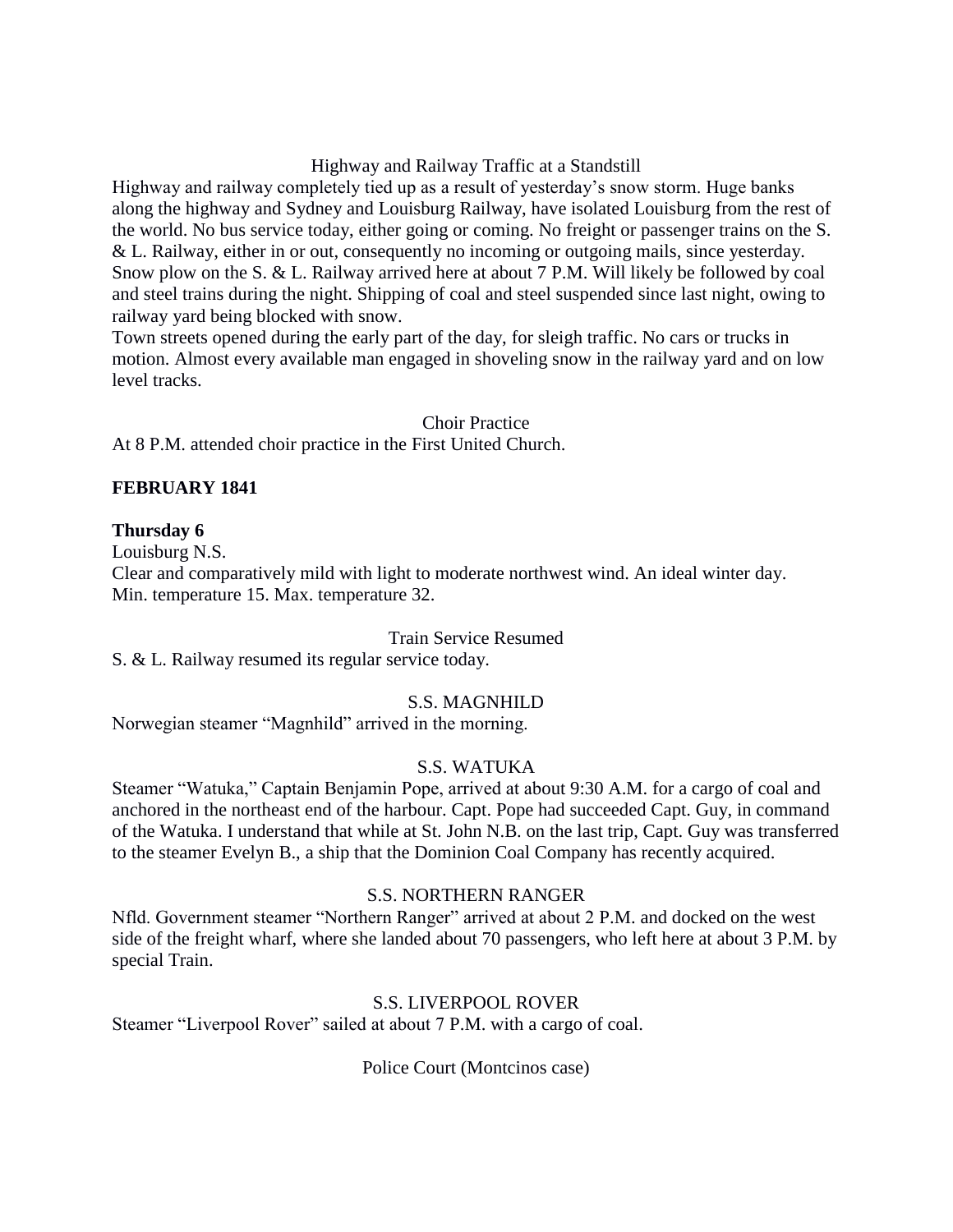George Aris Montcinos who was arrested on Jan. 17, 1941 on a charge of having stolen \$800.00 from Capt. Biclic of the Panamanian steamer "Panchito" was brought from Sydney via Glace Bay on the evening train, in charge of Constable Fisher R.C.M.P. He was immediately taken before stipendiary magistrate B.M. Spencer who after hearing the evidence

(See next page)

### **FEBRUARY 1941**

#### **Friday 7**

Louisburg N.S.

Cold in the morning, becoming mild during the day. Clear with light southwest wind. A perfect winter day. Min. temperature 5. Max. temperature 32.

#### S.S. PANCHITO

Panamanian steamer "Panchito," Capt. Biclic, sailed in the morning with a cargo of coal for Halifax.

### S.S. UNGAVA

Newfoundland steamer "Ungava" arrived in the morning and anchored in the stream.

### (Continued from preceding page)

#### Police Court

dismissed the case. Capt. Biclic of the Panchito, refused to take him on board his ship, which is sailing tomorrow morning. As a result of the Captain's refusal to take him on board he was lodged in the local jail, and Walter Jewell Jr. local immigration officer notified. He is now a ward of the immigration authorities, until the Panchito returns or until some means are formed of deporting him.

#### War Savings Campaign

At 7:30 P.M. I attended, and presided at a meeting in the town office called for the purpose of organizing the War Savings Campaign for the town of Louisburg. Those present were: B.M. Spencer, Earl Lewis, William Lewis Jr., William Stewart, Rev. George Arnold, Wilfred Covey, Arthur D. Cann, Miss Mary Campbell, Donald Wilson, D.M. Johnston and M.S. Huntington. M.S. Huntington chairman, Rev. George Arnold secretary, William Stewart, campaign manager.

#### **FEBRUARY 1941**

### **Saturday 8**

Louisburg N.S.

Rain which began to fall at about 7 A.M. continued until shortly after noon. Foggy and mild during the afternoon and evening. Moderate southeast wind, shifting to southwest. Rainfall about 7/16 of an inch. Min. temperature 20. Max. temperature 38.

S.S. POLARIS S.S. POLARBJORN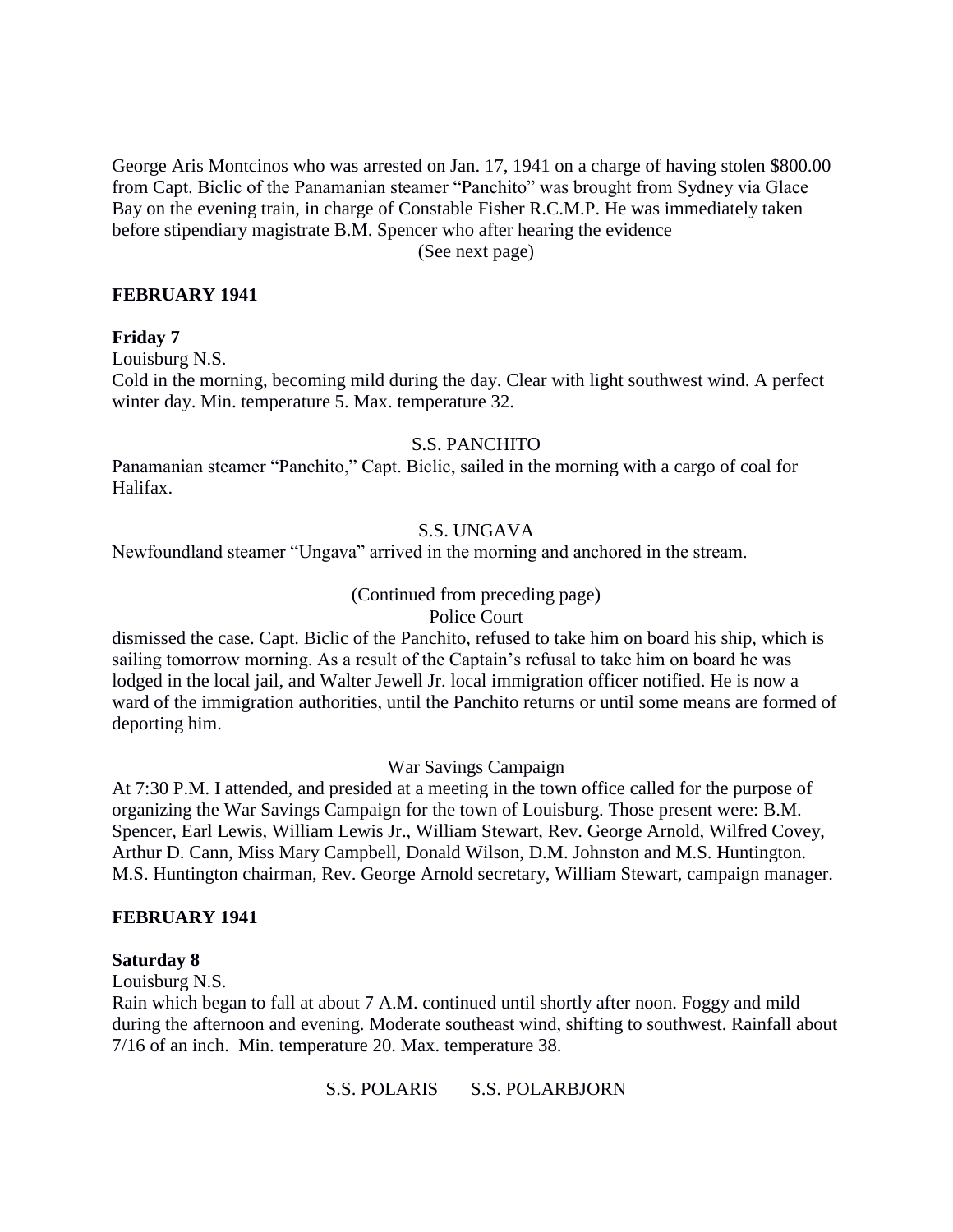Norwegian trawlers, "Polaris" and "Polarbjorn", arrived in the morning North Sydney and docked at the Government wharf.

### **FEBRUARY 1941**

#### **Sunday 9**

Louisburg N.S.

Mild and mostly cloudy with moderate to fresh southwest wind. Min. temperature 32. Max. temperature 34.

#### Church Services

At 11 A.M. and 7 P.M. attended services in the First United Church where Rev. Donald MacLeod, M.A., B.D., was the preacher. Also attended a meeting of the Board of Stewards of the First United Church at the close of the evening service. At this meeting the following persons were present: John A. MacDonald, (secretary) John H. Skinner (chairman), Edison Skinner, Roderick MacLeod, D.J. MacInnis, John N. MacDonald, Rev. Donald MacLeod and M.S. Huntington.

### S.S. NORTHERN RANGER

Newfoundland Government steamer "Northern Ranger" sailed at about 2 P.M.

#### Steamer CISS LOST

Norwegian steamer "Ciss" Capt. Danielson, enroute from St. John's Nfld. to Louisburg for a cargo of coal, ran aground on Little Shag Rock, near the western end of Scatari Island at about 2 o'clock this morning, and is likely to become a total loss. The crew, said to be 16 in number, took to their boats and landed safely, some time during the forenoon near Port Morien. The "Ciss" was within about two or three miles of Louisburg yesterday when she ran into slab ice, and being light was unable to force her way through. She sent out calls for assistance yesterday afternoon and evening, but as there was no boat here capable of dealing with the situation, she drifted helplessly in an easterly direction until she struck. The "Ciss" has been several times to this port. On her last trip from here she sailed on the  $28<sup>th</sup>$  of last month, with a cargo of coal. She had a carrying capacity of about 2000 tons.

### **FEBRUARY 1941**

#### **Monday 10**

Louisburg N.S. Clear and cold with fresh to light northwest wind. Min. temperature zero. Max. temperature 29.

### S.S. ROSECASTLE

Steamer "Rosecastle" Capt. Henry, sailed in the morning with a cargo of coal.

### S.S. LIVERPOOL ROVER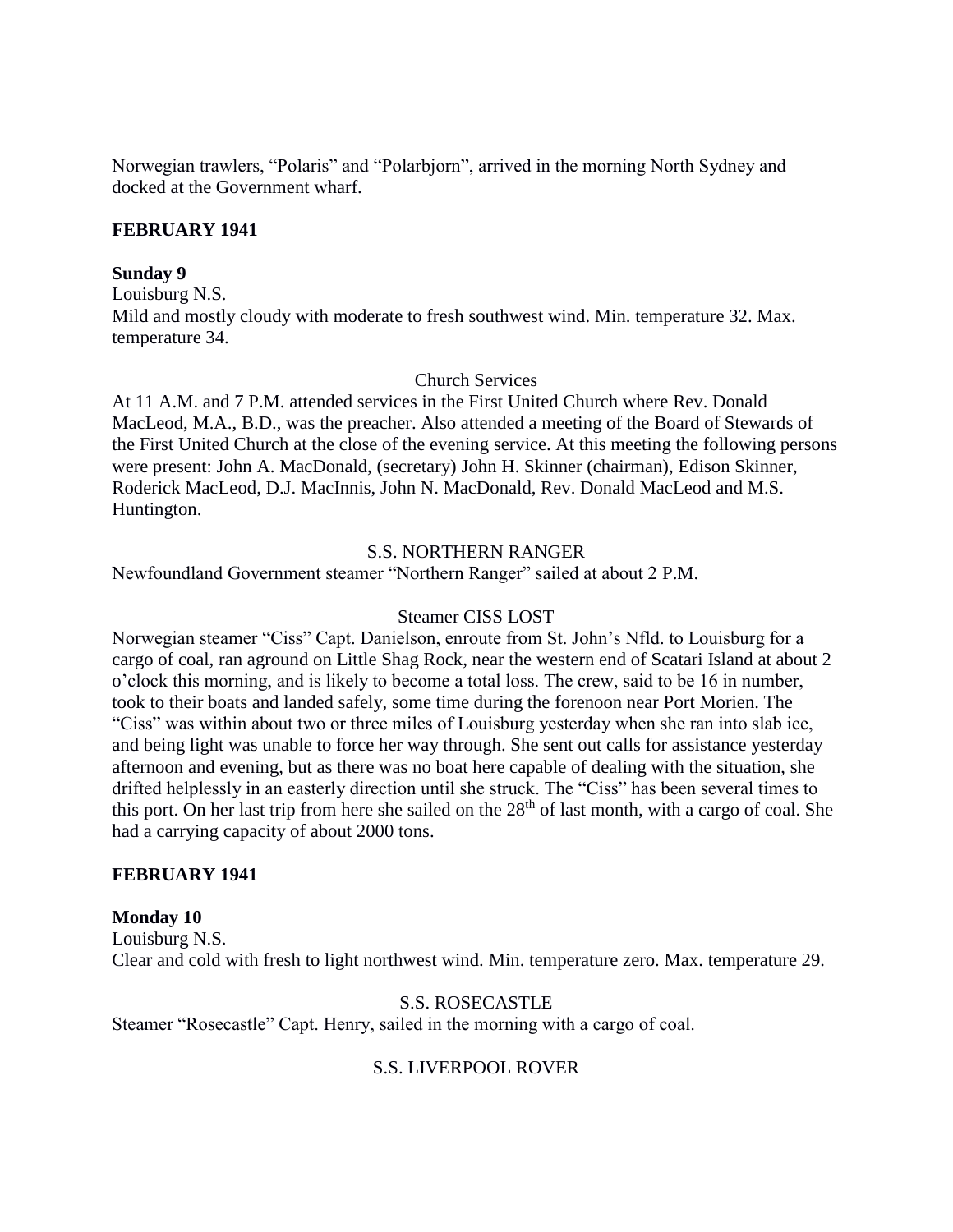Steamer "Liverpool Rover" arrived at about 8 A.M. for a cargo of coal, and anchored in the stream.

## S.S. BRIDGEPOOL

British steamer "Bridgepool" sailed during the forenoon with part cargo of steel products.

## War Savings Campaign

At 7:30 P.M. I attended, and presided at a meeting of the War Savings Campaign Committee, and others in the Town Hall. Among those present were: William Stewart, (Manager Royal Bank), Hugh Lynk (Postmaster), William Lewis Jr., Earl Lewis, Arthur D. Cann, B.M. Spencer (Town clerk) Rev. George Arnold, [blank] Doucette, Malcolm Boyd and M.S. Huntington. At this meeting Mr. Stewart resigned as campaign manager and William Lewis Jr. was elected in his place.

Death of Mrs. John MacMillan

The death of Mrs. John MacMillan took place in the Cape Breton Hospital at about 9 P.M. Mrs. MacMillan who was about 82 years of age, was for a number of years a resident of Louisburg. She is survived by one sister, Mrs. Angus MacAulay, Pepperell Street, this town, and one brother John A. MacDonald, Sydney. Mrs. MacMillan has been an inmate of the Cape Breton Hospital since May 27, 1938.

### **FEBRUARY 1941**

### **Tuesday 11**

Louisburg N.S.

Clear with light to fresh westerly wind, which moderated in the evening. Cold in the morning, comparatively mild during the day. Min. temperature 3. Max. temperature 33.

### S.S. MAGNHILD

Norwegian steamer "Magnhild" sailed in the early morning with a cargo of coal.

### S.S. WATUKA

Steamer "Watuka" sailed in the afternoon with a cargo of coal. Fire broke out in the hold shortly after noon, but was extinguished without any damage being done. The fire occurred while the Watuka was lying at the wharf.

### S.S. LADY GREY

Canadian Government Ice Breaker "Lady Grey" Capt. Caron, at about 8 P.M. She will likely make Louisburg her headquarters during the rest of the winter.

# LIVERPOOL ROVER

Steamer "Liverpool Rover" sailed at about 7 P.M. with a cargo of coal.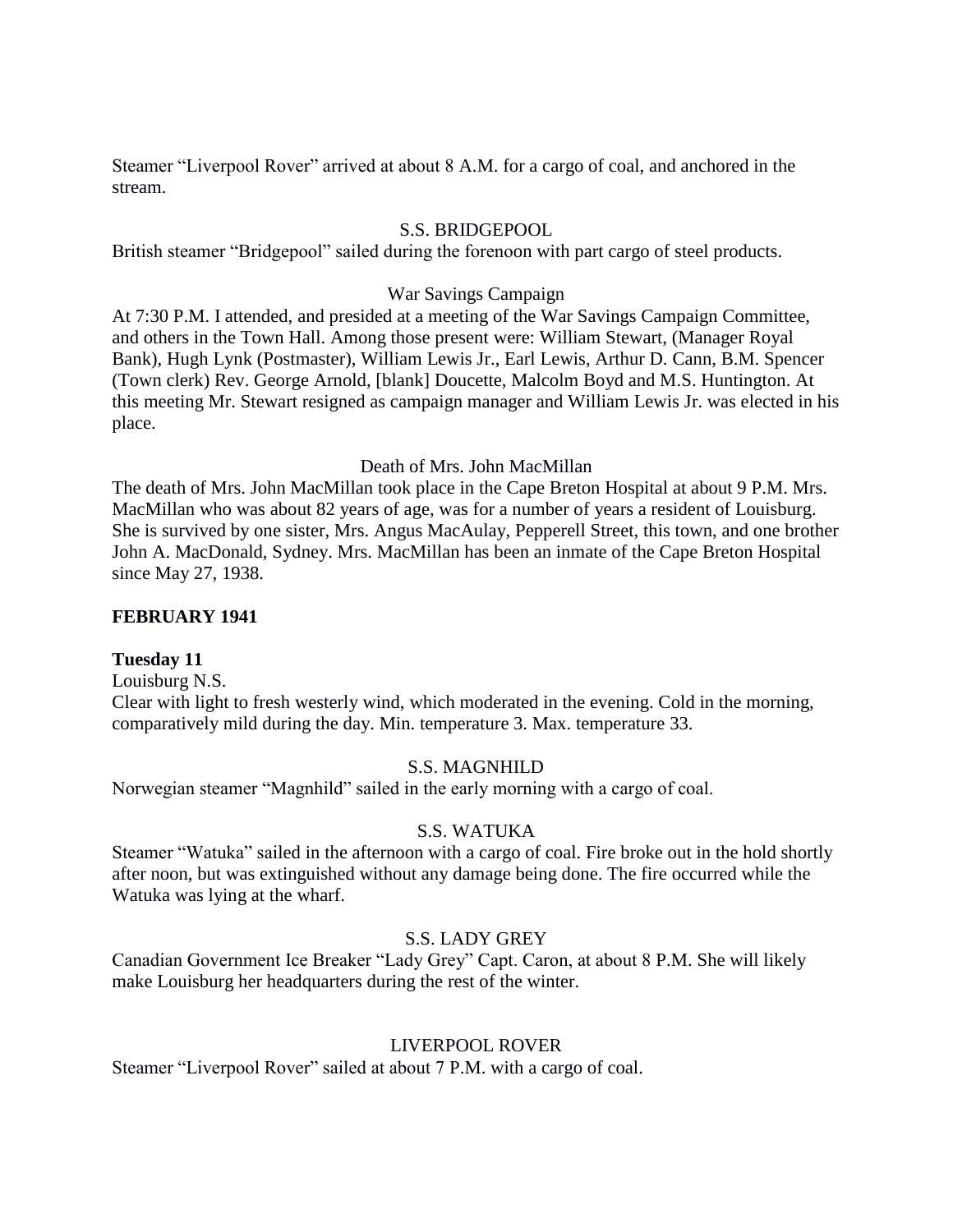### **FEBRUARY 1941**

## **Wednesday 12**

Louisburg N.S.

Clear during the quarter part of the day, becoming cloudy in the mid afternoon. Moderately cold in the morning. Comparatively mild during the day chilly at night. Light northeast wind. Min. temperature about 5. Max. temperature about 30

### S.S. LADY GREY

Canadian Government steamer "Lady Grey" bunkered last night, and sailed in the early morning for Sheet Harbour N.S.

### Council Meeting

At 2 P.M. I attended, and presided at, a meeting of the Town Council. Those present were: Councilors: Alex C. MacDonald, Alex. Smith and Cleveland Townsend. Mayor: M.S. Huntington, Town Clerk: B.M. Spencer, Deputy Town Clerk: Daniel Nicholson, Chief of Police: D.M. Johnston.

Councilor Alex C. MacDonald, recently reelected was by me sworn into office. Councilor James F.D. Townsend reelected on the  $4<sup>th</sup>$  of this month and Edward Levy also elected on the  $4<sup>th</sup>$  were both unavoidably absent. Therefore the oath of office was not administered to them. Chief of Police D.M. Johnston, was reelected to the police force, salary \$60.00 for month. Councilor Alex C. MacDonald was reelected presiding councilor for the ensuring year. The following are the Standing Committees, all reelected from the previous year: Street and Bridge: Councilors: Alex. C. MacDonald, James F.D. Townsend and Cleveland Townsend.

School: Mayor M.S. Huntington, Councilors: Cleveland Townsend and Alex C. MacDonald. Finance: Mayor M.S. Huntington Councilors: James F.D. Townsend and Alex. Smith. Police: Councilor Alex C. MacDonald, Alex Smith and

(Continued on next page)

### **FEBRUARY 1941**

#### **Thursday 13**

Louisburg N.S.

Moderately cold and remarkably clear with light northeast wind. Min. temperature 4. Max. temperature 25.

> Council Meeting (Continued from preceding page)

M.S. Huntington.

License: Mayor M.S. Huntington, Councilors: Alex. Smith and James F.D. Townsend. Arbitration: Councilors: Alex. Smith, James F.D. Townsend and Mayor M.S. Huntington. Assessment: Mayor M.S. Huntington, Councilors: Cleveland Townsend and Alex. Smith Poor: Mayor M.S. Huntington Councilors: James F.D. Townsend and Cleveland Townsend. Public property: Councilors: Alex C. MacDonald, James F.D. Townsend and Alex. Smith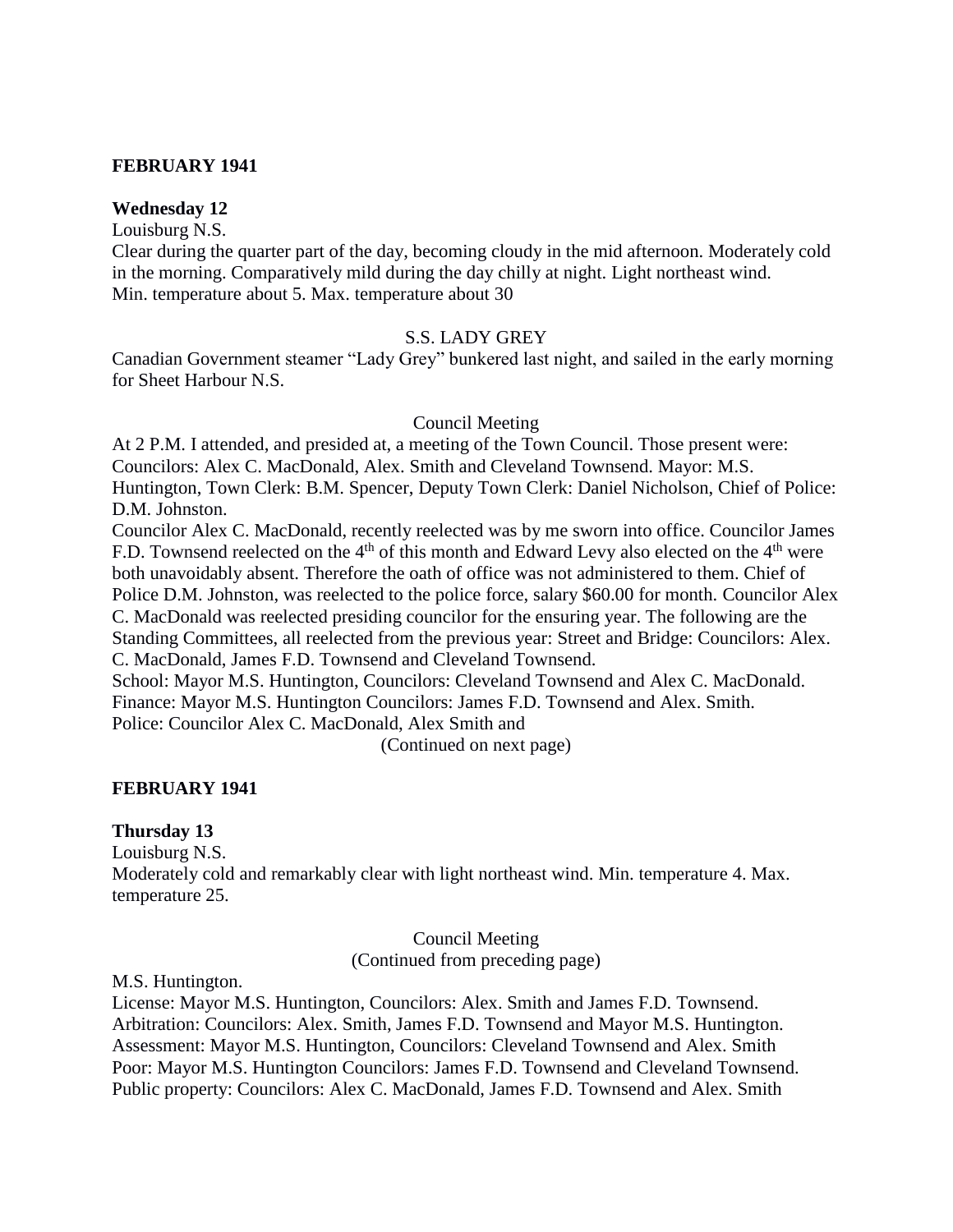Electric Light: Councilor: Alex C. MacDonald, James F.D. Townsend and Cleveland Townsend. Public Health: the whole council.

Law and amendments: the whole council.

Fire wards: Mayor M.S. Huntington, Councilors: Alex. Smith and James F.D. Townsend. Jury List: Councilor James F.D. Townsend, Alex. Smith and Cleveland Townsend. This meeting was held in the afternoon, owing to some members of the council being unable to attend in the evening.

## FUNERAL

At 10 A.M. attended the funeral of the late Mrs. John MacMillan, which took place from the home of her sister, Mrs. Angus MacAulay, Pepperell Street. Services at the house and grave were conducted by Rev. Joseph Cathcart. Interment took place in Catalone Cemetery. Funeral in charge of D.M. Johnston, undertaker.

## **FEBRUARY 1941**

## **Friday 14**

Louisburg N.S.

Comparatively mild, during the day, and mostly cloudy with light variable wind. Mostly southeast. Min. temperature 6. Max. temperature 35.

### S.S. LADY GREY

Canadian Government icebreaker Lady Grey, Captain [blank] Caron arrived last night or early this morning, and today took on board bunker coal.

### S.S. SELFOSS

Icelandic steamer, "Selfoss" arrived here at about 10:30 A.M. After bunkering she sailed at about 3 P.M.

# S.S. WATUKA

Steamer "Watuka," Captain Pope, arrived at about 12:30 P.M. for a cargo of coal.

### **FEBRUARY 1941**

### **Saturday 15**

Louisburg N.S.

Cloudy, chilly and misty with moderate northeast wind. A few light showers during the night. Min. temperature 32. Max. temperature 36.

### Snow Plough Arrives

Highway snow plow which has been at work on the highway, between Louisburg and Sydney, for the past week arrived here at about 4 P.M. and immediately started on the return trip. This is the first trip of the plough from Sydney to Louisburg since the snow storm of February  $3<sup>rd</sup>$ ; which tied up motor traffic.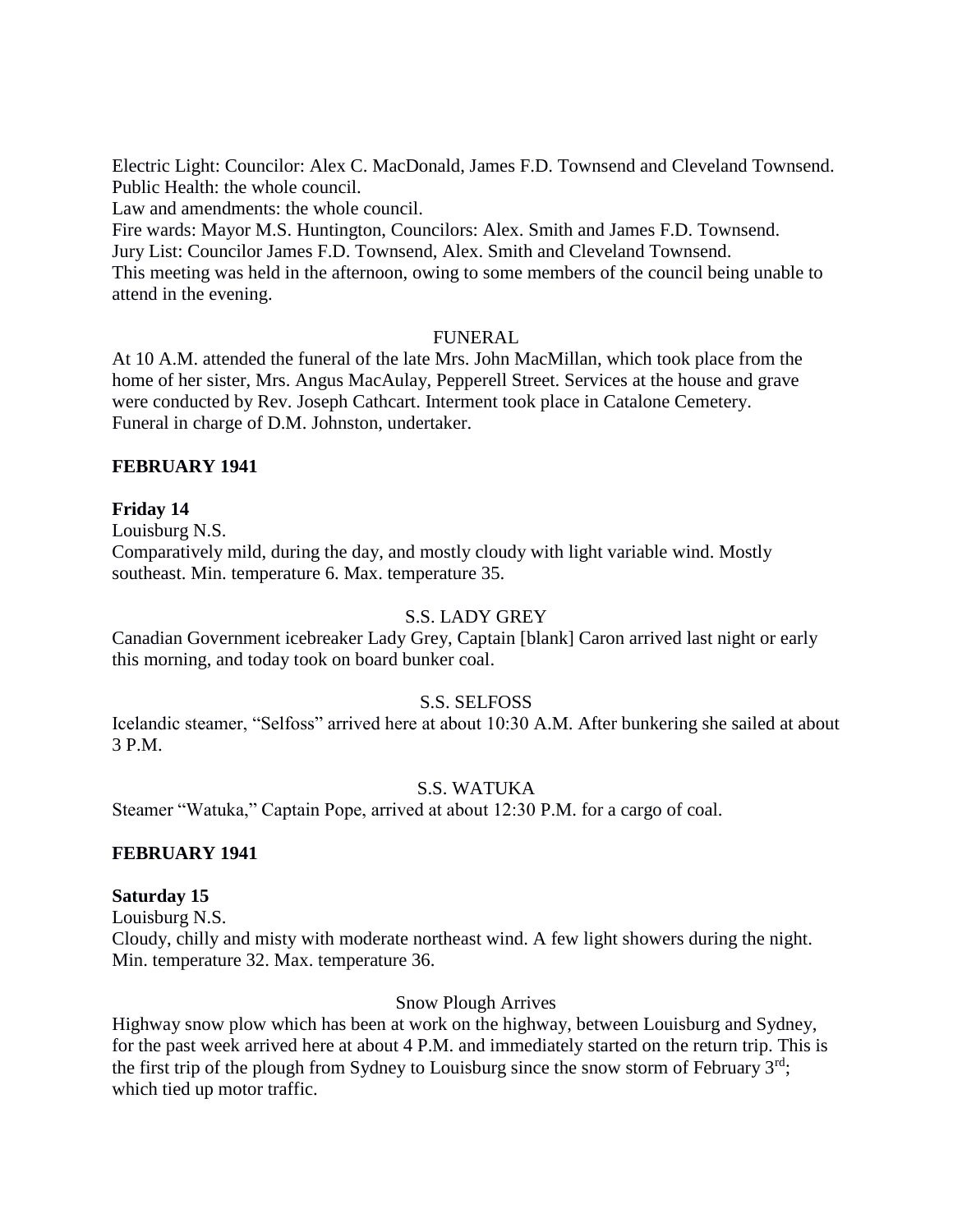### Bus Service Resumed

Bus service between Louisburg and Sydney, which stopped functioning on the  $3<sup>rd</sup>$  of this month, was resumed this evening, when one of Cameron's taxis (John MacInnis driver) left for Sydney at 6:30 P.M.

#### S.S. WATUKA

Steamer "Watuka" Capt. Pope, sailed in the early morning with a cargo of coal.

## Death of Mrs. N.M. Brown

The death of Mrs. N.M. Brown took place at Montreal, today after a long illness. Mrs. Brown who before her marriage was Miss Louise Dillon of Louisburg was about 53 years of age. She was the daughter of the late Mr. and Mrs. John Dillon of this town and is survived by three sisters and one brother. The sisters are: Mrs. Tucker of Salem Massachusetts, Mrs. Urquhart of Dartmouth Nova Scotia and Mrs. Baxter, St. John, New Brunswick. The brother is John, in the Canadian West.

#### **FEBRAURY 1941**

#### **Sunday 16**

Louisburg N.S.

Rain in the morning followed by light snow squalls which occurred at intervals during the day and night mild with light to moderate southwest wind. shifting to west in the afternoon. Rainfall of last night about ¼ inch. Snowfall about ½ inch. Min. temperature 25. Max. temperature 39.

#### Church Services

At 11 A.M. and 7 P.M. attended services in the First United Church where Rev. Donald MacLeod M.A., B.D. was the preacher.

#### S.S. LADY GREY

Canadian Government ice breaker, Lady Grey, sailed shortly after noon and returned in the evening, after assisting steamer "Maid of Stirling" which was caught in the ice.

#### S.S. MAID OF STIRLING

Steamer "Maid of Stirling" arrived in the evening for a cargo of coal.

#### Snow Plough Arrives

Highway snow plough from Sydney arrived at about 10 P.M. and ploughed Main Street from the east end as far west as the Royal Bank before returning.

#### Death of Daniel F. Fleet

The death of Daniel F. Fleet infant son of Mr. & Mrs. Douglas Fleet East Main Street this town took place in the General Hospital today.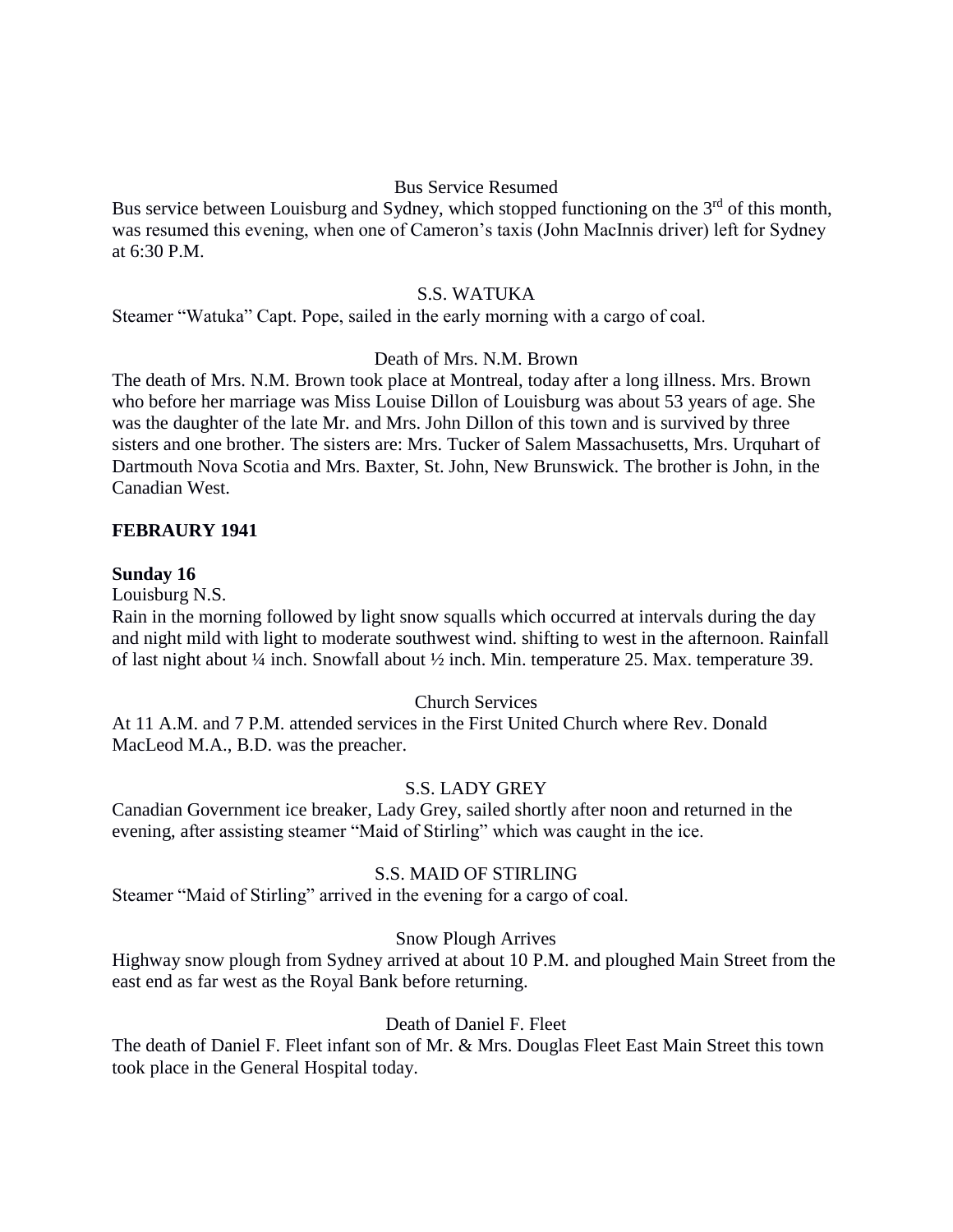## **FEBRUARY 1941**

### **Monday 17**

Louisburg N.S.

Cloudy and mild with light westerly wind and a few light squalls. Snowfall about ½ inch. Min. temperature 12 Max. temperature 31

#### S.S. ROSECASTLE

Steamer "Rosecastle" Capt. Kenny arrived at about 11 A.M. from St. John N.S. for a cargo of coal.

### S.S. LIVERPOOL ROVER

Steamer "Liverpool Rover" arrived at about 2:30 P.M. for a cargo of coal.

#### S.S. MOYSALEN

Norwegian steamer "Moysalen" arrived at about 8 P.M.

#### **FEBRUARY 1941**

#### **Tuesday 18**

Louisburg N.S.

Cloudy and chilly. Snow began to fall at about 10 A.M. and continued until nightfall. Light northeast wind in the morning increasing to a moderate gale and shifting to north in the afternoon and northwest in the early part of the night. Snowfall about 7 inches. Min. temperature 6 Max. temperature 25

#### Released from jail

George Aris Monticinos who as a ward of the Canadian Immigration authorities has been confined in the Louisburg jail since the night of February 6 1941 was released from jail today and allowed to take up his abode in the "Dundonald Inn" pending the return of his ship "Panchito", Capt. Bilclie, or their means of deporting him. While in jail here he was in charge of Daniel MacNeil provincial constable under the direction of Walter Jewell Jr. local immigration officer. In compliance with Canadian immigration regulations Captain Biclic has furnished a bond for \$500.00 as a guarantee for Monticinos' removal from this country. The Panchito is now at Halifax N.S. undergoing repairs.

Bus Services Interrupted

Bus service between Louisburg and Sydney were running behind schedule all day. No bus service out of Louisburg in the evening owing to snow blocked highway.

#### **FEBRUARY 1941**

**Wednesday 19** Louisburg N.S.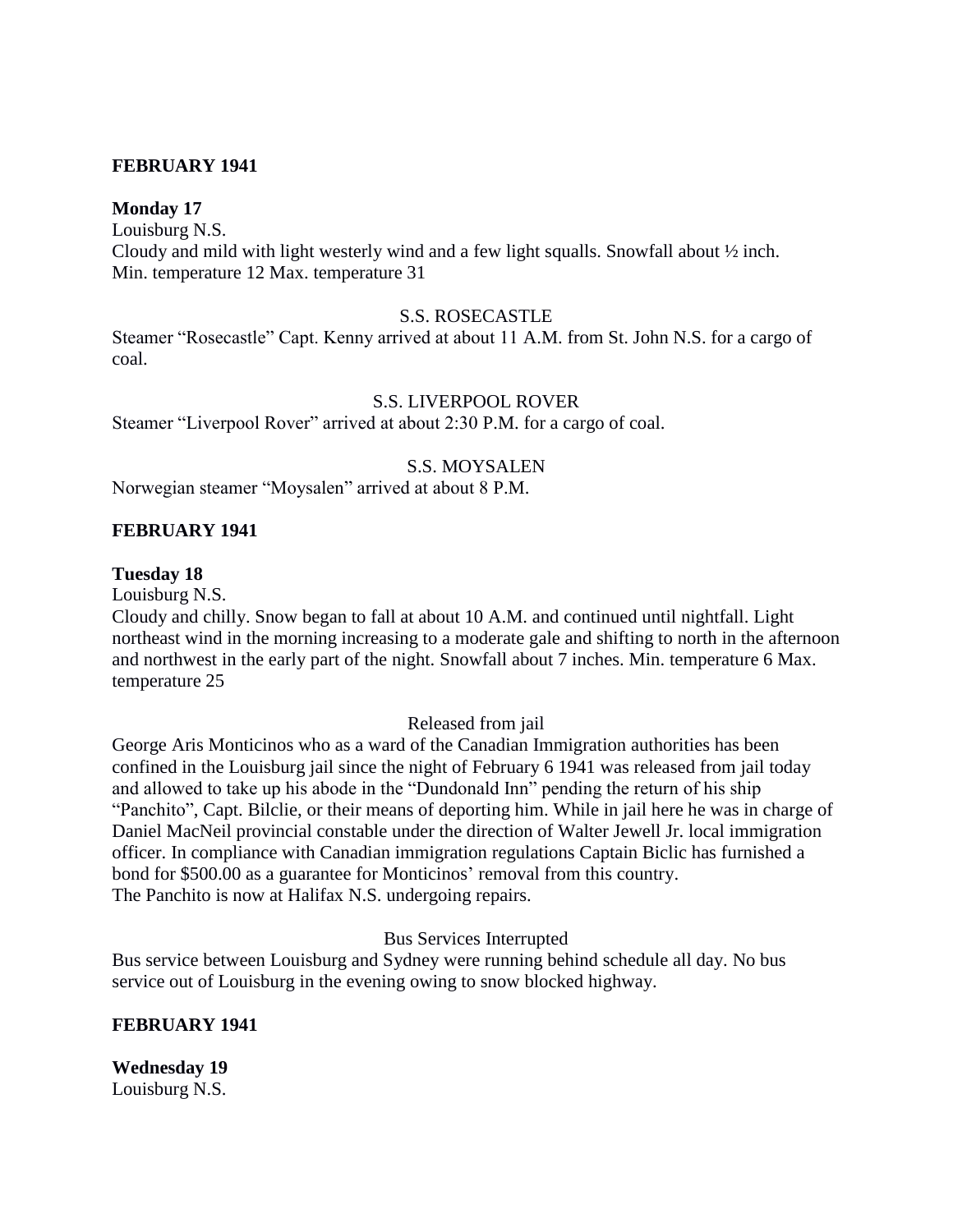Cloudy and moderately cold with fresh northwest wind. Snow squalls during the day. Min. temperature 16 Max. temperature 23

# S.S. MAGNHILD

Norwegian steamer "Magnhild" arrived during the forenoon for a cargo of coal.

## Bus services cancelled

Bus services between Louisburg and Sydney did not function today owing to the highway being blocked as a result of yesterday's snow storm.

## **FEBRUARY 1941**

### **Thursday 20**

Louisburg N.S.

Cloudy and moderately cold with light drizzle of snow during the forenoon. Moderate to fresh northwest wind, shifting to southwest at night. Snowfall about 1 inch. Min. temperature 18 Max. temperature 29

## S.S. ROSECASTLE

Steamer "Rosecastle" Capt. Kenny sailed at about 7:30 A.M. with a cargo of coal.

# S.S. MAGNHILD

Norwegian steamer Magnhild sailed at about 8 P.M. with a cargo of coal.

# **FEBRUARY 1941**

### **Friday 21**

Louisburg N.S. Cloudy and comparatively mild with light to moderate westerly wind and a few light snow squalls. Min. temperature 16 Max. temperature 34

# S.S. MOYSALEN

Norwegian steamer "Moysalen" sailed in the morning for St. John's Newfoundland with part cargo of coal. She also had on board nine carloads of lumber which she loaded here after she took the coal on board.

# S.S. WATUKA

Steamer "Watuka" Capt. Pope arrived in the morning for a cargo of coal.

# S.S. MAID OF STIRLING

Steamer "Maid of Stirling" arrived in the afternoon for a cargo of coal.

Marriage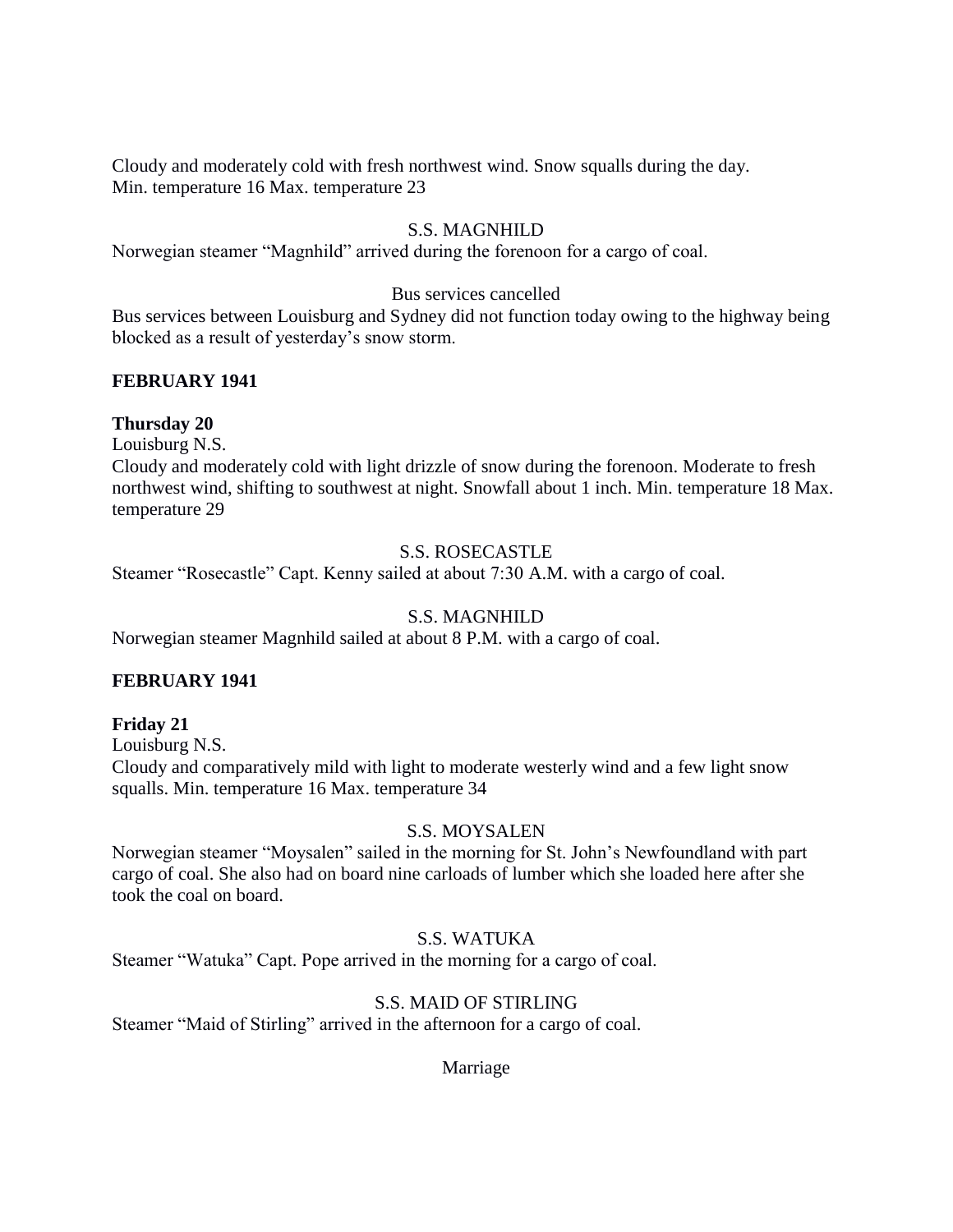The marriage of Miss Beatrice Dickson daughter of Mr. and Mrs. Charles D. Dickson of this Town to Joseph Arthur Stevens of Port Arthur Ontario, took place at Halifax N.S. today. The ceremony was performed by Rev. J.L. Ibbott, of Trinity Anglican Church. The groom is a member of the Royal Canadian naval volunteer Reserve. (News item in Sydney post record of Feb. 27, 1941)

## **FEBRAURY 1941**

#### **Saturday 22**

Louisburg N.S.

Clear and mild with light westerly wind. A perfect winter day. Min. temperature [blank]. Max. temperature 38

#### S.S.WATUKA

Steamer "Watuka", Capt. Pope, sailed last night or early morning with a cargo of coal.

#### S.S. MAID OF STERLING

Steamer Maid of Stirling sailed with a cargo of coal.

#### S.S. TREVERBYN

British steamer "Treverbyn" Capt. Edwards arrived at about 4 P.M. for part cargo of steel products and docked on the east side of the freight wharf.

### S.S. SALANDO

Steamer "Salando" arrived in the afternoon for a cargo of steel products and anchored in the southwest end of the Harbour.

## S.S. HELLE

Norwegian steamer "Helle" arrived at about 4 P.M. and anchored in the stream. She sailed in the evening or during the night.

#### SEAMAN ILL

Ernest Walmsley, one of the crew of the British steamer Treverbyn, Capt. Edwards which arrived here today was

(See next page)

#### Meeting of School Board

At 2 P.M. I attended, and presided at a meeting of the School Board. Was reelected chairman. Those present were: Commissions: Alex C. MacDonald, Clearance Peters, Cleveland Townsend, D.A. Campbell and M.S. Huntington, attendance officer D.M. Johnston, School Principal Mary Campbell

Meeting held in the afternoon in order to accommodate those having duties to attend to in the evening.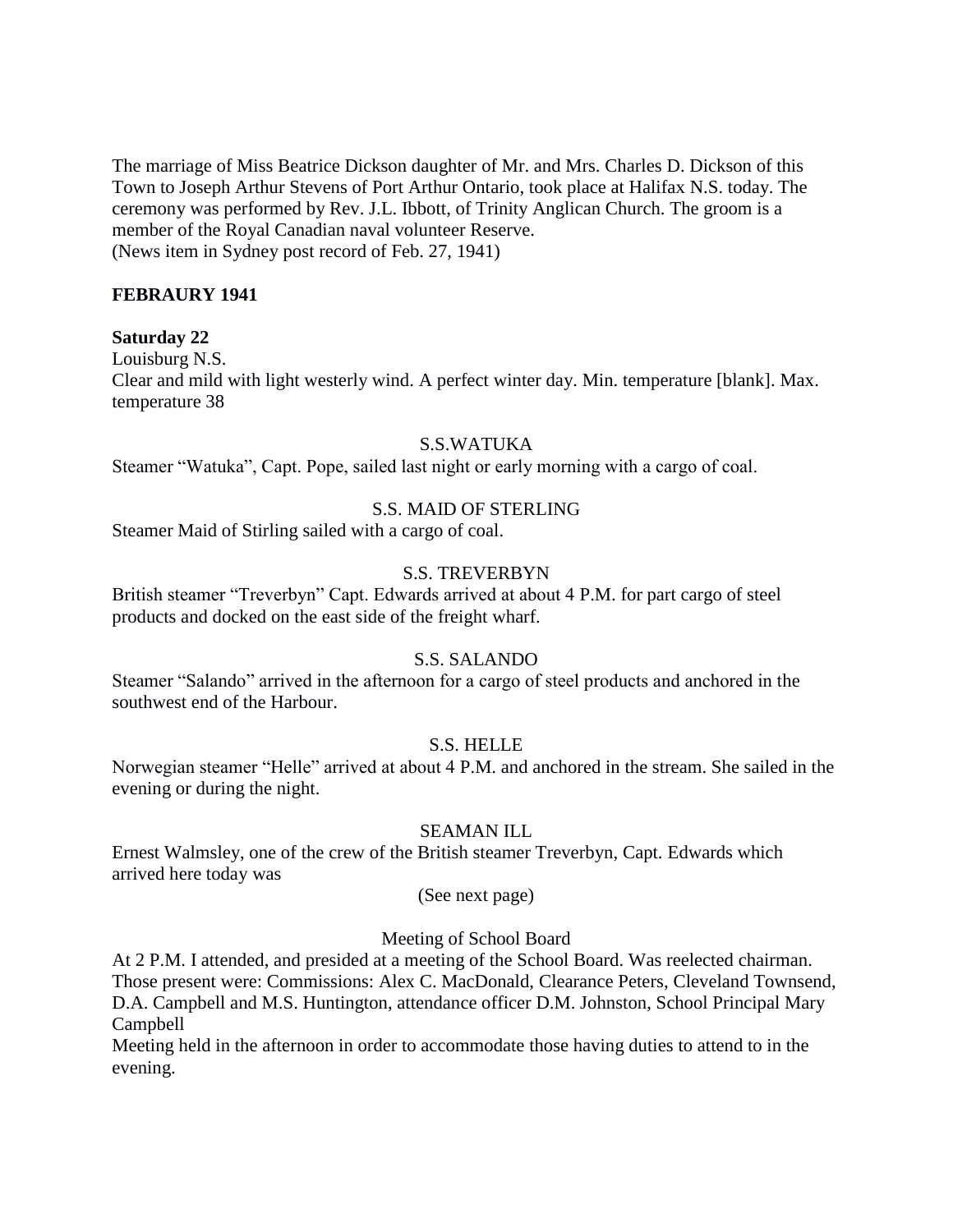### **FEBRUARY 1941**

#### **Sunday 23**

Louisburg N.S.

Clear and mild with light westerly wind. An ideal winter day. Min. temperature 26 Max. temperature 35

#### Church Services

At 11 A.M. and 7 P.M. attended services in the First United Church where Rev. Donald MacLeod M.A., B.D. was the preacher.

## S.S. SALANDO

Steamer "Salando" which arrived here yesterday shifted her position from her anchorage in the southwest end of the Harbour to the east end off the freight wharf where she is to undergo repairs before loading her cargo of steel products.

#### SEAMAN ILL

#### (Continued from preceding page)

stricken ill with pneumonia yesterday and was in an unconscious condition when the ship reached the dock at 4 P.M., was taken to St. Joseph's Hospital Glace Bay by special train which left here at about 9 P.M. There being no doctor here at present, Miss Harriet MacDonald health nurse, went on board the ship and rendered first aid and accompanied the patient to Glace Bay Capt. H.J. Townsend, M.D., who has been here on furlough and extended leave for the last four weeks left to return to Debert military camp by train this morning. His absence again leaves Louisburg and surrounding district without a medical man owing to the military authorities having called him up for military service early in the summer of 1940. Since that time we have been without a resident doctor except when Capt. Townsend has been home on leave. The instance that occurred today illustrates the difficulties with which we have to contend in the absence of any medical service.

#### **FEBRUARY 1941**

#### **Monday 24**

Louisburg N.S. Mostly clear and comparatively mild with light northeast wind. Min. temperature 20. Max. temperature 32.

# S.S. ULWORTH HILL

British steamer "ULWORTH HILL" Captain W.V. Smith arrived in the afternoon and anchored in the southwest end of the Harbour. During the early part of the night she docked on the west side of the freight wharf for the purpose of loading part cargo of steel products.

### S.S. WATUKA

Steamer "Watuka" Capt. Pope arrived in the evening from Halifax for a cargo of coal.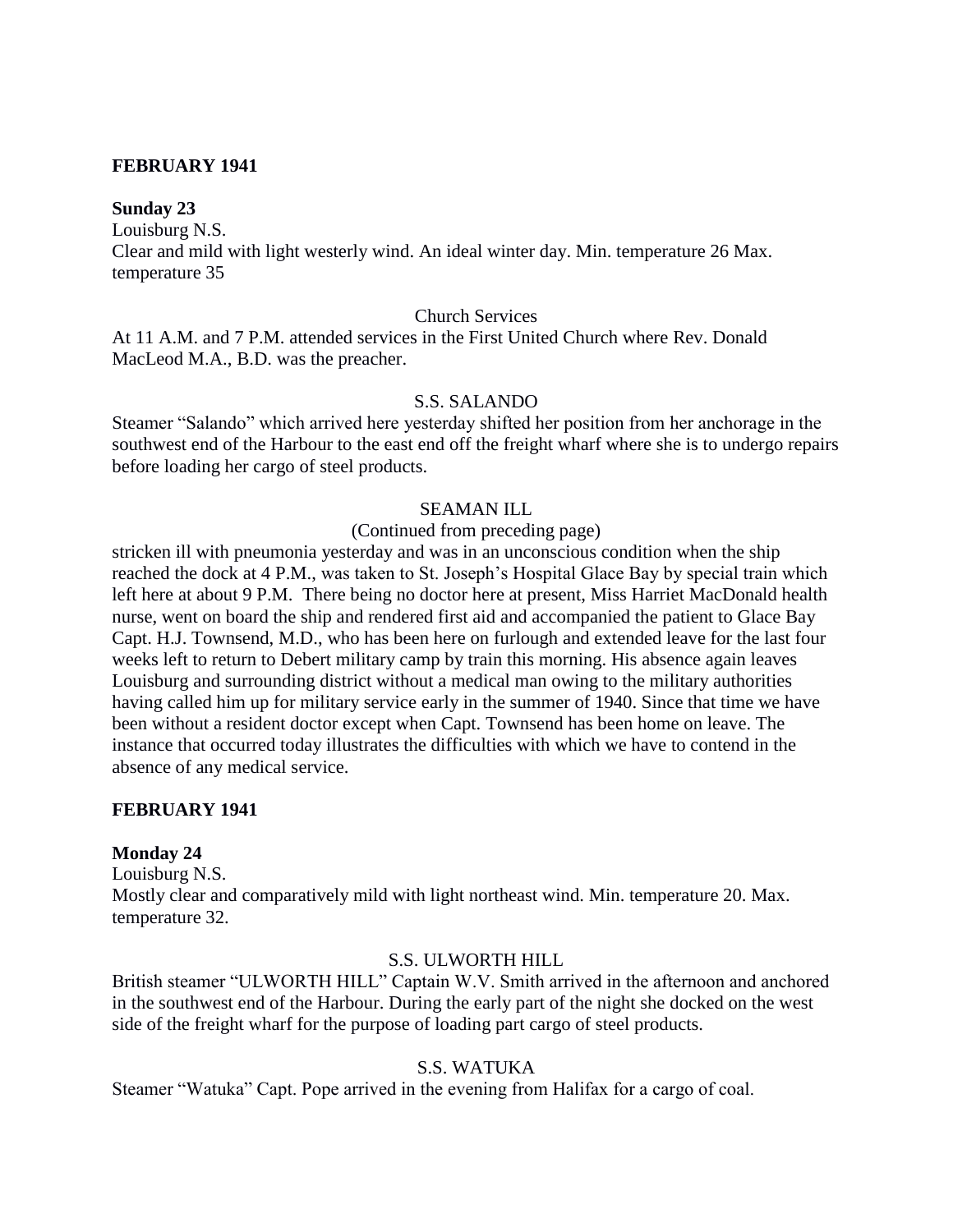#### **FEBRUARY 1941**

#### **Tuesday 25**

Louisburg N.S.

Clear and comparatively mild with light to moderate northeast wind. Min. temperature 6 Max. temperature 31

## S.S. POLARIS S.S. POLARBJORN

Norwegian trawlers or sealers "Polaris" and "Polarbjorn" which arrived here on the 8<sup>th</sup> of this month sailed this morning.

#### Assessment Appeal Court

In the afternoon I attended, and presided at the annual session of the assessment appeal court held in the Town office. Those present were Councilor: Alex Smith, Cleveland Townsend and Mayor M.S. Huntington which comprised the court.

Assessors: B.M. Spencer, D.A. Campbell and John N. MacDonald, Police Officer D.M. Johnston, George Harris and Holland Fleet who were both present in support of appeals. There were only two appeals to come before the court, that of George Harris against the assessment on the Charles Reid estate, appeal dismissed. Holland Fleet against his own assessment on the ground of excessive valuation. After hearing the evidence the sum of \$50.00 was taken off his assessment.

#### Nova Scotia Legislature Opens

The Nova Scotia Legislature under the premiership of the Hon. A.S. MacMillan was opened today at Halifax by Lieut. Governor F.F. Mathers. The leader of the Conservative opposition is Leonard W. Fraser.

### **FEBRUARY 1941**

### **Wednesday 26**

Louisburg N.S. Mostly clear with light variable wind. Min. temperature 6 Max. temperature 35

### S.S. TREVERSBYN

British steamer "Treversbyn" Captain Edwards sailed at about 7:30 A.M. with part cargo of steel products.

#### S.S. LIVERPOOL ROVER

Steamer "Liverpool Rover" arrived at about 12:30 P.M. for a cargo of coal.

### **FEBRUARY 1941**

**Thursday 27**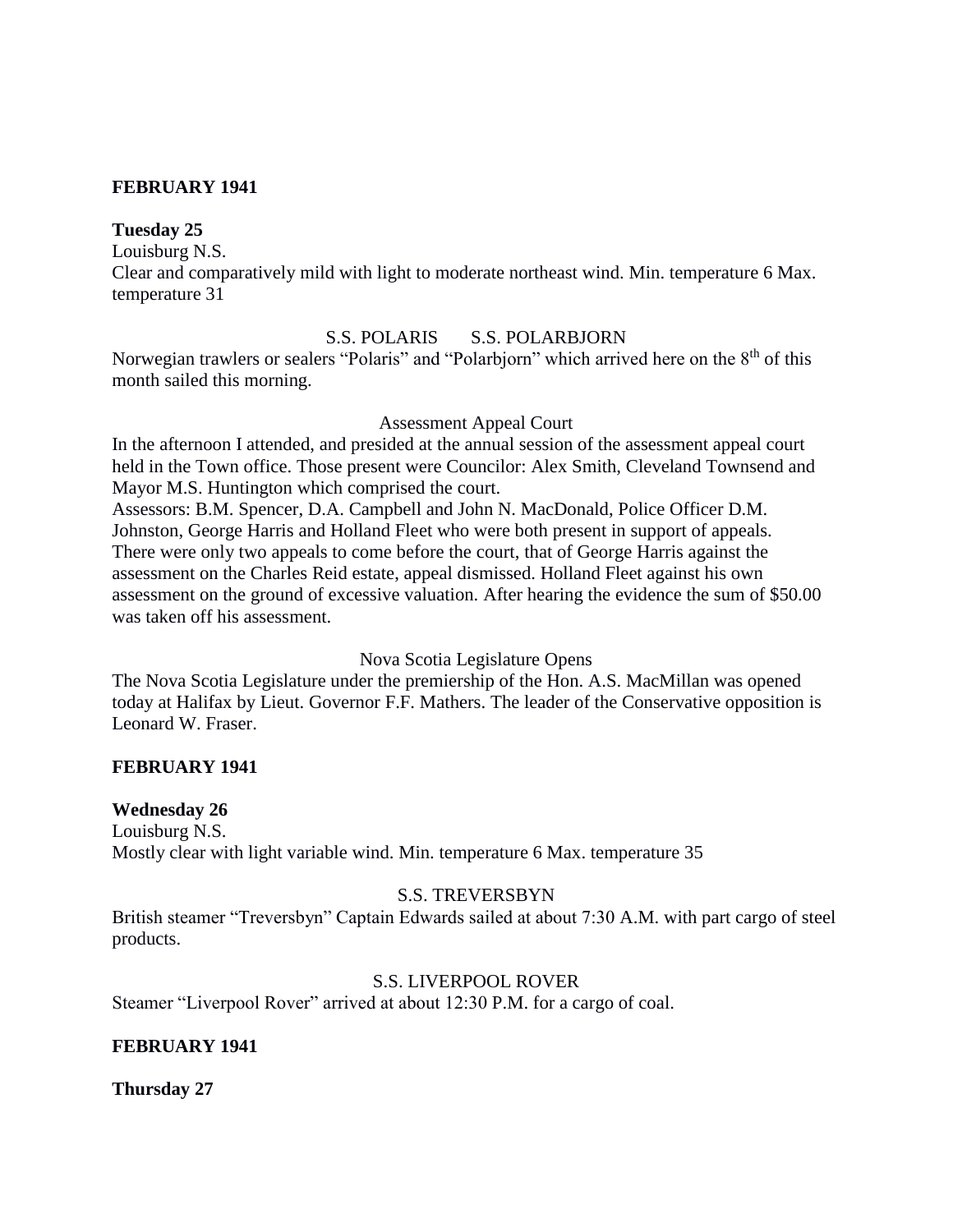Louisburg N.S.

Light snowfall in the early morning. Partly clear with light variable wind. Snowfall of last night and this morning about 1 ½ inches. Min. temperature 20 Max. temperature 34

## S.S. LIVERPOOL ROVER

Steamer "Liverpool Rover" sailed in the morning with a cargo of coal.

### Bus service resumed

Bus service between here and Sydney which has not been functioning since the 18<sup>th</sup> of this month was resumed at 1 P.M. today.

### Snow plough arrives

Highway snow plough which for the last week has been trying to open the road between Sydney and Louisburg arrived here shortly before noon today.

### **FEBRUARY 1941**

#### **Friday 28**

Louisburg N.S.

Light snow in the morning. Mostly clear during the day with fresh northeast wind. Snowfall about 1 inch. Min. temperature 26 Max. temperature 33

### S.S. MAID OF STIRLING

Steamer "Maid of Stirling" arrived at about 8 A.M. for a cargo of coal after loading she sailed at about 3 P.M.

### S.S. WATUKA

Steamer "Watuka", Capt. Pope, arrived at about 9 A.M. for a cargo of coal.

### S.S. MAKENA

Panamanian steamer "Makena" arrived at noon for a cargo of coal.

#### S.S. ROSECASTLE

Steamer "Rosecastle" Capt. Kenny arrived in the late afternoon for a cargo of coal.

## S.S. LADY LAURIER

Government steamer "Lady Laurier" arrived during the early part of the night.

### **March 1941**

# **Saturday 1**

Louisburg N.S. Clear and mild with moderate northeast wind. Min. temperature 22 Max. temperature 37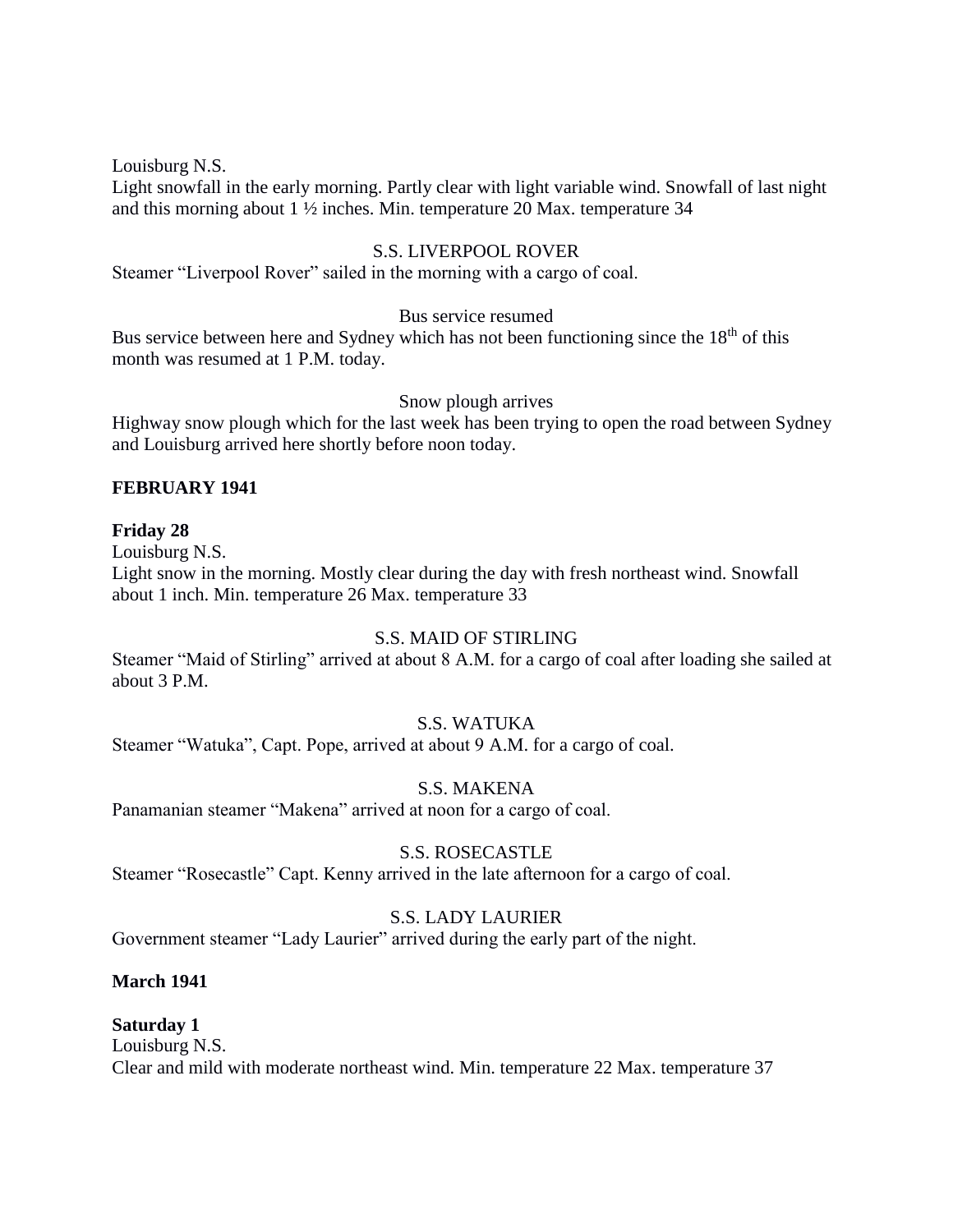## S.S. MAKENA

Panamanian steamer "Makena" sailed shortly after noon with a cargo of coal.

# S.S. WATUKA

Steamer "Watuka", Capt. Pope, sailed but returned to Port owing to ice conditions.

## S.S. LADY GREY

Government steamer "Lady Grey" sailed in the afternoon.

## S.S. PENELOPE

Panamanian steamer "Penelope" arrived in the afternoon and anchored in the southwest end of the Harbour.

#### Drift Ice

A considerable quantity of Drift ice in sight off the coast close in shore in the late afternoon.

## **MARCH 1941**

### **Sunday 2**

Louisburg N.S. Cloudy and mild with light southwest wind. Min. temperature 27 Max. temperature 40

Drift Ice

Coast blocked with drift ice and some loose ice in the Harbour.

# S.S. CARIBOU

Newfoundland steamer "Caribou" Captain Teverner arrived at about 6:30 P.M. with passengers, mails and freight from Port-au-Basque NFLD. Had on board 110 passengers. First trip of the season to Louisburg

### S.S. LADY GREY

Government steamer "Lady Grey" arrived in the evening.

### Church Services

At 11 A.M. and 7 P.M. attended services in the First United Church where Rev. Donald MacLeod M.A., B.D. was the preacher.

## Nova Scotia Power Commission

A test was made at about noon today when the current was turned on the high tension wire. This is the first time the current was turned on in the Town of Louisburg over the Power Commission's line.

### **March 1941**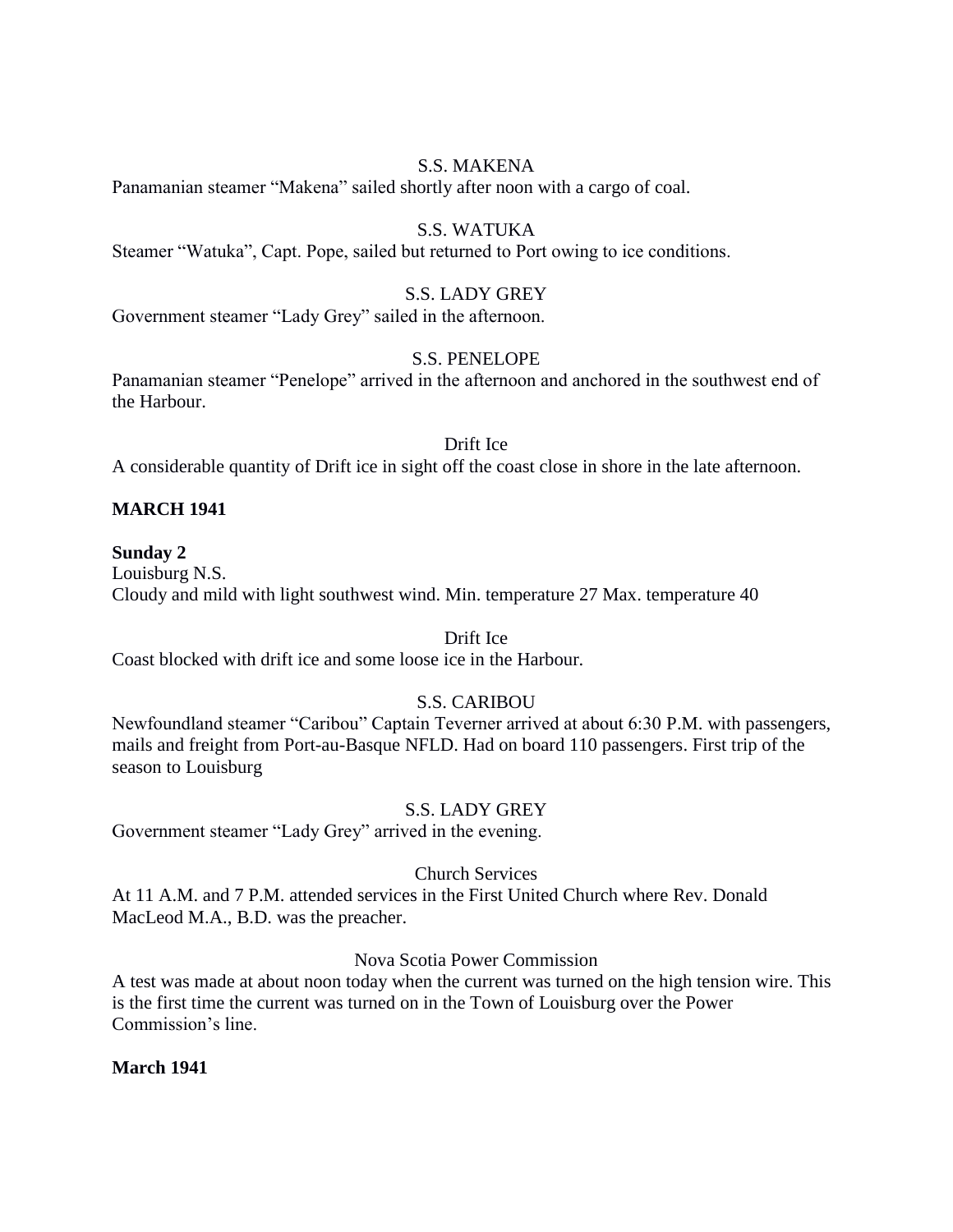**Monday 3**

Louisburg N.S. Mild and mostly cloudy with moderate westerly wind. Min. temperature 24 Max. temperature 36

## S.S. WATUKA

Steamer "Watuka" Capt. Pope sailed in the morning with a cargo of coal.

# S.S. LADY LAURIER

Government steamer "Lady Laurier" sailed in the morning with a deck load of buoys.

### S.S. MAID OF STIRLING

Steamer "Maid of Stirling" arrived shortly after noon for a cargo of coal.

### S.S. LADY GREY

Government ice breaker "Lady Grey" which sailed last night or early today arrived at about 2:45 P.M.

# S.S. LIVERPOOL ROVER

Steamer "Liverpool Rover" arrived at about 3 P.M. for a cargo of coal.

## S.S. NORTHERN RANGER

Newfoundland steamer northern ranger arrived at about 2:30 P.M. and anchored in the stream.

## S.S. MOYSALEN

Norwegian steamer MOYSALEN arrived at about 3:15 P.M.

### S.S. ERICUS

Finnish steamer "Ericus" arrived at about 3:15 P.M. for a cargo of coal.

S.S. SALANDO

Dutch steamer "Salando" sailed at about 5:30 P.M. with a cargo of steel products.

### S.S. CARIBOU

Newfoundland steamer "Caribou" Capt. Taverner sailed during the night with passengers, mails and freight for Port-au-Basque NFLD.

### **MARCH 1941**

#### **Tuesday 4**

Louisburg N.S.

Cloudy with alternate light snow and rain. A few heavy showers during the afternoon and evening. Light variable winds and fog. Min. temperature 26 Max. temperature 36

### S.S. ROSECASTLE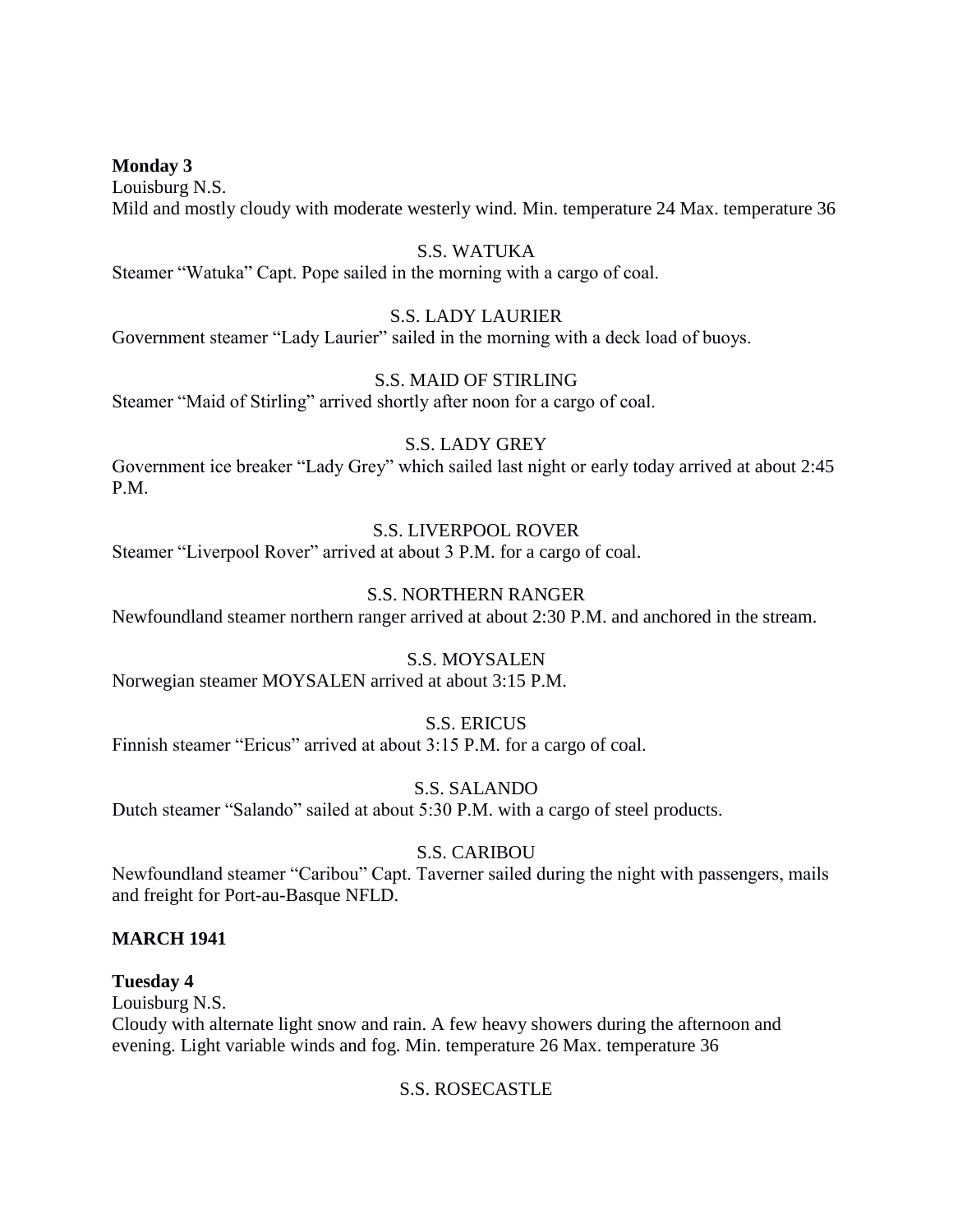Steamer "Rosecastle" Capt. Kenny sailed at about 6:30 A.M. with a cargo of coal.

# Nova Scotia Power Commission

First meters of the Nova Scotia Power Commissions lighting system in the Town of Louisburg were installed today and lights were turned on for the first time under the new system. The sections of the Town getting lights today under the new system were the eastern end from the eastern boundary westerly as far as the railway crossing near the Town Hall and the western end of Wolfe Street to the western boundary on the road leading to Gabarus. The new set up installed by the Nova Scotia Power Commission replaces the old direct current system which has been in use by the citizens of Louisburg since the autumn of 1917. This current was generated by the Dominion Coal Company Ltd at its power house at the eastern end of Commercial Street in this Town. The Town of Louisburg built and maintained its own distribution system bought the current from the company at 5 cents per kilowatt hour and sold to the consumer at 10 cents.

## Enoch Townsend Nominated

Enoch Townsend today was nominated to fill a seat in the Town Council of the Town of Louisburg. As there was no other nominations filled, he shall be elected by acclamation on next Tuesday which is the day set for the election.

# **MARCH 1941**

# **Wednesday 5**

Louisburg N.S. Chilly and mostly cloudy with moderate east to northeast wind. Min. temperature 10. Max. temperature 34

# S.S. ERICUS

Finnish steamer "Ericus" sailed at 1 P.M. with a cargo of coal.

# S.S. PANCHITO

Panamanian steamer "Panchito" arrived at about 2:45 P.M. from Halifax for a cargo of coal.

# S.S. MAID OF STIRLING

Steamer "Maid of Stirling" sailed in the morning with a cargo of coal.

# S.S. UNGAVA

Newfoundland steamer "Ungava" arrived in the morning.

# S.S. CARIBOU

Newfoundland steamer "Caribou" arrived at about 8 P.M. with passengers, mails and freight from Port-au-Basque NFLD.

Motored to Sydney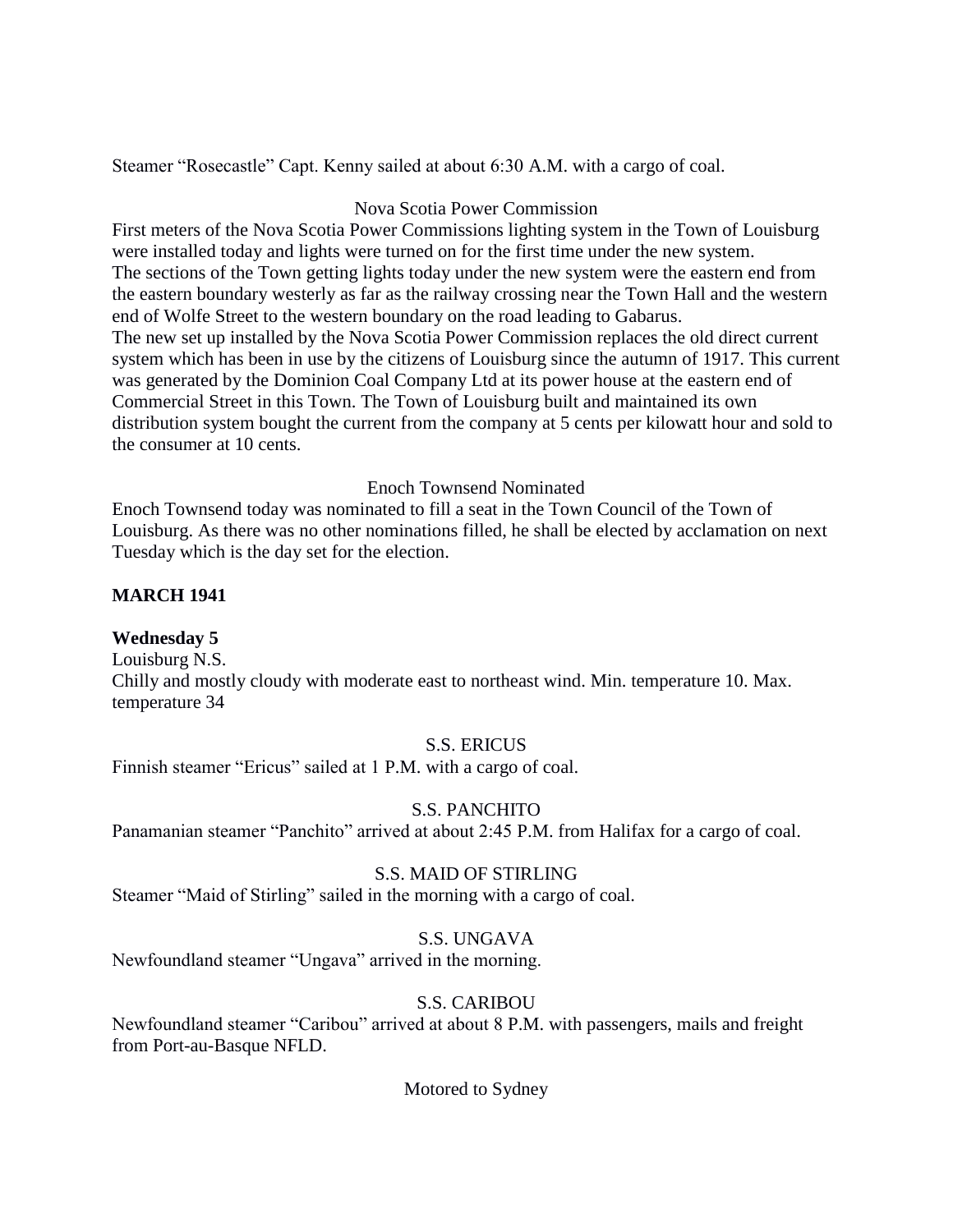Left Louisburg at 6:30 P.M. on Cameron's Bus (A.W. Cameron driver) enroute to Sydney for the purpose of attending a meeting regarding the establishing of new industries in Cape Breton. Attended meeting in supreme court chamber at 7:45, Mayor G.B. Slaven of Sydney presiding. About 40 persons present. Hon. Harold Connolly newly appointed minister of Industry and publicity Halifax N.S. was present and addressed the meeting.

Left Sydney for Louisburg at 11:30 P.M. on the same conveyance, arriving at about an hour later.

## **MARCH 1941**

## **Thursday 6**

Louisburg N.S. Clear and moderately cold with light North West wind. Min. temperature 9 Max. temperature 28

## S.S. LIVERPOOL ROVER

Steamer "Liverpool Rover" sailed in the morning with a cargo of coal.

## S.S. ULWORTH HILL

British steamer "ulworth Hill" Captain W.V. Smith sailed at noon with a part cargo of steel products.

#### S.S. CARIBOU

Newfoundland steamer "Caribou" Capt. Taverner sailed during the night for Port-au-Basque NFLD with passengers mails and freight.

#### New Lighting System

The new lighting system installed by the Nova Scotia Power Commission began functioning today for the first time in the central section of the Town. The current was turned on at 2:10 P.M. The first sections of the Town to be served by the new system were the eastern end western ends on last Tuesday. Yesterday the section from the railway crossing near the Town Hall as far west as the coal pier under the new system and also the western section as far east as Elwood Street. Today all customers in the Town of Louisburg including the coal company's shipping piers who were served by the old direct current system are now served by the new set up.

## **MARCH 1941**

## **Friday 7**

Louisburg N.S. Cold and mostly cloudy with light northwest wind. Min. temperature 8 Max. temperature 28

#### S.S. UNGAVA

Newfoundland steamer "Ungava" sailed in the early morning.

## S.S. PENELOPI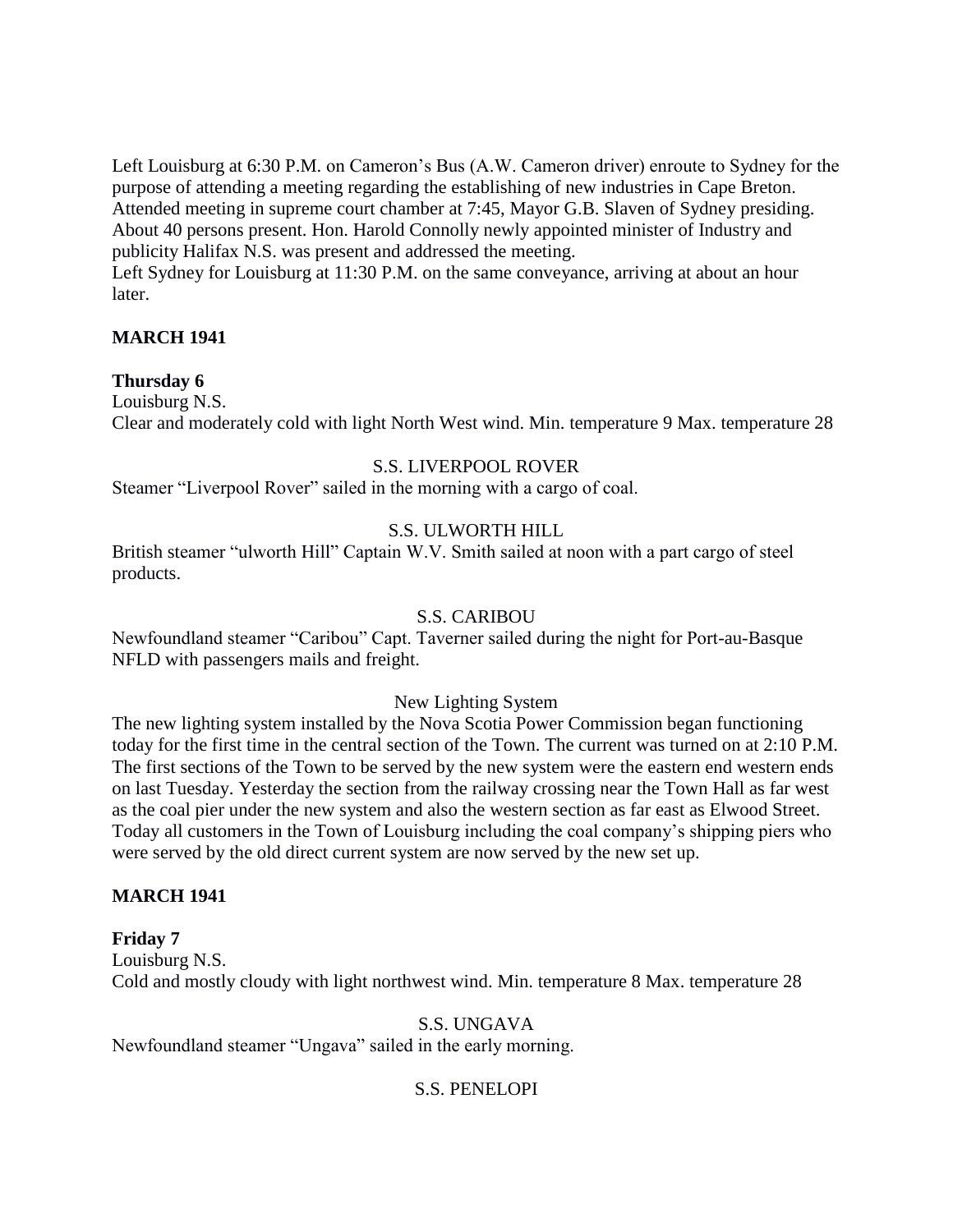Panamanian steamer "Penelopi" sailed in the afternoon with a cargo of coal.

# S.S. NORTHERN RANGER

Newfoundland steamer "Northern Ranger" sailed with a general cargo during the night.

## **MARCH 1941**

#### **Saturday 8**

Louisburg N.S.

Cold in the morning. Moderately cold during the day. Clear with light northwest to west wind, becoming cloudy in the late afternoon. Min. temperature 6. Max.temperature 31

## S.S.MAID OF STIRLING

Steamer "Maid of Stirling" arrived in the morning loaded a cargo of coal and sailed.

# S.S. LUTZ

Norwegian steamer "Lutz" arrived at about 5 P.M. and anchored in the southwest end of the Harbour.

## S.S. WATUKA

Steamer "Watuka" Captain Pope arrived in the early part of the night for a cargo of coal.

## Council Meeting

At 2 P.M. attended, and presided at a meeting of the Town Council. Those present were: Councilor: Alex C. MacDonald, Alex Smith and Cleveland Townsend, Mayor M.S. Huntington, Clerk B.M. Spencer, Deputy Clerk Dan F. Nicholson and Chief of Police D.M. Johnston.

#### George Aris Montcinos Returns to His Ship

George Aris Montcinos who was arrested here on board the Panamanian steamer "Panchito" Capt. Biclic on a charge of stealing \$800.00 from the Captain went on board his ship today. Since his arrest on January 17 last he has been in the County jail awaiting trial which took place here before B.M. Spencer stipendiary magistrate on February 6. Since that time he has been in charge of the immigration authorities awaiting the return of his ship. From the  $6<sup>th</sup>$  to the 18<sup>th</sup> he was held in the local jail. Since the 18<sup>th</sup> he has been a guest at the Dundonald Inn. At his trial on February 6<sup>th</sup> he was acquitted of the charge of theft. The disappearance of the \$800.00 on January 17<sup>th</sup> still remains an unsolved mystery. The general opinion is that he is innocent having any part in the theft.

#### **MARCH 1941**

**Sunday 9** Louisburg N.S.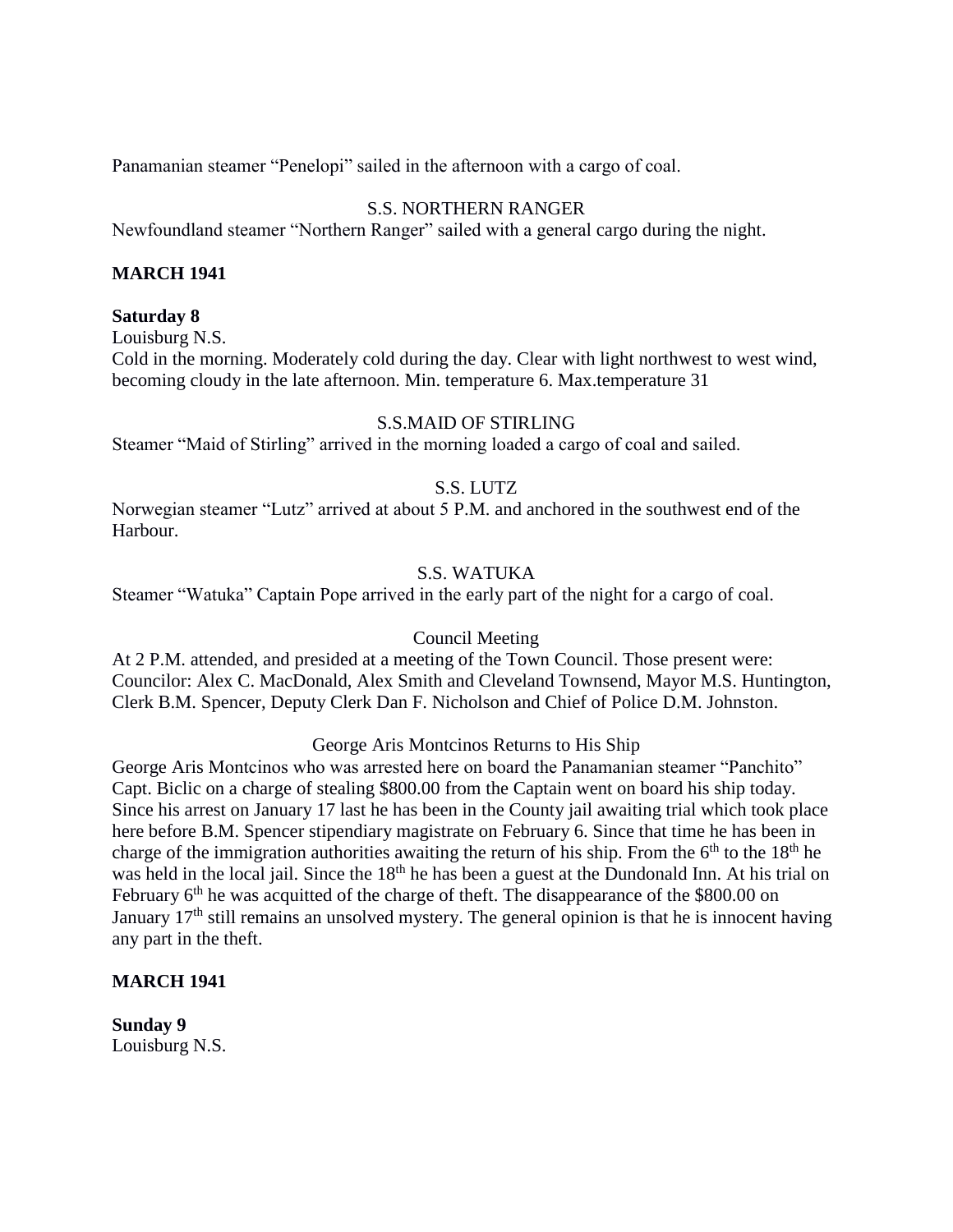Snow storm beginning at about 12:30 A.M. Light drizzle of snow and hail during the forenoon followed by showers of rain in the afternoon and evening. Fresh to moderate east to northeast winds. Snowfall at least 6 inches. Min.temperature 28 Max. temperature 32

#### Drift Ice

Harbour mouth and southwest end of the Harbour blocked with drift ice.

## Church Services

At 11 A.M. and 7 P.M. attended services in the First United Church where Rev. Donald MacLeod M.A., B.D. was the preacher.

## Bus service interrupted

No bus service between Louisburg and Sydney today owing to the highway being blocked with snow drifts as a result of last night's storm.

## **MARCH 1941**

#### **Monday 10**

Louisburg N.S.

Some rain in the early morning. Mild and partly clear during the day. Moderately cold at night. Moderate to fresh southwest to west winds. Thawing during the day, streets slushy. Min. temperature 22 Max. temperature 39

Drift Ice

Ice which blocked the coast and Harbour moved off during the day.

# S.S. PANCHITO

Panamanian steamer "Panchito" sailed in the late afternoon with a cargo of coal.

S.S. SAGANAGA

British steamer "Saganaga" arrived at about 6:30 P.M. for

## S.S. CARIBOU

Newfoundland steamer "Caribou" arrived at about 9 P.M. with passengers, mails and freight from Port-au-Basque NFLD.

#### Bus service resumed

Bus services between here and Sydney which suspended operations yesterday owing to the snow storm resumed the services today. Buses left here at about noon for Sydney and returned in the evening.

## **MARCH 1941**

**Tuesday 11**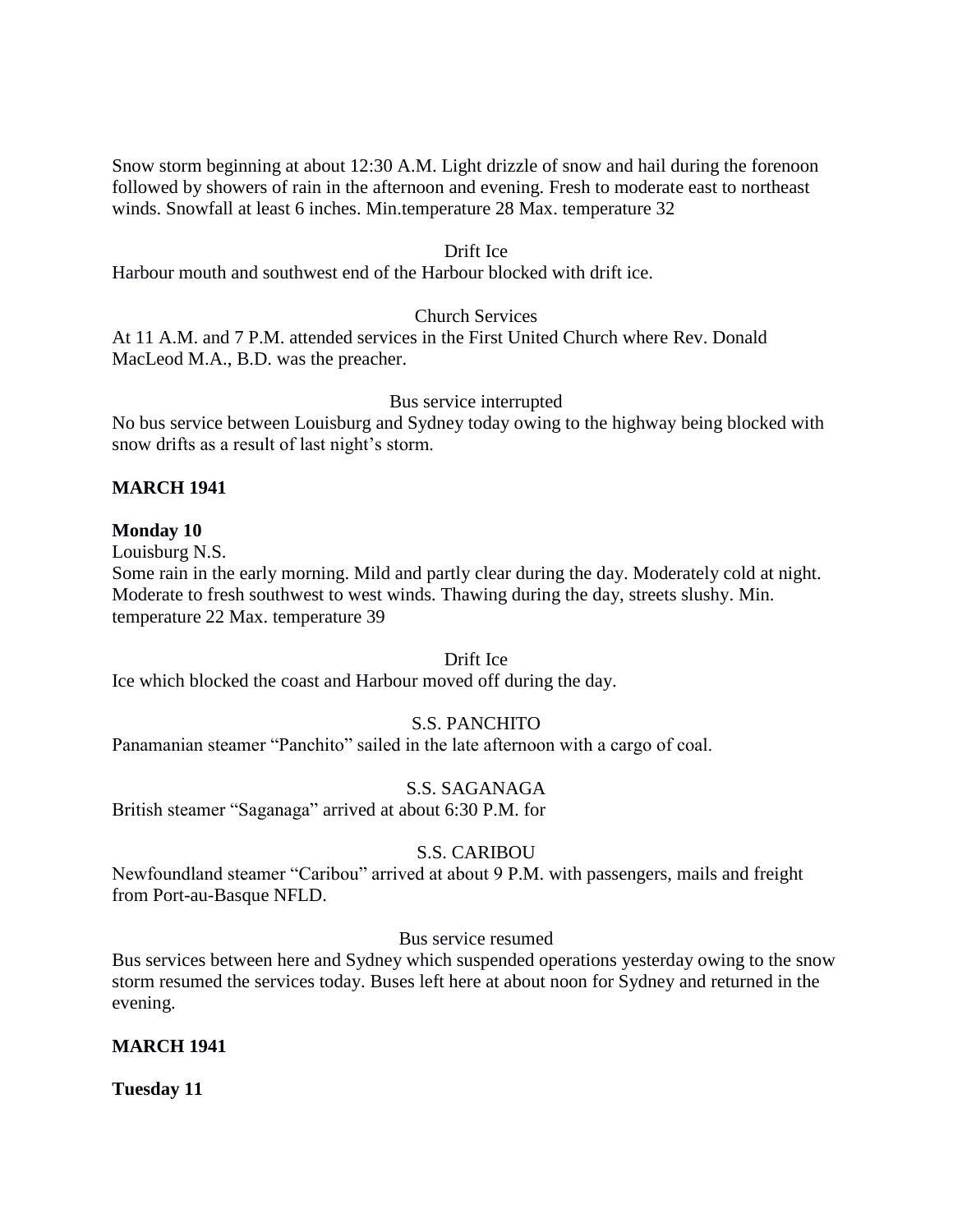Louisburg N.S.

Clear and moderately cold with moderate to fresh northwest wind. Min. temperature 10 Max. temperature 31

#### S.S. ERICUS

Finnish steamer "Ericus" arrived in the early morning for a cargo of coal.

#### S.S. WATUKA

Steamer "Watuka" Capt. Pope sailed in the morning with a cargo of coal.

#### S.S. LUTZ

Norwegian steamer "Lutz" which arrived here on last Saturday evening enroute to Port-au-Basque NFLD and since that time has been anchored in the southwest end of the Harbour sailed at about noon.

## S.S. CARIBOU

Newfoundland steamer "Caribou" Capt. Taverner sailed in the afternoon for Port-au-Basque NFLD with passengers and mails.

## Enoch Townsend Elected

Enoch Townsend today was elected by acclamation to Town Council of the Town of Louisburg.

#### S.S. SAGANAGA

British steamer "Saganaga" Capt. Mitchell arrived for part cargo of steel products.

#### **MARCH 1941**

#### **Wednesday 12**

Louisburg N.S.

Cloudy and chilly with moderate to fresh north east wind. Snow began to fall at about 1 P.M. and continued until about 7 P.M. Wind shifted to north northeast at night increasing to a strong breeze and drifting the snow into banks. A very unpleasant afternoon and evening. Min. temperature [blank]. Max. temperature [blank].

#### **MARCH 1941**

#### **Thursday 13**

Louisburg N.S.

Clear and cold with northwest to north light winds. Min. temperature [blank]. Max. temperature 25

## S.S. ROSECASTLE

Steamer "Rosecastle" Captain Kenny arrived at about 12:30 P.M. for a cargo of coal.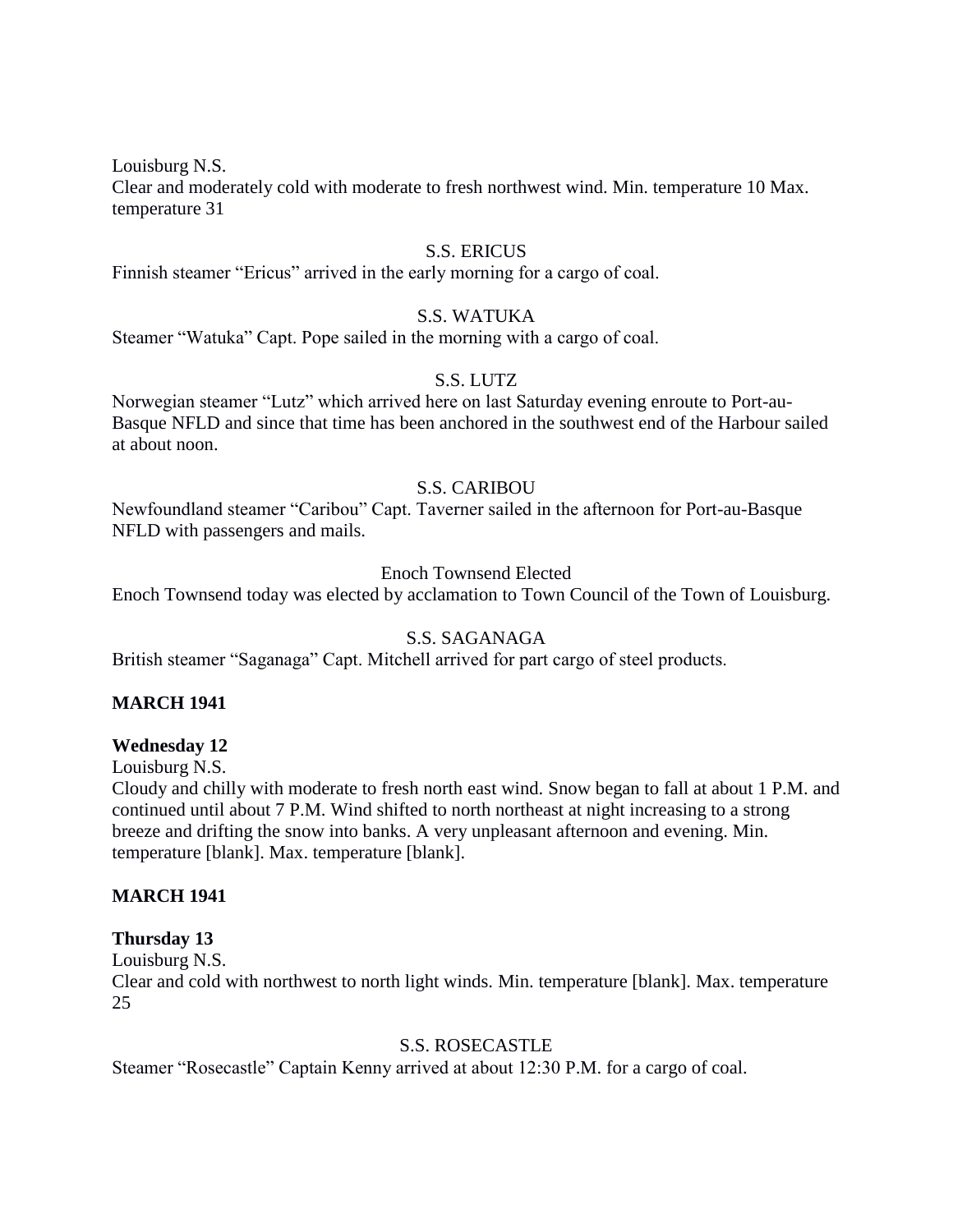#### S.S. ERICUS

Finnish steamer "Ericus" sailed at about noon with a cargo of coal.

#### Public meeting

At 7:30 P.M. I attended, and presided at a meeting of the citizens of the Town of Louisburg and District sector which I called for the purpose of obtaining a medical doctor, to take up the medical practice which is now being attended to by Doctor (Captain) H.J. Townsend who is now here on leave of the military authorities. Captain Townsend who was our resident doctor for a number of years was called up for military service early in the summer of 1940. At this meeting it was unanimously decided to invite Dr. David MacCurdy, who is now an interne in the Victoria General Hospital Halifax N.S. to come to Louisburg. Dr. MacCurdy, will be leaving the hospital some time in May next. Those present at the meeting were as follows: Gordon Stevens, Rev. Joseph Cathcart, William Stewart, Arthur H. Cann, Rev. George Arnold, Donald Wilson, Hugh Lynk, Alex MacDonald, Capt. D.W. Levy, D.M. Johnston, Edward MacDonald, B.M. Spencer, M.S. Huntington, Gordon Cameron. Malcolm Boyd, Lloyd Townsend, Alex Nicholson, Jake MacDonald and Guy Hiltz Jr.

## S.S. CARIBOU

Newfoundland steamer "Caribou" arrived with passengers mails and freight.

## **MARCH 1941**

## **Friday 14**

Louisburg N.S.

Clear and cold in the early part of the day mostly cloudy during the afternoon and evening. Light to moderate westerly wind. Min. temperature 5 Max. temperature 35

## S.S. SAGANAGA

British steamer "Saganaga" Captain Mitchell sailed in the forenoon with part cargo of steel products but returned to port at about 7 P.M. having damaged her rudder in the drift ice a short distance off the coast on her arrival she anchored in the southwest end of the Harbour.

## S.S. WATUKA

Steamer Watuka Capt. Pope arrived in the afternoon for a cargo of coal.

## S.S. CARIBOU

Newfoundland steamer "Caribou" Taverner sailed during the night for Port-au-Basque NFLD with passengers, mails and freight.

## **MARCH 1941**

**Saturday 15** Louisburg N.S.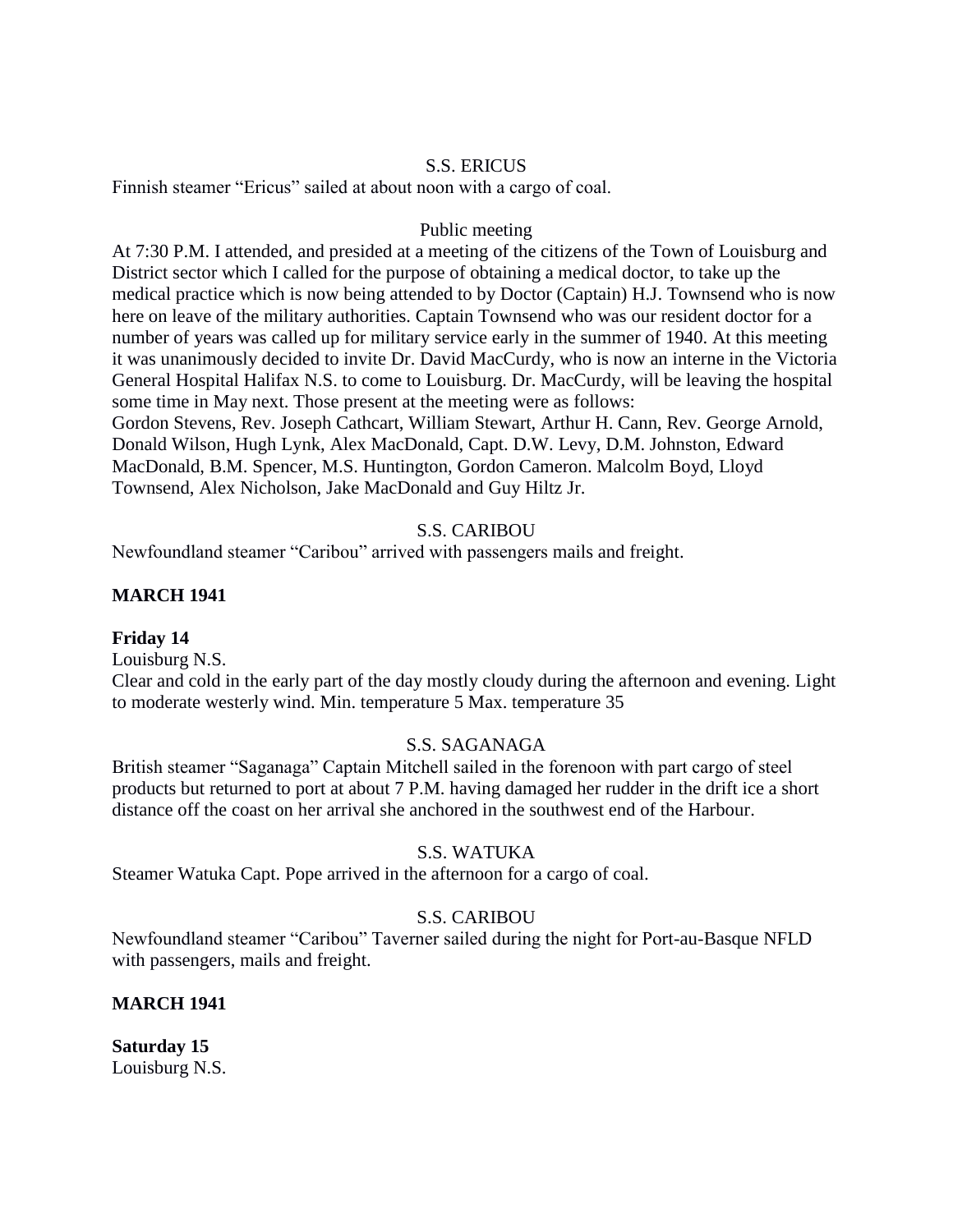Clear and moderately cold with light west to southwest wind. A perfect winter day. Min. temperature 12 Max. temperature 34

# S.S. ROSECASTLE

Steamer "Rosecastle" Capt. Kenny sailed in the morning with a cargo of coal.

## S.S. WATUKA

Steamer "Watuka" Capt. Pope sailed shortly before noon with a cargo of coal.

S.S. KYLE

Newfoundland steamer "Kyle" arrived at about 2:30 P.M.

#### S.S. DIMITRIOS G. THERMIOTIS

Greek steamer "Dimitrios G. Thermiotis" arrived at about 6 P.M. for a cargo or part cargo of steel products and docked on the east side of the freight wharf.

# N.S. Power Commission Lines

The electric current on the Nova Scotia Power Commissions light and power line from the western boundary of Louisburg Town to the Fleur de Lis Tea Room at the junction of the road leading to the Louisburg national and Historic Park with the road leading to Gabarus was turned on today for the first time. Those in section having their homes lighted with the new current are Hugh Lynk, Thomas Kennedy and Clearance Connington.

## **MARCH 1941**

#### **Sunday 16**

Louisburg N.S. Clear and comparatively mild with light variable winds. Mostly southeast an ideal winter day Min. temperature 8 Max. temperature 36

#### S.S. KYLE

Newfoundland steamer "Kyle" sailed at about 9:30 A.M.

#### S.S. CARIBOU

Newfoundland steamer "Caribou" arrived at about 6 P.M. with passengers, mails and freight from Port-au-Basque NFLD.

## S.S. SAGANAGA

British steamer "Saganaga" Capt. Mitchell which had her rudder damaged in the ice on last Friday today shifted from the southwest end of the Harbour to a position east of the freight wharf for the purpose of undergoing repairs.

#### Church Services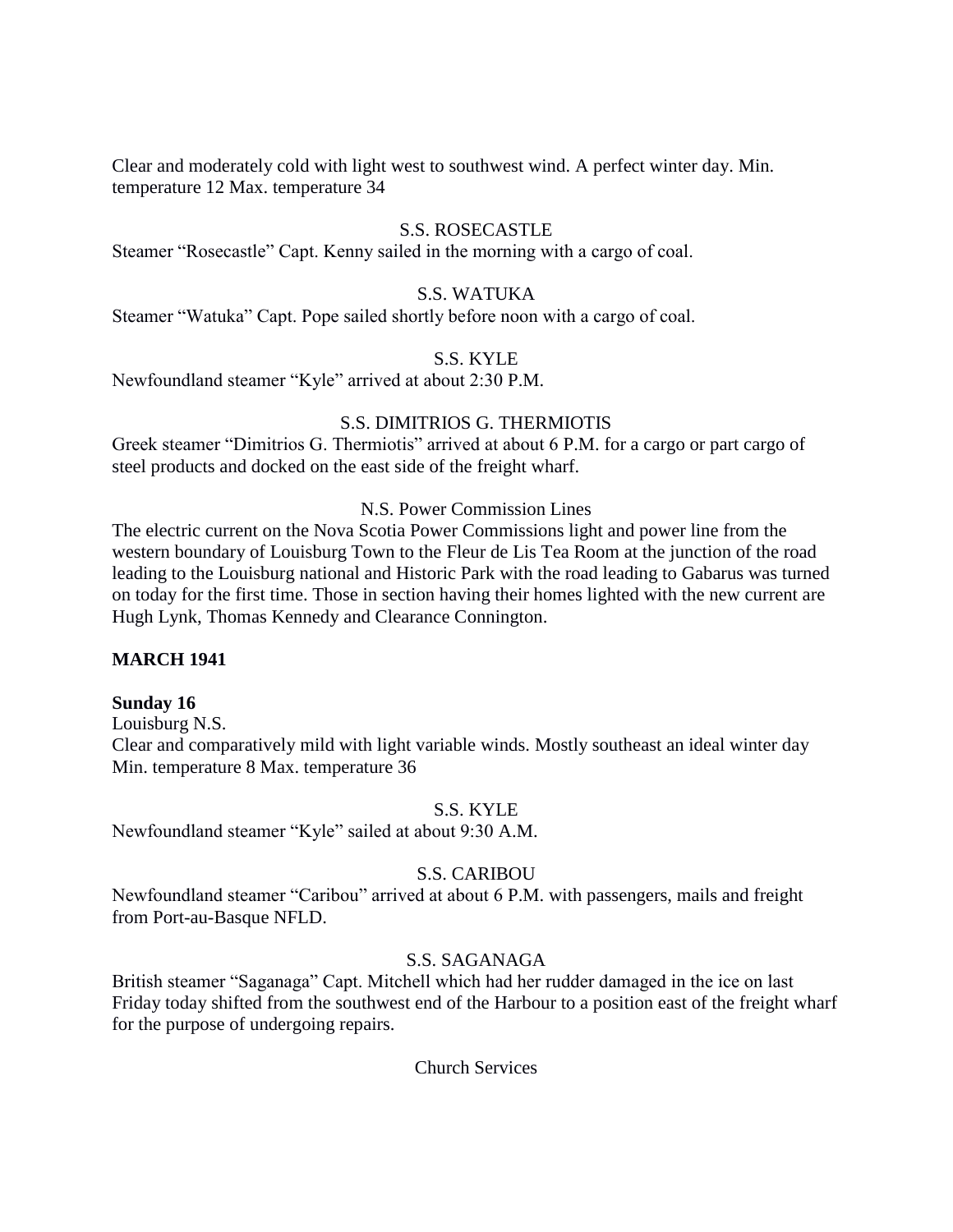At 11 A.M. and 7 P.M. attended services in the First United Church where Rev. Donald MacLeod M.A., B.D. was the preacher.

## Death of Mrs. D.A. Ferguson

The death of Mrs. D.A. Ferguson of Riverdale Street this Town took place this morning at Cape Breton Hospital Sydney River where she had been, but for a few days. She was apparently in good health about ten days, when she left for a trip to Glace Bay and Sydney. She became ill mentally, and was placed in the Sydney River institution. Her remains were brought to Louisburg this afternoon by D.M. Johnston undertaker of Louisburg.

## **MARCH 1941**

## **Monday 17**

Louisburg N.S.

Cloudy for the most part and comparatively mild with light to moderate southeast wind.. Some light showers and fog during the night. Min. temperature 20. Max. temperature 35.

# S.S. CARIBOU

Newfoundland steamer "Caribou" sailed at 2:45 P.M. for Port-au-Basque NFLD with passengers, mails and freight.

## Drift Ice

Coast and Harbour mouth blocked with Drift ice.

## **MARCH 1941**

## **Tuesday 18**

Louisburg N.S.

Snow storm in the morning which ended at about 8 A.M. Mostly clear during the greater part of the day with light to moderate westerly wind. Snowfall about 1 ½ inches. Min. temperature [blank]. Max. temperature 36.

## S.S. PENELOPI

Panamanian steamer "Penelopi" Captain Fredenlong arrived at noon for a cargo of coal and docked on the east side of the coal pier.

## S.S. KING ARTHUR

British steamer "King Arthur" Captain Angus MacNeil arrived at about 1 P.M. for part cargo of steel products and anchored in the southwest end of the Harbour.

## Funeral

At 1:30 P.M. I attended the funeral of the late Mrs. D.A. Ferguson which took place from the funeral parlor of undertaker D.M. Johnston. Services at the undertaking room, the Presbyterian church and the grave were conducted by Rev. Joseph Cathcart, pastor of the Louisburg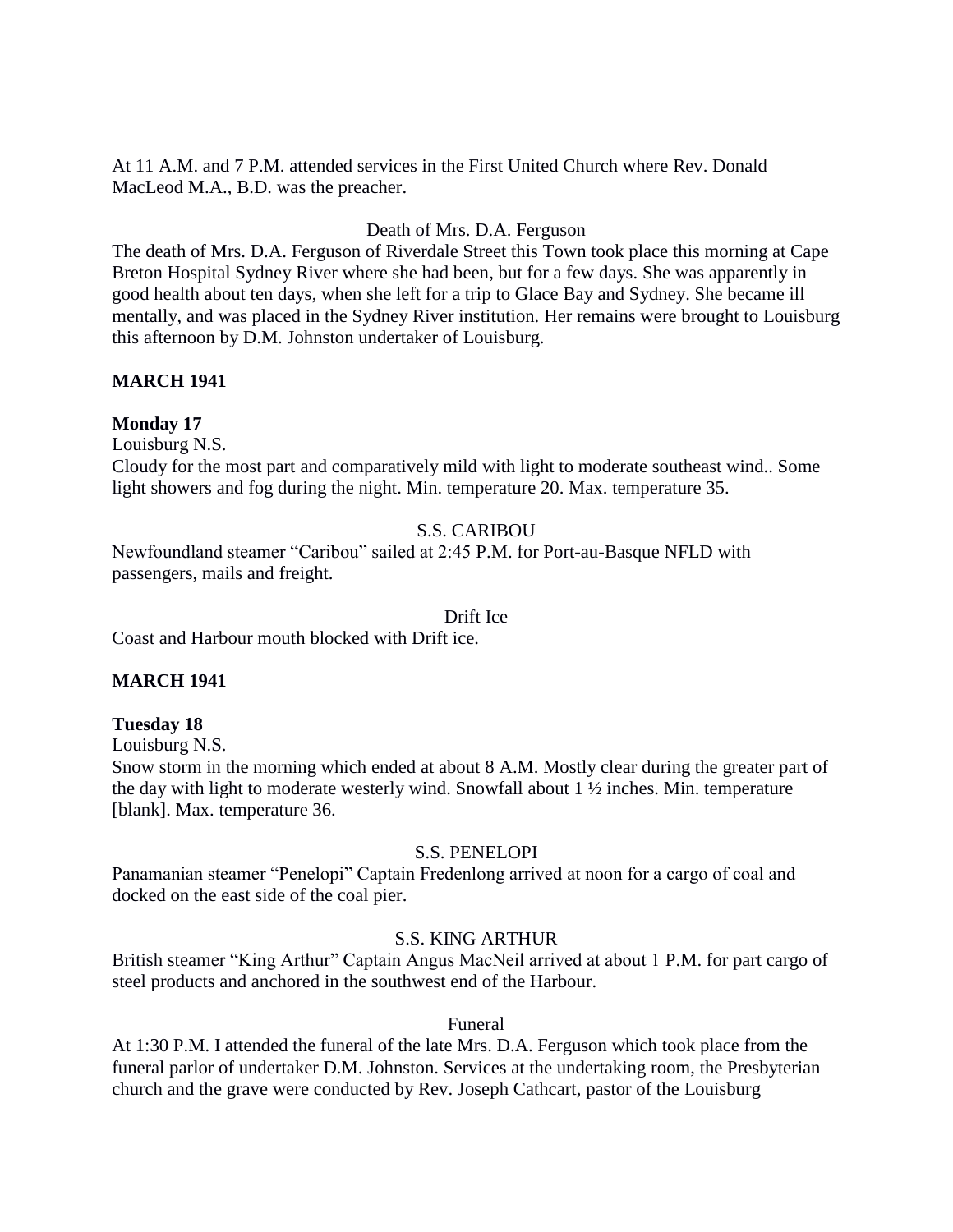Presbyterian church. Burial took place in Catalone Cemetery. Funeral in charge D.M. Johnston undertaker.

## **MARCH 1941**

## **Wednesday 19**

Louisburg N.S.

Heavy snow squalls in the morning with northwest wind. A few light squalls during the day. Cold and wintery. Fresh winds. varying from northeast to west and southwest. Snowfall about 2 inches. Min. temperature 14. Max. temperature 24.

Choir Practice

Attended choir practice in the evening in the First United Church beginning at 8 o'clock.

## **MARCH 1941**

# **Thursday 20**

Louisburg N.S.

Snow squalls in the early morning. Cold and mostly clear during the day with light west and northwest winds. Snowfall about 1 inch. Min. temperature 9. Max. temperature 28.

## S.S. WATUKA

Steamer "Watuka" arrived at about 7 P.M. for a cargo of coal.

# S.S. LIMOGES

British steamer "Limoges" arrived at about 7 P.M. for a cargo of coal and anchored in the stream.

# **MARCH 1941**

## **Friday 21**

Louisburg N.S.

Cold in the morning becoming milder during the day. Mostly cloudy. Light to moderate west to northwest winds. Min. temperature 4 Max. temperature 34

## S.S.PENELOPI

Panamanian steamer "Penelopi" sailed during the forenoon with a cargo of coal.

## SS. WATUKA

Steamer "Watuka", Capt. Pope, sailed shortly after noon with a cargo of coal.

## S.S. SAGANAGA

British steamer "Saganaga" which has undergone repairs to her rudder since returning to Port on the 14<sup>th</sup> of this month sailed today.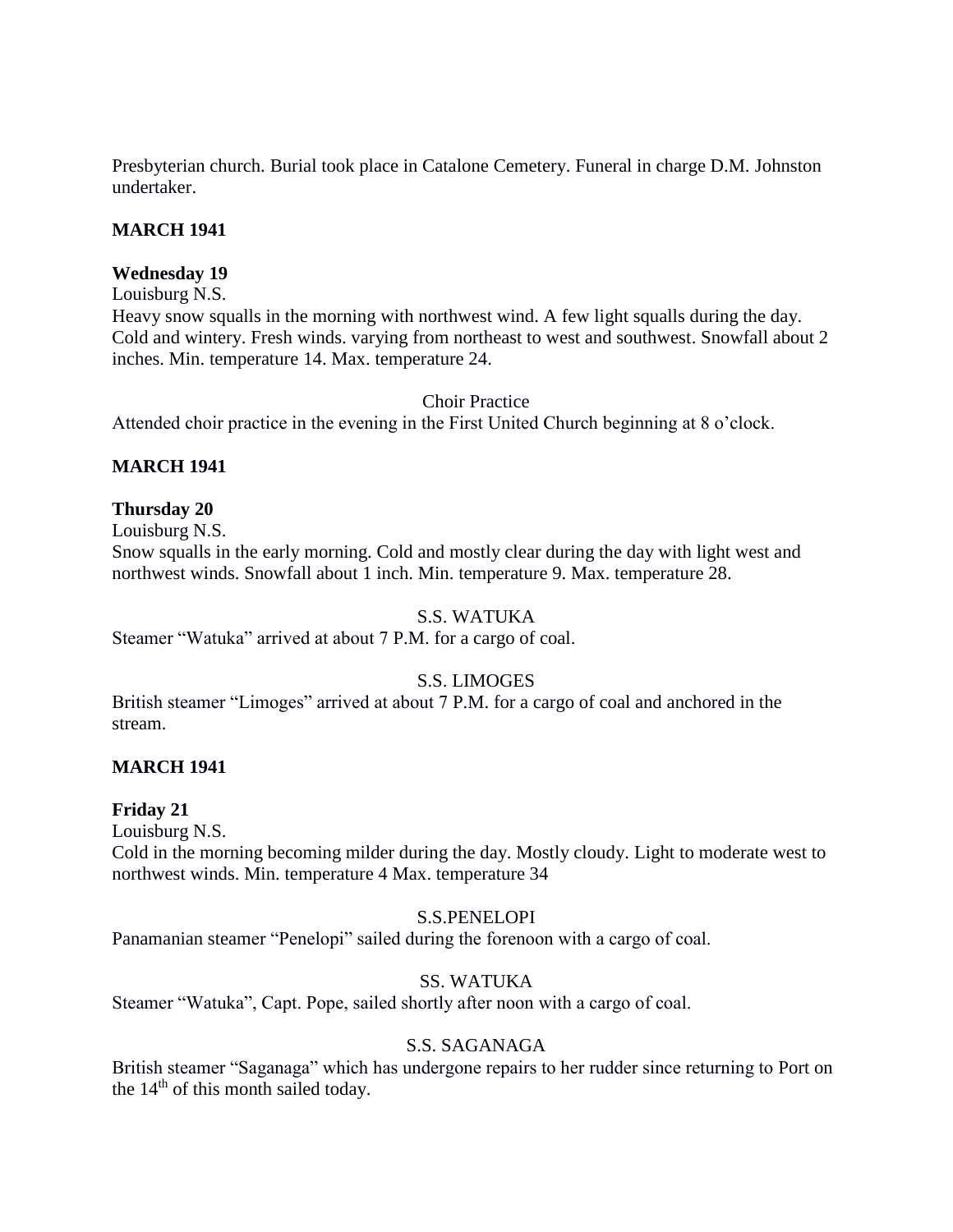# S.S. LORD STRATHCONA

British steamer "Lord Stratchcona" Captain [blank] arrived shortly before noon and anchored in the southwest end of the Harbour.

## **MARCH 1941**

## **Saturday 22**

Louisburg N.S.

Clear in the morning becoming cloudy early in the forenoon moderate north northwest west and southwest winds. Westerly snow squalls all the afternoon and evening. Snowfall about [blank]. Min. temperature 19. Max. temperature 34.

## S.S. PANCHITO

Panamanian steamer "Panchito" Captain Biclic arrived at about noon for a cargo of coal.

## **MARCH 1941**

## **Sunday 23**

Louisburg N.S.

Clear and comparatively mild with moderate to fresh northerly wind. Min. temperature 22. Max. temperature 36.

## S.S. MAKENA

Panamanian steamer "Makena" arrived at about 10 A.M. and anchored in the stream.

# S.S. EVELYN B.

Steamer "Evelyn B." Captain Guy arrived at about 2 P.M. for a cargo of coal and anchored east of the freight wharf. This ship is said to have been recently purchased by the Dom. Coal Company.

## Church Services

At 11 A.M. and 7 P.M. attended services in the First United Church where Rev. Donald MacLeod, M.A., B.D. was the preacher.

## **MARCH 1941**

## **Monday 24**

Louisburg N.S.

Clear and comparatively mild with light to moderate northwest wind. Thawing during the quarter part of the day with streams of water running in the streets as a result. Min. temperature 15. Max. temperature 40.

## S.S.LIMOGES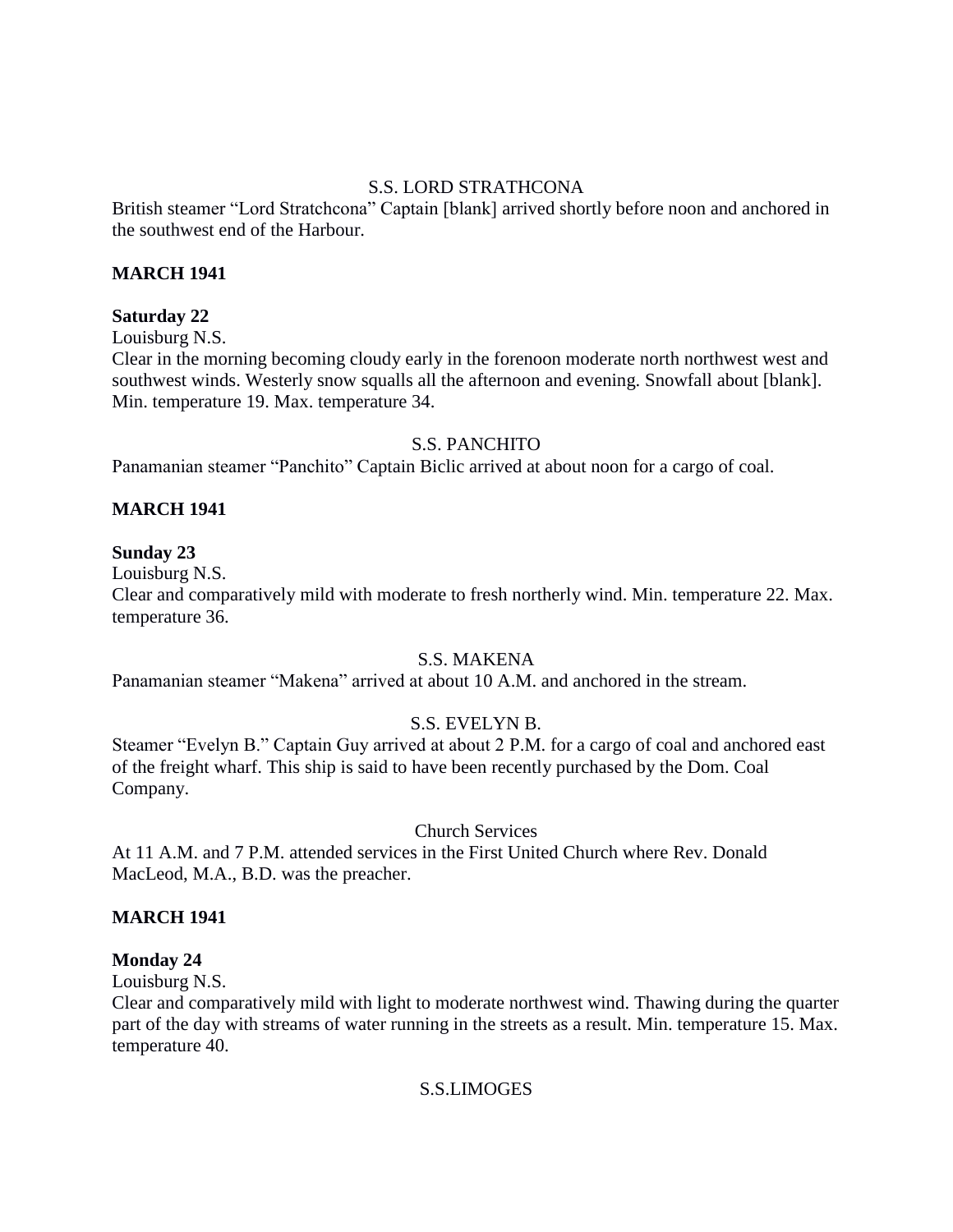Steamer "Limoges" sailed in the morning with a cargo of coal.

# **MARCH 1941**

## **Tuesday 25**

Louisburg N.S. Mild and mostly clear with light variable wind. Min. temperature 17 Max. temperature 39

## S.S. LORD STRATHCONA

Steamer "Lord Strathcona" sailed in the morning with a cargo of coal.

# S.S.DIMITRIOS G. THERMIOTIS

Greek steamer "Dimitrios G. Thermiotis" sailed at about noon with a full cargo of steel products.

## S.S. MAKENA

Panamanian steamer "Makena" sailed at about 3:30 P.M. with a cargo of coal but returned to Port at about 7 P.M. and anchored in the southwest end of the Harbour. The Makena returned owing to unfavorable ice conditions off the coast.

# **MARCH 1941**

**Wednesday 26** Louisburg N.S. Heavy rain until about 1:30 P.M. cloudy and foggy during the afternoon and evening. Fresh to strong southeast wind. shifting to southwest and moderating. Rainfall about one inch. Min. temperature 30 Max. temperature 39

# Drift Ice

Drift ice which has not been in sight off the coast since last Saturday returned last night and is blocking the shore today. Considerable loose ice in the Harbour.

## Meeting of School Board

A special meeting of the School Board at which I presided was held in the Town office at 2:30 P.M. Those present were Commissions: D.A. Campbell, Clarence Peters, Alex C. MacDonald, Cleveland Townsend and M.S. Huntington. Principal: Miss Mary Campbell and Miss Marion Nicholson, Clerk B.M. Spencer, Deputy Clerk: Dan Nicolson, attendance officer: D.M. Johnston. This meeting was called for the purpose of dealing with a case of insubordination on the part of Lawrence Cann, son of L.H. Cann. From the evidence taken it was clearly shown that the charge of misbehavior in school was clearly proved. Before adjourning, by an unanimous vote of the Board it was decided to allow Lawrence to return to school provided he would apologize to his teacher for this past misconduct. Present at this meeting in addition to those mentioned about were: L.H. Cann, the plaintiff in the case and his son Lawrence.

# H.M.C.S. OTTER LOST AT SEA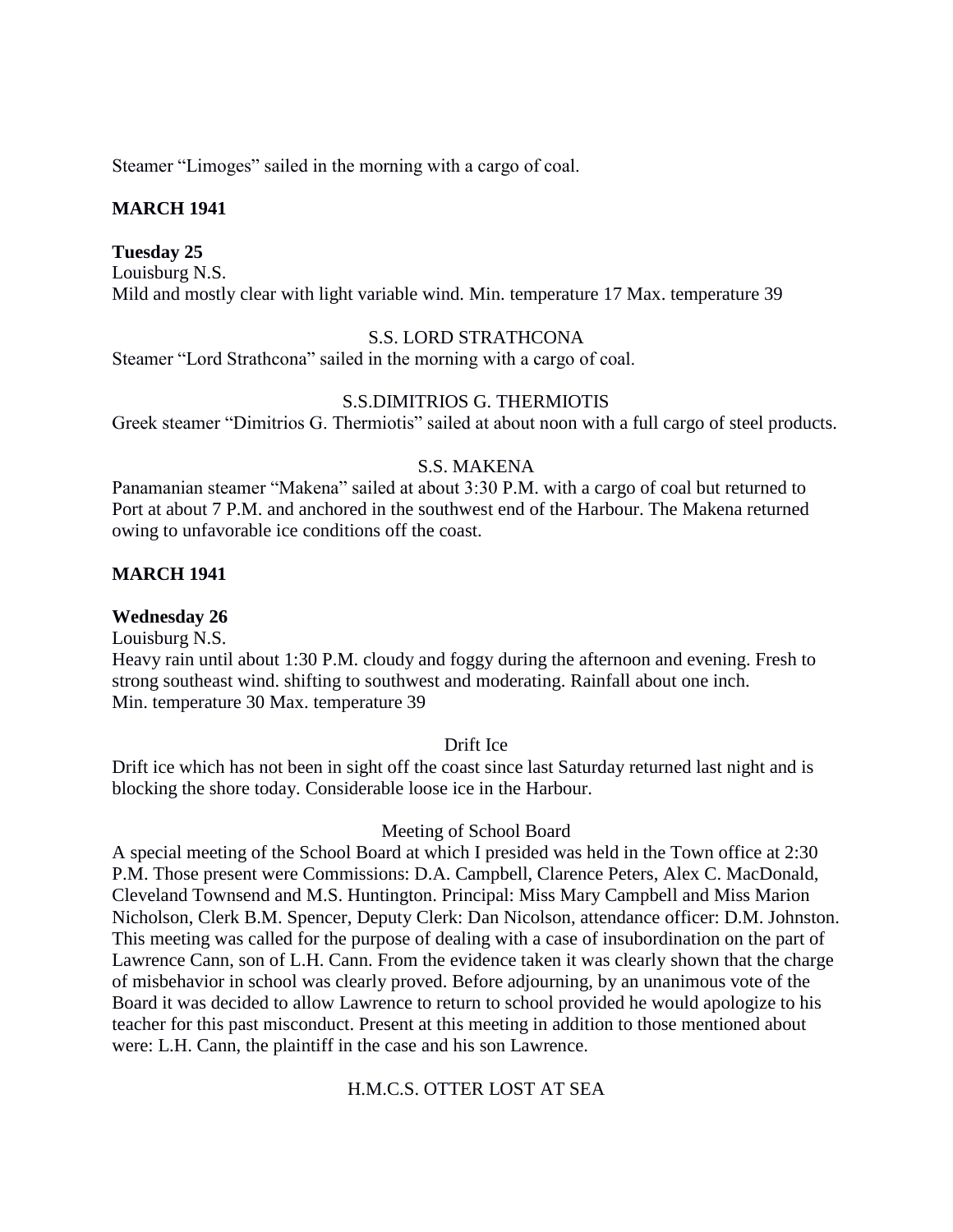H.M.C.S. Otter a patrol vessel commanded by Lieut. Dennis S. Mossman of Halifax caught fire at about 8:30 A.M. today and became a total loss

(See next page)

## **MARCH 1941**

#### **Thursday 27**

Louisburg N.S.

Clear and comparatively mild with moderate to fresh west southwest wind. Min. temperature 27. Max. temperature 36.

Drift Ice

Coast and eastern half of the Harbour blocked with drift ice. Southwest end of Harbour clear of ice.

(Continued from preceding page)

Of her crew of 41 men 19 were drowned or died of shock and exposure. Those saved including Lieut. Mossman, were rescued by a merchant ship and a naval vessel and were landed at Halifax at about 5 P.M. The accident took place off Sambro Light near the mouth of Halifax Harbour. The dead are: Lieut. Alan M. Walker, Chief Skipper, Andrew F. Parker, Lucien J.A. Laurin, Leonard P. Thibadau, John A. Graham, Wallace O. O'Hara, John Blyth, Daniel E. Gillis, Ronald M. Darrach, John G. Drew, Beverly Johnston, Edward T. Wall, Lionel E. Stewart, Dualy H. Mason, Irvine C. Armstrong, Elmer A. Mayley, Norman G. Woods, Earle A. Day and Gerald J. O'Earn.

The survivors are: Lieut. Dennis S. Mossman, Chief Skipper, D.A. Smelgrave, Leslie A. Stevens, George A. Duberu, James R. Valliquette, Donald A. Murphy, Earl J. Edwards, George E. White, Thomas K. Guildford, Thomas G. Ward, John H. Slavin, Arthur G. Holmes, Eric A. Woodbury, Murray B. Miller, William T. Bennett, John E. Welsh, William C. Clark, James J. Noade, Hilary J. Martin, William E. Hunter, Ernest Russell, James D. Sutton.

## **MARCH 1941**

#### **Friday 28**

Louisburg N.S.

Mild and mostly clear with light west southwest wind. Min. temperature 21. Max. temperature 37. An ideal day

#### S.S. MOYSALEN

Norwegian steamer "Moysalen" arrived during the forenoon for a bunker coal and anchored in the southwest end of the Harbour, later docking at the coal pier.

## S.S. HOPEPEAK

British steamer "Hopepeak" arrived at about 2 P.M. for part cargo of steel products and anchored in the southwest end of the Harbour.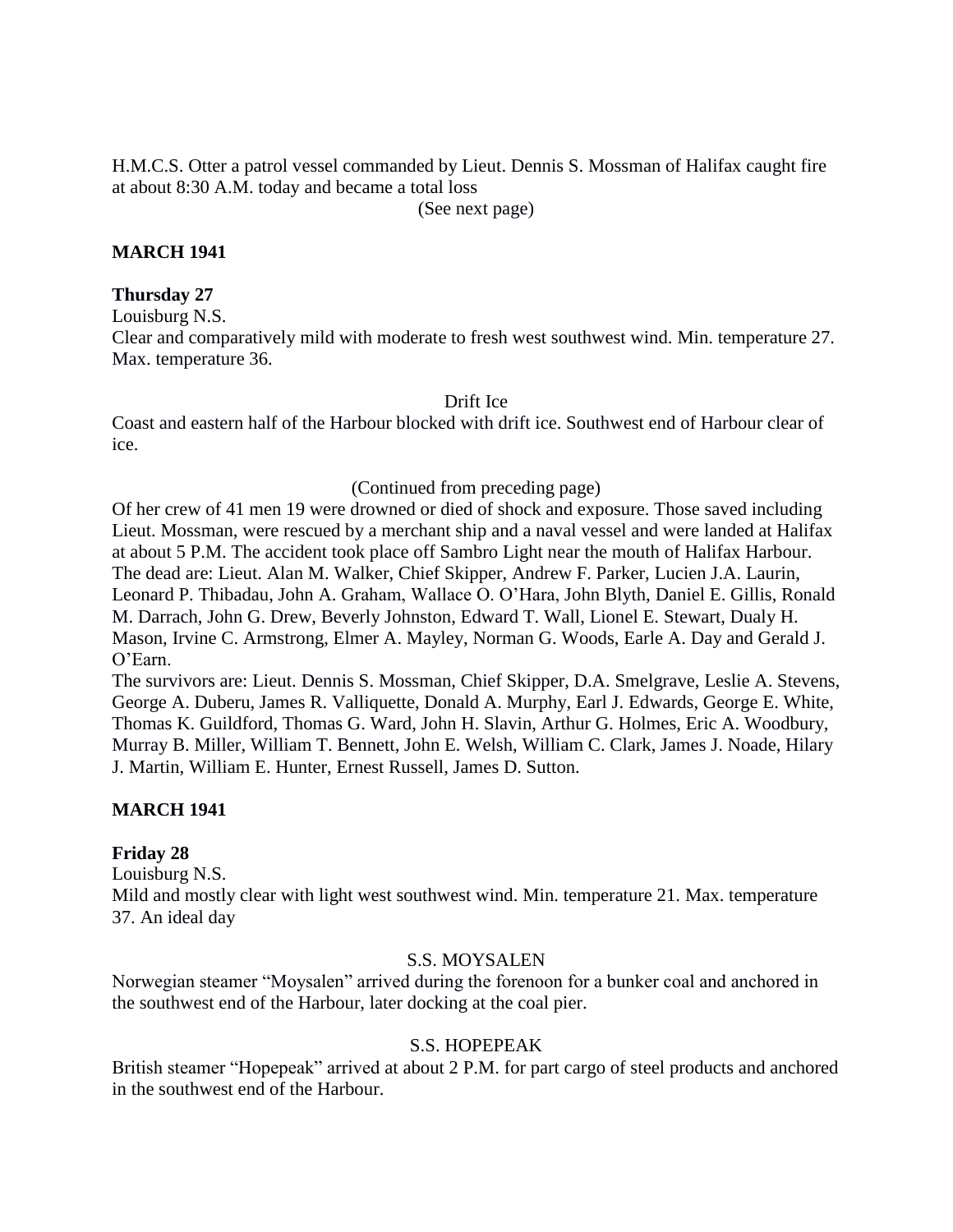# S.S. LIMOGES

Steamer "Limoges" arrived in the evening for a cargo of coal and anchored in the southwest end of the Harbour.

## **MARCH 1941**

## **Saturday 29**

Louisburg N.S.

Rainy, misty and drizzly with chilly easterly wind. Min. temperature 26. Max. temperature 35. Rainfall about ¼ inch.

Drift Ice

Drift ice close packed along the coast also some ice in the southwest end of the Harbour.

## No arrivals or sailings

No ships arrived at or sailed from the Port of Louisburg today.

# **MARCH 1941**

## **Sunday 30**

Louisburg N.S.

Cloudy and cool with light to moderate west to southwest winds, which shifted to northerly during the night. Min. temperature 29 Max. temperature 36

## Church Services

At 11 A.M. and 7 P.M. attended services in the First United Church where Rev. Donald MacLeod M.A., B.D. was the preacher.

## Ship sailings

The following steamers sailed during the forenoon: EVELYN B. Captain Guy "LIMOGES" and "PANCHITO" Capt. Biclic with cargos of coal. Norwegian steamer "MOYSALEN" with bunker coal and British steamer "KING ARTHUR" Captain Angus MacNeil with part cargo of steel products.

# S.S. PENELOPI

Panamanian steamer "Penelopi" Captain Fredenlong arrived for a cargo of coal at about 7:30 P.M. and anchored in the southwest end of the Harbour.

# Drift Ice

Loose drift ice a short distance of the coast which did not appear to seriously interfere with shipping. Some loose drift ice in the northeast end of the Harbour.

## **MARCH 1941**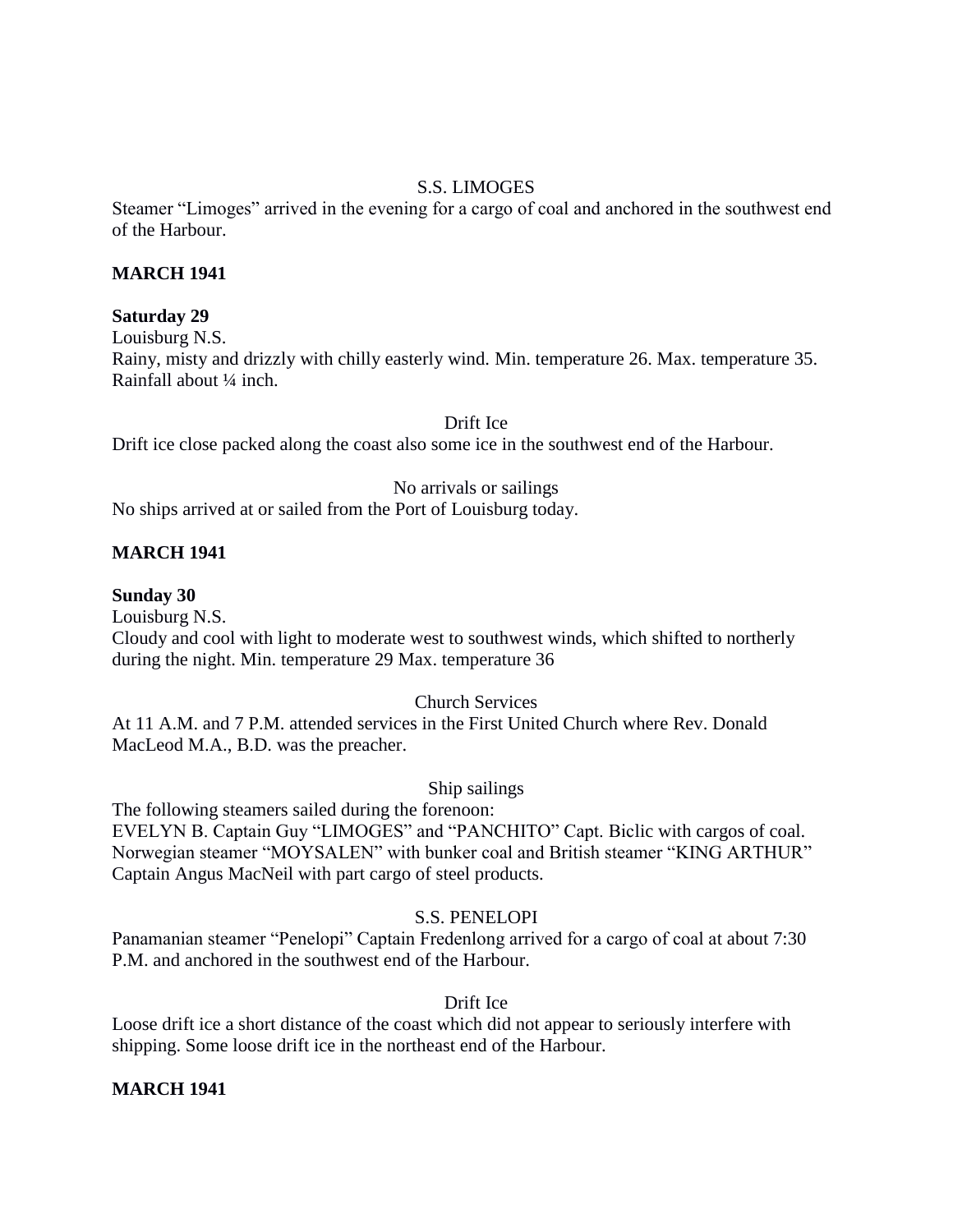#### **Monday 31**

Louisburg N.S.

Cloudy and chilly light to moderate westerly wind. Min. temperature about 26 Max. temperature 34

#### S.S. MAKENA

Panamanian steamer "Makena" sailed in the morning with a cargo of coal.

## Council Meeting

At 7:30 P.M. attended, and presided at a meeting of the Town Council. Those present were: Councilor: Alex C. MacDonald, Alex. Smith, Cleveland Townsend and Enoch Townsend, Mayor M.S. Huntington, Clerk B.M. Spencer, Deputy Clerk Dan F. Nicholson and John A. MacDonald who addressed the meeting regarding his electric light bill for the month of February last. Enoch Townsend, a new councilor who was elected by acclamation to the council, was sworn into office by me and took his seat at the Board. Councilor Townsend was elected on the  $11<sup>th</sup>$  of this month. Amongst other business before the Council Board the report of the auditor A.A. Martell for the Town accounts for 1940 was adopted.

## S.S. LORD STRATHCONA

Steamer "Lord Strathcona" arrived during the early part of the night for a cargo of coal.

## **APRIL 1941**

## **Tuesday 1**

Louisburg N.S. Mostly cloudy with fresh to strong west northwest wind which moderated at night. Min. temperature [blank]. Max. temperature 41.

# S.S. HOPEPEAK

British steamer "Hopepeak" sailed at 2 P.M. with a part cargo of steel products

## Drift Ice

Drift ice which has been on the coast for the last few days has entirely disappeared. No ice in sight today

## **APRIL 1941**

## **Wednesday 2**

Louisburg N.S.

Clear and comparatively mild with moderate northeast to east winds. Min. temperature 26 Max. temperature 41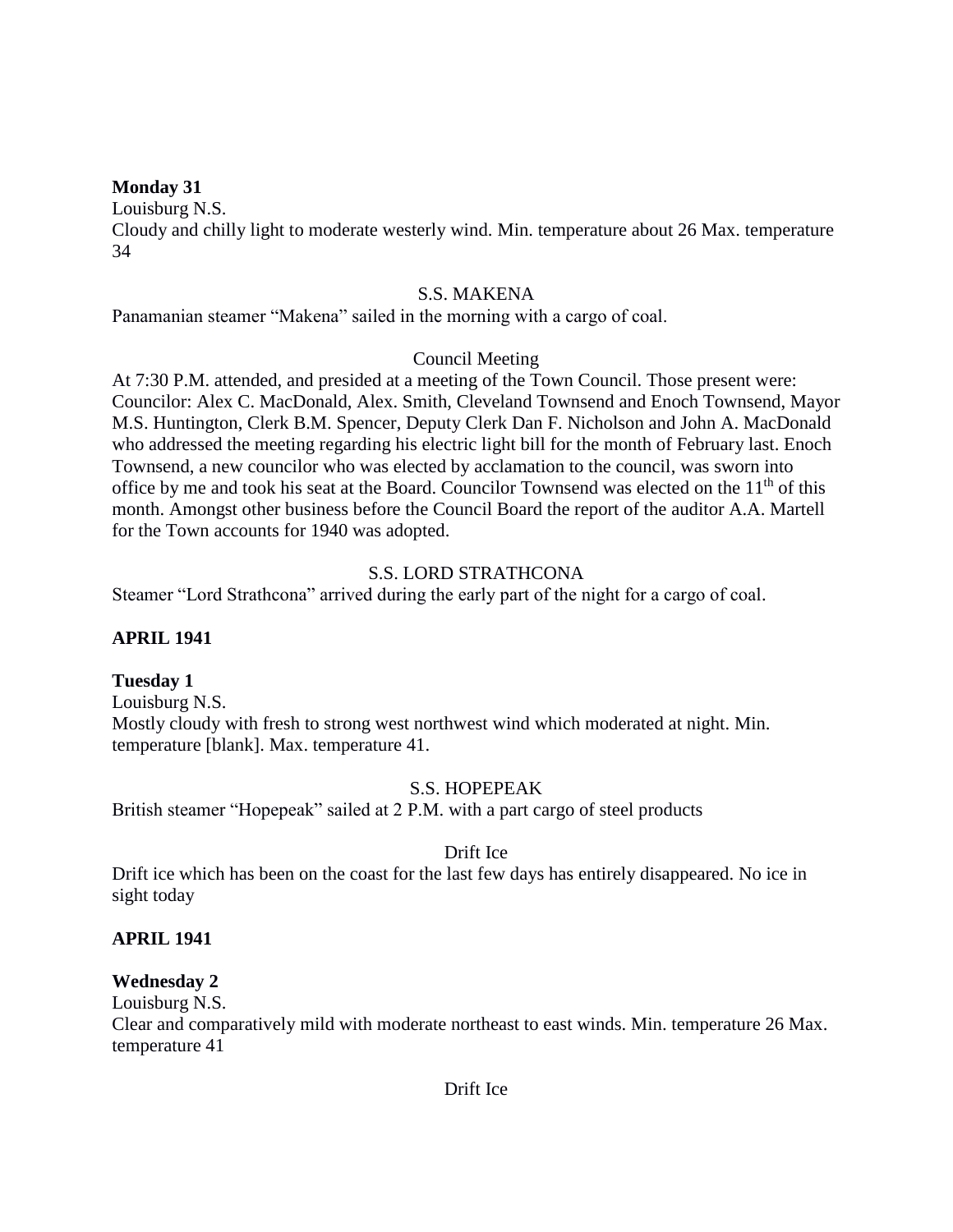No drift ice in sight today.

# S.S. LORD STRATHCONA

Steamer "Lord Strathcona", Captain Stuart, sailed at about 9:30 A.M. with a cargo of coal.

Choir practice

At 8 P.M. attended choir practice in the First United Church.

# **APRIL 1941**

# **Thursday 3**

Louisburg N.S. Clear with moderate northeast wind. Min. temperature 25. Max. temperature 39.

# S.S. ULNA

Small steamer "Ulna" which has been laid up at this Port during the winter months sailed last night or early this morning for Port Hawkesbury

# **APRIL 1941**

# **Friday 4**

Louisburg N.S.

Clear and cool with moderate north to northeast winds. Min. temperature 20 Max. temperature 39

## Drift Ice

No drift ice in sight off the coast. Harbour ice which formed in the northeast end of the Harbour during the winter broke up and moved out today with the help of the northeast and north winds. Harbour entirely clear of ice.

# S.S. PENELOPI

Panamanian steamer "Penelopi", Captain Fredenlong, sailed at about noon with a cargo of coal.

# S.S. SELFOSS

Icelandic steamer "Selfoss" arrived in the morning after bunkering she sailed shortly after noon.

# Council Meeting

At 7:30 P.M. I attended, and presided at a special meeting of the Town Council called for the purpose of dealing with the matter of appointing a Medical Health Officer for the Town of Louisburg.

At this meeting Captain H.J. Townsend M.D., our former health officer who has been here for the past six weeks on leave of the military authorities was appointed Medical Health Officer. According to a letter received by me two or three days ago from Brigadier C.E. Connolly District officer commanding military district no. 6 Halifax N.S. Capt. Townsend M.D. will likely be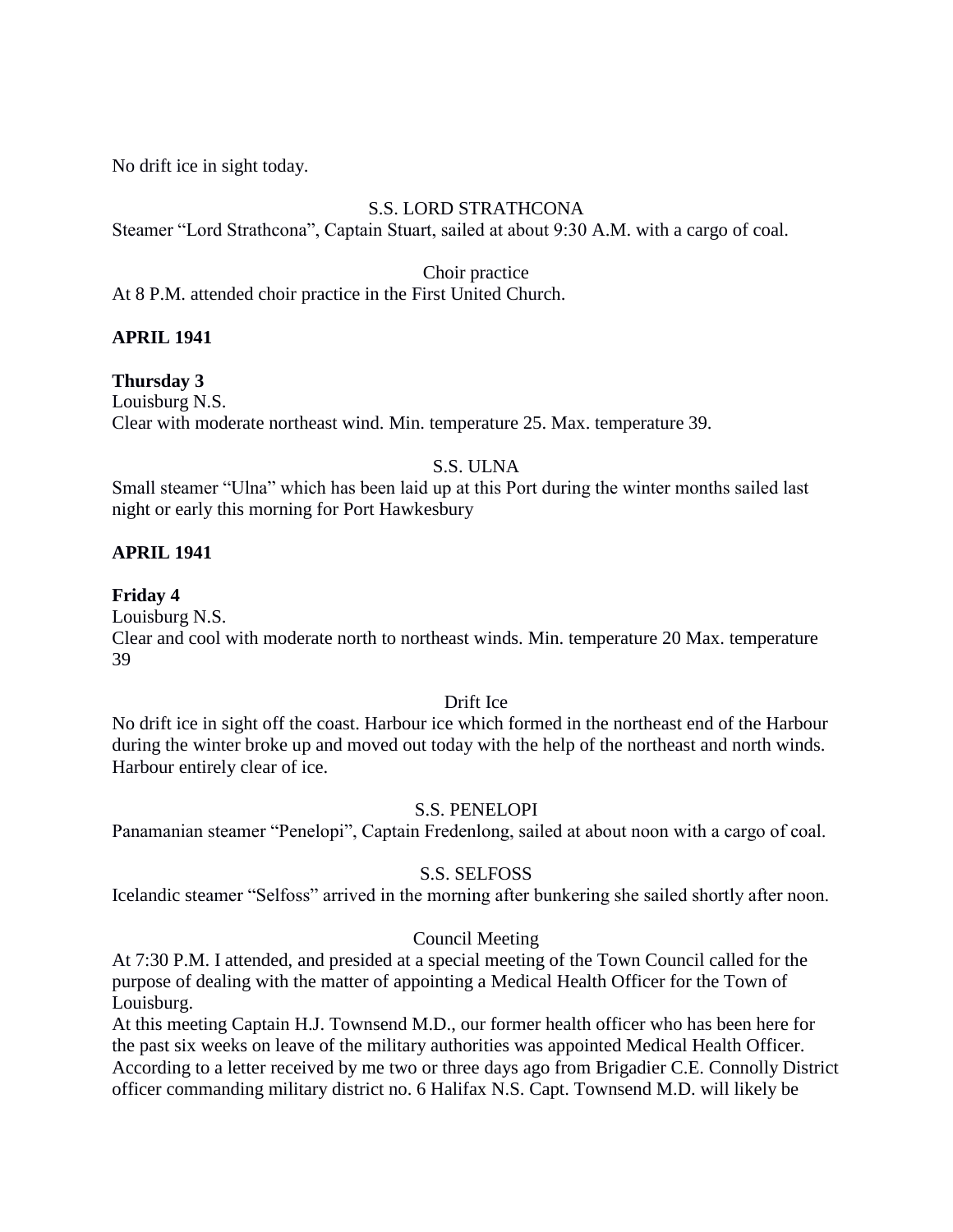leaving here about the last of this month. The council authorized the Mayor to offer the Health Officership to Dr. David MacCurdy of Halifax after Captain Townsend resumes his military duties. Dr. MacCurdy is seriously considering the opening up of a medical practice at Louisburg shortly after the 15<sup>th</sup> of next month.

Those present at tonight's meeting were: Councilors: A.C. MacDonald, Cleveland Townsend, Enoch Townsend, James F.D. Townsend, Mayor M.S. Huntington, clerk B.M. Spencer, Deputy Clerk D.F. Nicholson police officer D.M. Johnston.

## **APRIL 1941**

## **Saturday 5**

Louisburg N.S.

Clear and comparatively mild with light northwest wind. An ideal day. Min. temperature 16. Max. temperature 41.

## S.S. EVELYN B.

Steamer Evelyn B. Captain Guy, arrived in the early morning for a cargo of coal. After loading, sailed at about 9 P.M.

## S.S. LIMOGES

Steamer "Limoges" arrived at about noon for a cargo of coal.

#### S.S. PANCHITO

Panamanian steamer "Panchito", Captain Biclic, arrived at about 4:30 P.M. for a cargo of coal, and anchored in the stream.

#### Nova Scotia Power Commission

The Nova Scotia Power Commissions power and light line to Havenside is nearing completion. The current was turned on yesterday for the first time. Those receiving light from the new system in the Havenside section of the Town were: Paul Burke, Arthur H. Cann, Edward Wilcox and George Wilcox.

Nova Scotia Legislature Prorogued

Nova Scotia Legislature which opened at Halifax N.S. on February 25, 1941 prorogued today. Lieutenant Governor F.F. Mathers officiated.

#### Fox Sparrows arrive

The Fox Sparrows on their annual migration to their nesting grounds in the far north have arrived. I heard and saw the first of them today. They are 5 days earlier than in 1940. Wilfred Covey, Lighthouse keeper, reports having seen them at the Lighthouse on the first of this month. They usually stay with us for about three weeks before resuming their January northward.

#### **APRIL 1941**

**Sunday 6**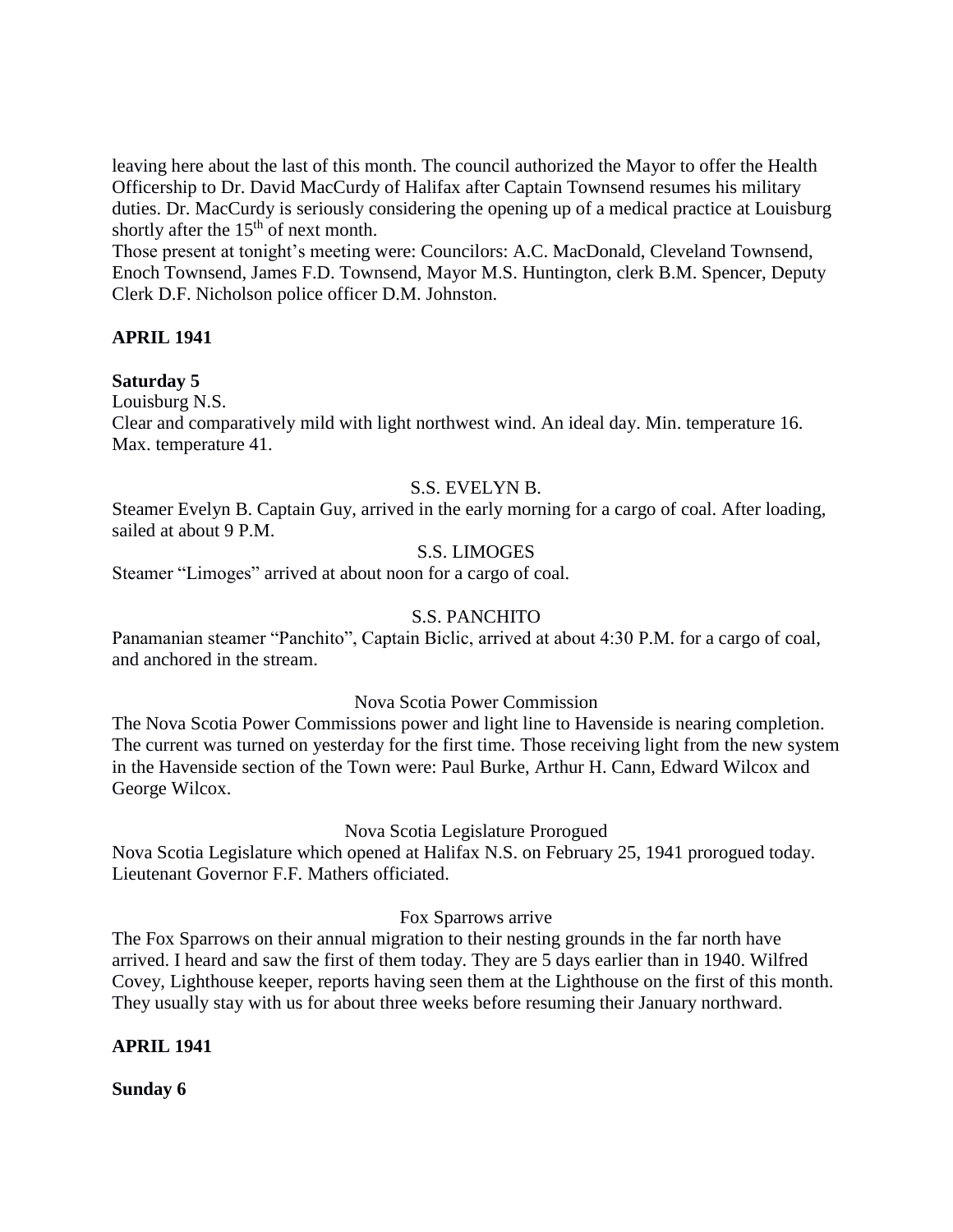Louisburg N.S.

Clear and cold with light to moderate east and northeast winds. Min. temperature 14. Max. temperature 31.

## S.S. UNGAVA

Newfoundland "Ungava" arrived at about 6:30 P.M. and anchored in the stream.

## Drift Ice

Drift ice which disappeared early last week made its appearance off the coast this afternoon.

#### Church Services

At 11 A.M. and 7 P.M. I attended services in the First United Church where Rev. Donald MacLeod, M.A., B.D., was the preacher.

After the close of the evening service the regular quarterly meeting of the official board was held in the church. Those present were: Rev. Donald MacLeod, chairman, A.W. Stacey, John N. MacDonald, John A. MacDonald, Arthur Townsend, Rod J. MacLeod, John Skinner, Mrs. Arthur Townsend, Mrs. Roy. Martell, Mrs. W. Phalen, Mrs. Charles Bagnall and M.S. Huntington. During the evening service I sang a solo entitled "Speak my Lord".

## Death of Daniel Johnston Sr.

The death of Daniel Johnston Sr. took place at the home of his son, Main Street, at about 5:30 A.M. Mr. Johnston who was in the  $87<sup>th</sup>$  year of his age, is survived by his wife, two sons and three daughters.

The sons are Daniel M. Johnston, Chief of Police, Louisburg, and James in Toronto, Ontario. The daughters: Mrs. Neil Matheson, (Sarah) New Waterford, Mrs. Rice (Maria) and Miss Susannah in Toronto Ontario.

## **APRIL 1941**

#### **Monday 7**

Louisburg N.S.

Clear and very cool with moderate variable winds mostly north and northeast. Cloudy in the late afternoon and evening. Light snow during the night. Min. temperature 14. Max. temperature 39.

#### S.S. FARIDA

Panamanian steamer "Farida" arrived last night or early this morning, for a cargo of coal and anchored in the northeast end of the harbour; later docking on the west side of the coal pier.

#### S.S. LIMOGES

Steamer "Limoges", sailed at about noon with a cargo of coal.

## S.S. ABGARA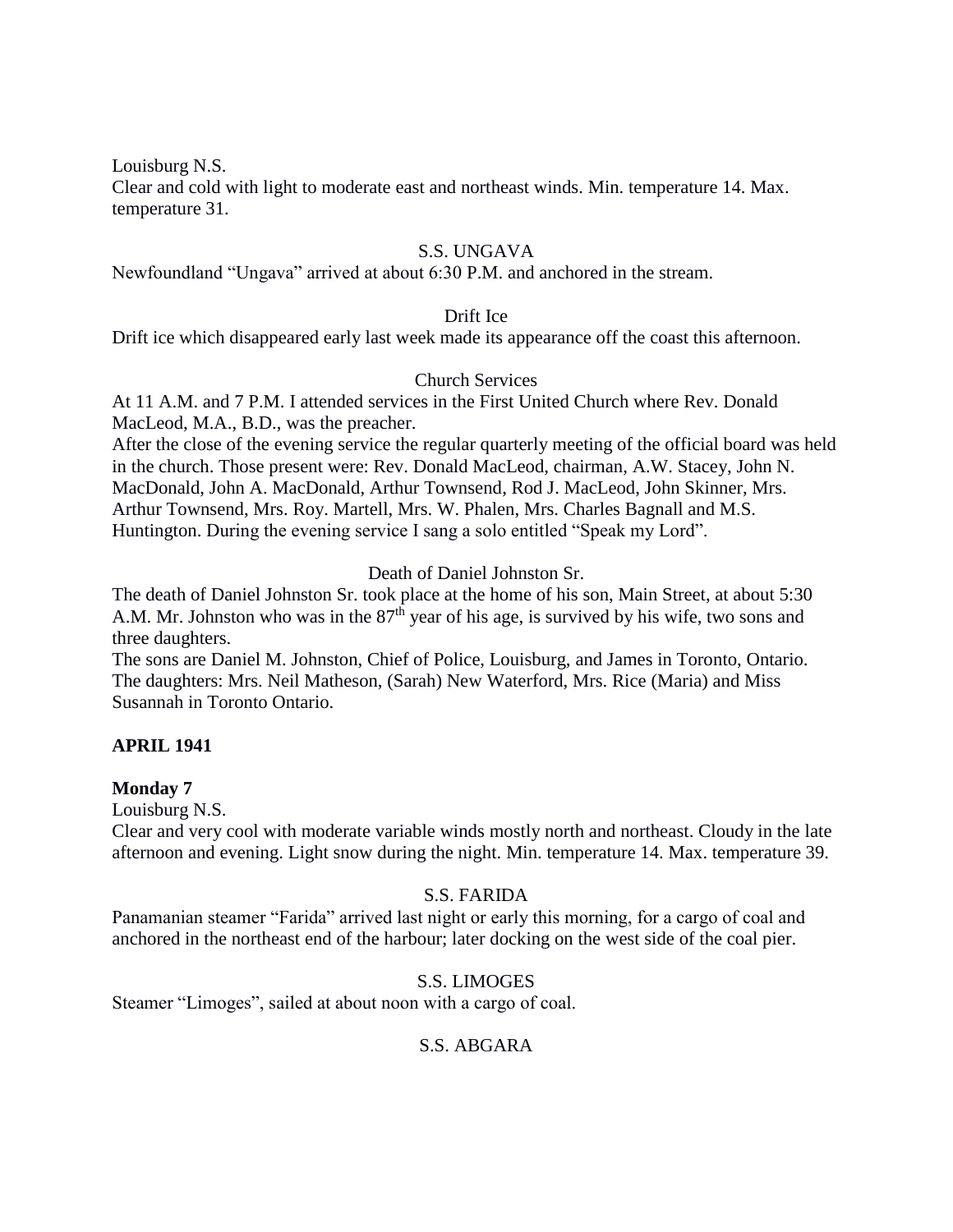Latvian steamer "Abgara" arrived at about 2:30 P.M. with a cargo of Iron ore, for the British Empire Steel and Coal Corporation. She anchored in the southwest end of the harbour on her arrival, but docked in the evening on the east side of the freight wharf.

## S.S. PANCHITO

Panamanian steamer "Panchito", Capt. Biclic, sailed during the night with a cargo of coal.

#### S.S. MOYSALEN

Norwegian steamer "Moysalen" arrived for a cargo of coal and anchored in the stream.

#### **APRIL 1941**

#### **Tuesday 8**

Louisburg N.S.

Snowfall of about 1 inch during last night which quickly disappeared in the forenoon. Cloudy during the day with to moderate northeasterly winds. Min. temperature 27. Max. temperature 40.

#### Funeral

At 2 P.M. with Rev. Donald MacLeod and I, attended the funeral of the late Daniel Johnston Sr. Services at the Johnston home and at the grave were conducted jointly by Robert and John MacCracken (Plymouth Brothers) formerly of Ireland, but now from Sydney N.S. where they are conducting evangelistic services.

Burial took place in Willow Grove Cemetery on Clarke's Road.

## **APRIL 1941**

#### **Wednesday 9**

Louisburg N.S.

Clear and comparatively mild with light variable wind. Mostly southwest. Min. temperature 26. Max. temperature 41.

#### Drift Ice

Large quantity of drift ice close inshore. Harbour clear.

#### S.S. UNGAVA

Newfoundland steamer "Ungava" sailed with a cargo of coal shortly before noon.

## S.S. FARIDA

Panamanian steamer "Farida" sailed in the evening, with a cargo of coal.

#### S.S. CARIBOU

Newfoundland steamer "Caribou", Capt. Taverner, arrived in the evening, with passengers, mails and freight, from Port-au-Basque NFLD.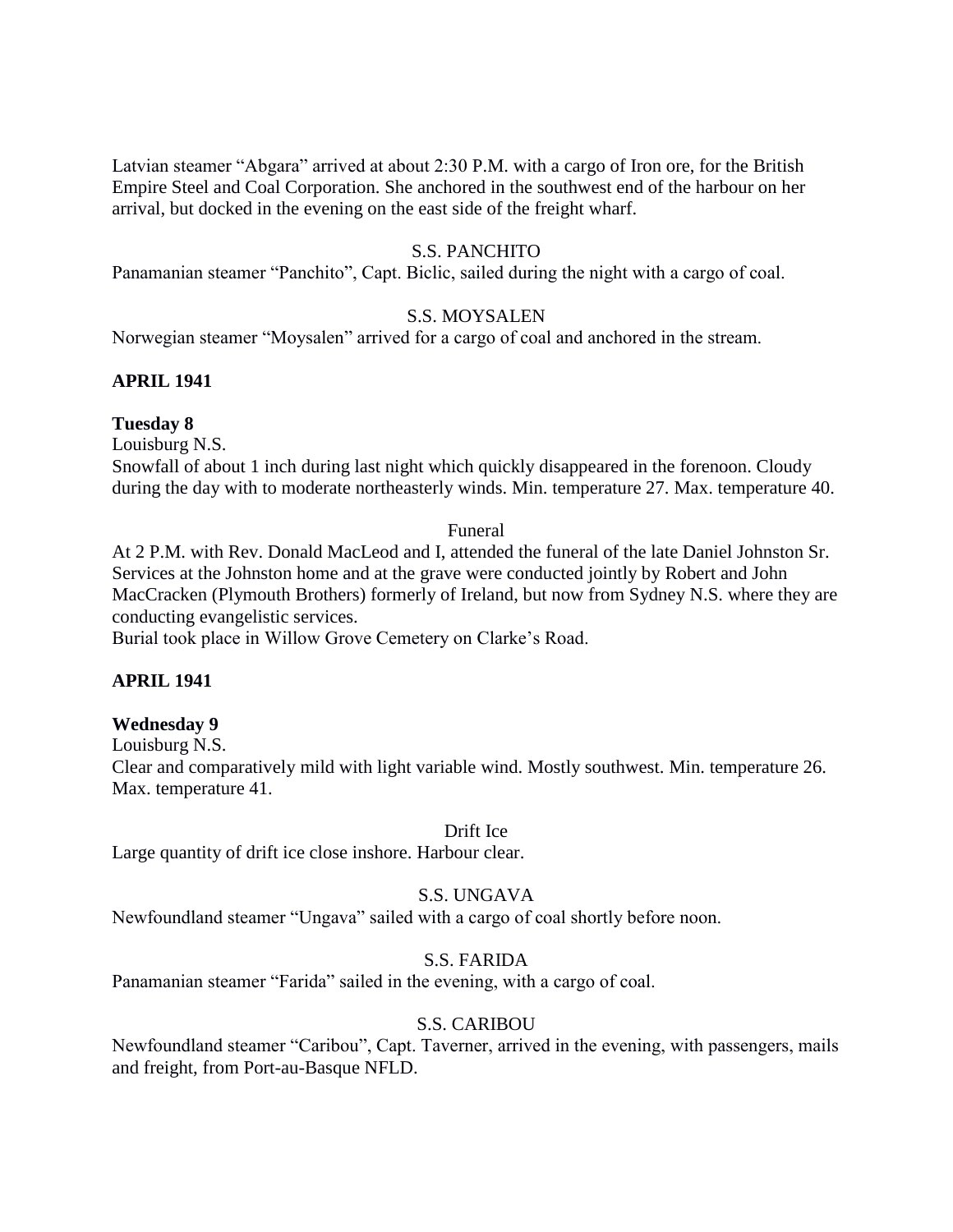## Death of Mrs. Robert Parsons

The death of Mrs. Robert Parsons, took place at her home at Glace Bay this morning. Mrs. Parsons, who was about 82 years of age, lived at Louisburg, with her husband, for a number of years, before moving to Glace Bay. She is survived by her husband, who is 103 years of age, five sons and four daughters. Matthew Parsons of this town is a son.

## S.S. KYLE

Newfoundland steamer "Kyle" arrived at about 9:30 P.M. with passengers, mails and freight from Nfld.

#### Choir Practice

Attended choir practice in the First United Church at 8 P.M.

## **APRIL 1941**

#### **Thursday 10**

Louisburg N.S. Cloudy and mild with very light variable wind, and some fog. Min. temperature 32. Max. temperature 44.

#### Drift Ice

Heavy drift ice on the coast close inshore. Harbour full of ice in the afternoon.

## S.S. MOYSALEN

Norwegian steamer "Moysalen" sailed in the morning with a cargo of coal but returned to port shortly after, owing to ice conditions.

#### S.S. CARIBOU

Newfoundland steamer "Caribou", Capt. Taverner, sailed in the evening, with passengers, mails and freight.

#### Police Court

At 2:30 P.M. Seward Hunt was before stipendiary magistrate B.M. Spencer, on a charge of assault, occasioning bodily harm to James Nicholson, on the evening of March 6, 1941. After several witnesses were examined by Police Chief D.M. Johnston, including Lawrence O'Toole, D.J. Matheson, John C. Johnson and Dr. H.J. Townsend, Hunt was committed to the Supreme Court for trail. He was released on \$500.00 bail furnished by D.J. MacIntyre and Lawrence Kelly. Hunt and Nicholson are both residents of this town.

## Sunday School Concert

At 8 P.M. attended a Sunday school concert, in Calvin Hall, given by the United Church Sunday School, assisted by the United Church Choir. Rev. Donald MacLeod, acted as chairman.

#### **APRIL 1941**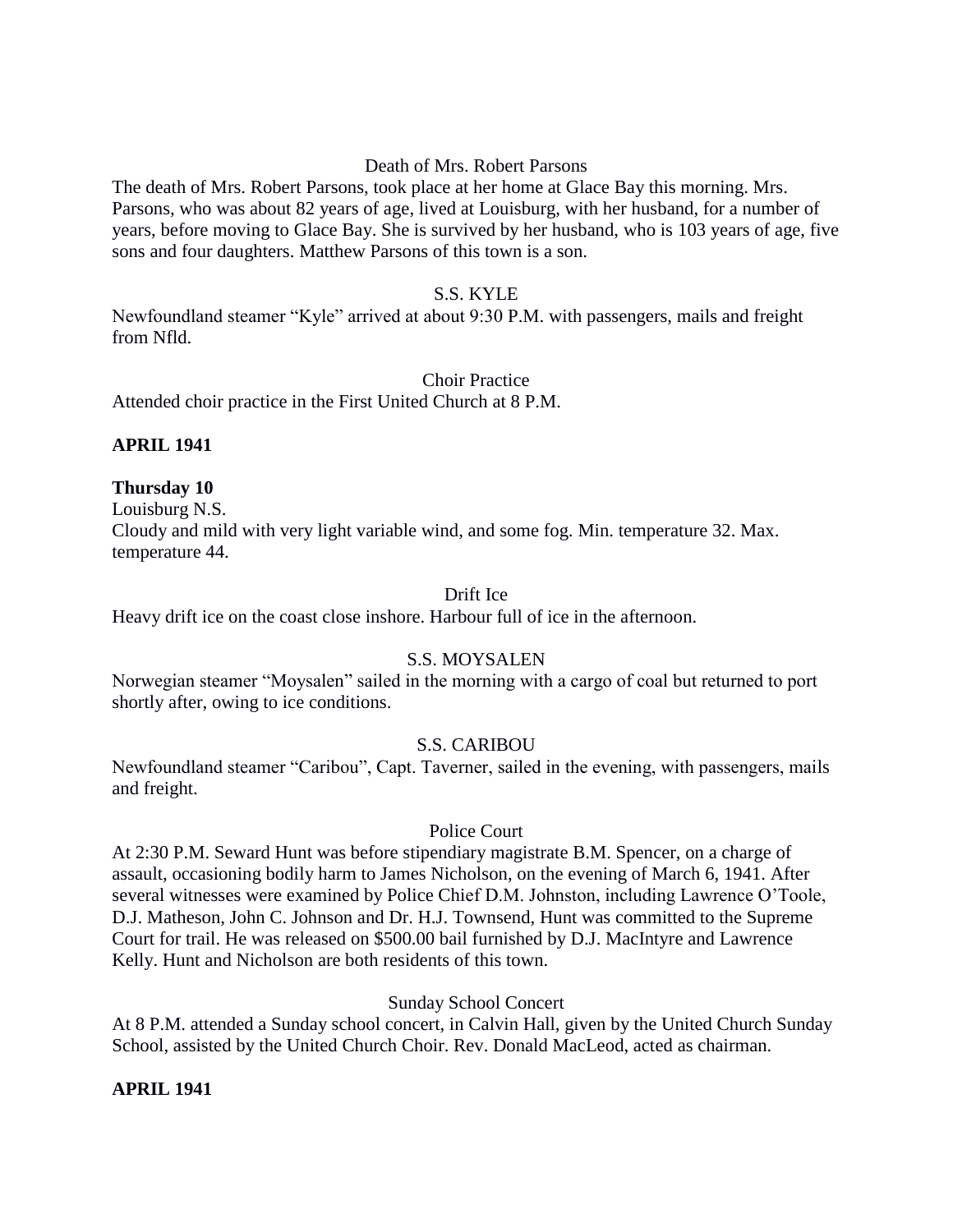## **Friday 11**

Louisburg N.S. Cloudy and comparatively mild, mostly clear, during the afternoon. Light variable winds. Min. temperature [blank]. Max. temperature 44.

#### S.S. KYLE

Newfoundland steamer "Kyle" sailed at about 5:30 P.M. with passengers and freight.

## Church Service

Attended service in the First United Church, at 7:30 P.M. Service conducted by Rev. Donald MacLeod, M.A., B.D.

#### Death of Arthur W. Harris

The death of Arthur W. Harris, a former resident of Louisburg, took place at his home at Sydney at about 9:30 P.M. yesterday. Mr. Harris, who was 69 years of age, was a native of Annapolis Royal. Upwards of 35 years ago he resided with his family at Louisburg for a number of years where he was employed with the Dominion Coal Company. On leaving Louisburg he went to Glace Bay and later to Sydney.

## **APRIL 1941**

## **Saturday 12**

Louisburg N.S. Cloudy and foggy with light southwest wind. Min. temperature 26. Max. temperature 41.

## S.S. LJUBICA MATVOKIC

Yugoslavian steamer "Ljubica Matvokic" arrived in the early morning for a cargo of coal and anchored in the southwest end of the harbour. At about 10:30 A.M. she docked at the coal pier and began loading at about 1 P.M. I understand she is going on charter with the Dominion Coal Company.

## S.S. CARIBOU

Newfoundland steamer "Caribou", Capt. Taverner, arrived at about 11:30 A.M. from Port-au-Basque, Nfld. with passengers, mails and freight.

## **APRIL 1941**

## **Sunday 13**

Louisburg N.S.

Cloudy, foggy and chilly with light to moderate southwest wind. Silver thaw in the morning. Min. temperature 26. Max. temperature 40.

## S.S. LIMOGES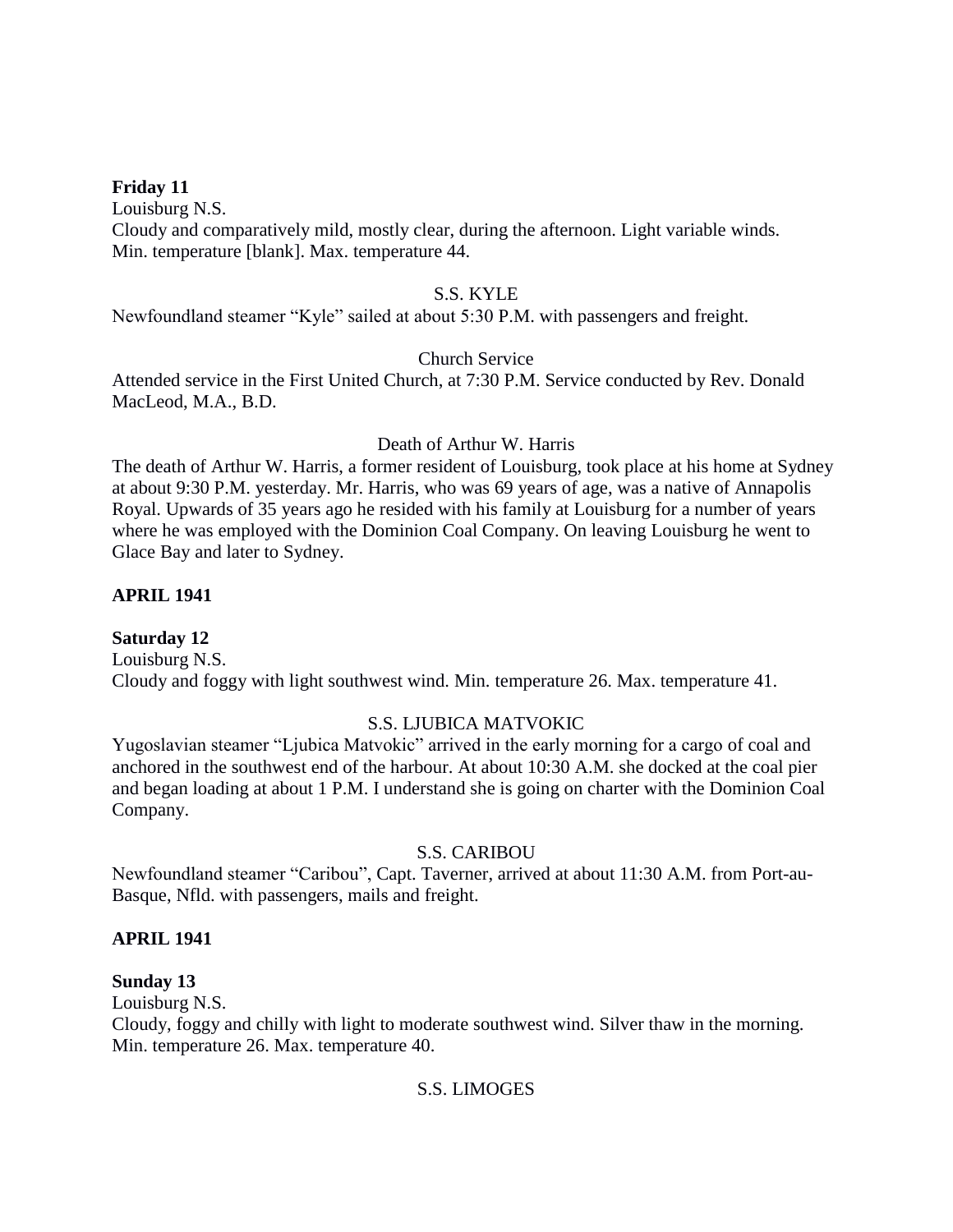Steamer "Limoges" arrived in the afternoon for a cargo of coal, and anchored in the southwest end of the harbour; later docking on the west side of the coal pier.

## S.S. N.B. MCLEAN

Canadian Government steamer "N.B. McLean" arrived at about 1:30 P.M. and docked on the east side of the coal pier.

#### S.S. CARIBOU

Newfoundland steamer "Caribou", Capt. Taverner, sailed in the late afternoon with passengers, mails and freight for Port-au-Basque, Nfld.

#### Church Services

At 11 A.M. and 7 P.M. I attended services in the First United Church, where Rev. Donald MacLeod M.A., B.D. was the preacher. At the morning service the Commission of the Lord's Supper was observed. At the morning service, John MacDonald, son of Mr. & Mrs. Edward MacDonald, and Donald MacRury, son of Mr. & Mrs. James M. MacRury, were received into church membership. In the afternoon Rev. Mr. MacLeod, and Edward MacDonald, elder, visited our home and dispensed the Commission to Mrs. J.W. Townsend and M.S. Huntington.

## S.S. LJUBICA MATVOKIC

Yugoslavian steamer "Ljubica Matvokic", sailed in the afternoon with a cargo of coal.

## **APRIL 1941**

#### **Monday 14**

Louisburg N.S.

Cloudy and chilly with light to moderate southwest wind. Rain began to fall at about 5 P.M. and continued during the night. Rainfall about ½ inch. Min. temperature 30. Max. temperature 39.

## S.S. N.B. MCLEAN

Canadian Government, icebreaker, "N.B. McLean" sailed in the early morning.

#### S.S. ROTHERMERE

British steamer "Rothermere" arrived last night or early this morning for a cargo, or part cargo of steel products, and anchored in the southwest end of the harbour. She was ordered to proceed to Sydney and sailed at about 3:30 P.M.

#### S.S. PENELOPI

Panamanian steamer "Penelopi", arrived at about 8 A.M. for a cargo of coal, and anchored in the northeast end of the harbour. Was ordered to proceed to Sydney and sailed in the afternoon.

#### S.S. LIMOGES

Steamer "Limoges" sailed at about 3 P.M. with a cargo of coal.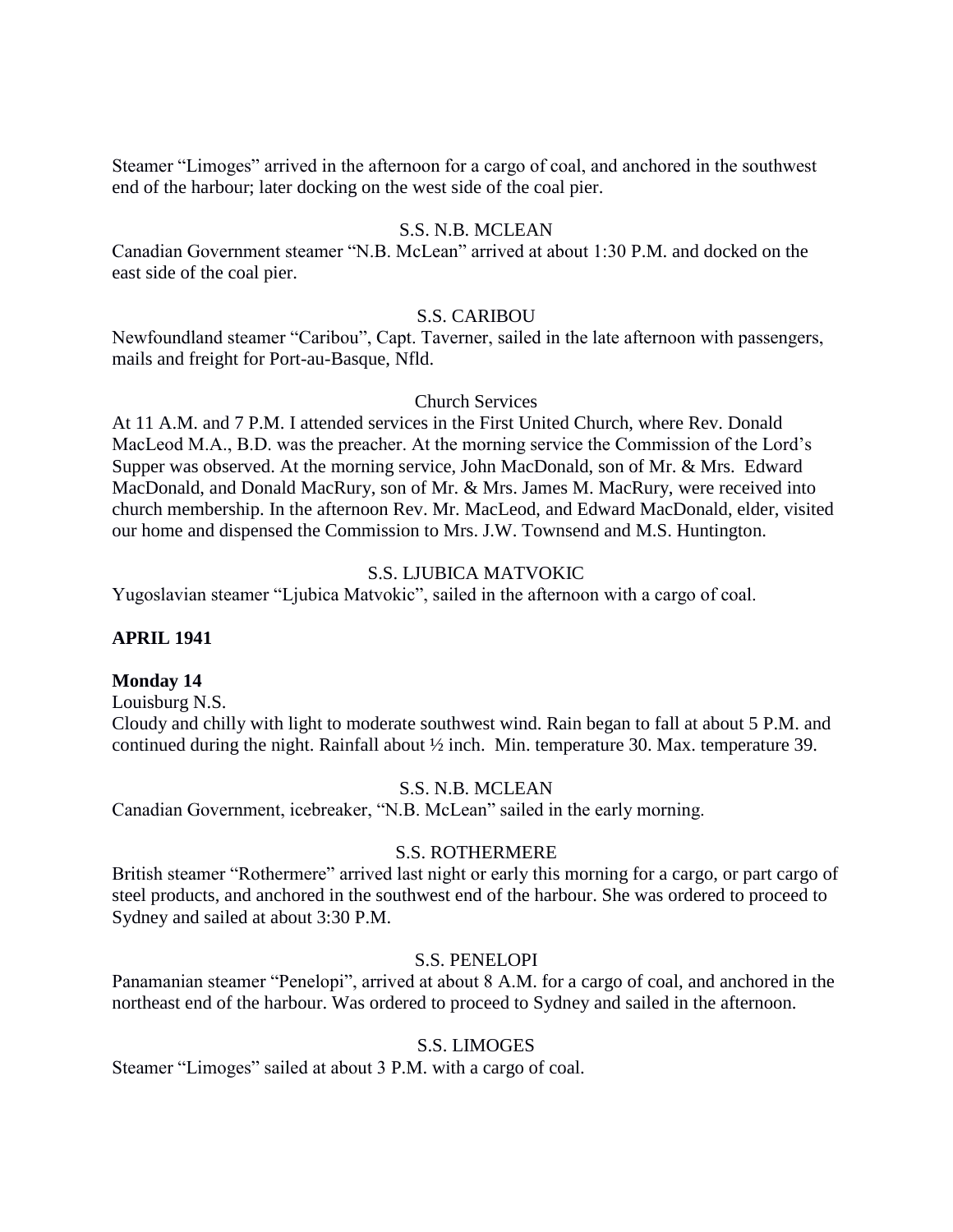#### S.S. MOYSALEN

Norwegian steamer "Moysalen", sailed in the morning with a cargo of coal.

#### S.S. LORD STRATHCONA

Steamer "Lord Strathcona" arrived at about 2:30 P.M. for a cargo of coal and anchored in the southwest end of the harbour, later docking on the east side of the coal pier.

#### **APRIL 1941**

## **Tuesday 15**

Louisburg N.S.

Mild and partly clear with considerable fog on the coast. Light variable wind mostly northeast and east. Scattered drift ice in the harbour. Min. temperature 32. Max. temperature 52.

#### S.S. MAKENA

Panamanian steamer "Makena" arrived in the morning, and anchored in the southwest end of the Harbour later docking at the government wharf.

#### S.S. PANCHITO

Panamanian steamer "Panchito", Capt. Biclic, arrived in the morning and anchored in the southwest end of the harbour.

#### S.S. N.B. MCLEAN

Canadian Government ice breaker, "N.B. McLean", Captain Caron, arrived in the morning and anchored in the southwest end of the harbour where she remained during the day.

## Bus Service Interrupted

The bus services between Louisburg and Sydney, operated by Michael Sullivan and A.W. Cameron, have been running off schedule for the past few days owing to bad condition of the highway. The frost is now coming out of the ground making the highway almost impossible for motor traffic.

## **APRIL 1941**

#### **Wednesday 16**

Louisburg N.S.

Cloudy in the morning with light southwest wind and some fog cleared early in the day with wind shifting to northwest and north northwest and increasing to a fresh to strong breeze. Min. temperature 26. Max. temperature 50.

#### S.S. ABGARA

Latvian steamer "Abgara", Captain Grimir, which arrived here on the  $7<sup>th</sup>$  of this month with a cargo of iron ore for the British Empire Steel and Coal Company Ltd. sailed at about 10:30 A.M.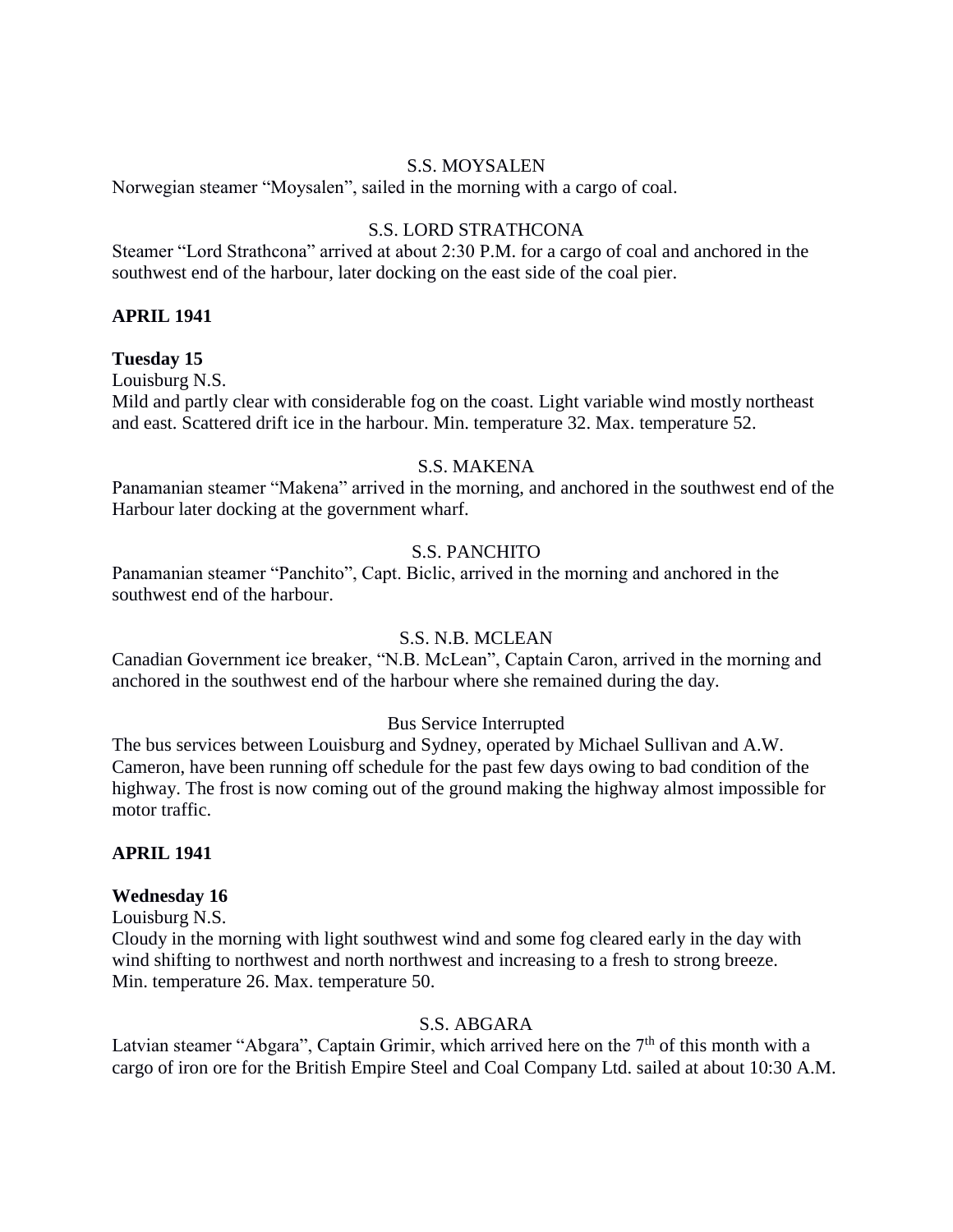#### S.S. LORD STRATHCONA

Steamer "Lord Strathcona" sailed at about 2 P.M. with a cargo of coal.

#### S.S. FARIDA

Panamanian steamer "Farida", arrived at about 5:30 P.M. for a cargo of coal and anchored in the stream.

#### S.S. LIVERPOOL ROVER

Canadian steamer "Liverpool Rover" arrived in the afternoon for a cargo of coal and anchored in the northeast end of the harbour.

## S.S. EMPIRE ELAND

British steamer "Empire Eland", Captain Sinclair, arrived at about 8:30 P.M. for a cargo of steel products, and docked on the east side of the freight wharf.

#### Choir Practice

At 8 P.M. attended choir practice in the First United Church.

#### **APRIL 1941**

#### **Thursday 17**

Louisburg N.S. Clear and mild with moderate southwest wind. Min. temperature 28. Max. temperature 53.

#### S.S. EVELYN B

Canadian steamer "Evelyn B.", Captain Guy, arrived in the morning for a cargo of coal, and anchored in the northeast end of the harbour.

#### Meeting Board of Trade

At 8 P.M. attended a meeting of the Louisburg Board of Trade in the Town Hall with James H. Crowdis presiding. The following officers were elected for the ensuring year:

William Stewart, President, George Lewis, Vice-President, Alistor MacDonald, Secretary, J.H. Crowdis Treasurer. Other members of the executive: Neil Murphy, M.S. Huntington and A.A. Martell.

Those present were: James H. Crowdis, Alistar MacDonald, Rev. Joseph Cathcart, William Lewis Jr., George Lewis, Neil Murphy, A.A. Martell, M.S. Huntington, Harold MacQueen, William Stewart. D.M. Johnston, John Poole, George Harris, Jake MacDonald and William MacKinnon. The two latter are non-members.

#### **APRIL 1941**

**Friday 18** Louisburg N.S.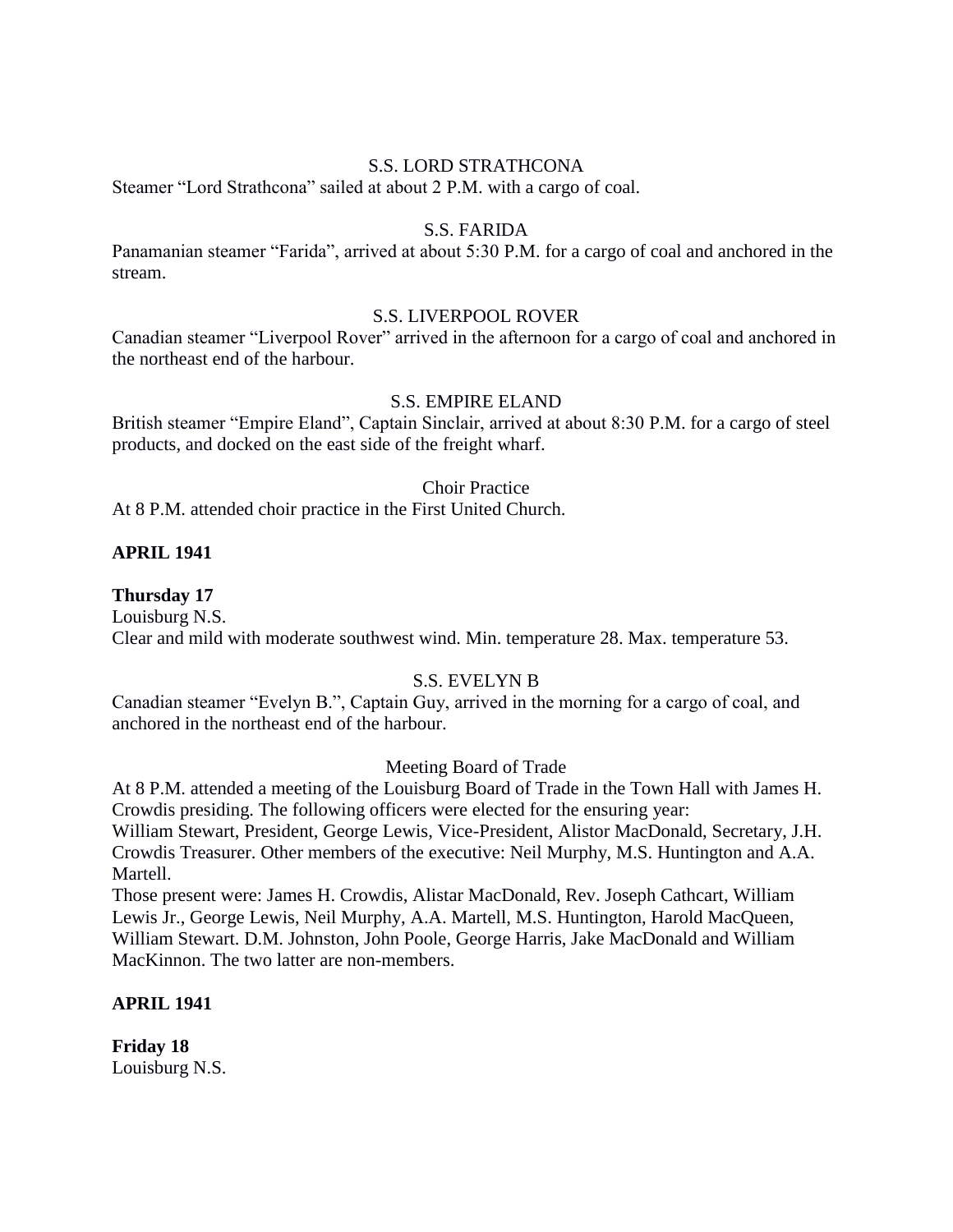Light rain in the early morning. Cloudy all day, with moderate southwest which shifted to northwest in the late afternoon and to northeast in the evening. Thick fog which lifted shortly afternoon. Rainfall about 1/8 inch. Min. temperature 33. Max. temperature 54.

#### S.S. NETI

Yugoslavian steamer "Neti" arrived last night for bunker coal.

#### S.S. KURIRAA

Finnish steamer "Kuriraa" arrived in the forenoon for bunker coal and anchored in the southwest end of the harbour.

## Miners on strike

All Cape Breton coal mines have been tied up for the last two or three days owing to mines going out on strike. Several ships in port waiting for coal cargos, but no coal available with which to load them.

#### Fox Sparrows

Fox sparrows which have been daily visitors to out yard since the 5<sup>th</sup> inst have all disappeared. They were plentiful, yesterday, but not one to be seen today, having resumed their northward migration. They arrived earlier and left earlier than usual.

#### Shipbuilding Plant

At about 3 P.M. a special train arrived here having on board Mr. Fowler and Mr. Patterson, who are visiting the Maritimes for the purpose of selecting places suitable for the establishing of shipbuilding plants. They were accompanied by Mr. D.G. MacAlpine of Sydney. On the invitation of Mr. MacAlpine I met Messrs. Fowler and Patterson on the coal pier and had a brief interview with them regarding Louisburg's chances of getting a shipbuilding plant. After a stay of about one half hour in town the party left for Glace Bay by special train.

#### **APRIL 1941**

#### **Saturday 19**

Louisburg N.S. Clear and comparatively mild with light northeast to east winds. An ideal day. Min. temperature 27. Max. temperature 49.

## S.S. LJUBICA MATVOKIC (YUGOSLAVIAN)

Arrived last night or early this morning and anchored in the stream. In the afternoon she sailed for Sydney.

#### S.S. MAKENA

Panamanian steamer "Makena" sailed for Sydney in the afternoon for a cargo of coal. The Makena has been here since last Tuesday.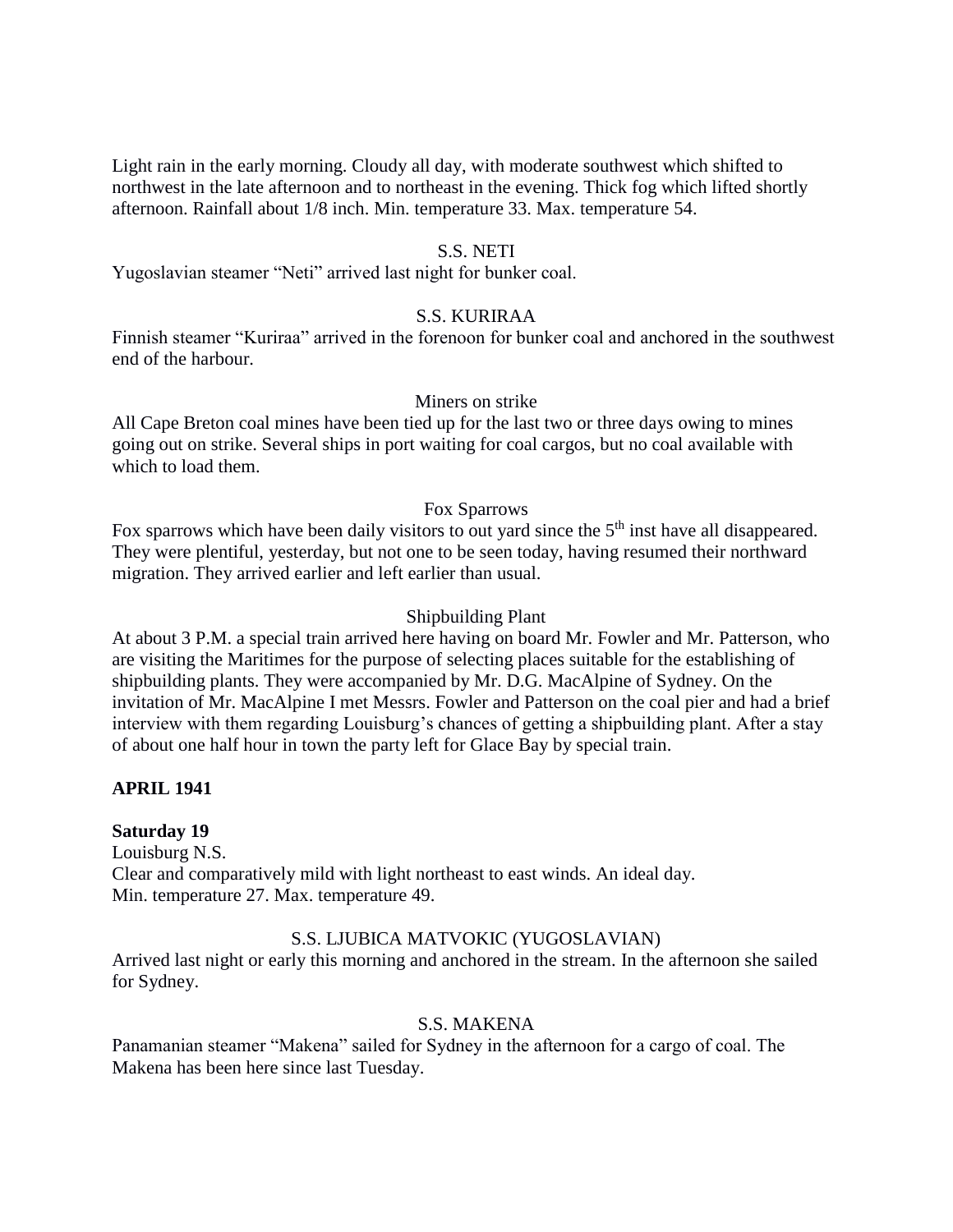## S.S. CRUIZER

Dominion Coal Company's Tug "Cruizer", Capt. Gilfoil, sailed in the afternoon for Sydney, to resume her duties at the latter port during the shipping season which is now opening. The Cruizer has been stationed here since the 18<sup>th</sup> of last January.

#### S.S. NETI

Yugoslavian steamer "Neti" sailed last night or early this morning after bunkering.

#### S.S. PANCHITO

Panamanian steamer "Panchito", Capt. Biclic, which arrived here on last Tuesday, sailed for Sydney at about 5 P.M. where she will load a cargo of coal.

#### S.S. LADY GREY

Canadian icebreaker, "Lady Grey", which has been making Louisburg her headquarters since February 11, 1941, sailed in the morning.

# S.S. N.B. MACLEAN

Canadian ice breaker "N.B. MacLean", Captain Caron, sailed in the morning.

## **APRIL 1941**

**Sunday 20**

Louisburg N.S.

Cloudy and foggy with light rain during the afternoon moderate to light southwest wind. Rainfall about 1/8 inch. Min. temperature 29. Max. temperature 41.

#### Church Services

At 11 A.M. and 7 P.M. attended services in the First United Church where Rev. Donald MacLeod, M.A., B.D. was the preacher. Emeline accompanied me to church in the evening. This is the first time she has been away from our home, on foot, since early in March 1940. She has recovered sufficiently from her operation, which took place on March 14, 1940, to walk a short distance with the assistance of a cane. Her health is good otherwise.

#### **APRIL 1941**

**Monday 21**

Louisburg N.S.

Cloudy and foggy with moderate to light southwest wind. Partly clear for a short time in the afternoon. Min. temperature 32. Max. temperature 50.

#### **APRIL 1941**

**Tuesday 22** Louisburg N.S.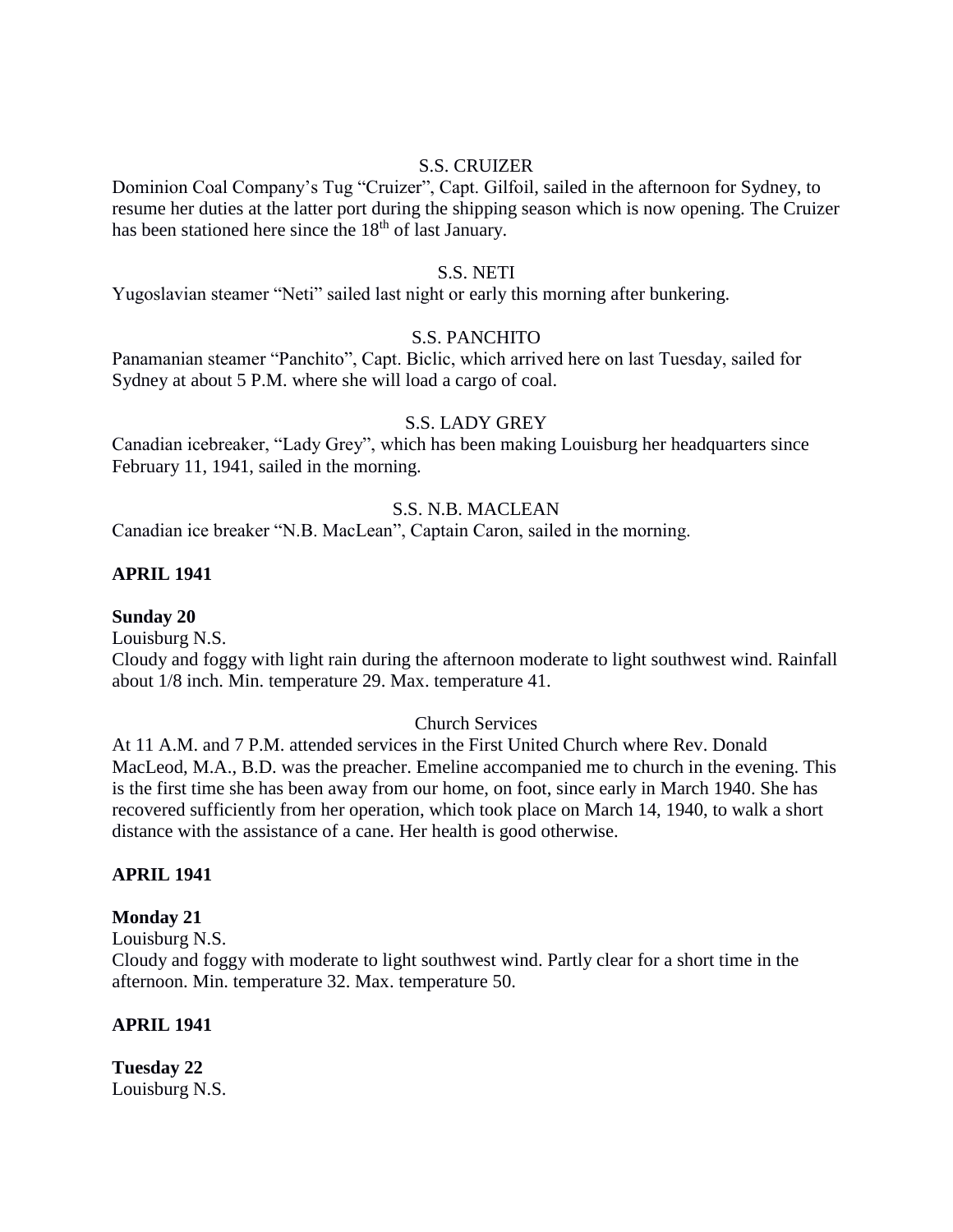Clear and mild with moderate to fresh west to northwest winds which moderated in the late afternoon. Min. temperature 28. Max. temperature 56.

# S.S. LIVERPOOL ROVER

Canadian steamer "Liverpool Rover", sailed in the morning with a cargo of coal.

#### S.S. EVELYN B

Canadian steamer "Evelyn B.", Captain Guy, sailed at about 11 A.M. with a cargo of coal.

#### Blackout

From 9:40 to 10 P.M. we had an "Air Raid Precaution" "Blackout". This was a practice Blackout and was put on in all the towns, the city of Sydney and some of the rural districts, in the County of Cape Breton. At Louisburg it was fairly successful. A few of the houses were lighted throughout the test owing to the fact that the occupants did not hear the alarm, which was given by the power house whistle.

## **APRIL 1941**

#### **Wednesday 23**

Louisburg N.S.

Clear and cool with fresh to moderate northwest wind. Min. temperature 28. Max. temperature 45.

#### S.S. FARIDA

Panamanian steamer "Farida" sailed last night or early this morning with a cargo of coal.

## St. Georges Day Programme

At 1:30 P.M. attended a St. Georges Day programme carried out by the pupils of the town schools, in the school building. Gave short address on St. Georges Day, in two departments of the school.

Choir Practice

At 8 P.M. attended choir practice in the First United Church.

#### **APRIL 1941**

#### **Thursday 24**

Louisburg N.S,

Cloudy and chilly with moderate southwest wind which shifted to southeast and in the evening to northeast. Mixed snow and rain began to fall at about 4 P.M. followed by snow which continued during the night. Min. temperature 24. Max. temperature 45.

## S.S. EMPIRE ELANO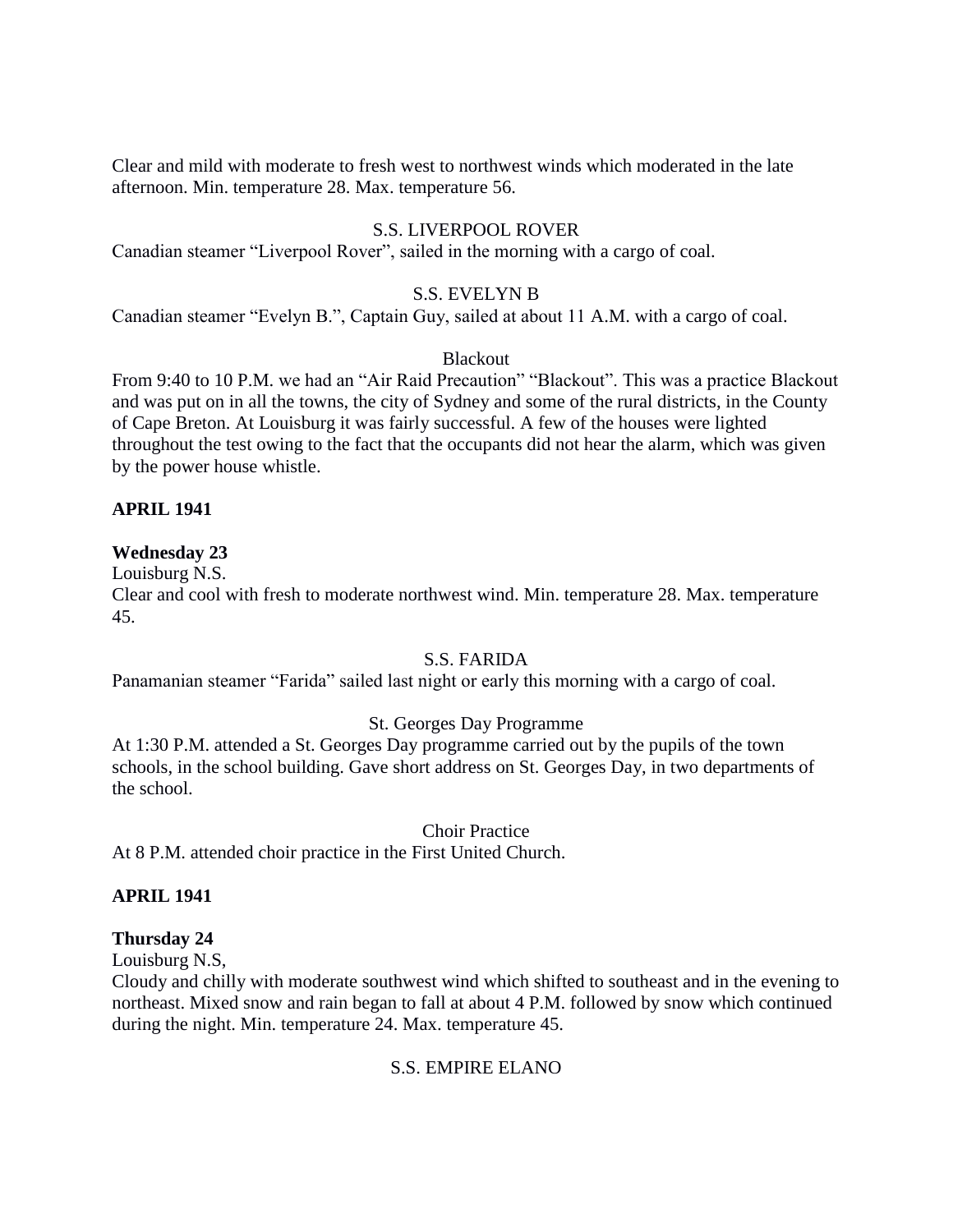British steamer "Empire Elano", Captain Donald Sinclair, sailed in the morning with a full cargo of steel products.

#### S.S. WATUKA

Canadian steamer "Watuka", Captain Pope, arrived shortly before noon for a cargo of coal.

#### Death of Nelson Wilcox

The death of Nelson Wilcox, of Big Lorraine, took place last night or early this morning, in the Glace Bay General Hospital. Mr. Wilcox who was 84 years of age, broke one of his hips in a fall, near the home of his daughter, Mrs. Elmer Fiander, about ten days ago, after which he was taken to the hospital for treatment. He is survived by three sons and one daughter. The sons are: Fraser, and Porter of Louisburg, Charles, now living at Sydney. The daughter is Mrs. Elmer Fiander, Big Lorraine.

#### Marriage

The marriage of Miss Rita Mosher, daughter of Mr. and Mrs. Freeman Mosher of Louisburg, to William A. McTimoney, R.C.N.B. Birmingham England, took place in the United Baptist Church, Dartmouth N.S. today, April 24. The ceremony was performed by Rev. Mr. Elge (May  $9<sup>th</sup>$  issue of Sydney post record).

#### **APRIL 1941**

#### **Friday 25**

Louisburg N.S.

Snow which began to fall early yesterday evening, continued all day, with moderate to fresh northeast wind. Snowfall of last night and today about 6 inches. Cleared during the early part of the night. Some frost during the night. Min. temperature 26. Max. temperature 34.

#### S.S. ROSECASTLE

Steamer "Rosecastle" with a cargo of iron ore, from Wabana, Newfoundland, for Sydney, arrived here at 7 P.M., being unable to reach Sydney owing to drift ice. She anchored in the southwest end of the harbour.

#### Death of Benjamin Bates

The death of Benjamin Bates of this town took place in St. Joseph's Hospital, Glace Bay at 4 A.M. today. Mr. Bates who was about 82 years of age met with an accident in his home on Warren Street in which he broke one of his hips. He was removed to the hospital about two or three weeks ago. He is survived by three sons and three daughters. The sons are: Patrick now living in Ontario, Paul, West Louisburg, William at home. The daughters are Mrs. Almon (Katie) in the United States, Maud at home.

#### **APRIL 1941**

**Saturday 26**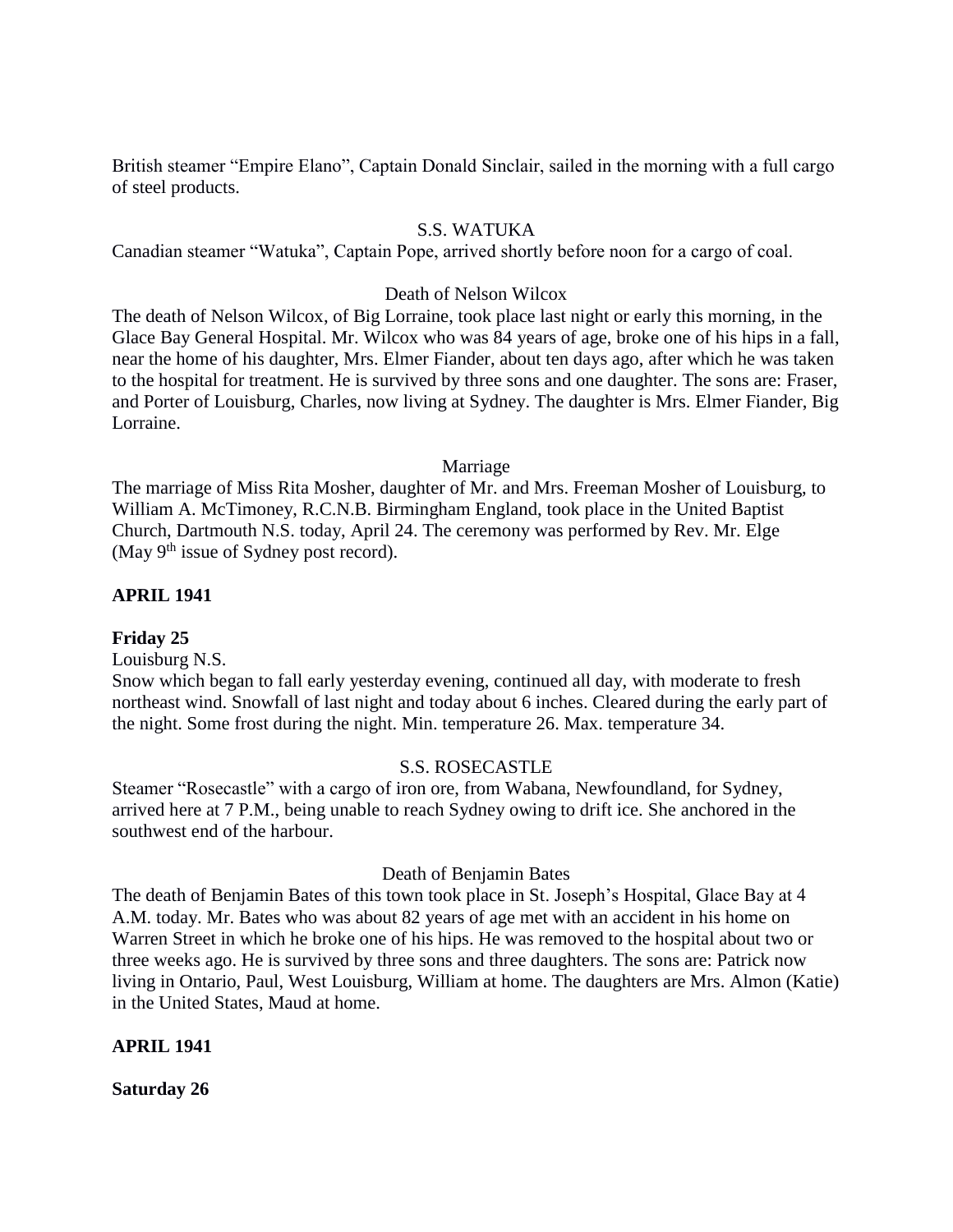Louisburg N.S.

Remarkably clear with light variable wind, mostly northeast and southwest. An ideal day. Min. temperature 27. Max. temperature 45. Snow which fell yesterday all melted during the day with the exception of a few small patches.

#### S.S. LIVERPOOL ROVER

Canadian steamer "Liverpool Rover" arrived at about 7 A.M. for a cargo of coal. After loading, sailed at about 5:30 P.M.

## S.S. LORD STRATHCONA

Steamer "Lord Strathcona" which arrived here yesterday evening, sailed at about 3 P.M. enroute to Sydney.

#### S.S. FARIDA

Panamanian steamer "Farida", arrived at about 4 P.M. for a cargo of coal.

#### Drift Ice

A small quantity of loose drift ice at the harbour mouth and along the coast, but not of sufficient volume to interfere with shipping, entering or leaving this port.

## **APRIL 1941**

## **Sunday 27**

Louisburg N.S.

Cloudy and chilly with moderate east to northeast winds. Rain began to fall at about noon and continued moderately during the greater part of the afternoon and night. Min. temperature 29. Max. temperature 38.

## S.S. SALANDO

Dutch steamer "Salando", Captain [blank] arrived in the morning and anchored in the stream. At about noon she docked on the east side of the freight wharf the purpose of loading.

## Church Services

At 11 A.M. and 7 P.M. attended services in the First United Church where Rev. Donald MacLeod, M.A., B.D. was the preacher.

#### Funeral

At 1:30 P.M. attended the funeral of the late Benjamin Bates, which took place from his late home on Warren Street to Stella Maris Church. Funeral service was conducted by Rev. D.H. Doyle. Burial took place in the Roman Catholic Cemetery.

## **APRIL 1941**

**Monday 28**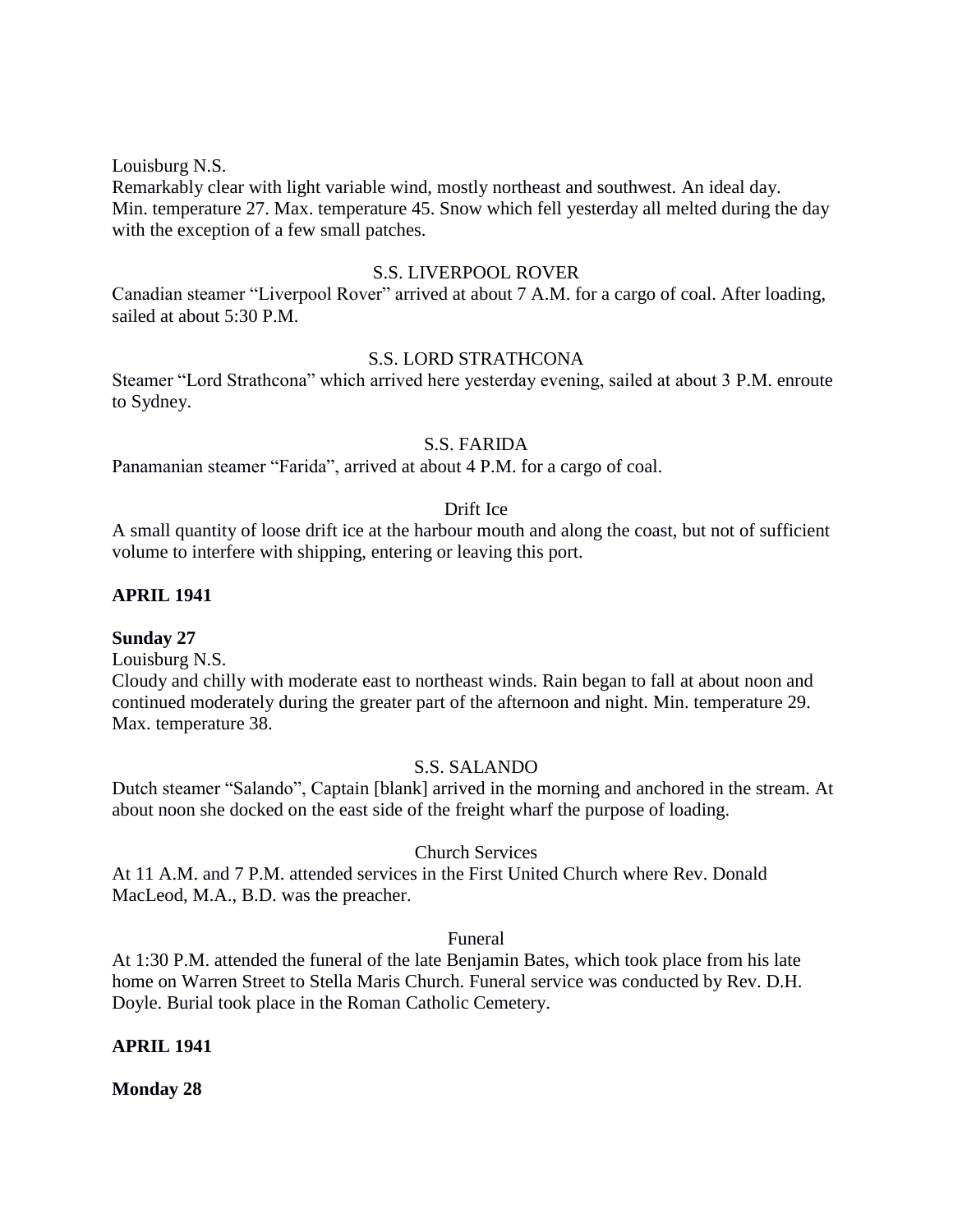Louisburg N.S.

Rained moderately during the greater part of the day. Moderate to fresh north and northeast winds reaching gale force during the night. Rainfall of yesterday, last night and today, about 1 ½ inches. Min. temperature 32. Max. temperature 40.

#### S.S. DANAE II

British steamer "Danae II", arrived at about 11 A.M. for bunker coal and anchored off the Government wharf.

#### S.S. ERICA

Norwegian steamer "Erica" arrived at about 11 a.m. and anchored in the eastern end of the harbour.

#### S.S. WATUKA

Canadian steamer "Watuka", Capt. Pope, arrived at about 11 A.M. for a cargo of coal. Anchored in the eastern end of the harbour and later docked on the eastern side of the coal pier.

## **APRIL 1941**

#### **Tuesday 29**

Louisburg N.S.

Heavy gale of last night moderated in the morning. Strong northeast wind during the day, moderating in the afternoon. Clear and chilly. Min. temperature 25. Max. temperature 39.

#### S.S. WATUKA

Canadian steamer "Watuka", Captain Pope, sailed at 9 A.M. with a cargo of coal.

## S.S. ERICA

Norwegian steamer "Erica" sailed at about 9 A.M.

#### S.S. DANAE II

British steamer "Danae II" after bunkering, sailed at about 11 A.M.

## S.S. EVENLYN B

Canadian steamer "Evelyn B.", Captain Guy, arrived in the afternoon for a cargo of coal.

#### S.S. NETI

Yugoslavian steamer "Neti" arrived late in the evening for bunker coal.

## **APRIL 1941**

**Wednesday 30** Louisburg N.S.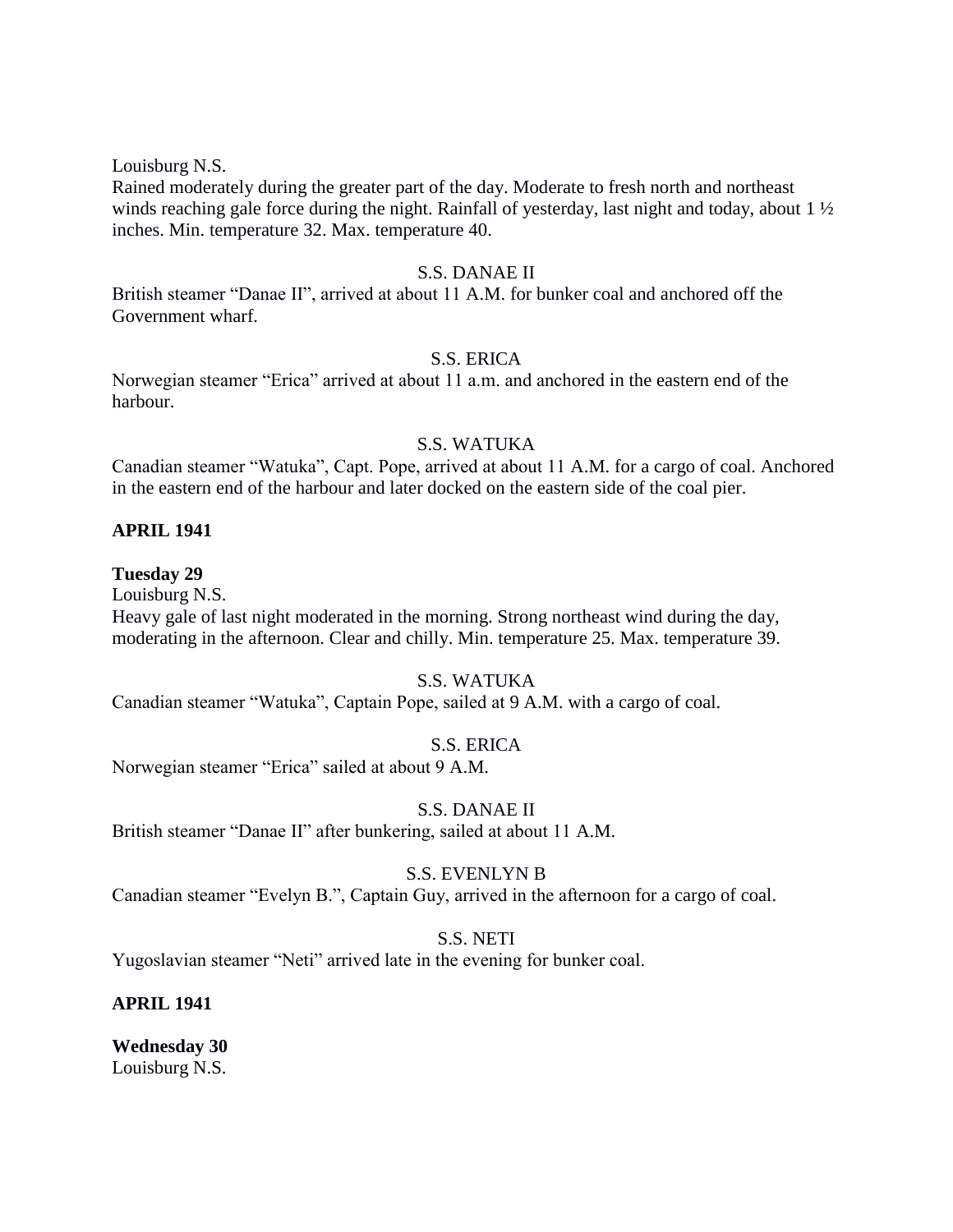Cool and remarkably clear with fresh to moderate northeast wind. Min. temperature 21. Max. temperature 44.

## S.S. LIVERPOOL ROVER

Canadian steamer "Liverpool Rover", arrived in the forenoon for a cargo of coal, and anchored in the stream.

## Choir Practice

At 8 P.M. attended choir practice in the First United Church.

## **MAY 1941**

## **Thursday 1**

Louisburg N.S. Clear and cool with moderate northeast wind. Min. temperature 23. Max. temperature 45.

## S.S. LIVERPOOL ROVER

Canadian steamer "Liverpool Rover" sailed in the forenoon with a cargo of coal.

# S.S. EVELYN B

Canadian steamer "Evelyn B.", Capt. Guy, sailed last night or early this morning, with a cargo of coal.

## S.S. NETI

Yugoslavian steamer "Neti", after taking bunker coal sailed last night or early this morning.

## S.S. WATUKA

Canadian steamer "Watuka", Captain Pope, arrived at about 7 P.M. for a cargo of coal.

## S.S. OCEAN EAGLE

Tug "Ocean Eagle" arrived at about 9 P.M.

## **MAY 1941**

#### **Friday 2**

Louisburg N.S. Cool and mostly clear with moderate northeast wind. Min. temperature 22. Max. temperature 46.

#### S.S. WATUKA

Canadian steamer "Watuka", Captain Pope, sailed in the morning with a cargo of coal.

## S.S. MAKAWAO

Steamer "Makawao" enroute to Port Alfred, Quebec, arrived here at about 9:30 A.M. in tow of the tug "Foundation Franklin". This ship was off Louisburg yesterday in a helpless condition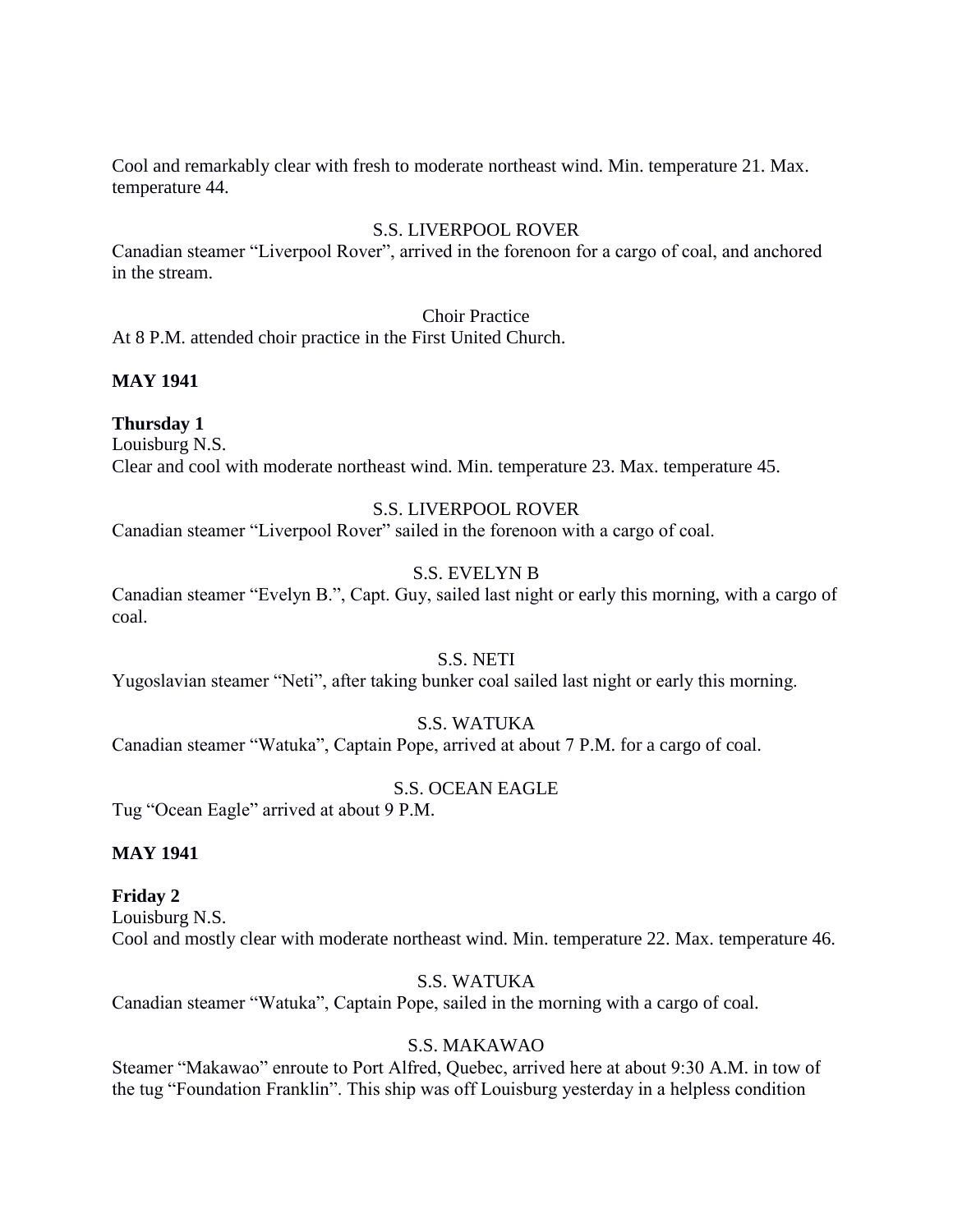owing to an accident to her steering gear. She was picked up by the Franklin this morning and brought to port.

## S.S. FOUNDATION FRANKLIN

Oceangoing tug "Foundation Franklin", after towing the steamer "Makawao" to Louisburg, sailed shortly before noon.

## S.S. OCEAN EAGLE

Tug "Ocean Eagle" Captain Poole sailed at about noon.

#### Death of Mrs. Lawrence Price

The death of Mrs. Lawrence Price of West Louisburg took place in St. Joseph's Hospital, Glace Bay, this morning. Mrs. Price, before her marriage, was Miss Annie Lorway, a native of the town of Louisburg, where she lived until the time of her marriage.

She is survived by one brother: James Lorway of Sydney and one adopted son Edward Price.

## **MAY 1941**

## **Saturday 3**

Louisburg N.S.

Cool, partly clear in the forenoon. Bright sunshine in the afternoon. Moderate to fresh north to northeast wind. Min. temperature 30. Max. temperature 48.

## S.S. FERNFIELD

Steamer "Fernfield", arrived last night, bunkered and sailed at about 6 30 this morning enroute to Newfoundland. She returned to port at about 5:20 P.M., I understand, owing to having met with rough weather.

## S.S. MAKAWAO

Steamer "Makawao", which was towed in here yesterday, with her steering out of order, sailed at about 6 P.M.

## Council Meeting

At 7:30 P.M. attended, and presided at, a meeting of the Town Council. Those present were: Councilors: Alex C. MacDonald, James F.D. Townsend and Enoch Townsend. Mayor: M.S. Huntington. Clerk: B.M. Spencer. Police Chief: D.M. Johnston. One spectator: Benjamin Heckman.

#### **MAY 1941**

## **Sunday 4**

Louisburg N.S.

Cool and mostly cloudy with moderate northeast wind. Min. temperature 32. Max. temperature 47.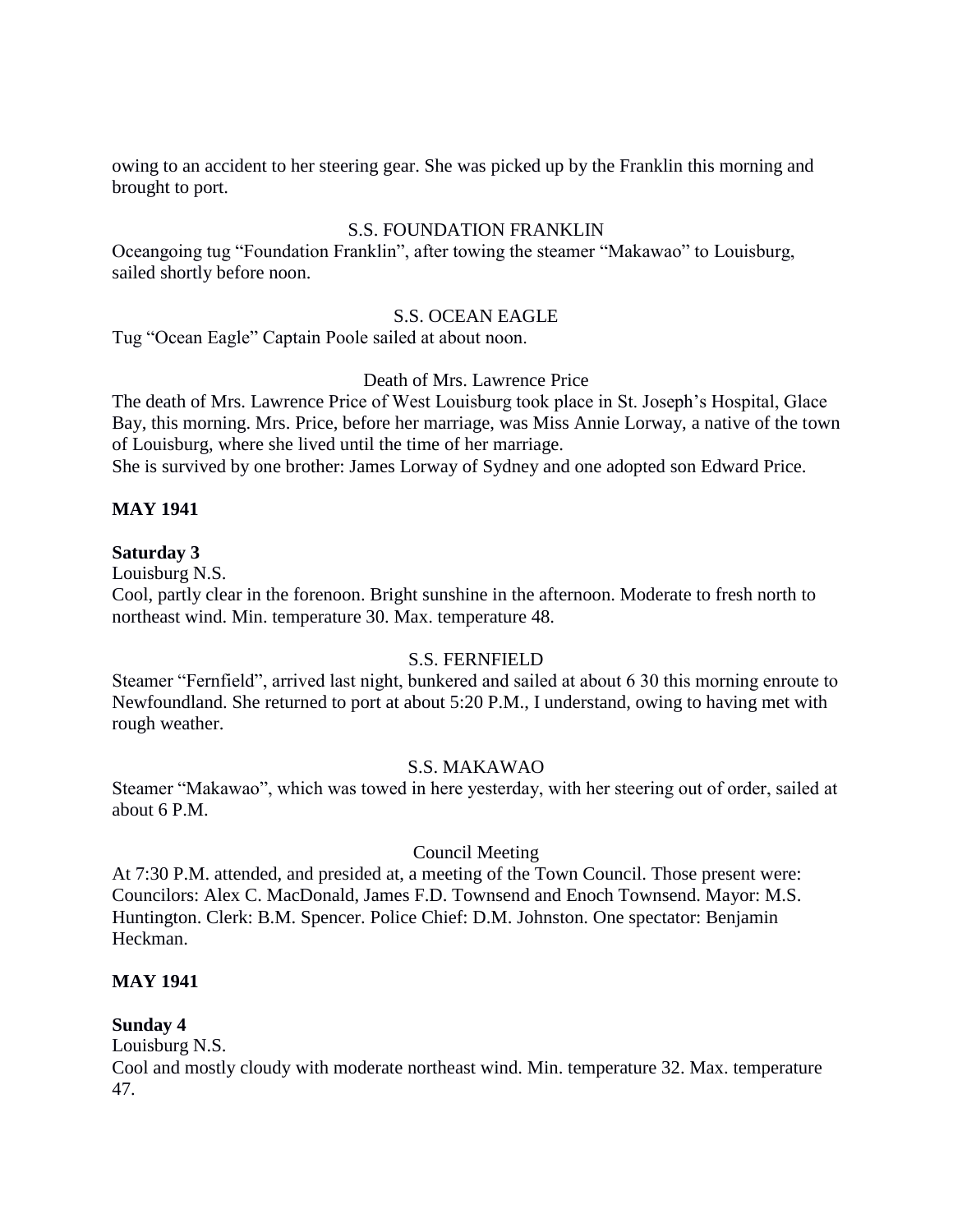#### S.S. SALANDO

Dutch steamer "Salando" sailed at about 11:30 A.M. with a cargo of steel products (about 7000 tons).

#### S.S. WATUKA

Canadian steamer "Watuka", Capt. Pope, arrived at about 4 P.M. for a cargo of coal.

#### Church Services

At 11 A.M. and 7 P.M. attended services in the First United Church. In the absence of the regular pastor, Rev. Donald MacLeod, Mr. Colin Nicholson, of Leitches Creek, C.B. student minister, was the preacher at both services. Emeline accompanied me to church in the evening.

#### Funeral

At 2 P.M. attended the funeral of the late Mrs. Lawrence Price, which took place from her late residence, West Louisburg. Funeral service was held in Stella Maris Church, by Rev. Father D.H. Doyle. Burial took place in the Roman Catholic Cemetery. The pall bearers were: Robert A. Peters, James H. Crowdis, Fred Kelly, Clarence Connington, Albert Almon and M.S. Huntington.

#### **MAY 1941**

#### **Monday 5**

Louisburg N.S.

Cloudy during the early part of the day, with a few sprinkles of rain. Partly clear in the afternoon and [blank]. Min. temperature 31. Max. temperature 56.

#### Motored to Sydney

Left Louisburg at 1 P.M. on Cameron's Taxi Bus, (John MacInnis driver), enroute to Sydney, arriving at about 2 P.M. Made a number of business calls during the afternoon. At 6:30 P.M. attended a dinner party in the Isle Royale hotel, given by Mr. H.J. Kelly, Vice-President and General Manager of the British Empire Steel and Coal Corporation Ltd. This meeting was called by Mr. Kelly for the purpose of making plans and arranging for the Canadian government "Victory Loan" campaign which is to be launched shortly throughout the Dominion for the purpose of raising \$700,000,000. Those present at the dinner, and meeting following, were: H.J. Kelly, M.M. MacOdrum, O.E. McCarthy, J.J. Fleming, Donald Grant, Willard Thompson, W.H. Cuzner, Allan MacDonald, James MacConnell, Lloyd Weatherby, Douglas N. MacDonald, John L. Nicholson and M.S. Huntington. Meeting adjourned at about 10 P.M. Left for home on Cameron's Bus at 11:30 P.M. arrived at about 12:30.

#### S.S. LIVERPOOL ROVER

Canadian steamer "Liverpool Rover" arrived in the morning for a cargo of coal.

#### **MAY 1941**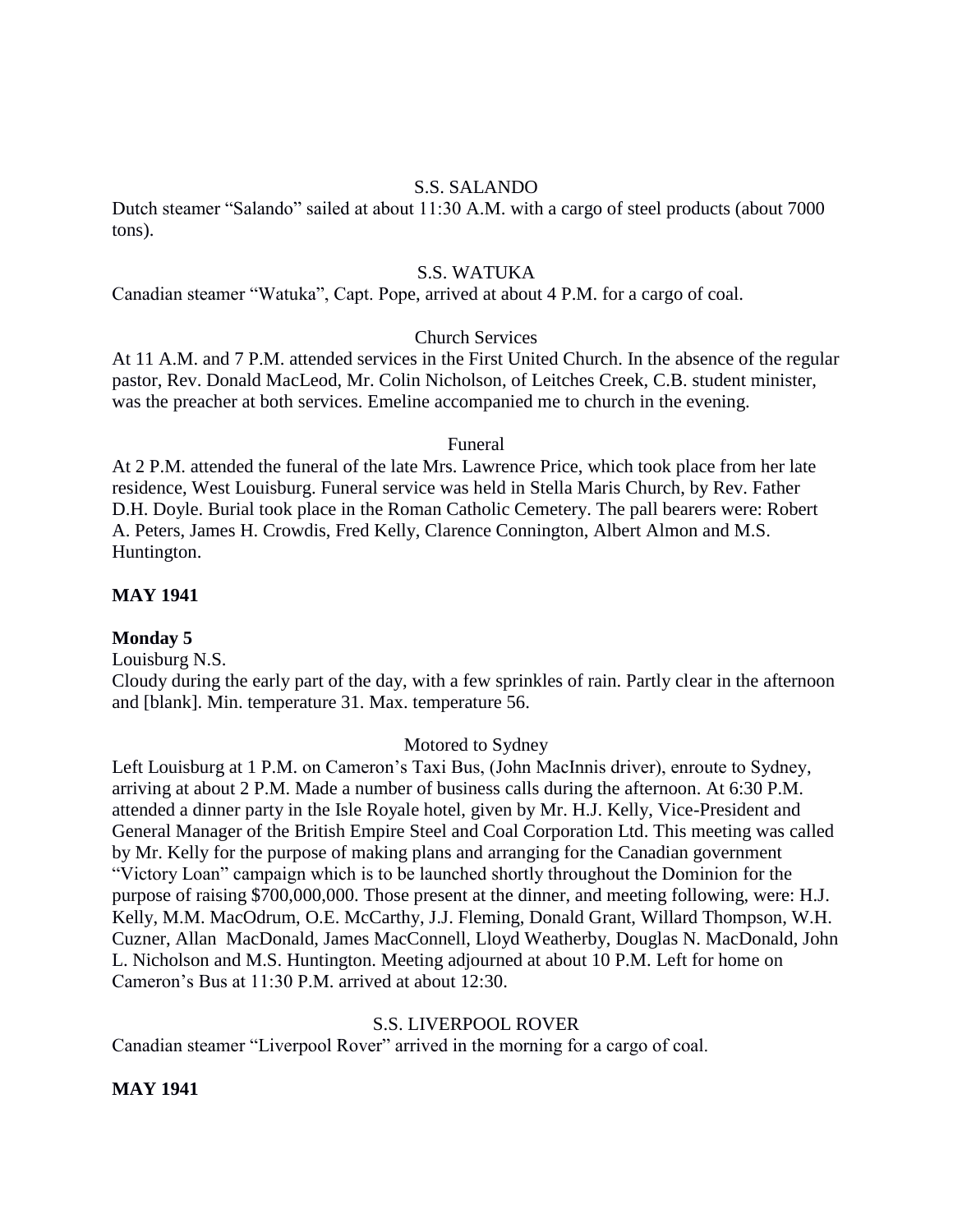#### **Tuesday 6**

Louisburg N.S. Cloudy and cool with moderate northerly wind. Min. temperature 31. Max. temperature 48.

## S.S. WATUKA S.S. LIVERPOOL ROVER

Canadian steamer "Watuka" and "Liverpool Rover" loaded cargos of coal yesterday, and sailed last night or early this morning.

## S.S. FOUNDATION FRANKLIN

Tug "Foundation Franklin" arrived in the morning and docked at the freight wharf. She had two scows in tow when she arrived here.

#### S.S. FARIDA

Yugoslavian steamer "Farida" arrived for a cargo of coal.

#### Death of Murdoch Cameron

The death of Murdoch Cameron, occurred early this morning, at the home of Mr. & Mrs. Joseph Bullock, Alfred Street. Mr. Cameron, who was 88 years of age, was born at Mira, did business at Louisburg for many years. Had lived at Sydney for a number of years before returning to Louisburg, late last autumn.

## **MAY 1941**

## **Wednesday 7**

Louisburg N.S. Remarkably clear, and mild with light to moderate variable winds. An ideal day. Min. temperature 31. Max. temperature 59.

## S.S. BESTUM

Norwegian steamer "Bestum" arrived in the evening and anchored in the east end of the harbour, later docking at the freight wharf for the purpose of discharging about 250 tons of coal from one of her holds, and then having it skipped into her bunkers.

#### Choir Practice

At 8 P.M. attended choir practice in the First United Church.

## **MAY 1941**

## **Thursday 8**

Louisburg N.S.

Cloudy and cool with a few light showers in the forenoon. Light to moderate southwest winds. Min. temperature 36. Max. temperature 53.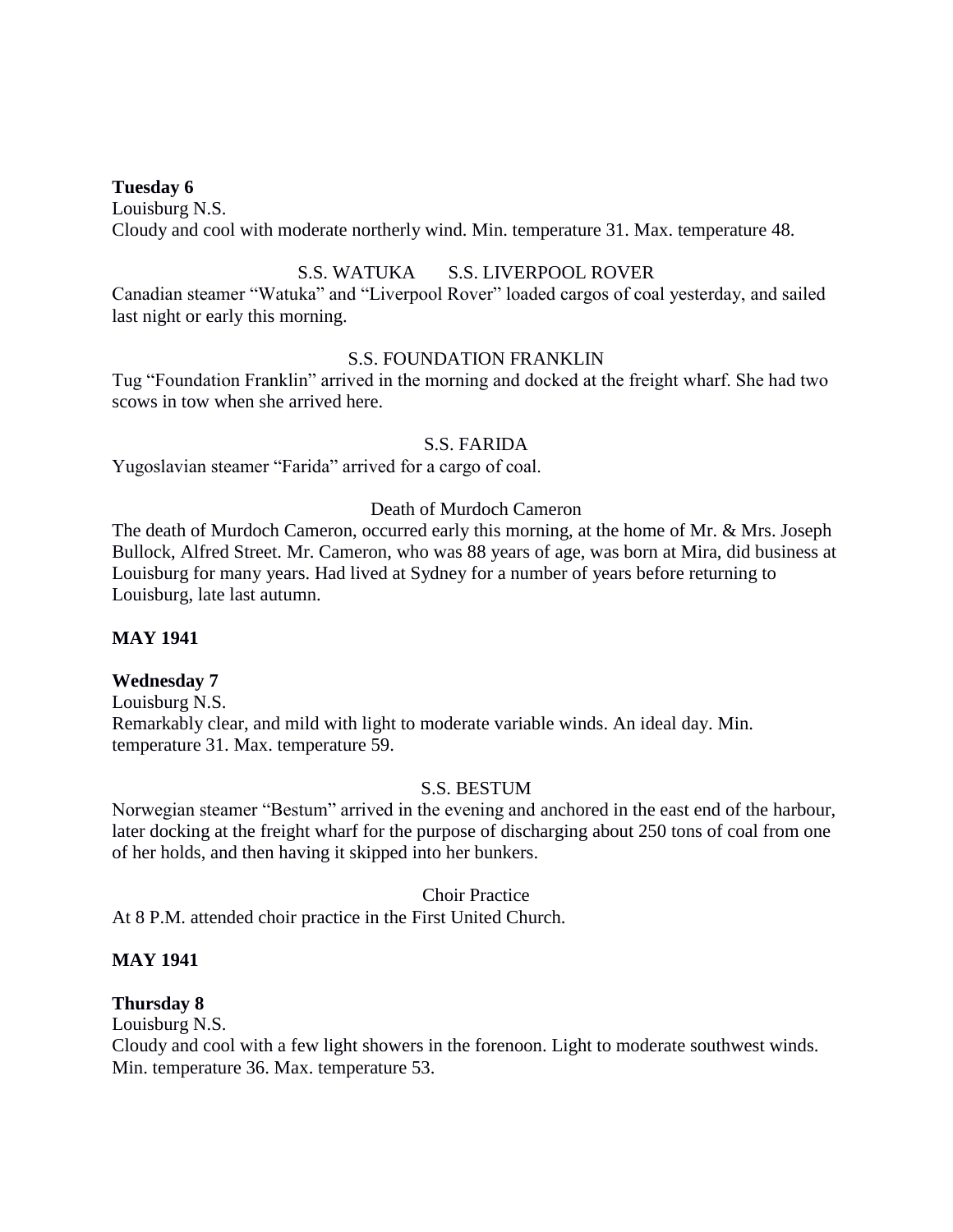#### S.S. BENCAS

Norwegian steamer "Bencas" arrived in the morning and anchored in the east end of the harbour, later docking on the east side of the coal pier, for the purpose of taking bunker coal.

#### Funeral

At about 2 P.M. attended the funeral of the late Murdoch D. Cameron, which took place from the home of Mr. & Mrs. Joseph Bullock, Alfred Street. Services at the house, Presbyterian Church and at the grave were conducted by Rev. Joseph Cathcart. Eleven members of the "Samuel Moody" Orange Lodge, Louisburg, paraded from the house to the church, and accompanied the remains to the Cemetery at Catalone where burial took place, and where the funeral ritual of the orange order was read at the grave. I motored to Catalone Cemetery, with A.A. Martell. Other occupants of the car were: B.M. Spencer, Jeremiah Smith and Frank Comeau.

#### Hose Reel arrives

A hose reel purchased for the Louisburg Fire Department, by the town of Louisburg from the town of Oxford N.S. arrived on yesterday evening's train and was taken to the fire station this morning. It is secondhand in excellent condition and the purchase price was \$15.00 F.O.B. Oxford.

## S.S. FARIDA

Yugoslavian steamer "Farida" sailed with a cargo of coal.

## **MAY 1941**

#### **Friday 9**

Louisburg N.S.

Cloudy and very foggy with light southwest wind and a few light showers at intervals during the day and evening. Min. temperature 42. Max. temperature 48.

#### S.S. BENCAS

Norwegian steamer "Bencas" sailed at about 9 A.M.

#### S.S. LIVERPOOL ROVER

Canadian steamer "Liverpool Rover", arrived at about 11:30 A.M. for a cargo of coal

#### **MAY 1941**

#### **Saturday 10**

Louisburg N.S.

Cloudy and very foggy with light variable wind, mostly southwest. Heavy showers in the late afternoon and evening. Rainfall of yesterday, last night and today, about ½ inch. Min. temperature 37. Max. temperature 54.

## S.S. LIVERPOOL ROVER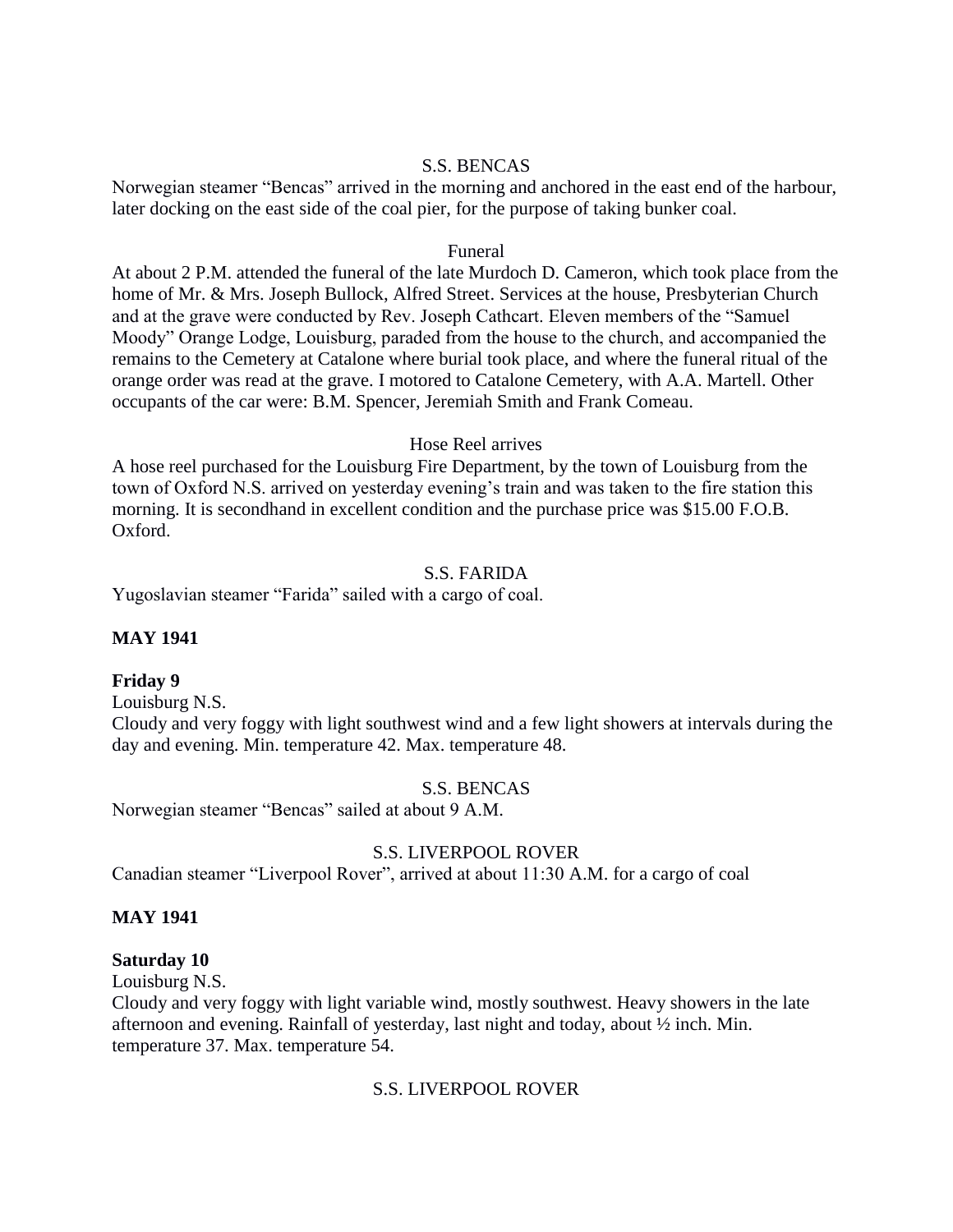Canadian steamer "Liverpool Rover", Captain Kaiser, sailed in the morning with a cargo of coal.

# S.S. FOUNDATION FRANKLIN

The "Foundation Franklin", Captain Brushette, sailed in the evening, with two scows in tow. The Franklin arrived here on last Tuesday with the scows, one of them having sprung a leak, while enroute to Newfoundland. Temporary repairs were made here during the last two or three days. Her destination is now Port Hawkesbury, where the scow will be put on the main ship for permanent repairs.

## **MAY 1941**

# **Sunday 11**

Louisburg N.S. Cloudy and very foggy with light southwest wind. Min. temperature 36. Max. temperature 49.

# Church Services

At 11 A.M. and 7 P.M. attended services in the First United Church where Rev. Donald MacLeod, M.A., B.D. was the preacher. Emeline accompanied me to church in the evening.

# S.S. ALASKA

British steamer "Alaska" arrived in the afternoon and anchored in the stream off the Government wharf.

# **MAY 1941**

# **Monday 12**

## Louisburg N.S.

Clear and mild, becoming cloudy at noon. Rain began to fall and about 5 P.M. and continued during the night. Min. temperature 37. Max. temperature 53. Light variable wind mostly southwest. Some fog at night.

# S.S. ALASKA

British steamer "Alaska" sailed at about 6:30 A.M. enroute to Sydney.

# **MAY 1941**

# **Tuesday 13**

Louisburg N.S.

Cloudy and foggy with light to southwest wind. Min. temperature [blank]. Max. temperature 53.

# S.S. LIVERPOOL ROVER

Canadian steamer "Liverpool Rover" arrived in the forenoon for a cargo of coal.

# **MAY 1941**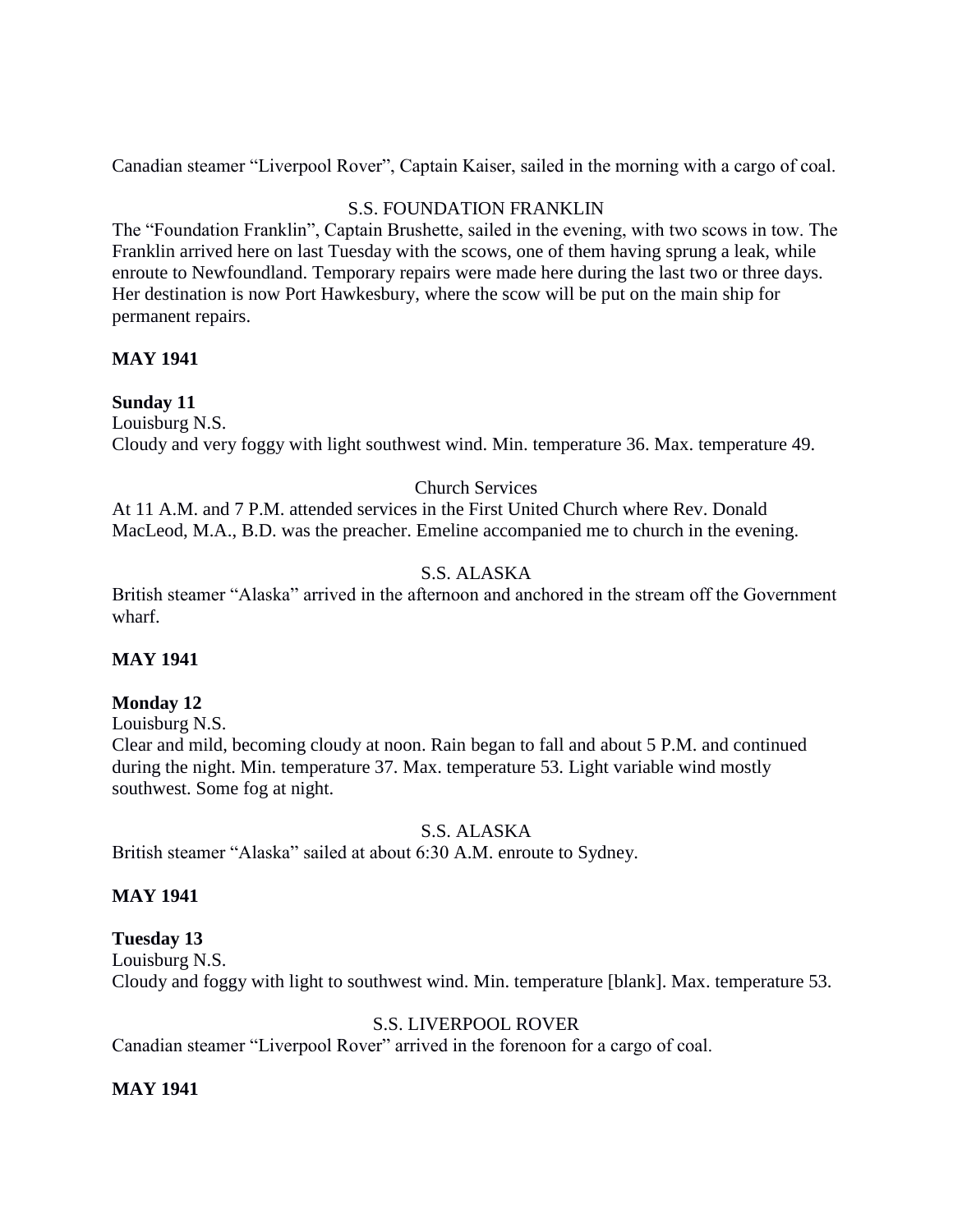#### **Wednesday 14**

Louisburg N.S. Cloudy and cool with light to moderate northeast wind. some fog during the afternoon and evening. Min. temperature 37 Max. temperature 51

#### S.S. LIVERPOOL ROVER

Canadian steamer "Liverpool Rover" sailed in the morning with a cargo of coal.

## S.S. BRAURFOSS

Icelandic steamer "Braurfoss", arrived in the morning after bunkering she sailed at about 4:30 P.M.

#### S.S. DRUID

Canadian Government steamer "Druid", arrived in the afternoon and docked at the freight wharf.

## S.S. MONTCALM

Canadian Government steamer "Montcalm" arrived at about 5 P.M. and docked at the Government wharf.

## Called to Sydney

The Louisburg coal shippers and trimmers who usually are employed at Sydney during the spring, summer, and autumn months, reported for work at Sydney today.

## **MAY 1941**

## **Thursday 15**

Louisburg N.S.

Heavy rain in the early morning accompanied by heavy thunder and lighting. Cloudy and comparatively mild during the day with light northeast wind. Some fog on the coast. Rainfall about 1 ½ inches. Min. temperature 38. Max. temperature 54.

## House Struck by Lighting

Dwelling on Wolfe Street, owned, and occupied by Mrs. John Wilson and family, was struck by lightning at about 2 A.M. and considerably damaged. None of the occupants were injured.

#### S.S. MONTCALM

Canadian Government steamer "Montcalm" sailed in the morning.

## **MAY 1941**

**Friday 16** Louisburg N.S.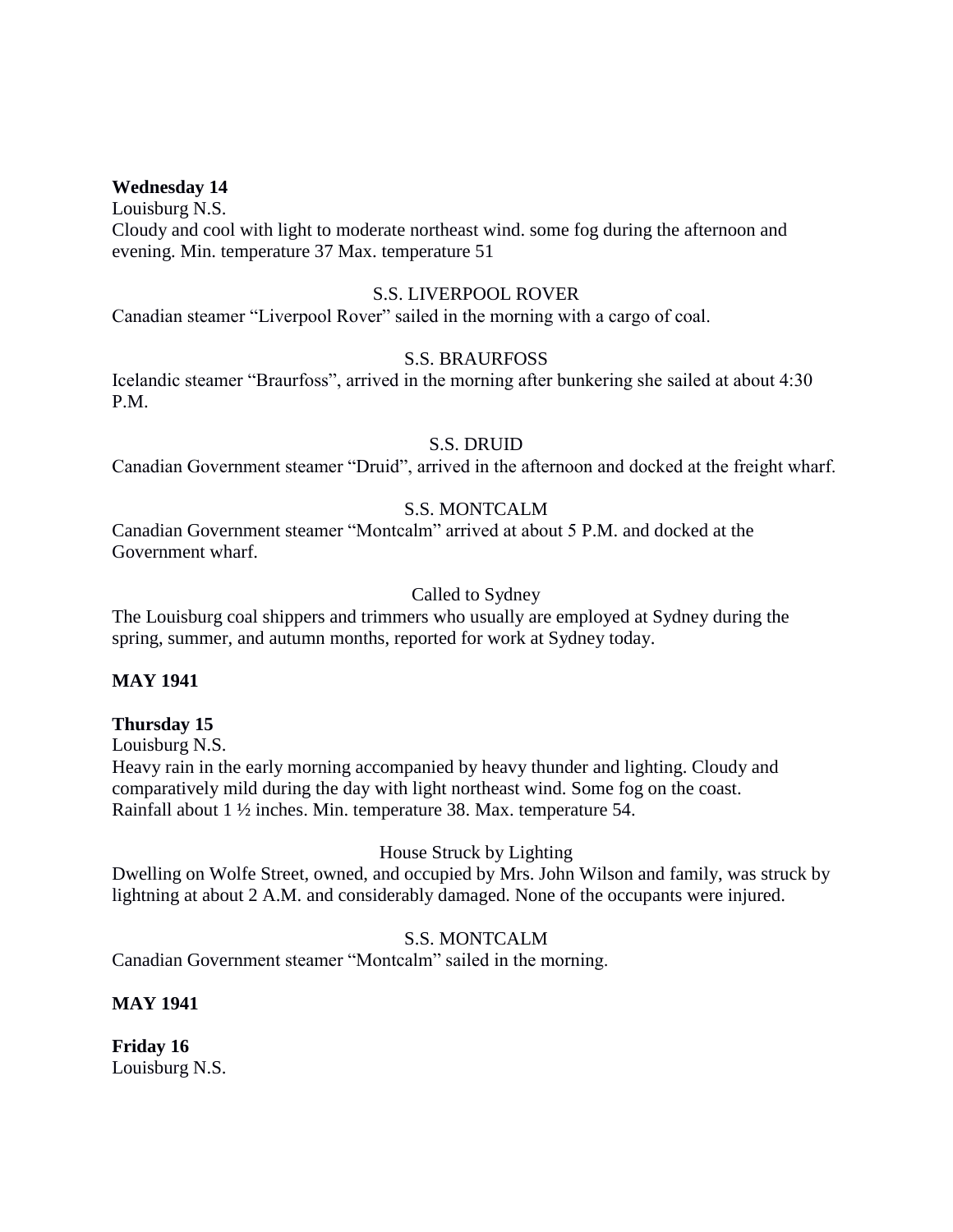Cloudy, foggy and misty, with light to moderate east to northeast winds. Min. temperature 38. Max. temperature 50.

# **MAY 1941**

## **Saturday 17**

Louisburg N.S.

Clear and moderately warm, becoming cloudy, foggy and cool at night. An ideal day. Light northwest wind, shifting to southwest in the forenoon. Min. temperature 38. Max. temperature 64.

# S.S. LIVERPOOL ROVER

Canadian steamer "Liverpool Rover", Captain Kaiser, arrived at about 2 P.M. and loaded a cargo of coal.

# Heber sent to City Hospital

Fred called me by phone from Sydney at about 3:30 P.M. and informed me that Heber had been taken to the City Hospital this afternoon in a serious condition. He became ill last evening, was delirious during the night. Fred also informed me that of late Heber's mind, at times does not seem to be normal. He became unconscious in the early morning and had not recovered up to the time Fred had called me. Dr. J.G.B. Lynch of Sydney is in attendance.

### **MAY 1941**

### **Sunday 18**

Louisburg N.S. Some rain in the morning. Cloudy, cool and foggy during the day. Moderate southwest wind. Rainfall about ¼ inch. Min. temperature 41. Max. temperature 47.

# S.S. LIVERPOOL ROVER

Canadian steamer "Liverpool Rover", Capt. Kaiser, sailed at about 6 A.M. with a cargo of coal.

### S.S. EVELYN B

Canadian steamer "Evelyn B.", Capt. Guy, arrived at about 6 A.M. for a cargo of coal.

# Motored to Sydney

Left Louisburg at 8 A.M. on board Cameron's Taxi Bus enroute to Sydney, for the purpose of visiting Heber, who is a patient in the City Hospital, in a serious condition. Went to the hospital at about 10:30 A.M. and found Heber in a semi-conscious condition, too ill to recognize me. Learned at Sydney that an abnormal mental condition has been developing for several weeks.

### **MAY 1941**

**Monday 19**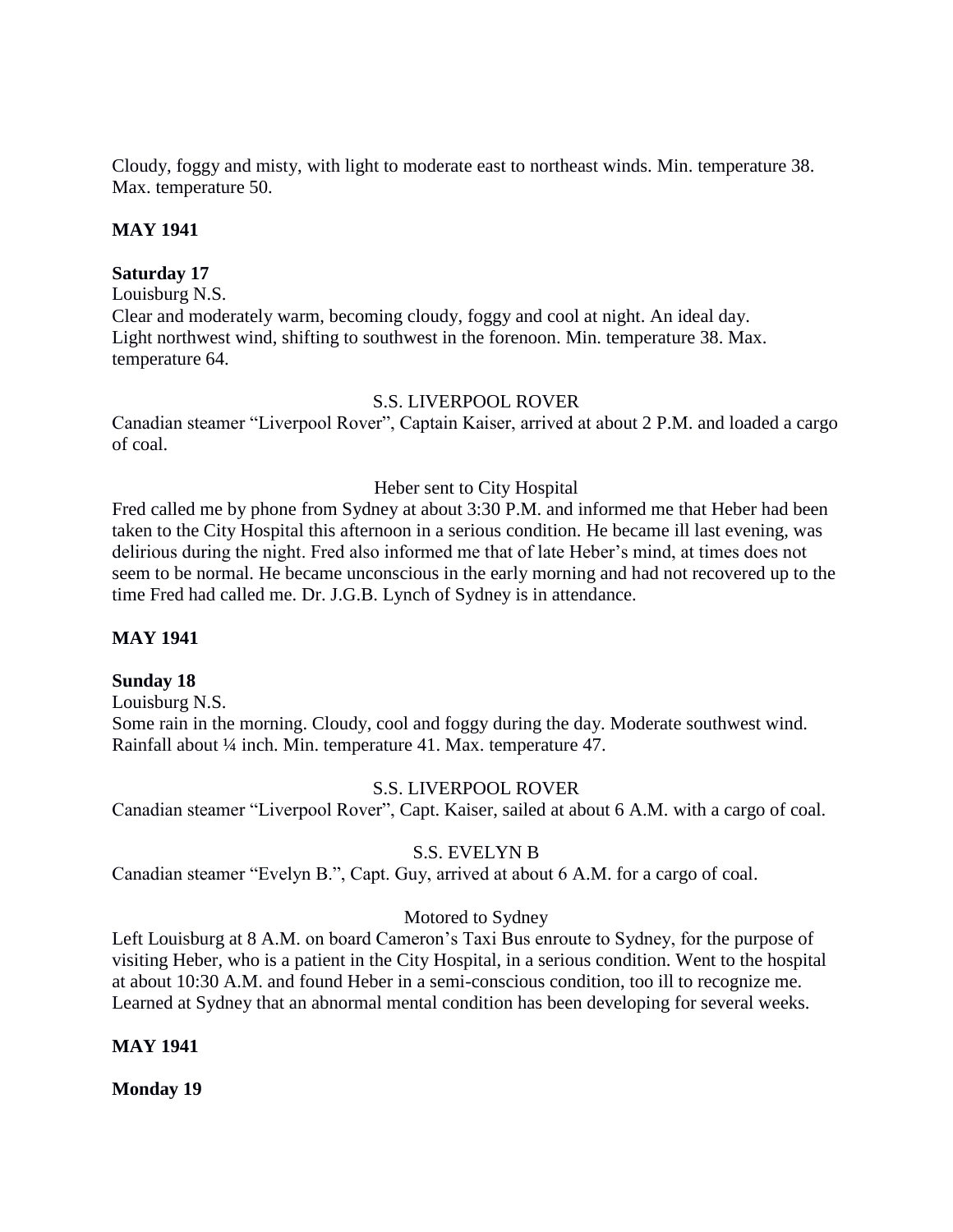Louisburg N.S.

Mostly cloudy with some fog. Winds southwest. Min. temperature 36. Max. temperature 58.

# **MAY 1941**

# **Tuesday 20**

Louisburg N.S. Cloudy and cool with moderate northeast wind. Light mist during part of the afternoon. Min. temperature 38. Max. temperature 50.

### S.S. FOUNDATION ARANMORE

Canadian steamer "Foundation Aranmore", Captain Power, arrived, bunkered and sailed.

# S.S. EVELYN B

Canadian steamer "Evelyn B.", Captain Guy, sailed in the forenoon with a cargo of coal.

# S.S. FARIDA

Yugoslavian steamer "Farida" arrived in the forenoon for a cargo of coal and anchored in the stream, later docking on the east side of the coal pier.

# Victory Loan Meeting

As local chairman of the Canadian Government 1941 Victory Load Committee, I attended, and presided at, a meeting in the Town Office held for the purpose of organizing for the loan campaign which opens on June the second.

Those present were: George D. Lewis, William W. Lewis Jr., D.M. Johnston (Police Chief), B.M. Spencer (Town Clerk), Guy B. Hiltz, A.A. Martell, William Stewart (Bank Manager), Rev. Donald MacLeod, Donald Wilson (Custom Officer), Jeremiah MacAulay, and M.S. Huntington. On motion of the meeting: A.A. Martell was elected Secretary, George D. Lewis, Guy B. Hiltz, Hugh Lynk, and A.A. Martell canvassers.

The following are the allotments for the County of Cape Breton: Sydney: \$2000,00, Glace Bay: \$500,000 North Sydney: \$170,000, New Waterford: \$140,000, Sydney Mines: \$140,000, Louisburg: \$50,000.

# **MAY 1941**

### **Wednesday 21**

Louisburg N.S.

Cloudy and cool with southeast to southwest winds. Foggy in the late afternoon and evening. Min. temperature 34. Max. temperature 54.

### S.S. FERNFIELD

Canadian steamer "Fernfield" arrived, bunkered and sailed.

# S.S. WATUKA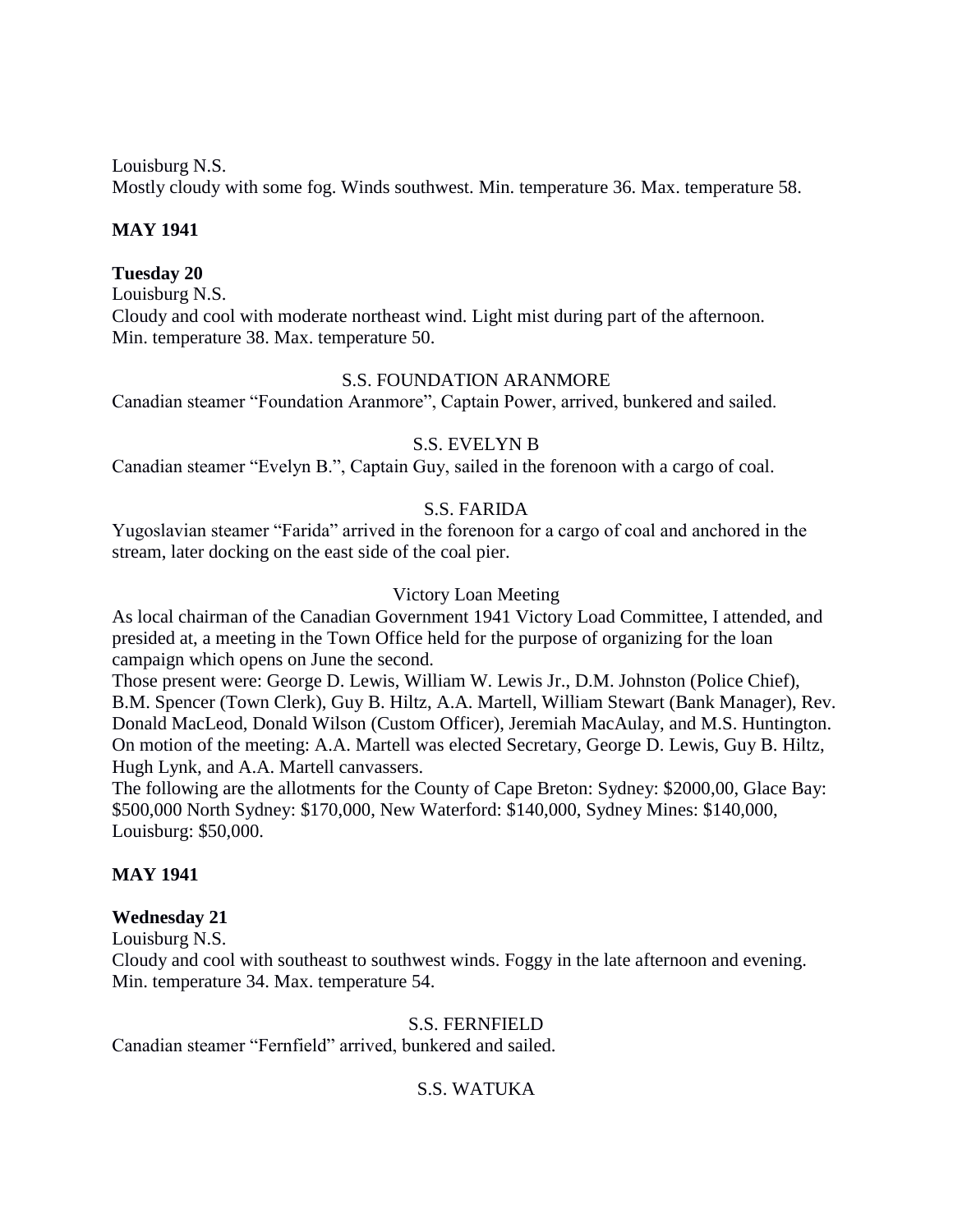Canadian steamer "Watuka", Capt Pope, arrived at about 9:30 A.M. for a cargo of coal.

# S.S. LIVERPOOL ROVER

Canadian steamer "Liverpool Rover", Capt. Kaiser, arrived in the afternoon for a cargo of coal.

# **MAY 1941**

## **Thursday 22**

Louisburg N.S.

Cloudy and very chilly with moderate southwest wind. A few light showers of rain during the evening. Min. temperature 34. Max. temperature 46.

### S.S. FARIDA

Yugoslavian steamer "Farida", sailed in the morning with a cargo of coal.

# "Lovely Ladies"

At 8 P.M. Emeline and I attended a three act play entitled "Lovely Ladies". This play was staged by members of the local branch of the Canadian Red Cross Society. Those taking part were as follows: Mrs. A.A. Martell, Mrs. Stephen Murphy, Mrs. Fred Kyte, Mrs. Raymond Martell, Mrs. Wilfred Covey, Mrs. John A. MacDonald, Mrs. Edison Skinner, Mrs. Walter Jewell Jr., Mrs. William Townsend, Mrs. Enoch Townsend.

### S.S. NOSTOS

Norwegian steamer "Nostos", arrived at about 7 P.M. for bunker coal and anchored in the stream.

### Fatal Accident

What is supposed to have been an accident took place on the S & L Railway at the Rock Cut, east of MacKenzie's Barren, this morning, when D.J. MacDonald, Town Clerk of the town of Glace Bay, was found dead alongside the railway track, and Stanley Wadden, assistant town clerk, lying on the track a short distance from MacDonald's body, in an unconscious condition. At about 7 A.M. a coal train enroute to Louisburg, discovered Wadden lying between the rails, stopped, picked him up and brought him to Louisburg, just before the 8:15 train from Louisburg, was ready to leave

There being no doctor available at Louisburg, Wadden, still unconscious, was placed on the Louisburg train, and rushed

(Continued on next page)

### **MAY 1941**

**Friday 23** Louisburg N.S. Partly clear with light to moderate southwest wind. Min. temperature 38. Max. temperature 61.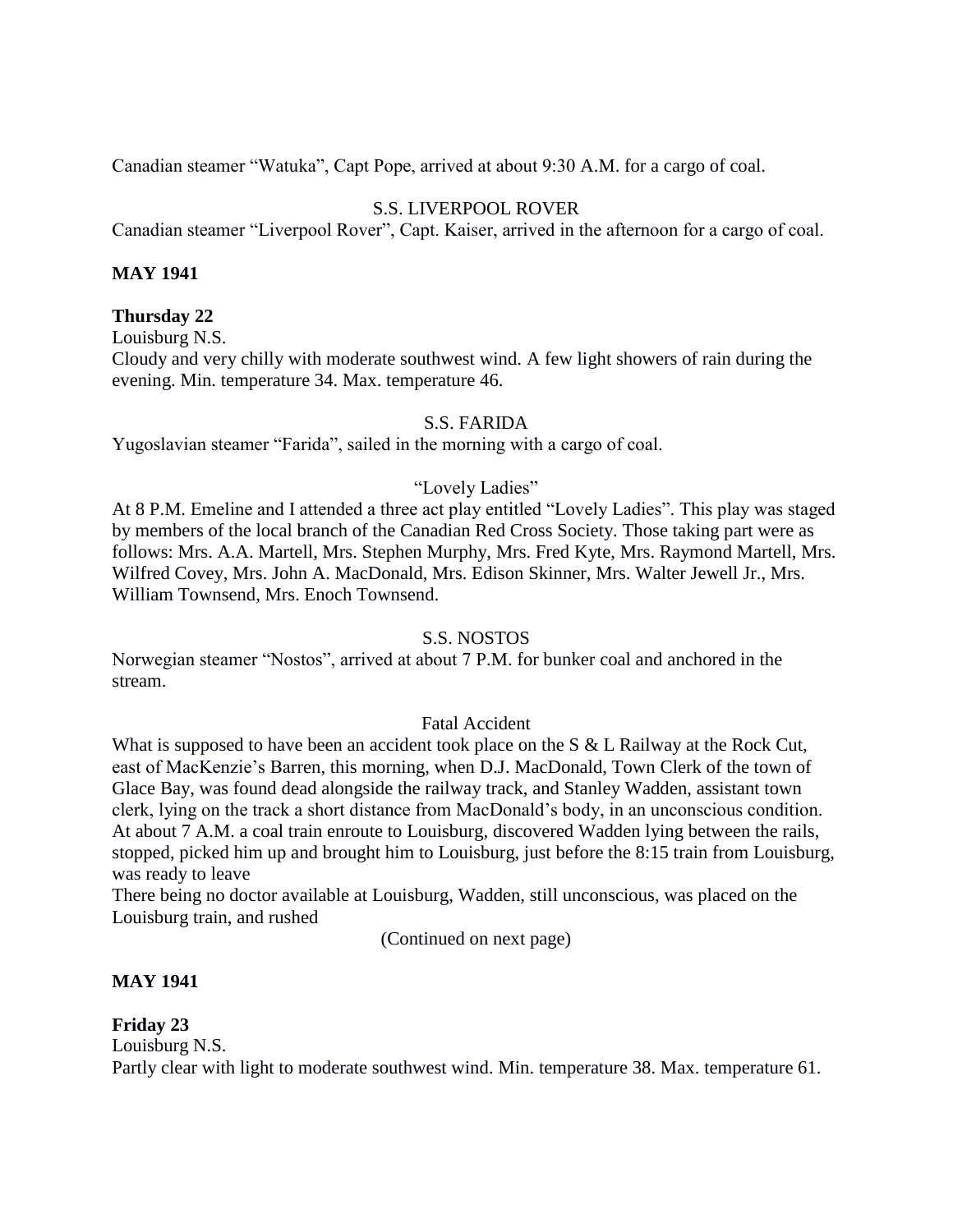# S.S. WATUKA

Canadian steamer "Watuka", Capt Pope, sailed at about 8 A.M. with a cargo of coal.

S.S. [blank]

Norwegian steamer [blank] sailed in the afternoon, after bunkering.

# (Continued from previous page)

to Glace Bay, where he was sent to the General Hospital for treatment. While the Louisburg train, in charge of conductor John H. Skinner, John A. MacDonald, driver and Frank O'Keefe, fireman, was enroute to Glace Bay with Stanley Wadden on board, the driver discovered the body of D.J. MacDonald lying alongside the track in the Rock Gut. The body was picked up and taken to Glace Bay station, where Wadden was identified as well as the body of MacDonald. MacDonald and Wadden left Glace Bay by motor car, on a fishing trip yesterday afternoon. Their car was found today, parked, at the railway crossing, near the Old Gravel Pit, about 2 miles east of Louisburg. An autopsy held on MacDonald's body this afternoon did not reveal any cause of death. At a late hour today, Wadden had not recovered consciousness, so what happened to them, up to the present, remains a mystery.

Later: Wadden regained consciousness on Saturday, May 24, and said that MacDonald and he had got lost in the woods while fishing at Grand Lake and spent the night wandering through bogs in the woods until they became exhausted. MacDonald died after reaching the railway, and Wadden became unconscious on the railway track, where he was found. Wadden eventually recovered.

#### **MAY 1941**

#### **Saturday 24 Empire Day**

Louisburg N.S.

Clear and sunshiny in the early morning, until about 7 A.M. Cloudy and foggy during the day with mist and a few light showers during the forenoon and early part of the night. Light southwest wind. Min. temperature 38. Max. temperature 58.

### Public Holiday

Today is a public holiday throughout the Dominion. At Louisburg, a number of the business places were closed for the day as well as schools, civic offices and the bank. The post office was on holiday hours. Had shop open for business all day.

### H.M.S. HOOD SUNK

British Battle Cruiser "Hood" was sunk this morning, by the German Battleship "Bismark", in a naval battle in Denmark Strait, northwest of Iceland. The Hood, 42,100 tons, carried a crew of about 1300 men. According to reports, very few of the crew were saved.

### **MAY 1941**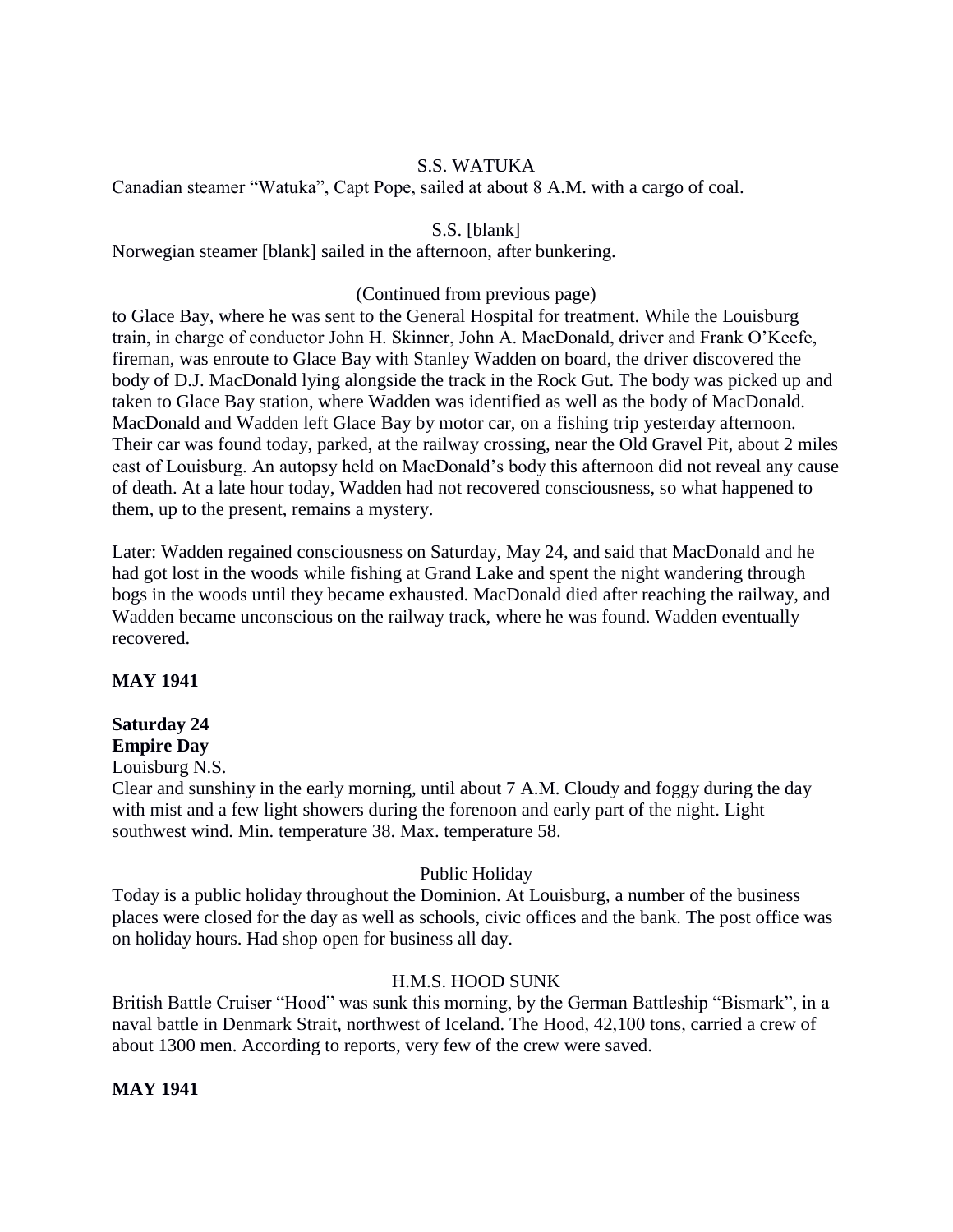#### **Sunday 25**

Louisburg N.S. Cloudy in the morning, but partly clearing early in the day. Very cool with fresh southwest to westerly wind. A few light showers. Min. temperature 37. Max. temperature 50.

### Motored to Sydney

Left Louisburg at 8 A.M. on board Cameron's Taxi Bus (William Deering Driver) enroute to Sydney, for the purpose of visiting Heber who is a patient at the City Hospital. Arrived at Sydney at about 8:45 A.M. Visited Mr. & Mrs. Hedley Hopkins, 101 Rockdale Avenue, at about 10 o'clock. Shortly after 10 A.M. accompanied by Hedley Hopkins, visited Heber at the hospital. Found him in good spirits and greatly improved in health since my visit on last Sunday. Had dinner at Mr. & Mrs. Hopkins at about 12:30 P.M. Visited Heber again in the afternoon. Left for home at about 5 P.M. on one of Cameron's Taxi Buses (A.W. Cameron driver) arriving at about 5:40.

# Church Services

Attended service in the First United Church, at 7 P.M., where Rev. Donald MacLeod, M.A., B.D. was the preacher. Emeline accompanied me to church in the evening.

# Meeting of Official Board

Immediately after the close of the evening service, attended a meeting of the United Church Official Board with Rev. Mr. MacLeod presiding. At this meeting Mr. MacLeod announced that he had accepted a call to the Bloor Street United Church, Toronto, and intended leaving at the end of June or early in July next. Among those present were: Arthur M. Townsend, A.W. Stacey, John A. MacDonald, John N. MacDonald, Edward MacDonald, John H. Skinner, Edison Skinner, Donald Wilson, Oscar Harris, Mrs. Arthur M. Townsend, Mrs. Charles Bagnall, Mrs. Roy Martell, Mrs. M.S. Huntington, M.S. Huntington.

# **MAY 1941**

### **Monday 26**

Louisburg N.S.

Cool and mostly clear with moderate variable winds. Min. temperature 34. Max. temperature 55.

### S.S. PRESCODOC S.S. MONDOC

Canadian Lake steamers "Prescodoc" and "Mondoc" arrived in the early morning for cargos of coal.

S.S. [blank]

Icelandic steamer [blank] arrived in the early morning. After bunkering, she sailed at about 3:30 P.M.

S.S. LIVERPOOL ROVER S.S. WATUKA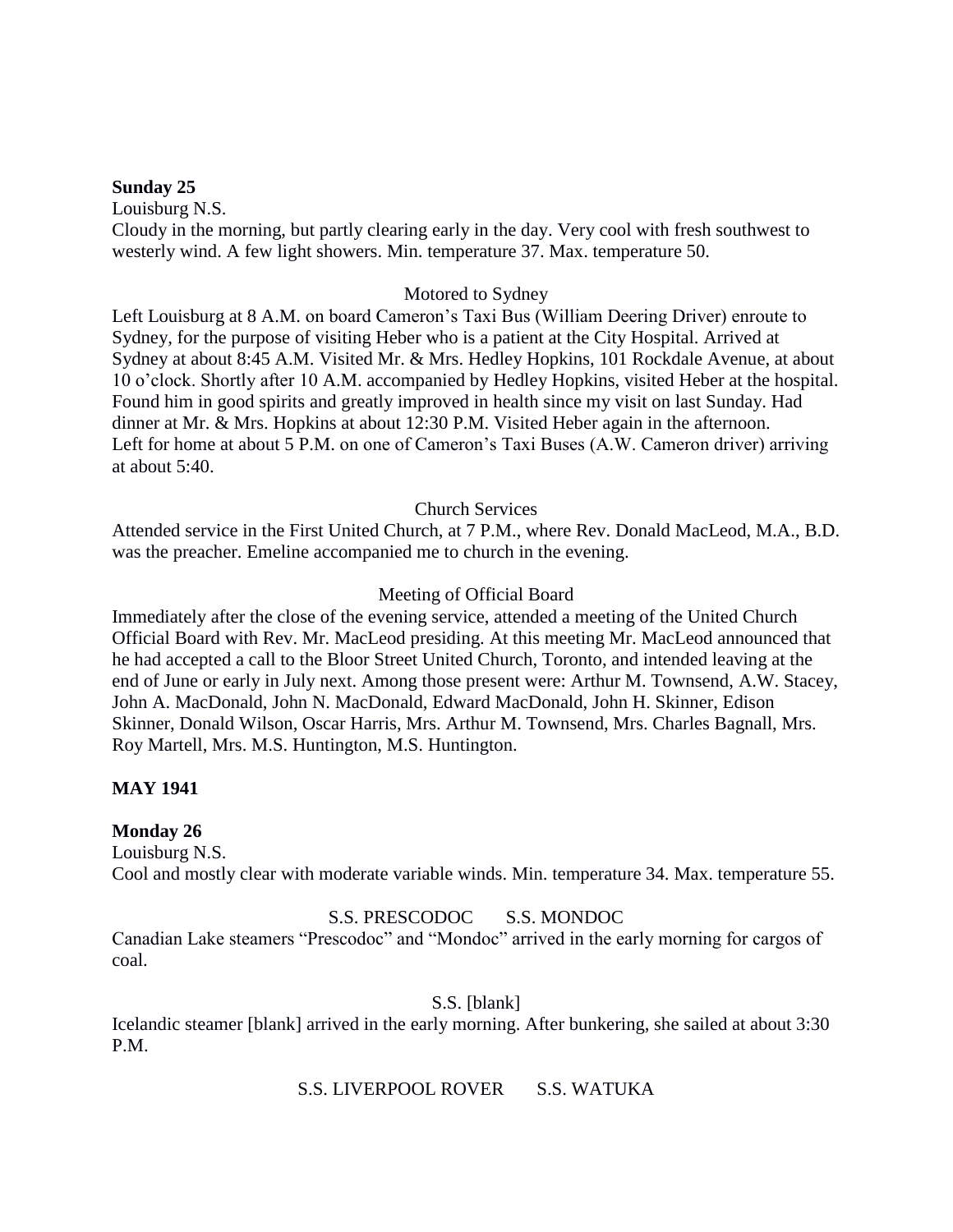Canadian steamers Liverpool Rover and "Watuka", arrived at about 12:30 P.M. for cargos of coal

# Meeting of Victory Committee

At 2:30 P.M. I attended a meeting of the Victory Loan Committee in A.A. Martells office, which is Victory Loan Headquarters for the Louisburg District which includes the Town of Louisburg and the rural districts south of the Mira River, as far west as the County line at Fourchu. Those present were:

(See bottom of page)

Nomination for Town Counselor

Today, Charles D. Dickson was nominated for a seat in the Louisburg Town Council. As there was only one candidate nominated he will be reelected by acclamation, on Election Day, June 2, 1941.

Meeting of Victory Loan Committee (continued)

A.A. Martell, George D. Lewis, and M.S. Huntington Louisburg Town, Hugh Lynk, Louisburg District, Councilor: C.W. Mann Gabarus, Councilor: Thomas Latigee, Mainadieu, E.O. McCarthy, Sydney.

### **MAY 1941**

### **Tuesday 27**

Louisburg N.S.

Clear and cool with light to moderate southwest wind. Min. temperature 30. Max. temperature 55.

#### S.S. MONDOC

Canadian steamer "Mondoc", sailed in the late afternoon with a cargo of coal.

#### German Battleship Bismark Sunk

The German Battleship "Bismark" 35.000 tons, with Admiral Guenther Luetyens, on board, was sunk this morning, about 400 miles west of Brest, France, by H.M.S. "Prince of Wales" and other units of the British navy, assisted by the fleet Air Arm and Royal Air Force. The Bismark is said to have carried a crew of about 1500 men, of which about 100 were rescued. On last Saturday morning, the Bismark, sent the British Battle Cruiser Hood, 42,100 tons, to the bottom, in a naval engagement northwest of Iceland.

#### **MAY 1941**

### **Wednesday 28**

Louisburg N.S. Clear and cool with moderate northeast wind which shifted to southwest in the evening. Min. temperature 34. Max. temperature 58.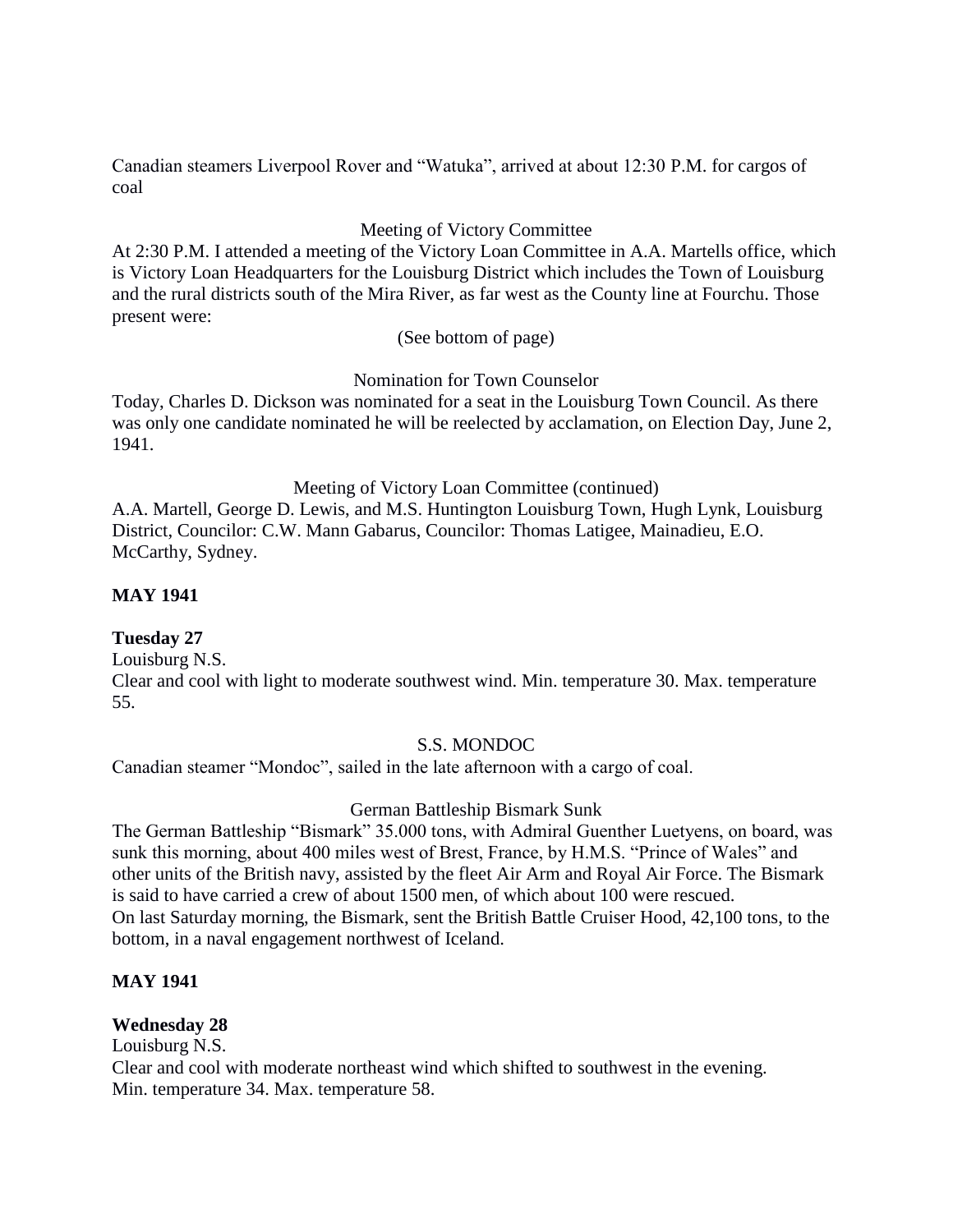## S.S. PRESCODOC

Canadian steamer "Prescodoc", sailed at about 9:30 A.M. with a cargo of coal.

# **MAY 1941**

### **Thursday 29**

Louisburg N.S.

Light rain in the morning followed by part snow in the middle of the forenoon, and by clear snow during the greater part of the afternoon. Chilly and raw with moderate to fresh east to northeast winds. Very disagreeable. Rainfall about ½ inch. Min. temperature 32. Max. temperature 43.

### S.S. EVELYN B.

Canadian steamer "Evelyn B." Captain Guy, arrived in the early morning for a cargo of coal.

# Board of Trade

At 8 P.M. in company with A.A. Martell, attended a meeting of the Louisburg Board of Trade, in the Town Hall, William Stewart proceeding. Those present were: William W. Lewis Jr., James Crowdis, Treasurer, Rev. George Arnold, William Stewart (President), Harold MacQueen, D.M. Johnston, A.A. Martell, Rev. Joseph Cathcart, L.H. Cann, Hugh Lynk, John H. MacDonald and M.S. Huntington.

John H. MacDonald (Manager, Louisburg Cooperative Store) is a new member, having joined the board tonight.

### **MAY 1941**

### **Friday 30**

Louisburg N.S. Cloudy and chilly with moderate to fresh northerly wind and occasional rain squalls. Min. temperature 33. Max. temperature 47.

# S.S. EVELYN B

Canadian steamer "Evelyn B." Captain Guy, sailed at about noon with a cargo of coal.

# S.S. FARIDA

Yugoslavian steamer "Farida", arrived at about 6:30 P.M. for a cargo of coal.

### **MAY 1941**

# **Saturday 31**

Louisburg N.S.

Clear and moderately cool with moderate northwest wind. Min. temperature 35. Max. temperature 58.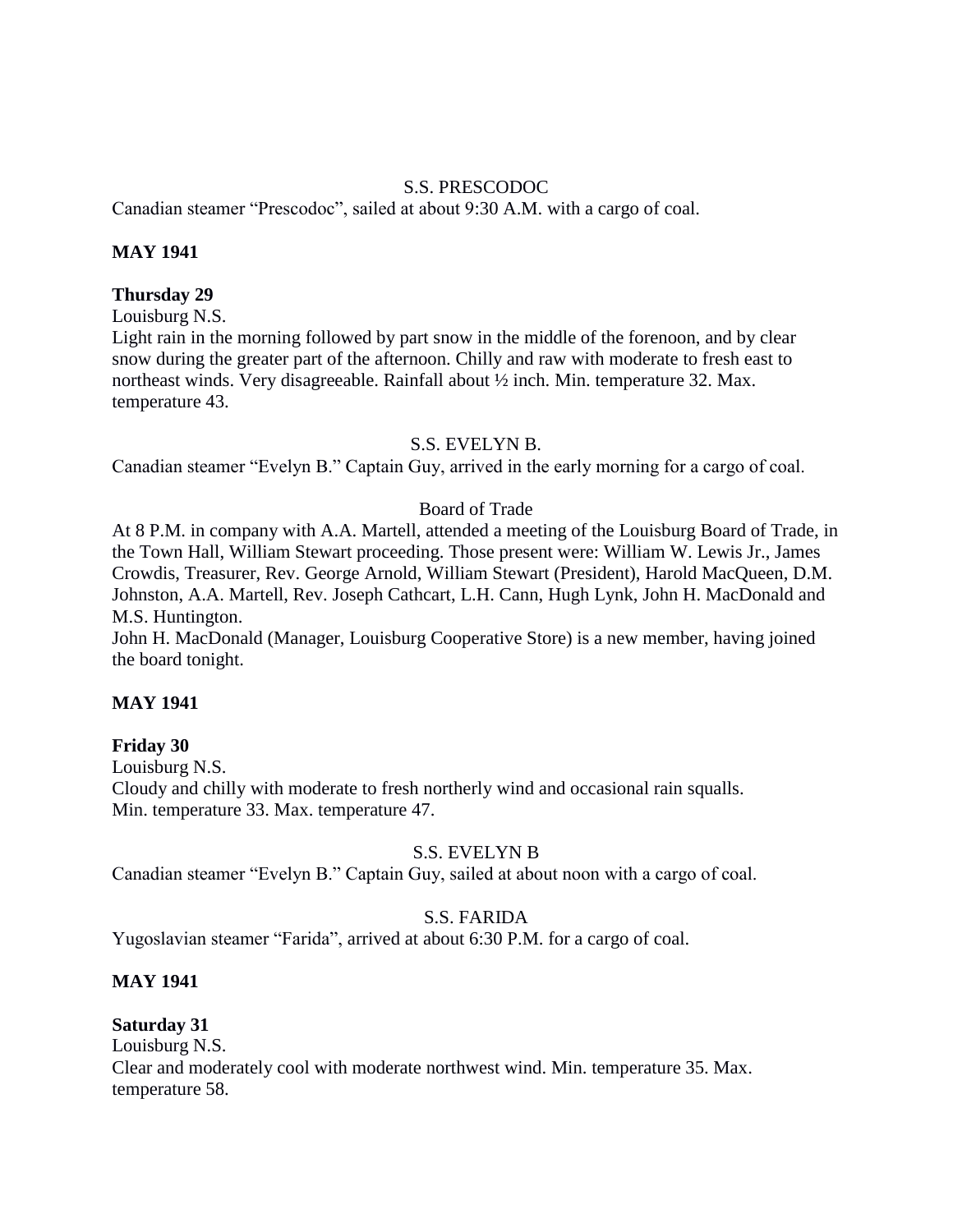### S.S. LAGO

Norwegian steamer "Lago", arrived in the morning; after bunkering she sailed at about 7 P.M.

#### Council Meeting

At 7:30 P.M. attended, and presided at, a meeting of the Town Council, in the Town Office. Those present were: Councilors: Alex C. MacDonald, Alex Smith and Enoch Townsend. Town Clerk: B.M. Spencer, Deputy Town Clerk: Dan F. Nicholson, Chief of Police: D.M. Johnston, Mayor M.S. Huntington.

#### **JUNE 1941**

#### **Sunday 1**

Louisburg N.S.

Clear and moderately warm with southwest to west winds. Min. temperature 35. Max. temperature 62.

### S.S. MAKENA

Panamanian steamer "Makena" arrived in the early morning for a cargo of coal.

### S.S. FARIDA

Yugoslavian steamer "Farida", sailed in the early morning with a cargo of coal.

### Motored to Sydney

Left Louisburg at 1 P.M. on one of Cameron's Taxi Buses (John MacInnis driver) enroute to Sydney for the purpose of visiting Heber who is a patient in the City Hospital. Found him much improved since my visit a week ago. Met Heber's wife Evelyn and Fred at the Hospital. Called at Mr. & Mrs. Hopkins home, 101 Rockdale Avenue, where I remained for a short time before catching the bus for Louisburg at 4:30 P.M.

Church Services

At 11 A.M. and 7 P.M., attended services in the First United Church, where Rev. Donald MacLeod, M.A., B.D. was the preacher. Emeline accompanied me to church in the evening.

#### Meeting of Official Board

Immediately after the close of the evening service I attended a meeting of the United Church Official Board called for the purpose of discussing the matter of procuring a minister to take charge of the congregation, when Mr. MacLeod leaves on or about the end of this month. Those present were: Rev. Donald MacLeod (chairman), Arthur M. Townsend (secretary), Mrs. Chas. Bagnall, Mrs. Roy Martell, Ed. Skinner, Mrs. William Phalen, Mrs. Arthur Townsend, A.W. Stacey, J.N. MacDonald, J.A. MacDonald, Oscar Harris, Ed Levy, Donald Wilson, R.G. MacLeod, Mr. & Mrs. Ed. MacDonald, J.H. Skinner, M.S. & Mrs. Huntington.

**JUNE 1941**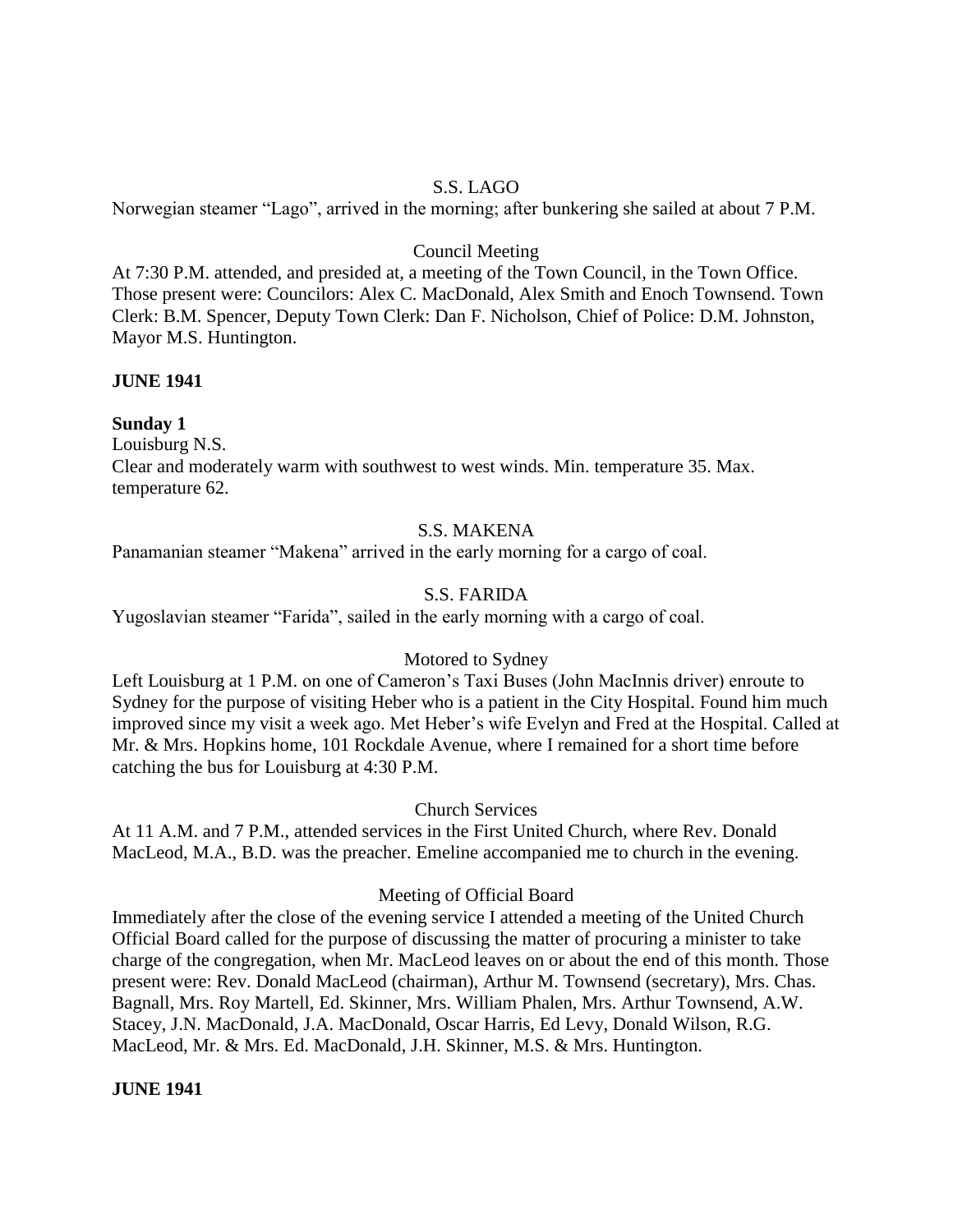#### **Monday 2**

Louisburg N.S. Clear and moderately warm with light southwest wind. An ideal day. Min. temperature 35. Max. temperature 59.

#### S.S. WATUKA

Canadian steamer "Watuka" arrived at about 7 P.M. for a cargo of coal.

### Canada's 1941 Victory Loan

Canada's 1941 Victory Loan Campaign began today, throughout the Dominion, in an effort to raise \$600.000.000 for war purposes. The local committee consists of M.S. Huntington (chairman), A.A. Martell (secretary), George D. Lewis, Guy B. Hiltz and Hugh Lynk.

#### Council Election

Charles D. Dickson, today, was elected, by acclamation, to a seat in the Louisburg Town Council Board.

#### Victory Loan Campaign

Canadian Victory Loan Campaign began this morning at 9 O'clock. A.A. Martell, secretary for the local drive, reported about \$13,000 written up today. Louisburg amount is \$50,000.00.

#### **JUNE 1941**

### **Tuesday 3**

Louisburg N.S.

Clear in the morning, but becoming cloudy and foggy early in the day. Light southwest to southeast winds, shifting to northeast in the evening and increasing to a fresh breeze. Min. temperature [blank]. Max. temperature [blank].

### S.S. MAKENA

Panamanian steamer "Makena" sailed in the forenoon with a cargo of coal.

### S.S. WATUKA

Canadian steamer "Watuka", Capt Pope, sailed in the late afternoon with a cargo of coal.

### Death of Mrs. Alex J. MacLennan

The death of Mrs. Alex J. MacLennan, took place at her home 120 Broadway, Sydney today. Mrs. MacLennan who was 54 years of age, was before her marriage, Miss Catherine MacDonald of Louisburg.

#### **JUNE 1941**

**Wednesday 4**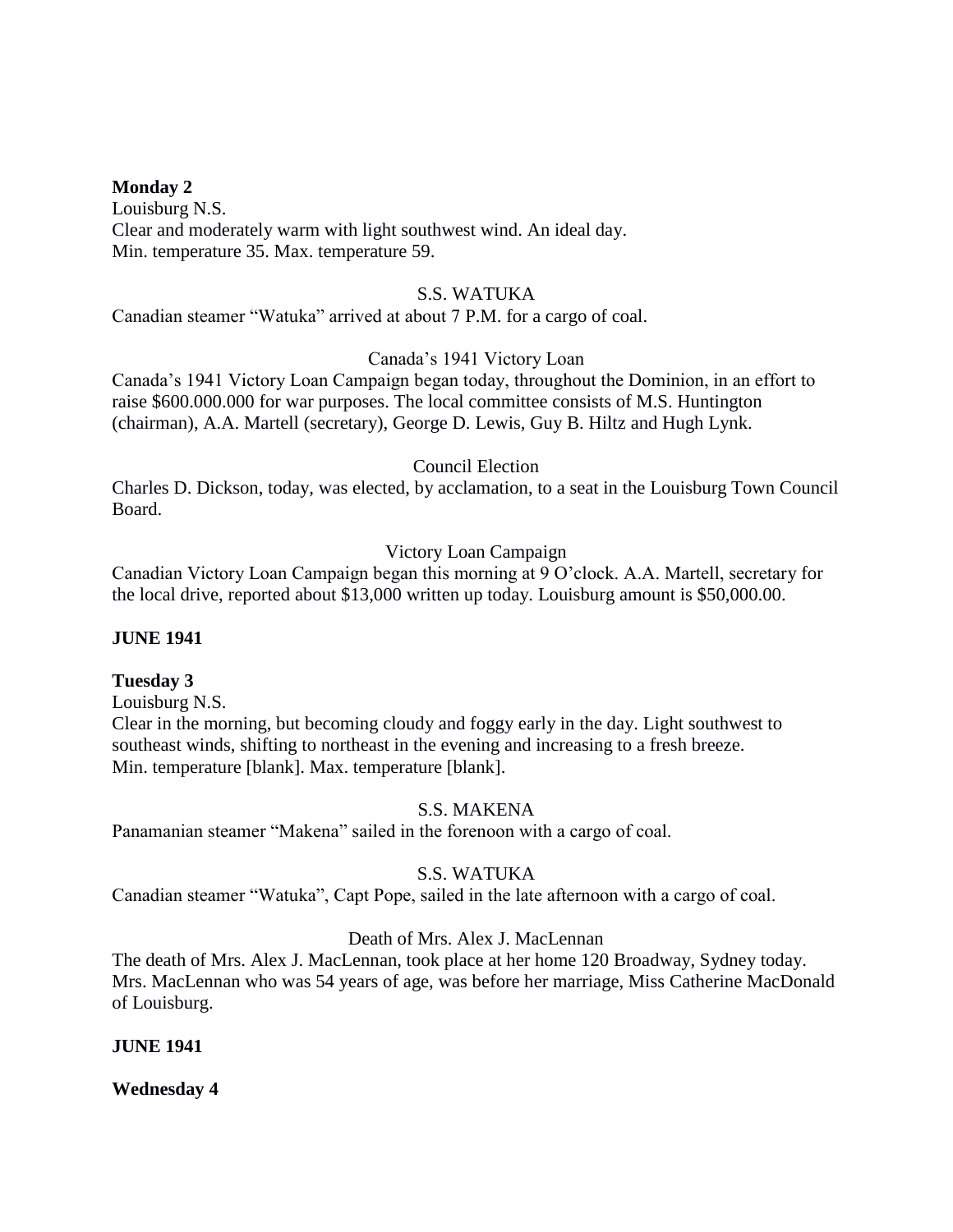Louisburg N.S. Clear and moderately warm with light winds. Min. temperature 35. Max. temperature 65.

# Motored to Sydney

Left Louisburg at 3:30 P.M. on one of Cameron's Taxi Buses, (John MacInnis driver), enroute to Sydney for the purpose of attending a meeting in the City Hall, called for to make arrangements for celebrating the arrival on June 19, 1941, of the Victory Loan Torch, which is being flown from Vancouver to Sydney.

Those present were: Mayor G.A. Slaven, Sydney, (chairman), James MacDonald, City Clerk (secretary), Mayor F.L. Kelly, North Sydney, Mayor A.C. MacCormack, Sydney Mines, Councilor Phonse MacNeil, Dominion, Councilor Cecil Cudahea, Glace Bay, Allan MacDonald, Chairman Victory Loan Committee, Glace Bay, J.H.L. Nicholson, Chairman Victory Loan Committee, Sydney Mines, John Farr and John MacMillan, Victory Loan Executives, North Sydney. Lloyd Weatherbe and R. MacAulay, New Waterford, James MacConnell, D.N. MacDonald, and D.G. Grant, Sydney, alderman, John MacLean, Sydney, J.R. Morrison, A.G. MacDonald Sydney, Inspector Evens R.C.M.P. Sydney, Chief of Police Tracey, Sydney, Deputy warden Frank Lewis, Lieut. G. Hewlett, R.C.N. Flying Officer, F.W. Young, R.C.A.F., Paul Yavorsky, Whitney Pier, Fire Chief Harry Merserea, Sydney, Rev. Capt. Ronald MacLean, Rev. Capt. James MacIsaac, Rev. Father John Gillis, Rev. Father Constable Iarstig, Arthur Woodill, supervisor of schools, Sydney, Capt. H.L. Nixon, Mayor, M.S. Huntington, Louisburg. Meeting adjourned at about 9:15 P.M.

Visited Mr. & Mrs. Hedley Hopkins, 101 Rockdale Avenue, where I remained until about 10.50. Here I learned that Heber, who has been in the City Hospital since Saturday, May 17, was taken to his home yesterday. Left for home on Cameron's Bus at 11:30 P.M.

# Victory Loan Objective Reached

At about 3:30 today, Mr. Martell notified me that Louisburg had exceeded its allotment of \$50,000.00 by \$600.00.

### **JUNE 1941**

# **Thursday 5**

Louisburg N.S. Clear and cool with fresh northeast wind. Min. temperature 37. Max. temperature 55.

### S.S. KATLA

Icelandic steamer "Katla" arrived and bunkered.

# S.S. LADY LAURIER

Canadian Government steamer "Lady Laurier" arrived at about 7:30 P.M. and docked at the Government wharf.

Clansmen singers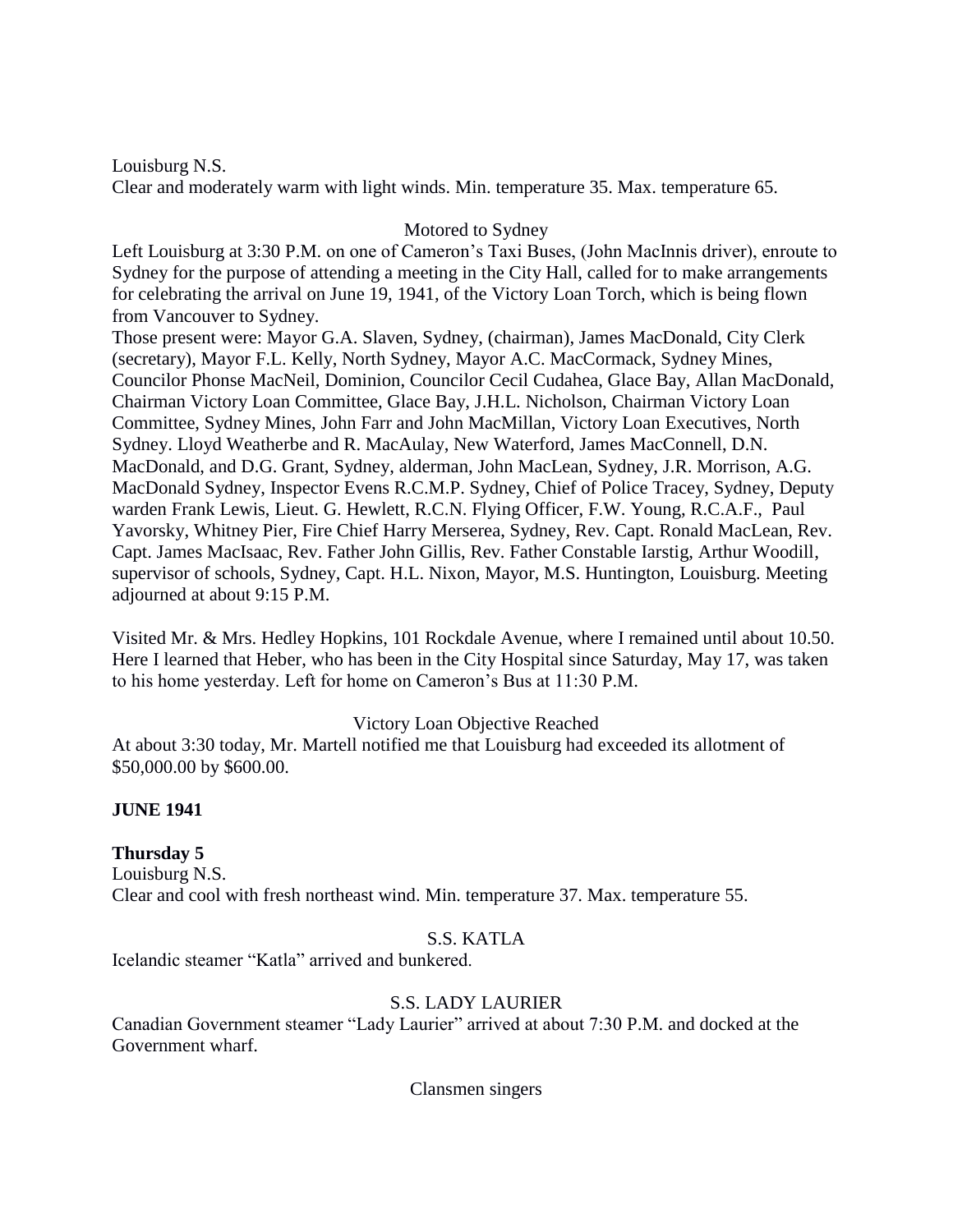At 8 P.M. Emeline and I attended a concert in the Parish Hall staged by the "Clansmen singers" of Sydney, under the direction of Lewis R. MacDonald. It was a decided success from a musical standpoint and very much appreciated by the audience.

# Death of Kaiser William II

The death of Kaiser William the second, former Emperor of Germany, died yesterday, June 4, at Doorn Holland. The former Kaiser, who was 82 years of age, fled from Germany to Holland in November 1918, where he remained until his death.

# Death of Miss Susannah Martell

The death of Miss Susannah Martell, of Mira Gut took place yesterday at the home of her sisterin-law, Mrs. Jonathan Martell Mira Gut. Miss Martell was in the  $97<sup>th</sup>$  year of her age.

# **JUNE 1941**

# **Friday 6**

Louisburg N.S. Clear and cool becoming cloudy in the afternoon. Moderate to fresh northeast wind. Min. temperature [blank]. Max. temperature 62.

# S.S. WATUKA

Canadian steamer "Watuka", Capt Pope, arrived in the morning, loaded a cargo of coal and sailed at about 8 P.M.

# S.S. EVELYN B

Canadian steamer "Evelyn B.", Capt. Guy, arrived at about 6:30 P.M. for a cargo of coal

# Funeral at Mira

At 1 P.M. motored to Mira Gut, with Mr. & Mrs. George Lewis and Mrs. Roy Ingraham, where I attended the funeral of the late Miss Susannah Martell, which took place from the home of her sister-in-law Mrs. Jonathan Martell, at 2 P.M. The services at the house and grave were conducted by Rev. W.R. Walker, pastor of the Baptist church. Arrived home at 4 P.M.

# S.S. SELFOSS

Icelandic steamer "Selfoss" arrived at about 11 P.M. for bunker coal.

### **JUNE 1941**

### **Saturday 7**

Louisburg N.S. Clear and moderately warm with moderate northeast wind. Min. temperature 37. Max. temperature 63.

### S.S. SELFOSS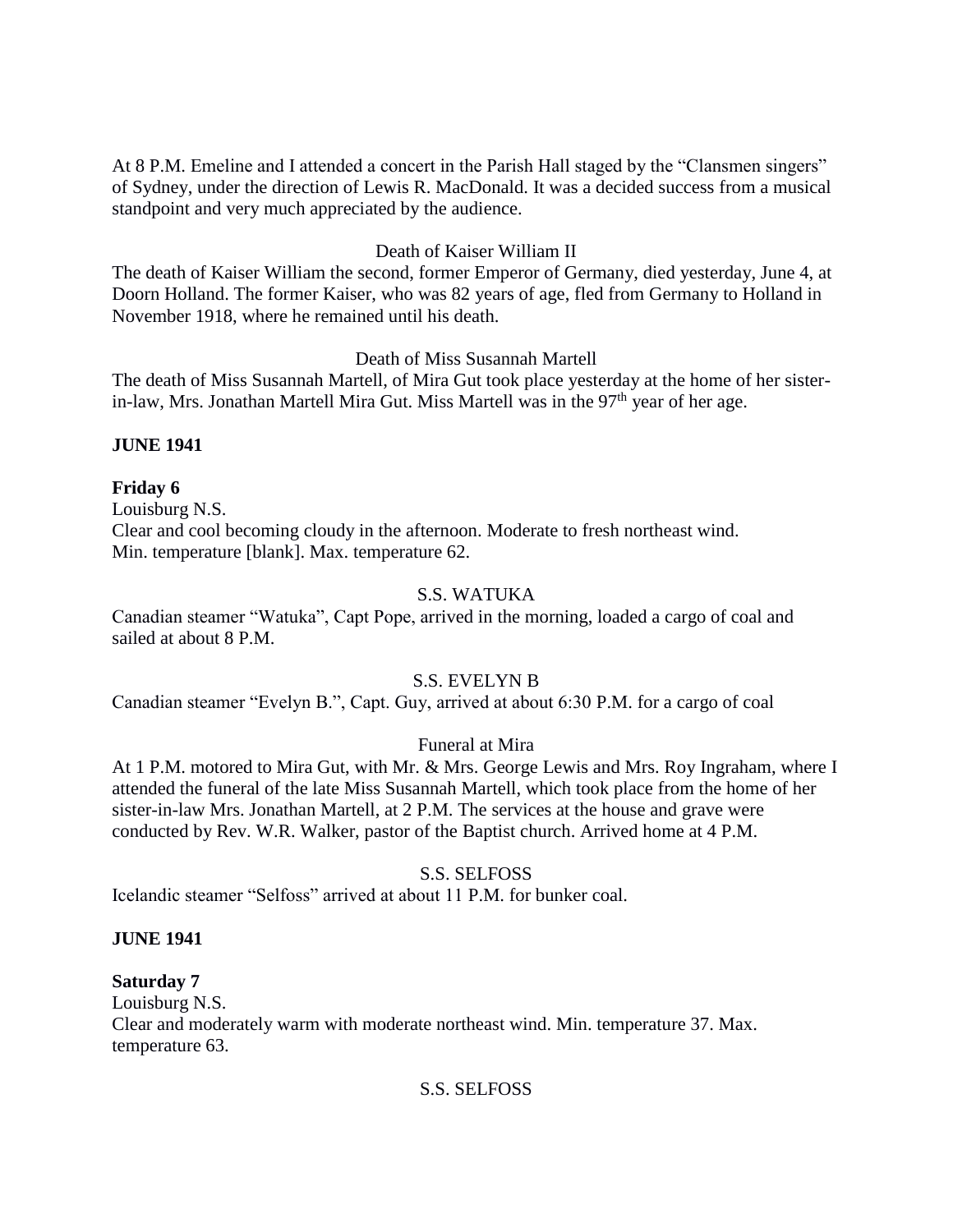Icelandic steamer "Selfoss" sailed in the early morning.

# S.S. EVELYN B

Sailed during the night with a cargo of coal.

# S.S. ANNA T.

Greek steamer Anna T. arrived at about 11:30 P.M. for a cargo of coal.

### **JUNE 1941**

### **Sunday 8**

Louisburg N.S.

Cloudy and cool with light southwest wind. Light rain in the morning and few light showers during the day. Min. temperature 38. Max. temperature 59.

# Church Services

At 11 A.M. and 8:15 P.M. attended services in the First United Church. The 11 A.M. service was in charge of the Young Peoples Society of the United Church, with Duncan MacKay as leader. The address was given by A.W. Stacey (Elder). The 8:15 P.M. service was in charge of A.W. Stacey. This was a patriotic service and addresses were given by Mayor [blank] Roper of Halifax and Dr. Maxwell MacOdrum of Sydney, which dealt principally with the 1941 Victory Loan Campaign. The speakers were introduced by Mayor M.S. Huntington of Louisburg.

### **JUNE 1941**

### **Monday 9**

Louisburg N.S. Light rain in the morning, mostly cloudy and cool during the day with some fog. Light to moderate southwest wind, which shifted to northeast during the late afternoon. Min. temperature 42. Max. temperature 60.

### S.S. WATUKA

Canadian steamer "Watuka" arrived shortly after noon for a cargo of coal.

# S.S. JOHN CABOT

Newfoundland steamer "John Cabot" arrived in the evening for bunker coal.

### Motored to Sydney

Received word by telephone at about 8 A.M. from Fred Huntington who was then at Sydney informing me that Heber had again become seriously ill and he and several others had taken him from home in the early morning and removed him to the City Hospital for treatment. As soon as I could make arrangements I engaged Duncan MacKay to drive me to Sydney. Left here at about 10 A.M. and reached the hospital, Sydney, at about 10:45 A.M.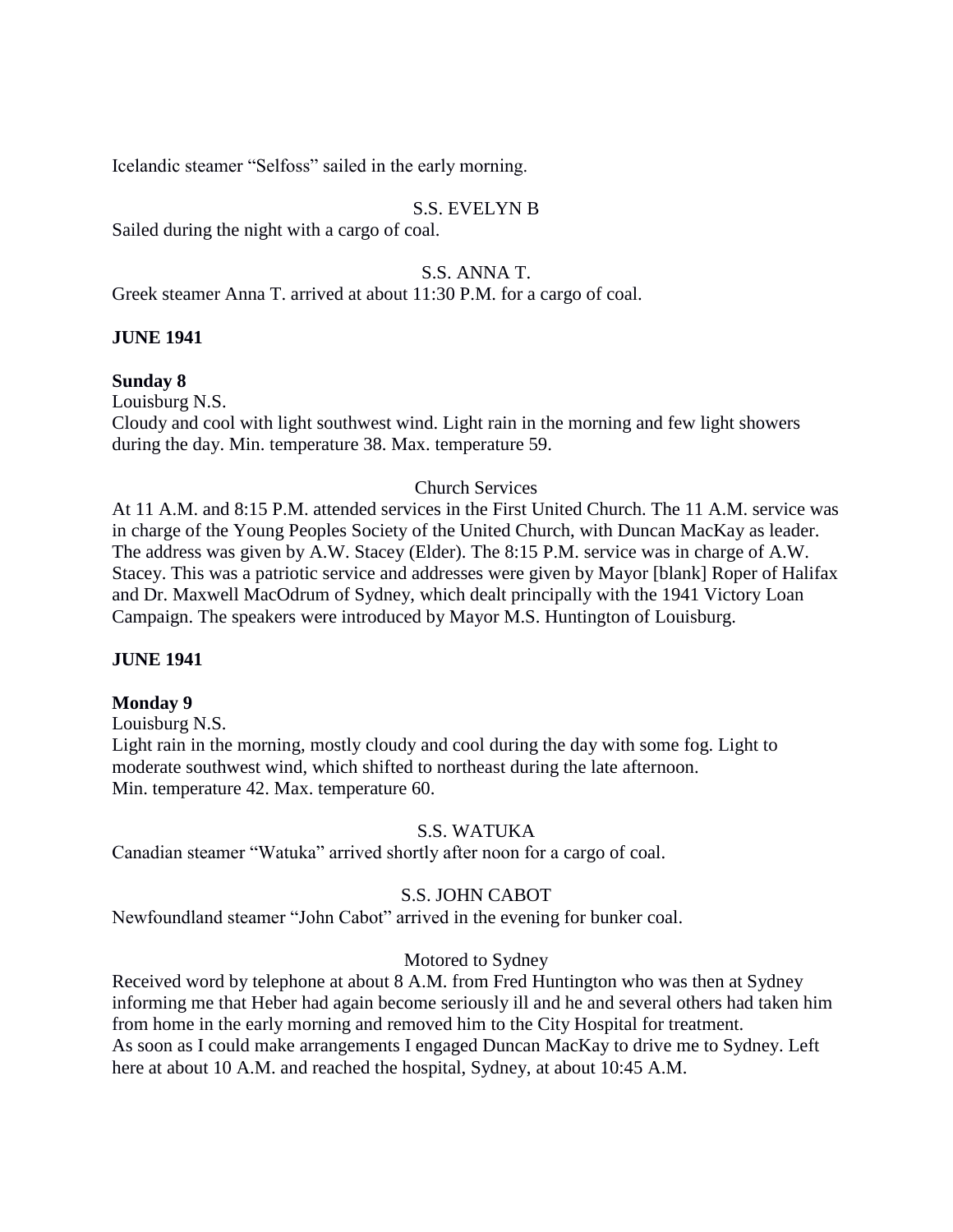Met Fred Huntington, James Good, Arthur Crawley and Archie MacKinnon, the party that had taken Heber to Sydney, at the Hospital. Found Heber in a delirious condition and unable to recognize me. He gradually improved during the day, but when I left him in the late afternoon he was still in a serious condition.

Dr. J.G.B. Lynch of Sydney is in attendance.

Before leaving I arranged for a special night nurse. Left for home at 4:30 P.M. on one of Cameron's Taxi Buses (John MacInnis driver).

# **JUNE 1941**

### **Tuesday 10**

Louisburg N.S. Cloudy and cool with a few light showers. Light southwest wind. Min. temperature 38. Max. temperature 60.

# S.S. ANNA T.

Greek steamer "Anna T." sailed in the afternoon with a cargo of coal.

# Motored to Sydney

Left Louisburg at 8 A.M. on one of Cameron's Taxi Buses, enroute for Sydney, for the purpose of visiting Heber at the City Hospital. Found him considerably better than he was yesterday. He was able to recognize me today, but at times his mind seemed to be wandering. He has to have a special nurse both day and night. Dr. J.G.B. Lynch who is looking after him does not seem to be able to do anything for him. Left home at 4:30 P.M. on one of Cameron's Taxi Buses.

### **JUNE 1941**

# **Wednesday 11**

Louisburg N.S. Cloudy and cool with light to moderate east to northeast winds. Min. temperature 41. Max. temperature 55.

# S.S. MAKENA

Panamanian steamer "Makena" arrived in the forenoon for a cargo of coal.

# Choir Practice

At 8 P.M. attended choir practice in the First United Church.

### **JUNE 1941**

# **Thursday 12**

Louisburg N.S. Cold and partly clear with fresh to strong north wind. Min. temperature 35. Max. temperature 62.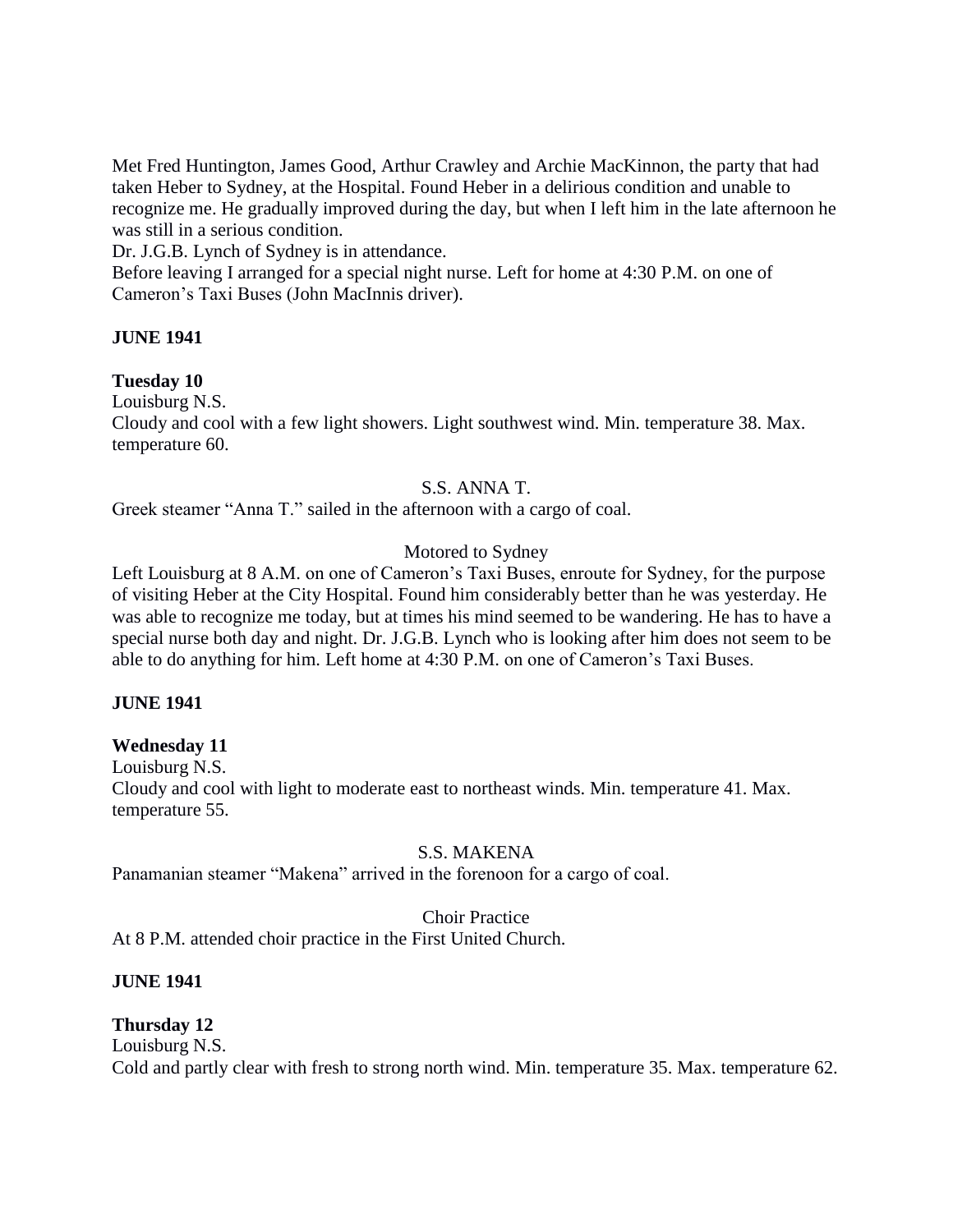## S.S. LAGO

Norwegian steamer "Lago" arrived at about 7:30 P.M. for bunker coal.

### **JUNE 1941**

### **Friday 13**

Louisburg N.S. Cool, and remarkably clear with fresh to moderate northerly wind. Min. temperature 32. Max. temperature 63.

### S.S. BULKARIER

Canadian steamer "Bulkarier" arrived for a cargo of coal.

### S.S. DETTIFOSS

Icelandic steamer "Dettifoss" arrived for bunker coal. After bunkering she sailed during the night.

### Motored to Sydney

Motored to Sydney at 8 P.M. on one of Cameron's Taxi Buses, and visited Heber in the City Hospital. Found his condition about the same as it was on last Tuesday, when I saw him last.

#### **JUNE 1941**

### **Saturday 14**

Louisburg N.S.

Clear and cool with moderate southwest wind. Cloudy in the evening. Min. temperature 32. Max. temperature 67.

### S.S. MONDOC

Canadian steamer "Mondoc" arrived in the morning for a cargo of coal.

## S.S. BULKARIER

Canadian steamer "Bulkarier" sailed during the forenoon with a cargo of coal.

### S.S. EVELYN B

Canadian steamer "Evelyn B." arrived in the afternoon for a cargo of coal.

### Meeting of School Board

At 8 P.M. attended, and presided at, a meeting of the School Board. Those present were: Commissioners Alex C. MacDonald, Cleveland Townsend, Clarance Peters, and M.S. Huntington (Chairman), B.M. Spencer (Clerk), Attendance Officer: D.M. Johnston. Principal: Miss Mary Campbell and School Inspector: Thomas Sullivan. At this meeting it was decided to drop the teaching of the Grade XII work in the Louisburg school.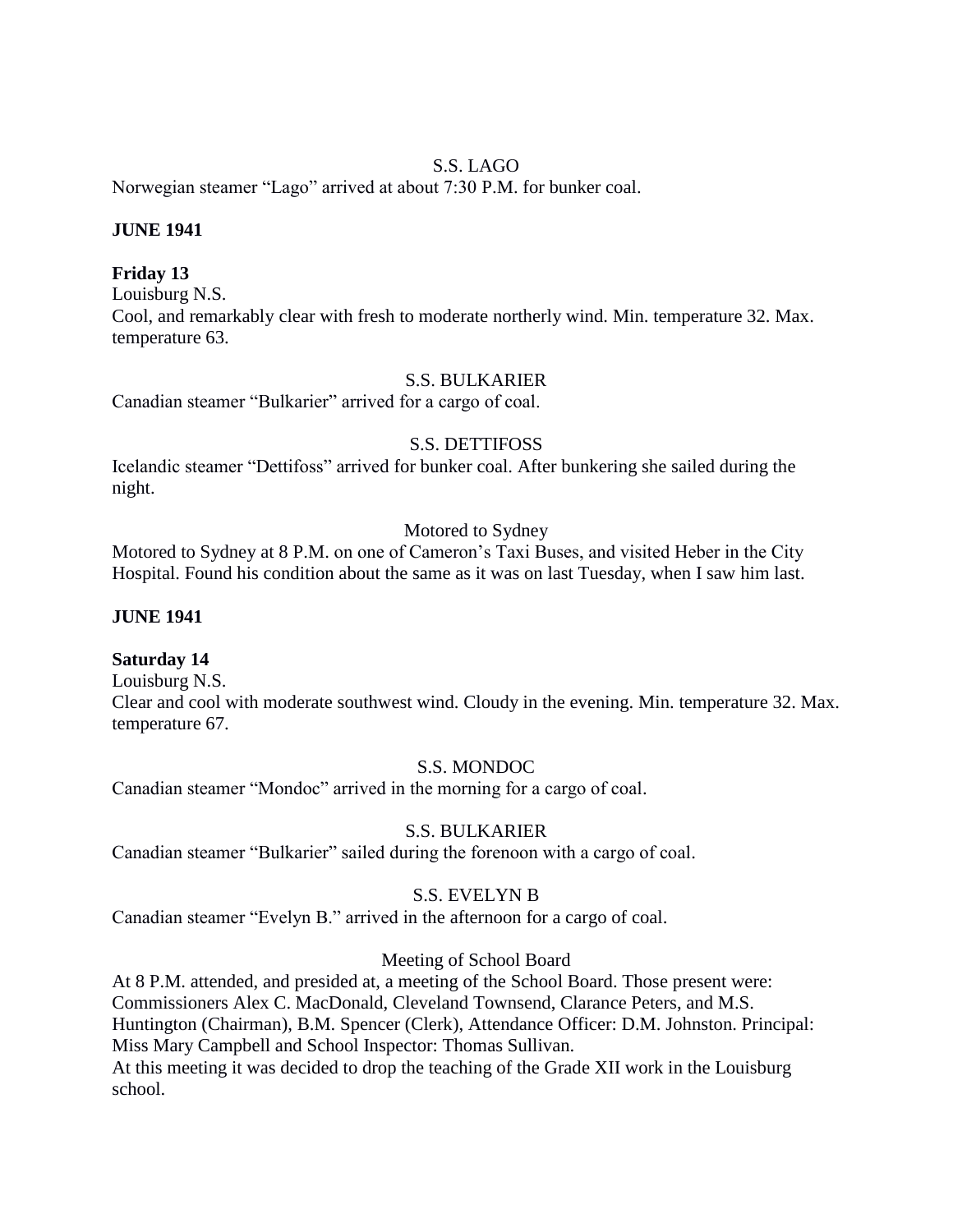## Marriage

At 7 P.M. Emeline and I attended the marriage of Alfred E. Vernon of Montreal to Miss Alma Nicholson of Louisburg.

The marriage took place in the First United Church and was performed by Rev. Donald MacLeod M.A., B.D. Mr. & Mrs. Vernon will reside at Sydney.

# **JUNE 1941**

# **Sunday 15**

Louisburg N.S.

Cloudy and foggy with some light showers and mist in the morning, afternoon and night. Light southwest wind. Min. temperature 47. Max. temperature 59.

# S.S. MONDOC

Canadian steamer "Mondoc" sailed in the early morning with a cargo of coal

# Motored to Sydney

Motored to Sydney at 8 A.M. on Cameron's Taxi Bus. Visited Heber in the City Hospital in both forenoon and afternoon. Found his condition about the same as on my previous visit on last Friday.

Interviewed Dr. J.G.B. Lynch at his office, 109 Charlotte St. at about 2 P.M. regarding Heber's condition. The doctor advised me to have him removed to the Nova Scotia Hospital, Dartmouth N.S., as soon as possible for treatment. Arranged to meet Dr. Lynch at 10 A.M. tomorrow, at the City Hospital for the purpose of completing arrangements for Heber's removal to the N.S. Hospital. Met Heber's wife, (Evelyn) at the City Hospital in the afternoon and discussed Heber's illness with her. Left for Louisburg on Cameron's Bus, at 4:30 P.M.

### Church Services

At 7 P.M. Emeline and I attended service in the First United Church, where Rev. Donald MacLeod, M.A., B.D. was the preacher. He was assisted in the service by Rev. John A. Nicholson of Prince Edward Island, a former Louisburg boy.

### **JUNE 1941**

# **Monday 16**

Louisburg N.S.

Cloudy with light rain in the early morning and a few showers during the day. Partly clear during the afternoon.

### Motored to Sydney

Motored to Sydney at 8 A.M. on Cameron's Taxi Bus (John MacInnis driver). Visited Heber at the City Hospital and found his condition about the same as it was yesterday. Met Dr. J.G.B. Lynch and Dr. J.J. Roy at the hospital, at about 10 A.M. Obtained the necessary documents from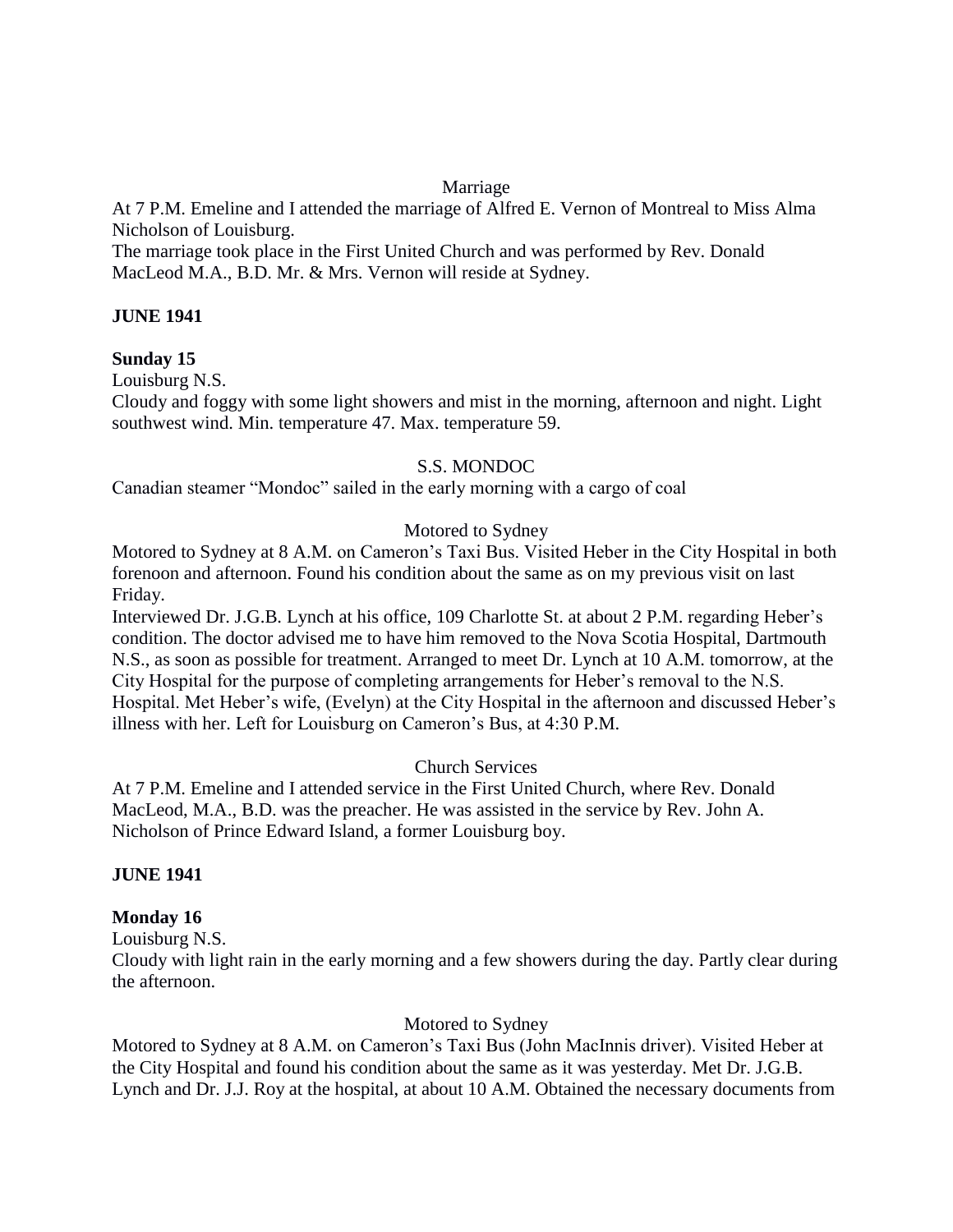the doctors and made all other arrangements for leaving Sydney on the 7:45 P.M. train with Heber, enroute to the Nova Scotia Hospital Dartmouth N.S. Filled out and attended to a document containing the family history and the history of Heber's case as far as I know it. Swore to this document before A.M. Cropton, Magistrate, Sydney. Arranged for Lowden's ambulance to take Heber from the City Hospital to the Halifax train. Also arranged for an ambulance to meet us at Halifax on the arrival of the train from Sydney tomorrow morning. Lowden's ambulance brought the patient from the City Hospital at about 7:30 P.M. where he was carried on board the train and into a drawing room on a canvas stretcher provided by the C.N.R. Miss Edna Young R.N. of Sydney, Heber's day nurse at the hospital, accompanied us on the trip. Train pulled out of Sydney station at about 7:45 P.M.

### Death of Mrs. Joseph Ballock

The death of Mrs. Joseph Ballock former resident and citizen of Louisburg took place during the night at the home of her son M.J. Ballock Sydney.

Mrs. Ballock who was upwards of 75 years of age was for many years a resident of Louisburg, and until the time of her death, owner of the Ballock buildings on Main Street, this town. She is survived by one son and one daughter.

#### **JUNE 1941**

#### **Tuesday 17**

Halifax N.S.

Clear and warm with moderate southwest to west winds. Some rain last night and in the early morning.

#### Arrived at Halifax

Arrived at Halifax on the train from Sydney at about 8:30 A.M. after an uneventful trip. Heber rested fairly well during the trip and did not cause us any trouble.

We were met at the railway station, as prearranged, by Mattatall's ambulance, with two men in attendance, who supervised the removal of Heber from the Pullman drawing room, and placing him on board the ambulance. The nurse and I accompanied the patient on board the ambulance to the Nova Scotia Hospital at Dartmouth. After I presented the documents furnished by Dr. Lynch and Roy of Sydney, to the matron, the patient was admitted to the hospital.

We than returned to Halifax in the ambulance. Had breakfast at the "Green Lantern" restaurant, after which Miss Young went to visit her uncle, Arthur Petrie, on Vienna St.

I then went to the Halifax Hotel where I engaged a room, where I went to bed at noon and slept until about 5 P.M. After having a walk around the city, including the Public Gardens, I returned to the hotel and retired for the night at 9 P.M.

#### DOUBLE MURDER AT GLACE BAY

Hayman Brody, 75, was shot and killed and his wife, 65, mortally wounded, in their home on Brody Avenue Glace Bay N.S. at about 10 P.M. Mrs. Brody died while on her way to a hospital a few minutes later. Police Sergeant Arthur Frost of the Glace Bay Police Force, was seen, by Alex Thomas, Joseph MacNeil, Marguerite MacDonald and Wilhena Budge, to enter the back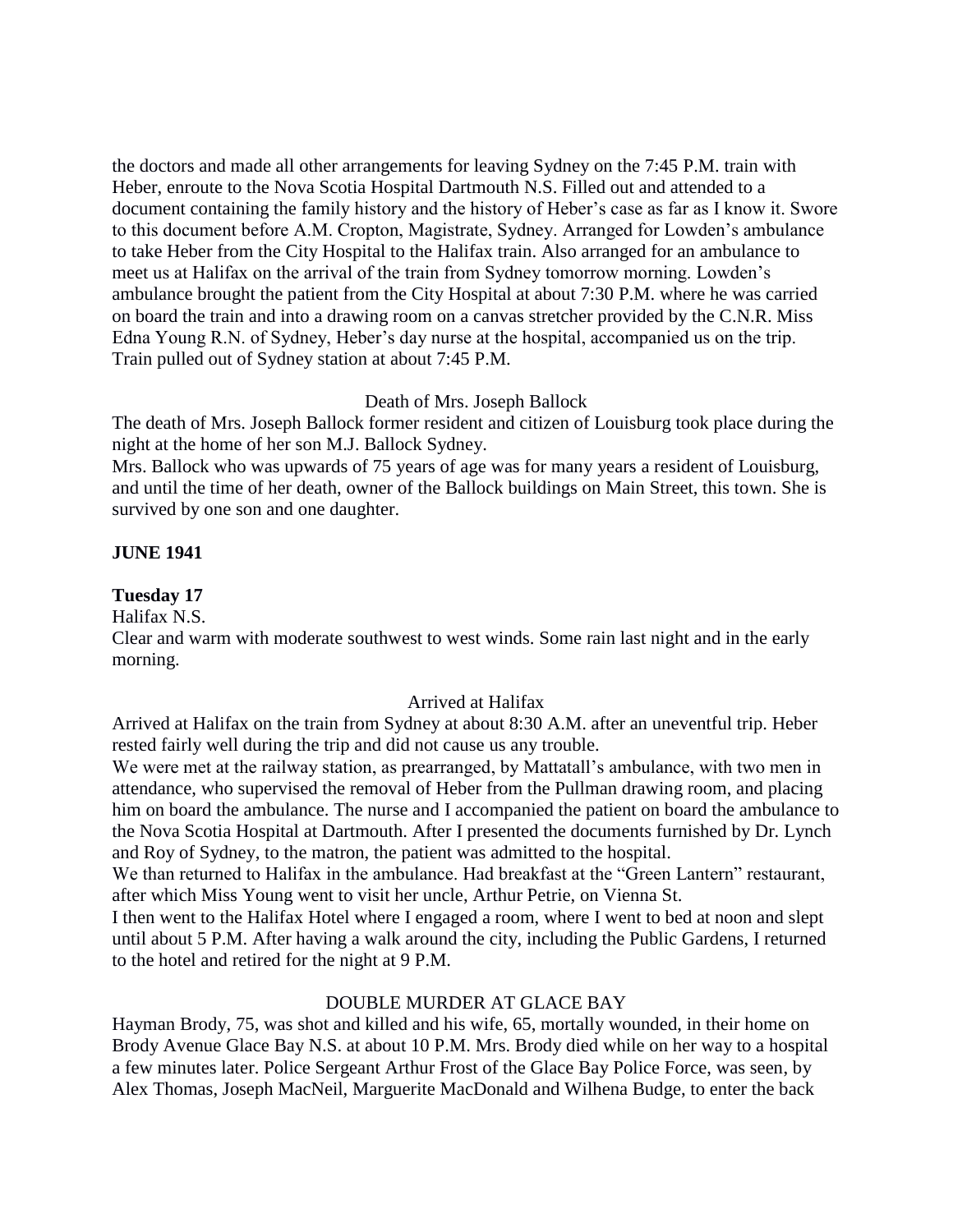door of the Brody home, shortly before 10 P.M. His entrance was followed by the report of several shots. Sergeant Frost then left Brody's and went to the police station. After the news of the shooting had reached police headquarters, Frost returned to the Brody home where he was placed under arrest by police officers George Thomas, J.J. MacDonald and Allan MacVicar. Charged with the murder of Mr. & Mrs. Brody (Sydney post record).

(see page June 30 1941)

### **JUNE 1941**

# **Wednesday 18**

Halifax N.S.

Cloudy and foggy in the early part of the day. Fog lifted shortly before noon. Mostly during the afternoon. Moderately warm with light to moderate southwest wind.

### Visited Nova Scotia Hospital

Crossed the ferry to Dartmouth at about 10 A.M. Took a taxi at Dartmouth Ferry and went to the Nova Scotia Hospital for the purpose of visiting Heber and discussing his condition with Dr. Murray MacKay, Head Hospital Physician.

Found Heber both physically and mentally about the same as he has been for the last two or three days. He recognized me, and at my suggestion, partook heartily of the food offered him; something he had refused to do this morning up to the time of my arrival.

In conversation with Dr. MacKay he informed me that he had not yet given the patient a thorough examination and was not at present in a position to say what his chances of recovery were. He said that his pulse was weak.

### Halifax Victory Loan Torch Parade

At about 3 P.M. Halifax time, attended the Victory Loan Torch parade celebration which took place on the streets of Halifax and on the Garrison athletic grounds, on the west side of the citadel. Estimated to have been about 20,000 persons assembled on the slopes of the Citadel and the garrison grounds to witness the celebration. Large detachments of sailors, soldiers and air men present. Four or five bands in attendance.

Address delivered by Hon. Angus L. MacDonald, Canadian Minister of Naval Affairs. Left Halifax at 7:45 P.M. (standard time) by train enroute to Sydney and home.

### **JUNE 19**

#### **Thursday 19**

Louisburg N.S. Clear and moderately warm, cool at night. Light to moderate southwest wind.

#### Arrived from Halifax

Arrived at Sydney on the Halifax Sydney train at about 7:45 A.M. Had breakfast at Diana Sweets restaurant. Called at home of Hedley Hopkins at about 8:45.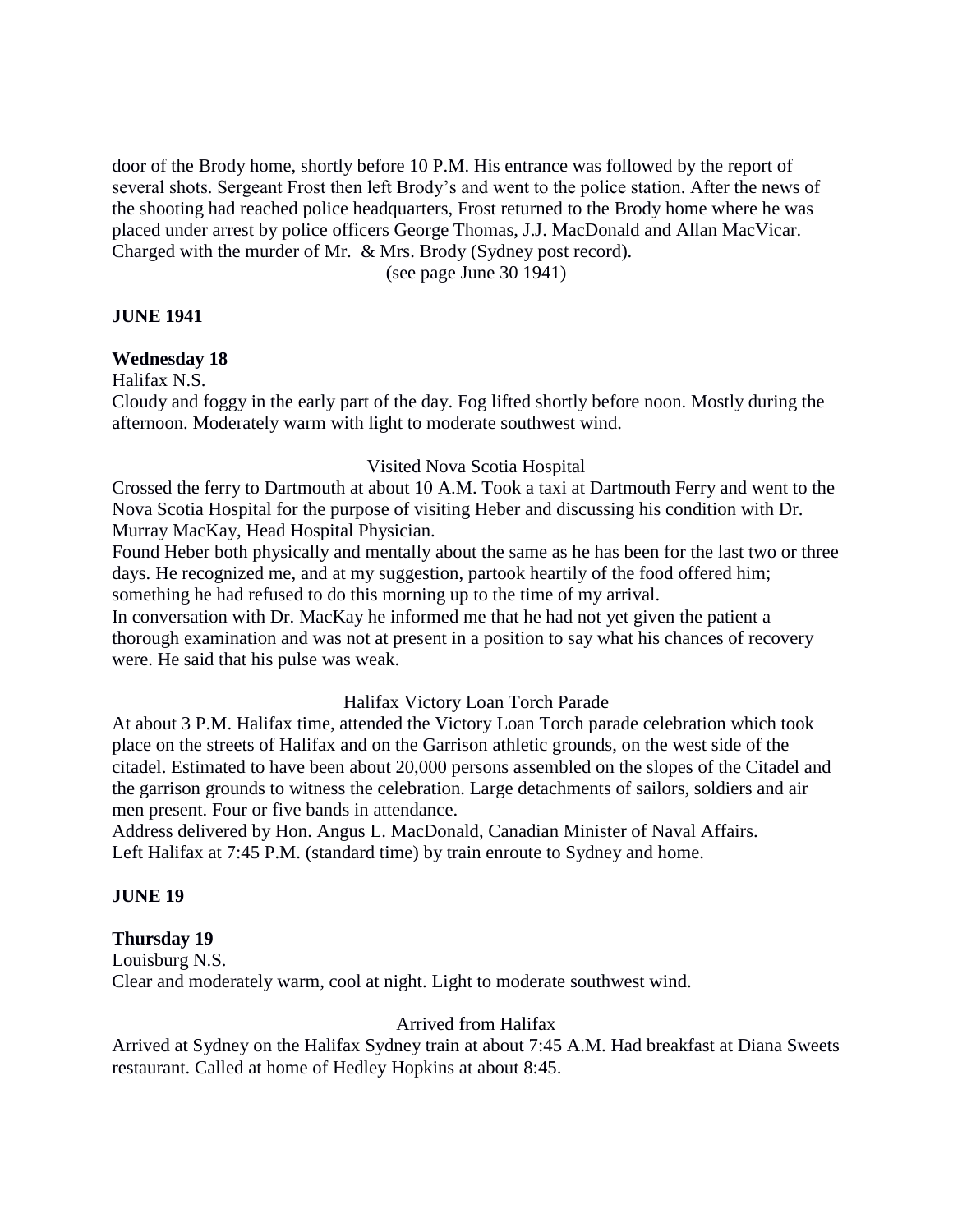Left for Louisburg at about 10 A.M. on Cameron's Taxi Bus (John MacInnis driver) which was nearly an hour late leaving. Arrived home shortly before 11 A.M.

# Sydney Victory Loan Torch Parade

The Canadian Victory Loan torch which was flown from the Pacific to the Atlantic Coast, arrived at the airport at about 10 A.M. today, after which it visited the following towns in the County of Cape Breton (at which brief stops were made with the exception of Dominion), Glace Bay, Dominion, New Waterford, North Sydney, Sydney Mines and Sydney. The principal parade was staged in the city of Sydney, with a number of military, naval and airforce units taking part, as well as the fire department and many other local organizations. The dedication ceremonies took place at the playground on George Street under the chairmanship of Mayor G.B. Slaven of Sydney. Hon. A.S. MacMillan, Premier of Nova Scotia, delivered the address.

# **JUNE 1941**

# **Friday 20**

Louisburg N.S. Cloudy and moderately warm with some heavy showers during the forenoon and some fog. Light variable wind. Min. temperature 47. Max. temperature 69.

# S.S. FARIDA

Panamanian steamer "Farida" arrived for a cargo of coal.

### **JUNE 1941**

# **Saturday 21**

Louisburg N.S. Cool and cloudy with some fog and moderate southwest wind. Min. temperature 48. Max. temperature 62.

### S.S. REGENT

Latvian steamer "Regent" arrived in the morning. After bunkering, she sailed during the afternoon.

### S.S. WATUKA

Canadian steamer 'Watuka", Captain Pope, arrived at about 1 P.M. for a cargo of coal.

### S.S. FARIDA

Panamanian steamer "Farida" sailed in the morning with a cargo of coal.

### S.S. UNGAVA

Newfoundland steamer "Ungava" arrived in the morning for bunker coal.

### **JUNE 1941**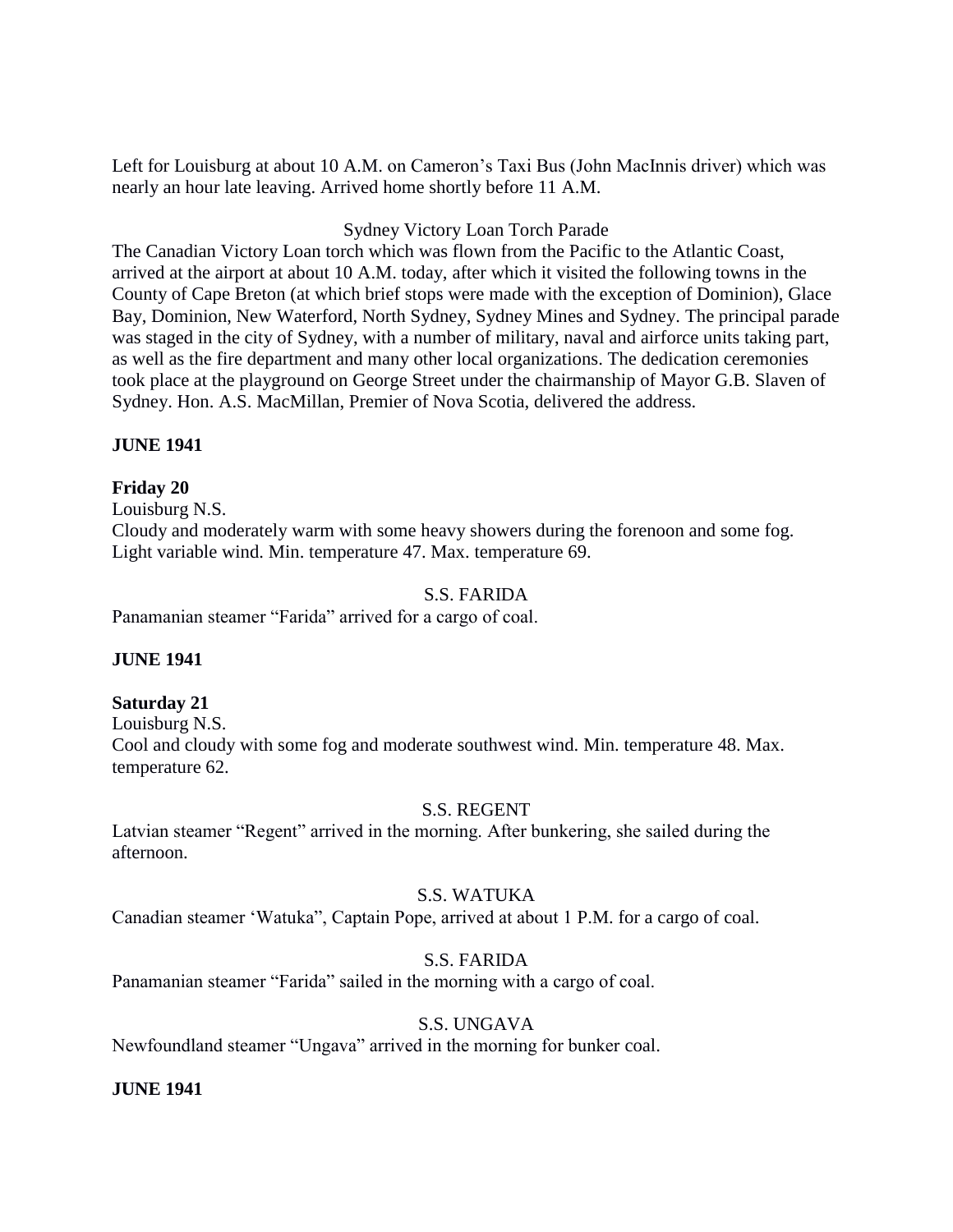#### **Sunday 22**

Louisburg N.S.

Clear and warm with light to moderate southwest wind. Foggy along the coast. An ideal day on land. Min. temperature 48. Max. temperature 76.

#### S.S. UNGAVA

Newfoundland steamer "Ungava" sailed in the early morning.

### S.S. MAKENA

Panamanian steamer "Makena" arrived in the morning for a cargo of coal.

### Church Services

At 11 A.M. and 7 P.M. attended services in the First United Church where Rev. Donald MacLeod, M.A., B.D., was the preacher. Emeline accompanied me to church in the evening.

### GERMANY AND RUSSIA AT WAR

German military forces invaded Russian territory today, thus starting a war between these two countries.

### **JUNE 1941**

# **Monday 23**

Louisburg N.S.

Clear and cool, becoming cloudy in the late afternoon. Fresh northeast wind. Min. temperature 40. Max. temperature 67.

# S.S. WATUKA

Canadian steamer "Watuka", Capt Pope, sailed in the forenoon with a cargo of coal.

# S.S. EVELYN B

Canadian steamer "Evelyn B.", Capt. Guy, arrived in the forenoon for a cargo of coal.

### **JUNE 1941**

### **Tuesday 24**

Louisburg N.S.

Cloudy and chilly with moderate southeast to southwest winds, and some fog. Min. temperature 38. Max. temperature 58.

### S.S. MAKENA

Panamanian steamer "Makena" sailed in the forenoon with a cargo of coal.

# S.S. FARIDA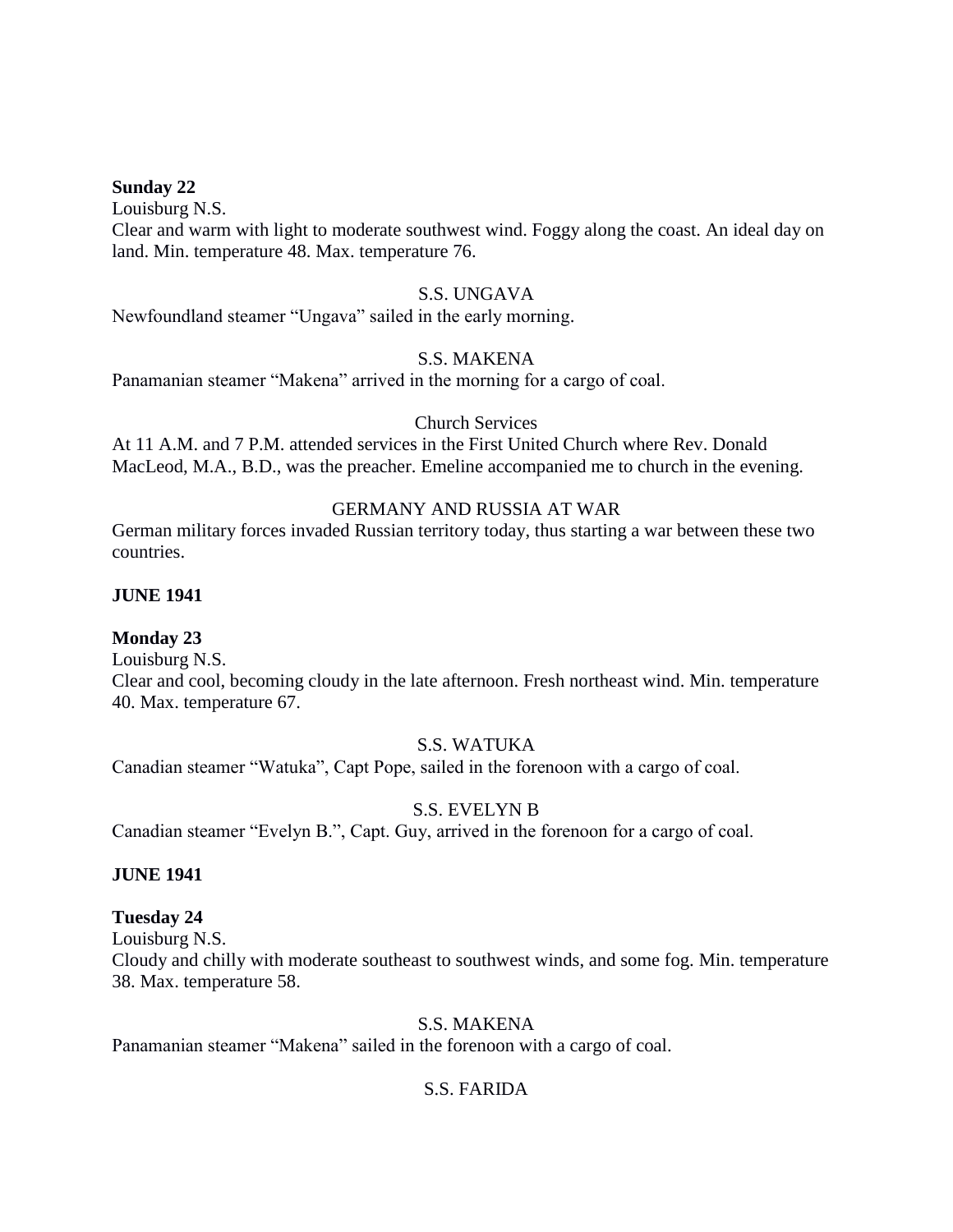Panamanian steamer "Farida", which arrived last night for a cargo of coal docked on the east side of the coal pier in the forenoon.

### **JUNE 1941**

## **Wednesday 25**

Louisburg N.S.

Cloudy and cool with moderate to fresh north to northwest winds. Light fall of rain in the early morning and a few light showers during the day. Clear and sunshiny in the late afternoon and evening. Min. temperature [blank]. Max. temperature 64.

# S.S. EVELYN B

Canadian steamer "Evelyn B." Captain Guy, sailed in the morning with a cargo of coal.

# Choir Practice

At 8 P.M. Emeline and I attended choir practice in the First United Church. This is the first time Emeline has been to choir practice since her illness in March 1940.

# **JUNE 1941**

### **Thursday 26**

Louisburg N.S.

Cloudy and cool with a few sprinkles of rain. Fresh northwest to west winds. Min. temperature 38. Max. temperature 63.

### S.S. BULKARIER

Canadian steamer "Bulkarier", Captain Isaac, arrived in the morning for a cargo of coal.

### S.S. FARIDA

Panamanian steamer "Farida" sailed in the afternoon with a cargo of coal.

### Motored to Sydney

Motored to Sydney with A.A. Martell at about 4:30 P.M. for the purpose of attending a banquet given by H.J. Kelly Vice-President and General Manager of the British Empire Steel and Coal Corporation Ltd. The banquet took place in the "Isle Royale" hotel and was for the purpose of bringing together the local chairman and secretaries of the 1941 Canadian Victory Loan Campaign, which has just closed. Mr. Kelly who was campaign chairman for the Cape Breton district presided. Those present were as follows: H.J. Kelly, Dr. M. MacOdrum, D.N. MacDonald, James MacConnell and Lou. Moffatt, Sydney, Allan MacDonald and Johnston Chuve, Glace Bay. Willard Thompson and [blank] Farr, North Sydney, Lloyd Weatherbe.

### **JUNE 1941**

**Friday 27**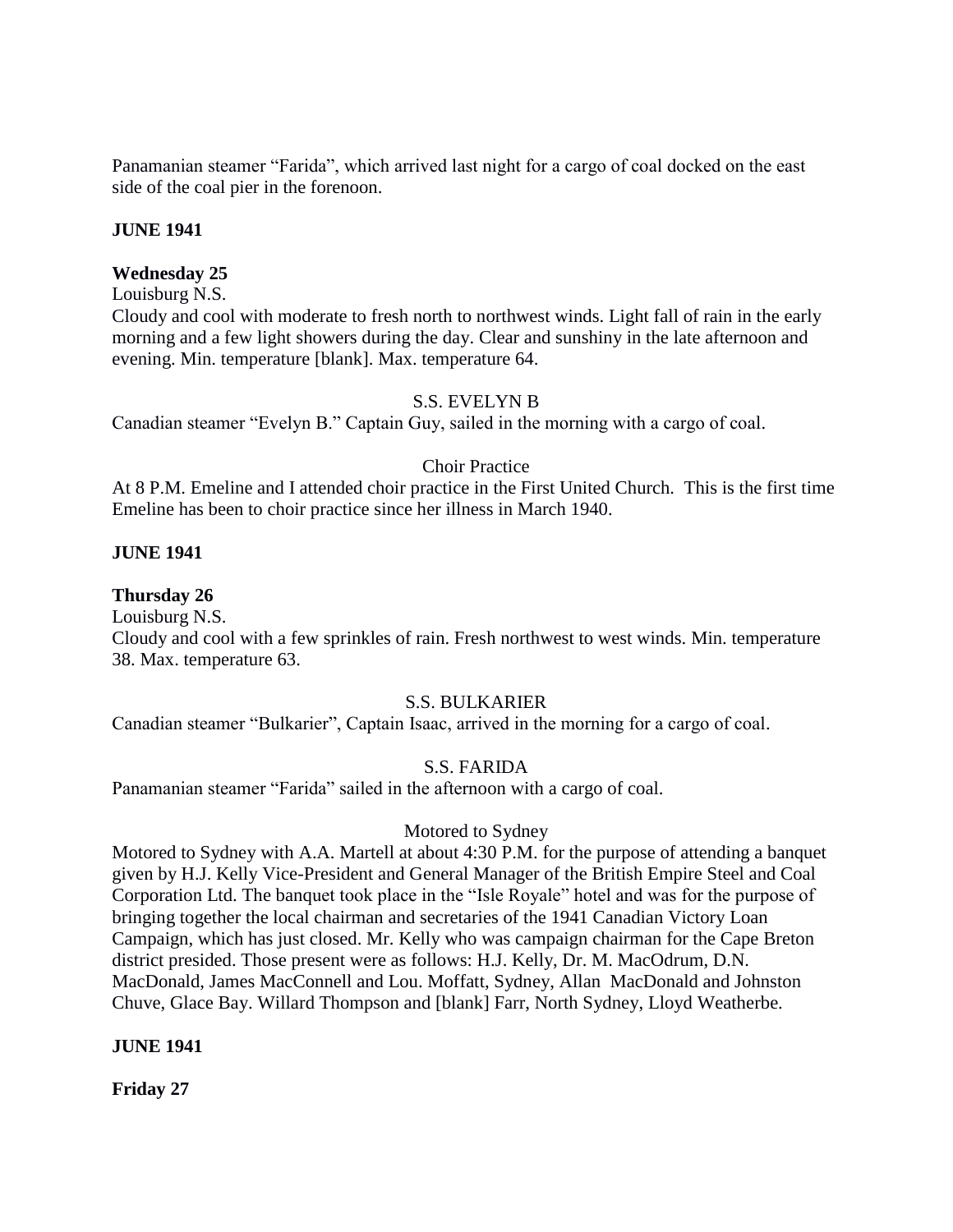Louisburg N.S.

Cloudy and cool with some light rain during part of the day. Light variable winds. Min. temperature 47. Max. temperature 60.

### S.S. BULKARIER

Canadian steamer "Bulkarier", sailed in the morning with a cargo of coal.

### S.S. KORTHION

[Blank] Steamer "Karthion" arrived in the morning, for a cargo of coal.

#### S.S. FERNFIELD

Canadian steamer "Fernfield" arrived at 3 P.M. for bunker coal. She sailed in the evening after bunkering.

#### Domestic Science Closing

At 3 P.M. attended, and presided at, the closing exercises of the Louisburg Domestic Science classes, which was held in the class room in the town hall. Prize winners were as follows: [blank]

#### ACCIDENT AT MIRA GUT

Private Robert C. Bond, 20, Port Arthur, Ont. was killed and Private Steven Marchuk, fatally injured when an army truck skidded and toppled over a steep bank alongside the S. & L. Railway track at Mira Gut at an early hour this morning. Private Marchuk, 23, of Slaman Ont. died shortly after being admitted to a military hospital at Sydney. 16 others of 23 in the truck, were taken to the military hospital with more or less serious injuries. The accident took place during military maneuvers, at the junction of the road leading from Horne's Road to Mira Gut and the road leading from Mira Gut to Port Morien.

Later; Private R.W. Pitch, driver of the truck was exonerated of all blame, by a Crown's jury (Sydney post record June 28, 1941).

#### Motored to Sydney

Motored to Sydney at 6:30 on one of Cameron's motor buses, (John MacInnis driver) for the purpose of attending a meeting of the Cape Breton Tourist Association, which was held in the telephone building at 7:45 P.M. Those present were as follows: John MacCurdy (president), N.M. Brown, F.W. Baldwin, Richard Logue, Fred Miles, Frank Lewis, G.G. Spencer, Norman Bethune, M.S. Huntington, [blank] Wright, J.N. Campbell, M.L.G.

#### ARRIVED FROM SALMON RIVER

Mrs. Clifford Huntington arrived in the evening, for the purpose of visiting us for a few days.

#### **JUNE 1941**

**Saturday 28** Louisburg N.S.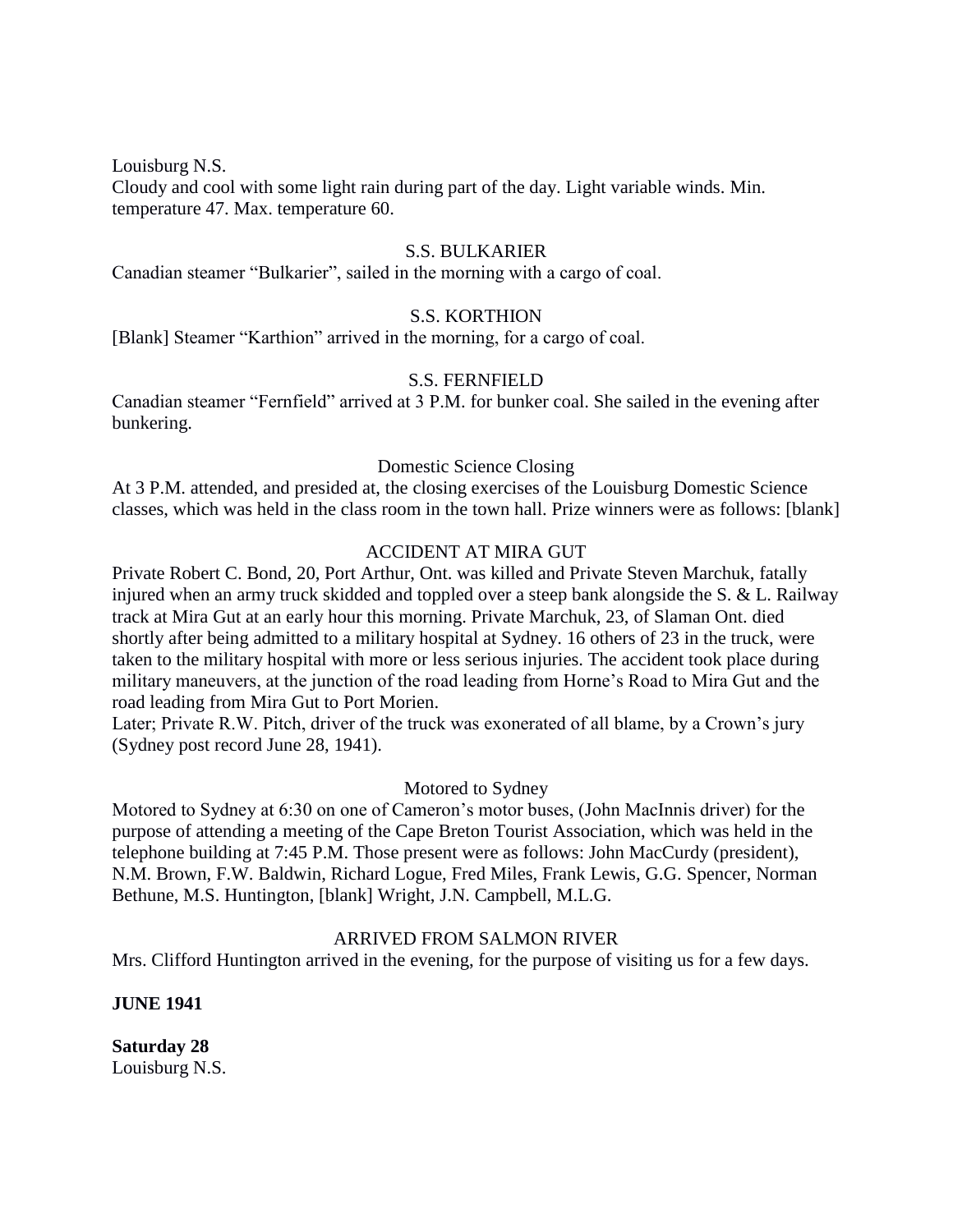Cloudy and cool with moderate easterly wind. Heavy rain during the night with thunder and lightning. Min. temperature 47. Max. temperature 60.

# S.S. KORTHION

Greek steamer "Korthion" sailed in the afternoon with a cargo of coal.

## S.S. LACARFOSS

Icelandic steamer "Lacarfoss" arrived at about 7:30 P.M. for bunker coal.

# S.S. WATUKA

Canadian steamer "Watuka", Capt Pope, arrived at about 9 P.M. for a cargo of coal.

### Council Meeting

At 7:30 P.M. attended, and presided at, a meeting of the Town Council. Administrated the oath of alliance and oath of office to Charles D. Dickson, who was recently elected to the Louisburg Council Board. Those present at tonight's meeting were: Councilor: Alex C. MacDonald, Alex. Smith, Cleveland Townsend, Enoch Townsend and Charles D. Dickson. Mayor: M.S. Huntington. Clerk: B.M. Spencer. Deputy Clerk: Daniel F. Nicholson. Police Officer: D.M. Johnston. Spectator: Ben. Hickman.

### **JUNE 1941**

#### **Sunday 29**

Louisburg N.S.

Heavy rain in the early morning. Cleared in the forenoon, wind shifting to northwest and to east in the evening. Moderately warm during the greater part of the day. Rainfall of last night and this morning, slightly more than one inch. Min. temperature 47. Max. temperature 74.

### S.S. EVELYN B

Canadian steamer "Evelyn B." Capt. Guy, sailed in the early morning with a cargo of coal.

#### Church Services

At 11 A.M., 3 P.M. and 7 P.M. Emeline, Marie (my sister) and I attended the anniversary services in the First United Church.

The three services were conducted by Rev. J.C. MacLennan of United Church Stellarton N.S. in the absence of Rev. Donald MacLeod, M.A., B.D. who today has services in the United Church at River John, Pictou County N.S.

#### **JUNE 1941**

### **Monday 30**

Louisburg N.S.

Clear and moderately warm with light to moderate southwest wind. Min. temperature 42. Max. temperature 65.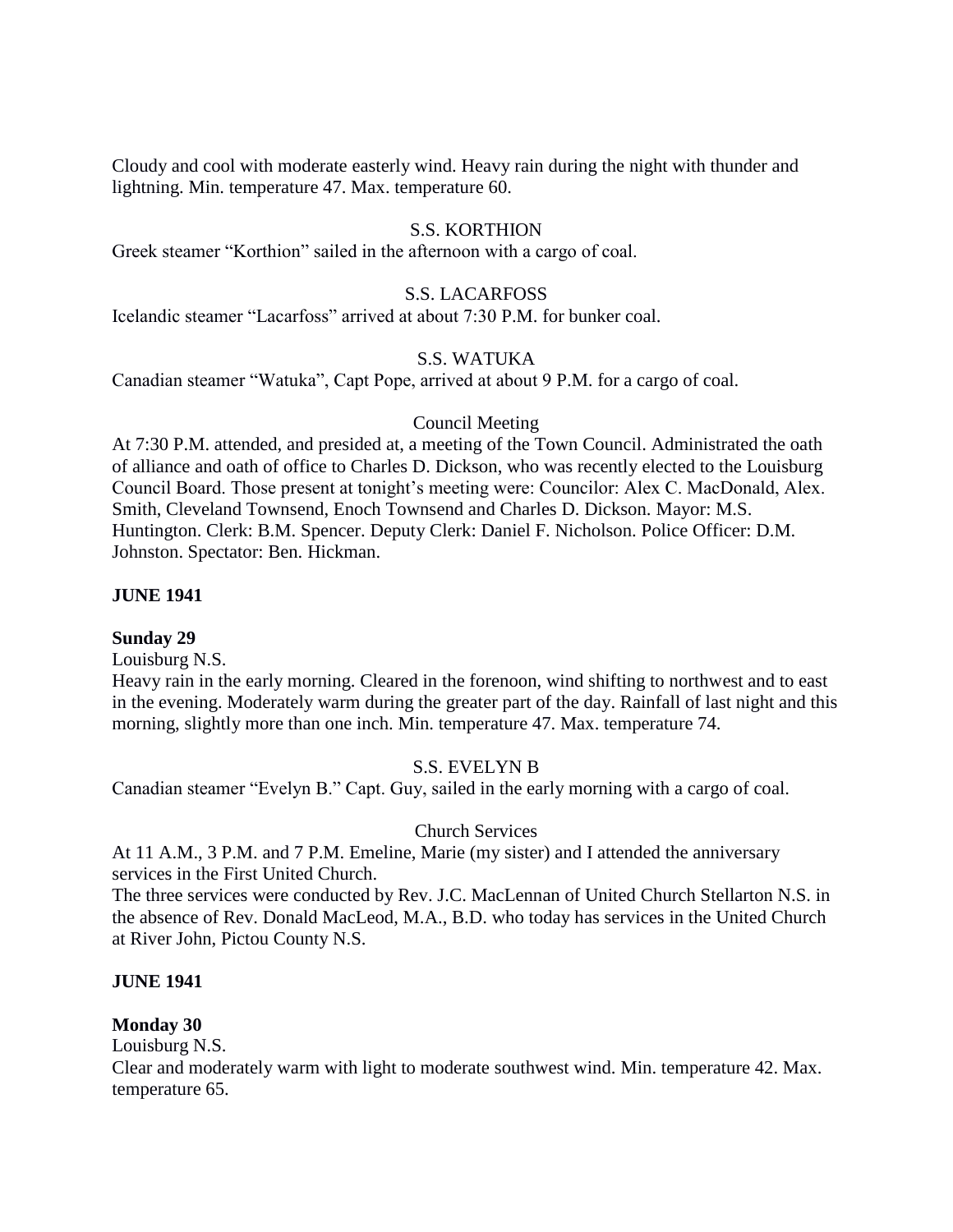### S.S. LACARFOSS

Icelandic steamer "Lacarfoss" sailed in the morning after bunkering

#### Motored to Sydney

Went to Sydney in the afternoon, leaving here at 1 P.M. on one of Cameron's Taxi Buses. Made several business calls at Sydney. Returning, left Sydney on the same conveyance at 4:30 P.M. Arranged for the purchase of a washing machine (Electric) from Thompson & Sutherland Ltd. Also paid Heber's hospital bill at the City Hospital, Sydney June 9 to 16, inclusive \$41.45.

### Committed to Supreme Court

Today at Glace Bay, Arthur Frost, former Sergeant of the Glace Bay Police Force, was committed, by magistrate, C. Roy MacDonald, to stand trial in the Supreme Court, on a charge of murdering Mr. and Mrs. Hayman Brody, on the night of June 17, 1941. The prosecution conducted by Malcolm Patterson, K.C. Crown Prosecutor, Sydney, assisted by E. MacKay Forbes, of Glace Bay. James W. Maddin K.C. of Sydney conducted the defense. 22 witnesses were examined. (Sydney post record July 1, 1941)

# **JULY 1941**

#### **Tuesday 1**

Louisburg N.S. Clear and cool with moderate southwest wind. Min. temperature 40. Max. temperature 65.

### S.S. GODAFOSS

Icelandic steamer "Godafoss" arrived at 3 P.M. for bunker coal.

## Left for Home

Mrs. Clifford Huntington, Salmon River, who has been our guest since last Friday, left on the 8:15 A.M. train enroute for home.

### **JULY 1941**

### **Wednesday 2**

Louisbourg N.S.

Cloudy and foggy in the morning and evening but clear and sunshiny during the greater part of the day, and moderately warm. Fog off the coast all day. Moderate southwest wind. Min. temperature 50, Max temperature 68.

Choir Practice

At 8 P.M. Emeline and I attended choir practice in the First United Church.

Death of Daniel Fleet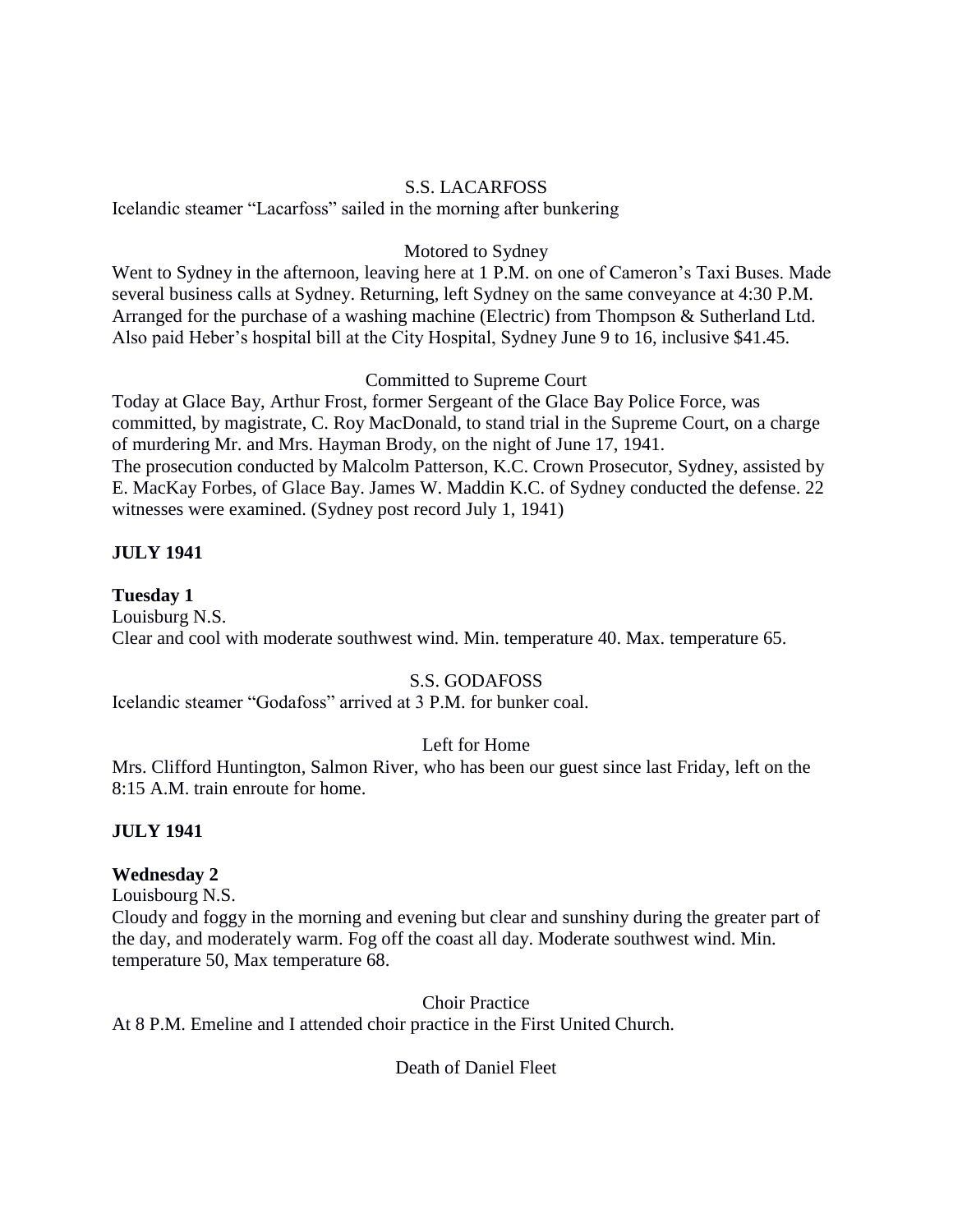At about 8:30 P.M., the death of Daniel Fleet occurred at his home after a lingering illness. Mr. Fleet, who was 61 years of age, came here from Lunenburg County in 1904, where he has resided ever since. He is survived by his wife and 4 sons, Douglas in Montreal, Ivan, Lloyd and Murray now employed at Sydney, with their homes at Louisbourg. Mr. Fleet served on the Council Board of the Town of Louisbourg from February 7, 1928 until February 4, 1930.

#### Electric Washing Machine

Delivered today from Thompson & Sutherland Limited, Sydney, one Beatty Electric washing machine, for which we paid cash \$134.50.

#### S.S. GODAFOSS

Icelandic Steamer "Godafoss". After, bunkering, sailed during the night.

### **JULY 1941**

#### **Saturday 3**

Louisburg N.S. Clear and moderately warm with fresh northwesterly winds. Min. temperature 48, Max. temperature 71.

#### S.S. FARIDA

Panamanian steamer "Farida" arrived in the morning for a cargo of coal.

## PROCLAMATION

As prearranged by Brigadier E.C. Connally, Officer Commanding Military District, Halifax, N.S., an armed military party consisting of Major Nairn and 6 other ranks arrived at the Town Hall at 2:45 P.M. on board a Bren Gun Carrier and a motorcade and delivered to me a proclamation by J.L. Ralston, Minister of National Defense, Ottawa Canada, entitled "A Call to Arms". I received the Proclamation from Major Nairn, on the steps of the Town Hall, after which I invited the entire party, including about 50 of our citizens who had assembled, into the Town office where I read the Proclamation in their presence.

The Proclamation reads as follows:

"Whereas Liberty is threatened throughout the world by the forces of tyranny, and whereas Canada of her own free will is pledged to fight for freedom by the side of Britain, and whereas the security and the welfare of every man, woman, child in Canada and of free peoples everywhere depend upon victory, and whereas victory cannot be assured without the help of every loyal citizen of this Dominion, now be it known that there is urgent need for stout-hearted able-bodied men to volunteer for Active Service in the Canadian Army. Wherefore Canada sends out a call to arms and charges all true Canadians to heed and to help."

"Given at National Defense Headquarters, Ottawa this first day of July in the year of our Lord one thousand nine hundred and forty-one and in the seventy-fifth year of Confederation."

> J.L. Ralston Minister of National Defense GOD SAVE THE KING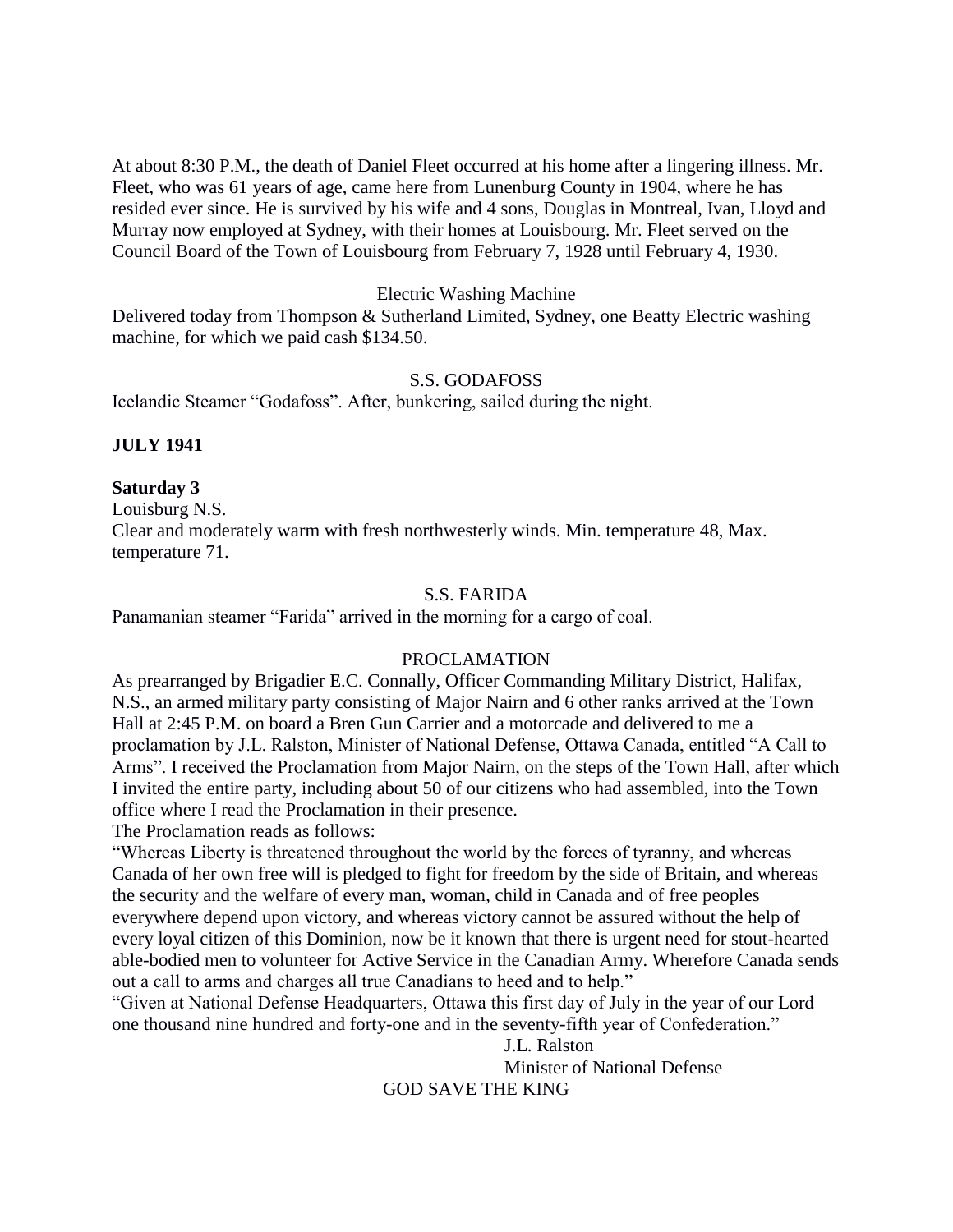(copy) (size of poster 20 x 28 inches)

# **JULY 1941**

### **Saturday 4**

Louisburg N.S. Clear and warm with fresh to moderate northwest to west winds, shifting to easterly in the late afternoon. Min. temperature 47, Max. temperature 75.

# S.S. FARIDA

Panamanian Steamer "Farida" sailed in the morning with a cargo of coal.

### S.S. WATUKA

Canadian Steamer "Watuka", Captain Pope, arrived at 10:30 A.M. for a cargo of coal.

# S.S. OLGA

United States Steamer "Olga" arrived at about 4 P.M. After bunkering she sailed at about 7 P.M.

Church Service

At 7:30 P.M. Emeline and I attended the Preparatory Service in the First United Church, Rev. Thomas Nelson Mitchell, B.A., of East River St. Mary's Pictou Co. N.S. was the preacher. Rev. Donald MacLeod, M.A. B.D., the regular pastor, was present but did not take any part in the service, other than to introduce Mr. Mitchell and make the announcements.

### **JULY 1941**

### **Saturday 5**

Louisburg N.S.

Clear and warm with light variable winds, mostly southwest. Min. temperature [blank], Max. temperature 72.

### S.S. WATUKA

Canadian Steamer "Watuka", Captain Pope, sailed in the morning with a cargo of coal.

### S.S. FERNFIELD

Steamer "Fernfield" arrived, bunkered and sailed.

### S.S. BLINK

Norwegian Steamer "Blink" arrived in the morning for a cargo of coal.

### Funeral

At 2 P.M. attended the funeral of the late Daniel Fleet, which took place from his late residence on Marrin St. Services at the house, First United Church and grave were conducted by Rev.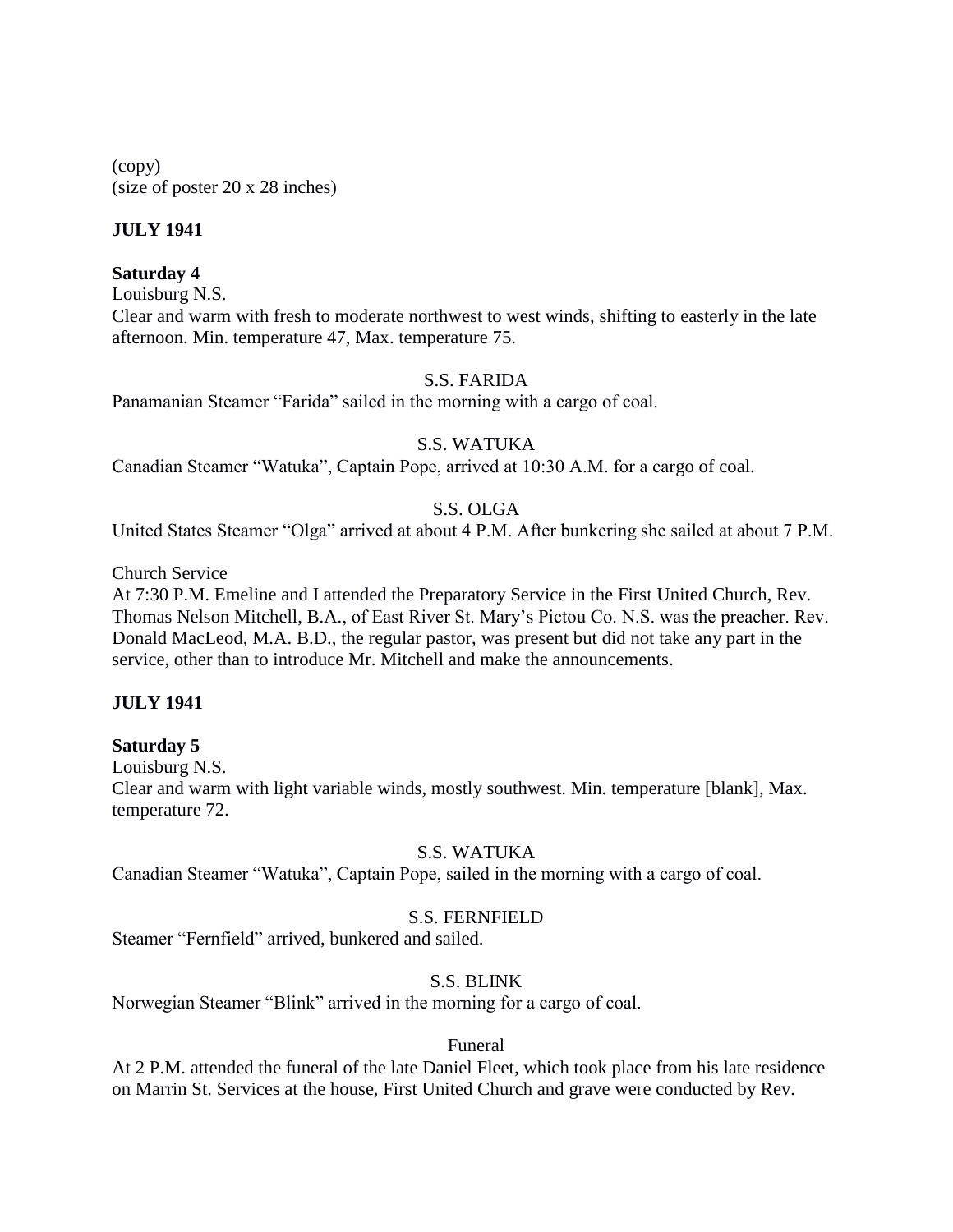Donald MacLeod, M.A., B.D. Members of the Orange Order attended in a body and read their burial ritual at the grave.

# **JULY 1941**

## **Saturday 6**

Louisburg N.S.

Clear and moderately warm with fresh to moderate southwest wind. Min temperature 49, Max. temperature 70.

### S.S. REGENT

Latvian Steamer "Regent" arrived at about 6 P.M. for bunker coal.

# Church Services

At 11 A.M. and 7 P.M. Emeline and I attended services in the First United Church where Rev. Donald MacLeod, M.A., B.D., was the preacher.

# Congregational Meeting

Immediately following the evening service, a meeting of the (sic) a meeting was held in the church, for the purpose of discussing the question of obtaining a pastor for the First United Church congregation to fill the place of the present Rev. Donald MacLeod, M.A., B.D., who is leaving shortly for Toronto. At this meeting, with Rev. Donald presiding and M.S. Huntington acting as secretary, it was unanimously decided to authorize the official Board of the congregation to extend a call to Rev. Thomas N. Mitchell B.A. of East River, St. Mary's Pictou County.

# Meeting of Official Board

Immediately after the congregational meeting adjourned, a meeting of the Official Board was held, with A.W. Stacey as Chairman, and Arthur M. Townsend secretary. On motions from this meeting Rev. Donald MacLeod was authorized to prepare the call, have it signed by the proper persons, and forwarded to Rev. Thomas Mitchell, B.A.

### **JULY 1941**

### **Saturday 7**

Louisburg N.S.

Clear and moderately warm with fresh southeast wind. Cloudy in the late afternoon and evening. Rain began to fall at about 10:30 P.M. Min. temperature 52, Max. temperature 69.

# S.S. KORTHION

Greek Steamer "Korthion" arrived at about 1 P.M. Anchored in the stream, later docking at the Government Wharf to undergo repairs.

# S.S. WATUKA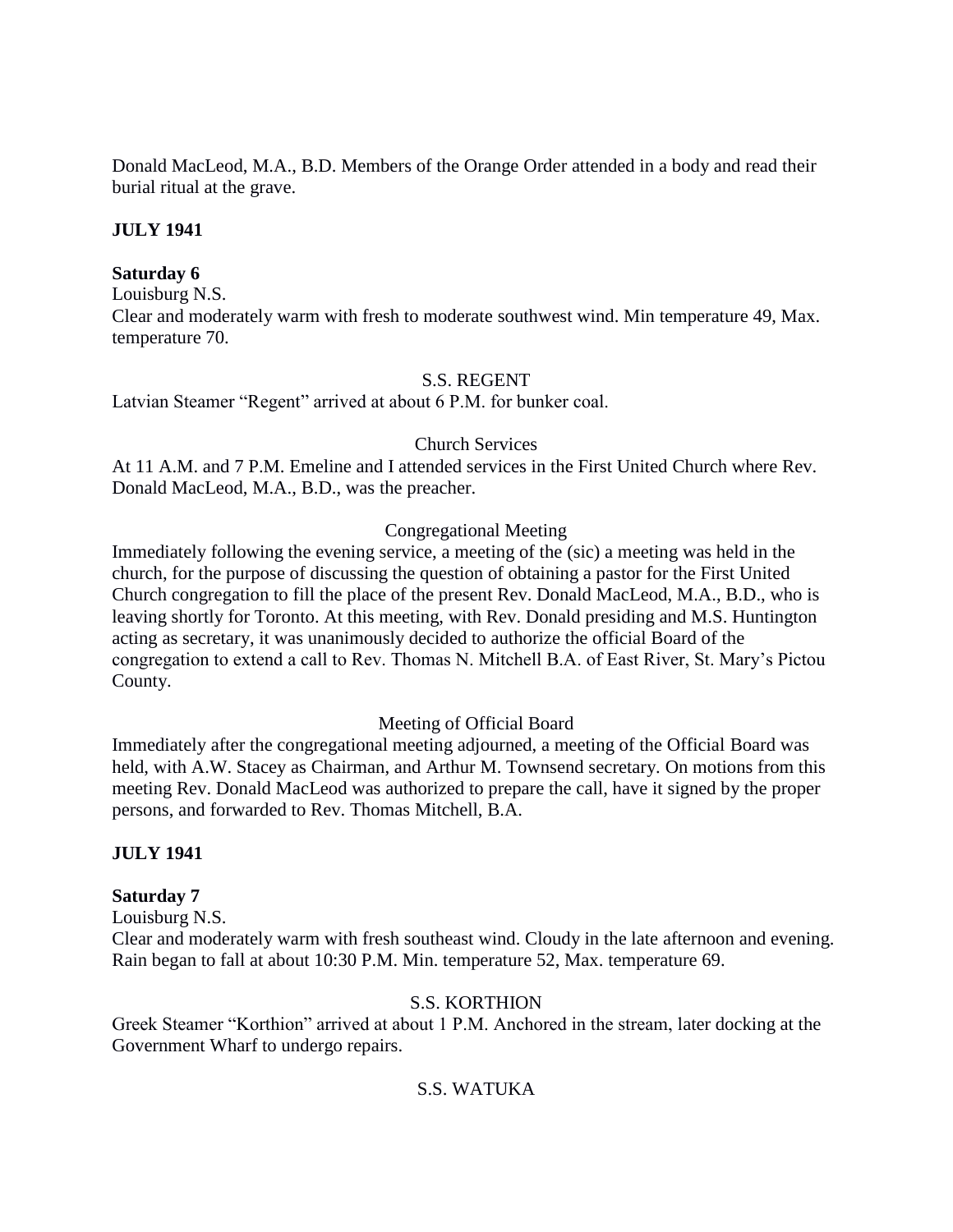Canadian Steamer "Watuka", Captain Pope, arrived at about 2:30 P.M. for a cargo of coal.

# S.S. REGENT

Latvian Steamer "Regent" after bunkering, sailed during the forenoon.

## Meeting of Women's Institute

At 8 P.M. I addressed a meeting of the Women's Institute in the Red Cross room in the Town hall on the question of supplying woolen comforts, such as socks, mittens, sweaters, and helmets, etc. for the crew of the H.M.C.S. Louisbourg, which is shortly to go into commission.

# **JULY 1941**

### **Saturday 8**

Louisburg N.S.

Cloudy and showery with moderate southwest wind. Rainfall of last night and today about ¼ inch. Min temperatue 53, Max. temperature 66.

### **JULY 1941**

### **Saturday 9**

Louisburg N.S.

Cloudy, foggy and showery with moderate southwest wind. Min temperatue 55, Max. temperature 64.

### S.S. WATUKA

Canadian Steamer "Watuka", Captain Pope, sailed in the morning with a cargo of coal.

### S.S. EDDA

Icelandic Steamer "Edda" arrived in the morning. After bunkering she sailed in the afternoon.

### **JULY 1941**

### **Saturday 10**

Louisburg N.S.

Cloudy, foggy and cool with moderate to fresh southwest wind. Partly clear for a short time at about noon. Min. temperature 50, Max. temperature 67.

### Motored to Sydney

Motored to Sydney at 8 A.M. on board one of Cameron's Taxi Buses (John MacInnis driver). On the invitation of the Sydney branch of the Canadian Legion, attended the opening session of the Provincial Command Canadain Legion Convention, which met in the Lyceum Theatre at 10 A.M., with Eric Dexter of Truro, N.S., presiding. An address of welcome to the delegates was delivered by Mayor George B. Slaven of Sydney.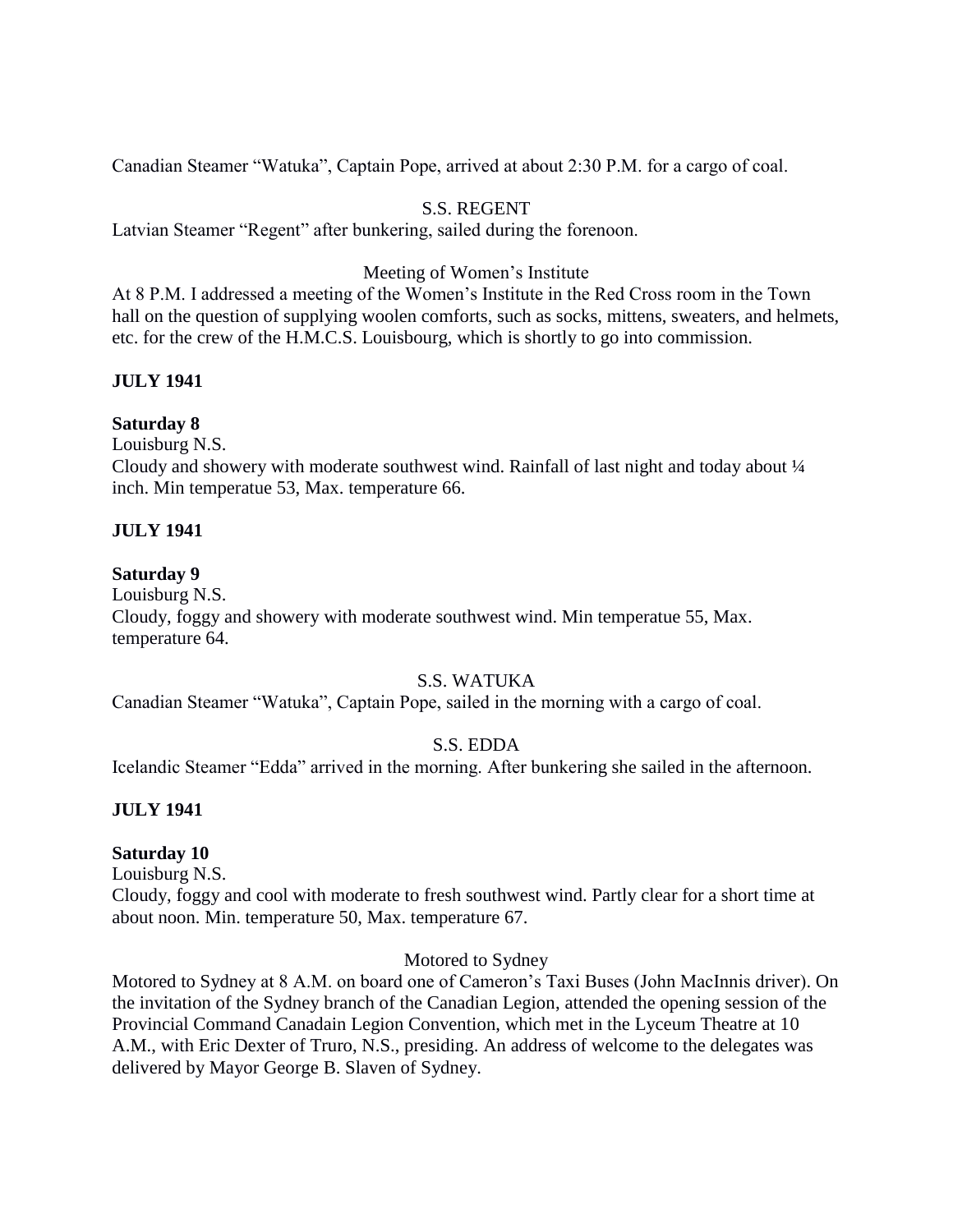After making a number of business calls in the afternoon, I left Sydney on the same conveyance, at 4:20 P.M. enroute for Louisbourg, where I arrived, about 45 minutes later.

# S.S. FARIDA

Panamanian Steamer "Farida" arrived at about 7 P.M. for a cargo of coal.

#### **JULY 1941**

#### **Saturday11**

Louisburg N.S.

Clear and cool with fresh southwest wind. Some fog in sight of the coast. Min. temperature [blank], Max. temperature 69.

#### S.S. BLINK

Norwegian Steamer "Blink" sailed in the morning with a cargo of coal.

### S.S. KORTHION

Greek Steamer "Korthion" sailed at about 9 A.M. with a cargo of coal.

#### Visited Louisbourg Historical National Park

Shortly after 2 P.M. motored to the Louisbourg National and Historic Park (Duncan MacKay driver) where I was scheduled to meet the delegates of the Canadian Legion, who met in Convention at Sydney yesterday. The delegates failed to arrive, but at about 4:30 P.M. a bus containing about 20 members of the Women's Auxiliary of the Canadian Legion arrived at the Park. I met the party, gave a talk on Old Louisbourg, and showed them points of interest, before returning home, at about 5:45 P.M.

#### **JULY 1941**

#### **Saturday 12**

Louisburg N.S.

Clear and cool with moderate southwest wind. Some fog off the coast. Min. temperature 49. Max. temperature 69.

#### S.S. FARIDA

Panamanian steamer "Farida" sailed last night or early this morning with a cargo of coal

## S.S. WATUKA

Canadian steamer "Watuka", Captain Pope, arrived at 10 A.M. After loading a cargo of coal, she sailed during the early part of the night.

#### S.S. MONTCALM

Canadian Government steamer "Montcalm" arrived in the late afternoon and docked at the freight wharf.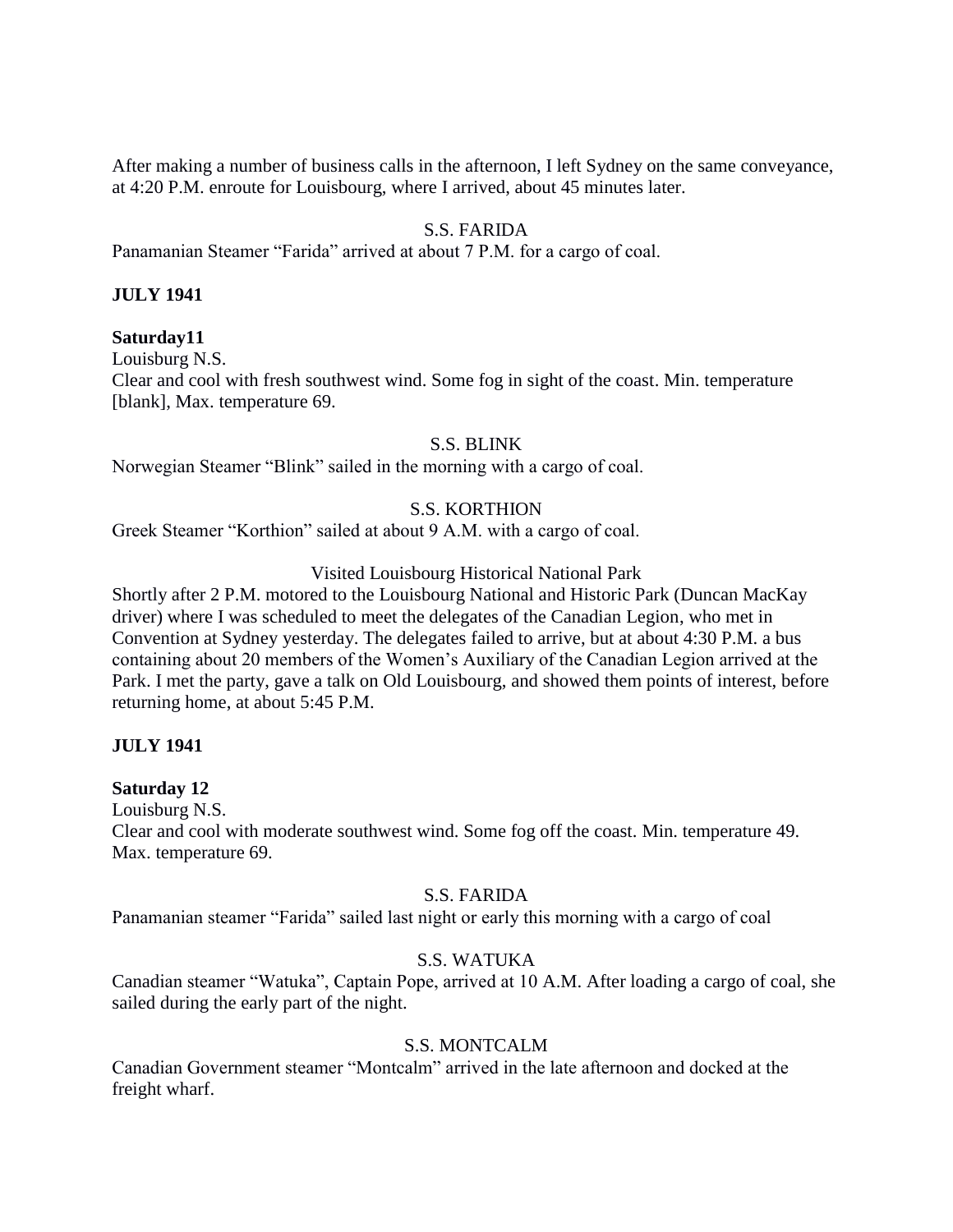### **JULY 1941**

#### **Sunday 13**

Louisburg N.S.

Cloudy and foggy. Heavy rain in the early morning and a few showers during the day. Thick fog during the night. Min. temperature 55. Max. temperature 69.

### S.S. MONTCALM

Canadian steamer "Montcalm", sailed last night or early this morning.

#### S.S. KATLA

Icelandic steamer "Katla", arrived in the evening for bunker coal.

#### S.S. BIAFRA

Elder-Dempster Line steamer "Biafra" was towed into Louisburg harbour at about 10 P.M. by the tugs "Cruizer" and "Foundation Franklin" where she grounded on the Battery shoal. The "Biafra" was in collision with another steamer about 60 miles east of Scatari Island, on Saturday night, July 12, and seriously damaged. When she was picked up by the Foundation Franklin, which was on her way from Newfoundland she was in a sinking condition. The Franklin was later joined by the Cruizer and the three headed for Louisburg. This afternoon, thinking the Biafra to be going down, the crew abandoned her and were taken on board the Cruizer, but later returned to the ship. When she arrived her fires were out and about 16 feet of water in the engine room. (See page July 17).

Church Services Farewell Sermon

Attended services in the First United Church at 11 A.M. and 7 P.M. where Rev. Donald MacLeod, M.A., B.D., was the preacher. Emeline accompanied me to the evening service. Mr. MacLeod preached his farewell sermon at 7 P.M. He has been pastor of the First United Church Louisburg since July 2, 1939.

He leaves here in a few days for Toronto, to take up his new duties, in Bloor St. United Church in that city. At the close of the evening service, A.W. Stacey, on behalf of the congregation, read an address and presented Mr. MacLeod with a purse containing \$95.40.

Immediately before choir practice, and in the presence of the choir, at about 12:15 P.M. today, on behalf of the choir, I read an address to Mr. MacLeod, and presented him with a signet ring, as a token of appreciation of his services.

#### **JULY 1941**

#### **Monday 14**

Louisburg N.S.

Cloudy with heavy rain in the early morning. Mostly clear during the afternoon and evening. Light southwest wind. Min. temperature 49. Max. temperature 70. Rainfall of yesterday and last night about 1 inch.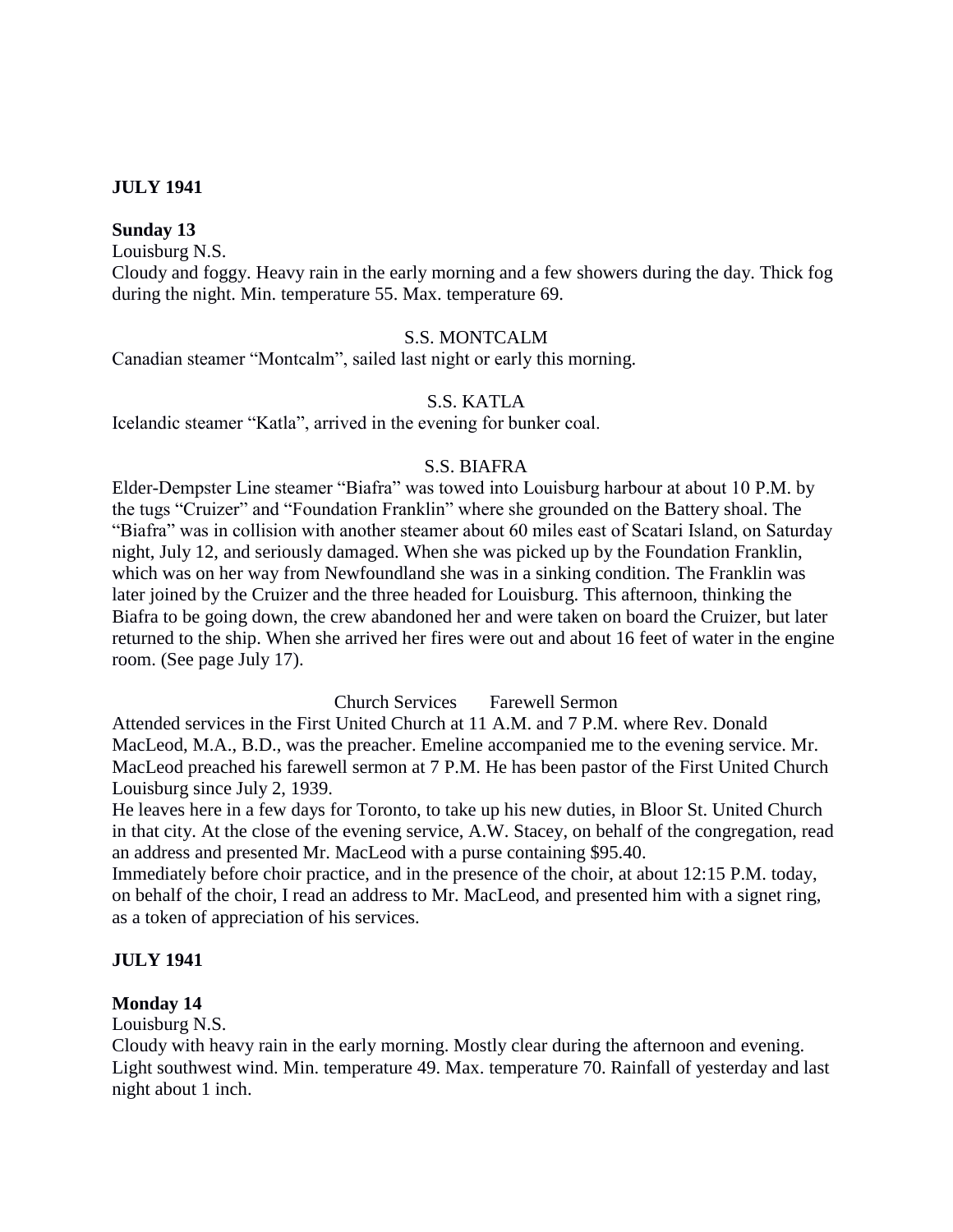#### S.S.GODAFOSS

Icelandic steamer "Godafoss" arrived at about 12:30 P.M. for bunker coal.

#### Meeting of Community Club

At 8 P.M. attended, and presided at a meeting of the Louisburg Community Club, in the Red Cross room in the Town Hall. Meeting was called for the purpose of electing officers and discussing plans for future war work, particularly in regard to the supplying Western comforts such as socks, mittens and sweaters etc. for H.M.C.S. Louisburg which I understand is being commissioned during next month. I retired from the presidency of the club and Mrs. A.W. Cameron was elected in my place. Other officers elected were: Vice-President Mrs. William MacKinnon, Secretary: Mrs. Fred Kyle, Treasurer: Mrs. William Stewart, (re-elected). The executive consists of the four officers and Mrs. Fred Connington, Mrs. Hugh Lynk and [blank]. Seven in all.

Those present at the meeting were: Mrs. A.A. Martell, Mrs. George Lewis, Mrs. Alex. MacPhail, Mrs. A.W. Cameron, Mrs. Fred Kyte, Mrs. William Stewart, Mrs. Stephen Murphy, Mrs. William MacKinnon, Mrs. D.M. Johnston, Mrs. Hugh Lynk, Mrs. Fred Connington, Mrs. D.M. Johnston and M.S. Huntington

### **JULY 1941**

### **Tuesday 15**

Louisburg N.S.

Clear and moderately warm with moderate southwest wind. Min. temperature 44. Max. temperature 70.

### SS. LJUBICA MATVOKIC

Yugoslavian steamer "Ljubica Matvokic" arrived at about 7 P.M.

#### S.S. KATLA

Icelandic steamer "Katla" sailed at about 6 A.M.

#### S.S. GODAFOSS

Icelandic steamer "Godafoss" sailed at about 7 A.M.

#### Meeting of Board of Trade

At 8 P.M. attended a public meeting, under the auspices of the Louisburg Board of Trade, in the Town Hall with the president, William Stewart, presiding. Meeting was called for the purpose of discussing the question of a dry dock and ship repair plant for the Port of Louisburg. Those who addressed the meeting were: A.A. Martell and Mayor M.S. Huntington, Louisburg, Dr. M.E. McGarry, M.P. for Inverness and Cape Breton West Margaree, Hon. Harold Connelly, Provincial Minister of Industries, Halifax N.S., Robert MacAulay, Glace Bay and Dr. Freeman O'Neil of Sydney. Also W.N. MacDonald of Sydney.

#### **JULY 1941**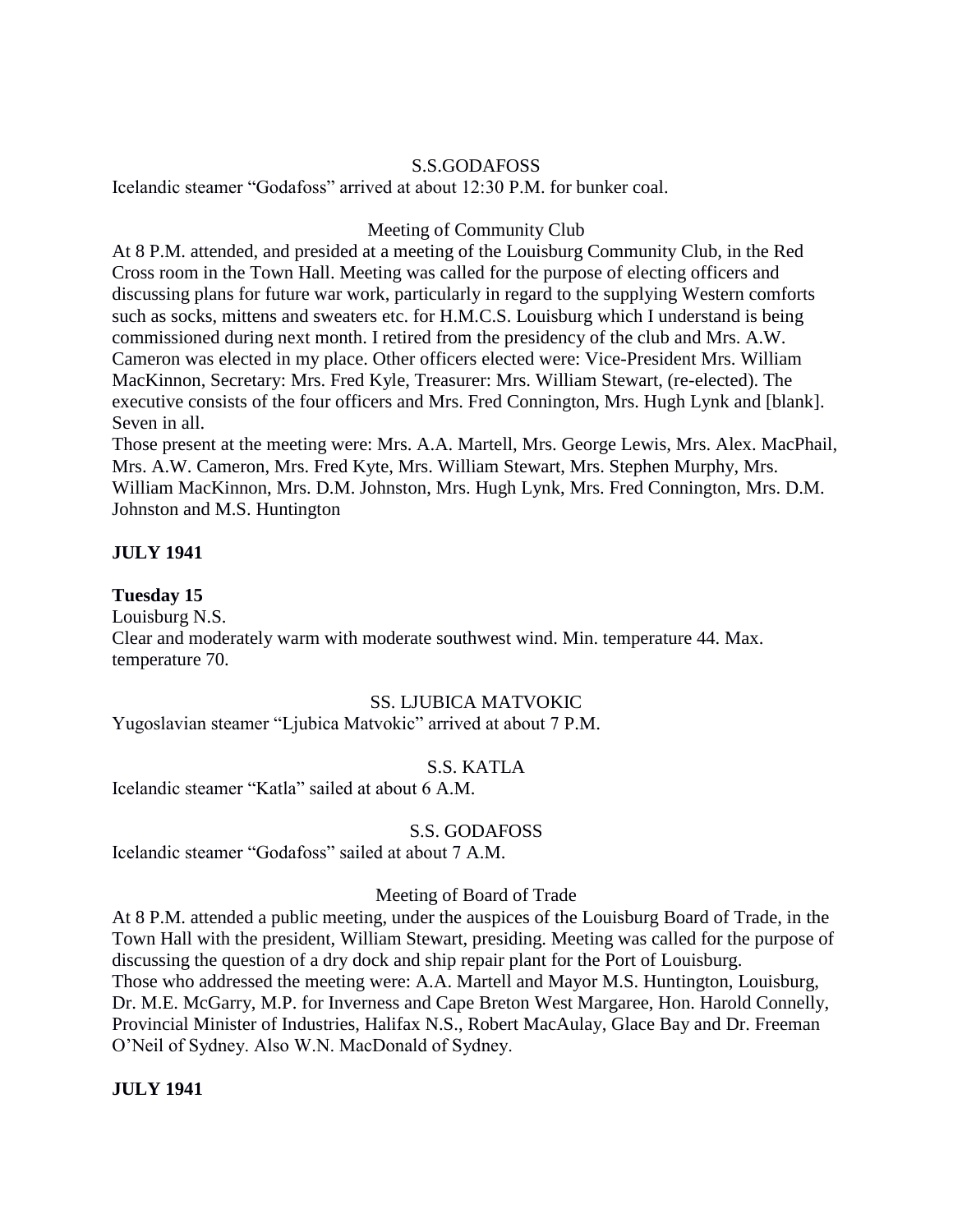#### **Wednesday 16**

Louisburg N.S. Clear in the morning, becoming cloudy and foggy, before noon. Misty during the evening. Moderate easterly wind. Min. temperature 46. Max. temperature 67.

#### Motored to Mainadieu

Motored to Mainadieu at about 1 P.M. with A.A. Martell Louisburg and Gordon Townsend Montreal (formerly of Louisburg). At Mainadieu attended annual boat racing programme, which took place off the Government wharf. Had Lobster supper in Parish Hall at 5 P.M. with Mr. Martell and Mr. Townsend. Left for home about 5:30 P.M.

#### Choir Practice

At 8 P.M. Emeline and I attended choir practice in First United Church.

## DREDGE ARRIVES

Public works Department Dredge no 5, Captain MacDonald, enroute to Sydney, arrived here at about 5 P.M. and docked at the freight wharf. The Dredge which is 140 feet long and 40 feet wide, is in tow of Tugs "Canso" and "Foremost 43".

#### LEAVES FOR TORONTO

Rev. Donald MacLeod, M.A., B.D., who has been pastor of the First United Church, Louisburg, since July 1939, left this afternoon by automobile for Toronto Ont. where he takes up his duties as assistant pastor of Bloor Street United Church, Toronto, on or about the first of next month.

### **JULY 1941**

### **Thursday 17**

Louisburg N.S. Moderately warm and mostly clear in town, but foggy along the coast. Min. temperature 54. Max. temperature 70

#### S.S. SELFOSS

Icelandic steamer "Selfoss" arrived at about 10 A.M. After bunkering she sailed at about 3:45 P.M.

#### S.S. "BIAFRA" FLOATED

British steamer "Biafra" which grounded on the Battery shoal in Louisburg harbour, on last Sunday night, July 13, was successfully floated at 4:43 P.M. today, by the tugs "CRUIZER", Captain Gilfoil, and FOUNDATION FRANKLIN, Captain Brushette, and anchored about 200 yards east of the freight wharf. The tugs have been trying to float her at high tides, ever since their first attempt on last Monday, without success, until today, when they began pulling at about 1:30 P.M. and kept a steady strain on her until she slid off the shoal at 4:43 P.M. The "Biafra" is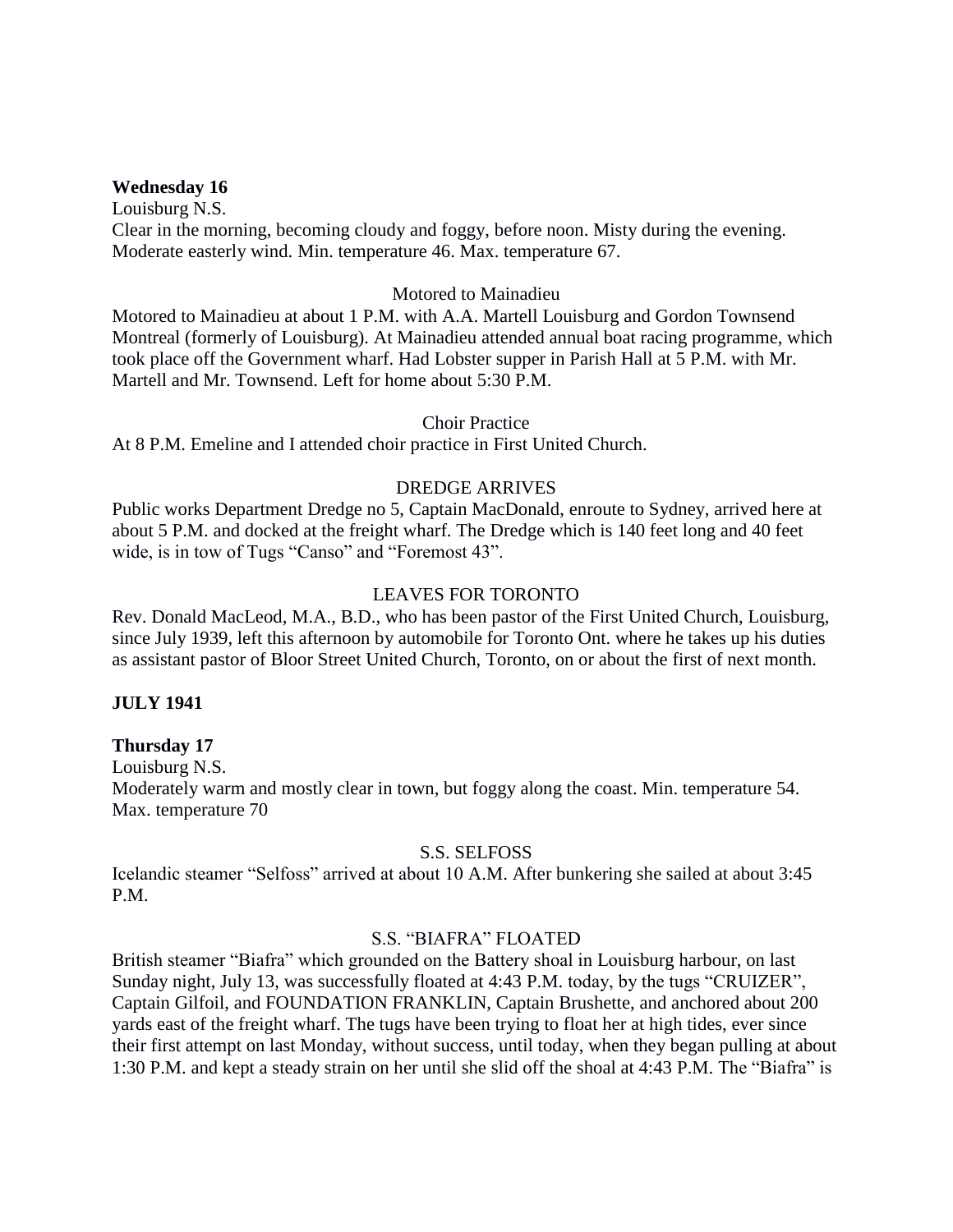of 3298 tons net register and is commanded by Captain Holt. In the collision she was struck amidships on the Port side, and carries a huge scar as a result.

## **JULY 1941**

## **Friday 18**

Louisburg N.S.

Clear and warm with fresh northwest to west winds. Min. temperature 57. Max. temperature 82. Warmest day this season.

### DREDGE NO. 5 SAILS

Public works Department Dredge, no. 5, sailed at about 5 A.M. enroute to Sydney, in tow of tugs "CANSO" and "FOREMOST 43". Captain MacDonald is in command of the dredge.

### S.S. LJUBICA MATVOKIC

Yugoslavian steamer "Ljubica Matvokic", sailed at noon with a cargo of coal.

# S.S. CRUIZER

British Empire Steel and Coal Company's tug "Cruizer" Capt. Gilfoil, which has been here since last Sunday night sailed for Sydney at about 5 A.M.

### Motored to Sydney A.R.P. MEETING

Left here at 1 P.M. on one of Cameron's Taxi Buses, enroute to Sydney. At 1:50 P.M. attended a luncheon meeting in the "Diana Sweets" restaurant which was presided over by County warden R.A. MacKinnon. Meeting was addressed by Dr. F.R. Davis, Minister of Health for the Province of Nova Scotia and J.B. Hayes, both of Halifax, regarding Air Raid Precaution in the Province, and particularly the industrial centers of the County of Cape Breton. Among those present were: Dr. Buckwith, Sydney, James MacDonald, City Clerk, Sydney, M.R. Chappell, Sydney, Alderman D.J. MacLean, Sydney, J.T. Nicholson and William Cuzner, Sydney Mines, Councilors: Airey MacMillan, North Sydney, Mr. Bert, Reserve Mines. Meeting adjourned at 4 P.M. Left for home by bus at 4:30 P.M.

### **JULY 1941**

### **Saturday 19**

Louisburg N.S. Cloudy with considerable fog, moderate southwest wind. Min. temperature [blank]. Max. temperature [blank].

## S.S. WATUKA

Canadian steamer "Watuka", Captain Pope, arrived in the morning for a cargo of coal.

# S.S. FIDELIO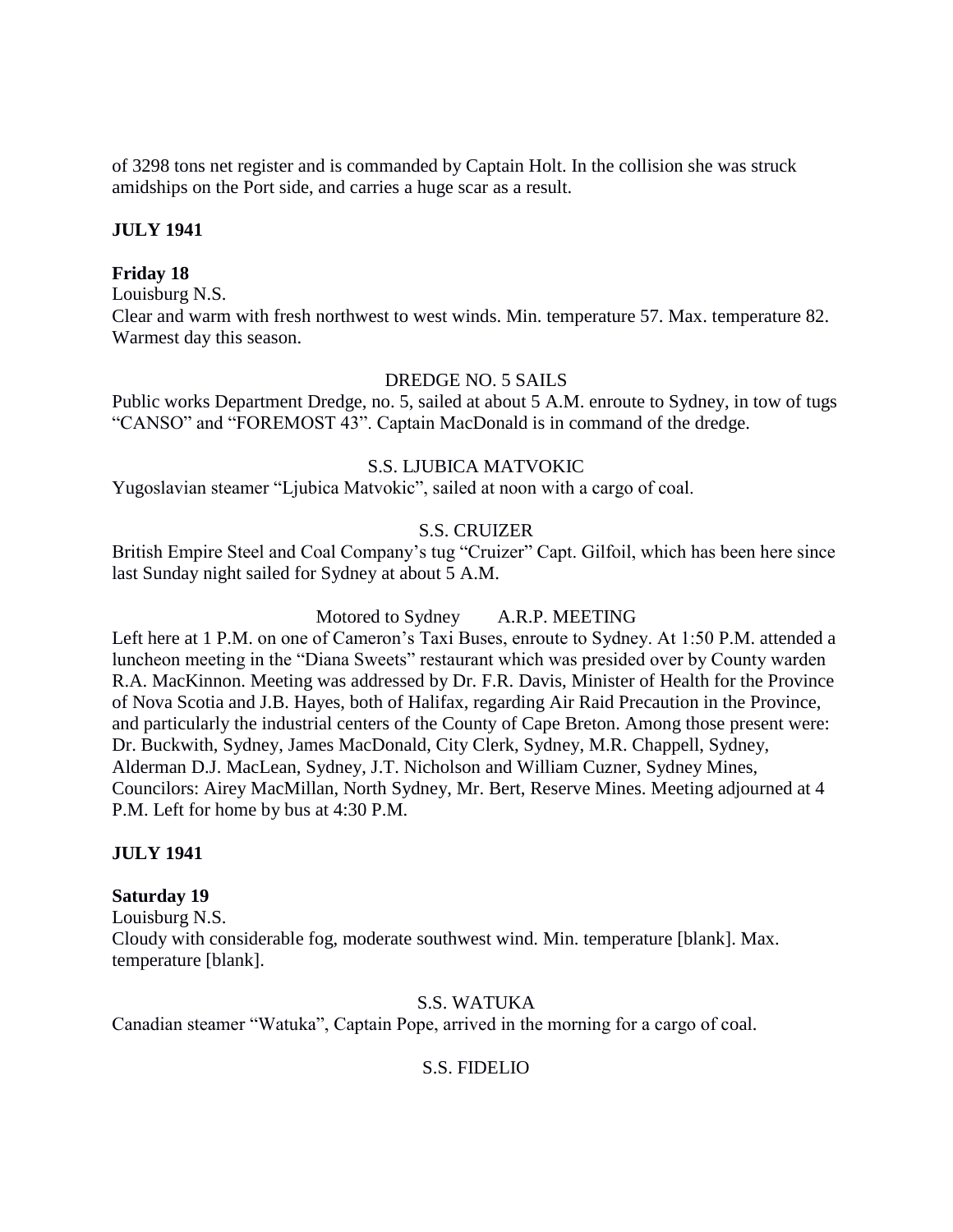Norwegian steamer FIDELIO, Captain Pederson, arrived at about 2:30 P.M. and anchored in the southwest end of the harbour in a badly damaged condition.

The "Fidelio" enroute to Sydney, in dense fog, ran against Big Lorraine Head, about two miles east of the entrance to Louisburg harbour, and badly damaged her bow. The ship backed off and anchored until she was boarded by a Louisburg pilot (Fraser Wilcox) and brought to Louisburg.

### S.S. WATUKA

Canadian steamer "Watuka" went alongside the British steamer "Biafra", anchored in the east end of the harbour, for the purpose of taking on board about 400 tons of bunker coal, from the damaged ship, in order to lighten her. The "Biafra" arrived here in a sinking condition, on Sunday, the  $13<sup>th</sup>$  of this month.

#### **JULY 1941**

#### **Sunday 20**

Louisburg N.S. Cloudy and very foggy, with a few light showers, moderate to fresh southwest wind. Min. temperature 59. Max. temperature 70.

## S.S. AUN

Norwegian steamer "Aun" arrived in the morning, for bunker coal.

#### Church Services

Emeline and I attended services at 11 A.M. and 7 P.M. in the First United Church, where Rev. Donald Morrison of Westminster Central United Church, Montreal, was the preacher. Mr. Morrison is here on a vacation and will occupy the pulpit again, on next Sunday before leaving for home the first of next week.

### Visitors from Sydney

Mr. & Mrs. Hedley Hopkins and child of 101 Rockdale Avenue, Sydney, arrived by bus at about 10:15 A.M. and spent the day with us. They left for home at 6:30 P.M. Mrs. Hopkins (my niece) accompanied us to church at 11 A.M.

#### **JULY 1941**

# **Monday 21**

Louisburg N.S. Clear and moderately warm with moderate southwest wind. Min. temperature 54. Max. temperature 74.

#### S.S. FERNFIELD

Newfoundland steamer "Fernfield" arrived in the morning. After bunkering she sailed at about 4 P.M. to an anchorage in the southwest end of the harbour.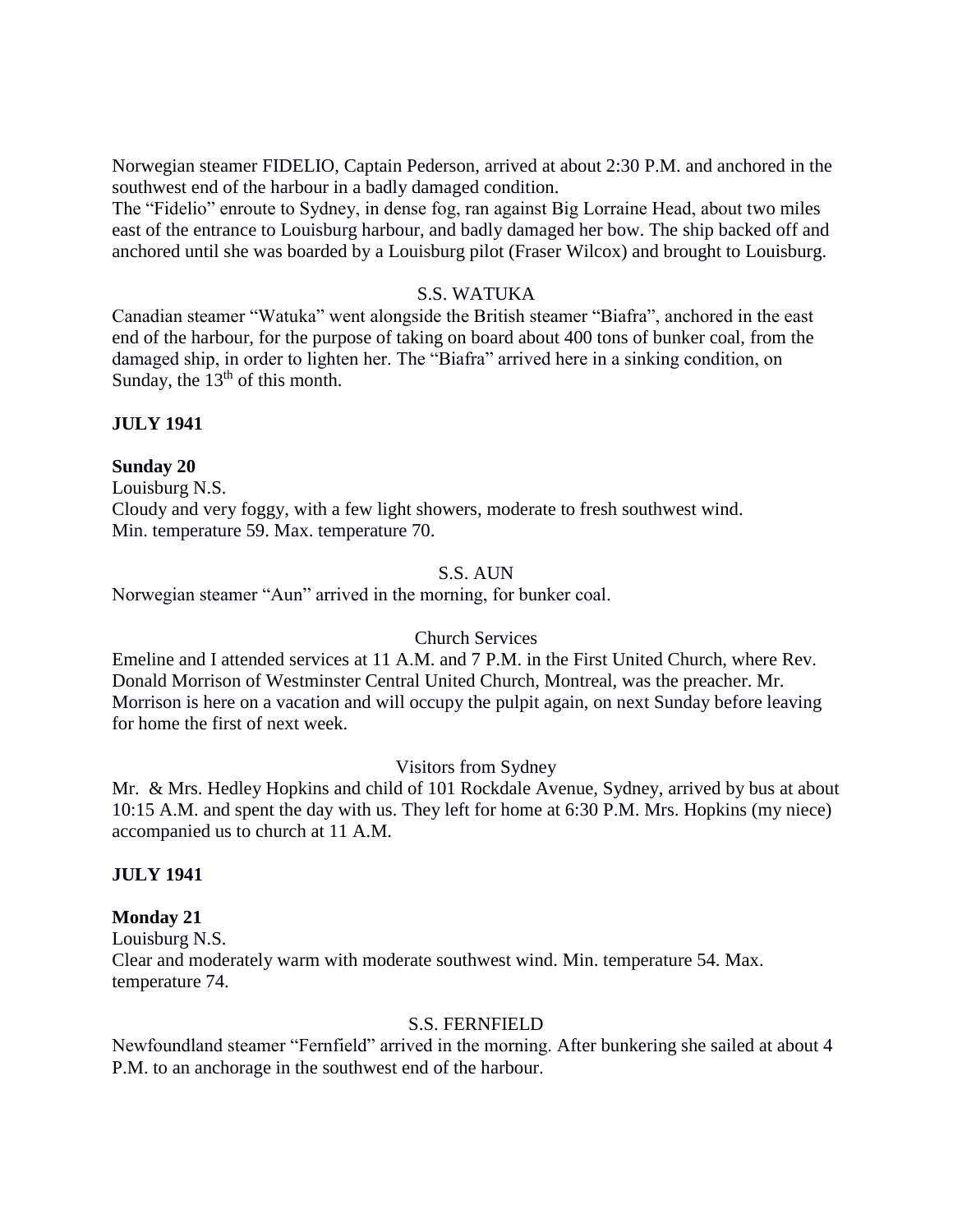#### S.S. DETTIFOSS

Icelandic steamer "Dettifoss", arrived in the morning, for bunker coal.

# S.S. LAGO

Norwegian steamer "Lago" arrived at about 9:30 A.M. for bunker coal and anchored in the southwest end of the harbour.

#### S.S. MOUNT PARNES

Greek steamer "Mount Parnes" arrived at about 1:30 P.M. and anchored in the southwest end of the harbour.

### S.S. FIDELIO

Norwegian steamer "Fidelio", Capt. Pederson, which arrived here on last Saturday, after striking on Big Lorraine Head, docked at the Government wharf, this morning for examination and temporary repairs. Her bow is badly damaged, both above and below the water line.

#### Visited Louisburg National Park

At about 10 A.M. I motored to the Canadian steamer "Watuka", Captain Pope, with Rev. Donald Morrison of Montreal and Mr. Gutman of Maryland U.S.A. At the park I showed them points of interest and gave them a talk on Old Louisburg, in the museum. Returned home at 1 P.M.

#### Birthday

Today is the 66 anniversary of my birth. Born July 21, 1875.

#### **JULY 1941**

#### **Tuesday 22**

Louisburg N.S. Clear and moderately warm with moderate southwest wind. Min. temperature 57. Max. temperature 70.

### S.S.AUN S.S. DETTIFOSS

Norwegian steamer "Aun" and Icelandic steamer "Dettifoss" finished bunkering last night and sailed early this morning.

### S.S. LAGO

Norwegian steamer "Lago" bunkered, and sailed at about noon.

### S.S. MOUNT PARNES

Greek steamer "Mount Parnes" which arrived here yesterday, at noon today, went alongside the disabled British steamer "Biafra", which is anchored in the eastern end of the harbour, for the purpose of taking on board part of the cargo of the disabled ship.

### S.S. LADY LAURIER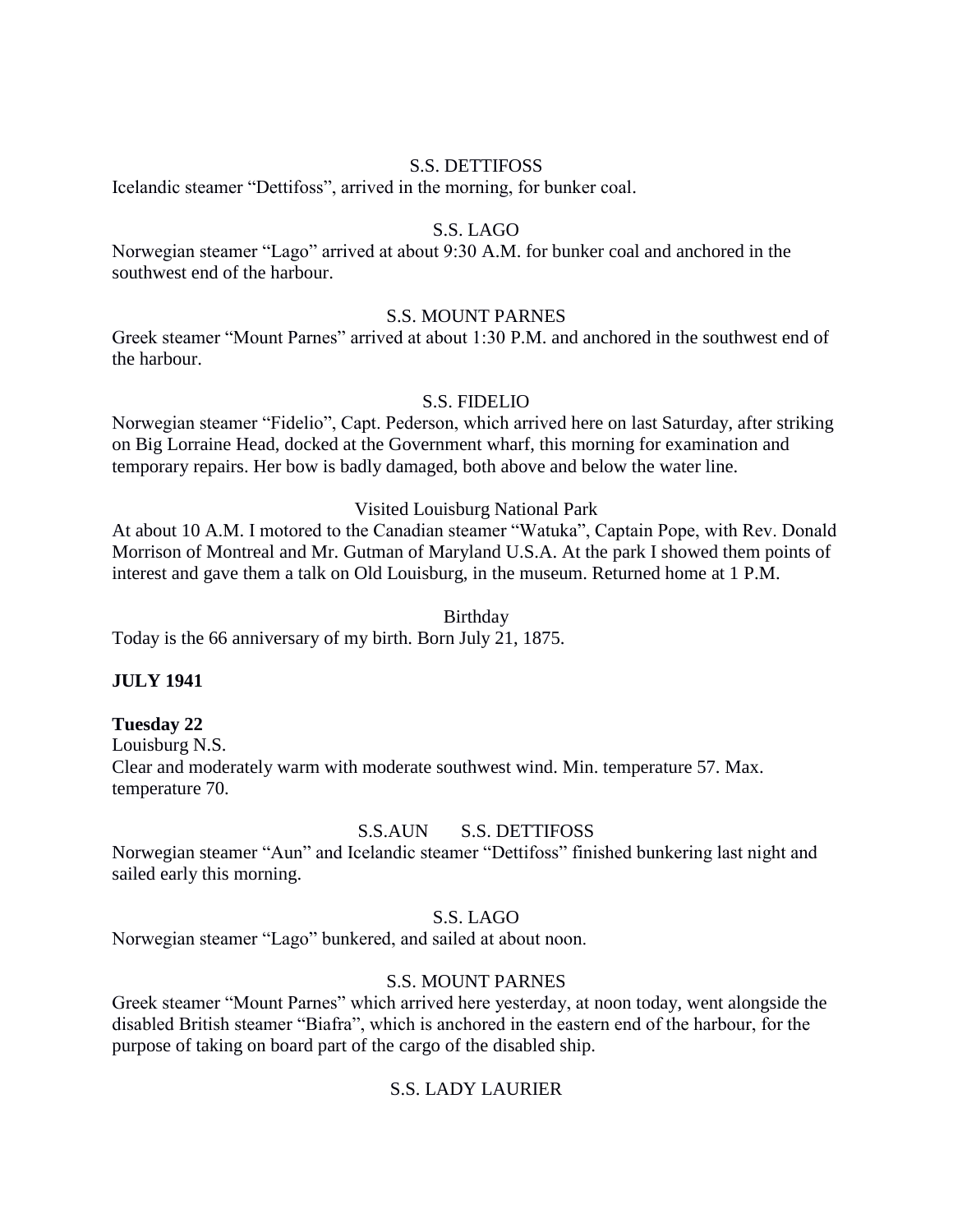Canadian Government steamer "Lady Laurier", arrived in the afternoon and docked at the coal pier.

## FIRST SWORDFISH

The first swordfish to be landed here, this season, was brought in this afternoon by Lowell Gorham. The fish was caught in the vicinity of White Head, Guysborough Co., according to report, and was purchased by Lewis & Company. Weight about 200 lbs.

# **JULY 1941**

# **WEDNESDAY 23**

LOUISBURG N.S.

Clear and moderately warm with moderate to fresh southwest wind. Min. temperature 52. Max. temperature 70.

# S.S. LADY LAURIER

Canadian Government steamer "Lady Laurier" sailed during the forenoon.

# Sent to Hospital

Two lady tourists were taken to the City Hospital, Sydney, today, as a result of an automobile accident which took place yesterday on the Sydney and Louisburg highway, about ½ mile north of the railway crossing. A third member of the party, Gertrude Sonith, was unhurt. Aura L. Burchard and Louise Burchard, who are said to have not been seriously injured, were taken to the hospital in an ambulance.

Freeman O'Neil M.D. was the doctor in attendance.

The Burchard sisters were from New York City and Schenectady New York, respectively, while the address of Gertrude Sonith was given as Paughkee, New York. The car in which they were driving was ditched while being driven too fast on a gravel road. They were guests of the "Dundonald Inn" since the accident.

### Michael Lerner party arrives

The advance guard of the Michael Lerner, New York sportsmen's party arrived in town this morning, consisting of Capt. Bill Hatch and photographer, Dave Duncan and Ed. Wall. Mr. Lerner is due to arrive tomorrow on a swordfishing trip. Hatch and Wall are said to be guides.

### Choir Practice

At 8 P.M. attended choir practice in the First United Church.

### **JULY 1941**

# **THURSDAY 24**

LOUISBURG N.S.

Clear and moderately warm with fresh southwest wind. Cloudy with some fog in the morning. Foggy along the coast all day. Min. temperature [blank]. Max. temperature [blank].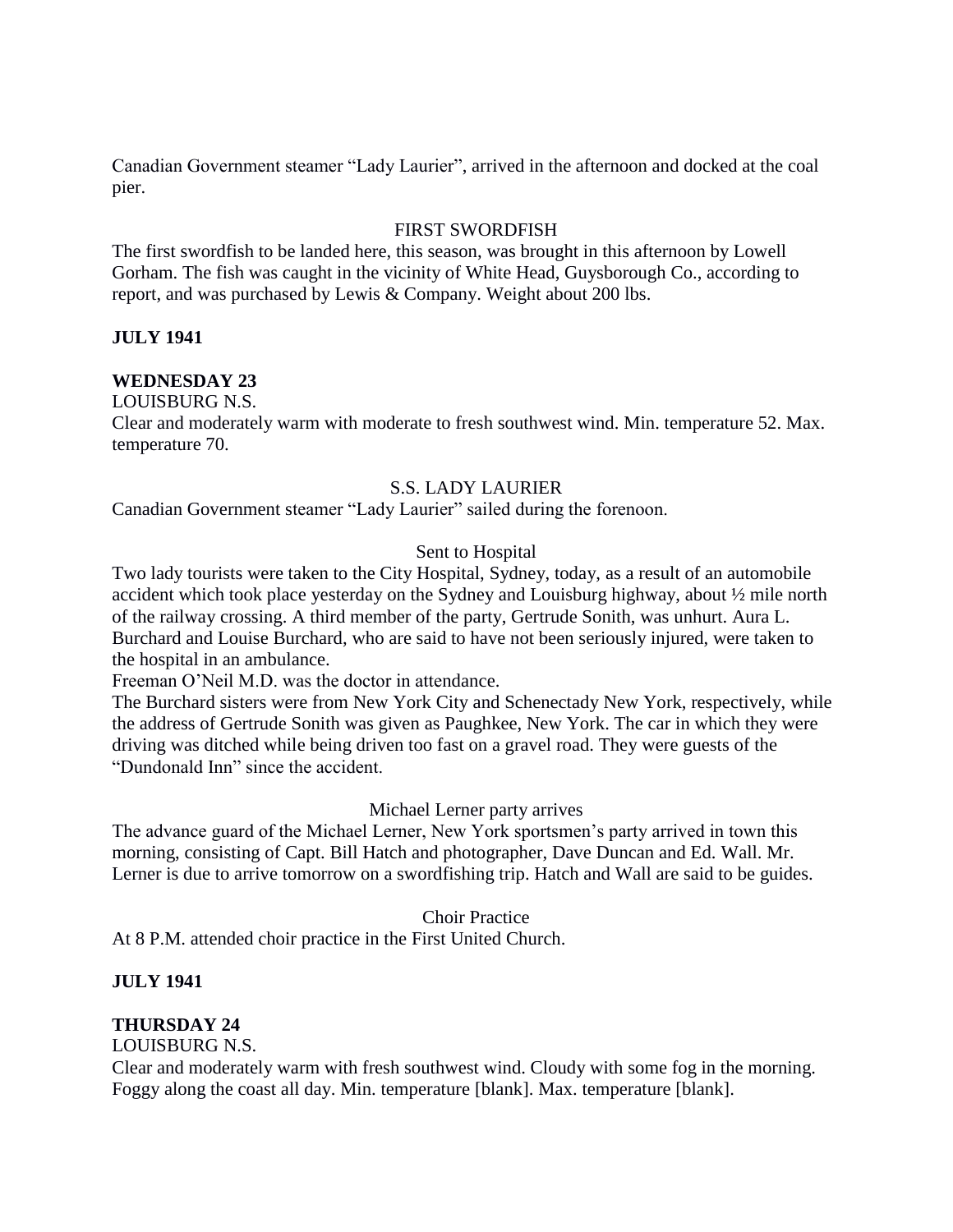# S.S. WATUKA

Canadian steamer "Watuka", Captain Pope, sailed in the morning with a cargo of coal.

### Michael Lerner arrives

Michael Lerner, New York, sportsman, arrived here at about 9 P.M. by automobile from Halifax, for the purpose of catching swordfish, with rod and line, off the port of Louisburg. This is Mr. Lerner's fourth visit to Louisburg. His first visit was on July 26, 1936, the second on July 31, 1938, and the third on August 2, 1939. He has been successful in landing fish on all of his previous trips.

# S.S. FOUNDATION FRANKLIN

Tug "Foundation Franklin", Capt. Brushette, sailed in the early part of the night to the assistance of a steamer reported to have grounded near Port Nova and to have damaged or lost her rudder.

# Visited Louisburg National Park

At about 3 P.M. with ex-Mayor S.E. Muggah of Sydney and Lieut. Hayman R.C.N. now stationed at Sydney, but formerly of British Columbia, motored to the Louisburg National and Historic Park where we visited points of interest including the museum. Had supper at Fleur-de-Lis tea room, with Mr. Muggah and Lieut. Hayman. Returned to town at about 6:30 P.M.

# **JULY 1941**

### **Friday 25**

Louisburg N.S.

Moderately warm and mostly clear with moderate to light variable winds, mostly southwest. Fog and haze off the coast all day. Heavy showers in the evening and early part of the night accompanied by thunder and lighting. Rainfall about ½ inch. Min. temperature 57. Max. temperature 78.

### S.S. IOCOMA

Canadian steamer "Iocoma", Captain Faulkner, arrived here at about 11 A.M. (disabled) in tow of the tug "FOUNDATION FRANKLYN". Capt. Brushette. This ship grounded at, or near, Port Nova, about 7 miles east of Louisburg, yesterday evening while on her way to Sydney and lost or badly damaged her rudder. The "Iocoma" is an oil tanker of 1035 tons not registered and is now anchored in the southwest end of the harbour.

Visited National Park with Lerner Party

In the afternoon I motored to the "Louisburg National Historic Park", with Michael Lerner, New York sportsman, and party: consisting of Dave Duncan, photographer, and Capt. Bill Hatch and Ed. Wall, guides. At the park we visited the museum, Citadel, Black Rock and Point Rockfort. Returned to town at about 5:30 P.M.

# **JULY 1941**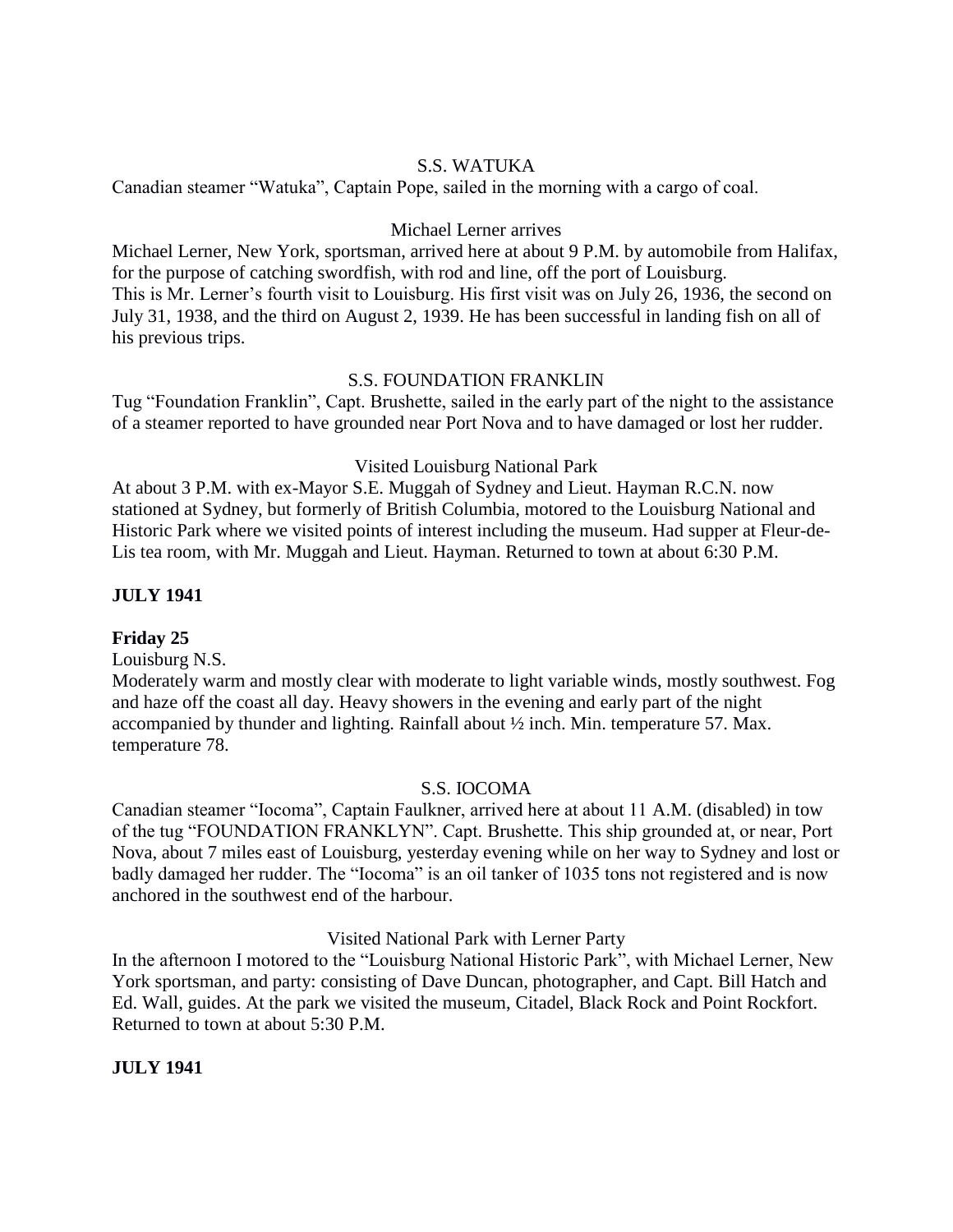#### **Saturday 26**

Louisburg N.S.

Cloudy foggy and moderately warm with light to moderate southwest wind. Occasional light showers during the afternoon and evening. Min. temperature 57. Max. temperature 72.

#### Council Meeting

At 7:30 P.M. I attended, and presided at a meeting of the Town Council. Those present were: Councilors: Alex C. MacDonald, Alex. Smith, Enoch Townsend and Charles D. Dickson. Town Clerk: B.M. Spencer, Assistant Town Clerk: Daniel F. Nicholson, Police Officer: D.M. Johnston. At this meeting the following were appointed assessors for the town of Louisburg: B.M. Spencer, chief assistant, re-appointed, Robert A. Peters and Jeremiah Smith. The two last named are to succeed D.A. Campbell and John N. MacDonald.

### THREE DAMAGED SHIPS IN PORT

It is very unusual to have three damaged ships in the port of Louisburg at one time, but such is the case at present. The British steamer "BIAFRA" was towed in here on the 13<sup>th</sup> of this month by the tugs Foundation Franklin and Cruizer, after having been in a collision, while in convoy, enroute from Sydney N.S. to Great Britain.

The "FIDELIO" (Norwegian) arrived here on the 19<sup>th</sup> under her own power, after ramming Big Lorraine Head in a dense fog. The last of the three, the Canadian steamer "ICOMA" lost her rudder as a result of grounding near Port Nova on the evening of the 24<sup>th</sup>. She was towed in here on the  $25<sup>th</sup>$  by the tug Foundation Franklin.

The two former are [blank].

# **JULY 1941**

#### **Sunday 27**

Louisburg N.S.

Cloudy, misty and showery with fresh to strong northeast wind. Min. temperature 53. Max. temperature 63.

#### S.S. MOUNT PARNES

Greek steamer "Mount Parnes", sailed at about 8:30 P.M. This ship arrived here on July 21, and while here took on board part of the cargo of the damaged steamer "Biafra" which arrived here on July 13.

Church Services

At 11 A.M. and 7 P.M. attended services in the First United Church where Rev. Donald Morrison, of Westminster Central United Church, Westmount, Montreal, was the preacher.

# CHOIR VISITS PORT MORIEN

As a member of the choir of the First United Church, Louisburg, I accompanied the other members to Port Morien in the afternoon where we led the service of song in St. John's United Church at 3 P.M. The anniversary service at 3 P.M. was in charge of the pastor Rev. Ian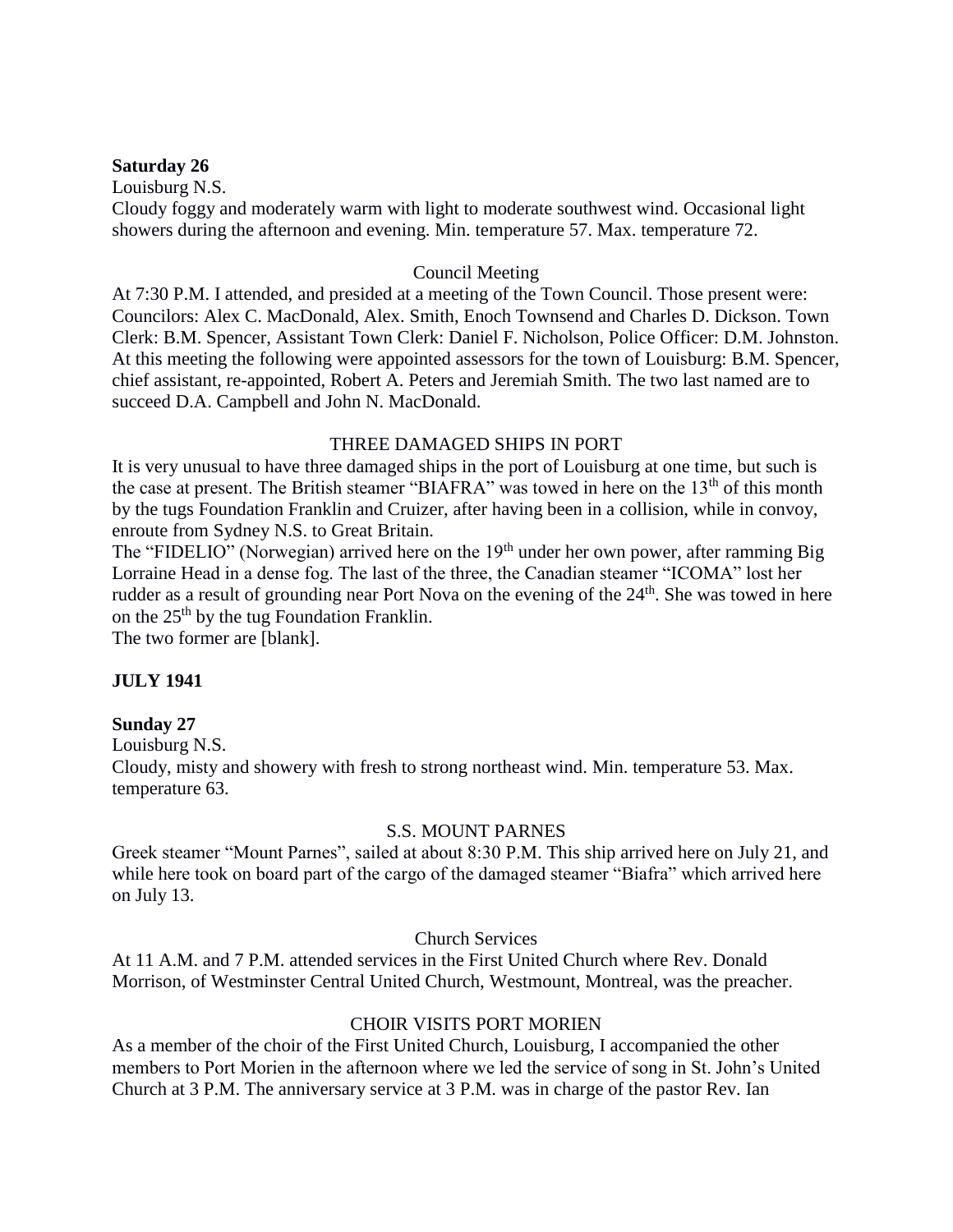MacKay, and the preacher was Rev. J.W. Falcour of Pine Hill, Divinity Hall, Halifax N.S. A trio consisting of the Fernybough Brothers, Glace Bay and Captain Raukine of the Salvation Army also assisted in the service of song. Members of Louisburg Choir who went to Morien were: John A. MacDonald (Leader), Mrs. John A. MacDonald (Organist), Mrs. William Phalen, Mrs. Garvin MacLean, Mrs. Edward MacDonald, Catherine Beaver, Haraldine Beaver, Mrs. D.J. MacIntyre, John H. Skinner, Edison Skinner, Ernest Skinner, Mrs. Arthur Townsend, Mrs. Angus MacDonald, A.W. Stacey, Edith MacInnis, Marion Nicholson, Maud Smith, M.S. Huntington. Former members: Mrs. L.H. Cann and Mrs. Frank Townsend.

### S.S. FOUNDATION ARANMORE S.S. IOCOMA

Canadian steamer "Foundation Aranmore" arrived in the morning, and at about noon sailed with the rudderless Canadian steamer "IOCOMA" in tow. The Iocoma arrived here on the 25<sup>th</sup> in tow of the "Foundation Franklin", having lost her rudder, by grounding near Port Nova, on the evening of the  $24<sup>th</sup>$ .

#### **JULY 1941**

#### **Monday 28**

Louisburg N.S.

Cloudy, cool and showery with strong northwest wind. Very unseasonable weather. Min. temperature 51. Max. temperature 67.

#### DR. ARTHUR HELDMAN ARRIVES

Dr. Arthur Heldman of New York, arrived here shortly after 5 P.M. by bus, for the purpose of starting a medical practice in the town of Louisburg. He is accompanied by his wife. The medical practice at Louisburg has been vacant for more than a year, owing to Dr. H.J. Townsend having enlisted in the Canadian army. He has been here for short periods since his enlistment by permission of the military authorities, but finally left here on April 30 last. Dr. Heldman is a graduate of Dalhousie Medical School, Halifax, and if he finds conditions satisfactory at Louisburg will remain here. His graduation took place, after one year as an intern, in May last. Dr. and Mrs. Heldman, for the present, have rooms in the house on Main Street, occupied by Miss Addie Townsend.

#### MOTORED TO SYDNEY

Leaving here at about 4:45 P.M. with D.M. Johnston, I motored to Sydney for the purpose of meeting Dr. and Mrs. Heldman, who were due to arrive to Sydney on the "Acadian" Bus at 6:20 P.M. When we reached Sydney, a telephone message was there ahead of me saying that Dr. and Mrs. Heldman had arrived at Louisburg by bus after Johnston and I had left for Sydney, we having passed them on the way.

Instead of coming to Sydney on the "Acadian" Bus, the Dr. and his wife came from Port Mulgrave to Arichat by boat and caught the Arichat bus which arrived at Sydney at about 11 A.M.

**JULY 1941**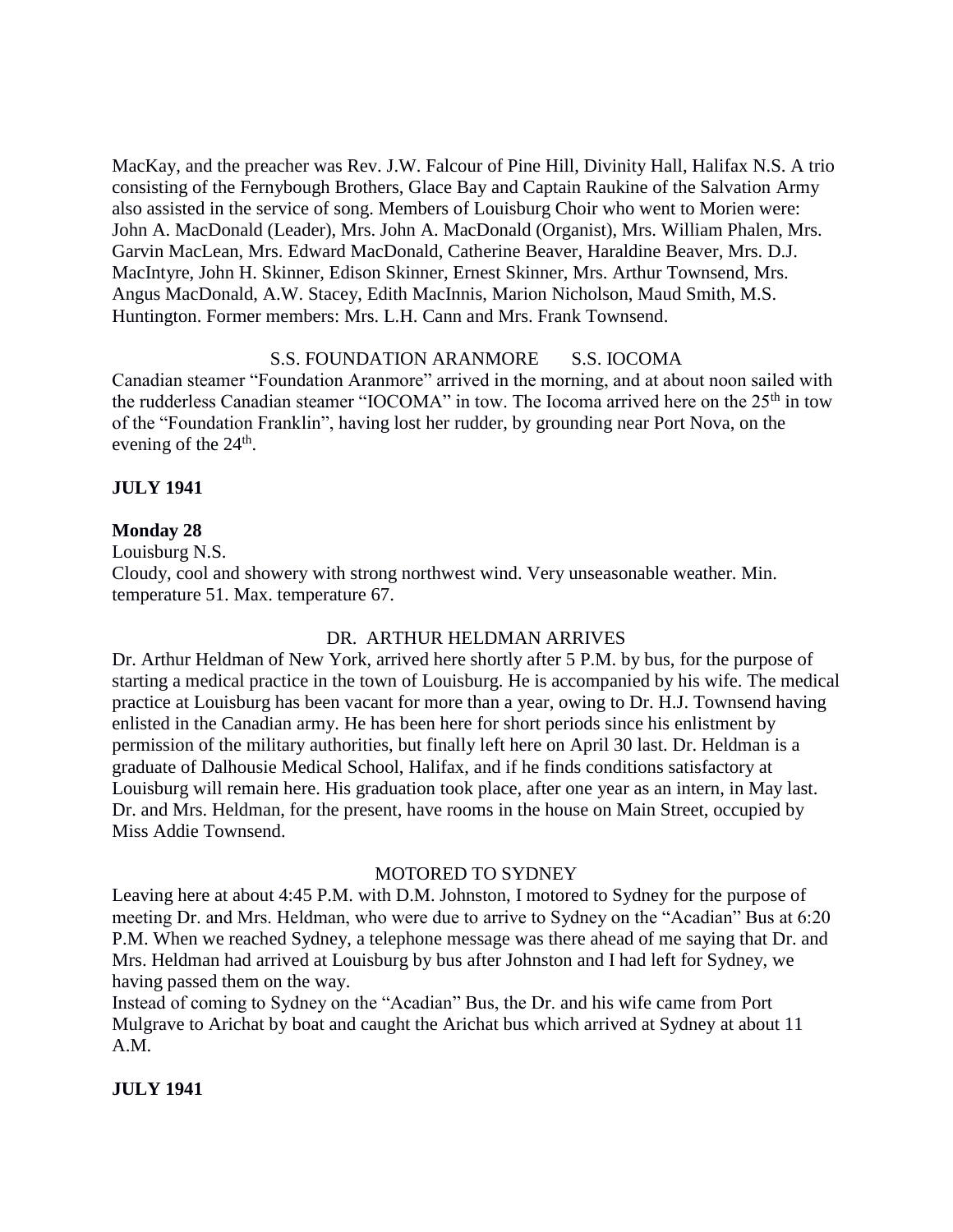#### **Tuesday 29**

Louisburg N.S.

Cloudy and cool with fresh to moderate northeast to north winds. Min. temperature 52. Max. temperature 67.

#### S.S. FIDELIO

Norwegian steamer "Fidelio", Captain Pederson, sailed in the morning. The "Fidelio" arrived here in the afternoon of the 19<sup>th</sup> of this month under her own power, after having badly damaged her bow in striking against Big Lorraine Head, in a dense fog. Since the 21<sup>st</sup> of this month she has been lying alongside the Government wharf undergoing repairs. Part of her cargo was left on the Government wharf to be picked up later.

#### LERNER PICTURE SHOW

At 8 P.M. Mr. Michael Lerner, New York, sportsman gave a picture show in the Masonic Hall, which I attended. The show consisted of swordfishing pictures and a number of local scenes photographed when he was at Louisburg in the summer of 1939. The films were shown twice during the evening, in order to accommodate those who could not gain admission to the first show owing to the hall being crowded.

The pictures were greatly enjoyed by all who were present. Admission free through the courtesy of Mr. Lerner, who was present.

#### **JULY 1941**

#### **Wednesday 30**

Louisburg N.S.

Cloudy with light variable wind. Mostly clear, and warm in the afternoon. Min. temperature 49. Max. temperature 73.

#### S.S. BIAFRA

British steamer "Biafra" Capt. Hall, sailed this morning, in tow of the tug "Foundation Franklin", Capt. Brushette. The "Biafra" arrived here on the 13th of this month in a sinking condition after being in collision with another ship. Immediately after her arrival she grounded on the Battery shoal in Louisburg Harbour. She was floated on the  $17<sup>th</sup>$  and since that time has been undergoing repairs in the eastern end of the harbour. She also, while here, shifted part of her cargo to the Greek steamer MOUNT PARNES, which sailed on last Sunday morning.

#### MICHAEL LERNER LANDS A SWORDFISH

Michael Lerner, New York sportsman, who arrived here on the 24<sup>th</sup> of this month to engage in swordfishing with rod and line, landed his first fish at about 5 P.M. today. The fish was caught about 20 miles southeast of Louisburg with a 39 thread Ashaway line, Tycoon Rod, and Finnor Reel, and weighed 251 ½ lbs. After taking the hook the fish was boated in 5 minutes and 4.5 seconds, a record for landing swordfish with rod and reel. Mr. Lerner was accompanied by his party consisting of Capt. Bill Hatch, Ed. Wall, guides, and Dave Duncan, photographer. The boat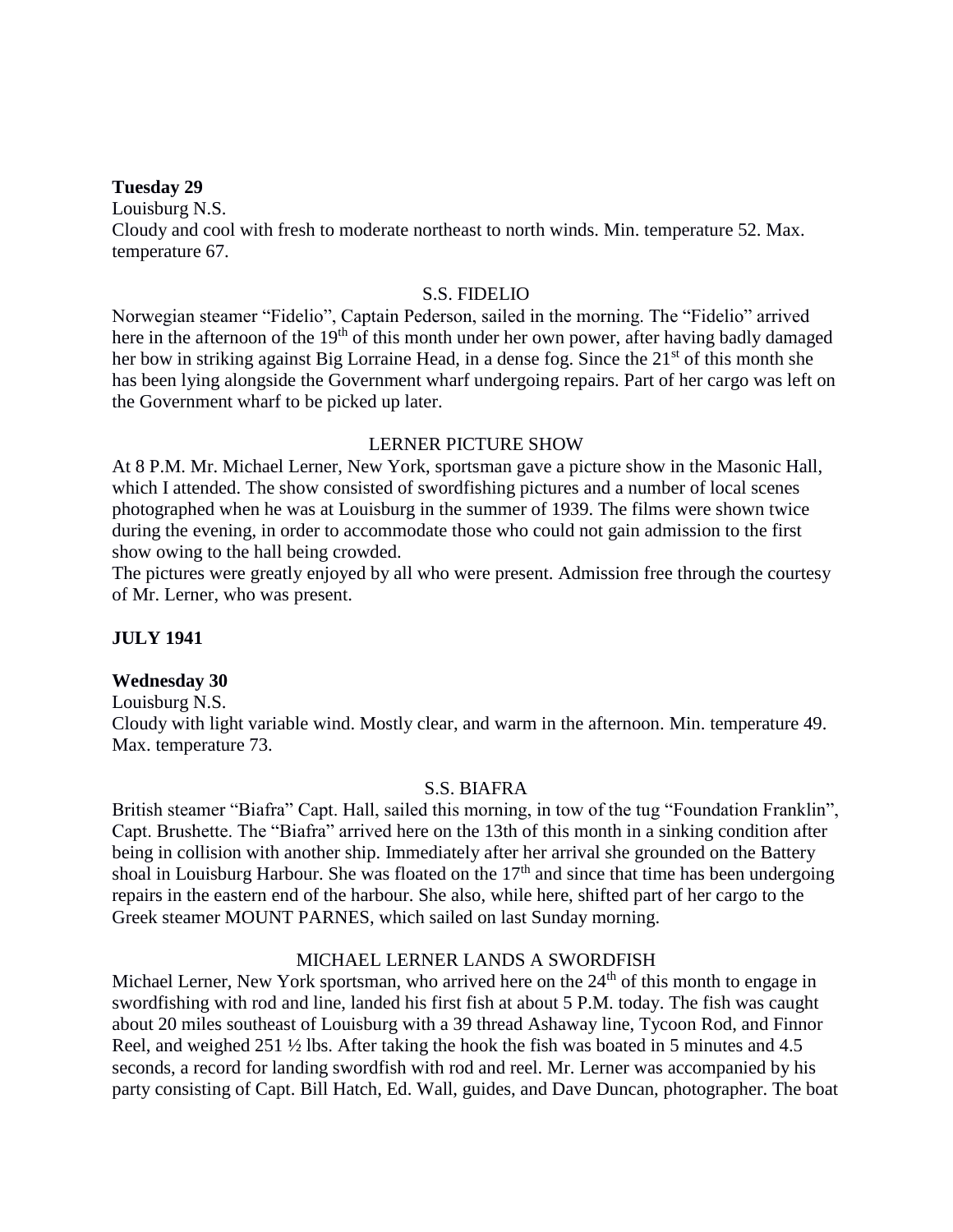used, "LADY LERNER", is owned by Bert Wilcox and was captained by George Wilcox. Other crew members were Ed. Wilcox and Dan. Wilcox.

### **JULY 1941**

#### **Thursday 31**

Louisburg N.S.

Cool and mostly cloudy. Thick fog during the afternoon and evening. Heavy fall of smoke over the sky during the forenoon making the sun appear as a red ball. Light southwest wind. Min. temperature [blank]. Max. temperature 65.

### MR. LERNER LANDS ANOTHER FISH

Michael Lerner repeated his success of yesterday by landing another swordfish, with rod and line. This fish was caught about 40 miles off Louisburg, and was lashed to the boat in 4 ½ minutes from the time it was hooked. Description of fish as follows: weight 416 lbs. Length from point of sword to crotch of tail 11 feet 2 inches, Girth: 53 inches. Length of sword from point, to point of lower jaw: 36 inches.

### DEATH OF JAMES MACPHEE

The death of James MacPhee took place at his home on Main Street at about 8 A.M. today. Mr. MacPhee was in the 89<sup>th</sup> year of his age. Shortly after the town was incorporated, he served on the Council Board for several years and in recent years was a Government representative on the School Board of the town of Louisburg. He is survived by three daughters.

#### **AUGUST 1941**

# **Friday 1**

Louisburg N.S. Mostly cloudy with light to moderate variable winds, mostly southerly. Min. temperature 54. Max. temperature 73.

#### REV. THOMAS N. MITCHELL INDUCTED

At 8 P.M. Emeline and I attended the induction of Rev. Thomas Nelson Mitchell, into the pastorate of the First United Church. Those taking part in the ceremony were: Rev. J.S. Nickerson, Leitches Creek, Rev. D.M. Sinclair, Sydney, and Rev. [blank] Langille, Sydney. Mr. Mitchell succeeds Rev. Donald MacLeod, M.A., B.D. who recently accepted a call to Bloor St. United Church, Toronto, Ontario.

#### **AUGUST 1941**

# **Saturday 2**

### Louisburg N.S.

Cloudy with fog and thick mist during the afternoon and evening. Moderate to fresh easterly wind. Min. temperature 57. Max. temperature 65.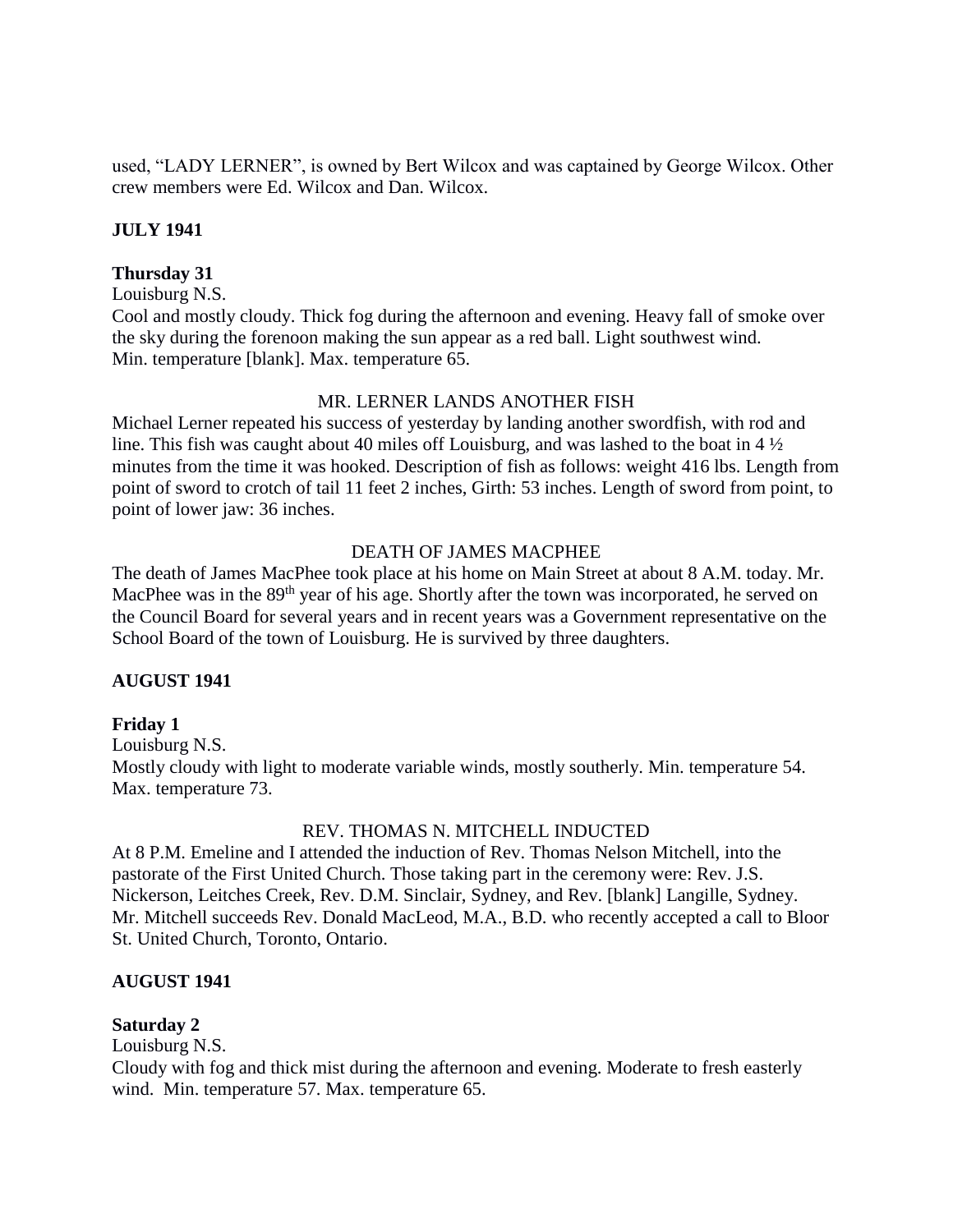#### S.S. EDDA

Icelandic steamer "Edda" arrived at about 11 A.M. for bunker coal. She sailed during the night.

#### FUNERAL

At 9 A.M. attended the funeral of the late James MacPhee, which took place from his late residence on Main Street to Stella Maris Church. Services in the church and at the grave were conducted by Rev. Father D.H. Doyle. Burial took place in the Roman Catholic Cemetery.

#### VISITED NATIONAL PARK

In the late afternoon I visited the Louisburg National Historic Park, with Capt. J.B. Robinson, Lieut. J.R. Wilson and Lieut. A.J. Symons of the Grey and Simcoe Regiment; an Ontario unit, which is now stationed in the Sydney area. At the park we visited the museum and other points of interest. Returned home at 6:15 P.M.

#### Death of Nathan Pushie

The death of Nathan Pushie took place this morning at his home at Sydney. Mr. Pushie who was 61 years of age was for many years an employee of the Sydney and Louisburg Railway. In his younger days of railroading he lived in the town of Louisburg, for some time.

#### **AUGUST 1941**

#### **Sunday 3**

Louisburg N.S. Cloudy, with moderate to fresh easterly wind. Min. temperature 53. Max. temperature 70. Light showers in the afternoon.

#### Church Services

At 11 A.M. and 7 P.M. Emeline and I attended services in the First United Church, where Rev. Thomas Nelson Mitchell B.A. was the preacher. These services were the first conducted by Mr. Mitchell since he was inducted into the pastorate of this church.

#### Meeting Board of Stewards

At the close of the evening service we attended a meeting of the Board of Stewards of the First United Church to deal with the matter of assisting in furnishing the manse. The secretary, and church treasurer, John A. MacDonald and John N. MacDonald, respectively, were authorized to bring the matter before the Ladies Aid which is to meet on next Tuesday evening. Those present were: John A. MacDonald, D.J. MacIntyre, John N. MacDonald, R.J. MacLeod, Edison Skinner, Oscar Harris, Edward Levy, M.S. Huntington and Mrs. M.S. Huntington.

#### **AUGUST 1941**

**Monday 4** Louisburg N.S.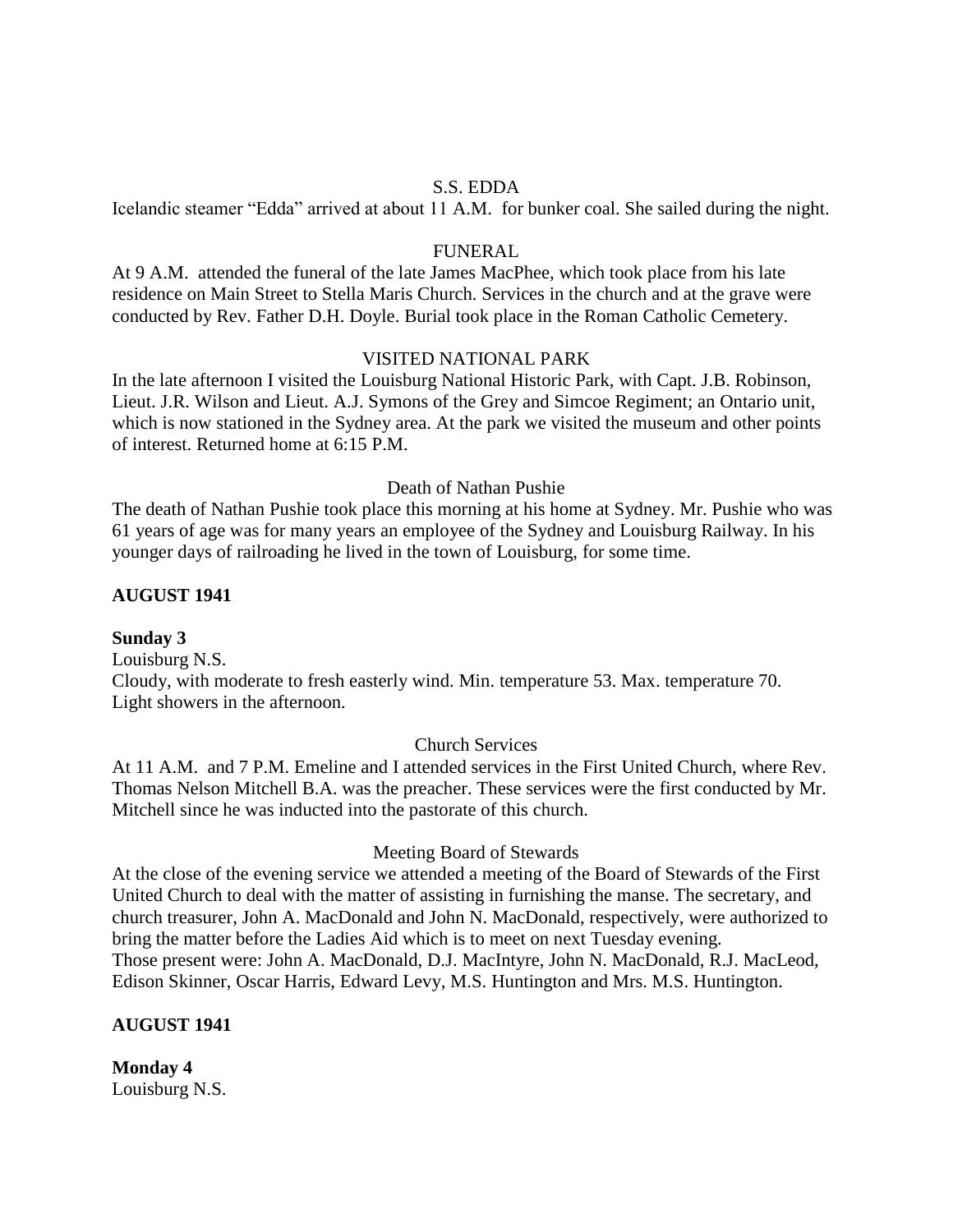Cloudy and very cool with moderate northwest to west winds. Occasional mist and light showers. Very unreasonable water. Min. temperature 51. Max. temperature 61.

# **AUGUST 1941**

# **Tuesday 5**

Louisburg N.S.

Cloudy and cool with occasional light showers, and mist. Partly clear in the evening. Moderate to fresh westerly winds. Min. temperature [blank]. Max. temperature 67.

# **AUGUST 1941**

# **Wednesday 6**

Louisburg N.S. Partly clear with moderate northwest wind, fresh at times. Rain squall shortly after noon. Min. temperature 48. Max. temperature 67.

# S.S. OLGA

United States steamer "Olga" arrived at about 7 P.M. after bunkering she sailed during the night.

# MARION L. HASLER LANDS A SWORDFISH

Marion L. Hasler, of Miami Florida arrived at Lewis & Company's wharf at about 5 P.M. with a Broadbill swordfish which she caught off Louisburg today. The fish weighed 532 lbs and is said to be a world's record for a lady angler. Tackle used as follows: 21 Oz. Tycoon Rod, 24 Thread Tarpsail Line, Finnor Reel and artificial bait. Description of fish: weight 532 lbs. Length, tip of sword to crotch of tail: 12 ft. 3 inches, Length, tip of sword to end of tail: 13 ft. 1 inch. Girth: 57 ¼ inches. Line from hooking the fish until it was brought to boat: 14 minutes. Boat used "STORMY PETREL" captained by Tammy Gifford, and said to be owned by Marion Hasler.

# TWO SWORDFISH LANDED BY MICHAEL LERNER

Michael Lerner, arrived at Lewis & Company's wharf at about 6:45 P.M. with two Broadbill swordfish which he caught with rod and line, off Louisburg today. Descriptions as follows: weight: 303 lbs; length from tip of word to crotch of tail: 10 ft 4 inches; length from tip of sword to end of tail: 10 ft 11  $\frac{3}{4}$  inches; Girth 49  $\frac{1}{2}$  inches.

Weight: 388 lbs., length from tip of sword to crotch of tail 11 ft 1 ½ inches, length from tip of sword to end of tail: 11 ft 9 ¼ inches. Girth 53 ½ inches. Fish sold to Lewis & Company. Proceeds of sales of fish caught by Mr. Lerner, including the ones caught on July 30 and 31 to be donated by Mr. Lerner to the "Queens Canadian Fund" for war relief. Time from which fish were hooked until boated 20 and 25 minutes respectively.

# MEETING BOARD OF TRADE

At 2 P.M. attended a special meeting of Board of Trade in [blank].

Choir Practice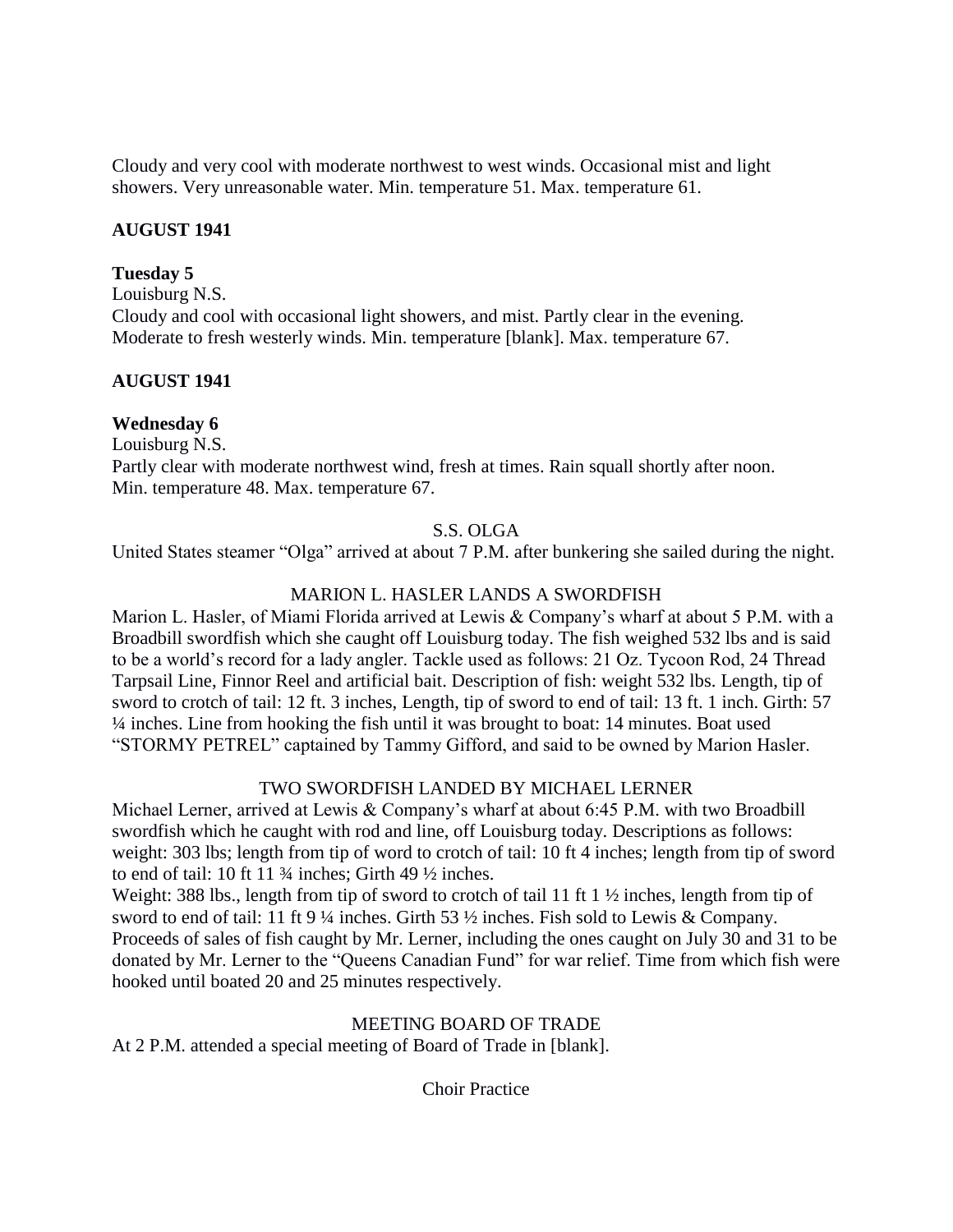Emeline and I attended choir practice in the First United Church at 8 P.M.

# **AUGUST 1941**

# **Thursday 7**

Louisburg N.S. Clear with moderate west to southwest winds. Min. temperature [blank]. Max. temperature 69.

# S.S. FERNFIELD

Newfoundland steamer Fernfield arrived at about 8 A.M. After bunkering she sailed at about noon.

# MICHAEL LERNER LANDS A FISH

At about 6:30 P.M. Michael Lerner arrived at Lewis & Company's wharf, with a Broadbill swordfish which he caught with rod and line, today, about 25 miles off Louisburg. The fish was boated in 16 minutes from the time it was hooked.

Description of fish as follows: weight: 241 lbs. Length: from tip of sword to crotch of tail: 9 ft 4 ½ inches. Length from tip of sword to end of tail; 10 ft. 3 ¼ inches. Girth: 41 ½ inches. Same tackle as used by Mr. Lerner on July 30. Fish sold to Lewis & Company and proceeds of sale to be donated to "Louisburg Community Club" for providing comforts for crew of Canadian naval corvette "Louisburg".

# **AUGUST 1941**

# **Friday 8**

Louisburg N.S. Mostly clear and moderately warm with moderate south wind, fresh in the afternoon. Min.

temperature [blank]. Max. temperature [blank].

# DR. LEON A. STORZ LANDS TWO SWORDFISH

Dr. Leon A. Storz of Worcester Massachusetts, arrived at Lewis & company's wharf at about 3:45 P.M. with two swordfish which he caught with rod and line off Louisburg today.

# **AUGUST 1941**

# **Saturday 9**

Louisburg N.S.

Moderately warm and mostly clear with light to moderate southwest wind. Min. temperature 54. Max. temperature 75.

# DR. LEON A. STORZ LANDS A SWORDFISH

Dr. Leon A. Storz of Worcester Mass. repeated his success of yesterday by catching, with hook and line, another Broadbill swordfish. Description as follows: weight 215 lbs. Length: tip of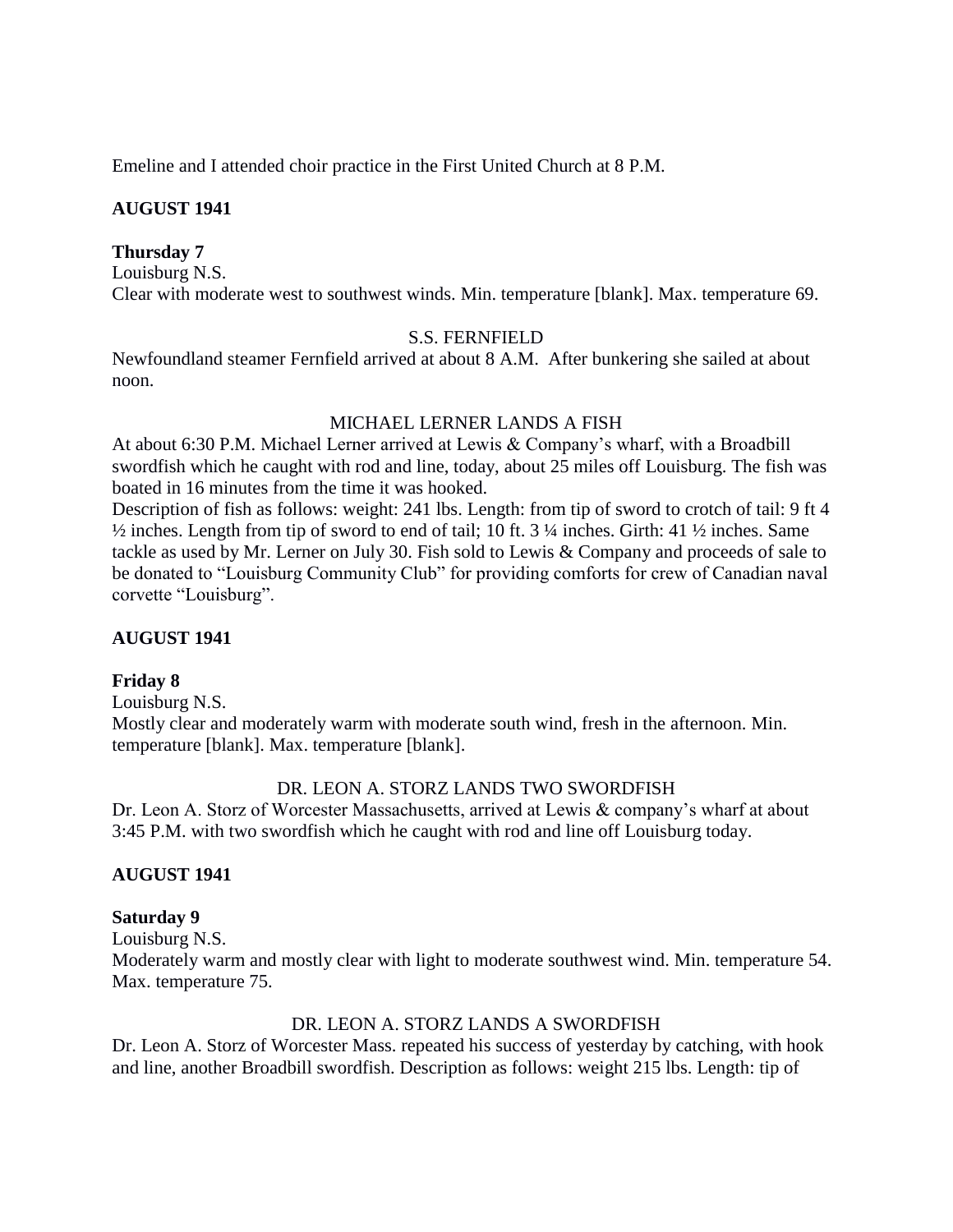sword to crotch of tail: 8 ft. 11 inches. Length of fish from tip of sword to end of tail: 9 ft. 6 ½ inches. Girth: 46 ½ inches.

#### MRS HASLER LANDS A FISH

Mrs. Marion L. Hasler, of Miami Florida, succeeded in catching another Broadbill swordfish today. It tipped the scales at 301 lbs. Length from tip of sword to crotch of tail: 10 ft. 6 ¼ inches. Length, tip of sword to end of tail: 11 ft. 2 inches. Time from which fish was hooked until boated 1 hour and30 minutes. Boat used "Stormy Patrol" captained by Tommy Gifford.

### SWORDFISH LANDED BY MICHAEL LERNER

Mr. Lerner was successful in catching another Broadbill swordfish today, with hook and line. This makes 6 fish he has caught since he arrived here on July 24. Weight of today's fish [blank].

# **AUGUST 1941**

# **Sunday 10**

Louisburg N.S. Cloudy, foggy, and misty at times, with a few light showers. Light variable wind, mostly southwest and southeast. Min. temperature 50. Max. temperature 69.

# Church Services

At 11 A.M. and 7 P.M. attended services in the First United Church where Rev. Thomas N. Mitchell B.A. was the preacher. Emeline accompanied me in the evening.

# Choir motored to Mira Ferry

In the afternoon, as a member of the First United Church Choir, I accompanied the other members to Mira Ferry where we led the service of song at the 3 P.M. anniversary service, of the Mira Ferry Presbyterian Church. Choir members as follows: John A. MacDonald (Leader) Mrs. John A. MacDonald (Organist) Mrs. Gervin MacLean, Mrs. D.J. MacIntyre, Mrs. Ed. MacDonald, Mrs. Phalen, Marion Nicholson, Mrs. Angus MacDonald, Mrs. D.J. MacLeod, Edith MacInnis, Mrs. Arthur Townsend, Haraldine Beaver, Catherine Beaver, Dan. Nicholson, Ernest Skinner, Edison Skinner, A.W. Stacey, John H. Skinner, M.S. Huntington and Mrs. Frank Townsend, a former member. Service conducted and sermon preached by Rev. Mr. Milligan.

#### DR. STORZ LANDS A FISH

Dr. Leon A. Storz of Worchester Mass. again added to his successes of the last few days by arriving here in the afternoon with another Broadbill swordfish which he caught with rod and line off Louisburg, today. Weight of fish: 328 lbs. Girth: 50 inches.

# **AUGUST 1941**

**Monday 11** Louisburg N.S.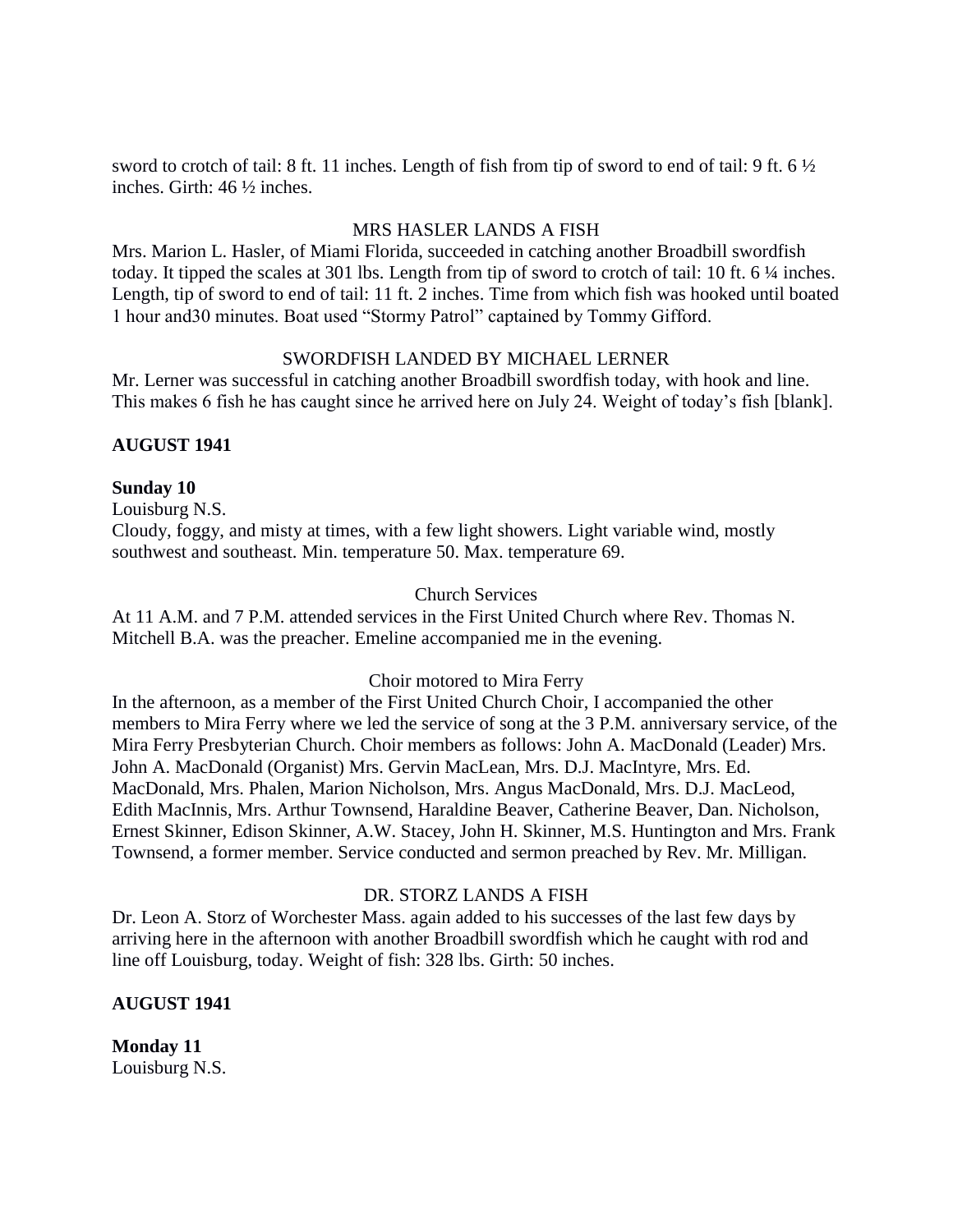Cloudy, foggy, and misty with a few light showers during the forenoon. Light southwest wind, shifting to northeast and north, at about noon, and increasing. Partly clear in the late afternoon. Min. temperature [blank]. Max. temperature [blank].

#### **AUGUST 1941**

#### **Tuesday 12**

Louisburg N.S.

Mostly clear during the early part of the day. Cloudy in the afternoon. Heavy rain during the night.

#### LEFT FOR HALIFAX

Left Louisburg for Halifax by motor car at 1:20 P.M. (Neil MacLeod driver) with a delegation from Louisburg Board of Trade, consisting of L.H. Cann, and Rev. Joseph Cathcart whom we picked up at Sydney enroute. From Sydney we went via North Sydney, Ross Ferry and Baddeck to Margaree Forks, where we were joined by Dr. M.E. McGarry M.P. Left Margaree Forks at 5:15 P.M. arrived at Port Hawkesbury at 7:45 P.M. Had supper at the Farquhar House. Crossed on car ferry to Mulgrave. Left Mulgrave at 9:15 P.M. After passing New Glasgow, owing to the long drive, and dense fog on the highway, which slowed us up, we decided to stop at Truro all night, and proceed on our way to Halifax in the early morning.

(See next page)

# DEATH OF MARQUESS OF WILLINGDON

The death of the Marquess of Willingdon, a former Governor General of the Dominion of Canada, who died in London today, at the age of 74. While Governor-General of Canada, he, accompanied by Lady Willingdon visited Louisburg, on October 13 1930. On that occasion I met Lord and Lady Willingdon at the Railway station at about 10 A.M. and accompanied them on a motor visit to the Louisburg National and Historic Park. On returning from the park they departed by train at about 11:30 A.M.

# MICHAEL LERNER LANDS A FISH

Today Michael Lerner, New York sportsman landed another swordfish. Weight: 392 lbs. This makes his seventh fish so far this season.

#### **AUGUST 1941**

#### **Wednesday 13**

Halifax N.S.

Clear and very cool, after heavy rain in the early morning. Moderate to fresh northerly wind, during the hours of daylight

> (Continued from previous page) ENROUTE TO HALIFAX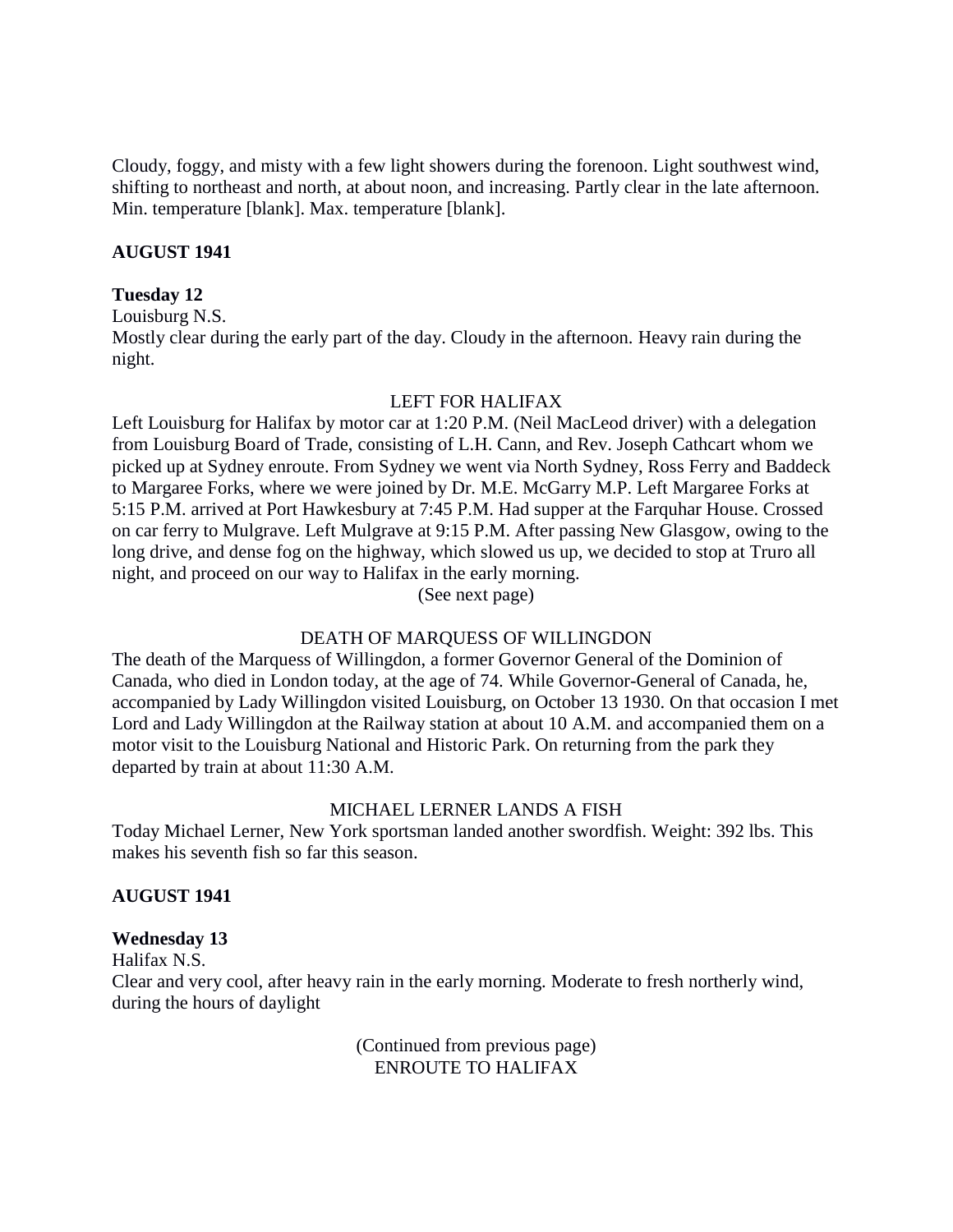Arrived at Truro at about 1 A.M. with the intention of staying there until morning, but finding it impossible to obtain hotel accommodations, we proceeded on the way to Halifax, with Rev. Joseph Cathcart at the wheel, after partaking of coffee and sandwiches at Truro. Arrived at Halifax at 3:20 A.M. (Atlantic Standard Time) stopped at the Halifax Hotel where we managed to obtain three rooms for our party of five.

Retired at about 4 A.M. with Dr. McGarry M.D. and I occupying the same room.

#### MRS HASLER LANDS A FISH

Mrs. Marion Hasler, of Miami Florida, landed another swordfish, at Louisburg, today. Weight: 246  $\frac{1}{2}$  inches. This is the third fish she has bought in, including her first success on the 6<sup>th</sup> inst.

### **AUGUST 1941**

#### **Thursday 14**

Louisburg N.S. Clear and cool with moderate to fresh west to southwest winds. Min. temperature 39. Max. temperature 65.

#### DEATH OF HEBER H. HUNTINGTON

Heber Huntington passed away in the Nova Scotia Hospital Dartmouth N.S. at about 10 P.M. Received a telegram from Dr. Murray MacKay, medical superintendent of hospital informing me of his death. Telephoned Mattatall Funeral Home, Dresden Row, Halifax N.S. and arranged for the preparing of my brother's body for burial and forwarding it to Sydney. Wired Dr. MacKay informing him of the arrangements I had made. Wired Wentworth Huntington, (my brother), 174 Lake St. Sturgeon Creek Winnipeg Man. informing him of Heber's death.

#### **AUGUST 1941**

**Friday 15** Louisburg N.S. Clear and cool with fresh west to southwest winds.

#### Motored to Salmon River

Motored to Salmon River in the evening, with George Stacey, and visited the home of my late brother, Heber who passed away yesterday at Dartmouth. Aunt Jeanette (Mrs. J.N. Spencer) accompanied me from Louisburg to Heber's home and remained there with Evelyn (Heber's wife). I came back with George Stacey as far as Clifford Huntington's where I remained for the night.

#### Big Fire at Sydney

The woodworking factory of Chappeles Ltd. on Brookland Street, was totally destroyed by fire this afternoon. Eight dwellings in the vicinity were burnt to the ground and a number of others badly damaged. Losses estimated at \$500,000.00.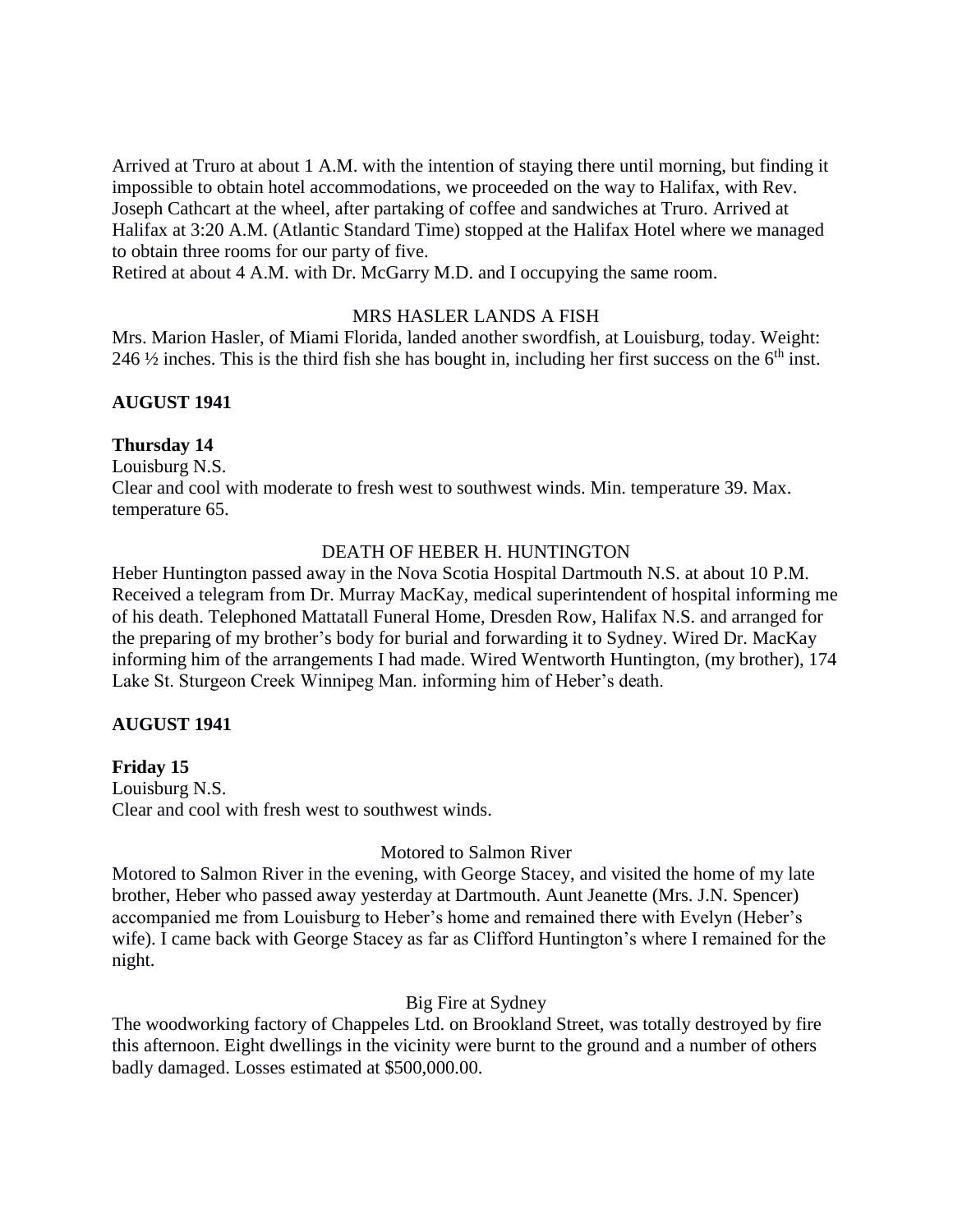#### **AUGUST 1941**

#### **Saturday 16**

Salmon River

Cloudy and cool. Drizzle of rain began at about 10 A.M. and continued all day with occasional heavy showers. Heavy rain during the night. Moderate to strong southwest wind.

#### Heber's Remains arrive

Motored to Sydney with Fred A. Huntington in the early morning, for the purpose of meeting Heber's remains, on the arrival of the Halifax train at Sydney station. Train arrived at about 7:30 A.M. Remains were placed on board a hearse owned and driven by Richard Gibbons of Salmon River, who was accompanied by Arthur Crawley. Hearse left immediately for Salmon River. Fred A. and I remained in the city for a short time for the purpose of completing arrangements for the funeral. Called Rev. Mr. Wallace R. MacWalker, Baptist clergyman at Mira Gut. Informed him of Heber's death and arranged with him to conduct the funeral service tomorrow afternoon at 2:30 O'clock. Called at the "New Rosary" and got a wreath I had ordered yesterday. Left Sydney for Salmon River at about 9:15 A.M. calling at Telephone Central, Marion Bridge, enroute. Visited the Cemetery at the "Birches" where at about 10:30 A.M. where a party had gathered for the purpose of digging the grave. Grave was finished during the afternoon. Motored to my brother's late home with Fred A. at about noon where I remained until about 10:30 P.M. Motored with George Huntington, and others to Clifford Huntington's where I stayed all night.

### **AUGUST 1941**

#### **Sunday 17**

Salmon River

Mist and drizzle of rain with occasional heavy showers until shortly after noon. Cloudy during the remainder of the day. Cleared partly during the early part of the night. Fresh to moderate southwest wind.

#### HEBER'S FUNERAL

The funeral of my late brother Heber, was held from the Grand Mira Baptist church at 2:30 P.M. The remains were taken from the house by Gibbon's Hearse at about 1:30 P.M. to the church where the service was conducted by Rev. Mr. Wallace MacWalker, pastor of the Holmeville, Mira Gut and Grand Mira Baptist churches. Hymns sang were: "I heard the Voice of Jesus say" and "Sun of my Soul my Savior Dear". Solo: "Does Jesus care" Sung by John Y. Spencer of Sydney. No service was held at the house. The church was crowded by neighbors and friends of the deceased. After the service at the church, the procession proceeded to the Cemetery, at the "Birches" where interment took place, on the Northwest side of the graves of father and mother. Committal service by Rev. Mr. MacWalker

Pall bearers: Arthur Crawley, Cecil Hussey, John Huntington, George Huntington, Alex. MacKinnon and Sylvester MacDonald.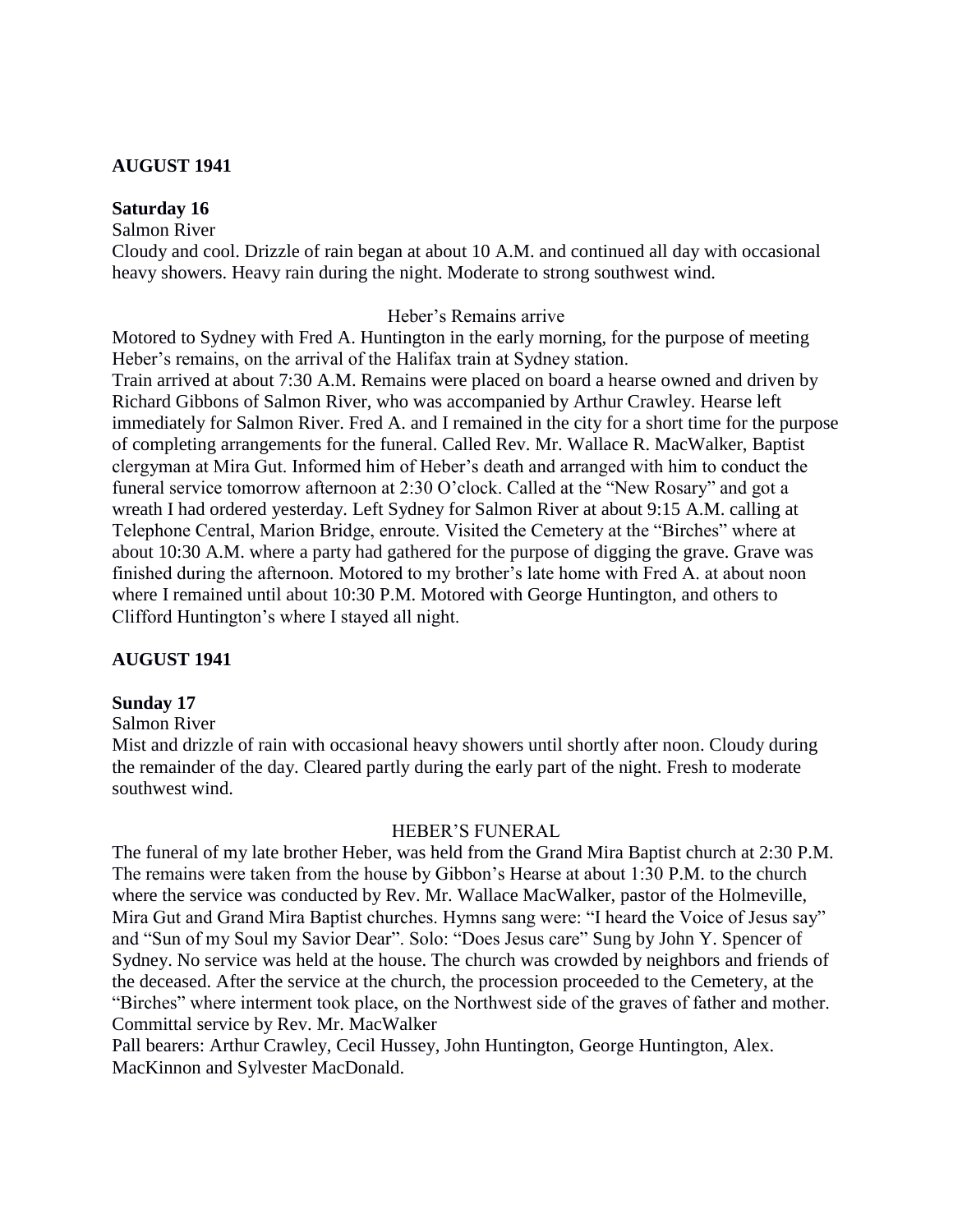#### Church Service

After funeral I went to Clifford Huntington's where I had supper with a number of other visitors. After which I accompanied them to service in the Baptist church, at 7:30 P.M. Service conducted by Rev. Mr. MacWalker. After service motored back to Clifford's.

### Motored to Sydney

At about 10 P.M. motored to Sydney with Mr. & Mrs. John N. Spencer and son. Other occupants of the car were: Hedley Hopkins and Hortuse Gibbons. Stayed all night at "Paul's" Hotel.

# **AUGUST 1941**

### **Monday 18**

Sydney N.S. Clear and cool with fresh to moderate west and northwest winds.

#### Motored to Louisburg

Left Sydney at 9:15 A.M. and motored home on one of A.W. Cameron's Taxi Buses (John MacInnis driver). Arrived home at about 10 A.M.

# **AUGUST 1941**

**Tuesday 19** Louisburg N.S. Clear and cool with light to fresh southwest wind. Min. temperature 46. Max. temperature 70.

# **AUGUST 1941**

# **Wednesday 20**

Louisburg N.S. Rained heavily until late in the afternoon. Strong south wind shifting to southwest and decreasing. Min. temperature 54. Max. temperature 63. Rainfall about 63.

Choir Practice At 8 P.M. Emeline and I attended choir practice in the First United Church.

#### **AUGUST 1941**

# **Thursday 21**

Louisburg N.S.

Clear and moderately warm but becoming partly cloudy during the afternoon. Light to moderate variable winds. Min. temperature 48. Max. temperature 72.

#### MRS. HASLER LANDS A FISH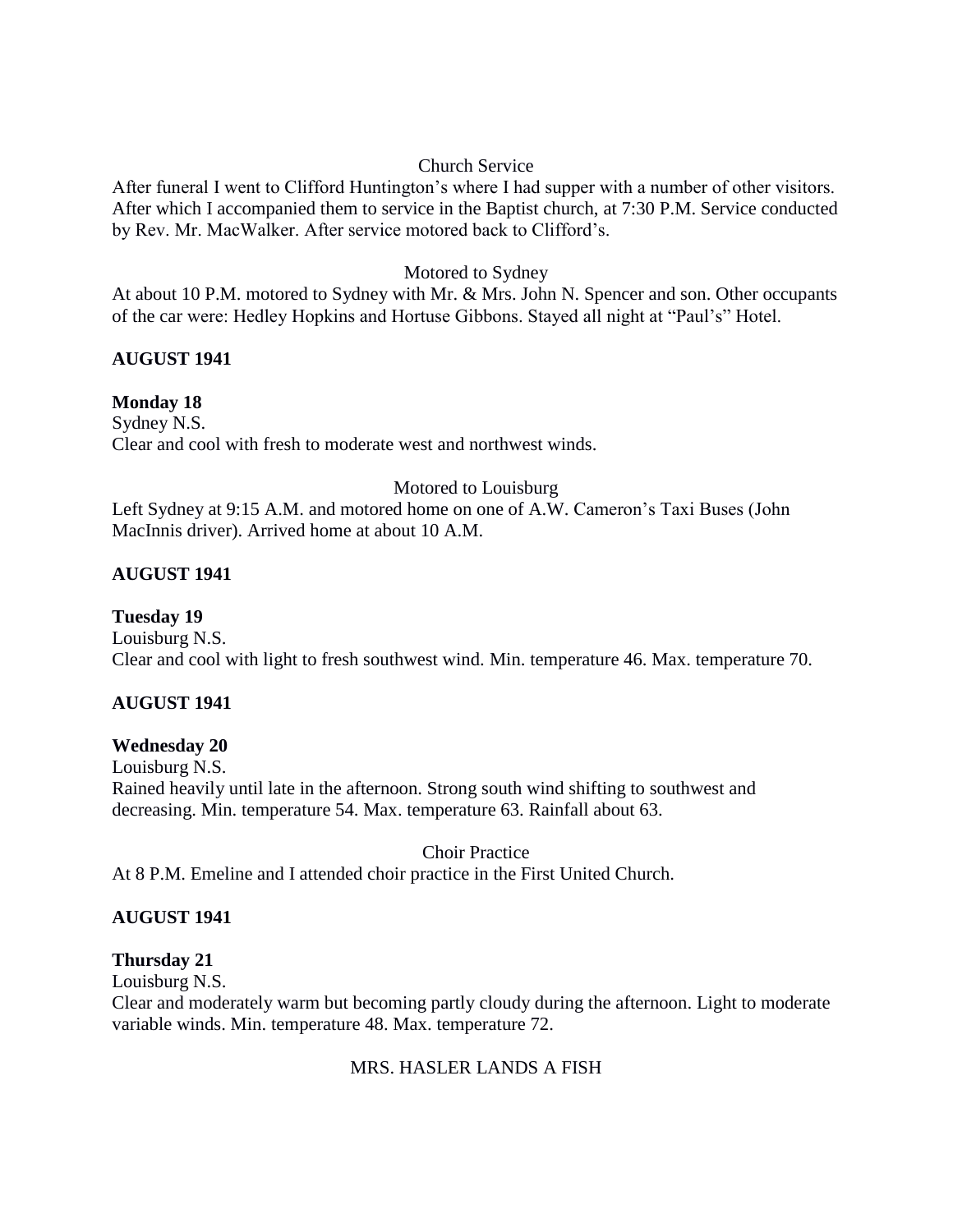Mrs. Marion Hasler, of Miami Florida, arrived at Lewis & Company's wharf at about 5:30 P.M. with a Broadbill swordfish which she caught off Louisburg today with rod and line. Description as follows: Weight: 298 lbs. Girth: 48 ½ inches. Length from tip of sword to crotch of tail: 10 ft. 1 ¼ inches. Length from tip of sword to end of tail: 10 ft 9 ¼ inches.

Time hooking to boating: 40 minutes. Tackle: 24 thread line. This is the 4<sup>th</sup> Broadbill Mrs. Hasler has caught with rod and line since she arrived here about three weeks ago.

Big Catch of Swordfish

About 350 swordfish were landed here today, by commercial fishermen.

# **AUGUST 1941**

# **Friday 22**

Louisburg N.S.

Clear and cool with light southwest wind. An ideal day. Min. temperature [blank], Max. temperature 65.

### Swordfish

The swordfishermen who are operating of this part repeated their success of yesterday landing upwards of 350 fish, today.

# **AUGUST 1941**

# **Saturday 23**

Louisburg N.S.

Cool and partly clear with fresh to light southwest wind. Min. temperature 45. Max. temperature 69.

Visited National Park

At about 11 A.M. motored to the Louisburg National and Historic Park, with Mr. Minuse and Miss Child of Connecticut U.S.A. Mr. Minuse and Miss Child are engaged in taking colored photographs of points of interests in the Province of Nova Scotia.

# Meeting of School Board

At 7:30 P.M. I attended, and presided at a meeting of the School Board. Those present were: Commissioners: Alex C. MacDonald, D.A. Campbell and M.S. Huntington. Clerk: B.M. Spencer, Attendance Officer: D.M. Johnston and Charles Dickson.

# Lillian Huntington arrives

Miss Lillian Huntington, my niece, arrived from Sydney on the forenoon bus, for the purpose of spending the weekend with us.

# **AUGUST 1941**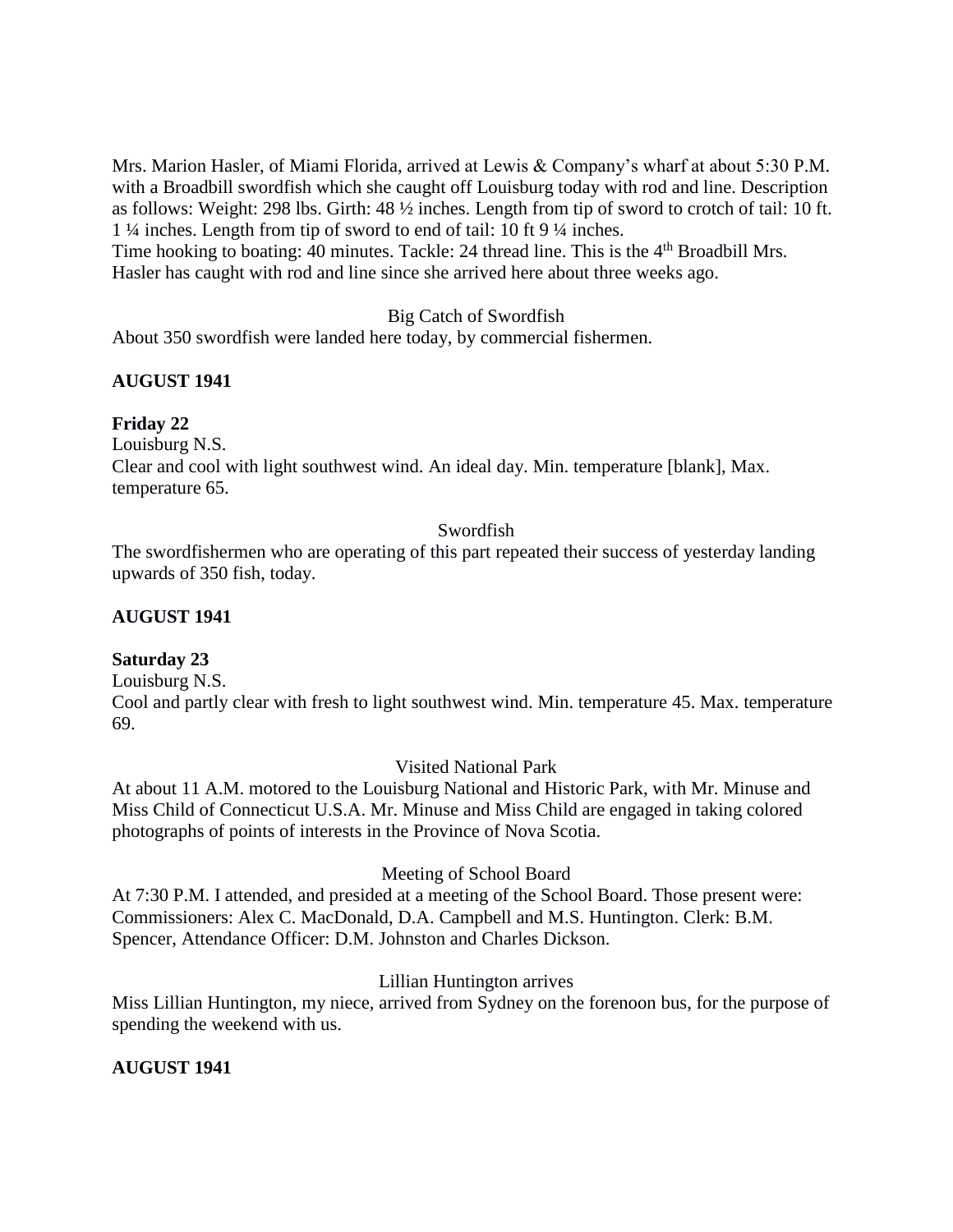#### **Sunday 24**

Louisburg N.S. Moderately warm and partly clear with light southwest wind. Min. temperature 51. Max. temperature 73.

### Anniversary Services at Catalone

At 11 A.M. and 3 P.M. attended anniversary services in the United Church at Catalone. Rev. Thomas N. Mitchell, pastor of the United Churches at Louisburg and Catalone was the preacher at both services. Motored to the services and back in both the forenoon and afternoon, with John A. MacDonald. Sang solo entitled "Song of Faith" at the 11 A.M. service at Catalone. Attended service in First United Church, Louisburg, at 7 P.M. Preacher Rev. Thomas N. Mitchell B.A. Emeline accompanied me to church in the evening.

# **AUGUST 1941**

# **Monday 25**

Louisburg N.S.

Clear and moderately warm, becoming cloudy during the afternoon and evening. Light to moderate northwest winds. Min. temperature 48. Max. temperature 73.

### S.S. FERNFIELD

Newfoundland steamer "Fernfield" arrived in the morning for bunker coal. Owing to repairs being made she was unable to bunker at the coal pier so she shifted to the Government wharf where she took on board 10 tons of coal which was trucked there with a horse and cart. After bunkering she sailed.

# Lillian Huntington Returns

Miss Lillian Huntington, my niece, who spent the week end with us returned to Sydney this morning by bus.

# Mrs. Hasler Gives a Dance

In the evening Mrs. Marion Hasler, of Miami Florida, who has been angling for swordfish at Louisburg for the last several weeks, gave a dance in the Masonic Hall where the public was invited.

#### **AUGUST 1941**

# **Tuesday 26**

Louisburg N.S.

Heavy rain during the forenoon. Cloudy, foggy, and misty during the afternoon and evening. Rainfall about fresh to strong south wind, shifting to southwest and moderating to a light breeze. Min. temperature 59. Max. temperature 65.

Mrs. Hasler Leaves For Wedgeport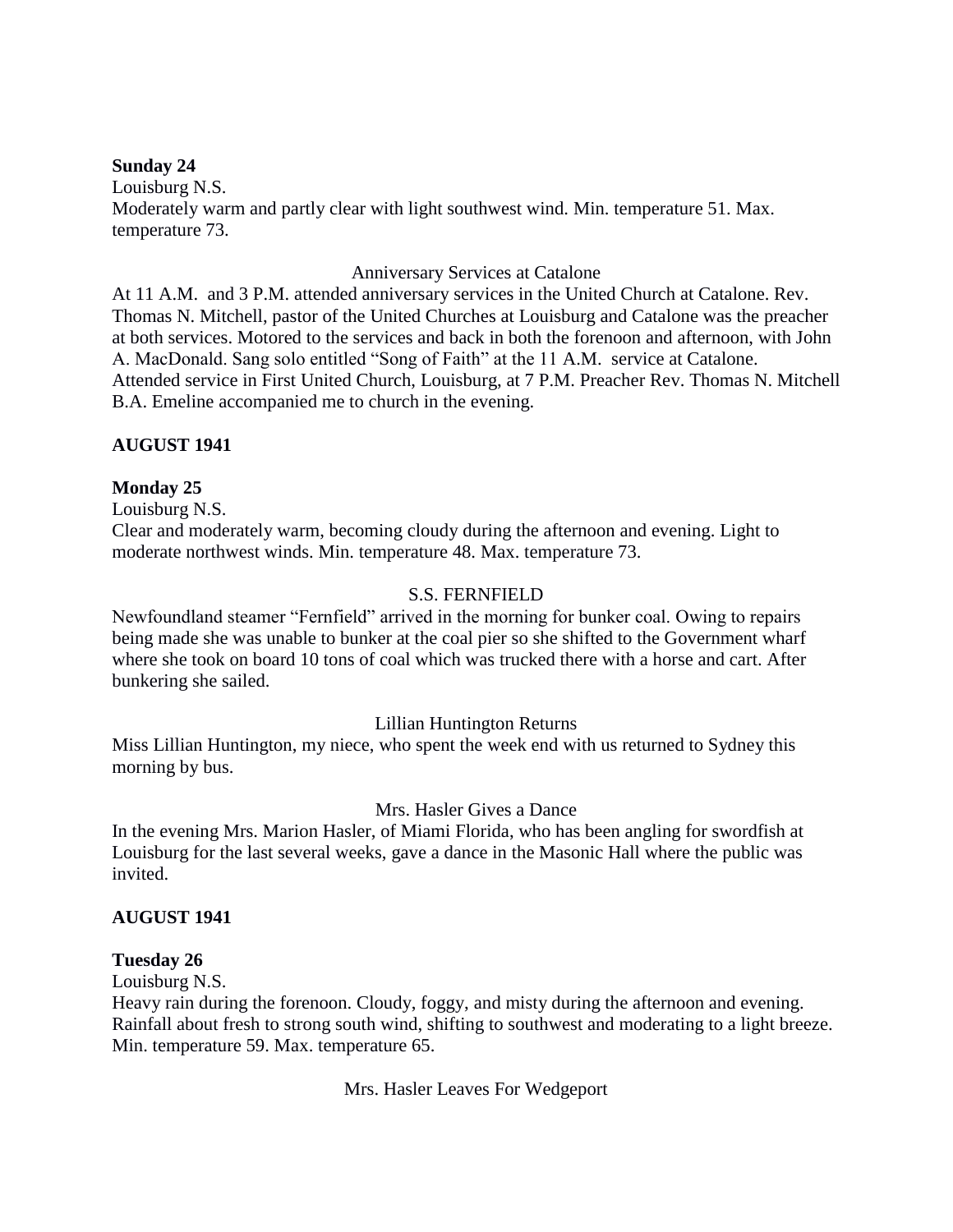Mrs. Marion Hasler, of Miami Florida, who has been swordfish at Louisburg for the last three or four weeks left this morning, by automobile, for to fish for tuna. Her boat the "Stormy Patrol" will leave here for Wedgeport as soon as the weather is favorable.

### **AUGUST 1941**

#### **Wednesday 27**

Louisburg N.S. Cloudy and cool with light winds. Min. temperature 53. Max. temperature 68.

#### **AUGUST 1941**

#### **Thursday 28**

Louisburg N.S. Partly clear and very cool with moderate westerly gale, decreasing in the late afternoon. Min. temperature 49. Max. temperature 62.

#### **AUGUST 1941**

#### **Friday 29**

Louisburg N.S.

Very cool and mostly clear with fresh to strong west and northwest winds. Min. temperature 45. Max. temperature 62.

#### **AUGUST 1941**

#### **Saturday 30**

Louisburg N.S. Mostly clear with light to moderate winds. Min. temperature 42. Max. temperature 69.

#### Council Meeting

At 7:30 P.M. attended, and presided at, a meeting of the Town Council. Those present were: Councilors: Alex C. MacDonald, Enoch Townsend, Charles Dickson and James F.D. Townsend. Clerk: B.M. Spencer, Mayor: M.S. Huntington, Police Officer D.M. Johnston, Spectators Ben. Heckman, Archie Munroe, and Dan H. MacVicar. At this meeting Dr. Arthur Heldman, who has recently established a medical practice at

Louisburg, was elected Medical Health Officer for the town.

D.M. Johnston Supt. of Streets who had handed in his resignation owing to a dispute with a member of the Street and Bridge Committee (Enoch Townsend) at the request of the Council Board consented to continue in the service.

#### **AUGUST 1941**

**Sunday 31**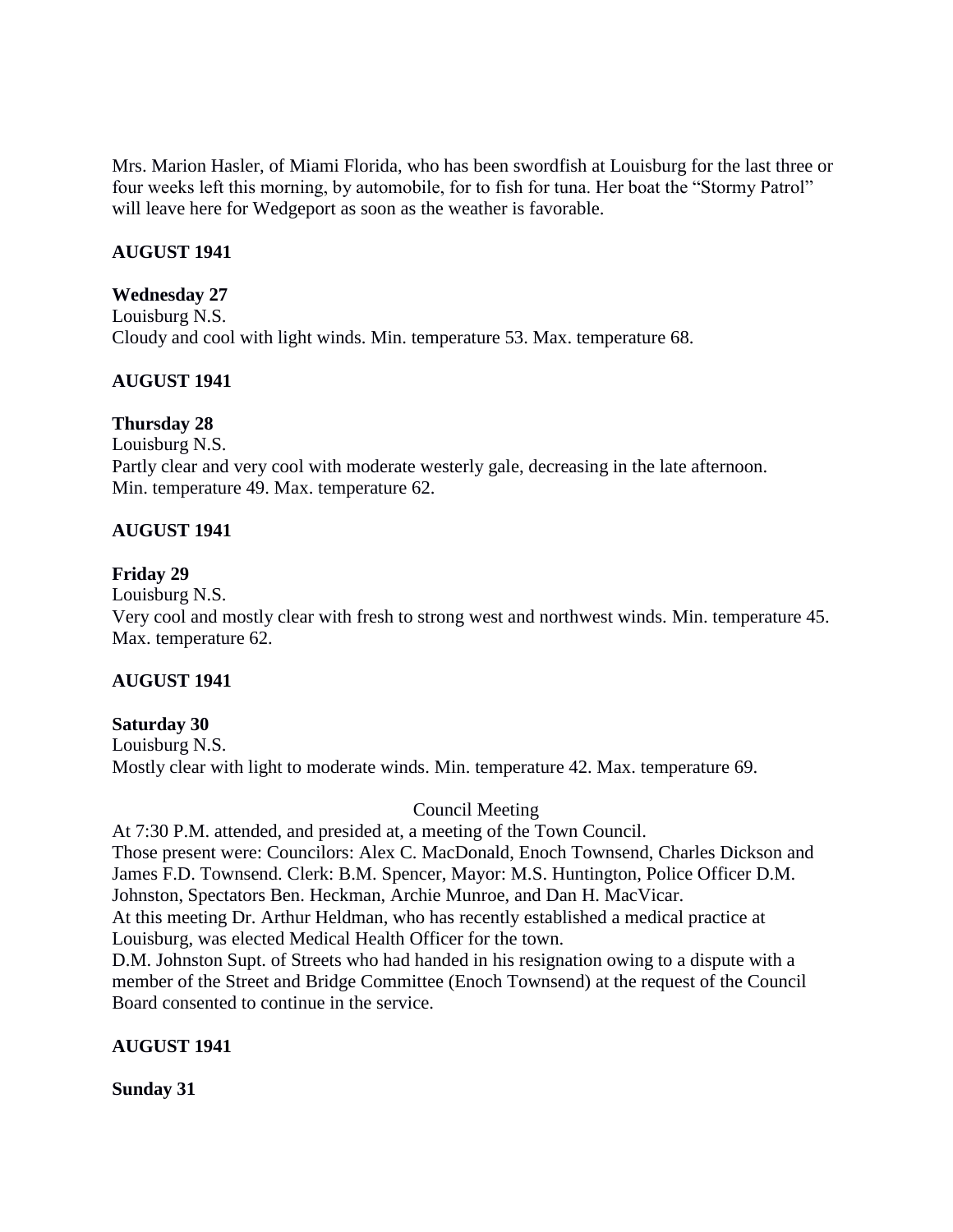Louisburg N.S.

Clear and cool with light to moderate variable winds.

### Church Service

At 11 A.M. attended service in the First United Church, where Rev. Thomas N. Mitchell, B.A. was the preacher.

### Louisburg to Sydney

Left Louisburg at 1 P.M. on Cameron's Taxi Bus (John MacInnis driver) enroute to Yarmouth N.S. for the purpose of attending the annual convention of the Union of Nova Scotia Municipalities which opens at Yarmouth on next Tuesday. Had supper at "Diana Sweets" Sydney. Left Sydney at 7:45 P.M. on board C.N.R. train enroute to Yarmouth.

# **SEPTEMBER 1941**

# **Monday 1**

**Labor Day**

Truro N.S. Cloudy and cool. Showers and mist during the day. Foggy in the evening. Fresh winds.

### Truro to Yarmouth

Arrived at Truro at about 5:30 A.M. Had breakfast at Truro. Left Truro by train at 6:30 A.M. via Midland Railway to Windsor. Arrived at Yarmouth at 5:20 P.M. Engaged meals and lodging at the Grand Hotel (Room 50). Motored to "Lakeside Inn" a distance of about 2 ½ miles, accompanied by Neil MacLean, Town Clerk, of North Sydney. Remained at the Inn about 1½ hours, where we met a number of municipal delegates, after which Mr. MacLean and I walked back to the hotel.

# **SEPTEMBER 1941**

# **Tuesday 2**

Yarmouth N.S. Clear and cool with fresh to strong winds.

Union of N.S. Municipality Convention

At about 10 A.M. attended the opening session of the Union of Nova Scotia's Municipalities at the "Lakeside Inn" with the President, Col. B.W. Roscoe, presiding. Also attended the afternoon session which was followed by a visit, at about 4:30, to the Cosmos Cotton Mills. In the evening I visited Mrs. John Woodworth, the former Miss Aimee Huntington, a granddaughter of the late Hon. Hebert Huntington. Her father, Richard Huntington, in 1840, and for several years after, lived at Sydney, and was editor and proprietor of a newspaper called the "Cape Breton Advocate" the name of which was changed to the "Spirit of the Times". Mrs. Woodworth is now living in the Old Ladies Home.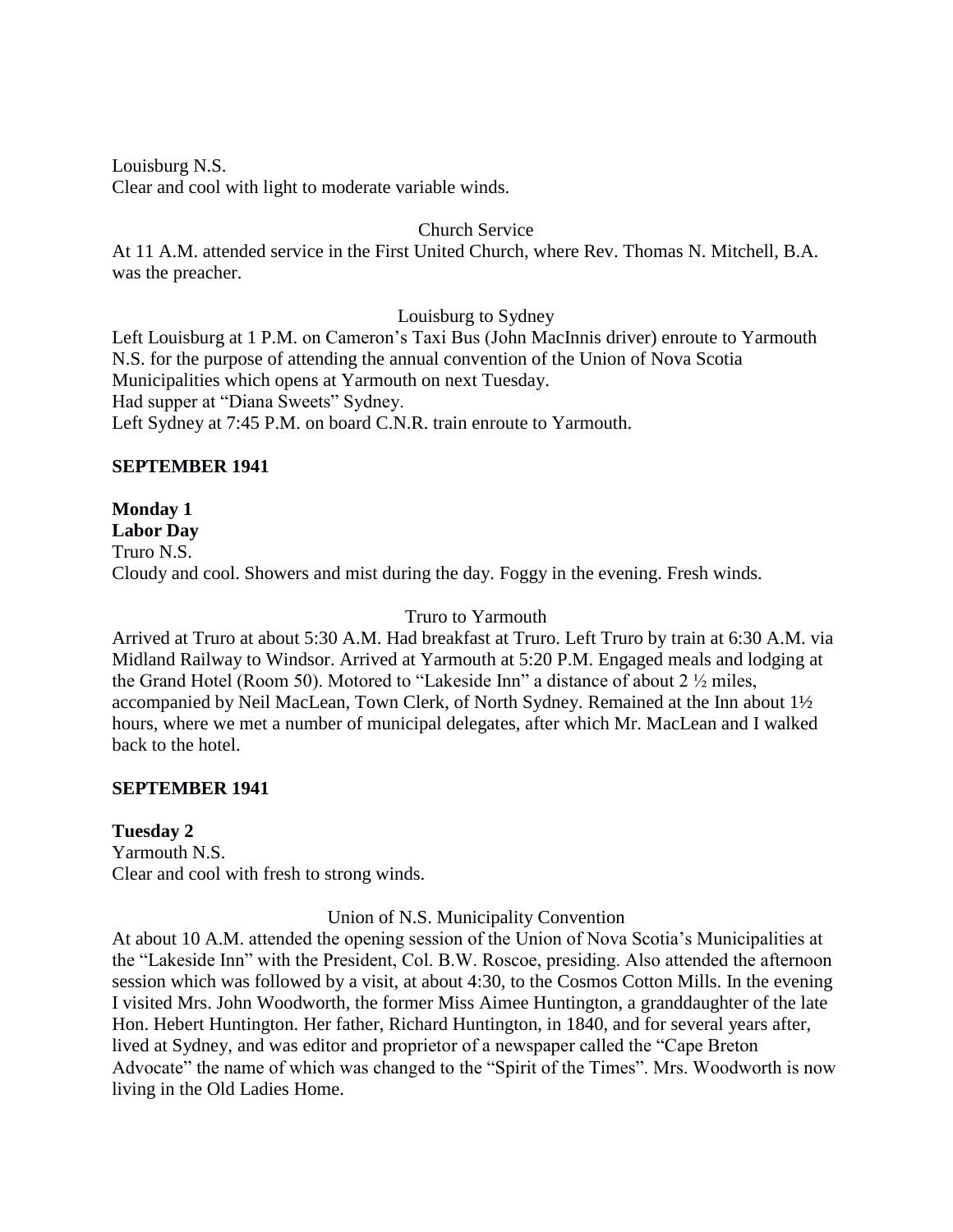#### School Opening

The public schools opened at Louisburg today with the following staff: Principal: Miss Mary Campbell B.A., Vice-Principal: Miss Marion Nicholson, Mrs. Angus MacDonald (formerly Miss Blancher Cross), Miss Helen Lynk, Miss Edith Martell, Grade XII which has been taught in the Louisburg school, for about five years has been discontinued. Have not yet procured a teacher for the Domestic Science Class.

### **SEPTEMBER 1941**

**Wednesday 3** Yarmouth N.S. Clear and cool with fresh to light winds.

### Union of N.S. municipalities

At 10 A.M. attended session of the union of Nova Scotia municipalities held in the Lakeside Inn with the president Col. B.W. Roscoe, Mayor of Kentville in the choir.

At 2 P.M. assembled with the other delegates for the convention photo, after which attended the convention outing, held at Birchdale. Spent the afternoon and evening at Birchdale where we had supper before returning. Motored to Birchdale and returned as the guest of R.S. MacKay K.C. municipal solicitor for the County of Yarmouth. Other guests in the car were George Mooney, and Councilor Boudreau of Wedgeport.

We returned from Birchdale at about 8:30 P.M. after having a very enjoyable outing.

#### **SEPTEMBER 1941**

# **Thursday 4**

Yarmouth N.S. Clear and moderately warm with light winds. A perfect day.

Attended morning and afternoon sessions of the Union of Nova Scotia Municipalities held in the Lakeside Inn. Afternoon session closed at about 4 P.M., and was immediately followed by the first session of a course on Municipal Affairs conducted by Prof. Richter of Dalhousie University.

Session adjourned at 6 P.M.

At 7:45 P.M. visited Rev. and Mrs. R.M. Jost at their home. Mr. Jost was for several years pastor of the Methodist Church at Louisburg. I also made a brief visit to Mrs. John Woodworth (formerly Miss Aimee Huntington).

At 8 A.M. visited Mountain Cemetery where I saw the monument which was erected many years ago to the memory of the late Hon. Hebert Huntington.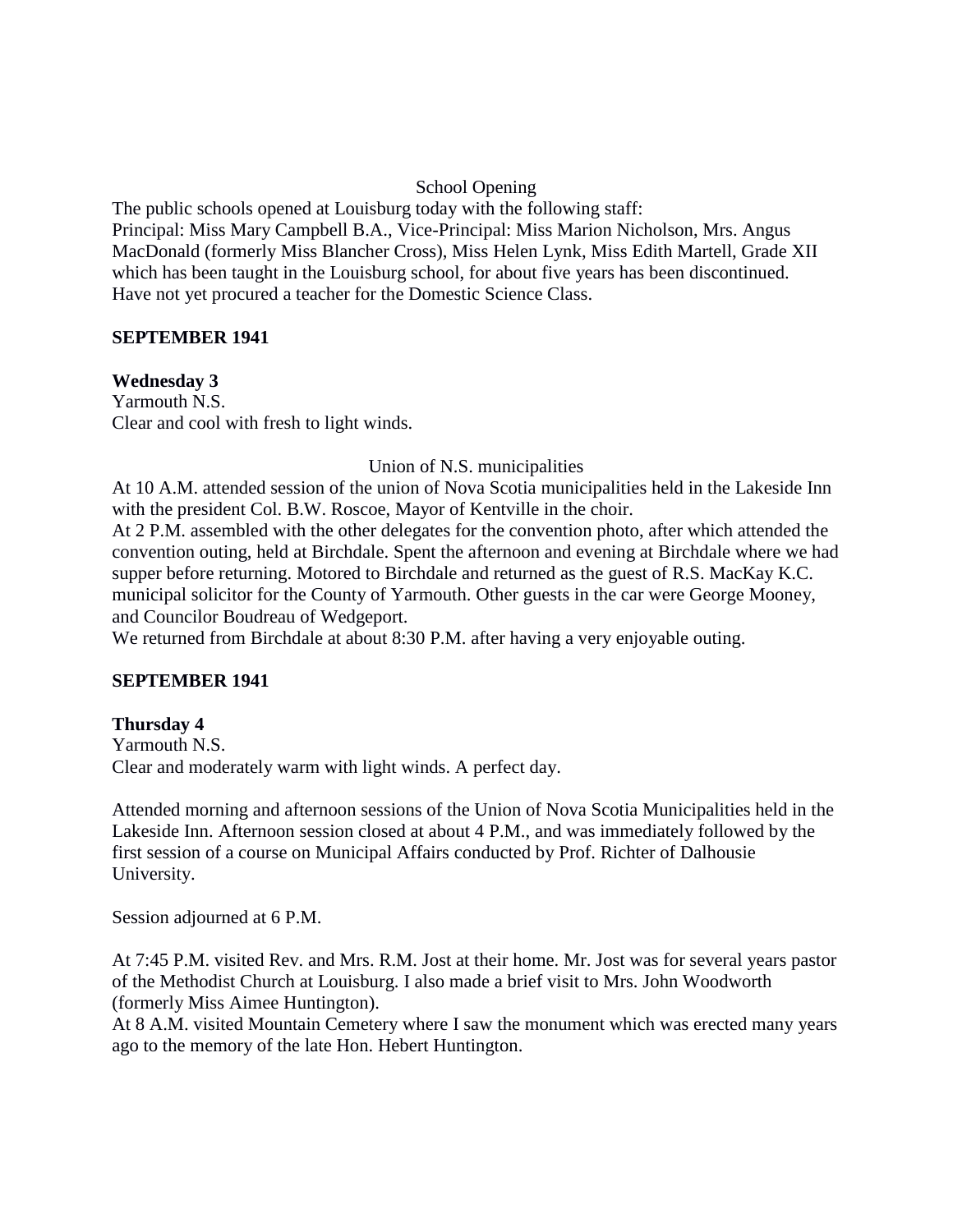Mr. Huntington, born in 1800, died in 1851, represented his native County of Yarmouth for 20 years in the House of Assembly. Part of that period he was a member of the Executive Council and at the time of his death, financial secretary, for the Province of Nova Scotia.

#### **SEPTEMBER 1941**

#### **Friday 5**

Yarmouth N.S. Cloudy and cool. Light rain during the greater part of the day.

#### Left for Home

Left Yarmouth at 8 A.M. enroute for Louisburg, on D.A.R. train via Digby, Kentville, and Windsor. At Windsor changed to the Midland Railway for Truro. Arrived at Truro at 7:30 P.M. one hour late. Had supper at Truro. Purchased sleeping car ticket at Truro and went on board sleeping car in Truro Railway yard at about 9 P.M. and retired for the night. This car was later picked up by the C.N.R. train from Halifax to Sydney.

Neil MacLean, Town Clerk of North Sydney, came with me as far as Truro.

#### **SEPTEMBER 1941**

**Saturday 6** Sydney N.S. Cloudy and cool with some light rain and mist. Heavy showers during the night.

#### Arrived from Yarmouth

Arrived at Sydney by C.N.R. train at about 7:50 A.M. enroute from Yarmouth. Had breakfast at "Diana Sweets" restaurant. Left Sydney at about 9 A.M. for Louisburg, on one of A.W. Cameron's taxi buses (John MacInnis driver).

#### **SEPTEMBER 1941**

#### **Sunday 7**

Louisburg N.S. Cloudy, foggy, and cool with light winds. Min. temperature 53. Max. temperature 65.

#### Church Services

At 11 A.M. and 7 P.M. attended services in the First United Church, where Rev. Thomas N. Mitchell B.A. was the preacher. Emeline accompanied me to the evening service.

#### **SEPTEMBER 1941**

**Monday 8** Louisburg N.S.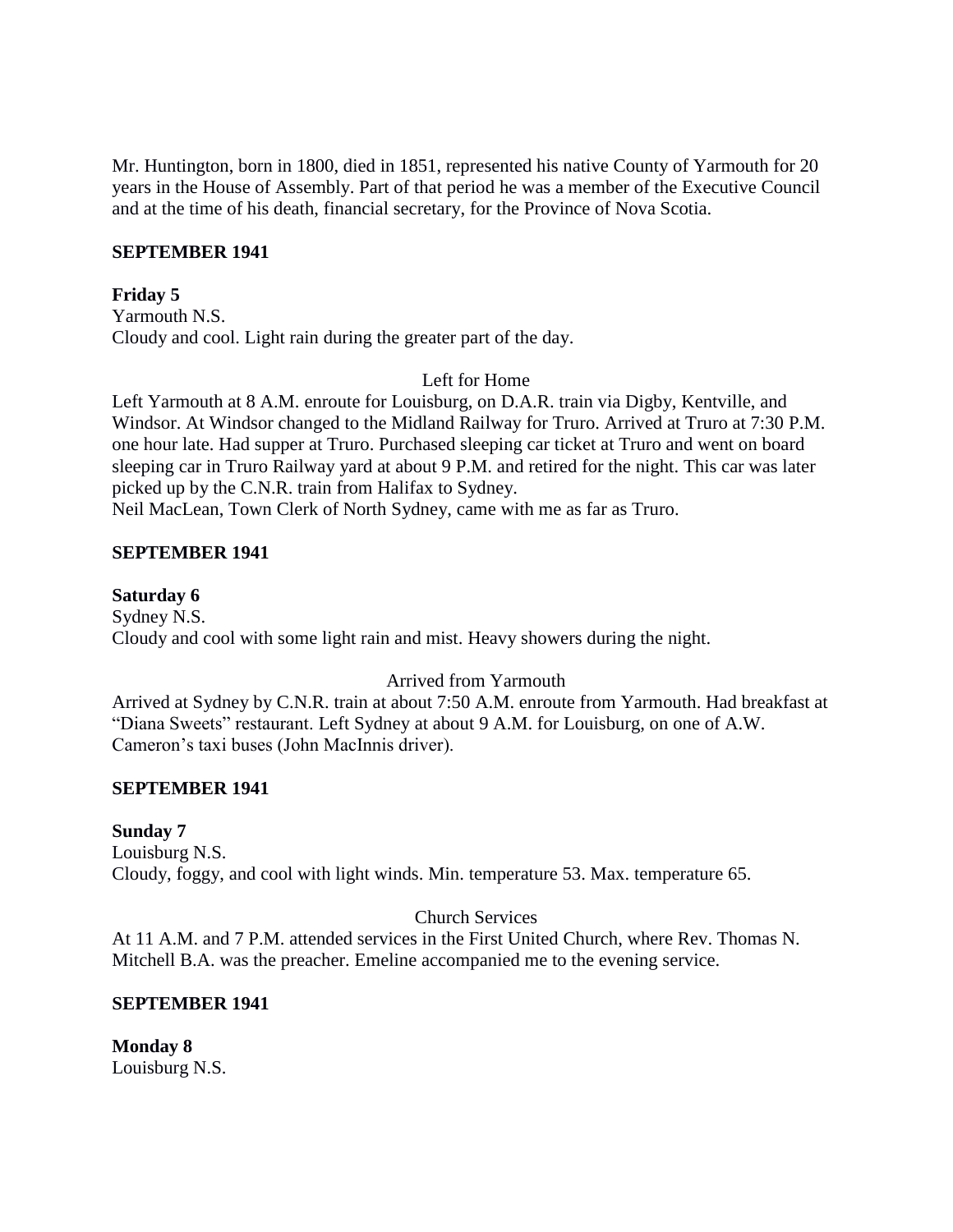Cloudy and cool with light variable winds. Misty in the evening. Min. temperature 53. Max. temperature 67.

# Scow Launched

A scow which has been under construction for the last two or three weeks, on the waterfront at the foot of Warren Street, was successfully launched at about 9:30 A.M. today. This scow, which is about 30 feet long, by 15 feet wide, was built by Louis H. Cann, under the foremanship of J.A. Petrie of Halifax N.S.

### **SEPTEMBER 1941**

### **Tuesday 9**

Louisburg N.S.

Clear and cool with fresh to moderate northeast wind. Min. temperature 49. Max. temperature 66.

Engaged Domestic Science Teacher

Today engaged Miss Frances Keenan of Inverness N.S. as Domestic Science teacher for the Town of Louisburg.

#### **SEPTEMBER 1941**

# **Wednesday 10**

Louisburg N.S.

Cool and mostly cloudy with moderate winds. mostly southerly. Min. temperature [blank], Max. temperature 64.

#### DEATH OF JAMES S. NICHOLSON

The death of James S. Nicholson, who for about 30 years has been a resident of Louisburg, died in the Cape Breton Hospital, Sydney, N.S. this morning after an illness of about six months. Mr. Nicholson, a native of Prince Edward Island, was born at Charlottetown, on June 21, 1881.

#### **SEPTEMBER 1941**

#### **Thursday 11**

Louisburg N.S. Cool, cloudy and foggy. Showery in the morning and evening. Min. temperature 52. Max. temperature 60.

Arrives for a Visit

Mrs. Cecil Hussey, of Salmon River, arrived by bus in the forenoon, and will remain with us for a short visit.

#### **SEPTEMBER 1941**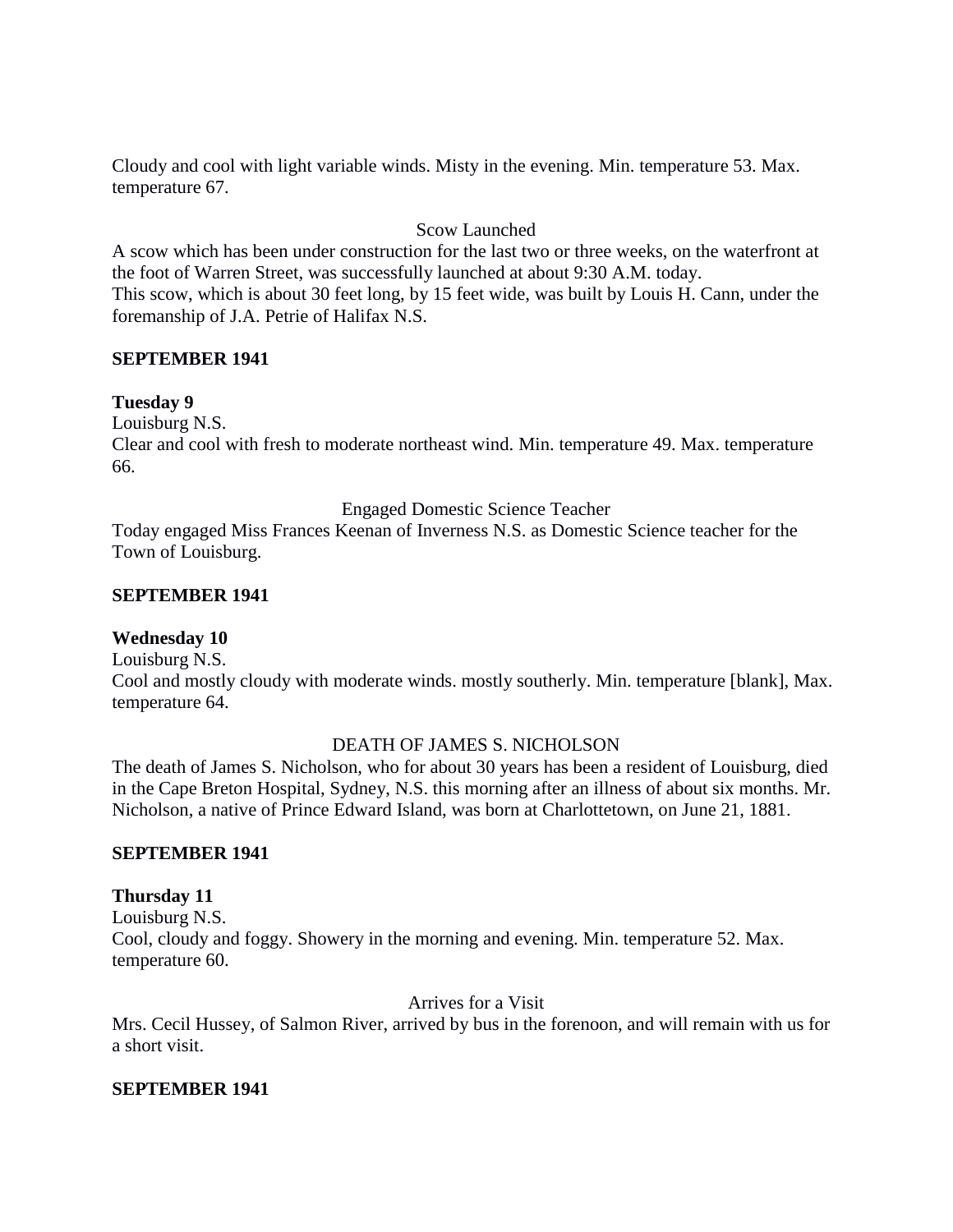**Friday 12** Louisburg N.S. Clear and cool with light winds. Min. temperature 36. Max. temperature 62.

### FUNERAL

At 2 P.M. attended the funeral of the late James S. Nicholson, which took place from the undertaking rooms of D.M. Johnston, to the First United Church. Services at the church and grave were conducted by Rev. Thomas N. Mitchell, members of Mariners Lodge A.F. & A.M. Attended in a body. Funeral in charge of D.M. Johnston, undertaker. Interment took place in United Church Cemetery on Clarke's Road.

#### S.S. OCEAN EAGLE

Tug "Ocean Eagle" arrived at about noon and docked at the Government wharf.

### **SEPTEMBER 1941**

#### **Saturday 13**

Louisburg N.S.

Clear in the early part of the morning. Partly cloudy during the afternoon with a few rain squalls. Cool with northerly wind. Min. temperature 34. Max. temperature 58.

# S.S. OCEAN EAGLE

Tug "Ocean Eagle" sailed in the morning and returned to port in the evening.

#### DEATH OF MRS. DAN JOHNSTON

The death of Mrs. Daniel Johnston took place at an early hour this morning, at the home of her son D.M. Johnston, Main Street, after an illness of about three weeks. Mrs. Johnston who was 82 years of age, is survived by two sons and three daughters.

The sons are Daniel M. Chief of Police, Louisburg, James, St. Catherines, Ontario. Mrs. Wright and Susanna, Toronto Ont., and Mrs. Neil Matheson, New Waterford, N.S.

#### **SEPTEMEBR 1941**

#### **Sunday 14**

Louisburg N.S.

Clear and cool, becoming cloudy in the afternoon. Light to moderate west to southwest winds. Min. temperature 34. Max. temperature 60.

Church Services

At 11 A.M. and 7 P.M. attended services in the First United Church where Rev. Thomas N. Mitchell B.A. was the preacher.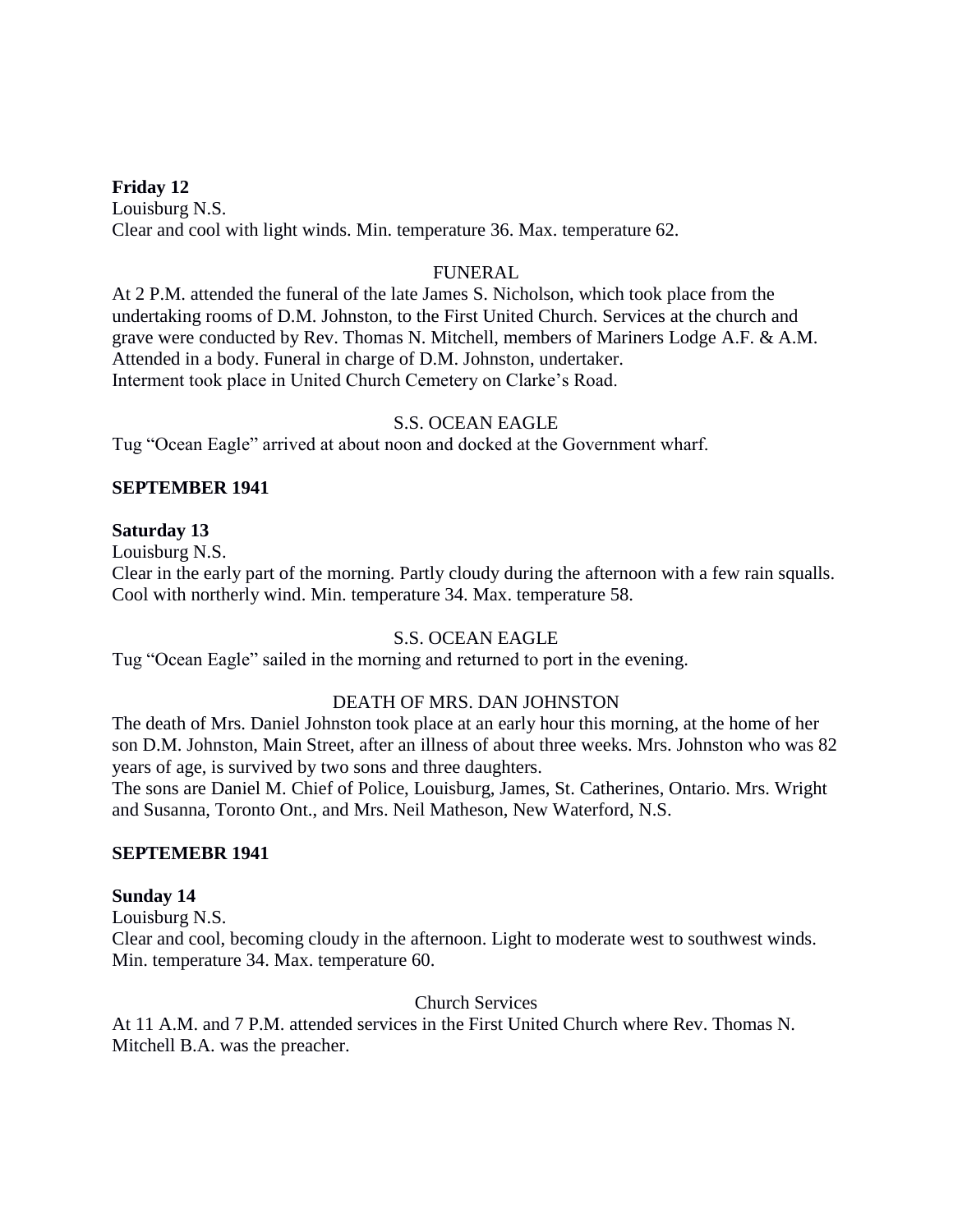After the close of the evening service, attended a brief service at the home of the late Mrs. Dan Johnston, which was held by Rev. Mr. Mitchell. Emeline accompanied me to church in the evening and to the service at the Johnston home.

### Visitors from Salmon River

At about 10 A.M. there arrived from Salmon River; Mr. & Mrs. Clifford Huntington, Elinor and Maud Huntington and Cecil Hussy. The party left for home at about 3:30 P.M. with the exception of Maud who remained to visit us for a few days. Mrs. Cecil Hussy who has been our guest since last Thursday morning returned home with the party.

#### **SEPTEMEBR 1941**

#### **Monday 15**

Louisburg N.S. Cloudy with light winds. Rain during the greater part of the afternoon and evening. Min. temperature 53. Max. temperature 62.

#### Funeral

At 2 P.M. attended the funeral of the late Mrs. Dan. Johnston which took place from her late residence on Main Street. Services at the house and grave were conducted by Mr. Murdoch MacDonald and Alex. Cook (Plymouth Brethern) of Sydney. Interment in Willow Grove Cemetery, on Clarke's Road.

#### Visitors from Truro

In the evening Mr. and Mrs. Alwyn Townsend of Truro accompanied Mr. Townsend's mother Mrs. H.D. Townsend of Valley Station near Truro, arrived by automobile, for the purpose of visiting relatives and friends in town.

#### **SEPTEMBER 1941**

#### **Tuesday 16**

Louisburg N.S.

Cloudy and cool, clearing during the forenoon. Mostly clear during the afternoon. Moderate to fresh northerly wind. Min. temperature 48. Max. temperature 62.

#### Fair at Mira Gut

The annual Fair at Mira Gut was held today. I had three entries of flowers from my garden. I was awarded first prize for dahlias. First prize for a bouquet and second prize for Gladiolus.

#### **SEPTEMBER 1941**

**Wednesday 17** Louisburg N.S.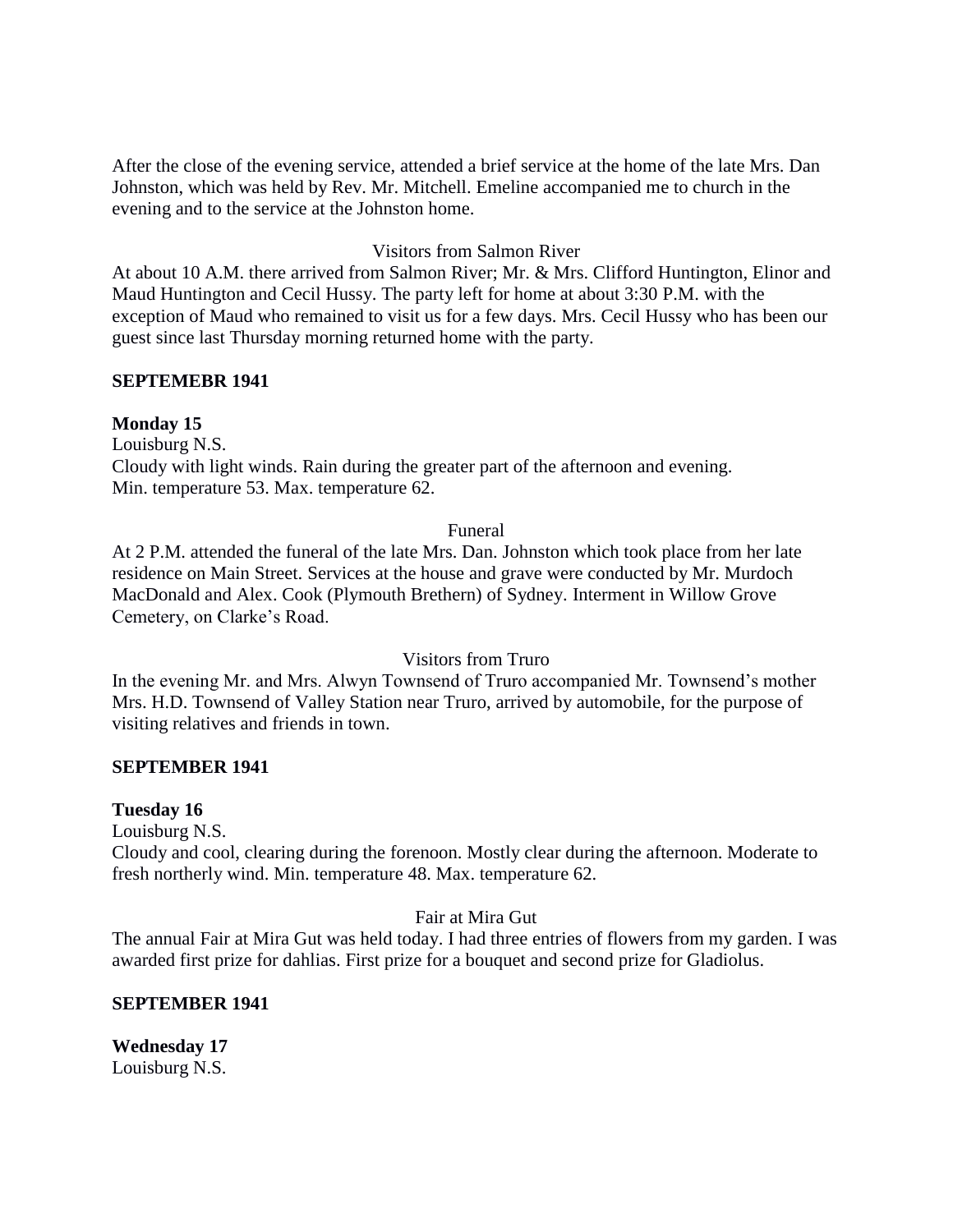Cloudy and misty followed by heavy rain which continued during the greater part of the day. Moderate to fresh southwest wind. Min. temperature 44. Max. temperature 57.

### Miss Maud Huntington Leaves For Home

Miss Maud Huntington, of Sydney, who has been our guest since last Sunday, left for home by motor bus, at 8 A.M. today.

### **SEPTEMBER 1941**

#### **Thursday 18**

Louisburg N.S. Cloudy and cool, clearing at about noon. Fresh northerly wind. Min. temperature 43. Max. temperature 59.

### **SEPTEMEBR 1941**

### **Friday 19**

Louisburg N.S.

Showers in the morning. Cloudy and cold during the entire day. Fresh to strong northeast wind. Min. temperature [blank]. Max. temperature [blank].

#### S.S. FIDELIO

Norwegian steamer "Fidelio" arrived at about 9 A.M. for the purpose of taking on board part of her cargo, which she left on the Government wharf, when she sailed from here on the 29<sup>th</sup> of July last. When approaching the Government wharf the Fidelio grounded on the shoal off the head of the wharf, where she remained until she floated at high tide, at about 3:30 P.M., after which she docked on the east side of the wharf and began taking cargo on board.

#### **SEPTEMBER 1941**

#### **Saturday 20**

Louisburg N.S.

Clear and cool with light to moderate west to southwest winds. Min. temperature 32. Max. temperature 59.

#### S.S. FIDELIO

Norwegian steamer "Fidelio", Capt. Pederson, finished reloading the port cargo she left on the Government wharf when she sailed on July 29 last. After being aground for several hours near the Government wharf, she sailed at about 3 P.M.

#### Meeting of School Board

At 7:30 P.M. attended, and presided at, a meeting of the School Board. Those present were: Commissioners: Alex C. MacDonald, D.A. Campbell and M.S. Huntington. Clerk: B.M. Spencer, Attendance Officer: D.M. Johnston, Principal of School: Miss Mary Campbell and Miss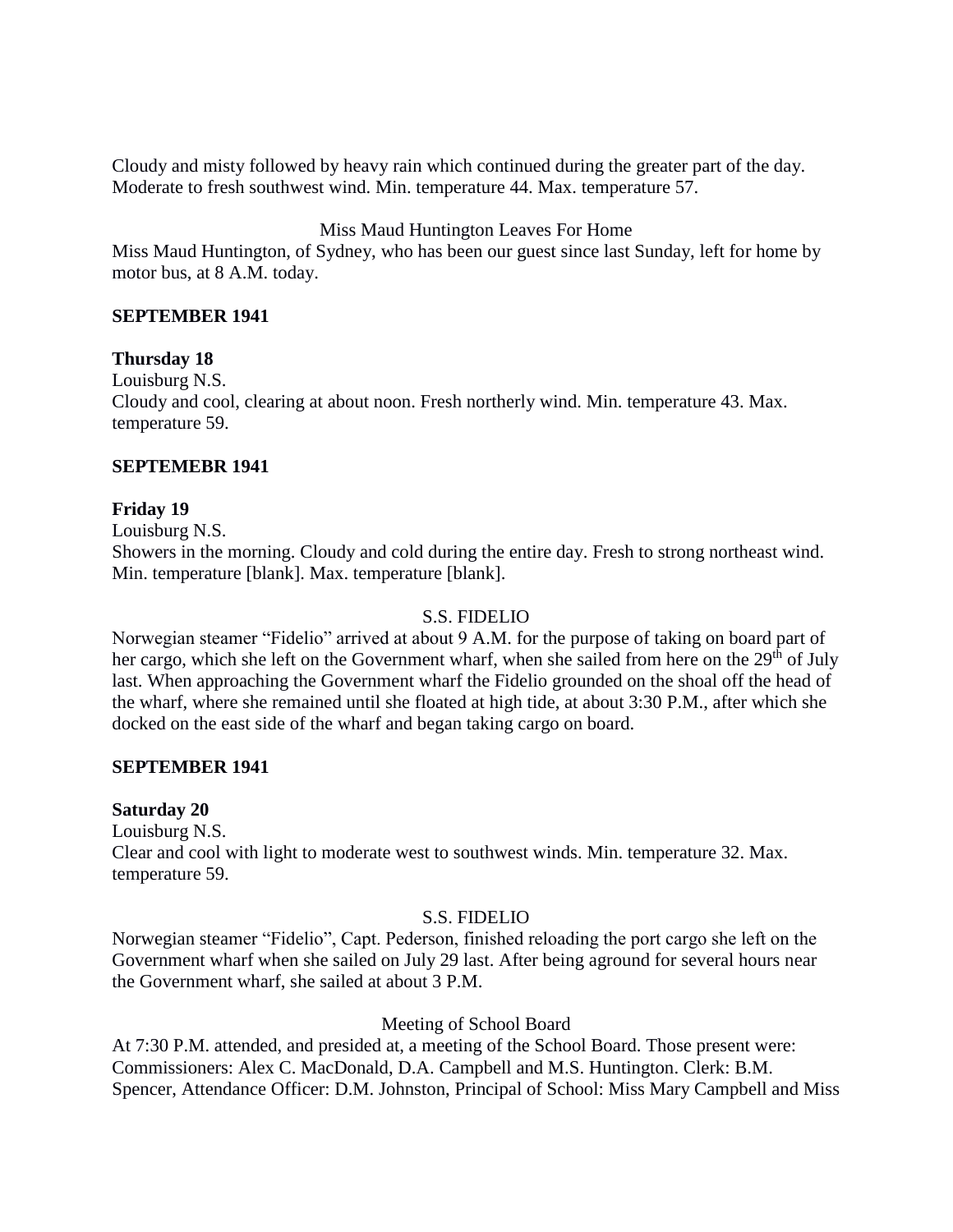Marion Nicholson, Vice-Principal. At this meeting Miss Campbell's salary was increased from \$860.00 to \$960.00 and each of the others on the staff had their salaries increased by ten per cent.

### Provincial Election announced

Nova Scotia newspapers of this date announced that Premier A.S. MacMillan of the Province on Nova Scotia had stated last night that a Provincial Election would be held on the 28<sup>th</sup> of October 1941. The present standing of the Provincial Legislation: 22 Liberals, 5 Conservatives, 1 Cooperative Commonwealth Member and 2 vacancies.

#### **SEPTEMBER 1941**

#### **Sunday 21**

Louisburg N.S.

Clear and warm with light to moderate west to southwest winds. A perfect day. In my opinion the most pleasant day to take it all through that we have had since the beginning of 1941. Min. temperature 46 Max. temperature 71.

#### Church Services

At 11 A.M. and 7 P.M. Emeline and I attended services in the First United Church, where Rev. Thomas N. Mitchell B.A. was the preacher.

Sunday School Rally Day Service at 11 A.M.

#### Motor Drive

In the afternoon Mr. and Mrs. Fletcher Townsend took Emeline and I for a motor car drive over the following route: Albert Bridge, Horne's Road, Mira Gut, Brick Yard Road and home.

#### **SEPTEMBER 1941**

#### **Monday 22**

Louisburg N.S.

Clear and warm with light to moderate variable wind, mostly west. A perfect day as far as weather is concerned. Thermometer registering in the 70s during the greater part of the day. Min. temperature 49. Max. temperature 76. Nicest day, from a weather standpoint, we have had since the beginning of this year.

#### **SEPTEMBER 1941**

#### **Tuesday 23**

Louisburg N.S.

Clear and warm during the early part of the day, becoming cloudy in the forenoon, clearing in the evening. Light northwest wind, increasing to a strong breeze, moderating in the afternoon. Light rain squalls at about 10:30 A.M. Min. temperature 43. Max. temperature 72.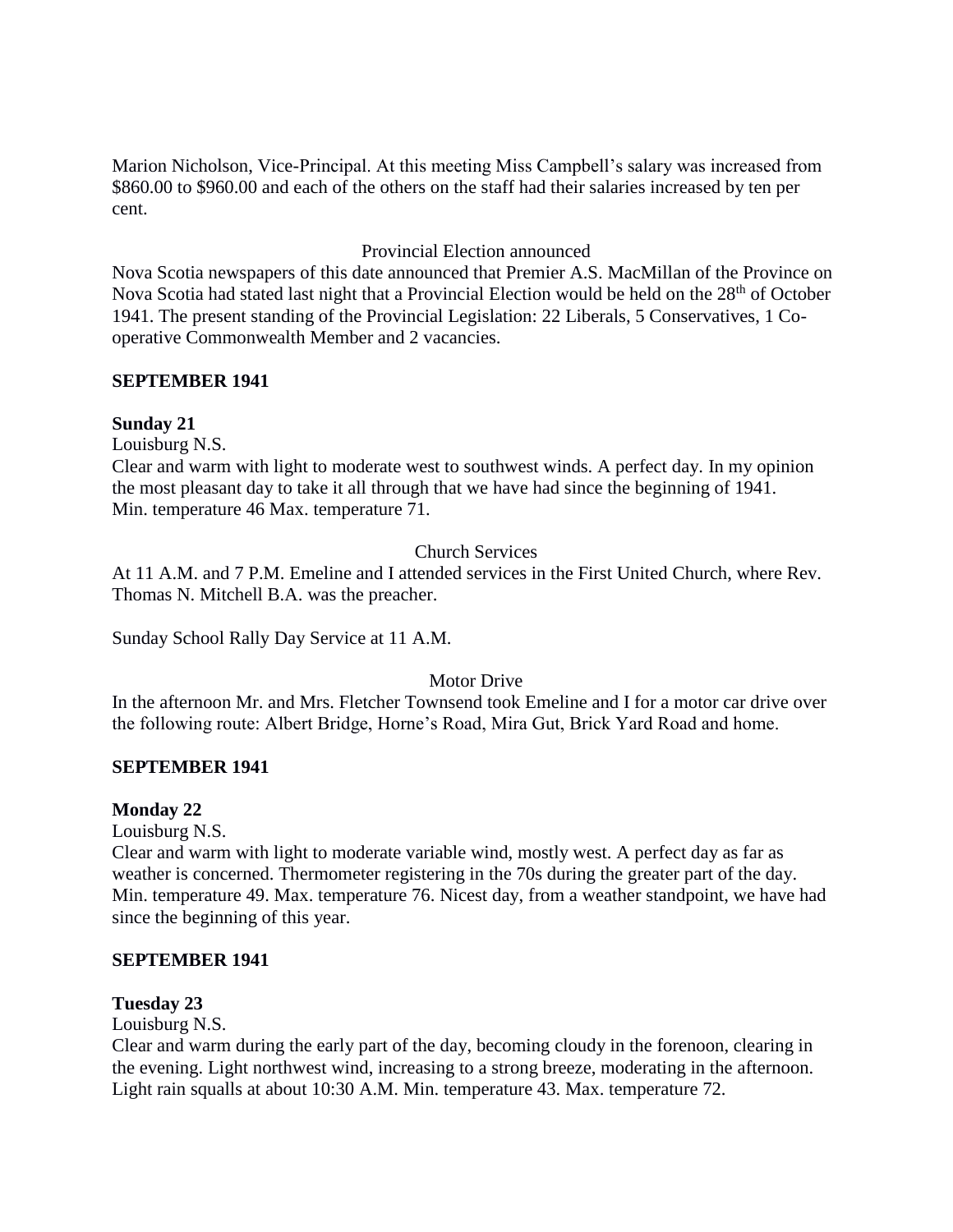#### **SEPTEMBER 1941**

# **Wednesday 24**

Louisburg N.S.

Clear and cool with light to moderate northerly wind. An ideal autumn day. Min. temperature 39. Max. temperature 56.

Choir Practice

At 8 P.M. Emeline and I attended choir practice in the First United Church.

#### **SEPTEMBER 1941**

### **Thursday 25**

Louisburg N.S.

Clear and cool with light to moderate winds. Min. temperature 35. Max. temperature 59. Cloudy in the late afternoon and evening. Some rain during the night.

Meeting, Board of Trade

At 8 P.M. attended a meeting of the Louisburg Board of Trade in the Town Hall. Those present were: William Stewart, President, Rev. Joseph Cathcart, Donald Wilson, James H. Crowdis, Harold MacQueen, Earl Lewis, Rev. George Arnold, Dan F. Nicholson, George Lewis, Charles Dickson Sr., John A. MacDonald and M.S. Huntington.

#### **SEPTEMBER 1941**

# **Friday 26**

Louisburg N.S. Rain in the early morning. Cleared at about 10 A.M. Clear and warmer during the afternoon. Light to fresh westerly wind. Min. temperature 52. Max. temperature 74.

# **SEPTEMBER 1941**

# **Saturday 27**

Louisburg N.S.

Clear and cool with light to moderate variable winds. An ideal autumn day. Min. temperature [blank]. Max. temperature 60.

#### Council Meeting

At 7:30 P.M. attended, and presided at, a meeting of the Town Council in the council chamber Town Hall. Those present were: Councilors: Alex C. MacDonald, Enoch Townsend and Charles D. Dickson. Mayor: M.S. Huntington, Clerk: B.M. Spencer, Deputy Clerk: Dan. F. Nicholson. Police Chief: D.M. Johnston.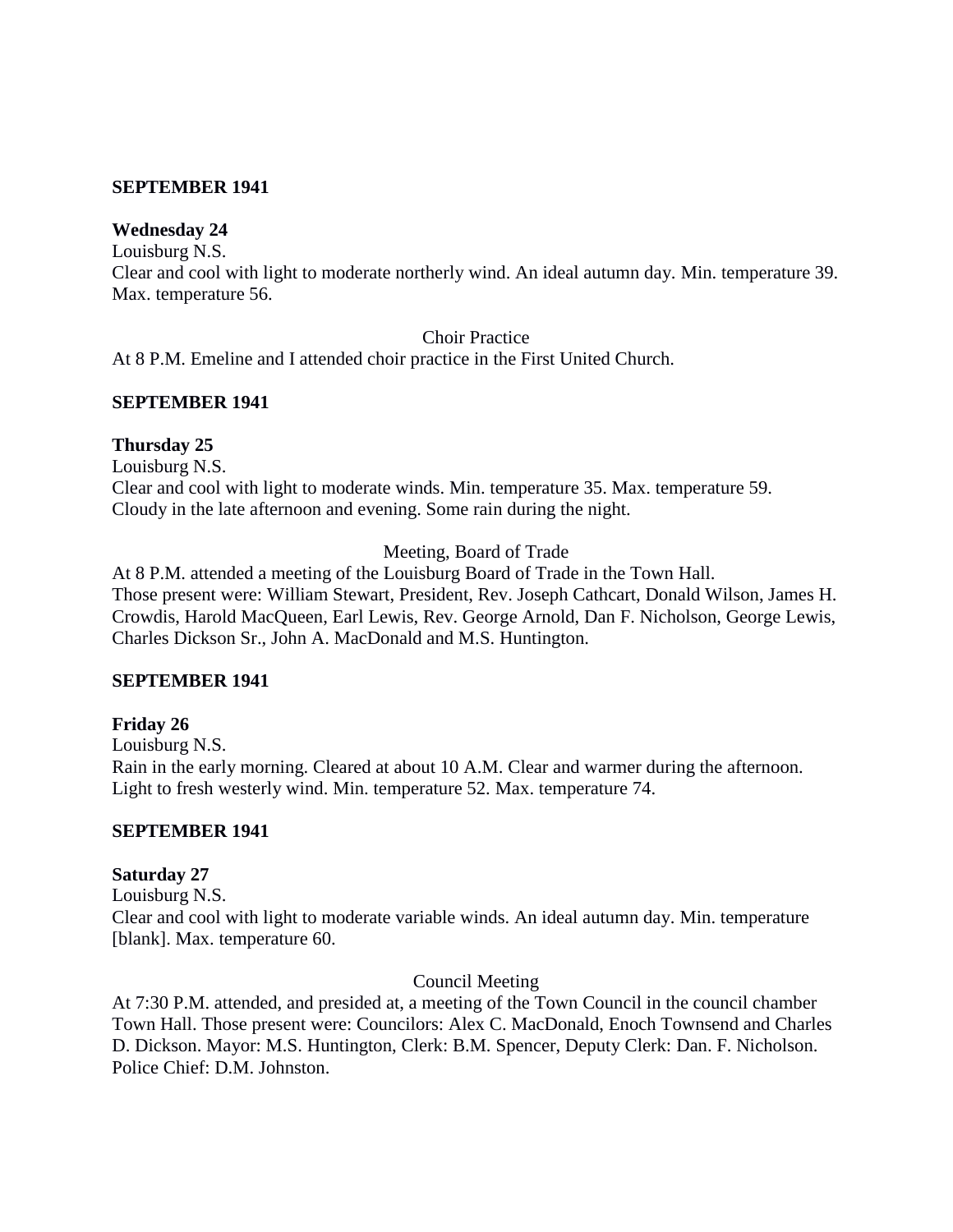#### Meeting Community Club Navy League

At about 3 P.M. attended a meeting in the "Red Cross" room in the Town Hall, composed of a committee from the Louisburg Community Club and a delegation from the Sydney branch of the Navy League called for the purpose of discussing ways and means of providing entertainment for the men of the merchant navy who visit Louisburg particularly during the winter months. The Community Club committee was composed of Mrs. A.W. Cameron president Mrs. D.M. Johnston, Mrs. William MacKinnon and Mrs. L.H. Cann. Navy League delegation H.M. Israel president J.N. MacLeod secretary and W.F. McGrath all of Sydney.

# H.M.C.S. LEVIS LOST

It was announced today at Ottawa by navy minister Angus L. MacDonald that H.M.C.S. corvette "Levis" had been lost. This ship was commanded by Lieut. Charles W. Gilding R.C.N.R. of Riverport, Luneburg County N.S. The time and place where the disaster occurred where 18 of the crew lost their lives were not stated. Lieut. Gilding is among the survivors.

### **SEPTEMBER 1941**

### **Sunday 28**

Louisburg N.S.

Clear and moderately warm with light to moderate southwest wind. Cloudy in the evening and misty at night. Min. temperature 40. Max. temperature 61.

#### Church Services

At 11 A.M. and 7 P.M. attended services in the First United Church where Rev. Thomas N. Mitchell B.A. was the preacher. Emeline accompanied me to church in the evening.

# S.S. OCEAN EAGLE

Tug "Ocean Eagle" arrived in the evening, and docked at the Government wharf.

# **SEPTEMBER 1941**

#### **Monday 29**

Louisburg N.S.

Cloudy, partly clearing during the forenoon. Moderate southwest wind in the morning, shifting to northwest early in the day and increasing to a strong breeze, which moderated to light in the late afternoon. Clear and very cool in the evening. Min. temperature 30. Max. temperature 60.

# Community Meeting

At 8:30 P.M. I attended, and presided at, a meeting of citizens composed of members of the Community Club and others, which was called by the Community Club, for the purpose of discussing the question of organizing a branch of the Navy League, in order to providing (sic) a recreation and reading room and other means of entertaining the men of the Merchant Marine who visit Louisburg, during the winter. Meeting was held in the "Red Cross" room in the Town Hall with about 35 persons present. William Stewart acted as secretary.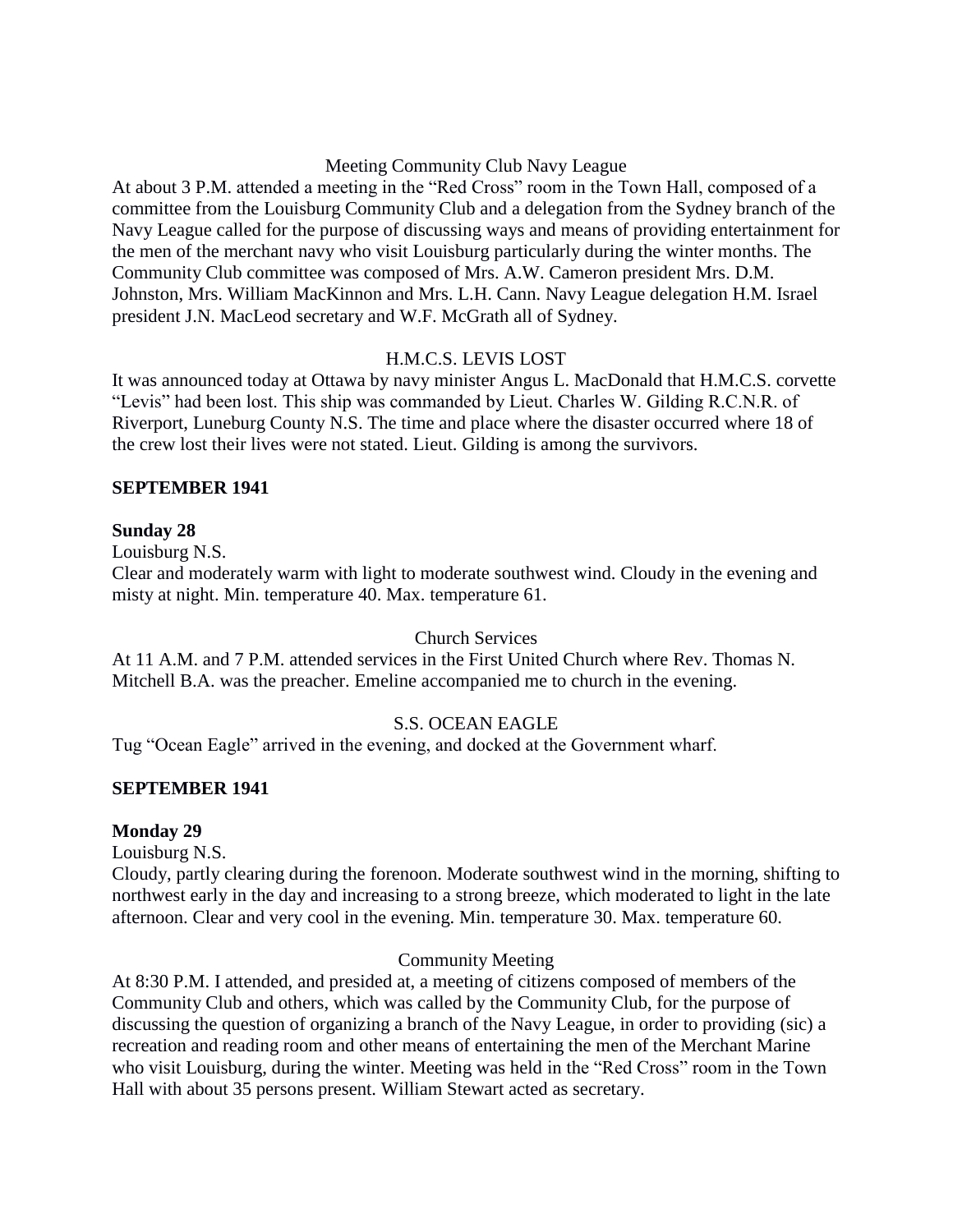Rev. George Arnold, Rev. Thomas N. Mitchell and Walter Jewell Jr. were elected as a committee for the purpose of taking the matter up with the Sydney branch of the League.

#### **SEPTEMBER 1941**

#### **Tuesday 30**

Louisburg N.S. Clear and cool with moderate to fresh westerly wind. Min. temperature 27. Max. temperature about 55.

#### Frost In The Morning

Frost of last night and early this morning, slightly damaged Dahlias and other tender plants in the garden. First frost to do any damage in my garden this season.

#### S.S. EVEROJA

British steamer "Everoja" arrived at about 5 P.M. for repairs and docked at the freight wharf. This ship has holes in her bow one on each side. Has evidentially been in a collision. No information available as to how the damage was caused. L.H. Cann of this town is undertaking the repairs.

#### S.S. OCEAN EAGLE

Tug "Ocean Eagle" sailed in the morning.

#### Malcolm A. Patterson nominated

At a meeting of the Liberal Party, held at Marion Bridge, this evening, Malcolm A. Patterson, was nominated as the Liberal Standard Bearer, in the Provincial Elections to be held on the 28<sup>th</sup> of this month. Mr. Patterson has represented Cape Breton West, in the Provincial Legislature for the past four years and is again contesting this seat.

#### **OCTOBER 1941**

#### **Wednesday 1**

Louisburg N.S.

Cloudy and cool with light showers and drizzle of rain. Cleared during the early part of the night. Fresh southwest winds, moderating and shifting to northwest at night. Min. temperature 33. Max. temperature 57.

#### **OCTOBER 1941**

#### **Thursday 2**

Louisburg N.S. Clear and cool with light to moderate southwest to west winds. Min. temperature 39. Max. temperature 61.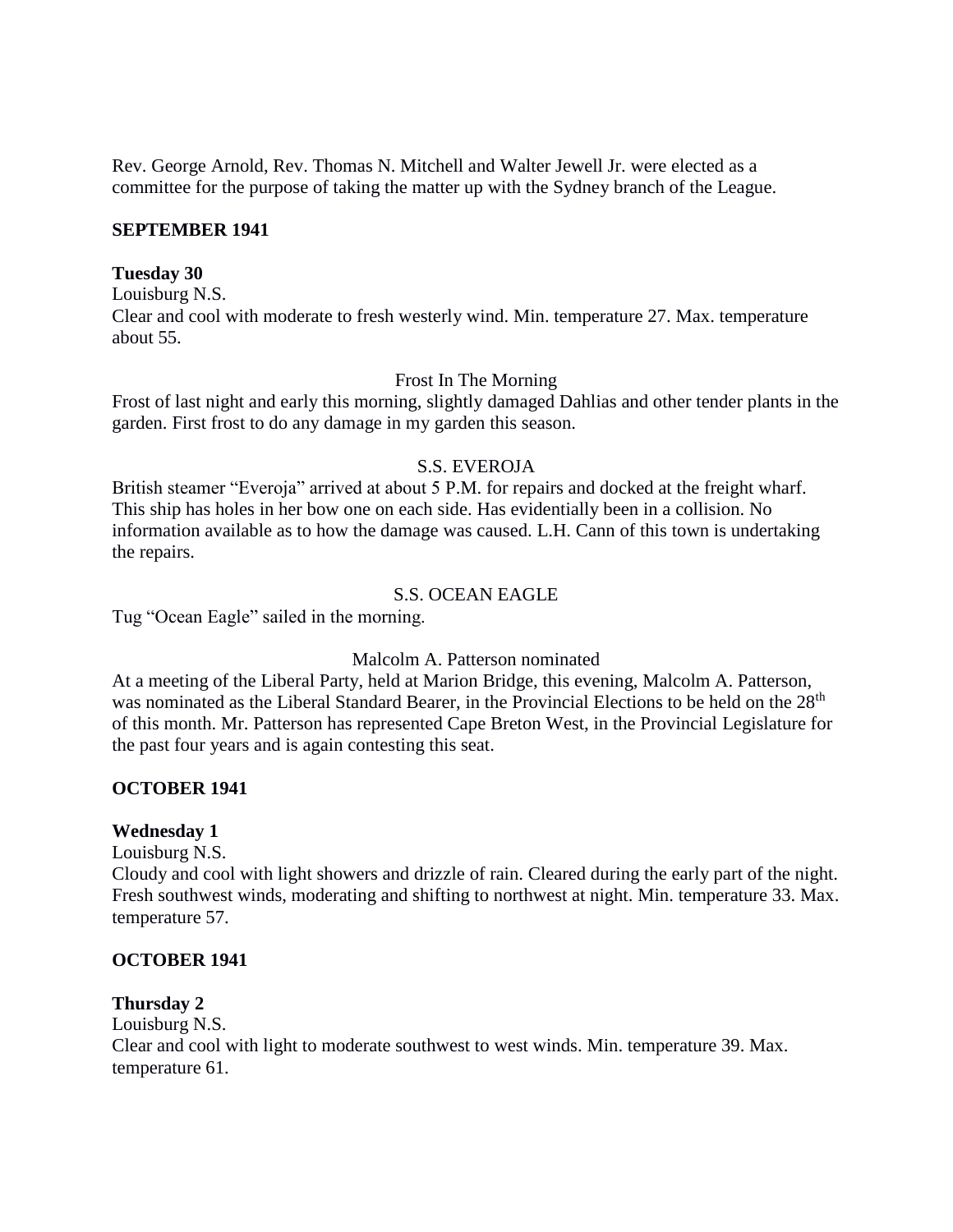# **OCTOBER 1941**

# **Friday 3**

Louisburg N.S.

Clear and cool with moderate to fresh northerly wind. Min. temperature 33. Max. temperature 57.

# **OCTOBER 1941**

### **Saturday 4**

Louisburg N.S.

Heavy rain in the early morning, clearing at about noon. Fresh southwesterly wind, shifting to west and northwest and moderating. Min. temperature 40. Max. temperature 67.

John A. MacDonald nominated

At a convention of the Conservative Party, held at Marion Bridge this evening, John A. MacDonald of Louisburg, was nominated to contest the constituency of Cape Breton West in the Provincial Election to be held on the  $28<sup>th</sup>$  of this month.

# **OCTOBER 1941**

# **Sunday 5**

Louisburg N.S.

Clear with light to moderate westerly wind. An ideal day. Cloudy in the late afternoon and evening. Rain began to fall at about 9 P.M. Min. temperature 36. Max. temperature 58.

# Motored to Salmon River

Emeline and I motored to Salmon River with Charles Stacey, whom we had previously engaged for the trip. We were accompanied as far as Sandfield by Mrs. J.N. Spencer who stopped off there to visit the home of Mr. and Mrs. Clifford Huntington. Arrived at Mr. and Mrs. Clifford Huntington's at about 10:30 A.M. Had dinner at Clifford's, after which we motored up to Mrs. Heber Huntington's accompanied by Mrs. Clifford Huntington and daughter, Elinor. Returning left Mrs. Huntington's at about 3 P.M. and went to Fred Huntington's where we remained for about one half hour. From there we went back to Clifford Huntington's. Had supper there after which we left for home. Picked up Mrs. Spencer at Michelson's on our way. Arrived home at about 6:10 P.M. after having spent a very pleasant day. Scenery very beautiful all along the road. Autumn leaves at their best.

# Church Services

At 7 P.M. Emeline and I attended service in the First United Church where Rev. Thomas N. Mitchell B.A. was the preacher at the morning service in the United Church the communion of the Lord's Supper was dispensed.

# S.S. OCEAN EAGLE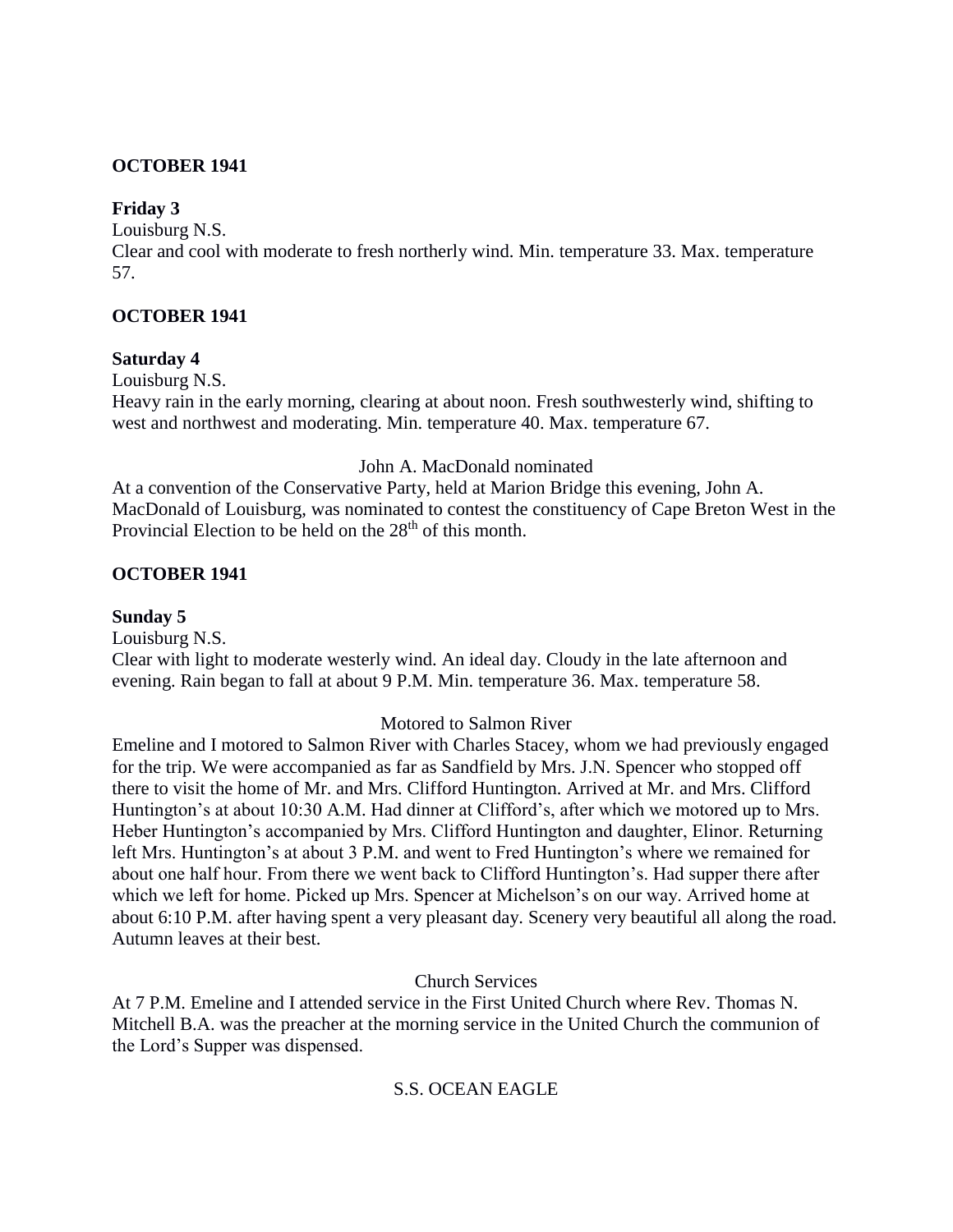Tug "Ocean Eagle" arrived in the evening and docked at the Government wharf.

# **OCTOBER 1941**

#### **Monday 6**

Louisburg N.S.

Rain in the early morning. Cloudy and cool during the day with moderate northeast wind. Rainfall of last night slightly less than ½ inch. Min. temperature 42. Max. temperature 50.

Death of Miss Christine A. MacRury

The death of Miss Christine A. MacRury, took place today, at the home of her brother, James MacRury, 167 Royal Avenue, Sydney. Miss MacRury who was about 89 years of age was a resident of Louisburg, for upwards of 40 years before moving to Sydney, about two years ago.

### **OCTOBER 1941**

### **Tuesday 7** Louisburg N.S. Clear and cool with light to moderate northeast wind. Min. temperature 37. Max. temperature 55.

# **OCTOBER 1941**

# **Wednesday 8**

Louisburg N.S.

Rain in the early morning. Cleared shortly before noon, warm during the afternoon. Cloudy and cool in the evening. Fresh south to southwest wind, shifting to west and northwest and moderating. Rainfall about ½ inch. Min. temperature 39. Max. temperature 63.

#### S.S. MONTCALM

Canadian Government steamer Montcalm arrived in the evening and docked at the freight wharf.

#### **OCOTBER 1941**

#### **Thursday 9**

Louisburg N.S.

Cloudy and cool with light mist and a few light showers. Partly clear for a short time in the afternoon. Clear and cold during the night. Min. temperature 32. Max. temperature 50.

#### Navy League Luncheon

Motored to Sydney, leaving at 8 A.M. on Cameron's Bus Taxi (John MacInnis driver). Made a number of business calls in the forenoon. At 1:30 P.M. on the invitation of J.M. MacLeod, secretary of Sydney Navy League Branch, attended luncheon at the Navy League Home at Whitney Pier, Sydney. Other representatives from Louisburg were: Rev. George Arnold and Walter Jewell Jr.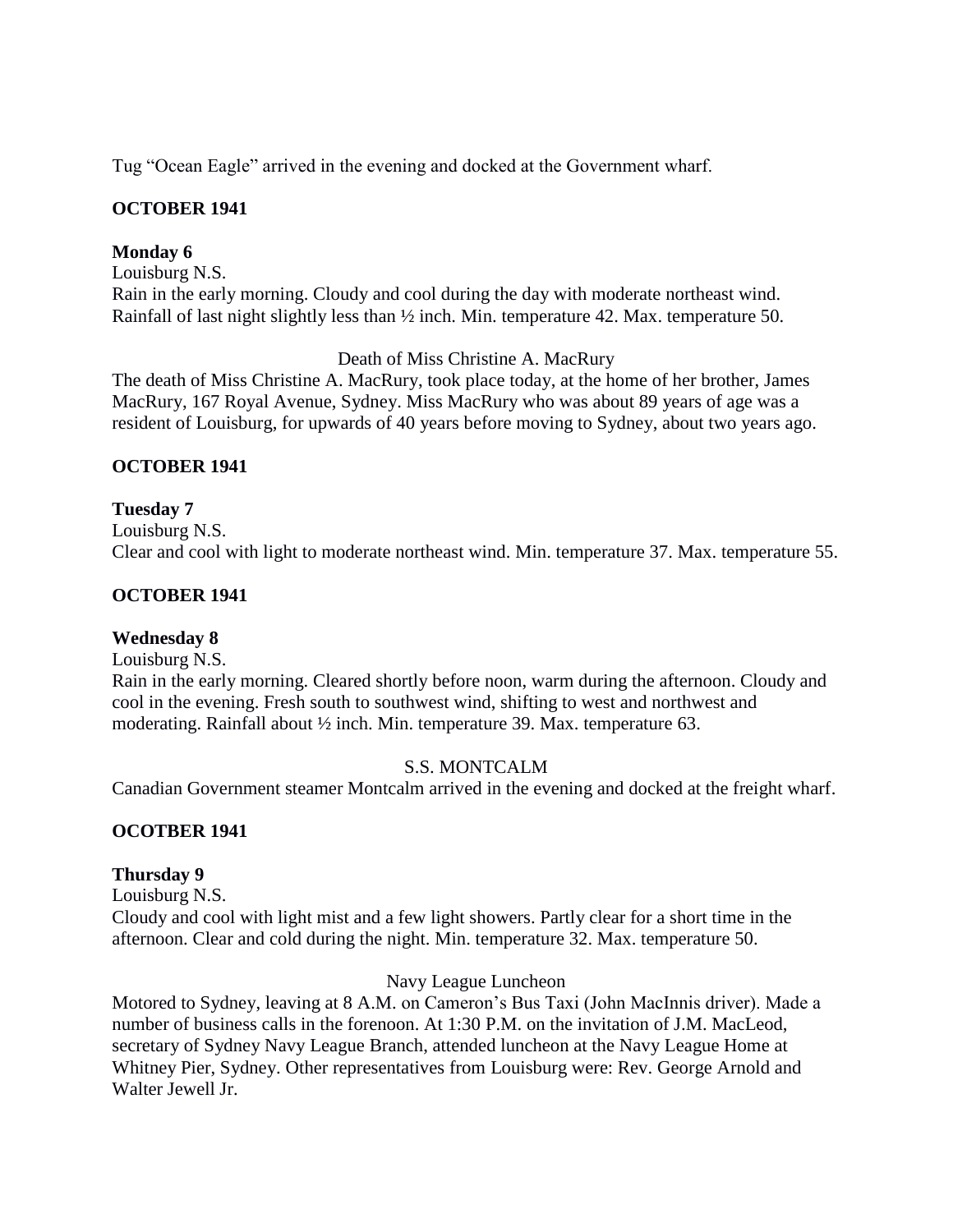### Death of Mrs. Thomas Townsend

The death of Mrs. (Capt) Thomas Townsend occurred today at the home of her adopted daughter, Mrs. B.F. Bourne, Buzzard's Bay, Massachusetts. Mrs. Townsend who was about 80 years of age, was born at Louisburg and lived here until a few years ago, when she went to live at Buzzard's Bay with Mrs. Bourne. Her husband died at Louisburg on August 9, 1931.

### **OCTOBER 1941**

### **Friday 10**

Louisburg N.S.

Clear and cool in the morning, becoming cloudy during the forenoon. Rain began to fall at about 7 P.M. Light variable winds. Min. temperature 27. Max. temperature 51.

### **OCTOBER 1941**

# **Saturday 11**

Louisburg N.S.

Heavy rain in the early morning. Cloudy and cool during the day with showers during the night. Fresh to strong easterly wind shifting to southwest and later to west. Rainfall of last night and this morning about [blank] inches. Min. temperature 37. Max. temperature 55.

#### **OCTOBER 1941**

#### **Sunday 12**

Louisburg N.S. Clear and cool with fresh to strong westerly wind, moderating to flat calm in the evening. Min. temperature 30. Max. temperature 50.

Church Services

At 11 A.M. and 7 P.M. attended services in the First United Church, where Rev. Thomas N. Mitchell B.A. was the preacher. Emeline accompanied me to the evening service.

# **OCTOBER 1941**

#### **Monday 13**

Louisburg N.S.

Cloudy and cool with some light showers. Partly clear in the evening. Moderate northerly wind. Min. temperature [blank]. Max. temperature 51.

# **OCTOBER 1941**

**Tuesday 14** Louisburg N.S.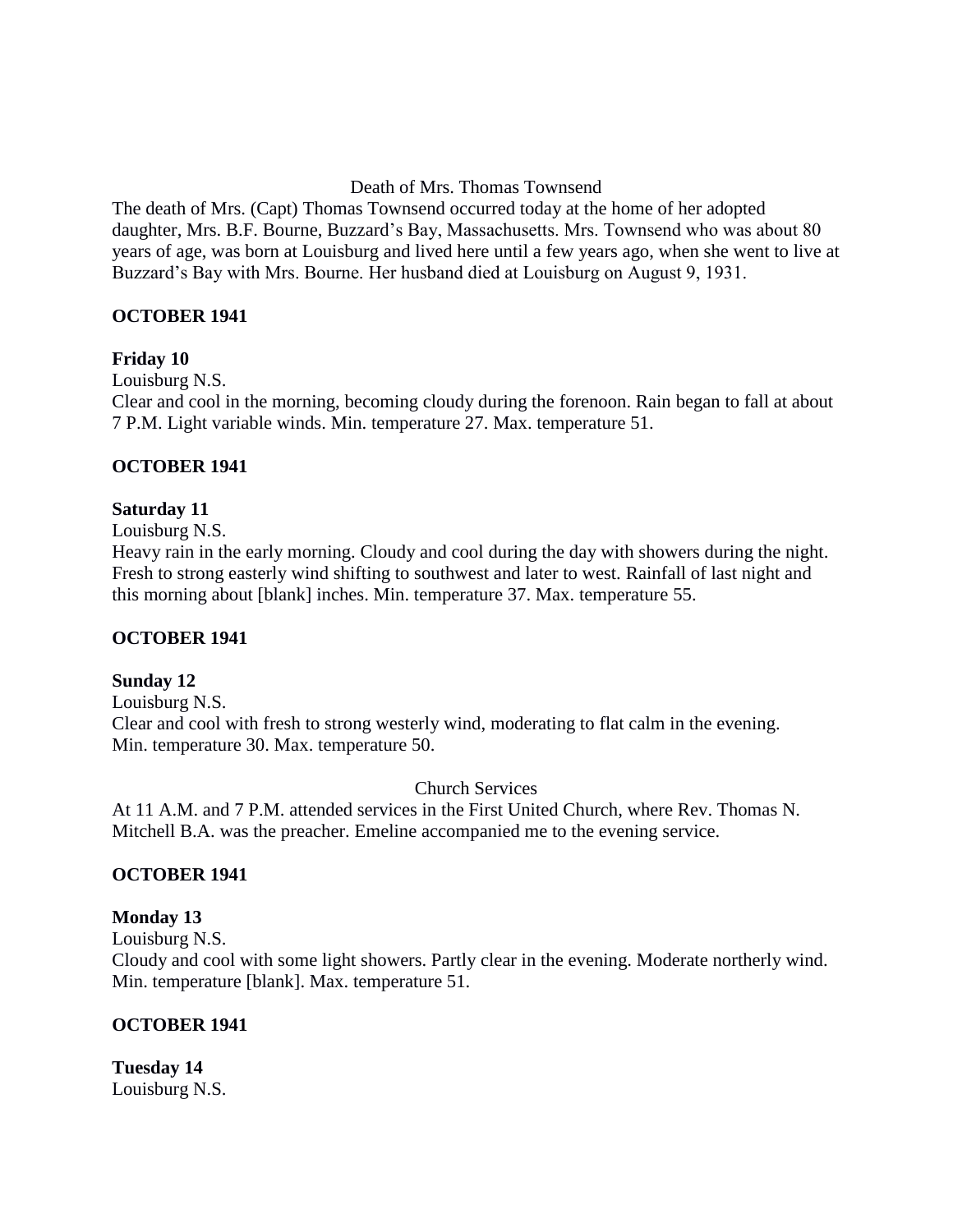Clear and cool becoming cloudy in the late afternoon. moderate westerly wind. Min. temperature 27. Max. temperature 52.

#### Funeral

At 2:30 P.M. attended the funeral of the late Mrs. (Capt) Thomas Townsend, which took place from the home of William Lewis Jr. Warren Street. Services at the house, St. Bartholomew's Church and the grave, were conducted by Rev. George Arnold. Burial took place in the Anglican Cemetery on Clarke's Road. Funeral in charge of D.M. Johnston, undertaker. Pallbearers: Clarence Peters, James F.D. Townsend, George Lewis. Capt. John Tutty, Capt. William W. Lewis and M.S. Huntington.

#### Naval tug sails

Royal Canadian naval tug which arrived here last evening from Halifax enroute to Newfoundland sailed this morning.

#### **OCTOBER 1941**

#### **Wednesday 15**

Louisburg N.S.

Clear and mild, becoming cloudy and foggy in the late afternoon and evening. Moderate westerly wind, shifting to southwest in the evening. Min. temperature [blank] Max. temperature [blank].

Choir Practice Emeline and I attended choir practice in the First United Church at 8 P.M.

#### **OCTOBER 1941**

#### **Thursday 16**

Louisburg N.S. Clear and cool with light to moderate westerly wind. Min. temperature 39. Max. temperature 61.

Navy League Branch organized

At 8 P.M. in St. Bartholomew's Parish Hall I presided at a meeting called for the purpose of organizing a branch of the Navy League of Canada.

After addresses by Mr. David Gibson, Toronto, President of the Navy League of Canada, Mr. John M. MacLeod, Secretary-Treasurer of the Sydney branch of the Navy League, Lou. Moffatt and M.W. Buchanan, members of the Sydney branch executive, it was moved by Walter Jewell Jr., seconded by Edison Skinner, that we proceed to organize a branch of the Navy League in the Town of Louisburg. Motion was carried unanimously. A nominating committee contesting of the following persons: Donald Wilson, William Lewis Jr. and Hugh Lynk, who after retiring for a brief period, brought in the following slate of officers:

Hon. President Mayor M.S. Huntington. President: Wilfred Covey, 1<sup>st</sup> Vice-President George D. Lewis 2nd Vice-President Hugh Lynk 3rd Vice-President Mrs. A.W. Cameron, secretary-treasurer Dan. F. Nicholson. Executive: Walter Jewell Jr. Donald Wilson, James H. Crowdis, Mrs. D.W.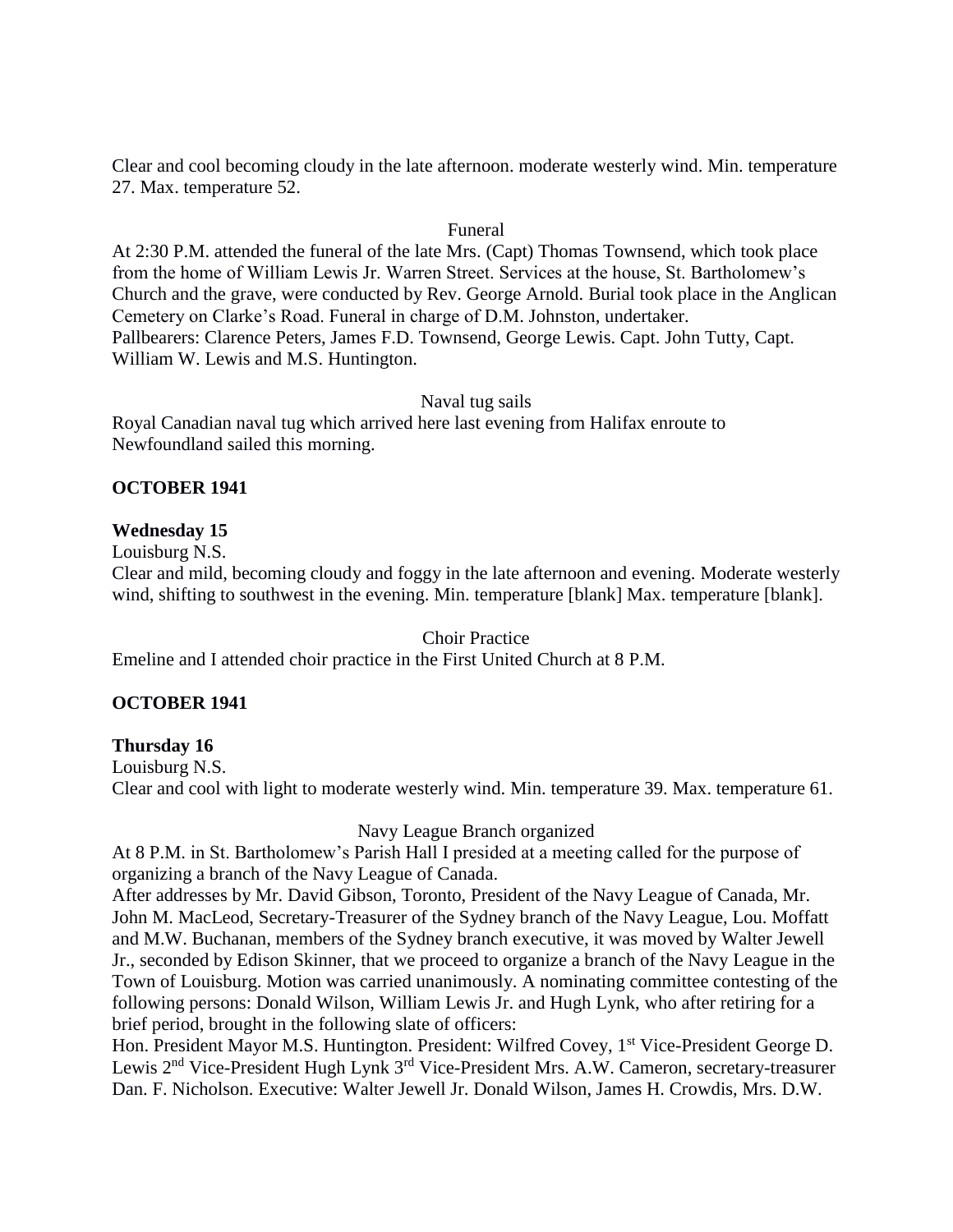MacKinnon, Duncan MacKay, Mrs. William Phalen, Mrs. Frank O'Keefe, Mrs. Fred Connington, Rev. Joseph Cathcart, Rev. Father D.H. Doyle, Rev. Thomas N. Mitchell and Rev. George Arnold. On motion of Edgar Bate, seconded by D.M. Johnston, the above slate was adopted.

Membership fee was set at \$1.00, associate members 50 cents. Building and furnishings of the proposed Navy League outfit for Louisburg to cost approximately \$7000.00. Funds to be provided by the Navy League of Canada. Building and garnishing to be used for the entertainment of naval men and men of the merchant marine who visit the port of Louisburg.

# **OCTOBER 1941**

# **Friday 17**

Louisburg N.S.

Cool, and partly clear with light to moderate northerly wind. Min. temperature 31. Max. temperature 51.

# Fire Prevention

At 2 P.M. fire chief R.A. Peters and I visited the town schools where we witnessed a fire drill, and gave the pupils and staff talks on how to prevent and cope with fires in the home and elsewhere.

Pupils evacuated the building after alarm was sounded in 69 seconds. Junior Fire Brigade (Enoch Cann) had a stream of water on the roof in 40 seconds.

# **OCTOBER 1941**

# **Saturday 18**

Louisburg N.S.

Clear in the morning, becoming cloudy early in the day. Light to moderate westerly wind. Min. temperature 30. Max. temperature 52.

# **OCTOBER 1941**

# **Sunday 19**

Louisburg N.S.

Clear and mild in the morning, becoming cloudy and squally shortly before noon. Shower of hail and rain in the afternoon. Showers of rain during the evening and early night. Light westerly wind in the morning, shifting to north and in the afternoon to northeast and increasing to a strong breeze which continued during the night. Min. temperature 38. Max. temperature 56.

First Hail Squalls

The first hail squalls of the season took place this afternoon, reminding us that winter is approaching.

Church Services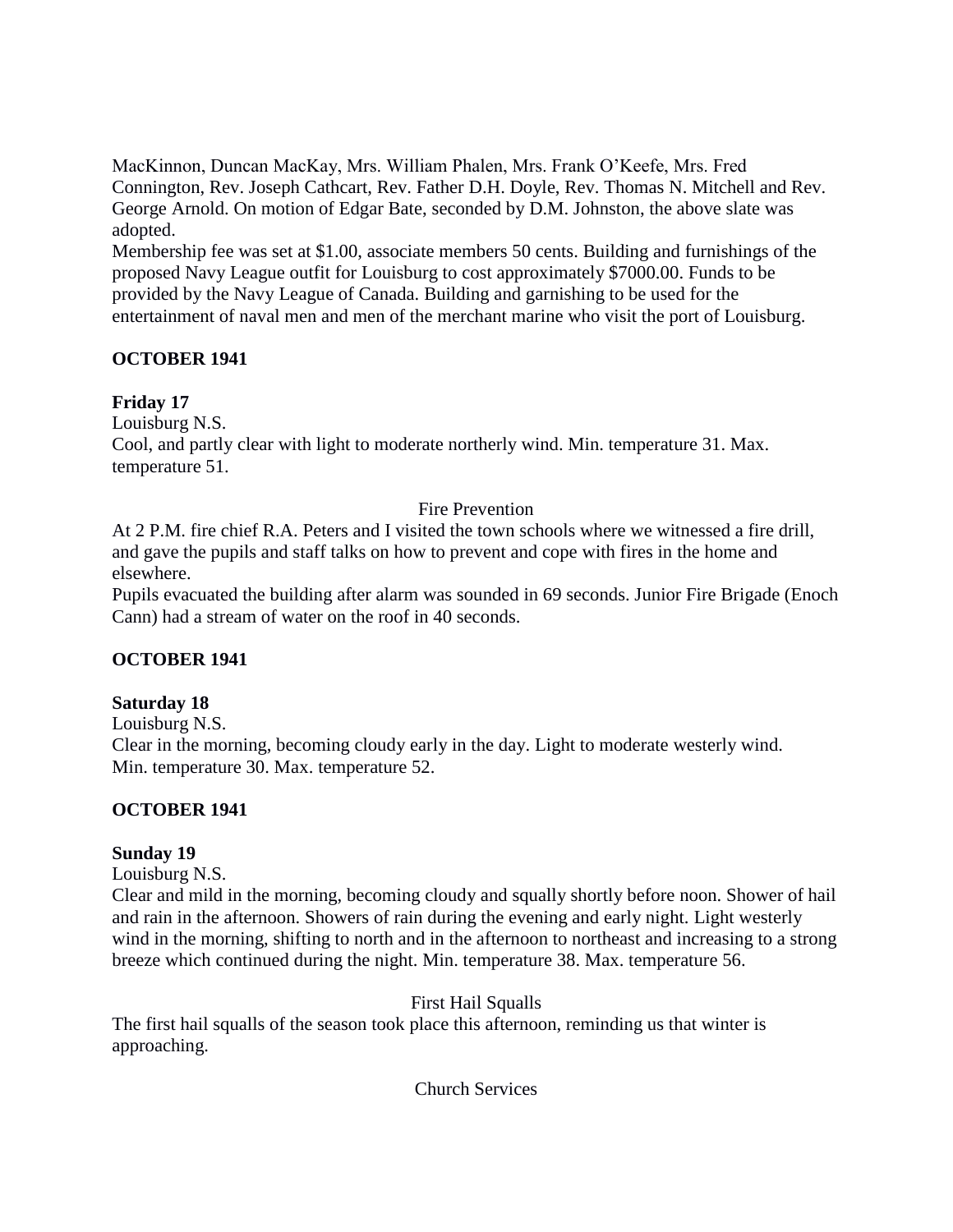At 11 A.M. and 7 P.M. Emeline and I attended services in the First United Church, where Rev. Thomas N. Mitchell, B.A. was the preacher.

#### **OCTOBER 1941**

#### **Monday 20**

Louisburg N.S.

Cool and partly clear with moderate to fresh north and northwest wind. Min. temperature 32. Max. temperature 47.

#### S.S. RAZORBILL

British steamer "Razorbill" arrived here at about 11 A.M. in tow of tug FOUNDATION FRANKLIN, Capt. Brushette. This ship, enroute to Sydney was picked up by the Franklin, off the coast of Newfoundland in a disabled condition. She had trouble with her boilers and was adrift when taken in tow by the tug. Owing to the heavy wind of last night she was unable to make Sydney and headed for this port.

On January first of this year she was towed into Louisburg in a similar condition by the "Foundation Aranmore". After effecting repairs here she sailed on January 9 for St. John N.B.

# **OCTOBER 1941**

### **Tuesday 21**

Louisburg N.S.

Clear and cool, becoming cloudy in the afternoon. Light to moderate west to northwest wind. Min. temperature 30. Max. temperature 52.

# S.S. RAZORBILL

British steamer "Razorbill", Capt. Draley, in tow of tug "FOUNDATION FRANKLIN", Capt. Brushette, sailed at 1 P.M. for Sydney where she will load a cargo of steel products and undergo repairs to her boilers.

# **OCTOBER 1941**

# **Wednesday 22**

Louisburg N.S. Clear and cool with light variable winds. A perfect autumn day. Min. temperature 35. Max. temperature 55.

Canadian Naval Minister visits Louisburg

At about 3:30 Hon. Angus L. MacDonald, Minister of Naval Officers in the Canadian Federal Cabinet, arrived for the purpose of visiting the proposed site for a dry dock at Louisburg. With the minister where the Deputy minister Mr. Mills, an engineer, and Malcolm Patterson, M.L.A. of Sydney.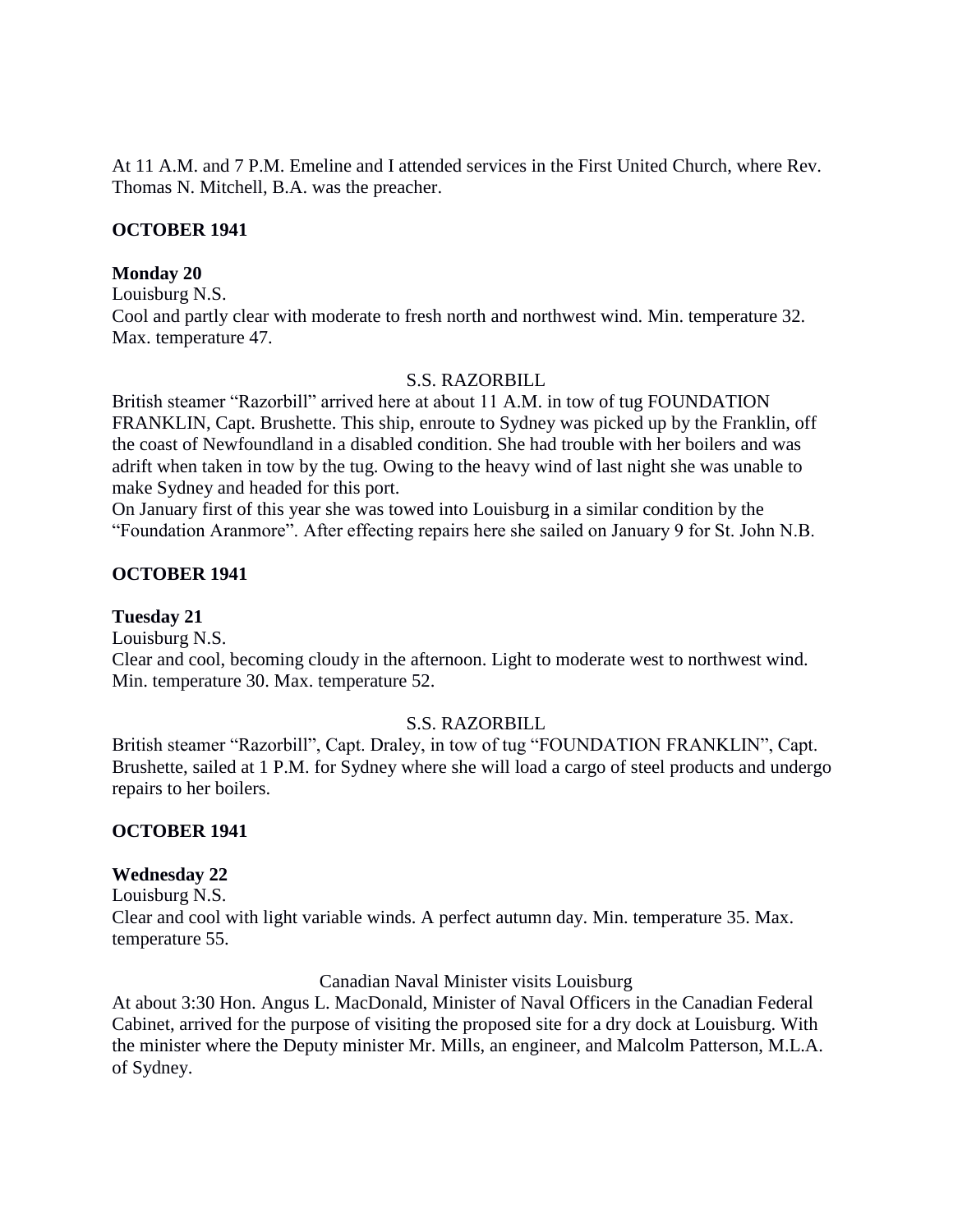George Lewis, James Crowdis, Alistor MacDonald, and I accompanied the party to the proposed Dry Dock site (Gerrard's Barrichoes). The minister appeared to be interested in the dry dock propositions, but did not commit himself as to what might take place in the future. The party left for Sydney by motor car at about 5 P.M.

#### Choir Practice

At 8 P.M. Emeline and I attended choir practice in the First United Church.

#### Dr. M. Ulberg Arrives

Dr. Mac Ulberg of 995 Willmohrest, Brooklyn, New York, arrived here this forenoon for the purpose of opening a medical practice in the town of Louisburg. He is staying at the "Dundonald Inn" where he is likely to have his office.

#### **OCTOBER 1941**

#### **Thursday 23**

Louisburg N.S.

Clear and cool, becoming cloudy and threatening in the afternoon. Moderate to fresh southwest wind, increasing during the night. Min. temperature 31. Max. temperature 53.

#### Political Meeting

A meeting in the interest of the Canadian Commonwealth Federation, Candidate, Robert Orr, of Port Morien, was held in the Masonic Hall in the evening. Meeting addressed by Robert Orr, James Johnston and others.

#### **OCTOBER 1941**

#### **Friday 24**

Louisburg N.S.

Cool and partly clear during the forenoon. Cloudy with rain and part snow squalls in the afternoon and evening. Rain in the early morning. Fresh west to northwest wind. Min. temperature [blank]. Max. temperature [blank].

#### Political Meeting

A political meeting in the interest of Malcolm Patterson, M.L.A., Liberal candidate in next Tuesday's election, was held in the Masonic Hall in the evening. Meeting addressed by Malcolm Patterson M.L.A. And Dan. Finlayson of Sydney. R.A. Peters of Louisburg was chairman.

#### **OCTOBER 1941**

**Saturday 25** Louisburg N.S.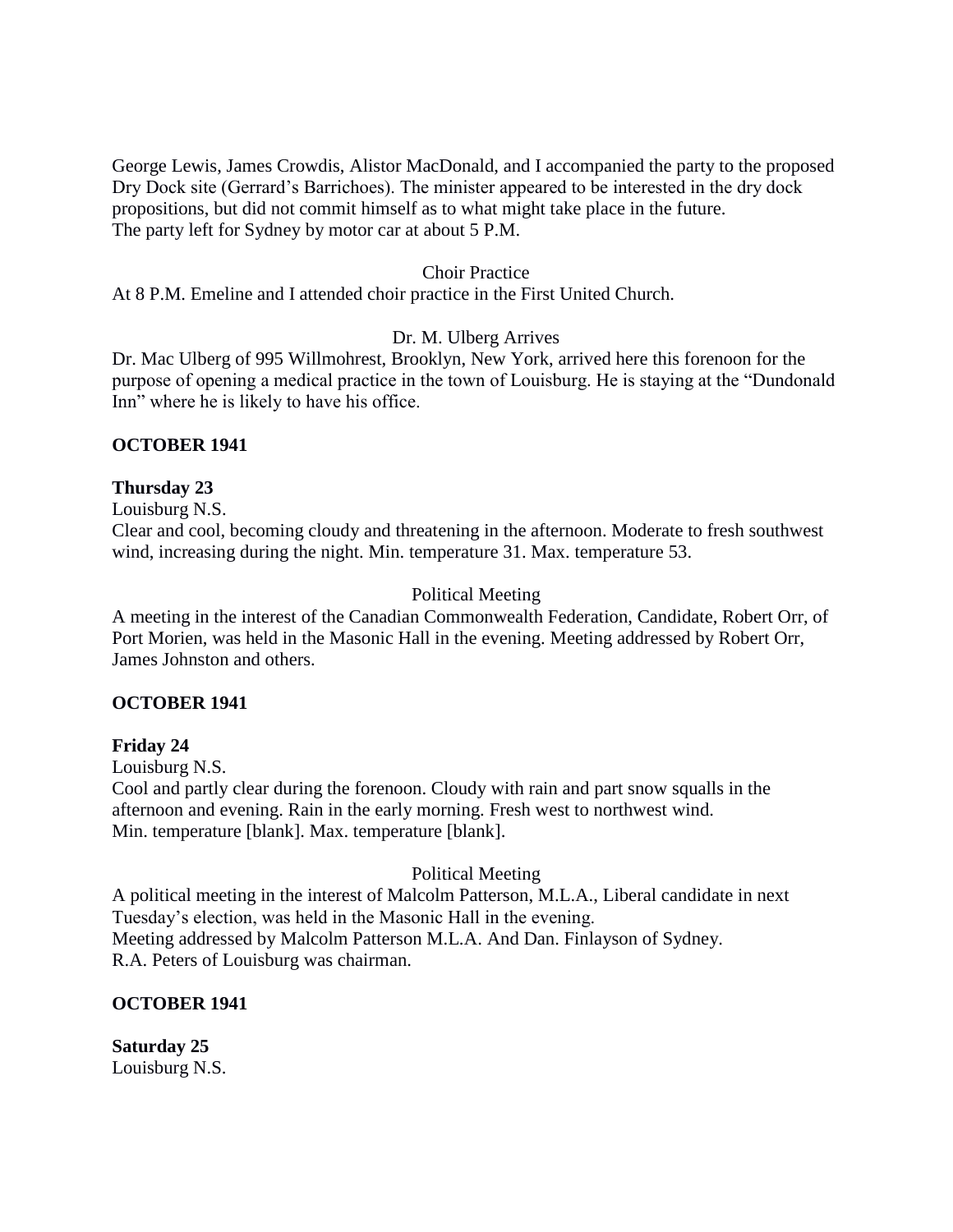Clear and cool becoming cloudy in the forenoon. Showery during the afternoon and evening. Light to moderate west to southwest winds. Min. temperature 30. Max. temperature 49.

### Council Meeting

At 7:30 P.M. attended, and presided at, a meeting of the Town Council. Those present were: Councilors: Alex. C MacDonald, Enoch Townsend, James F.D. Townsend, and Charles Dickson. Mayor: M.S. Huntington, Clerk: B.M. Spencer, Deputy Clerk: Dan F. Nicholson, Police Officer: D.M. Johnston. A delegation consisting of Rev. Father D.H. Doyle. Harold MacQueen and Alistor MacDonald representing the Board of Trade, addressed the council regarding lights on Main Street.

### **OCTOBER 1941**

#### **Sunday 26**

Louisburg N.S.

Cool and mostly clear with moderate to fresh northwest wind. Light trace of snow shortly after noon. Min. temperature 27. Max. temperature 42.

### Church Services

At 11 A.M. And 7 P.M. attended services in the First United Church, where Rev. Thomas N. Mitchell B.A. was the preacher. Emeline accompanied me to church in the evening. Immediately after the evening service the Women's Missionary Society held its annual Thank offering service, led by Mrs. A.W. Stacey.

Sang solo entitled "Christ Died", during the Missionary service.

# **OCTOBER 1941**

#### **Monday 27**

Louisburg N.S.

Clear and cool becoming cloudy during the afternoon. Moderate to fresh northwest wind, moderating in the evening. Min. temperature 27. Max. temperature 49.

#### ENDS PASTORATE

Rev. George Arnold who has been pastor of St. Bartholomew Anglican Church, since June 5, 1938 ended his pastorate today, and left here to take charge of the Anglican Church at Mahone Bay, N.S. He was accompanied by his wife. St. Bartholomew's congregation has no successor to Mr. Arnold in sight.

#### **OCTOBER 1941**

# **Tuesday 28**

Louisburg N.S.

Cloudy, misty and showery all day. Very heavy rain during the evening and night. Moderate to fresh southwest wind. Min. temperature about 30. Max. temperature 58.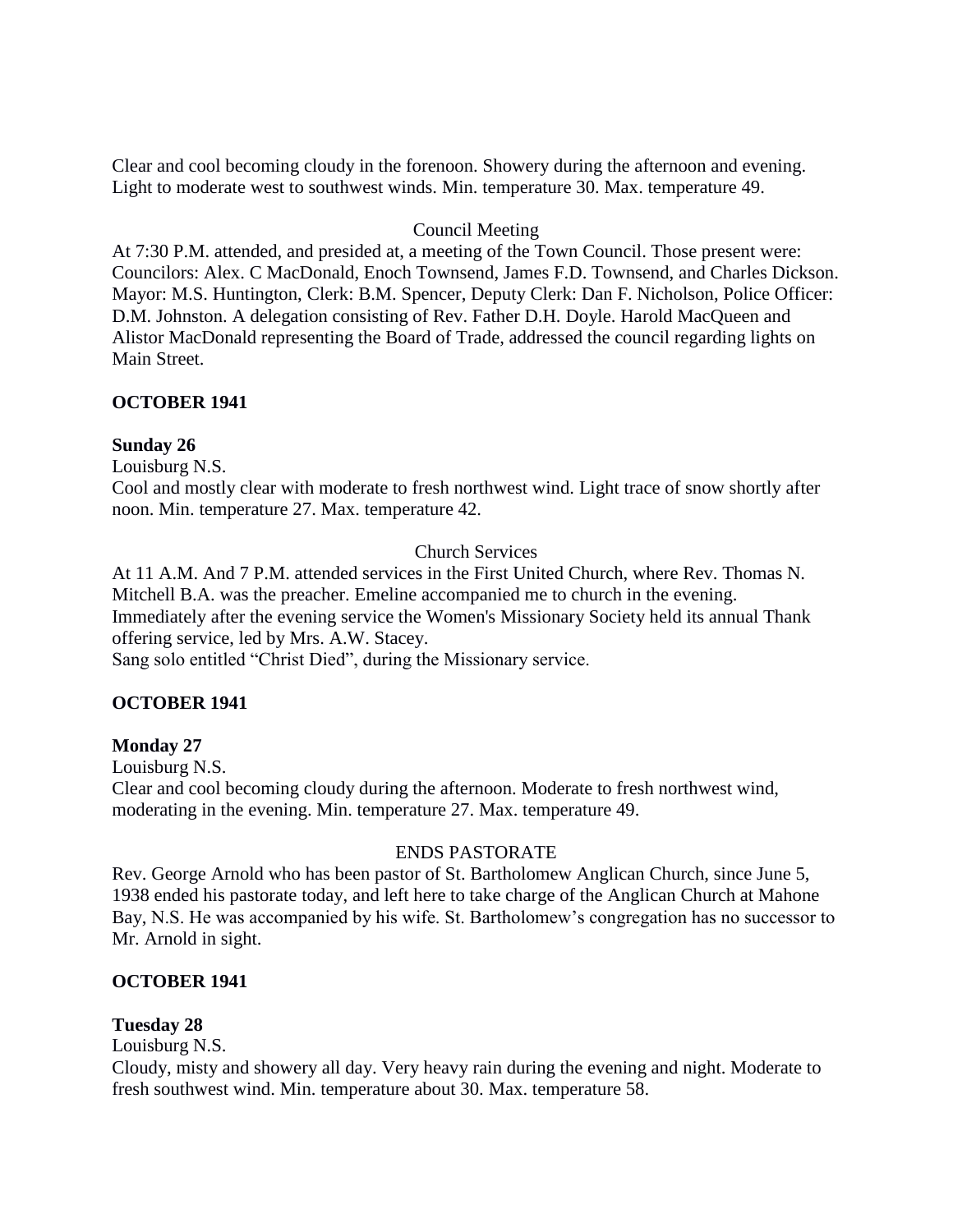#### NOVA SCOTIA PROVINCIAL ELECTIONS

Elections for the Provincial Legislature were held today throughout the Province, resulting in the Liberal Government under the premiership of the Hon. A.S. MacMillan being returned by a large majority. Liberals 23, Conservative 4, Co-operative Commonwealth Federation 3. The result in Cape Breton West, the constituency which includes Louisburg, as follows: M.A. Patterson Lib. 2080, John A. MacDonald Con. 1541, Robert Orr C.C.F. 1339 (for correct figures see page Oct. 30). Result in town of Louisburg: Patterson Lib. 246, MacDonald Con. 279, Orr C.C.F. 38. District of Louisburg: Patterson Lib. 52, MacDonald Con. 76, Orr C.C.F. 9. Members elected throughout the Province: Guysborough: H.L. Terry (L), Halifax Central: J.E. Judge (L), Halifax East: Jeffery Stevens (L), Halifax North: Harold Connelly (L), Halifax South: Joseph R. Murphy (L), Halifax West: R.M. Fielding (L), Lunenburg: Hon. F.R. Davis (L), G.E. Ronky (L), Queens: H.D. Madden (L), Yarmouth: H.A. Waterman (L), Digby: Hon. J. William Cameron (L), Annapolis: Hon. J.D. MacKenzie (L), Kings: Hon. John A. MacDonald (L), Cumberland: Kenneth J. Cochrane (L), A.B. Smith (C) Shelburne: W.T. Dauphinee (L), Colchestor: F.M. Bloise (C), G.S. Dickey (C), Pictou: Hon. J.H. MacQuarrie (L), E.G. Irish (C), Antigonish: Capt. J.A. MacIsaac (L), Inverness: Alex H. MacKinnon (L), Victoria: J.M. Campbell (L) Cape Breton South: Don. MacDonald (C.C.F.) Cape Breton East: D.N. Brodie (C.C.F.), Cape Breton Central: Douglas MacDonald (C.C.F.) Cape Breton North: Alex O'Handly (L) Cape Breton West: M.A. Patterson (L) Richmond: D.D. Boyd (L) Hants: Hon. A.S. MacMillan (L).

Defeated candidates: as follows: Guysborough: John D. Mac McIntyre (C), Halifax Central: A.W. Moston (C) Halifax East: Major N.D. Murray (C).

(See next page)

# **OCTOBER 1941**

#### **Wednesday 29**

Louisburg N.S.

Cool and partly clear with moderate to fresh northwest wind. Rain during the early morning hours. Rainfall of yesterday and last night, at least 2 inches. Min. temperature 27. Max. temperature 56.

#### S.S. EVEROJA

British steamer "Everoja" Capt. [blank] which has been in port since September 30 undergoing repairs, sailed during the forenoon.

#### Marriage

The marriage of Harvey Miller Hussey of Marion Bridge, to Miss Lillian Blanche Huntington, of Huntington, C.B. took place today at the home of the bride's parent's Mr. and Mrs. Clifford Huntington. Mr. and Mrs. Hussey will reside at Sydney. The marriage ceremony was performed by Rev. Wallace MacWalker of Mira Gut.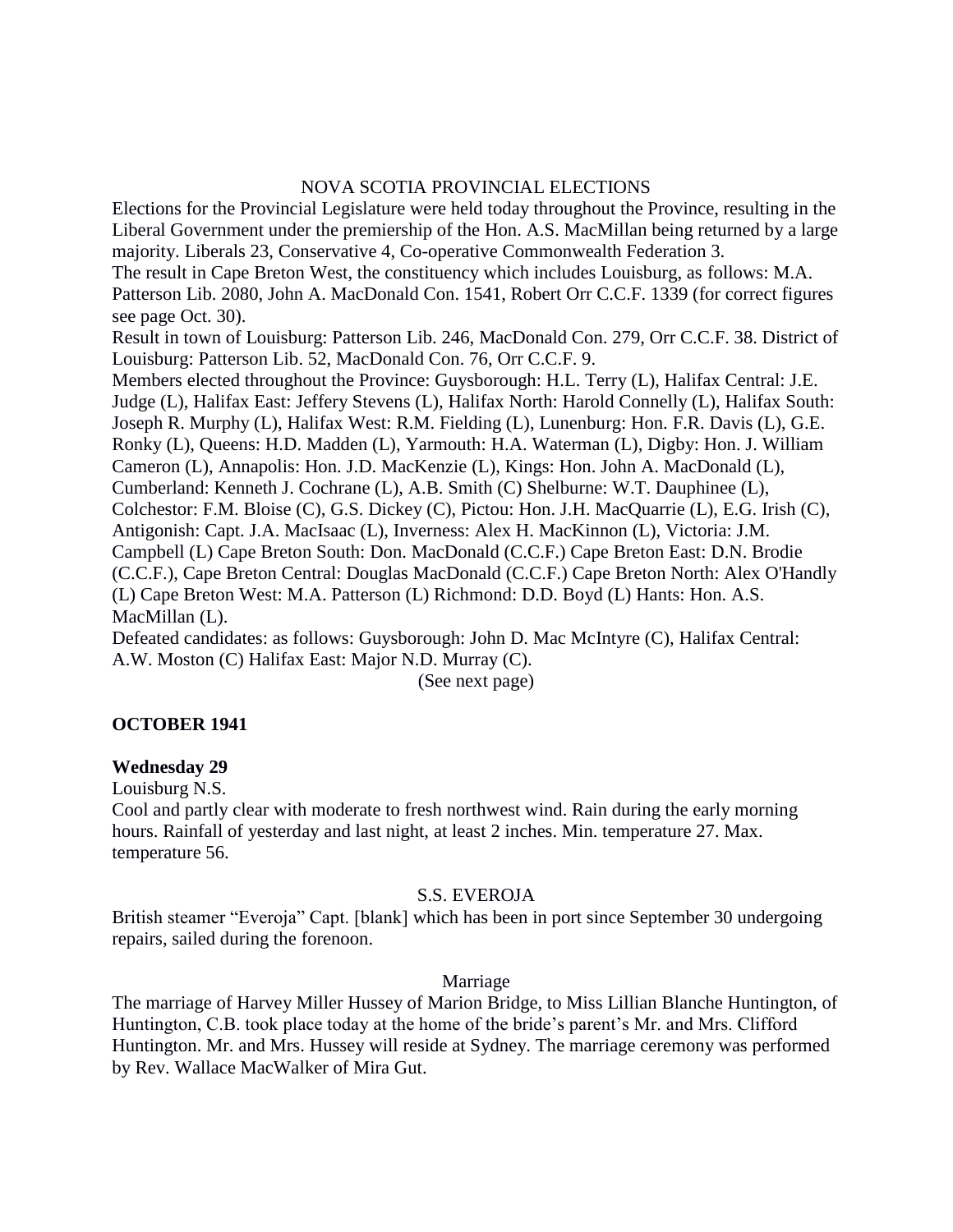### N.S. Provincial Elections

(Continued from previous page)

Halifax North: J. Ronald Clarke (C.C.F.) Mrs. M.R. Lownds (C) Halifax South: A.J. Halliburton (C) Halifax West: Major John S. Roper (C), Lunenburg: R. Clifford Levy (C), Capt. Angus Watters (C), Queens: J.J. Cameron (C), Shelburne: Fred W. Bower (C), Yarmouth: Peter L. Fudge (C), Digby: J.J. Wallis (C), Annapolis: Hanson T. Dowell (C) Kings: Raymond Crosby (C) Hants: N.D. Ablanchard (C) Cumberland: Leonard W. Fraser (C) A.J. Mason (L), Colchestor: R.F. MacLellan (L) A.M. Sutherland (L), Pictou: W.T. Hayden (C), N.G. Munroe (L), Antigonish: Michael A. Wall (C), Inverness: Alex. D. MacInnis (C), Victoria: Lt. J.R. Fraser (C), Cape Breton North: Robert Bartell (C.C.F.) J.A. MacDougall (C), Cape Breton South: D.J. MacLean (C), Jack Gregor (C), Cape Breton East: Hon. L.D. Currie (L), Cape Breton West: John A. MacDonald (C), Robert Orr (C.C.F.), Richmond: Dr. B.A. LeBlanc (C). Notes: Largest majority over nearest opponent: Hon. John A. MacDonald (L). Kings County. L.W. Fraser, leader of the opposition was defeated.

### **OCTOBER 1941**

#### **Thursday 30**

Louisburg N.S. Clear and cool becoming cloudy in the afternoon. Light to moderate variable winds. Min. temperature 26. Max. temperature 41.

#### Dahlias Killed

Dahlias and other flowers totally destroyed by last night's frost. Though considerably damaged some time ago they continued to bloom until within a few days ago.

#### Marriage

The marriage of Seward Thomas Hunt of this town to Miss Dolly MacMorrison of Marion Bridge, C.B. Took place today at the home the bride. The ceremony was performed by Rev. D.J. Gillis of Albert Bridge C.B. Mr. and Mrs. Hunt will make their home at Louisburg.

N.S. Provincial Elections

(Continued from preceding page)

in Cumberland: vote as follows: Cochrane (L) 7970, Fraser (C) 7814, Mason (L) 7040.

Smallest majority over nearest opponent: H.D. Madden (L) 13, Queens County.

Declaration Day proceedings, at Louisburg, on Tuesday, Nov 4, 1941, gave the following figures

for the constituency of Cape Breton West: M.A. Patterson (L) of Sydney, 2306, John A.

MacDonald (C) of Louisburg, 1767, Robert Orr (C.C.F.) of Port Morien, 1548.

Majority for Patterson over MacDonald, 539.

Hon. Lauchlin Currie, Minister of Mines in the Liberal Government, was defeated in Cape Breton East, by D.N. Brodie, (C.C.F.), Currie: 4049, Brodie: 6191.

# **OCTOBER 1941**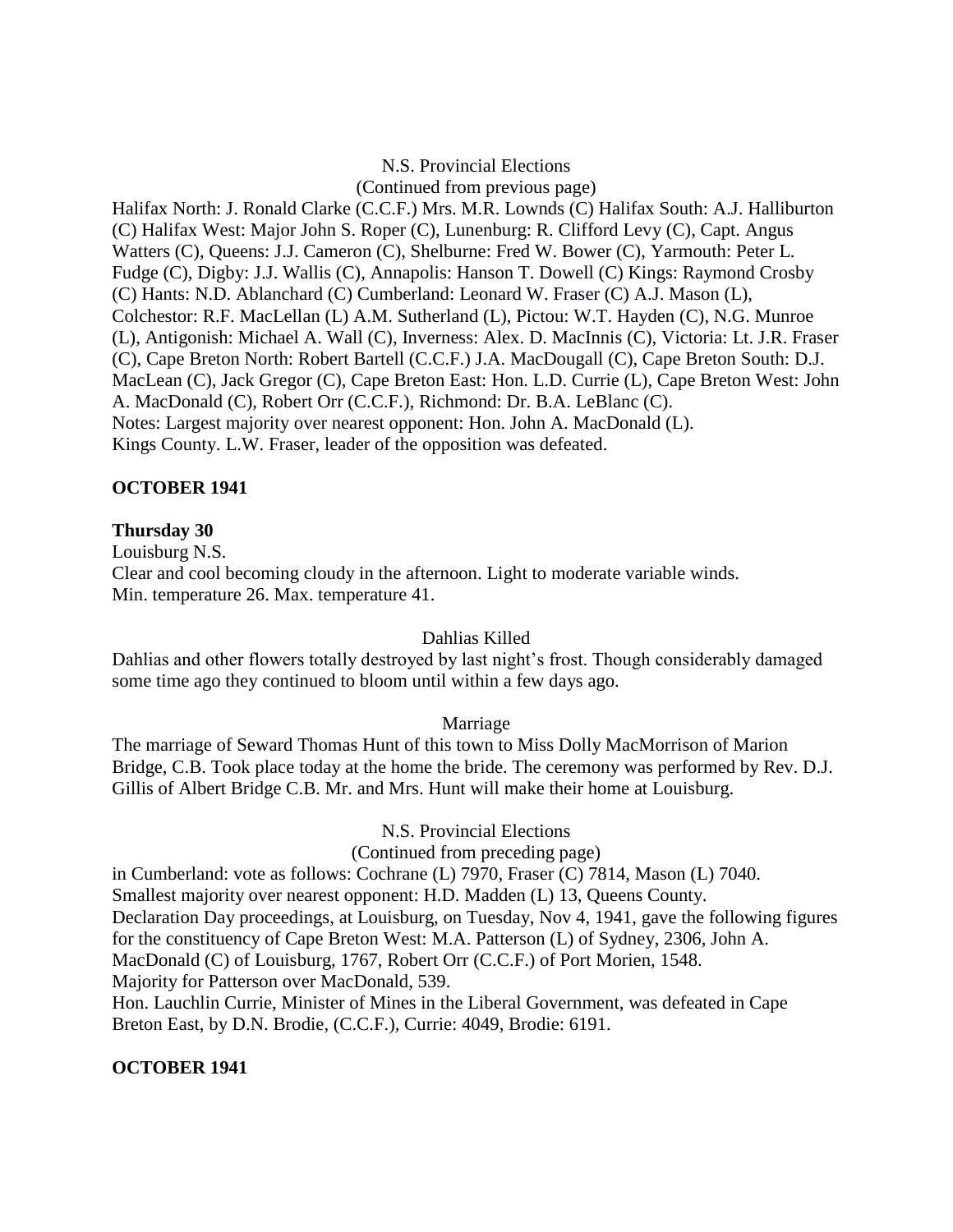### **Friday 31**

Louisburg N.S. Cool, cloudy and showery with light west and northwest winds. Rainfall about [blank]. Min. temperature 33. Max. temperature 45.

### S.S. SLOGA

Yugoslavian steamer "Sloga" arrived in the early morning for a cargo of coal, and anchored in the southwest end of the harbour.

The coal pier which has been undergoing repairs for the last three months, is not yet quite ready for coal shipments; but it is expected that the east side will be ready for use by next Monday. This is the first steamer to arrive here for a cargo of coal since about the 20th of July.

### **NOVEMBER 1941**

### **Saturday 1**

Louisburg N.S.

Cloudy and cool with moderate north to northeast wind. Min. temperature 32. Max. temperature 40.

### **NOVEMBER 1941**

### **Sunday 2**

Louisburg N.S.

Cloudy and cool. Rain began to fall at about 9:30 A.M. and continued during the greater part of the day. Fresh to strong south-southwest to southeast winds, shifting to southwest during the early part of the night and increasing. Rainfall about [blank]. Min. temperature 35. Max. temperature 46.

Church Services

Attended services in the First United Church at 11 A.M. and 7 P.M. where Rev. Thomas N. Mitchell B.A., was the preacher.

### **NOVEMBER 1941**

### **Monday 3**

Louisburg N.S.

Cloudy and foggy, clearing shortly before noon. Mostly clear, and mild during the afternoon and evening. Light southwest wind shifting to westerly. Min. temperature 32. Max. temperature 52.

### NAVY LEAGUE BUILDING

The work of constructing a Navy League building in the town of Louisburg, was began this morning. The building is to be on what is known locally as the Hooper property on Main Street.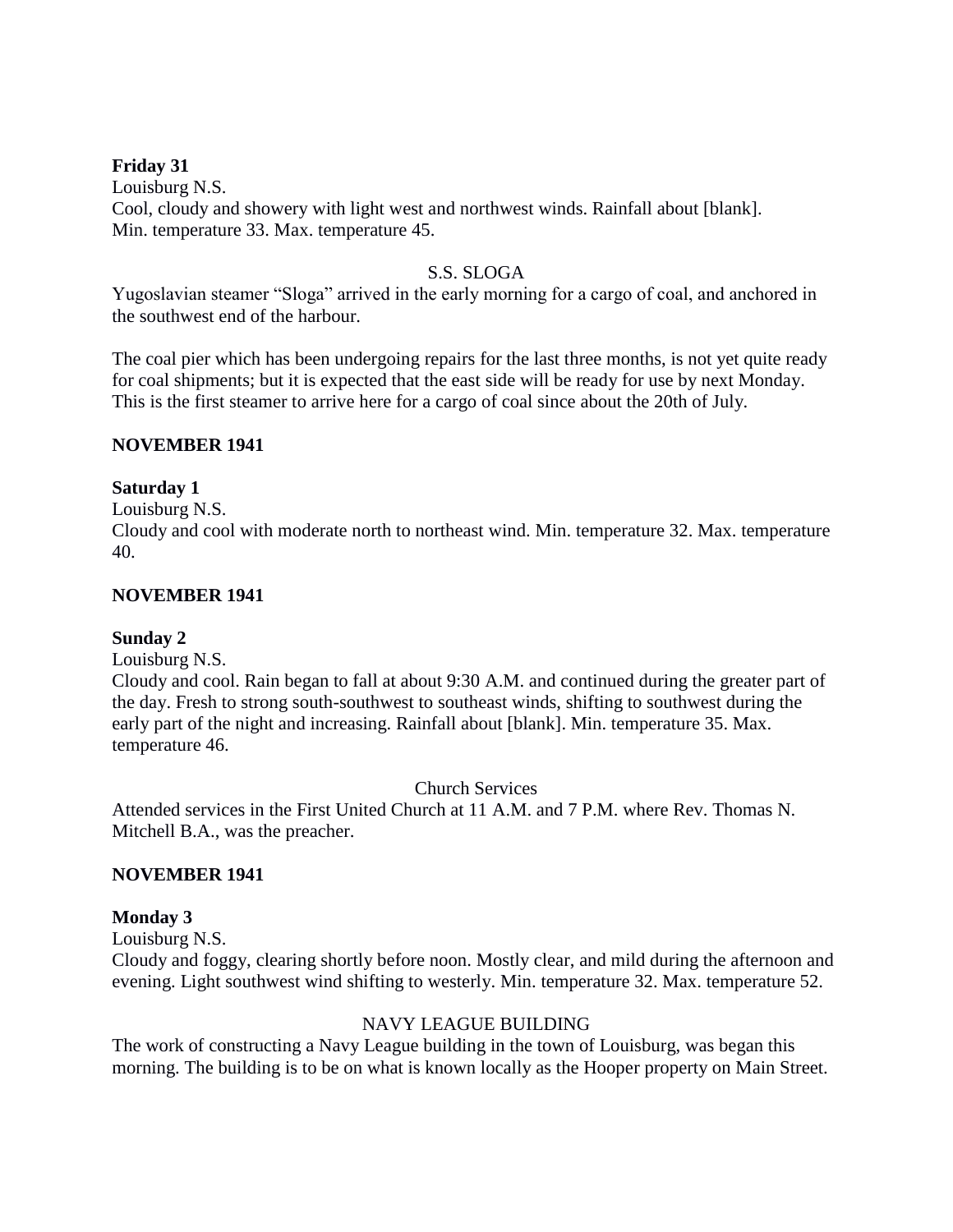The main building's is to be 60 feet long and 30 feet wide with a lean to 20 & 30 feet on the back end. The contract was awarded to J.W. Stephens of Sydney for \$7000.00

### **NOVEMBER 1941**

### **Tuesday 4**

Louisburg N.S. Mild and partly clear with light westerly wind. Min. temperature 29. Max. temperature 52.

## Appointed County Clerk

At a special meeting of the County Council of Cape Breton County, held at Sydney today. Rod. A MacKinnon, warden of Cape Breton County was appointed Clerk of the Municipality of the County of Cape Breton. Mr. MacKinnon succeeds James MacNeil, who retired about six months ago, after serving as clerk for about 25 years.

At today's session, Deputy Clerk: Frank Lewis, was appointed warden.

## **NOVEMBER 1941**

### **Wednesday 5**

Louisburg N.S. Cloudy and chilly with some fog. Light southwest to west winds. Min. temperature 29. Max. temperature 49.

Choir Practice

At 8 P.M. Emeline and I attended choir practice in the First United Church.

## **NOVEMBER 1941**

### **Thursday 6**

Louisburg N.S. Cloudy, foggy and mild with light southwest wind. Min. temperature 38. Max. temperature 48.

### S.S. SLOGA

Yugoslavian steamer "Sloga" sailed in the afternoon with a cargo of coal. This is the first cargo of coal to be shipped from this port since repairs to the coal pier got underway, during the summer. The east side of the pier is now ready for coal shipments, but repairs to the rest of the wharf have not yet been completed.

### **NOVEMBER 1941**

## **Friday 7**

Louisburg N.S.

Cloudy and mild with heavy rain during the greater part of the day. Light to moderate southeast wind. Rainfall about 1 ½ inches. Min. temperature 40. Max. temperature 52.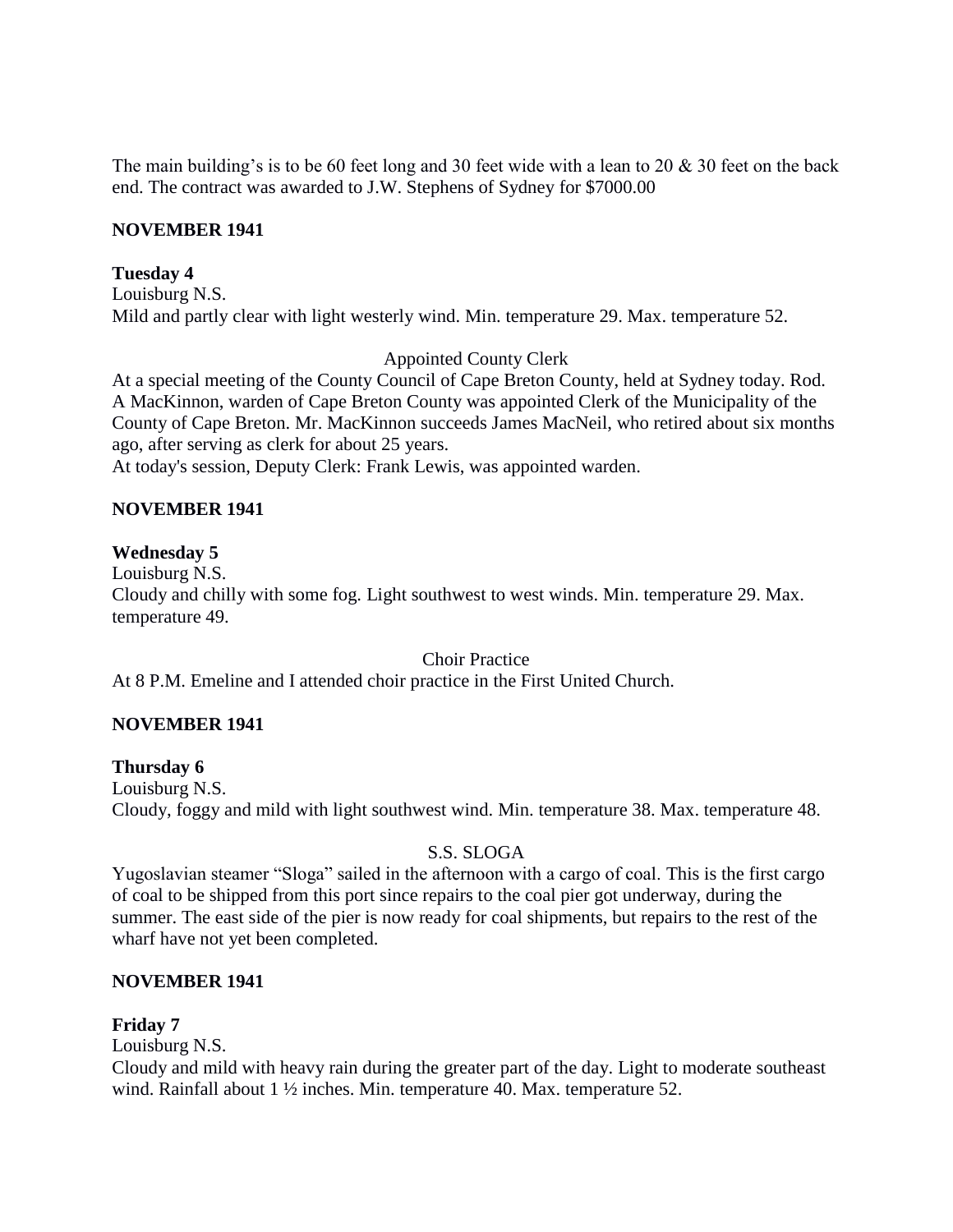### Torpedoed and Sunk

British steamer "EVEROJA" (former Latvian) which sailed from here on Wednesday October 29, enroute to Great Britain was torpedoed and sunk while in convoy, somewhere in the vicinity of Newfoundland. All of the crew were saved. Date of sinking not definitely known, but is said to have occurred on last Monday afternoon.

### **NOVEMBER 1941**

#### **Saturday 8**

Louisburg N.S.

Cloudy and mild, clearing at noon. Light variable winds. Min. temperature 31. Max. temperature 53.

#### S.S. ANNA T.

Greek steamer "Anna T." arrived at about 10 P.M. For bunker coal and docked on the east side of the coal pier.

### S.S. ACIOS-VLASIOS

Greek steamer "Acios-Vlasios", arrived at about 11:30 P.M. for bunker coal, and anchored in the stream.

### **NOVEMBER 1941**

### **Sunday 9**

Louisburg N.S.

Cloudy and mild with light variable wind. Light rain during the afternoon, beginning at about 1 P.M. and continuing until after nightfall. Rainfall about ¼ inch. Min. temperature 29. Max. temperature 52.

Church Services

At 11 A.M. and 7 P.M., attended services in the First United Church where Rev. Thomas N. Mitchell B.A., was the preacher. Emeline accompanied me to church in the evening.

### S.S. ANNA T.

Greek steamer "Anna T." bunkered in the early morning, left the coal pier at about 9 A.M. and anchored in the southwest end of the harbor. Her place at the pier was taken by the Greek steamer ACIOS-VLASIOS. While at the pier her cargo on deck, of deals, were painted dark grey, in order to make it less visible to enemy raiders. The painting operations were carried out by Chappells Ltd. of Sydney N.S. with spray guns.

### **NOVEMBER 1941**

**Monday 10**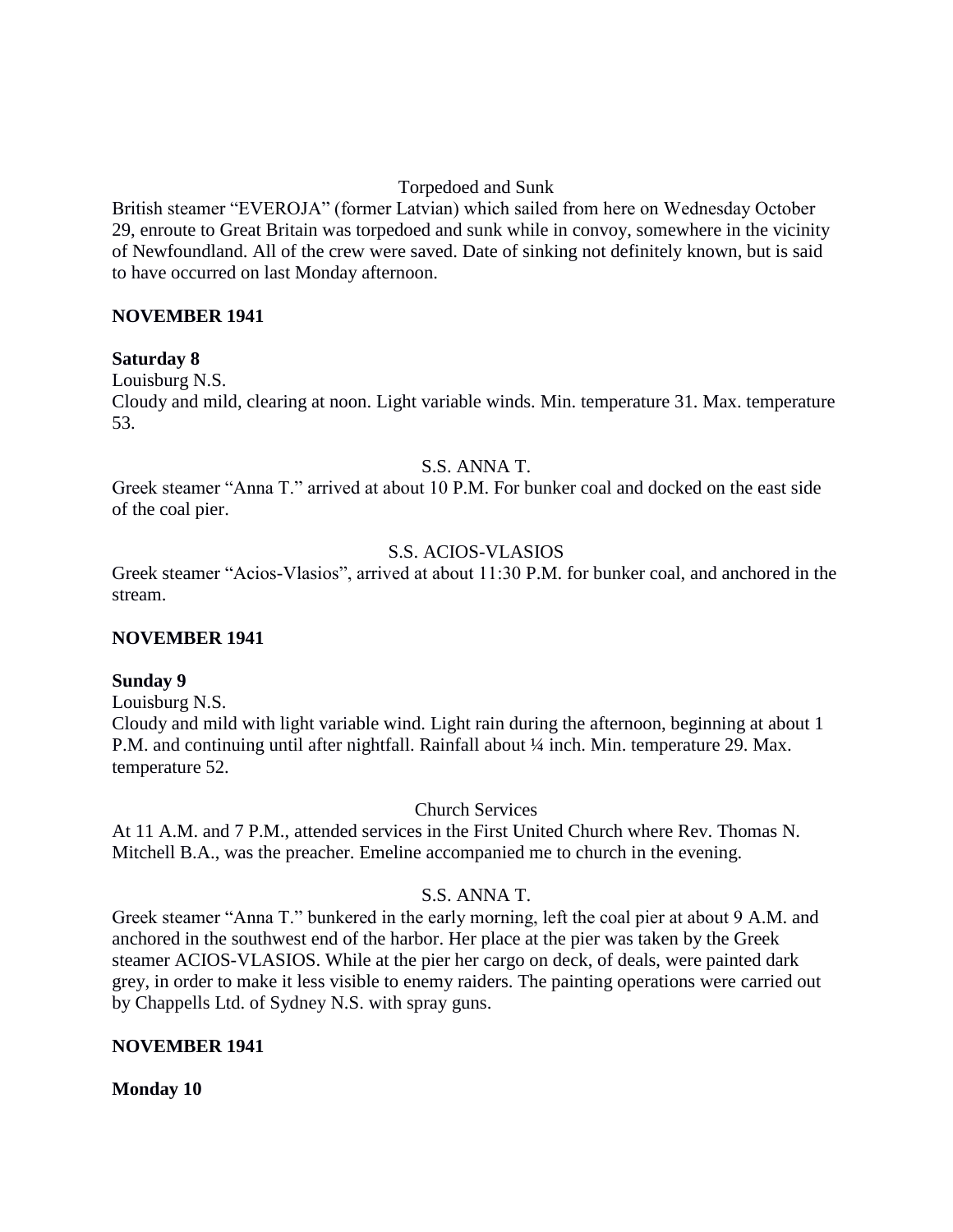Louisburg N.S.

Cloudy and mild, clearing at about noon. Light southwest to west winds. Min. temperature 33. Max. temperature 47.

#### S.S. ACIOS-VLASIOS

Greek steamer "Acios-Vlasios" finished bunkering and sailed at about 9 A.M.

#### S.S. ANNA T.

Greek steamer "Anna T." sailed at about noon.

#### **NOVEMBER 1941**

#### **Tuesday 11 Armistice Day**

Louisburg N.S.

Clear and cool, becoming partly cloudy in the afternoon. Light to moderate westerly wind. Min. temperature 29. Max. temperature 46.

### S.S. TALIS

Yugoslavian steamer "Talis" arrived at about 10 P.M. for a cargo of coal.

### DEATH OF MRS. D.A. CAMPBELL

The death of Mrs. D.A. Campbell, took place this morning at her residence, junction of Wolfe and Riverdale Streets, after an illness of several months. Mrs. Campbell who was about 72 years of age is survived by her husband, one son and three daughters. The son, John, lives at Glace Bay. The daughters are Mrs. Thomas Buckley (Newport) West Louisburg, Clara and Loretta at home.

Armistice Day

Today being a general holiday schools, public offices, and some places of business were closed. Had my shop open all day with the exception of about one hour at noon. The signal for two minutes silence for the Great war dead, was given by the power house whistle at 11 A.M.

Celebrates Birthday

Today Emeline celebrated her 58th anniversary. Born November 11, 1883. Mr. and Mrs. Fletcher Townsend had dinner with us at noon.

Rev. James Brodie

Rev. James Brodie arrived here tonight to take charge of St. Bartholomew's Anglican Church congregation. He was accompanied by his wife and three children.

#### **NOVEMBER 1941**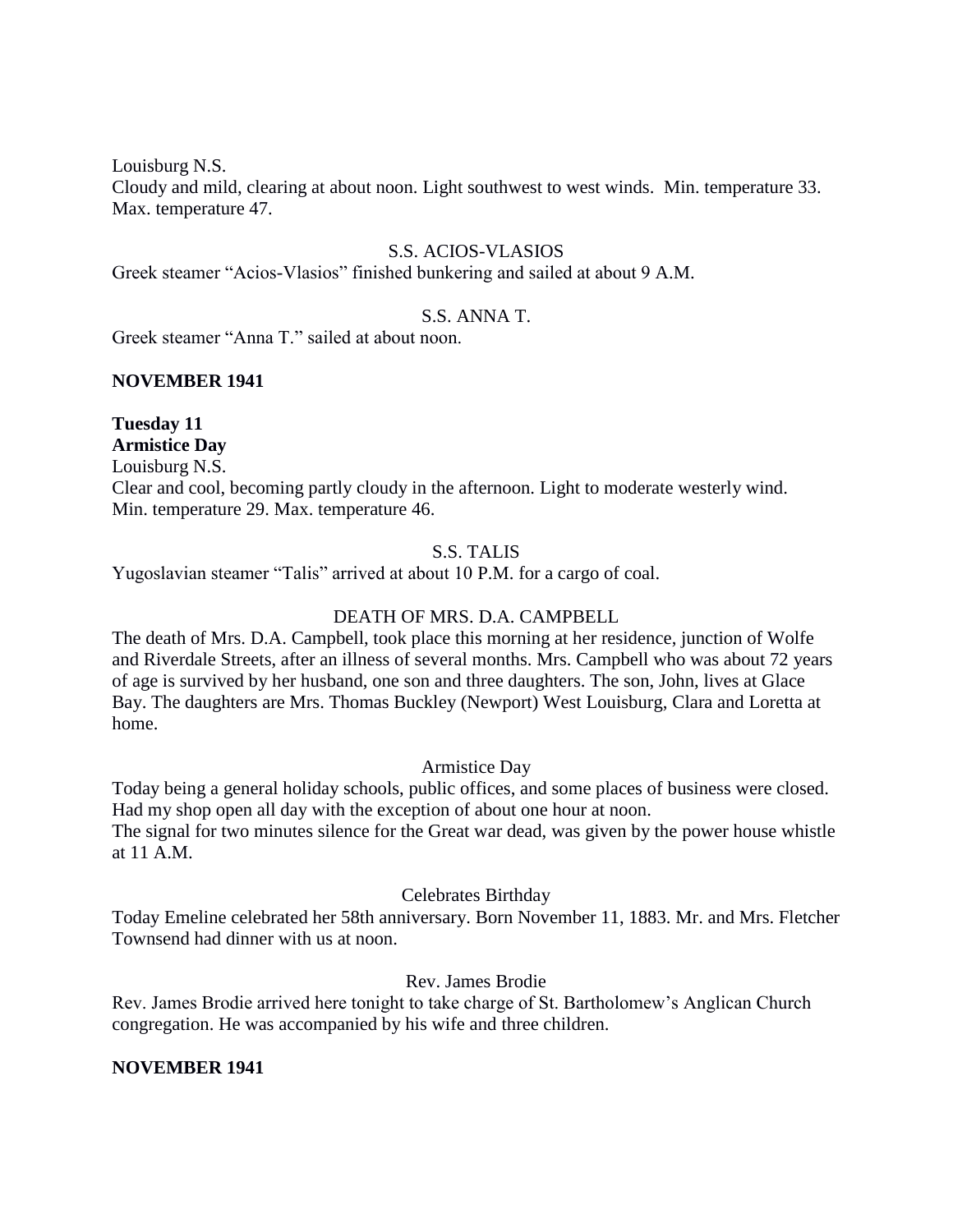### **Wednesday 12**

Louisburg N.S. Showers in the morning. Cloudy and threatening during the day, showery in the evening. Rainfall about ¼ inch. Light southwest to west winds. Min. temperature 32. Max. temperature 44.

#### Choir Practice

At 8 P.M. Emeline and I attended choir practice in the First United Church.

### **NOVEMBER 1941**

### **Thursday 13**

Louisburg N.S.

Clear and very cool with moderate to fresh east and northwest winds. Min. temperature 24. Max. temperature 39.

#### funeral

At 8 A.M. attended funeral of the late Mrs. D.A. Campbell which took place from her late home on Riverdale Street to Stella Maris Church, where service was conducted by Rev. Father D.H. Doyle. Burial took place in the Roman Catholic Cemetery.

Pallbearers: Hugh Lynk, Walter Tucker, Daniel MacNeil, [Blank] Rudderham, Frank Fitzgerald and M.S. Huntington.

#### **NOVEMBER 1941**

#### **Friday 14**

Louisburg N.S.

Very cool and mostly cloudy, with moderate west to southwest winds, increasing during the night. Rain began to fall at about 6 P.M. and continued during the night. Min. temperature 20. Max. temperature 43.

#### AIRCRAFT CARRIER ARK ROYAL SUNK

British Admiralty announced that the aircraft carrier "Ark Royal" had been torpedoed and sunk. The Ark Royal torpedoed presumably by an Italian submarine, in the Mediterranean, sunk within 25 miles east of Gibraltar. Of a crew of 1600, only 18 are reported missing. She was a ship of 22,000 tons and is said to have cost \$16,000.000.

The Ark Royal was in command of Captain L.E.H. Maund at the time of the sinking. Later: It has been announced that only one member of the ship's company was lost.

#### S.S. TALIS

Yugoslavian steamer "Talis" sailed in the afternoon with a cargo of coal.

#### **NOVEMBER 1941**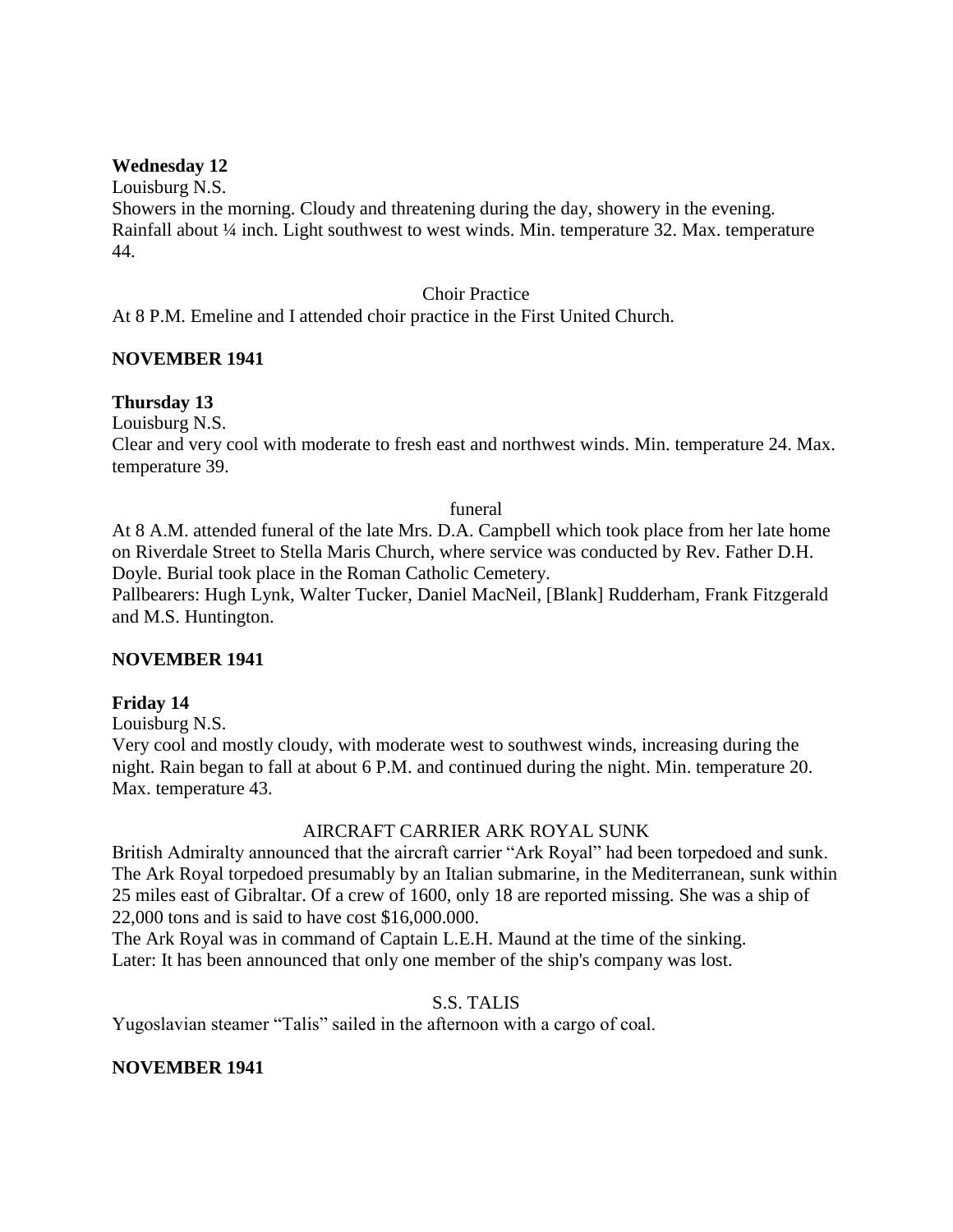### **Saturday 15**

Louisburg N.S.

Clear and cool with light to moderate northwest wind. Min. temperature 26. Max. temperature 43.

### **NOVEMBER 1941**

### **Sunday 16**

Louisburg N.S.

Cloudy and mild. Rain began to fall at about 9 A.M. Continued to rain heavily until late in the afternoon. Light southwest wind with considerable fog. Rainfall about 1 ½ inches. Min. temperature 39. Max. temperature 49.

### Church Services

At 11 A.M. and 7 P.M. attended services in the First United Church, where Rev. Thomas N. Mitchell, B.A. was the preacher. Emeline accompanied me to church in the evening.

## S.S. VINELAND

Canadian steamer "Vineland", (under Panamanian flag) arrived at about 7 A.M. for a cargo of coal and docked on the east side of the coal pier. The Vineland is owned by the Mersey Paper Company of Liverpool N.S.

Begins Pastorate

Rev. James Brodie began the pastorate of St. Bartholomew's Church (Anglican) by holding two services. 11 A.M. and 7 P.M.

## **NOVEMBER 1941**

### **Monday 17**

Louisburg N.S.

Cloudy and very chilly with fresh to strong north to northeast winds. Light snow squalls at times during the day but not sufficient snowfall to be noticeable on the ground. Min. temperature [blank], Max. temperature [blank].

### **NOVEMBER 1941**

### **Tuesday 18**

Louisburg N.S.

Cloudy and cool clearing at about noon. Clear during the afternoon and evening. Min. temperature 20. Max. temperature [blank].

### S.S. DELAMARE

Panamanian steamer "Delamare" arrived in the morning for bunker coal, and docked on the western end of the coal pier.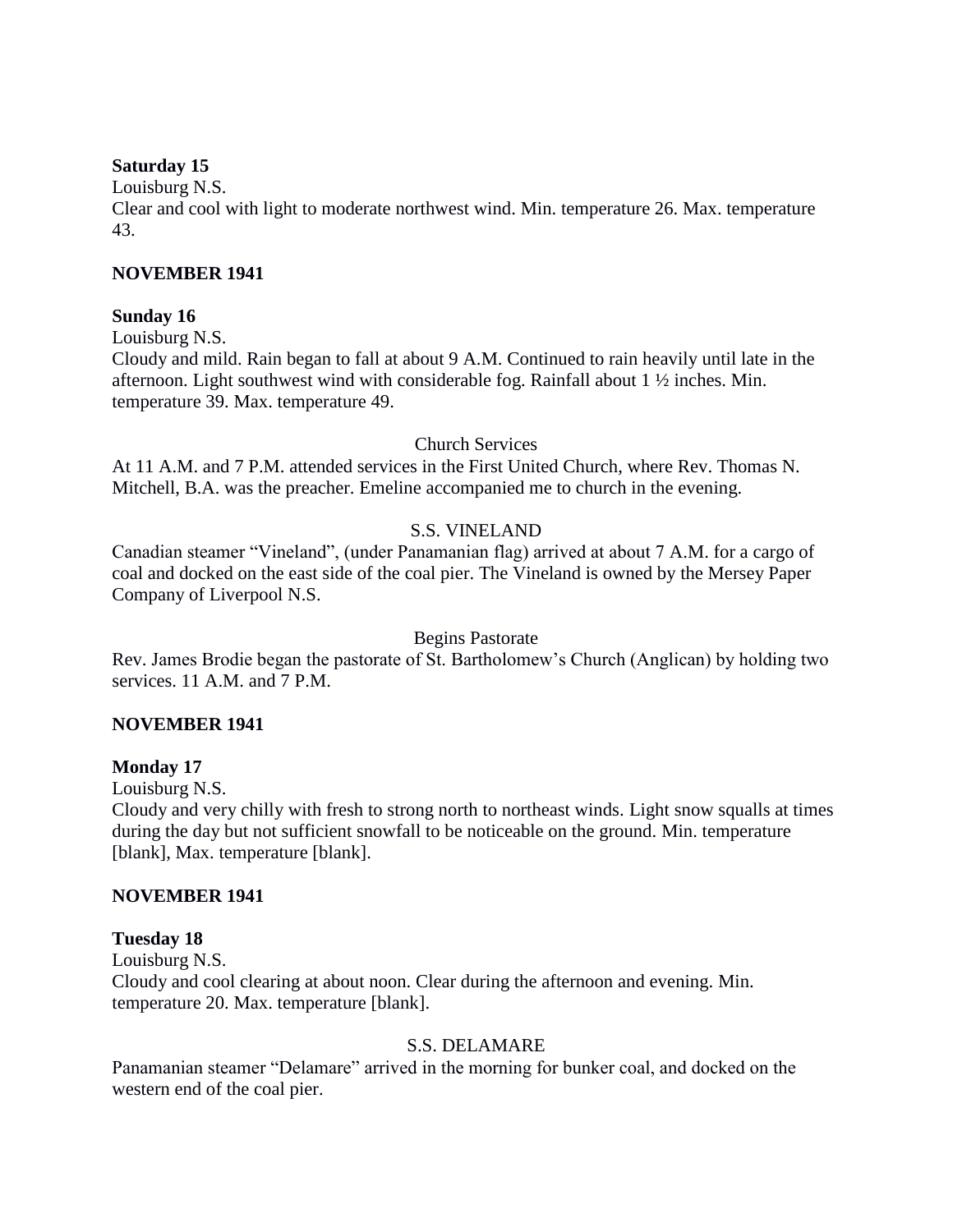#### **NOVEMBER 1941**

#### **Wednesday 19**

Louisburg N.S. Cloudy and cool with light variable wind. Min. temperature 23. Max. temperature 42.

Choir Practice

At 8 P.M. Emeline and I attended choir practice in the First United Church.

#### HOME GUARD ORGANIZED

This evening, Major Thomas Kitchen of Sydney arrived here and organized a Home Guard for the defense of the town of Louisburg and vicinity. The guard consists of 12 men, some of whom served overseas during the 1914-1918 war and others who were members of the armed forces in Canada, during that period. Those who signed up and were sworn in tonight are as follows: John Pope, William MacKinnon, Wilfred Troke, Malcolm MacLeod, D.J. MacIntyre, J.R. DeFries, Michael Maron, Alex. MacDonald, Charles Dickson, Dan. Smith, Arthur Gaudet and James Pope.

#### **NOVEMBER 1941**

### **Thursday 20**

Louisburg N.S.

Mild and partly clear with moderate to light west to southwest winds. A very pleasant day for this time of year. Min. temperature 40, Max. temperature 52.

#### Motored to Sydney

At 8 A.M. Emeline and I motored to Sydney on one of Cameron's Motor Car Buses (John MacInnis driver). After doing some shopping in the city, we had dinner at the "Diana Sweets". At about 1 P.M. we went by taxi to 101 Rockdale Avenue where we visited Mrs. Hedley Hopkins (Bertha Huntington). I left Emeline with Mrs. Hopkins, after which I attended a meeting at the City Hall at 2:30 P.M. in connection with the proposal to build a vocational training school in the city of Sydney for to serve those of the city of Sydney and towns of the County of Cape Breton with an opportunity to take up vocational training on leaving the common schools. Meeting was addressed by Dr. F.H. Sexton of the technical college, Halifax and Dr. H.F. Munroe Supt. of Education for the Province of Nova Scotia. Mayor G.B. Slaven of Sydney, was chairman. I left before the meeting closed.

Among those present were: Mayor A.C. MacCormick, Sydney Mines, Mayor F.L. Kelly, North Sydney, J.C. MacMillan, North Sydney, Alderman Alex. Johnston, Frank MacMillan, and Norman MacKenzie. Sydney: G.G. Spencer, D.J. O' Connell, James MacConnell, M.R. Chappell, Russel Ellis, City Clerk: James MacDonald, County Clerk: R.A. MacKinnon Sydney, Deputy Mayor: Cecil Cudahea, Glace Bay, County warden: Frank Lewis, E. Atkinson, Councilor: R.D. MacNeil, New Waterford, School Inspector: Thomas Sullivan.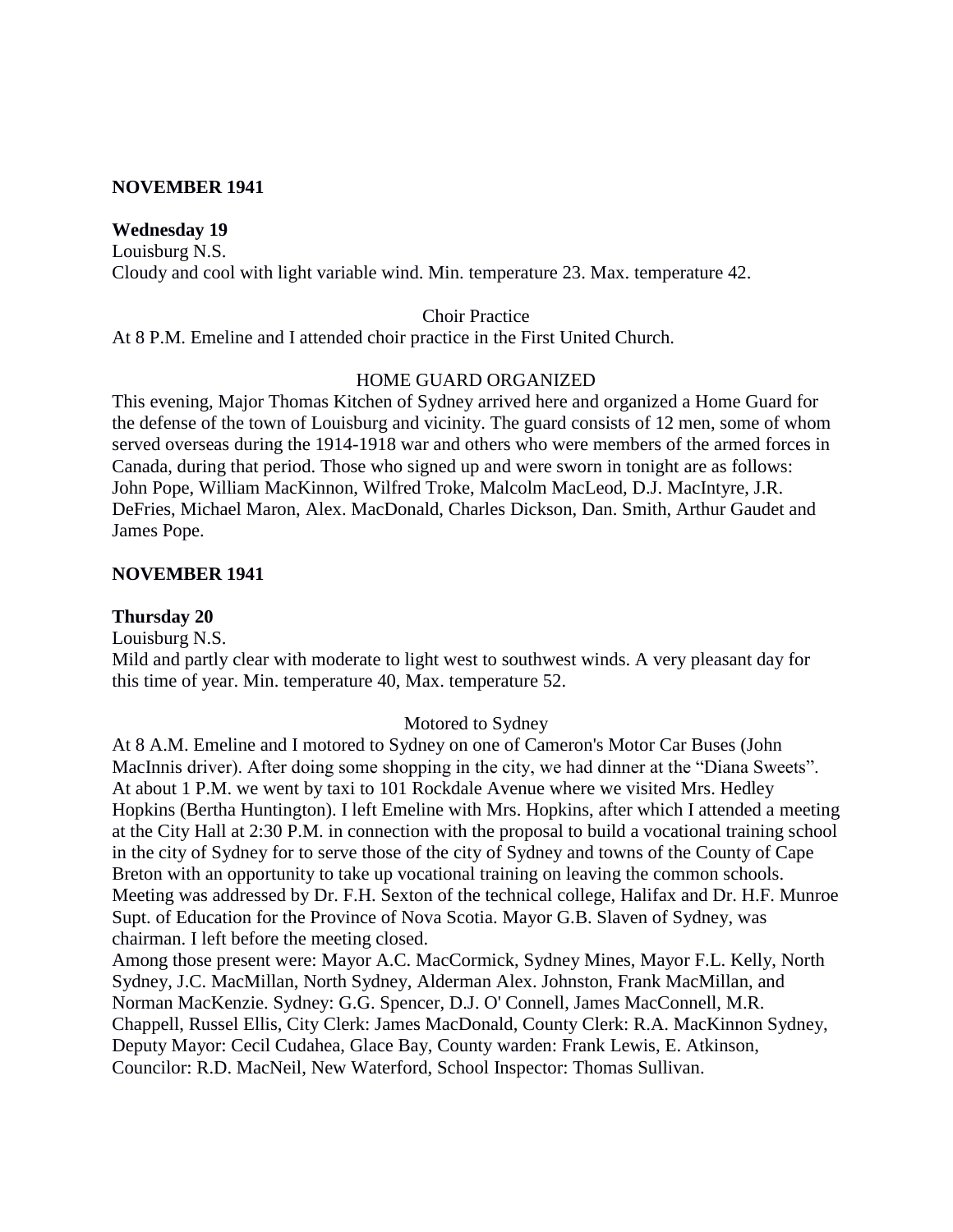Emeline and I left for home on one of Cameron's Bus cars (A.W. Cameron Driver) at 4:30 P.M.

## **NOVEMBER 1941**

## **Friday 21**

Louisburg N.S.

Cloudy and mild with a few showers in the afternoon. Fresh southwest wind, decreasing to light and shifting to westerly. Clearing at night. Min. temperature 32. Max. temperature 53.

## **NOVEMBER 1941**

### **Saturday 22**

Louisburg N.S.

Cool and mostly cloudy with light to moderate west to northwest wind. Min. temperature 30. Max. temperature 35.

### School Board

At 7:30 P.M. attended, and presided at, a meeting of the School Board, in the Town Office. Those present were: Commissioners: Alex C. MacDonald, D.A. Campbell and M.S. Huntington. Clerk: B.M. Spencer, Deputy Clerk: Dan F. Nicholson and Attendance Officer: D.M. Johnston.

### **NOVEMBER 1941**

### **Sunday 23**

Louisburg N.S. Cloudy and cool with light to moderate west to southwest winds, increasing to fresh at night. Min. temperature 22. Max. temperature 40.

### Church Services

At 11 A.M. and 7 P.M. attended services in the First United Church where Rev. Thomas N. Mitchell, B.A. was the preacher. Emeline accompanied me to church in the evening.

### S.S. WATUKA

Canadian steamer "Watuka", Capt. Pope, arrived at about 4 P.M. for a cargo of coal.

## S.S. LADY LAURIER

Canadian Government steamer Lady Laurier arrived in the evening.

### **NOVEMBER 1941**

### **Monday 24**

Louisburg N.S.

Rain in the early morning. Cloudy and cool during the day with moderate to fresh westerly wind. Rainfall of last night ¼ inch. Min. temperature 26. Max. temperature 48.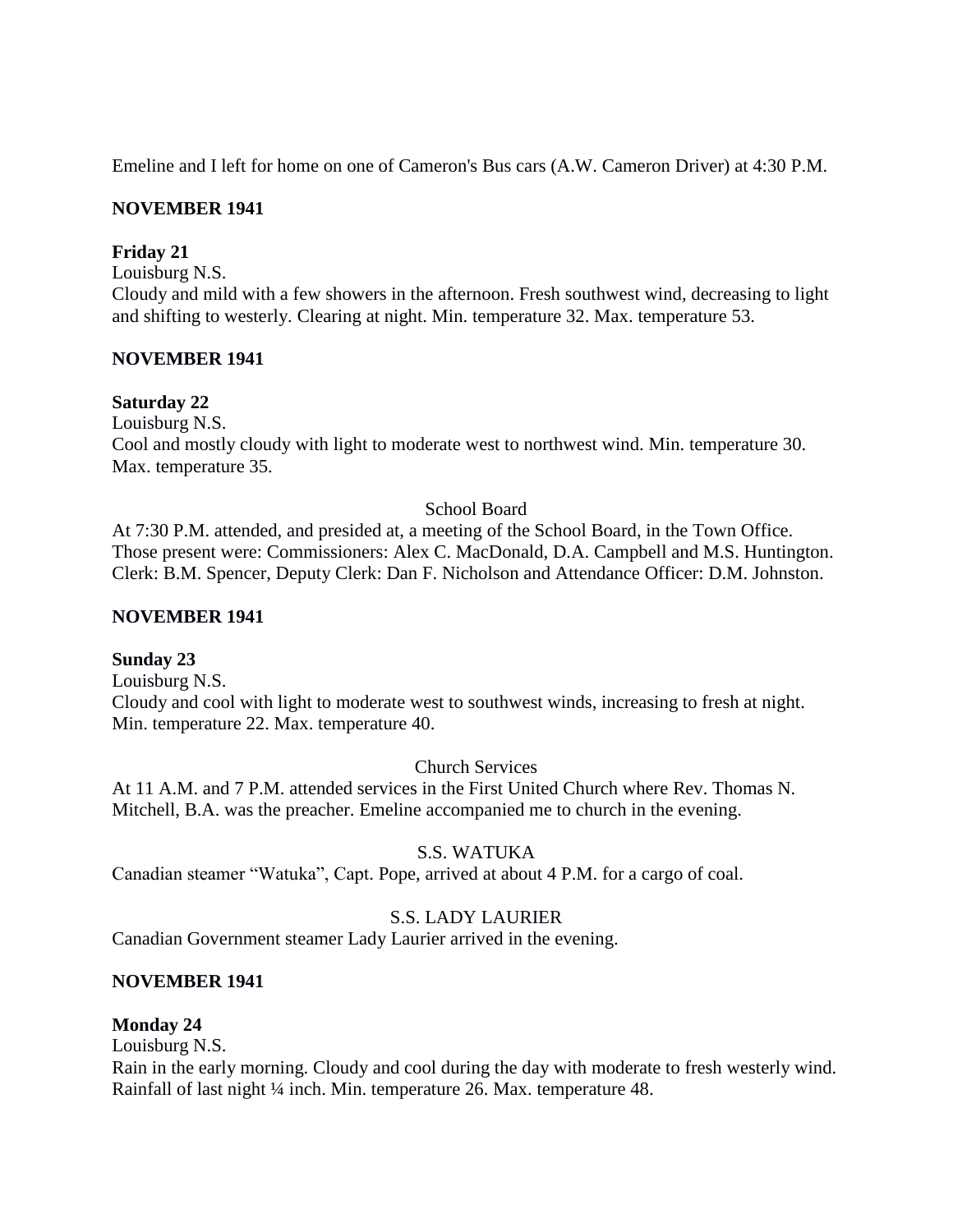## S.S. ASKILD Norwegian steamer "Askild" arrived at 10:30 A.M. For bunker coal

## S.S. [blank]

## DEATH OF PERCY MACKINNON

The death of Percy MacKinnon, occurred at about 4:30 P.M. at the home of his parents Mr. and Mrs. Lauchlin MacKinnon, Alexander Street. Mr. MacKinnon who was about 38 years of age had been in poor health for a number of years, but was able to be about town until he was suddenly stricken just after arriving from a trip to Sydney.

## **NOVEMBER 1941**

## **Tuesday 25**

Louisburg N.S. [Blank]

## **NOVEMBER 1941**

## **Wednesday 26**

Louisburg N.S. Clear in the early part of the day, cloudy with showers in the afternoon and evening.

## **NOVEMBER 1941**

## **Thursday 27**

Louisburg N.S. Cold and mostly clear with moderate west to northwest winds.

## Halifax to Louisburg

Left Halifax at about 7 A.M. on board Canadian National Railway train. Arrived at Sydney at about 8 P.M. Left Sydney for Louisburg at 11:30 P.M. on board one of Cameron's Taxi Buses (A.W. Stacey driver). Arrived home shortly after midnight.

## **NOVEMBER 1941**

# **Friday 28**

Louisburg N.S.

Cold and mostly clear with moderate to fresh northwest wind. Snow squalls during the night. Min. temperature 19. Max. temperature 29.

# S.S. SPOKANE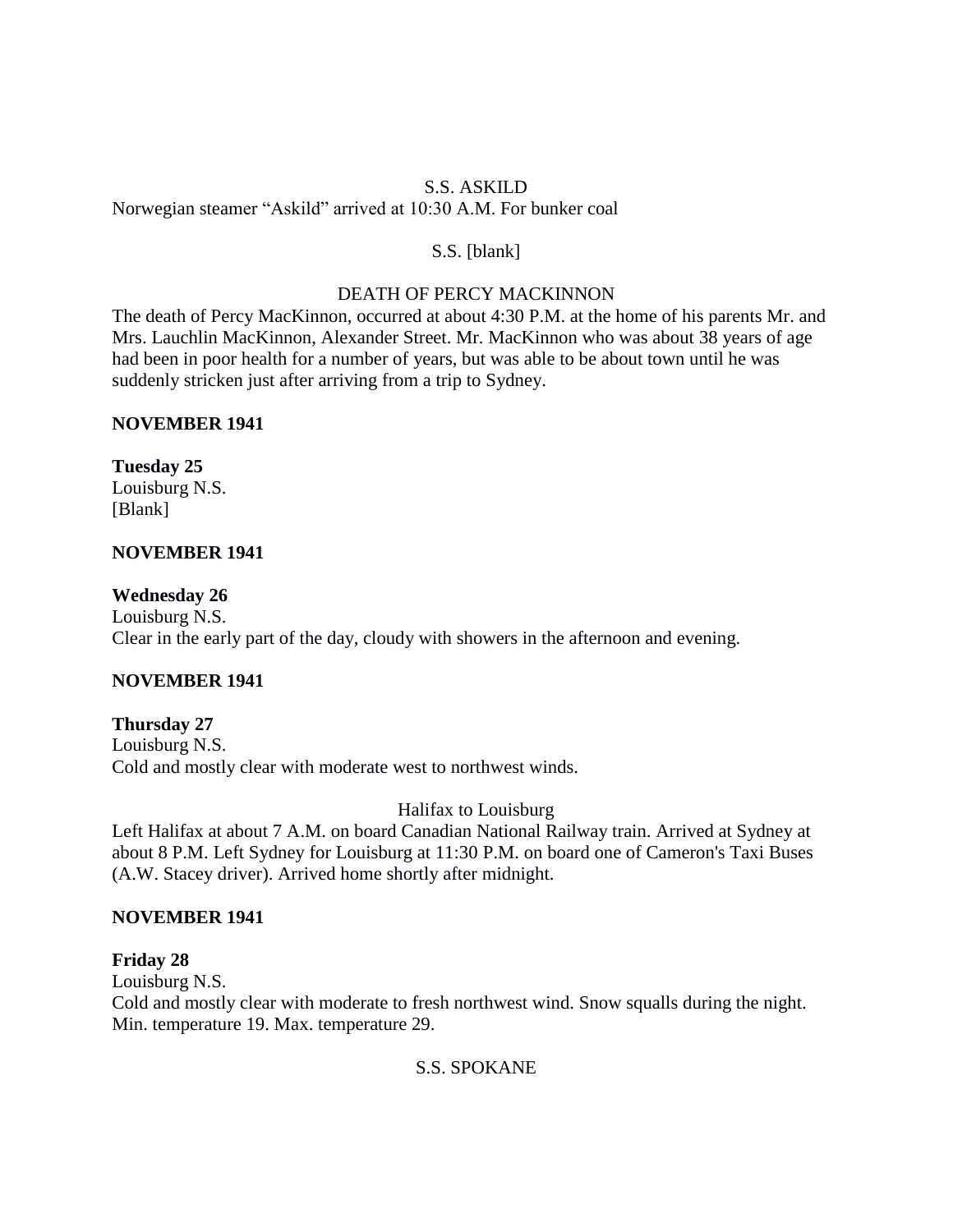Panamanian steamer "Spokane" arrived in the morning and docked on the east side of the freight wharf. She will undergo repairs while in port.

## S.S. ARGYLE

Newfoundland steamer "Argyle" arrived at about 8 A.M. and docked at the Government wharf. Later moved over to the coal pier to take on bunker coal.

### S.S. JURKO TOPIC

Yugoslavian steamer "Jurko Topic" arrived at about 12:30 P.M. for bunker coal.

### **NOVEMBER 1941**

#### **Saturday 29**

Louisburg N.S.

Clear and cold, becoming at noon. Light snow squalls in the late afternoon followed by light rain at about 7 P.M., again followed by snow squalls at about 10:30 P.M. Snowfall about 3 inches including snowfall of last night. Min. temperature 15. Max. temperature 32.

#### First Snow

First snow sufficient to cover the ground, this season, fell last night. Ground covered by about 2 inches of snow in the morning, as a result of last night's snowfall. First snow of the season to be noticeable on the ground. Snow squalls of the late afternoon. Made the total fall about 3 inches.

### Council Meeting

Attended, and presided at, a meeting of the Town Council at 7:30 P.M. in the Town Office. Those present were Councilors: Alex C. MacDonald, Enoch Townsend, Alex. Smith and Charles Dickson. Mayor: M.S. Huntington, Town Clerk: B.M. Spencer. Deputy Clerk: Dan F. Nicholson, Chief of Police: D.M. Johnston.

#### **NOVEMBER 1941**

#### **Sunday 30**

Louisburg N.S.

Cold and partly clear with light to moderate northwest wind. Min. temperature 15. Max. temperature 33.

#### S.S. JURKO TOPIC

Yugoslavian steamer "Jurko Topic" sailed in the morning.

### S.S. ARGYLE

Newfoundland steamer "argyle" sailed in the morning.

Church Services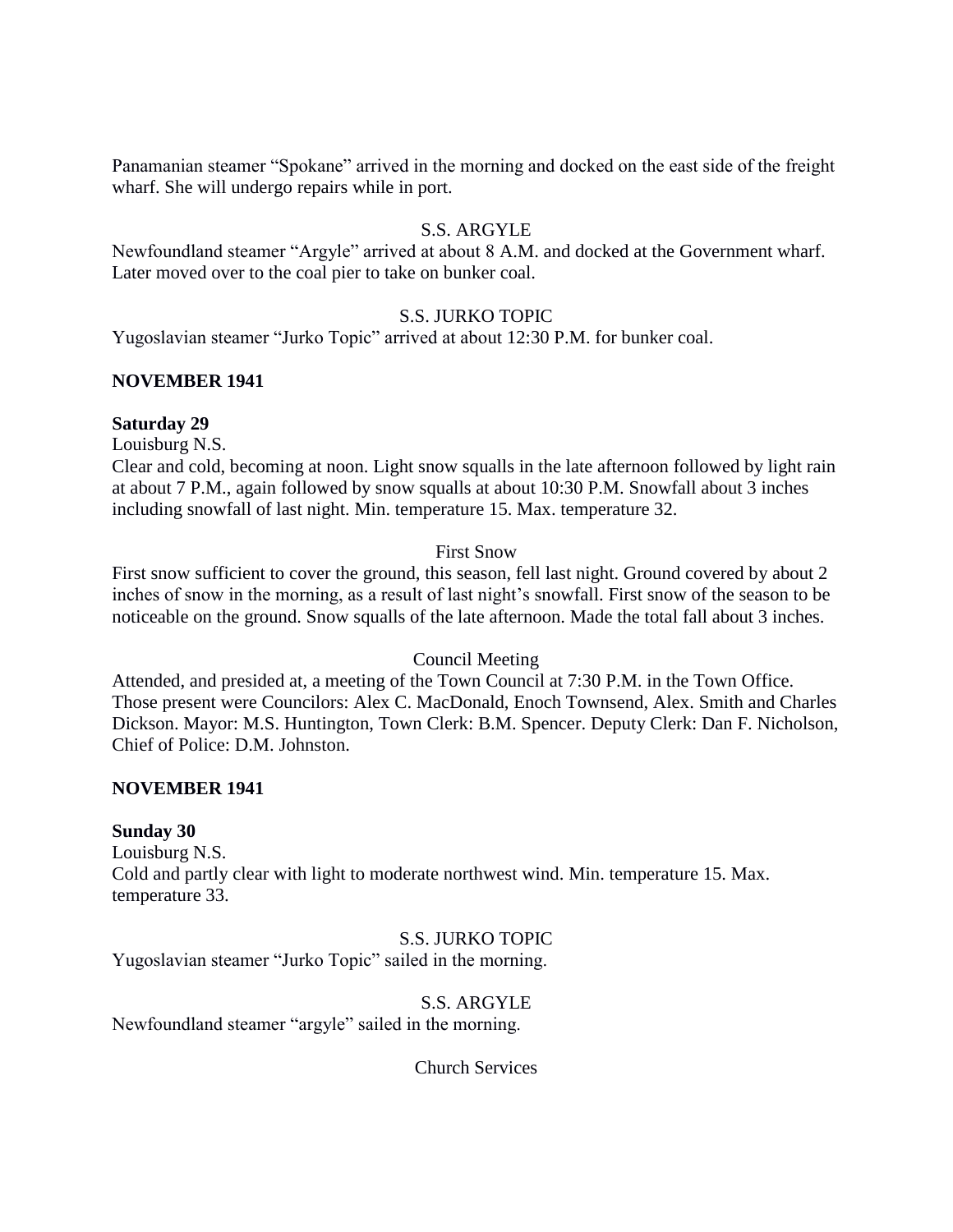At 11 A.M. and 7 P.M. attended services in the First United Church where Rev. Thomas N. Mitchell B.A., was the preacher.

### **DECEMBER 1941**

### **Monday 1**

Louisburg N.S.

Snow squalls in the early morning. Cold and mostly clear during the day with moderate to light northwest wind. Snowfall about 2 inches. Min. temperature 9, Max. temperature 19.

### **DECEMBER 1941**

### **Tuesday 2**

Louisburg N.S.

Light drizzle of snow beginning at about 8 A.M. and continuing until the afternoon when it was followed by light rain and mist. Snowfall about 1 inch, which dropped during the evening. Streets very slippery at night. Min. temperature 10. Max. temperature 40.

## S.S. LIVERPOLL ROVER

Canadian steamer "Liverpool Rover" arrived at about 6:30 P.M. for a cargo of coal and anchored in the southwest end of the harbour.

Meeting of Navy League

At 7:30 P.M. attended a meeting of the Louisburg branch of the Navy League, in the Town Hall with President Wilfred Covey presiding.

Those present were: D.F. Nicholson: Secretary-Treasurer, Wilfred Covey: President, Edgar Bate, A.D. Cann, William Stewart, Alex. MacDonald, G.D. Lewis, Walter Jewell Jr., Rev. Father D.H. Doyle, Mrs. Mounce, Mrs. D.W. MacKinnon, Mrs. Percy Mosher, Mrs. Fred Cannington and M.S. Huntington.

Sydney Civil Elections

In today's Civil Elections in the city of Sydney N.S. D.J. MacLean, was the winner in the majority contest over his two opponents S.E. Muggah and Murvale B. Nail. The figures, as published in the Sydney Post-Record of Dec 2, 1941 are as follows: MacLean: 3129, Muggah: 2375, Vail: 695. Mayor MacLean succeeds Mayor G.B. Slaven, who was reelected.

### **DECEMBER 1941**

### **Wednesday 3**

Louisburg N.S.

Cloudy and mild, becoming partly clear in the afternoon. Light variable wind. Min. temperature 19. Max. temperature 41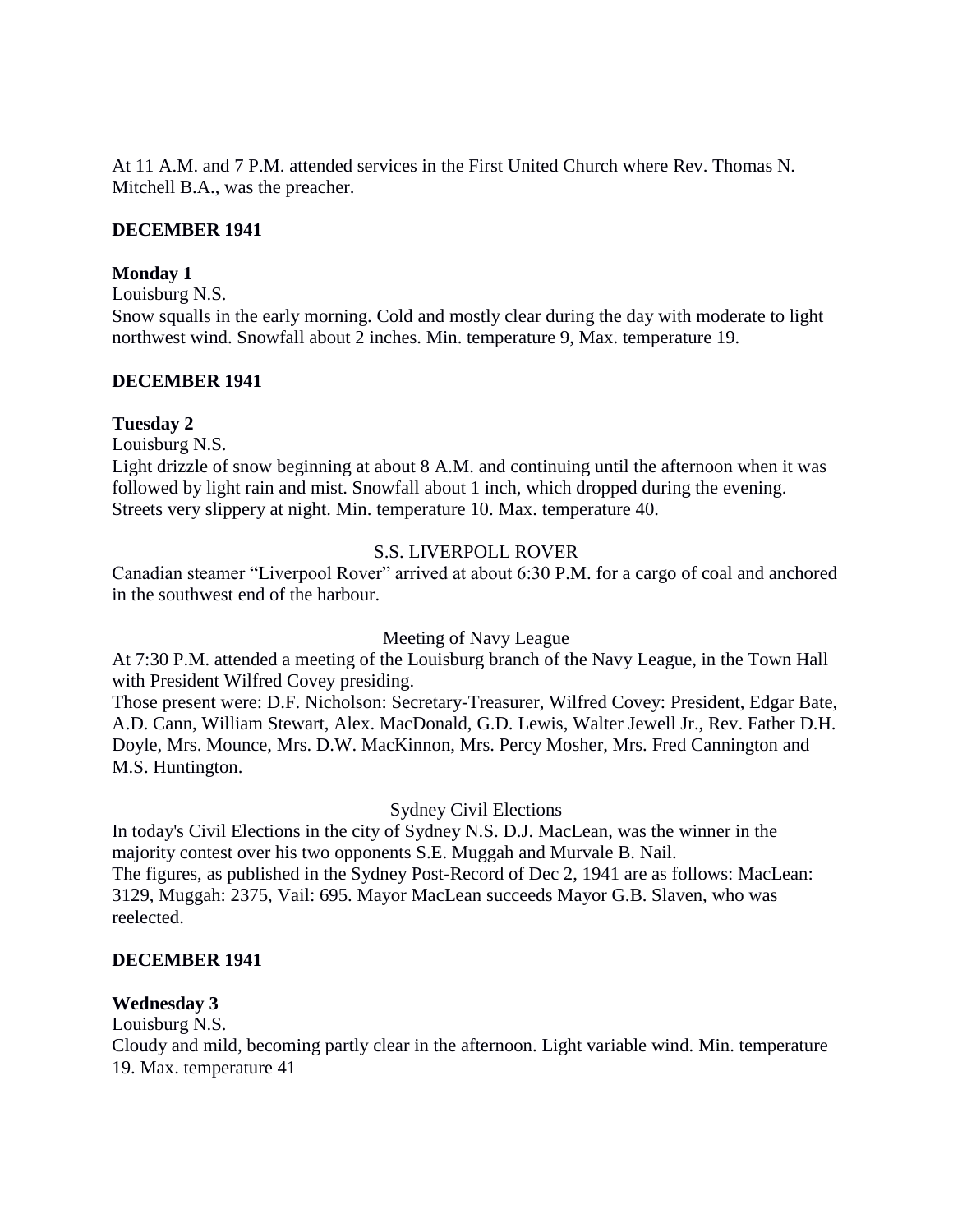Snow in ice which partly covered the streets and fields in the morning, almost all disappeared during the day.

## Choir Practice

At 8 P.M. Emeline and I attended choir practice in the First United Church.

### Meets with Accident

D.M. Johnston while working at Gerrard's Bridge, in his capacity as superintendent of Streets and Bridges fell from the staging under the bridge into the brook and badly sprained his ankle.

### **DECEMBER 1941**

### **Thursday 4**

Louisburg N.S.

Cloudy and mild with light showers in the afternoon. Light southwest wind. Min. temperature 21. Max. temperature 39.

## S.S. SPOKANE

Panamanian steamer "Spokane" which has been undergoing repairs, since November 28, bunkered yesterday, and sailed at about 1:30 P.M. today.

## S.S. LIVERPOOL ROVER

Canadian steamer "Liverpool Rover" sailed in the morning with a cargo of coal.

## **DECEMBER 1941**

## **Friday 5**

Louisburg N.S. Cloudy and mild with light southwest wind. Foggy during the afternoon and evening. Min. temperature 28. Max. temperature 40.

### **DECEMBER 1941**

## **Saturday 6**

Louisburg N.S. Cloudy and mild with some fog and light southerly wind. Min. temperature 31. Max. temperature 37.

S.S. FARIDA

Steamer "Farida" arrived at about 6:30 P.M. for bunker coal,

### **DECEMBER 1941**

**Sunday 7**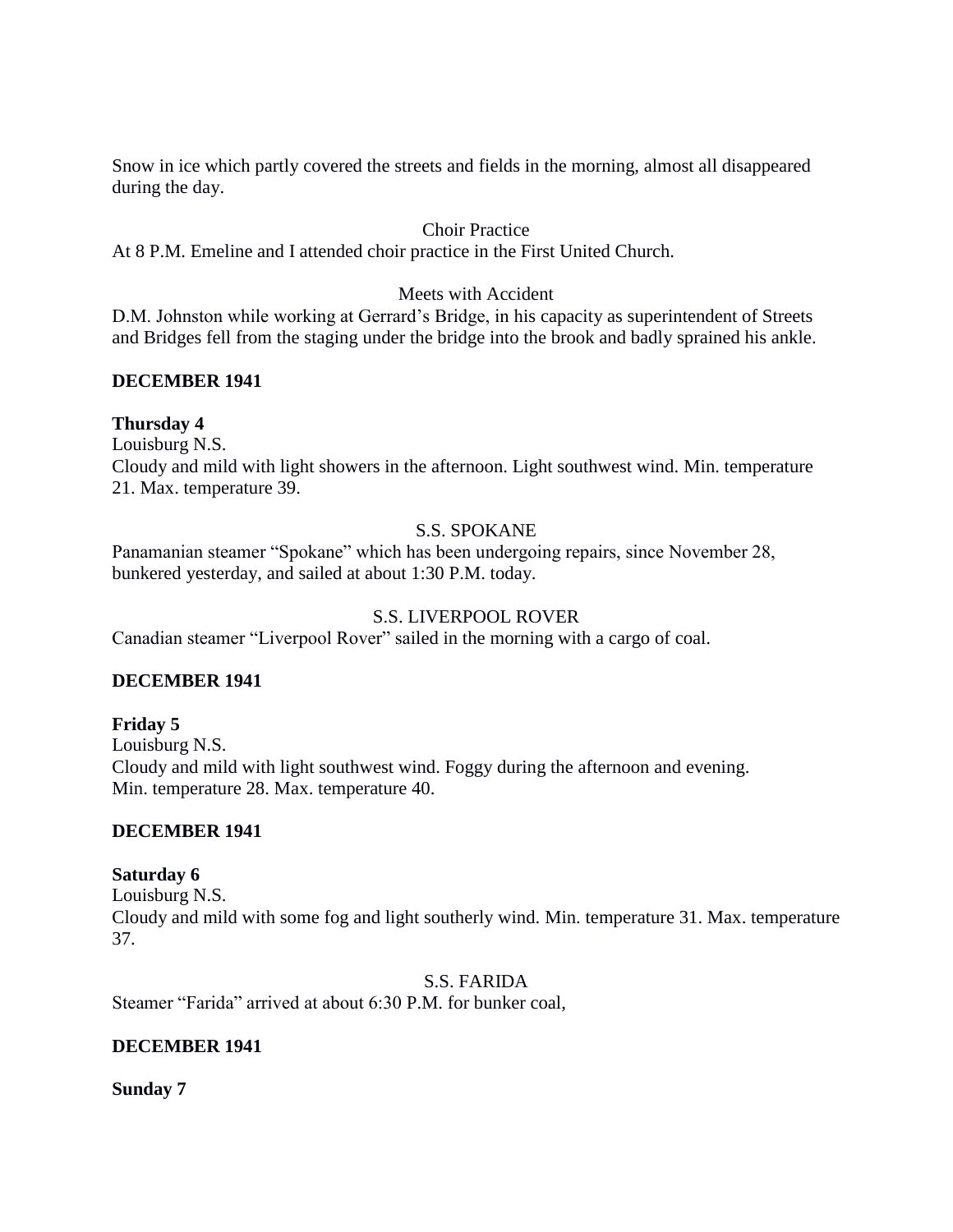Louisburg N.S.

Cloudy and foggy with light southeast wind. Shifting to east at night and increasing to a fresh breeze. Light shower at about 10:30 A.M. Heavy rain, beginning at about 6:30 P.M. Min. temperature 35. Max. temperature 41.

### S.S. FARIDA

Panamanian steamer "Farida" which bunkered last night, sailed in the early morning.

#### Death of Miss Mary MacLean

The death of Miss Mary MacLean, occurred at an early hour this morning, at the home of her nephew, Arthur D. Cann, Havenside, Louisburg.

Miss MacLean who was 72 years of age, for the last number of years, has lived during the winter months with Mr. and Mrs. A.D. Cann at Havenside, and in the summer at Big Lorraine in a house which she had built for herself some years ago. For many years she lived in the United States. She is survived by four nephews: Arthur D. Cann and Louis H. Cann, Louisburg, William Cann, D. Cann and Alex Cann in the Canadian West.

### Church Services

At 11 A.M. and 7 P.M. attended services in the First United Church where Rev. Thomas N. Mitchell B.A., was the preacher.

#### S.S. PANCHITO

Panamanian steamer "Panchito" arrived in the morning and anchored in the southwest end of the harbour.

### JAPAN AND UNITED STATES AT WAR

War began today between the United States and Japan, by Japan launching attacks against United States strongholds in the Philippine and Hawaiian Islands.

#### **DECEMBER 1941**

#### **Monday 8**

Louisburg N.S.

Cloudy and showery with light northeast to north winds, which shifted to northwest during the early part of the night and increased to fresh. Rainfall of last night and today about 1 inch. Min. temperature 32. Max. temperature 44.

## S.S. LADY LAURIER

Canadian Government steamer "Lady Laurier" arrived at about noon and docked at the Government wharf.

### DEATH OF RONALD M. CANN

A message was received this morning by Mr. and Mrs. Louis H. Cann, Main Street, informing them that their son Ronald MacLean Cann, had been killed overseas by a train, on last Saturday,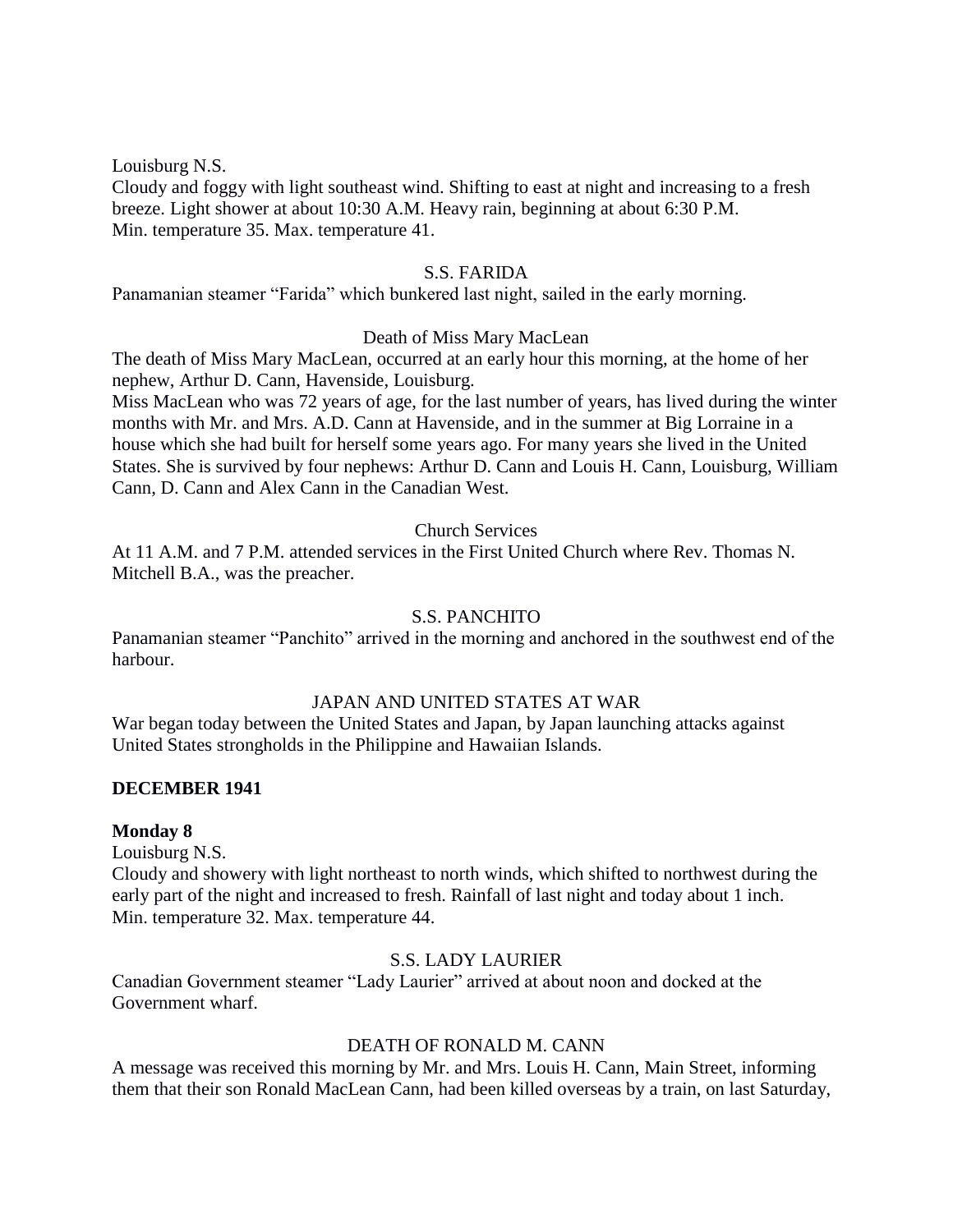December 6. Mr. Cann, who was 21 years of age, enlisted in the Royal Canadian Air Force in the summer of 1940. After training in various places in the Dominion, he went overseas in September 1941 as a sergeant observer. No particulars of his death have been received. He is survived by his parents and three brothers: Howard, Lawrence and Gordon, all at home.

### **DECEMBER 1941**

#### **Tuesday 9**

Louisburg N.S.

Cloudy and mild. Light snow began to fall at about 9 A.M. followed by heavy damp snow at about 1 P.M. Cleared at about 3 P.M. Sunshine for about one hour before sunset. Very light variable winds. Snowfall about 3 inches. Min. temperature 26. Max. temperature 32.

#### S.S. FERNFIELD

Newfoundland steamer "Fernfield" arrived at about 10 A.M. and anchored off the coal pier. Sailed during the night.

### S.S. LADY LAURIER

Canadian Government steamer "Lady Laurier" sailed in the morning and returned to port during the afternoon.

#### Funeral

At 2 A.M. attended the funeral of the late Miss Mary MacLean, which took place from the home of her nephew Arthur D. Cann, Havenside, to Big Lorraine. Services at the house, Anglican Church, Big Lorraine and at the grave were conducted by Rev. James Brodie, pastor of the Anglican Church at Louisburg, Big Lorraine and Mainadieu.

### **DECEMBER 1941**

### **Wednesday 10**

Louisburg N.S. Cool and partly clear with moderate to fresh northwest wind. Min. temperature [blank], Max. temperature [blank].

#### DEATH OF MRS JOSEPH RANSON

The death of Mrs. Joseph Ranson of this Town occurred today at St. Rita's Hospital, Sydney

### DEATH OF MRS. CHRISTOPHER BROWN

The death of Mrs. Christopher Brown occurred this evening at the home of her niece, Mrs. Malcolm MacDonald, Main Street

### **DECEMBER 1941**

### **Thursday 11**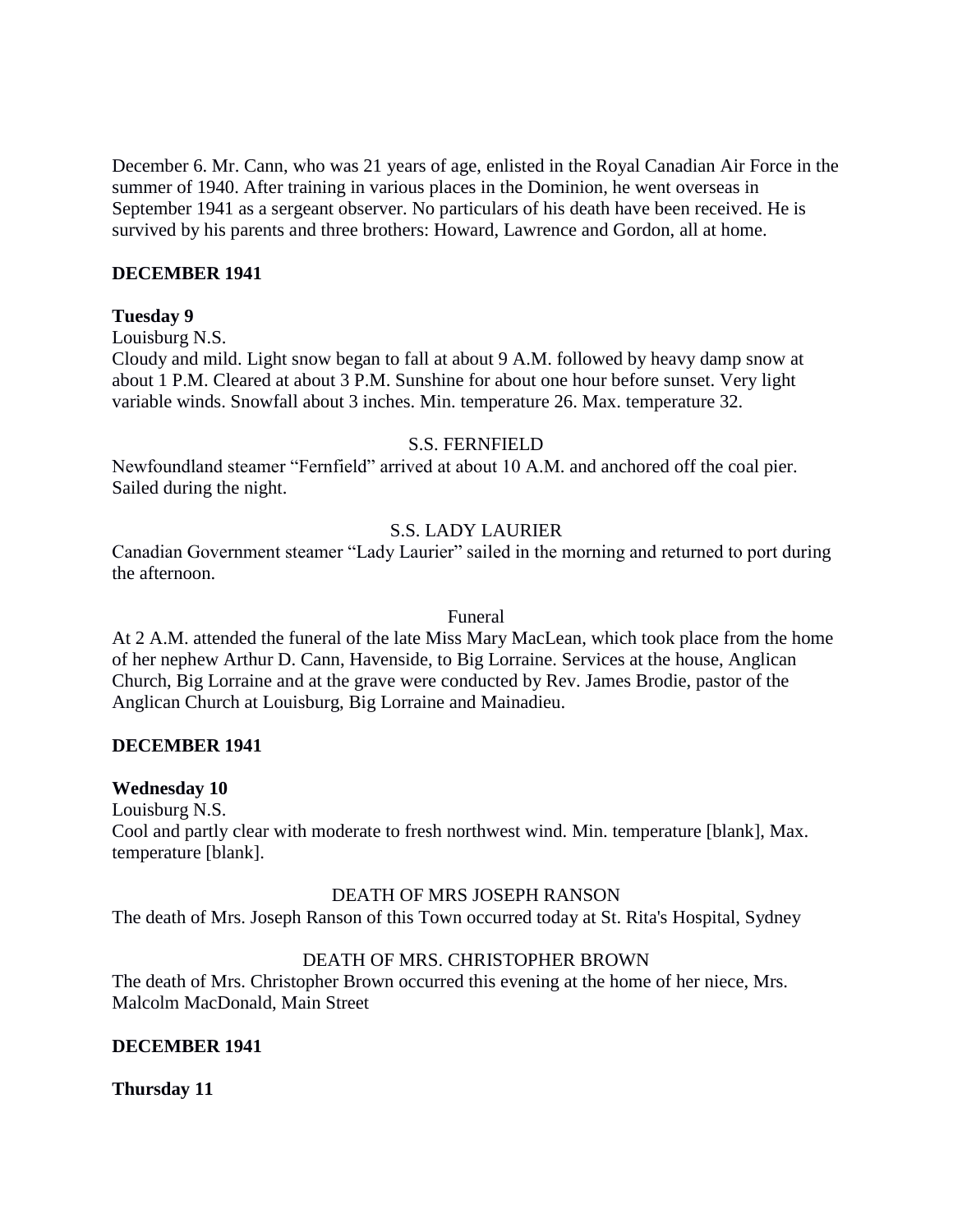Louisburg N.S.

Snow in the early morning followed by occasional squalls during the day. Snowfall of last night and today about 3 inches. Fresh to moderate west to northwest winds. Min. temperature 19. Max. temperature 31.

### **DECEMBER 1941**

### **Friday 12**

Louisburg N.S.

Cloudy with light northwest wind. Light snowfall in the early morning snowfall about 1 inch. Min. temperature 25. Max. temperature 29.

S.S. N.B. MACLEAN S.S. FOUNDATION JUPITER S.S. ERICUS Canadian Government steamer N.B. MacLean arrived here at about 1 P.M. with Canadian Tug "Foundation Jupiter" and Canadian steamer (formerly Finnish) "Ericus" in tow. I understand they are enroute from Labrador to Halifax. On board the Jupiter is the body of a man who died on the passage. He is said to have belonged to Toronto and was 36 years of age. His body will likely be forwarded from Halifax to his former home.

### Funeral

At 1:30 P.M. I attended the funeral of the late Mrs. Christopher Brown, which took place from the home of her niece, Mrs. Malcolm MacDonald, Main Street. The services at the house and grave where conducted by Rev. Joseph Cathcart assisted by Rev. Thomas Mitchell B.A. Interment took place at Catalone.

### Death of James MacRury

The death of James MacRury, an engineer on the Sydney and Louisburg Railway, occurred at his residence, Glace Bay N.S. tonight. He was a resident of Louisburg for several years in his early days of railroading. His wife, who before her marriage was Miss Sarah Reid, of this town survives him.

### **DECEMBER 1941**

## **Saturday 13**

Louisburg N.S. Clear and cool with light northwest wind. Bright sunshine nearly all day. Min. temperature 8. Max. temperature 28.

### SAILINGS

Canadian Government steamer "N.B. MacLean", sailed at about 8:30 A.M. with the tug "Foundation Jupiter" and steamer "Ericus" in tow, enroute to Halifax.

Funeral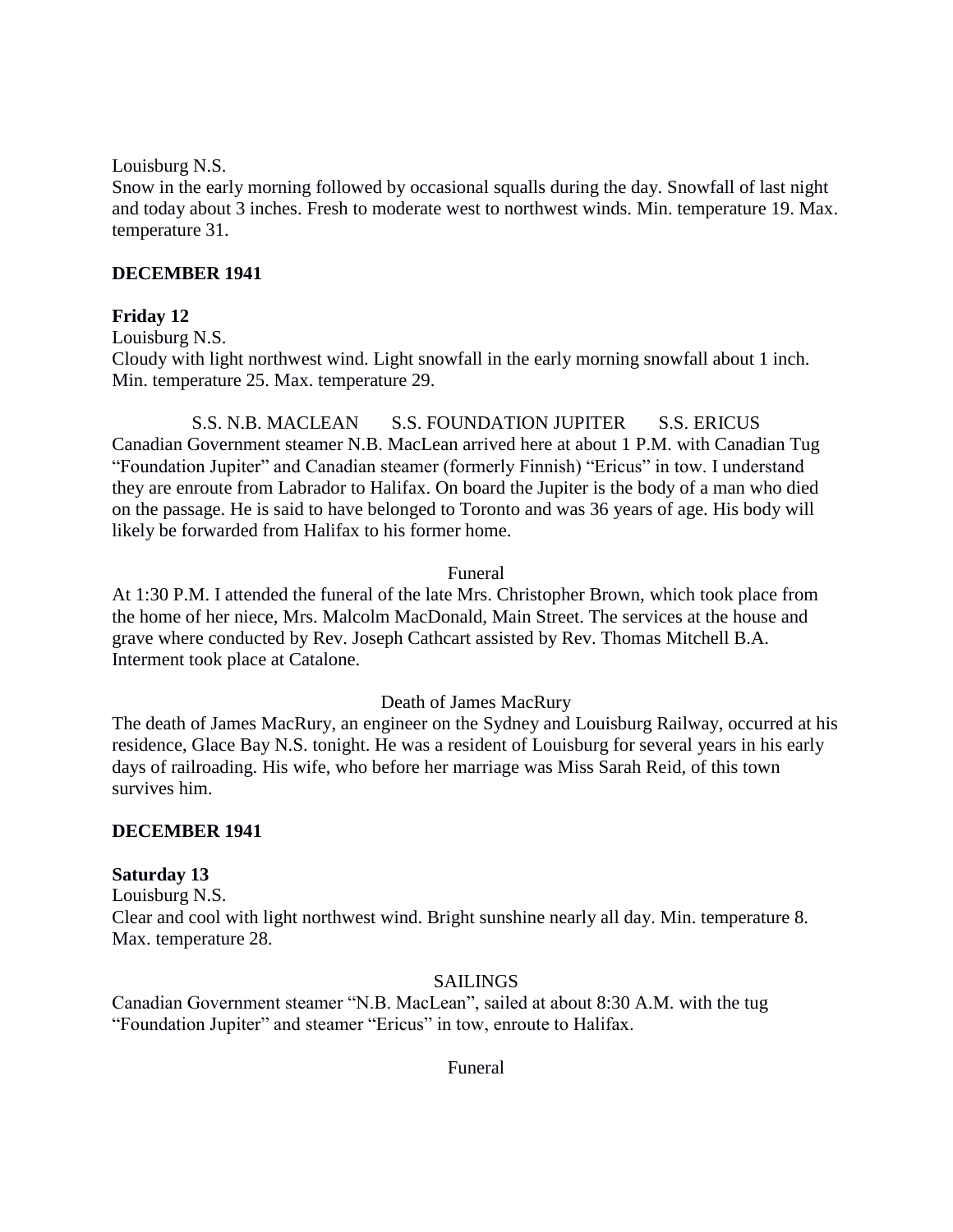At 2 P.M. attended the funeral of the late Mrs. Joseph Ranson, which took place from her late residence on Main Street to Stella Maris Church. Services in the church and at the grave were conducted by Rev. Father D.H. Doyle.

## Council Meeting

At 7:30 P.M. attended, and presided at, a special meeting of the Town Council, called for the purpose of making arrangements for the proposed visit of H.M.C.S. "Louisburg" to our port on the 17th or 18th of this month.

Those present were: Councilors: Alex C. MacDonald, James F.D. Townsend, Enoch Townsend, Alex. Smith and Charles Dickson. Mayor: M.S. Huntington. Clerk: B.M. Spencer.

### **DECEMBER 1941**

### **Sunday 14**

Louisburg N.S.

Cloudy and chilly. Snow began to fall at about 2:30 P.M. followed shortly, after by heavy rain which continued until after nightfall. Moderate southeast increasing to a moderate gale. Min. temperature 12, Max. temperature 43.

## Church Services

At 11 A.M. and 7 pm. attended services in the First United Church where Rev. Thomas N. Mitchell B.A. Was the preacher. Owing to bad condition of the weather there were only ten at the evening service including the minister.

### **DECEMBER 1941**

## **Monday 15**

Louisburg N.S.

Cloudy and mild in the morning, becoming colder as the day advanced. Light snow squalls and fresh to strong northeast wind. Rainfall of yesterday and last night, about ½ inch. Min. temperature 23. Max. temperature 43.

Ground Bare

As a result of the thaw of yesterday and last night, all the snow has disappeared.

### Motored to Sydney

Went to Sydney at 1 P.M. In Cameron's Taxi Bus (John MacInnis driver).

## **DECEMBER 1941**

## **Tuesday 16**

Louisburg N.S.

Cool and partly clear with moderate to fresh west and northwest winds. Min. temperature [blank]. Max. temperature [blank].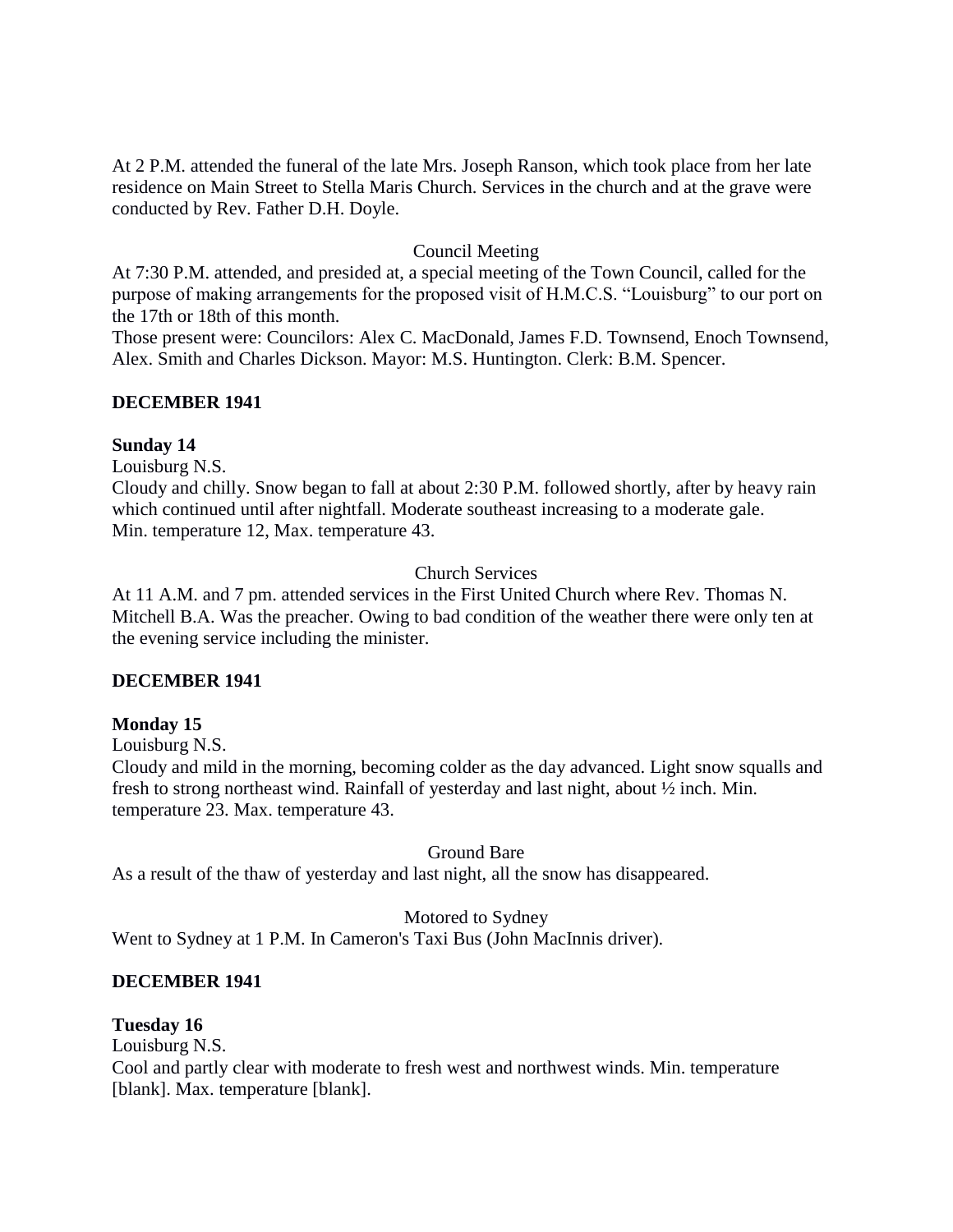### Big Fire at Sackville N.B.

Mount Allison University men's residence was completely destroyed by fire at an early hour this morning. Three students lost their lives, and nine others were seriously injured by jumping from the third and fourth floors of the building when the flames reached them. The dead are: Melvin Green of Sydney N.S. Joseph Fraser, Pictou N.S. and Frederick Farrar, St. John N.B. The injured: James C. MacDonald, son of the late Dr. John MacDonald of Sydney N.S., Kenneth Catlas, Three Rivers Quebec, Goodman Cohen, Reserve Mines N.S., Nathan Cohen, B.A. Sydney N.S., Lestock DesBriscey, of Petite Roche N.B., James Forbes MacDonald, son or Mr. and Mrs. John A. MacDonald, Warren Street Louisburg N.S., Leo Gallay Glace Bay, N.S., John S. Davidge, Campbellton N.B.. C.A. Stirling, Moncton N.B., C.N. Richards, Souris P.E.I.

#### DEATH OF EDWARD PETERS

The death of [blank]

### **DECEMBER 1941**

#### **Wednesday 17**

Louisburg N.S. Cloudy and showery with moderate to fresh southeast wind. Min. temperature 16. Max. temperature 39.

### **DECEMBER 1941**

#### **Thursday 18**

Louisburg N.S. Mostly cloudy and cool with moderate west and northwest winds. Min. temperature 15. Max. temperature 27.

### **DECEMBER 1941**

#### **Friday 19**

Louisburg N.S.

Snowfall of about 1 inch, followed by rain in the morning, clearing and mild in the forenoon, with bright sunshine in the afternoon. Snow all disappeared during the night. Fresh wind in the morning, moderating to light early in the day. Wind westerly during most of the day. Min. temperature 24. Max. temperature 39.

#### Funeral

The funeral of the Edward W. Peters, took place at 1:30 P.M. from his late home on Brittaine Street to St. Bartholomew's Anglican Church. Services at the house, church and grave were conducted by Rev. Brodie. The pall bearers were: Alex. MacKinnon, Gabarus, Thomas Kennedy, West Louisburg, Charles Peters, Mira Road, Sydney, Harry Dillon, Round Island, Capt. William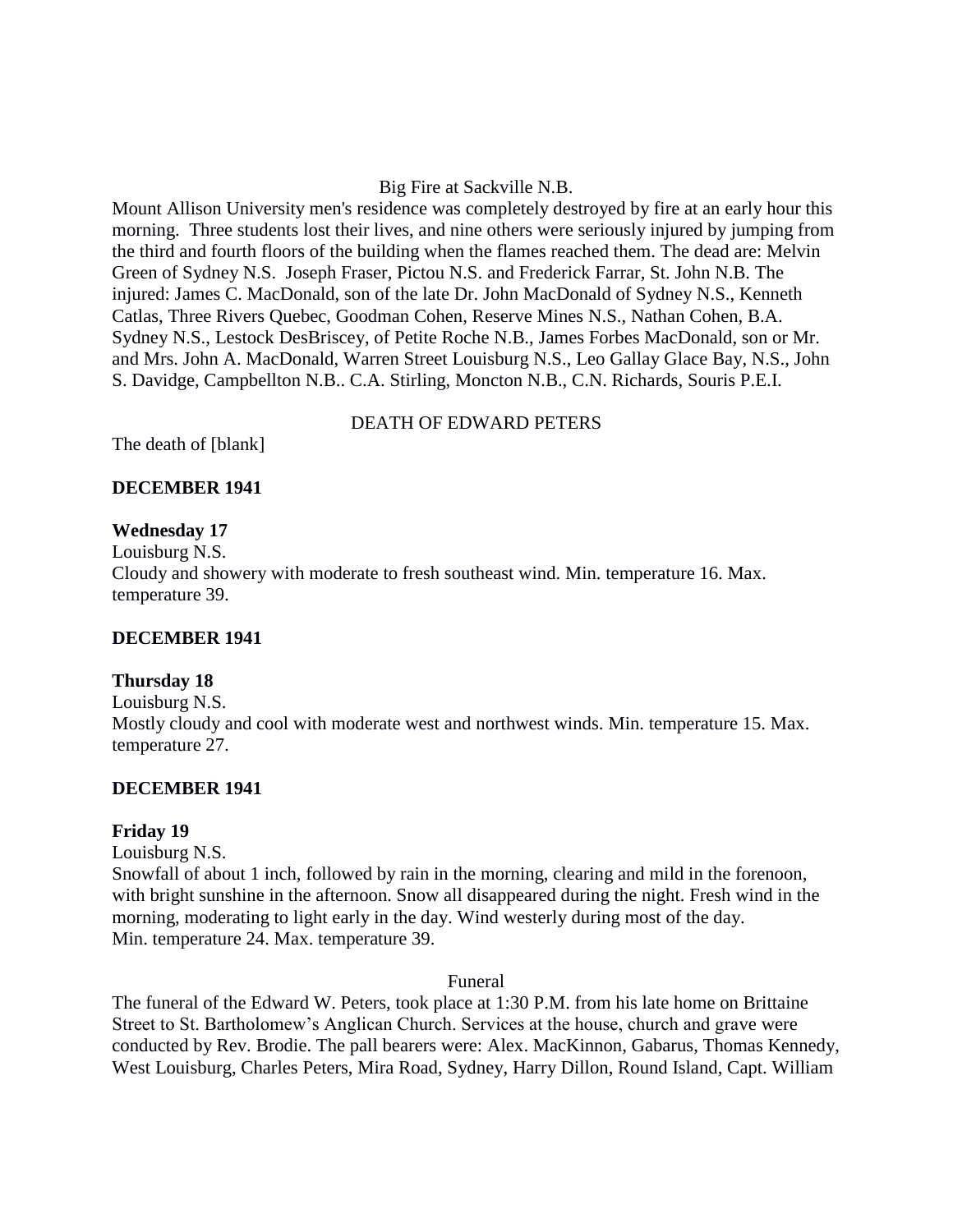Martell, Mainadieu and M.S. Huntington, Louisburg. Interment took place in the Anglican Cemetery, on Clarke's Road.

## S.S. HANS EGEDE

Greenland steamer "Hans Egede" arrived at about 8 P.M. for bunker coal and anchored in the southwest end of the harbor.

### **DECEMBER 1941**

### **Saturday 20**

Louisburg N.S.

Cloudy, cool and threatening, with light variable wind. Mostly easterly. Light drizzle of snow for a few minutes in the forenoon. Min. temperature 20. Max. temperature 34.

### **DECEMBER 1941**

### **Sunday 21**

Louisburg N.S.

Snowed all day with fresh east to northeast wind. Snowfall about 8 inches. Min. temperature [blank]. Max. temperature [blank].

Church Services

Emeline and I attended services in the First United Church, at 11 A.M. and 7 P.M. where Rev. Thomas N. Mitchell B.A. was the preacher.

### **DECEMBER 1941**

### **Monday 22**

Louisburg N.S. Cloudy and blustery with snow squalls fresh to strong northerly wind. Min. temperature 25. Max. temperature 34.

### **DECEMBER 1941**

### **Tuesday 23**

Louisburg N.S. Cloudy and cool with fresh to moderate northerly wind. Partly clear in the late afternoon. Min. temperature 22. Max. temperature 31.

### S.S. NETI

Yugoslavian steamer "Neti" arrived last night or early this morning for water and repairs.

### S.S. ANNA T.

Greek steamer "Anna T." arrived for a cargo of coal.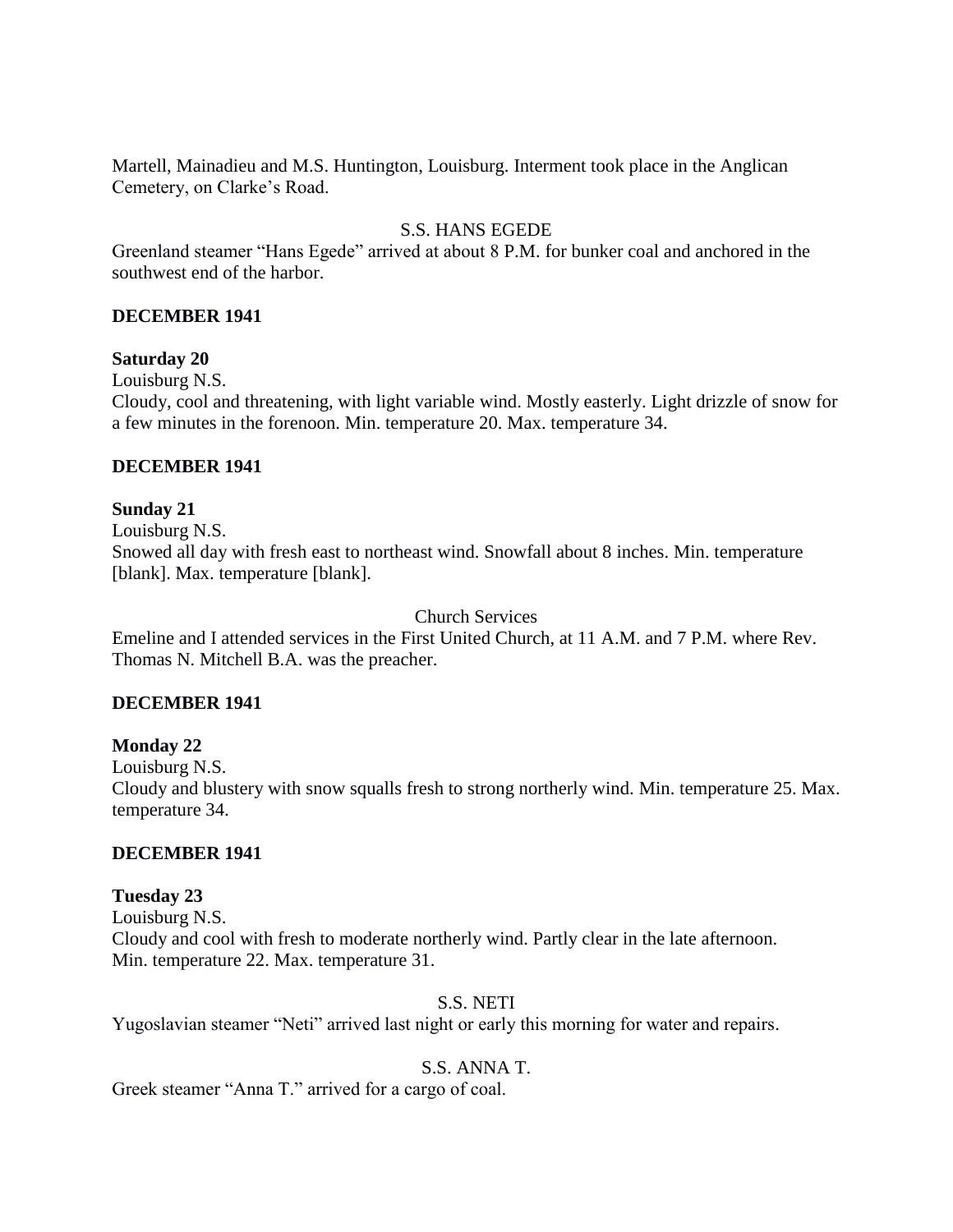### H.M.C.S. LOUISBURG

H.M.C.S. "Louisburg" commanded by Lieut. Commander W.F. Campbell R.N. C.N.R arrived here from Sydney at 1 P.M. for the purpose of paying an official visit to the town after which she was named. Corvette docked on the west side of the freight wharf. Met Cameron Campbell on his ship immediately after his arrival, and discussed arrangements with him for carrying out the programme which was prepared for the entertainment of the ship's company. Motored to the Louisburg National and Historic Park with Lt. Commander Campbell and two of his officers, at about 2:45 P.M. in Walter Jewell's car. Other cars followed.

### **DECEMBER 1941**

### **Wednesday 24**

Louisburg N.S.

Clear and cool with light variable wind. An ideal winter day. Min. temperature 12. Max. temperature 30.

## H.M.C.S. LOUISBURG SAILS

H.M.C.S. "Louisburg" sailed at 7:30 A.M.

### S.S. CRUIZER AND GARGE

British Empire Steel and Coal Company's tug "Cruizer", Capt. Gilfoil, arrived at about 6 P.M. with a barge in tow from Sydney. I understand the barge is to be used here for the purpose of bunkering ships calling at this port during the upcoming winter months.

### S.S. ANNA T.

Greek steamer "Anna T." sailed during the night with a cargo of coal.

### **DECEMBER 1941**

### **Thursday 25**

Louisburg N.S.

Cloudy, showery and drizzly with light to moderate southeast to east winds. Very unpleasant. Min. temperature 19. Max. temperature 34. Rain and thawing snow making the streets very slushy and wet.

### Christmas Gathering

At our annual Christmas gathering we had as our guests Mr. & Mrs. Fletcher Townsend, John Johnson and Mrs. J.N. Spencer. The three former had dinner with us. Mr. and Mrs. Spencer did not arrive until the afternoon. Mr. and Mrs. Townsend left for home at about 3:45 P.M.

### **DECEMBER 1941**

**Friday 26**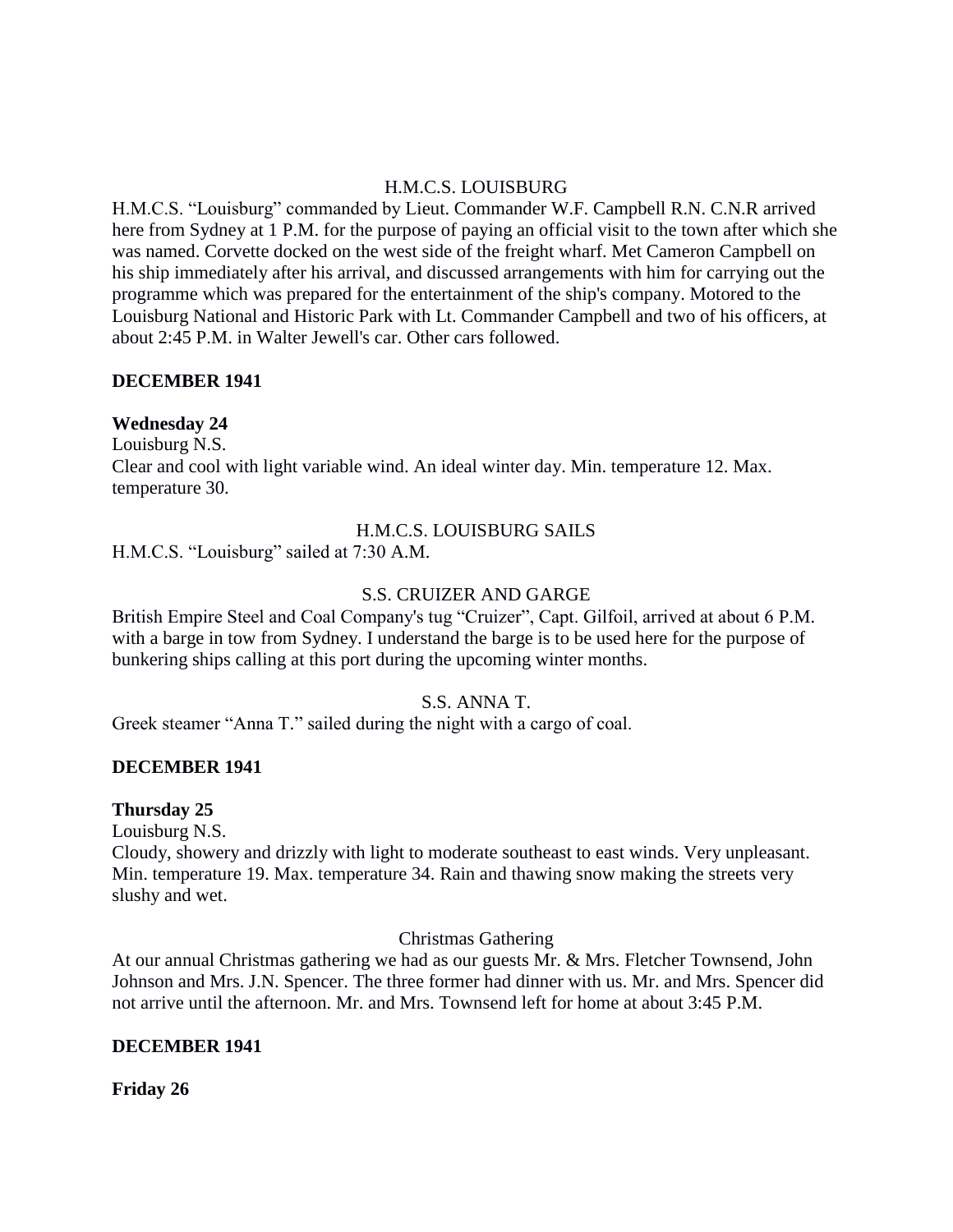Louisburg N.S.

Cloudy and mild with light winds, mostly northeast. Streets slushy and wet. Min. temperature [blank]. Max. temperature [blank].

### **DECEMBER 1941**

### **Saturday 27**

Louisburg N.S. Clear and mild during the early part of the day becoming at noon. Light variable wind. Min. temperature 23. Max. temperature 35. Light squalls of feathering snow during the night.

### S.S. CRUIZER

British Empire Steel and Coal Company's tug "Cruizer", Capt. W. Ley, which arrived here with a barge on last Wednesday evening, sailed at 9 A.M. enroute to Sydney.

### S.S. PANCHITO

Panamanian steamer "Panchito" which arrived here on here on the  $7<sup>th</sup>$  of this month, for orders. After bunkering today sailed at 4 P.M.

## Council Meeting

At 7:30 P.M. attended, and presided at, a meeting of the Town Council in the Town Office. Those present were: Councilors: Alex C. MacDonald, James F.D. Townsend, Enoch Townsend and Charles Dickson. Clerk: B.M. Spencer, Deputy Clerk: Dan F. Nicholson. Police Chief: D.M. Johnston. Mayor: M.S. Huntington.

### **DECEMBER 1941**

### **Sunday 28**

Louisburg N.S

Clear and mild with light variable wind. Bright sunshine nearly all day. A perfect winter day. Min. temperature 25. Max. temperature 37.

### Church Services

At 11 A.M. and 7 P.M. attended services in the First United Church, where Rev. Thomas N. Mitchell B.A., was the preacher.

### S.S. HELENA

British Empire Steel and Coal Company's tug "Helena", Capt. Colman, arrived in the evening from Sydney.

### **DECEMBER 1941**

**Monday 29** Louisburg N.S.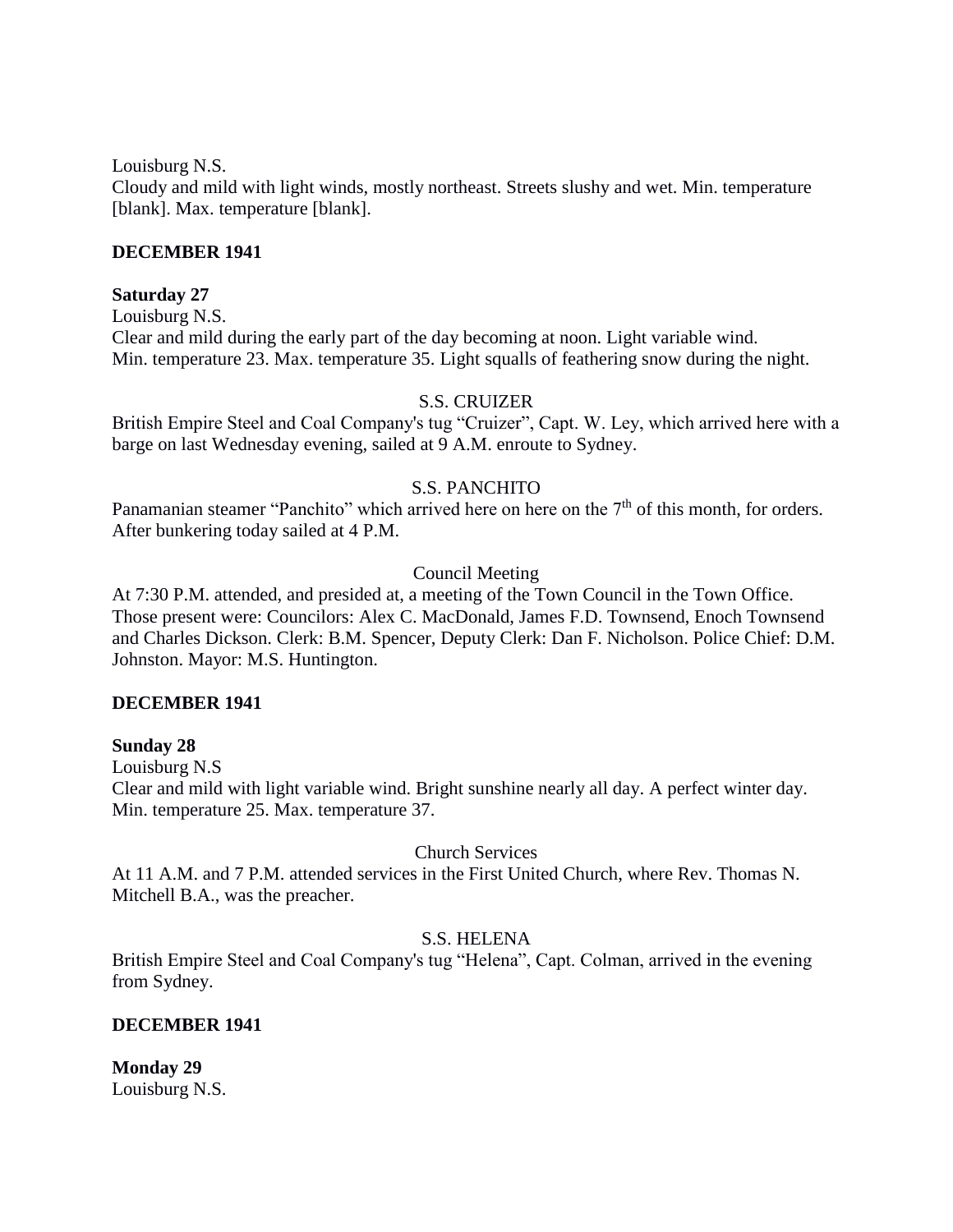Cloudy and mild with light variable wind, mostly northeast. Light snow squalls during the day. Min. temperature 21. Max. temperature 24.

## Death of Mrs. Angus MacAulay

The death of Mrs. Angus MacAulay occurred this morning at her home on Pepperell Street. Mrs. MacAulay, who was about [blank] years of age, had been ill for upwards of a year. She is survived by one daughter: Mrs. Robert Lyons of Glace Bay and two sons: Donald in Detroit and Jeremiah at home.

### **DECEMBER 1941**

### **Tuesday 30**

Louisburg N.S.

Cloudy and chilly with light drizzle of snow at times during the day. Light, moderate to strong northeast wind. Min. temperature [blank]. Max. temperature [blank].

### S.S. EMPIRE MARIOTT

British steamer "Empire Mariott" arrived in the afternoon for bunker coal and anchored in the southwest end of the harbour. This ship had explosives on board. Did not come to the dock but was bunkered from a barge in the stream.

### S.S. HARIURAND

Panamanian steamer "Hariurand" arrived in the early part of the night for bunker coal.

### **DECEMBER 1941**

### **Wednesday 31**

Louisburg N.S. Cloudy and chilly with light to moderate northeast wind. Min. temperature [blank]. Max. temperature [blank].

### S.S. ANNA T.

Greek steamer "Anna T." arrived during the night.

### ANNUAL MASONIC DANCE

In company with Emeline, attended the annual Masonic "At Home" and Dance, held in the Masonic Hall during the night.

### FUNERAL

The funeral of the late Mrs. Angus MacAulay took place from her late residence on Pepperall Street at 1:30 P.M. Services at the house and grave were conducted by Rev. Joseph Cathcart. Interment in Catalone Cemetery. Was present at the house service.